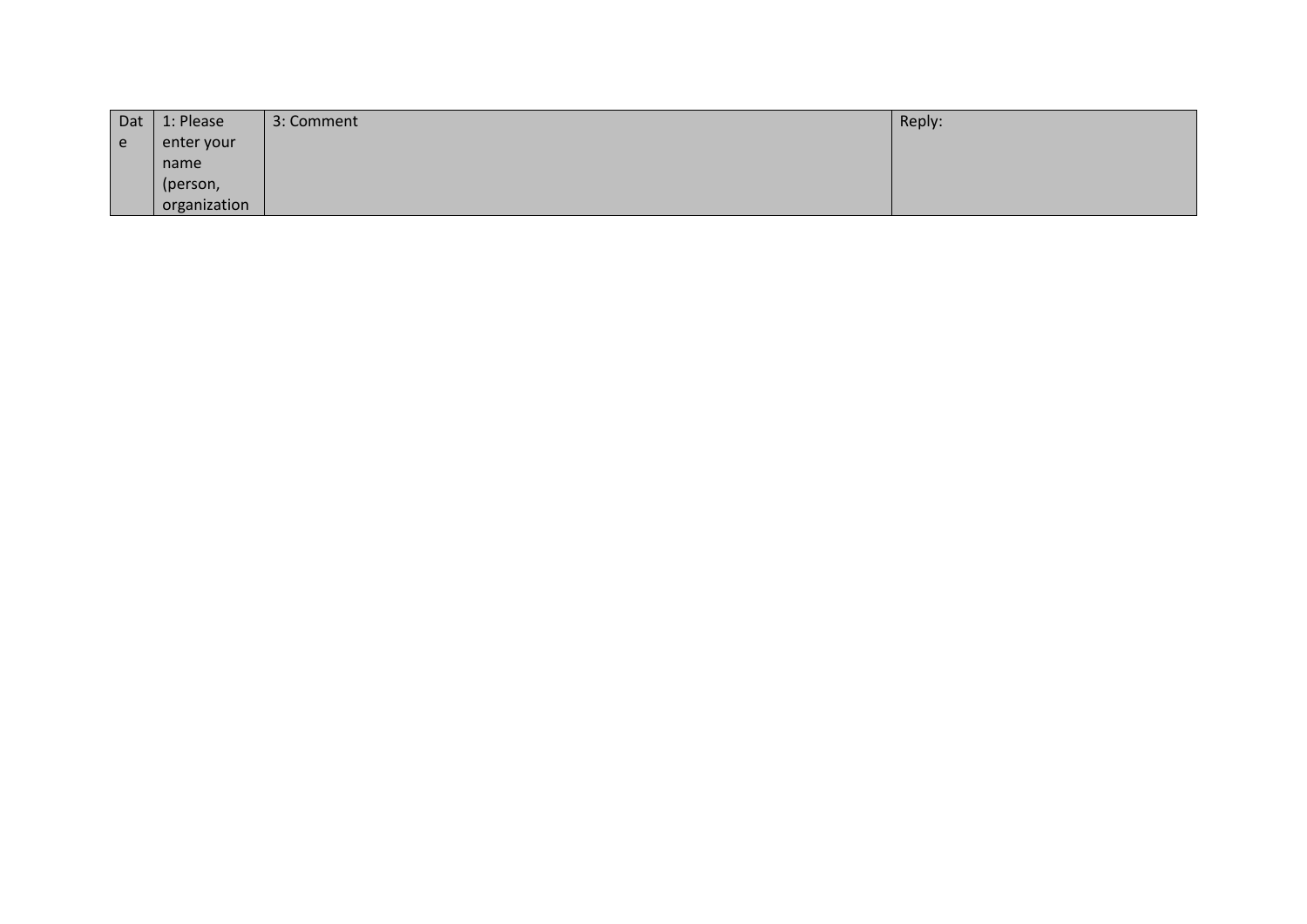| 16.                   | Reijo Flink | The specific conditions of the Nordic production should be taken into consideration,         | Dear Reijo Flink,                           |
|-----------------------|-------------|----------------------------------------------------------------------------------------------|---------------------------------------------|
| 03.                   |             | when reviewing the sustainability of the animal-based products                               |                                             |
| 202                   |             |                                                                                              | Thank you for your important comments       |
| $\overline{2}$<br>05: |             | The representatives of the Nordic meat industry thank for the opportunity to comment         | and information regarding the Nordic        |
| 38:                   |             | on the new Nordic nutrition recommendations and would like to bring forth certain            | production perspectives. Your               |
| 54                    |             | perspectives and observations to be noticed, while updating the recommendations for          | information and comments will be            |
|                       |             | the coming years.                                                                            | considered as important input to the        |
|                       |             | As explained in the project description, the new Nordic nutrition recommendations will       | process and will be carefully scrutinized.  |
|                       |             | include this time an emphasis on the sustainability and sustainable development. The         |                                             |
|                       |             | representatives of the Nordic meat industry consider this to be a positive decision.         | We would also like to inform you that the   |
|                       |             | However, if the new recommendations would segregate different sources of nutrients           | NNR2022 project has engaged more than       |
|                       |             | not solely based on the nutrition science, but also on other criterion such as               | twenty local and regional experts in the    |
|                       |             | sustainability, the representatives of the industry request that meat products should        | work on integrating environmental           |
|                       |             | not be treated as a one fixed and rigid category. Instead, the Nordic meat production        | sustainability to ensure that local context |
|                       |             | should be clearly differentiated from meat production practiced elsewhere, due to the        | in the Nordic and Baltic countries will be  |
|                       |             | major differences in the sustainability and responsibility of the Nordic industry, with its  | adequately addressed in the background      |
|                       |             | special characteristics.                                                                     | material.                                   |
|                       |             | When comparing the Nordic production to production practiced in other EU and non-            |                                             |
|                       |             | EU countries, there are significant differences in responsibility and sustainability both in |                                             |
|                       |             | the primary production and the whole production chain. The legislation and the               | Yours sincerely,                            |
|                       |             | voluntary criteria on the ecological and climate sustainability, social responsibility, and  | Rune Blomhoff, Head of the NNR2022          |
|                       |             | animal welfare are remarkably advanced in all Nordic countries, separating the Nordic        | Committee                                   |
|                       |             | production clearly as its own category when observing meat production's sustainability       |                                             |
|                       |             | in general.                                                                                  |                                             |
|                       |             | The legislation on the animal welfare is considerably stricter, exemplified by the lack of   |                                             |
|                       |             | removing pigtails and broiler beaks. The soy used in feeding is certified with verified      |                                             |
|                       |             | standards and responsibly produced, and the amount of soy used is relevantly low and         |                                             |
|                       |             | on decrease, being replaced by other more sustainable forages. Also, the usage of            |                                             |
|                       |             | antibiotics in Nordic production is remarkably low, antibiotics being used only when         |                                             |
|                       |             | needed, thus lowering the risks of zoonosis and other negative byproducts of the             |                                             |
|                       |             | antibiotic overuse. Likewise, the animal products produced in the Nordics are relevantly     |                                             |
|                       |             | safer due to the strict criterion and supervision of the foodstuff safety.                   |                                             |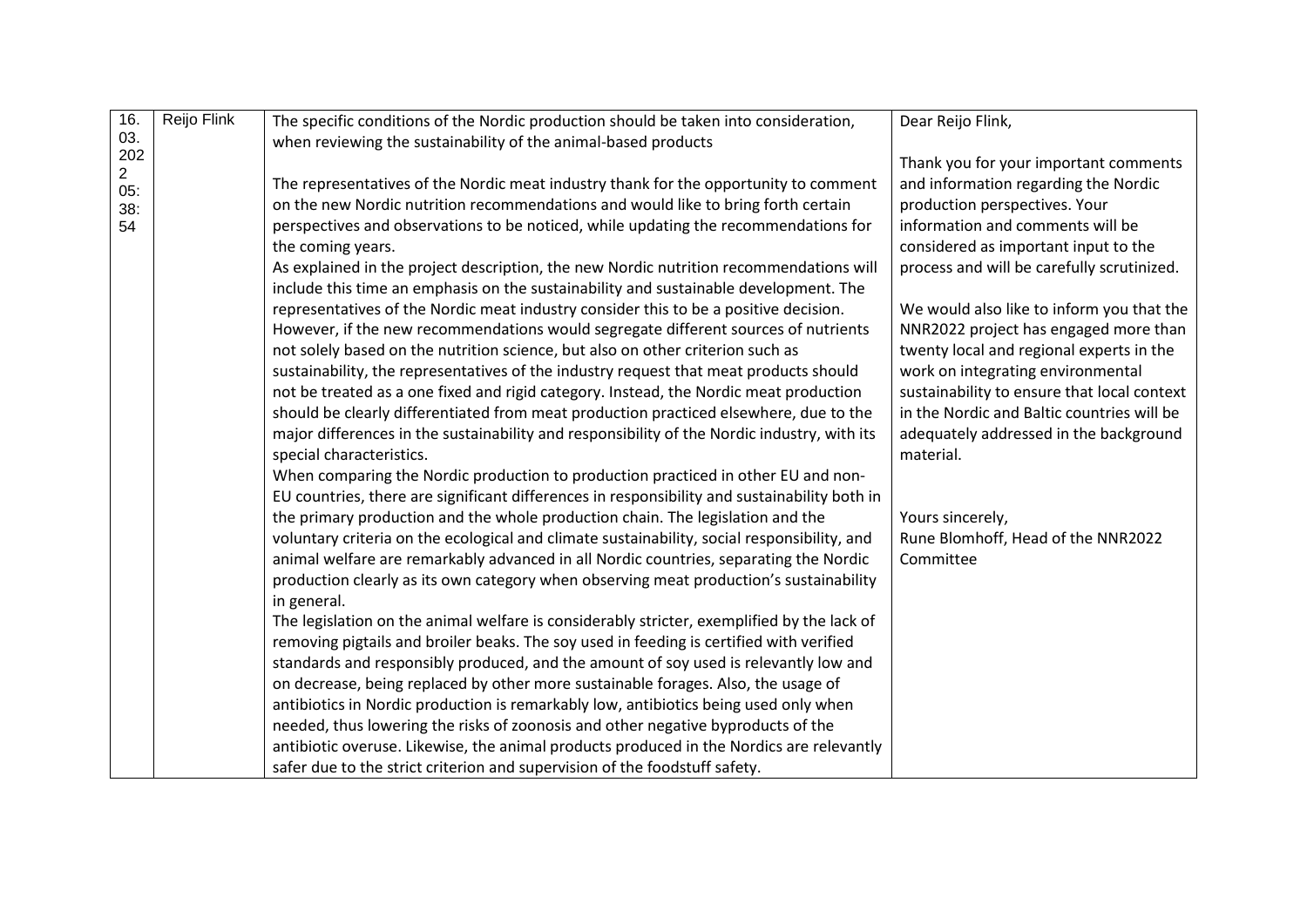| Research has also shown, that in Finland, the carbon footprint of the locally produced  |  |
|-----------------------------------------------------------------------------------------|--|
| meat is comparatively lower than the meat produced in the rest of the EU and even       |  |
| lower when compared to the non-EU countries. In addition, the abundant water            |  |
| reserves in the Nordic countries makes the production of meat relevantly more           |  |
| sustainable in relation to the water footprint, as the water reserves aren't as heavily |  |
| burdened as in the more water scarce regions. The sustainability of the Nordic          |  |
| production extends as well in social responsibility, as the industry meets the clearly  |  |
| more demanding legislation and regulation on labor and working conditions, compared     |  |
| to the rest of the EU and non-EU countries.                                             |  |
| Since consumption of meat will continue in Nordic countries, it would be highly         |  |
| recommended that the consumption would be emphasized on locally produced                |  |
| products. Especially for the public kitchens in municipalities and other public actors  |  |
| using the nutrition recommendations, it is important to be able to distinguish the      |  |
| Nordic meat from other meat products, when evaluating the use of animal products in     |  |
| terms of sustainability and responsibility.                                             |  |
| Thus, the representatives of the Nordic meat industry wish that these specific          |  |
| conditions of the Nordics would be taken in consideration, and the meat products        |  |
| would not be treated as a one fixed category, since it is clear, that there are major   |  |
| differences depending where and how the meat is produced.                               |  |
| On behalf of Atria, HKScan and Snellman,                                                |  |
| 16.3.2022                                                                               |  |
|                                                                                         |  |
| Reijo Flink                                                                             |  |
|                                                                                         |  |
|                                                                                         |  |
|                                                                                         |  |
|                                                                                         |  |
|                                                                                         |  |
|                                                                                         |  |
|                                                                                         |  |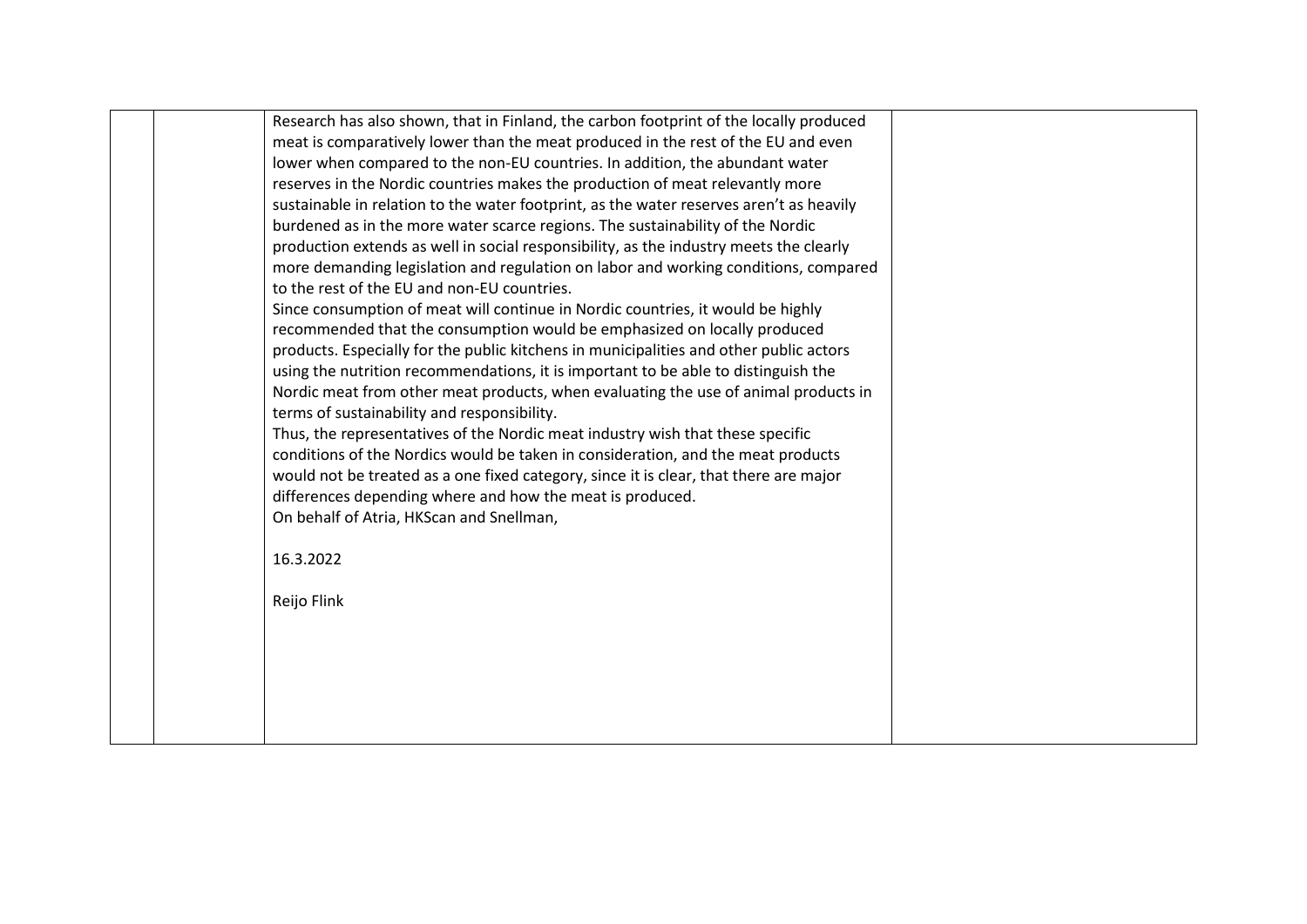| 10.            | <b>Mats</b>                | This document serves the purpose of promoting foods with low carbohydrate content                                                                                           | Dear Mats Holmquist,                                                        |
|----------------|----------------------------|-----------------------------------------------------------------------------------------------------------------------------------------------------------------------------|-----------------------------------------------------------------------------|
| 03.<br>202     | Holmquist,<br>Rikföreninge | for health benefits. Includes a number of links to scientific research:                                                                                                     |                                                                             |
| $\overline{2}$ | n för Metabol              | PROMOTING RESEARCH OF LOW CARBOHYDRATE DIET/LIFESTYLE AGAINST A                                                                                                             | Thank you for providing us with these<br>references and information. The    |
| 15:<br>12:     | Hälsa &<br>DietDoctor      | WORLDWIDE METABOLIC DISEASE PANDEMIC                                                                                                                                        | information and references will be                                          |
| 15             |                            |                                                                                                                                                                             | provided to the relevant chapter authors                                    |
|                |                            | My name is Mats Holmquist. I represent a large group, including the co-signers of this                                                                                      | for carefully consideration. In the                                         |
|                |                            | letter: Riksföreningen för Metabol Hälsa och DietDoctor, Sweden, that strongly believes                                                                                     | NNR2022 project, all significant new                                        |
|                |                            | in the health benefits of foods with a low carbohydrate content.                                                                                                            | evidence since NNR2012 will be                                              |
|                |                            | Links co-signers:<br>https://www.metabolhalsa.se/,                                                                                                                          | scrutinized and accounted for before the<br>NNR2022 Committee set the final |
|                |                            | https://www.dietdoctor.com/se/                                                                                                                                              | recommendations.                                                            |
|                |                            |                                                                                                                                                                             |                                                                             |
|                |                            | People that strongly believe in the health benefits of food with a low carbohydrate                                                                                         | Yours sincerely,                                                            |
|                |                            | content, is to my knowledge, the largest group of people using a certain diet, or lifestyle                                                                                 | Rune Blomhoff, Head of the NNR2022                                          |
|                |                            | as I would call it. Much larger than groups like vegetarians and vegans.                                                                                                    | Committee                                                                   |
|                |                            | Some numbers: In the US around 33 million people, or around 10% of the population<br>and in Sweden 850 000 people strongly believe in the health benefits they've seen from |                                                                             |
|                |                            | eating food with low carbohydrate content. Of the 32% of the population in Sweden                                                                                           |                                                                             |
|                |                            | adhering to a certain diet/lifestyle, 34% of them are KETO/LCHF/Low Carb, and only                                                                                          |                                                                             |
|                |                            | 11% are vegetarians. Vegans are expected to be around half of the amount of                                                                                                 |                                                                             |
|                |                            | vegetarians.                                                                                                                                                                |                                                                             |
|                |                            |                                                                                                                                                                             |                                                                             |
|                |                            | However, this very large group can actually not buy food in FMCG stores that are<br>tailored for them, and one of the contributing factors is the Nordic Nutrition          |                                                                             |
|                |                            | Recommendations of 2012. Furthermore these foods are not allowed to be marked as                                                                                            |                                                                             |
|                |                            | "low Carb" or "KETO". The 2012 recommendations are in many people's eyes quite                                                                                              |                                                                             |
|                |                            | misleading. It seems that these recommendations didn't take into consideration what                                                                                         |                                                                             |
|                |                            | so many people now feel quite certain of: that cutting down on carbohydrates                                                                                                |                                                                             |
|                |                            | promotes weight loss, prevents Diabetes 2, Liver fibrosis, Metabolic syndrome, Cancer,                                                                                      |                                                                             |
|                |                            | probably even Covid -19, and much more.                                                                                                                                     |                                                                             |
|                |                            | METABOLIC DISEASE PANDEMIC                                                                                                                                                  |                                                                             |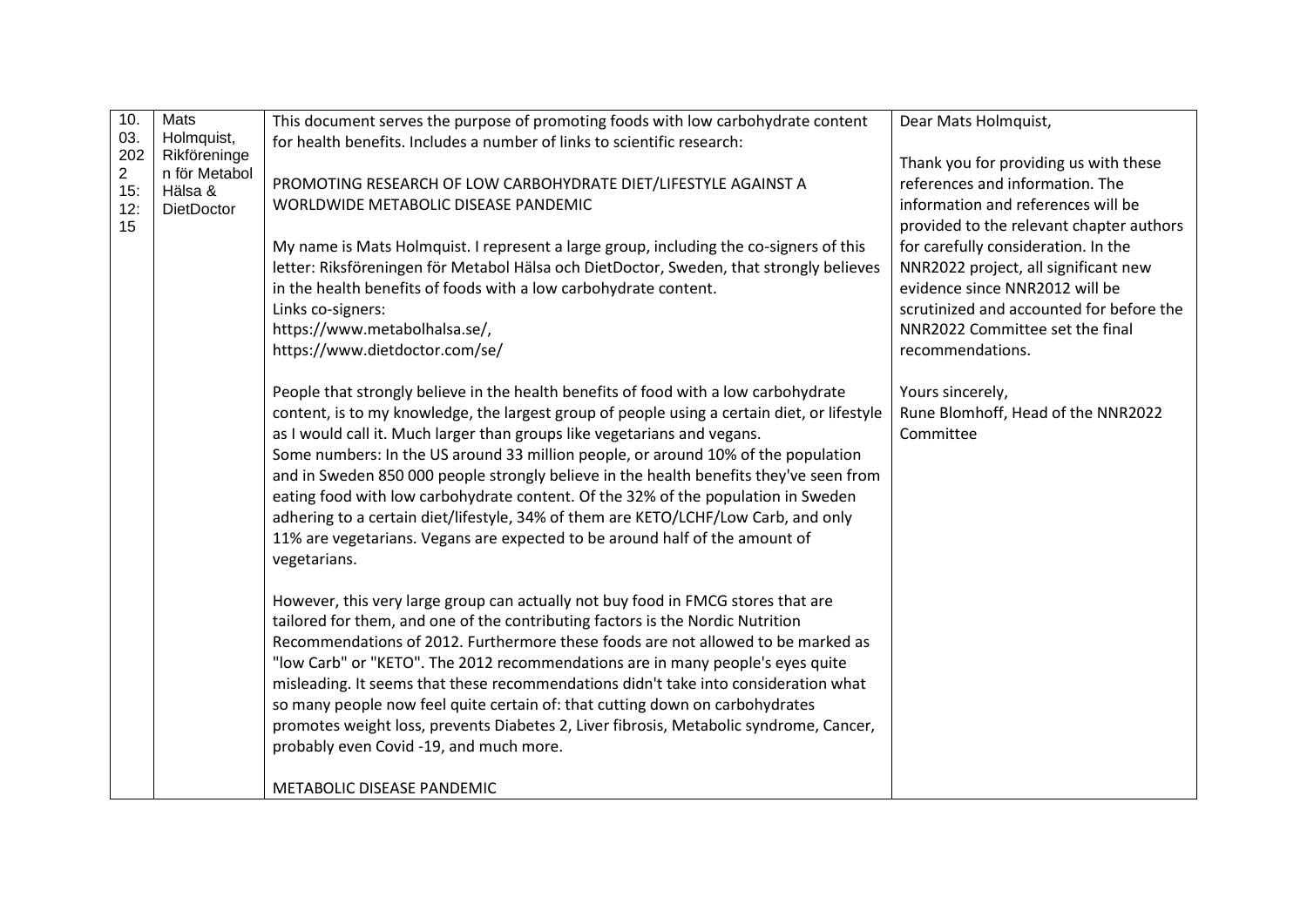Unscientific recommendations focusing on reducing saturated fats, replacing them with carbohydrates and industrial vegetable oils have since the 1970's caused around 2 billion people to get sick. 40 million people a year are dying from this metabolic disese pandemic. **SCIENCE** What does science say? I'm not a scientist myself but I keep myself updated on research and I'm regularly in contact with scientists and organizations in this area. The purpose of this submission is to convince this board that the 2022 recommendations should include strong recommendations for foods with a low carbohydrate content. The National Board of Health and Welfare in Sweden approved Low Carb food for treatment of overweight and Diabetes 2 already in 2008 after an investigation by professor Christian Berne at the Uppsala Academic Hospital. The American Endocrinology Association made the same approval. LINKS To promote this view I hereby submit a number of links to scientific research. Obviously this is just a scratch on the surface of all the available research promoting the health benefits of food with low carbohydrate content. Signed: Mats Holmquist , Rikföreningen för Metabol Hälsa & DietDoctor Links DietDoctor: https://www.dietdoctor.com/low-carb/science "Kolhydrat – insulin- modellen" https://academic.oup.com/ajcn/advancearticle/doi/10.1093/ajcn/nqab270/6369073?login=true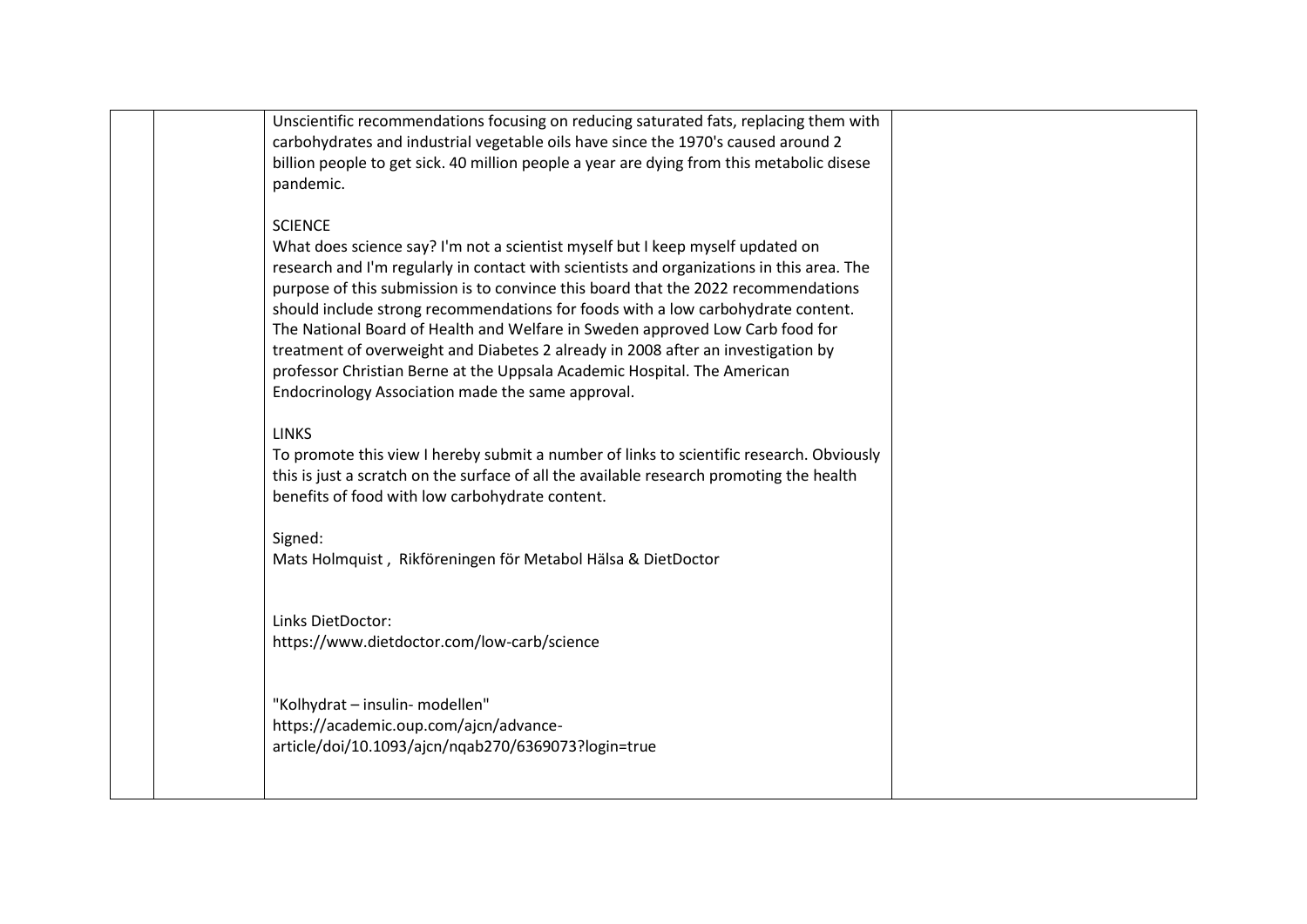| "Lågkolhydratkost förbättrar den kardiometaboliska profilen"                      |  |
|-----------------------------------------------------------------------------------|--|
| American Journal of Clinical Nutrition                                            |  |
| https://www.eurekalert.org/news-                                                  |  |
| releases/929795?fbclid=IwAR316xSZHQhoZ8XPrnoo798gworBAgHXNfRPoAYF5f8skPU5         |  |
| 1AqaqS9HUFk                                                                       |  |
|                                                                                   |  |
|                                                                                   |  |
| "Mättat mejerifett höjer inte kolesterolet och ökar inte risken för hjärtsjukdom" |  |
| American Journal of Clinical Nutrition                                            |  |
| https://academic.oup.com/ajcn/article-                                            |  |
| abstract/114/3/882/6320817?redirectedFrom=fulltext                                |  |
|                                                                                   |  |
|                                                                                   |  |
| "Högt intag av mejerifett gav inte sämre hjärt-kärlhälsa"                         |  |
| https://www.uu.se/nyheter/artikel/?id=17452&typ=artikel⟨=sv&utm_campaign=u        |  |
| nspecified&utm_content=unspecified&utm_medium=email&utm_source=apsis-anp-         |  |
| 3&fbclid=IwA                                                                      |  |
|                                                                                   |  |
|                                                                                   |  |
|                                                                                   |  |
|                                                                                   |  |
|                                                                                   |  |
|                                                                                   |  |
|                                                                                   |  |
|                                                                                   |  |
|                                                                                   |  |
|                                                                                   |  |
|                                                                                   |  |
|                                                                                   |  |
|                                                                                   |  |
|                                                                                   |  |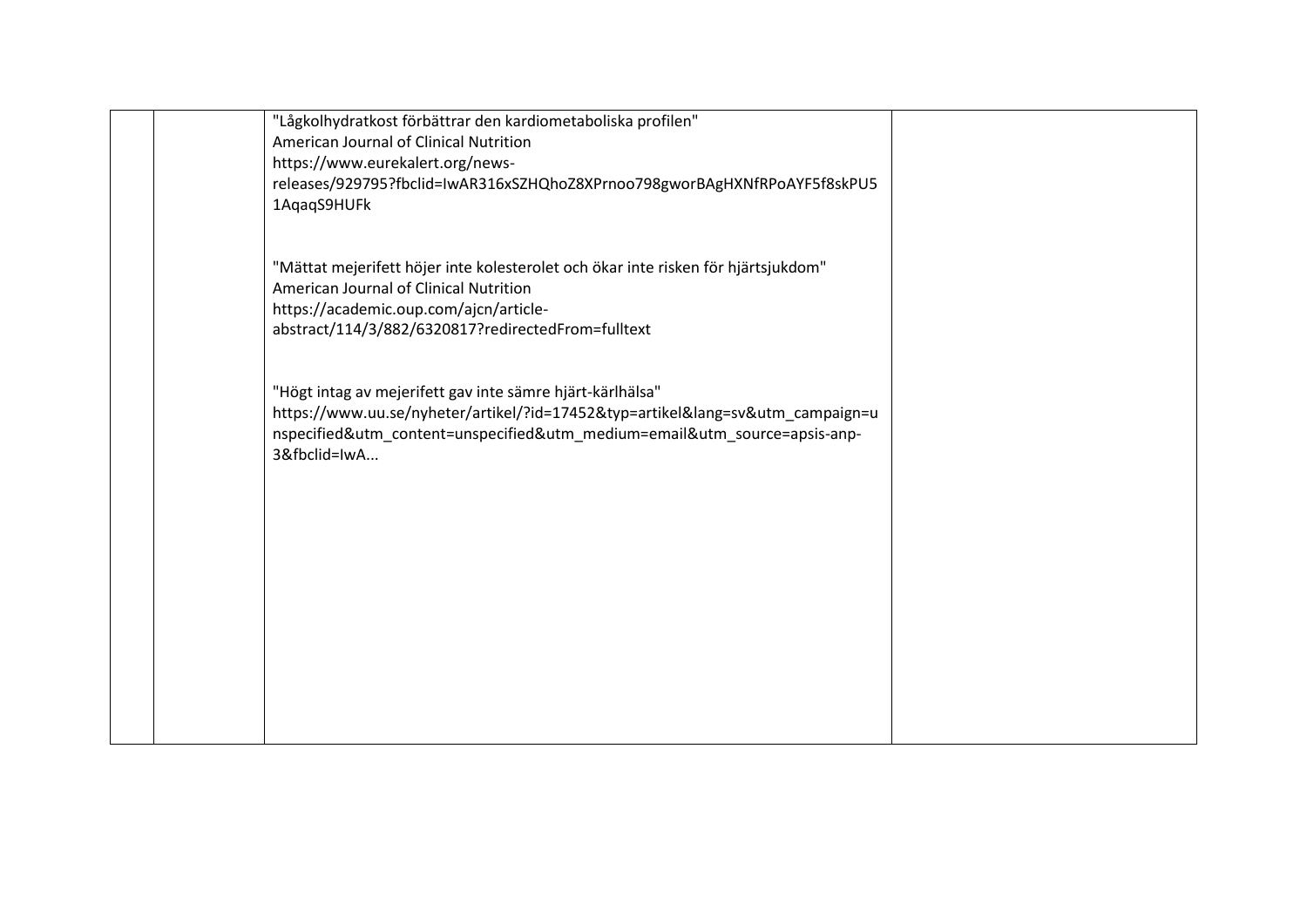| 04.                   | <b>KENT</b>     | EXCUSE MY LANGUAGE BUT IT IS A LIE FROM HELL THAT WE:                                | Dear Kent Pettersson,                       |
|-----------------------|-----------------|--------------------------------------------------------------------------------------|---------------------------------------------|
| 03.                   | <b>PETTERSS</b> | "CANNOT SURVIVE IF WE DO NOT EAT CARBOHYDRATES". CARBOHYDRATES ARE NOT               |                                             |
| 202                   | ON              | A NUTRITION WITHOUT PURE & CUT ENGINEERING & THE BODY CAN MAKE                       | Thank you for sharing your thoughts with    |
| $\overline{2}$<br>15: |                 | "MANUFACTURE" THROUGH SO-KETOS THAT CONVERT PROTEIN, FAT!                            | us. In the NNR2022 project, all significant |
| 39:                   |                 | CARBOHYDRATES THROUGH FOOD, EATING FOODS WITH CARBOHYDRATES ARE NOT                  | new evidence since NNR2012 will be          |
| 21                    |                 | ESSENTIAL AS SAID ABOVE! PLEASE REMOVE CARBOHYDRATES FROM THE LIST OF                | scrutinized and accounted for before the    |
|                       |                 | "NUTRIENTS". DIVIDE SUBJECTS INTO ESSENTIAL & SUPPLEMENTS, WHERE                     | NNR2022 committee set the final             |
|                       |                 | CARBOHYDRATES MUST VALUE AS A DANGEROUS SUPPLEMENT! ATTACH A LINK: In a              | recommendations.                            |
|                       |                 | 2005 book, US Food and Nutrition Boards states that Dietary Reference Intakes for    |                                             |
|                       |                 | Energy, Carbohydrate, Fiber, Fat, Fatty Acids, Cholesterol, Protein, and Amino Acids | Yours sincerely,                            |
|                       |                 | that:                                                                                | Rune Blomhoff, Head of the NNR2022          |
|                       |                 |                                                                                      | Committee                                   |
|                       |                 | "The lower limit for carbohydrates from the diet to sustain life is obviously zero,  |                                             |
|                       |                 | provided that adequate amounts of protein and fat are consumed."                     |                                             |
|                       |                 |                                                                                      |                                             |
|                       |                 |                                                                                      |                                             |
|                       |                 |                                                                                      |                                             |
|                       |                 |                                                                                      |                                             |
|                       |                 |                                                                                      |                                             |
|                       |                 |                                                                                      |                                             |
|                       |                 |                                                                                      |                                             |
|                       |                 |                                                                                      |                                             |
|                       |                 |                                                                                      |                                             |
|                       |                 |                                                                                      |                                             |
|                       |                 |                                                                                      |                                             |
|                       |                 |                                                                                      |                                             |
|                       |                 |                                                                                      |                                             |
|                       |                 |                                                                                      |                                             |
|                       |                 |                                                                                      |                                             |
|                       |                 |                                                                                      |                                             |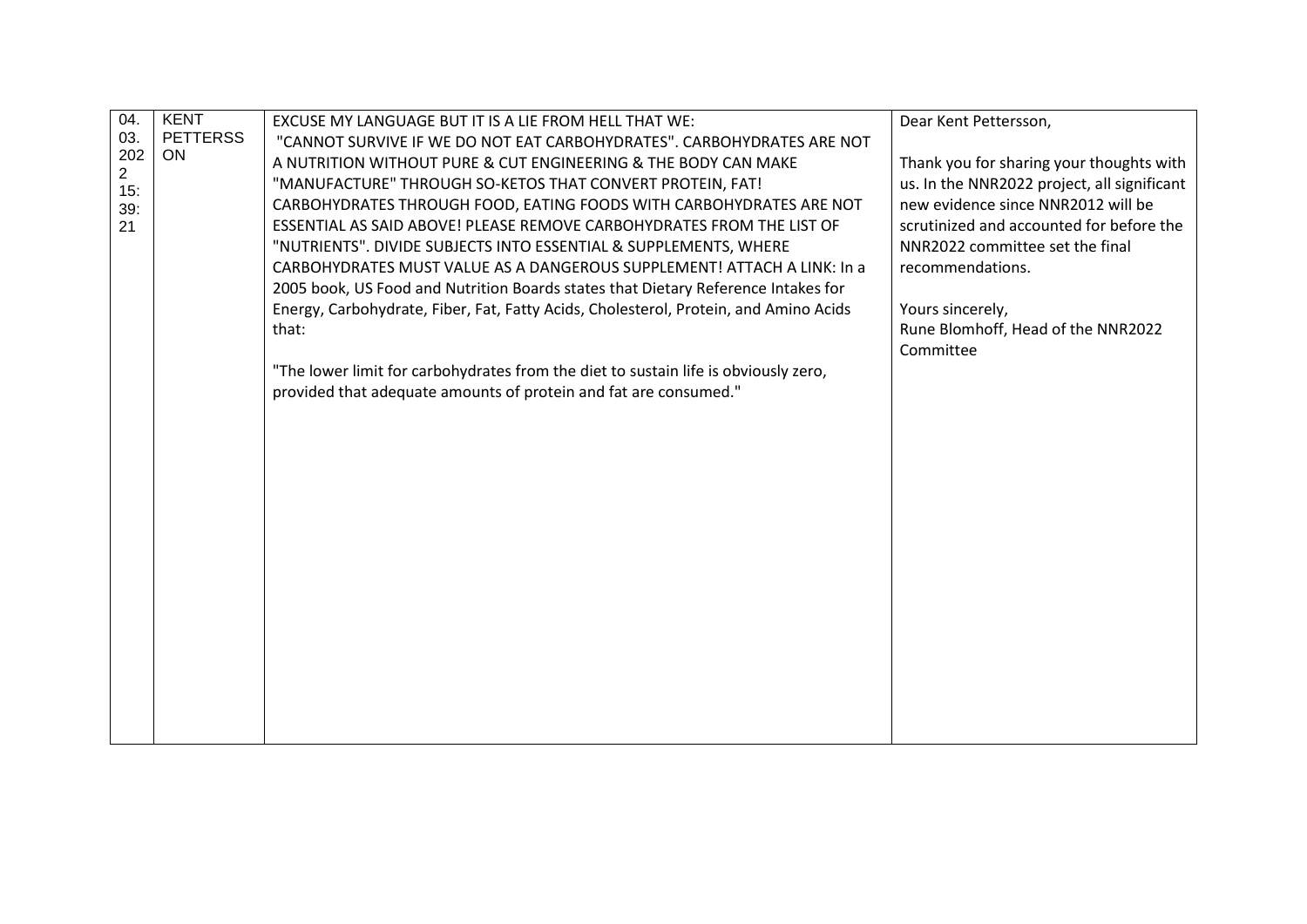| 19.            | Med dr /            | My comment applies and questions the iron fortification of industrial baby food. I mean                            | Dear Kerstin Fredlund,                      |
|----------------|---------------------|--------------------------------------------------------------------------------------------------------------------|---------------------------------------------|
| 02.            | <b>Primary Care</b> | that fortification with inorganic iron salts in amounts much higher than in natural food                           |                                             |
| 202            | Specialist          | has not been risk assessed enough. These salts are just absorbed to 2-3% which means                               | Thank you for your important comment        |
| $\overline{2}$ | Kerstin             | that the main part reach colon with the risk to affect the microbiota. Former studies                              | and information regarding iron              |
| 19:            | Fredlund            | has shown that high transferrin saturation relate to higher incidence of both diabetes                             | fortification and risk of developing type 1 |
| 25:            | Hidden in           | type 1 and 2 (Christina Ellervik et al, 2017). There is an ongoing study that "investigate                         | diabetes. Your comment will be              |
| 08             | <b>Grains AB</b>    | the influence of iron intake during early childhood and the subsequent risk of                                     | forwarded to the relevant chapter           |
|                |                     | developing persistent autoantibodies and overt type 1 diabetes in this large cohort."<br>(Jannett Svensson et al). | authors for carefully consideration.        |
|                |                     |                                                                                                                    | Yours sincerely,                            |
|                |                     | Anna-Maria Lampousi, PhD student in Karolinska Institute newly answered me like this                               | Rune Blomhoff, Head of the NNR2022          |
|                |                     | when I asked her about iron and diabetes type 1;                                                                   | Committee                                   |
|                |                     | - Indeed, iron exposure in early life has been widely discussed in the literature as a                             |                                             |
|                |                     | potential trigger of type 1 diabetes. In our study we identified three articles assessing                          |                                             |
|                |                     | iron exposure in infancy, one through iron supplementation, one through breastmilk,                                |                                             |
|                |                     | supplements, or infant formula, and another one as iron levels in blood during the first                           |                                             |
|                |                     | week of life. Interestingly, high levels in blood during the first week of life were                               |                                             |
|                |                     | associated with an increased risk of type 1 diabetes and there was also an indication of                           |                                             |
|                |                     | an increased risk among children whose mothers received iron supplements during                                    |                                             |
|                |                     | pregnancy. On the contrary, infants who received iron supplements had a decreased                                  |                                             |
|                |                     | risk. Also, one study in children showed an increased risk in relation to iron intake from                         |                                             |
|                |                     | diet. The results from these studies are presented in the supplementary material of our                            |                                             |
|                |                     | systematic review and meta-analysis. Considering that the strength of evidence                                     |                                             |
|                |                     | regarding iron exposure was rated as very low mainly due to heterogenous findings and                              |                                             |
|                |                     | lack of power, our recommendation is that further studies are needed. I am therefore                               |                                             |
|                |                     | very happy to read that more research is being conducted in this field and I do hope                               |                                             |
|                |                     | that we will understand more about the role of iron in type 1 diabetes etiology.                                   |                                             |
|                |                     | Research in our group aims at identifying risk factors for autoimmune diabetes in adults                           |                                             |
|                |                     | and iron is one of the exposures we intend to assess."                                                             |                                             |
|                |                     | I am very concerned that the iron fortification will be reviewed considering serious                               |                                             |
|                |                     | sickness like diabetes type 1. The recommendations for all citizens without children are                           |                                             |
|                |                     | to mainly eat natural foods. In contrary baby food is ultra processed and contain several                          |                                             |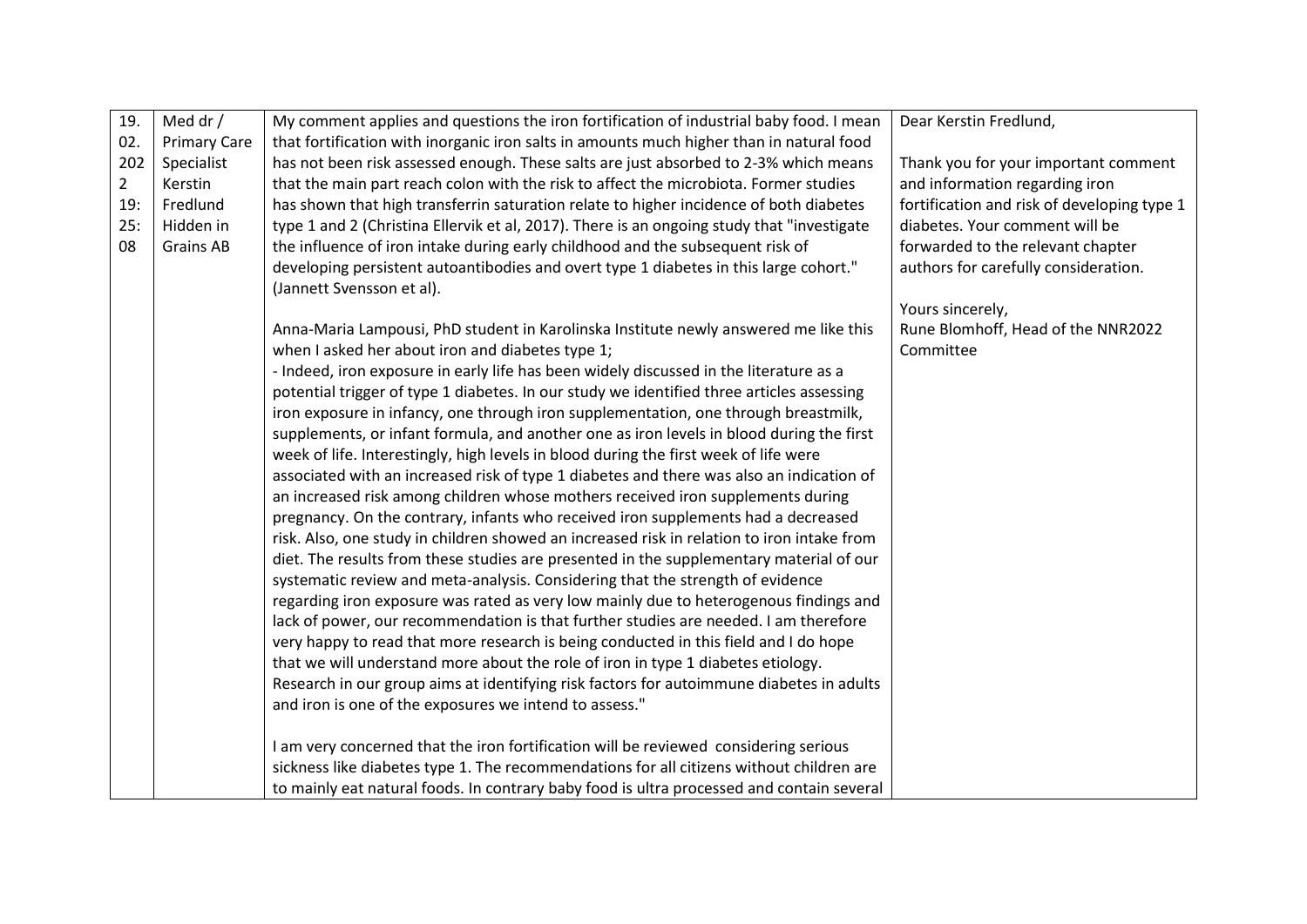|  | additives, minerals and vitamins. In the case of minerals this is to be questioned<br>because inorganic minerals that are used as fortification is something quite different<br>than natural occurring minerals. It is necessary to investigate if iron in excess has<br>negative impact on the microbiota and/or works as a trigger for autoimmune diseases. |  |
|--|---------------------------------------------------------------------------------------------------------------------------------------------------------------------------------------------------------------------------------------------------------------------------------------------------------------------------------------------------------------|--|
|  | With kind regards Kerstin Fredlund                                                                                                                                                                                                                                                                                                                            |  |
|  |                                                                                                                                                                                                                                                                                                                                                               |  |
|  |                                                                                                                                                                                                                                                                                                                                                               |  |
|  |                                                                                                                                                                                                                                                                                                                                                               |  |
|  |                                                                                                                                                                                                                                                                                                                                                               |  |
|  |                                                                                                                                                                                                                                                                                                                                                               |  |
|  |                                                                                                                                                                                                                                                                                                                                                               |  |
|  |                                                                                                                                                                                                                                                                                                                                                               |  |
|  |                                                                                                                                                                                                                                                                                                                                                               |  |
|  |                                                                                                                                                                                                                                                                                                                                                               |  |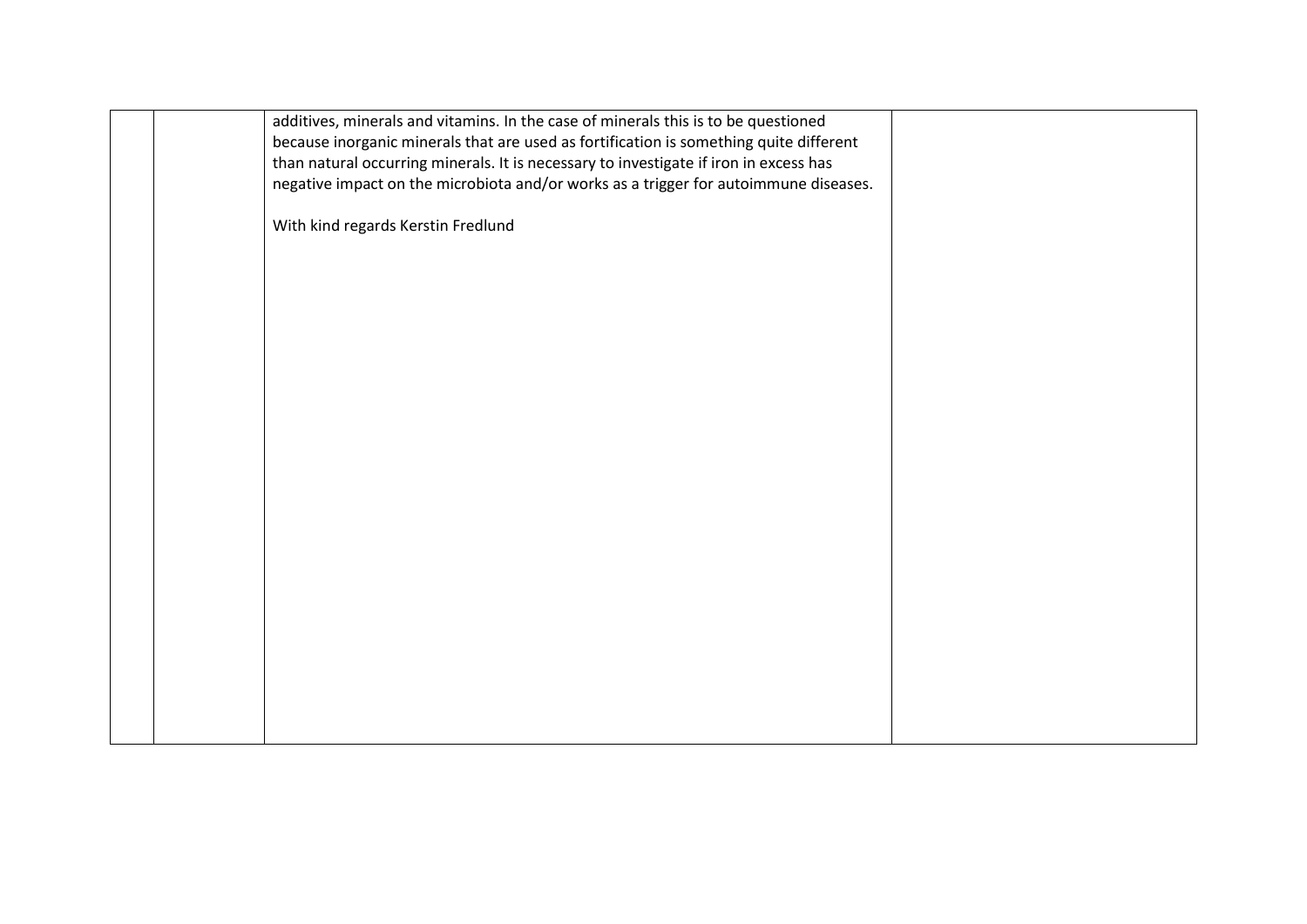| 20.            | Marthe-Lise | Hei.                                                                                                                                                                                  | Dear Marthe-Lise Næss-Andersen,          |
|----------------|-------------|---------------------------------------------------------------------------------------------------------------------------------------------------------------------------------------|------------------------------------------|
| 01.            | Næss-       |                                                                                                                                                                                       | Thank you for making us aware of this    |
| 202            | Andresen    | I Nordic Nutrition Recommendations 2012 skriver dere at gravide med jernlager <500                                                                                                    | publication. We will make sure to inform |
| $\overline{2}$ |             | mg har behov for jerntilskudd; "Iron balance during pregnancy requires iron stores of                                                                                                 | the chapter authors of the Iron chapter. |
| 15:            |             | approximately 500 mg at the start of pregnancy. The physiological need of some                                                                                                        | Yours sincerely,                         |
| 24:            |             | women for iron cannot be satisfied during the last two thirds of pregnancy with food                                                                                                  | Rune Blomhoff, Head of the NNR2022       |
| 34             |             | only, and supplemental iron is needed". De nordiske landene har ulike retningslinjer                                                                                                  | Committee                                |
|                |             | vedr råd om screening og jerntilskudd til gravide.                                                                                                                                    |                                          |
|                |             |                                                                                                                                                                                       |                                          |
|                |             | I lys av at dere jobber med Nordic Nutrition Recommendations 2022, sender jeg dere                                                                                                    |                                          |
|                |             | vår artikkel som dere kanskje finner interessant. Den er publisert i American Journal of<br>Clinical Nutrition og heter "Serum ferritin, soluble transferrin receptor, and total body |                                          |
|                |             | iron for the detection of iron deficiency in early pregnancy: a multiethnic population-                                                                                               |                                          |
|                |             | based study with low use of iron supplements". Her kartlegger vi forekomsten av                                                                                                       |                                          |
|                |             | jernmangel og anemi blant gravide i med ulik etnisk bakgrunn i Groruddalen, Oslo.                                                                                                     |                                          |
|                |             |                                                                                                                                                                                       |                                          |
|                |             | <b>ABSTRACT</b>                                                                                                                                                                       |                                          |
|                |             | Background: Which blood-based indicator best reflects the iron status in pregnant                                                                                                     |                                          |
|                |             | women is unclear. Better assessments of iron status in today's multiethnic populations                                                                                                |                                          |
|                |             | are needed to optimize treatment and clinical recommendations. Objective: We aimed                                                                                                    |                                          |
|                |             | to determine the prevalence of anemia (hemoglobin <11.0 g/dL in first and <10.5 g/dL                                                                                                  |                                          |
|                |             | in second trimester) and iron deficiency (ID) by the iron indicators serum ferritin <15                                                                                               |                                          |
|                |             | µg/L, serum soluble transferrin receptor (sTfR) >4.4 mg/L, and calculated total body                                                                                                  |                                          |
|                |             | iron <0 mg/kg, and their associations with ethnicity. Methods: This was a population-                                                                                                 |                                          |
|                |             | based cross-sectional study from primary antenatal care of 792 healthy women in early                                                                                                 |                                          |
|                |             | pregnancy in Oslo, Norway. We categorized the women into 6 ethnic groups: Western                                                                                                     |                                          |
|                |             | European, South Asian, Middle Eastern, Sub-Saharan African, East Asian, and Eastern                                                                                                   |                                          |
|                |             | European. Results: Anemia was found in 5.9% of women (Western Europeans: 1.8%;                                                                                                        |                                          |
|                |             | non-Western: 0-14%, P < 0.05). ID from ferritin was found in 33% (Western Europeans:                                                                                                  |                                          |
|                |             | 15%; non-Western: 27-55%, P < 0.05). ID from sTfR was found in 6.5% (Western                                                                                                          |                                          |
|                |             | Europeans: 0.3%; non-Western: 0-20%, P < 0.01). Calculated total body iron indicated                                                                                                  |                                          |
|                |             | ID in 11% (Western Europeans: 0.6%, non-Western: 7.0-28%, P < 0.01). The prevalence                                                                                                   |                                          |
|                |             | of ID was significantly higher                                                                                                                                                        |                                          |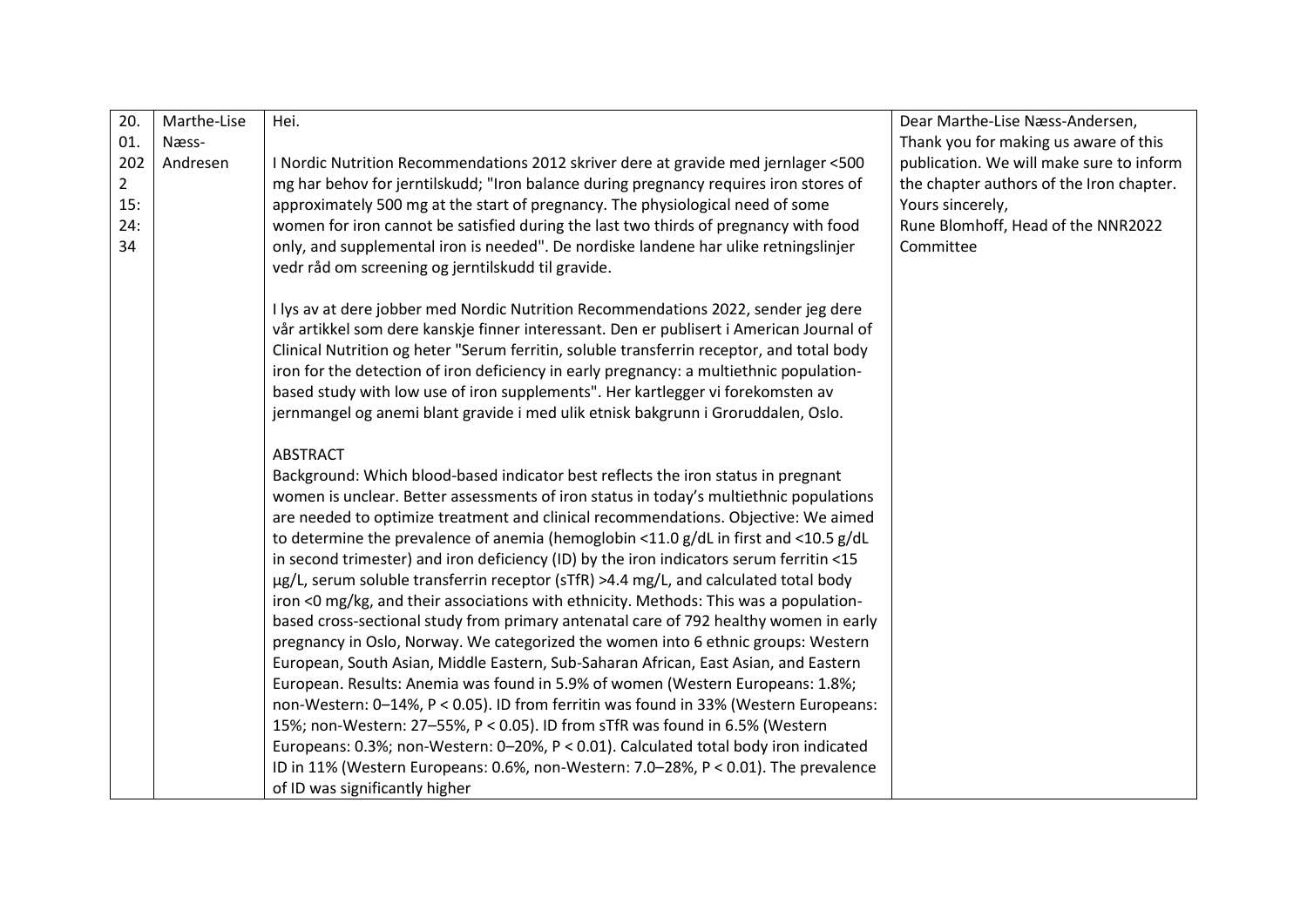| by all measures in South Asian, Sub-Saharan African, and Middle Eastern than in           |  |
|-------------------------------------------------------------------------------------------|--|
| Western European women, and the ethnic differences persisted after adjusting for          |  |
| confounders. South Asians, Sub-Saharan Africans, and Middle Easterners had lower iron     |  |
| concentrations by all measures for all hemoglobin intervals. Anemia related to ID varied  |  |
| from 35% (sTfR) to 46% (total body iron) and 72% (ferritin) depending on the iron         |  |
| indicator used. Conclusions: Women at the highest risk of ID and anemia were              |  |
| of South Asian, Middle Eastern, and Sub-Saharan African origin. The prevalence of ID      |  |
| differed considerably depending on the iron indicator used.                               |  |
| Vi har også sendt inn en artikkel som beskriver forekomsten av jernmangel og anemi 3      |  |
| måneder postpartum som vi venter på at skal bli publisert, og vi sender snart inn en      |  |
| artikkel der vi ser på effekten av å anbefale jerntilskudd til kvinner med lav jernstatus |  |
| tidlig i svangerskapet.                                                                   |  |
|                                                                                           |  |
| Mvh Marthe-Lise Næss-Andresen, Stipendiat, Avdeling for allmennmedisin, UiO               |  |
|                                                                                           |  |
|                                                                                           |  |
|                                                                                           |  |
|                                                                                           |  |
|                                                                                           |  |
|                                                                                           |  |
|                                                                                           |  |
|                                                                                           |  |
|                                                                                           |  |
|                                                                                           |  |
|                                                                                           |  |
|                                                                                           |  |
|                                                                                           |  |
|                                                                                           |  |
|                                                                                           |  |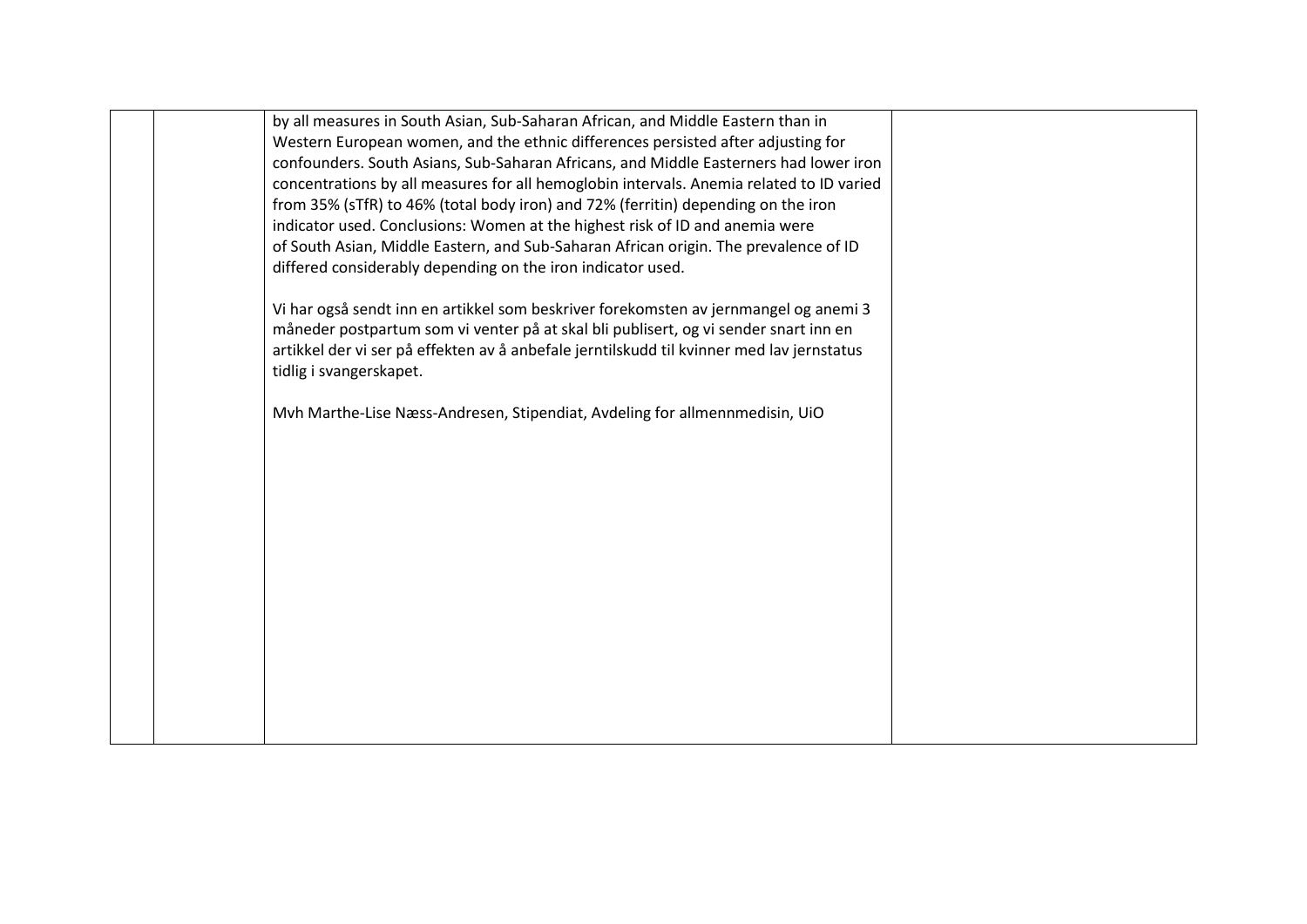| 03.            | Merete        | We thank you for the opportunity to submit a comment to the NNR Committee                   | Dear Merete Myrup Christensen, Ann-    |
|----------------|---------------|---------------------------------------------------------------------------------------------|----------------------------------------|
| 01.            | Myrup         | regarding the comparison of milk to plant-based beverages.                                  | Kristin Sundin and Ellen Kathrine      |
| 202            | Christensen   |                                                                                             | Ulleberg,                              |
| $\overline{2}$ | (Danish Dairy | A choice, not a replacement                                                                 | Thank you for your important comment.  |
| 16:            | Board), Ann-  | Milk is recommended in all the current Nordic dietary guidelines and is a source of         | The issues you are raising are very    |
| 16:            | Kristin       | several nutrients such as proteins, iodine, calcium, vitamin B2, vitamin B12, selenium,     | relevant to the Nordic and Baltic      |
| 42             | Sundin (LRF   | zinc and phosphorus. Milk and dairy products are among the largest sources of iodine        | countries. The NNR2022 Committee will  |
|                | Dairy         | and calcium in the Nordic population. The consumption of milk and dairy has been            | make sure that these issues are        |
|                | Sweden) &     | associated with beneficial health outcomes such as reduced risk of colorectal cancer,       | communicated to the relevant chapter   |
|                | Ellen         | hypertension and stroke. Many nutrients in milk are also important for the                  | authors, and also accounted for before |
|                | Kathrine      | maintenance of healthy teeth and bones (1-3).                                               | the NNR2022 committee set the final    |
|                | Ulleberg      |                                                                                             | recommendations.                       |
|                | (Norwegian    | There is nevertheless an increasing tendency for fortified plant-based beverages to be      |                                        |
|                | Dairy         | suggested as good replacements for milk in the diet. Under "Milk" in chapter 5 "Food,       | Yours sincerely,                       |
|                | Council)      | food patterns and health outcomes - Guidelines for a healthy diet" in NNR2012 it is         | Rune Blomhoff, Head of the NNR2022     |
|                |               | stated that "Currently, several plant-based "milks" (e.g. those based on soy or rice)       | Committee                              |
|                |               | enriched with calcium, vitamin B12, and vitamin D are available". While it is true that     |                                        |
|                |               | fortified plant-based beverages often include some of the vitamins and minerals we          |                                        |
|                |               | find in all milk, there is a considerable variability in the nutrient composition of plant- |                                        |
|                |               | based drinks, both between and within types (4).                                            |                                        |
|                |               | Soy drink has the best protein profile of the plant-based beverages compared to milk.       |                                        |
|                |               | There is, however, no soy drink on the Norwegian or Swedish market with added               |                                        |
|                |               | iodine. In fact, while all milk contains iodine very few plant-based beverages have been    |                                        |
|                |               | fortified with this mineral. This is important as there are few dietary sources of iodine,  |                                        |
|                |               | and there is an alarmingly low iodine intake in parts of the Nordic population (5).         |                                        |
|                |               | Dairy matrices and health effects cannot be transferred to plant-based drinks               |                                        |
|                |               | Milk and other dairy products have been researched extensively over decades, while          |                                        |
|                |               | plant-based beverages have not. As correctly stated in the Belgian dietary guidelines (6)   |                                        |
|                |               | results from research on health effects from milk and dairy cannot be directly              |                                        |
|                |               | transferred to plant-based analogues. One of the reasons is that the nutritional            |                                        |
|                |               | composition in terms of vitamins and minerals alone does not determine the health           |                                        |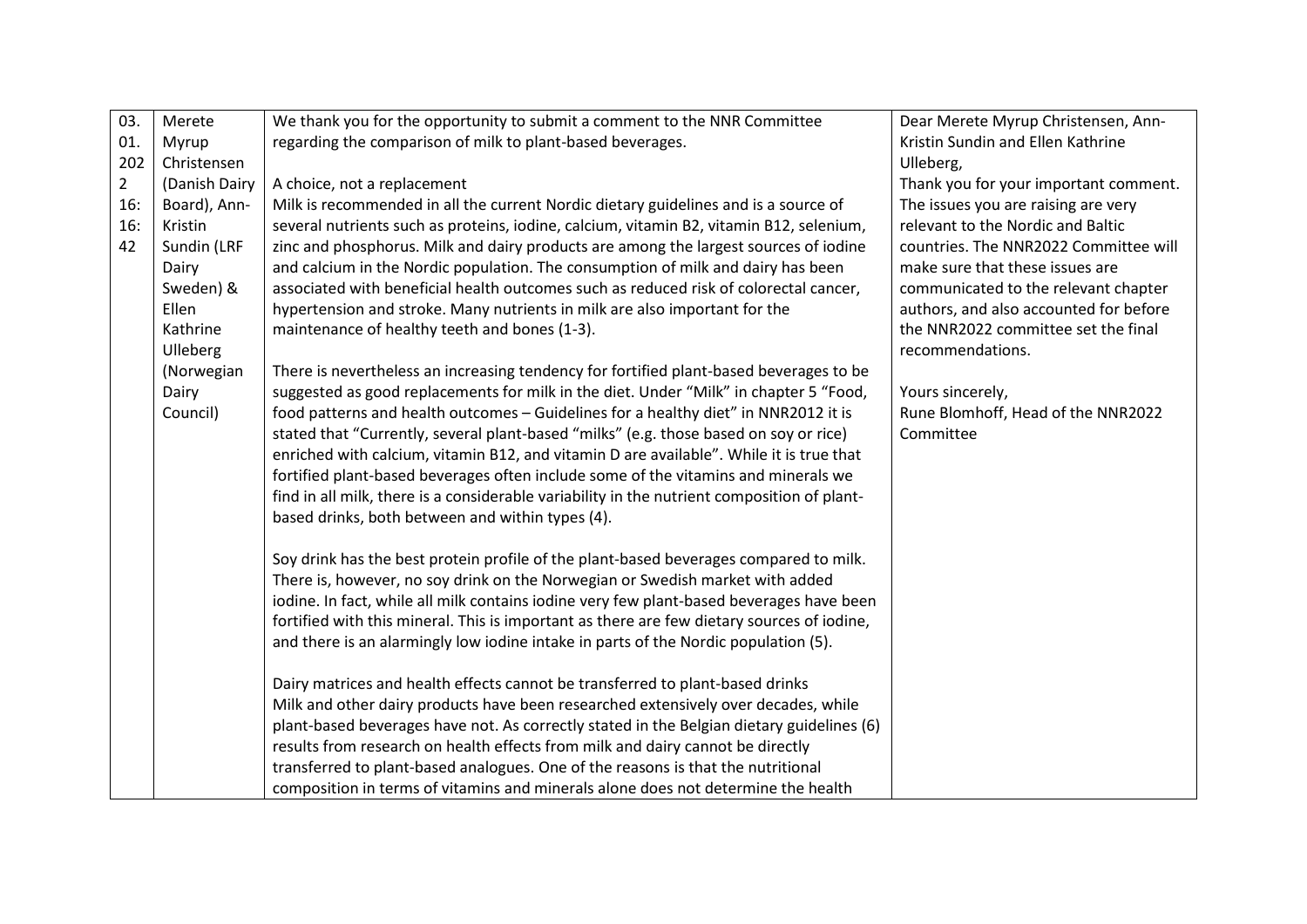| effects of the food. The total matrix of the food affects e.g digestion and absorption of  |  |
|--------------------------------------------------------------------------------------------|--|
| nutrients, and the unique dairy matrices of milk, cheese and yoghurt (7) do not            |  |
| compare to those of the plant-based beverages and other dairy analogues. Research          |  |
| indicates that the dairy matrix has an effect on health exceeding the effect of the single |  |
| nutrients found in the products (8).                                                       |  |
|                                                                                            |  |
| Plant-based beverages are not comparable to milk                                           |  |
| Milk and beverages made of plants are indeed quite different products, and we hope         |  |
| that this is taken properly into consideration during the revision of NNR. A               |  |
| recommendation to substitute milk with plant-based beverages is in our opinion an          |  |
| unfortunate (and incorrect) simplification.                                                |  |
|                                                                                            |  |
| Although plant-based beverages are sometimes called "milk", their composition and          |  |
| origin are quite different from milk and thus have nothing to do with milk. In fact, EU    |  |
| regulations prohibits plant-based beverages to be called milk (9).                         |  |
|                                                                                            |  |
| For these reasons plant-based beverages should, in our opinion, not be placed together     |  |
| with milk in the chapter "Milk and dairy products".                                        |  |
|                                                                                            |  |
| References:                                                                                |  |
| 1. Thorning TK, Raben A et al. Food Nutr Res, 2016;60:32527                                |  |
| 2. Gil A & Ortega RM. Adv Nutr, 2019;10(suppl 2): S67-S73                                  |  |
| 3. Iuliano S, Poon S et al. BJM. 2021;375:n2364                                            |  |
| 4. Drewnowski A. Nature Food, 2021;2: 567-569                                              |  |
| 5. Nyström HF, Brantsæter AL, et al. Food Nutr Res, 2016; 8;60:31969                       |  |
| 6. The Belgian superior health council. Dietary guidelines for the Belgian adult           |  |
| population.2019; No. 9284                                                                  |  |
| 7. Thorning TK, Bertram HC et al. Am J Clin Nutr, 105(5): 1033-1045                        |  |
| 8. Weaver CM. Nutr Rev, 2021; 8;79(Supplement_2):4-15                                      |  |
| 9. EU Regulation No 1308/2013                                                              |  |
|                                                                                            |  |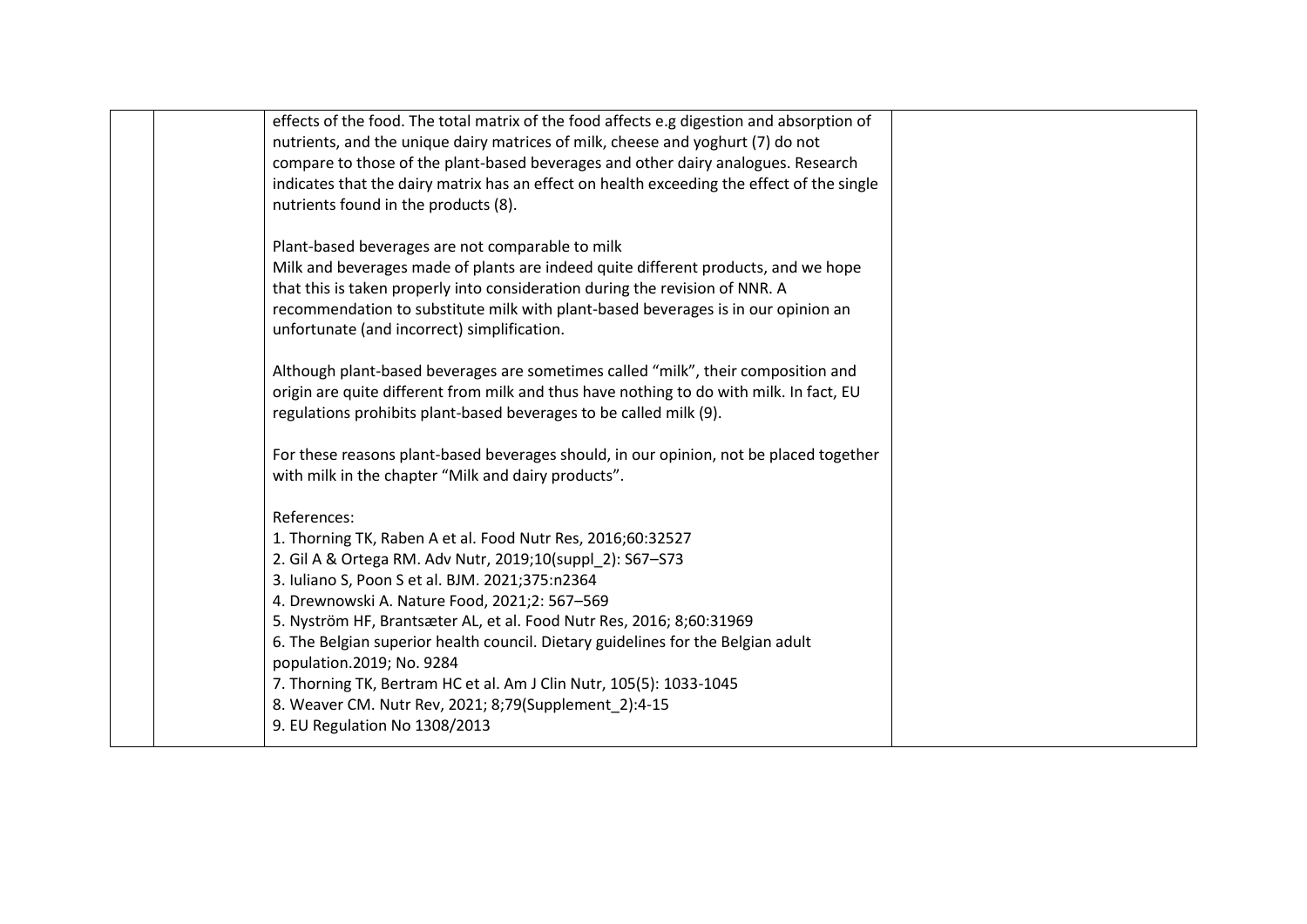| 16.          | Hannah      | How will fungal proteins, including mycoprotein be incorporated into the Nordic food-         | Dear Hanna Theobald,                     |
|--------------|-------------|-----------------------------------------------------------------------------------------------|------------------------------------------|
| 12.          | Theobald,   | based dietary guidelines?                                                                     | Thank you for this important comment.    |
| 202          | Quorn Foods |                                                                                               | We will make sure that it is included in |
| $\mathbf{1}$ |             | Fungal proteins are seen by many as a future food source, with nutrition, health and          | our evaluation of the evidence linking   |
| 15:          |             | environmental benefits (1, 2). Mycoprotein is a protein-rich food derived from                | protein intake to health outcomes. It    |
| 32:          |             | fermented filamentous fungal biomass, which is marketed in the Nordics as a protein-          | might also be relevant for environmental |
| 58           |             | rich alternative to meat. Mycoprotein is produced through the continuous fermentation         | sustainability issues that we also will  |
|              |             | of filamentous fungi e.g. Fusarium venenatum. Once a defined amount of biomass has            | integrate in NNR2022. We appreciate      |
|              |             | accumulated it is heat shocked to reduce the RNA content and centrifuged to produce a         | that you are making us aware of this and |
|              |             | mycoprotein paste which is used to produce meat alternatives such as mince, balls,            | will consider it carefully before the    |
|              |             | fillets & steaks. Sold since 1985 in the UK, mycoprotein is now approved for sale across      | NNR2022 committee set the final          |
|              |             | all EU member states, Switzerland & Norway, plus the USA, Canada & Australia.                 | recommendations.                         |
|              |             | Mycoprotein is a high protein, high fibre, low fat & saturated fat food (3). It's a good      |                                          |
|              |             | source of quality protein and abundant in all 9 essential amino acids. Its PDCASS ratio       | Yours sincerely,                         |
|              |             | has been shown to be 0.996 (4) and amino acid bioavailability is similar to that of milk      | Rune Blomhoff, Head of the NNR2022       |
|              |             | (5). Mycoprotein is considered as a rich source of protein as per the EC nutrition &          | Committee                                |
|              |             | health claims regulation. It's high in fibre with 1/3 of fibre as chitin and 2/3 as ß glucan. |                                          |
|              |             | Mycoprotein is low in sodium, a source of riboflavin, folate, magnesium, zinc &               |                                          |
|              |             | selenium (3) and can be additionally fortified with iron & B12.                               |                                          |
|              |             | Mycoprotein has been demonstrated to exert cholesterol lowering properties (total &           |                                          |
|              |             | LDL) (6-9) and to reduce post-meal insulinaemia (10). There is emerging evidence that         |                                          |
|              |             | mycoprotein supports skeletal muscle protein metabolism and has been shown to                 |                                          |
|              |             | stimulate muscle protein synthesis to a greater extent than milk protein (11).                |                                          |
|              |             | Filamentous fungi can be grown rapidly without occupying a large amount of land.              |                                          |
|              |             | Mycoprotein derived from filamentous fungi biomass has a 40 times lower carbon                |                                          |
|              |             | footprint than beef, with Quorn's mycoprotein mince (as an example) using 90% less            |                                          |
|              |             | water and 95% less land than that required for the production of beef mince. It also          |                                          |
|              |             | produces 95% fewer greenhouse gas emissions (12).                                             |                                          |
|              |             | It's important to distinguish protein-rich fungi and mycoprotein from lower-protein           |                                          |
|              |             | fungi within FBDGS, as mushrooms and truffle, which fall into the vegetable component         |                                          |
|              |             | of many FBDGs, are not considered as a source of protein. Given the fact that fungal          |                                          |
|              |             | proteins are neither plant nor animal derived, it can be argued that there is rationale       |                                          |
|              |             | for the inclusion of a third protein category within FBDGs (13). Indeed the case can be       |                                          |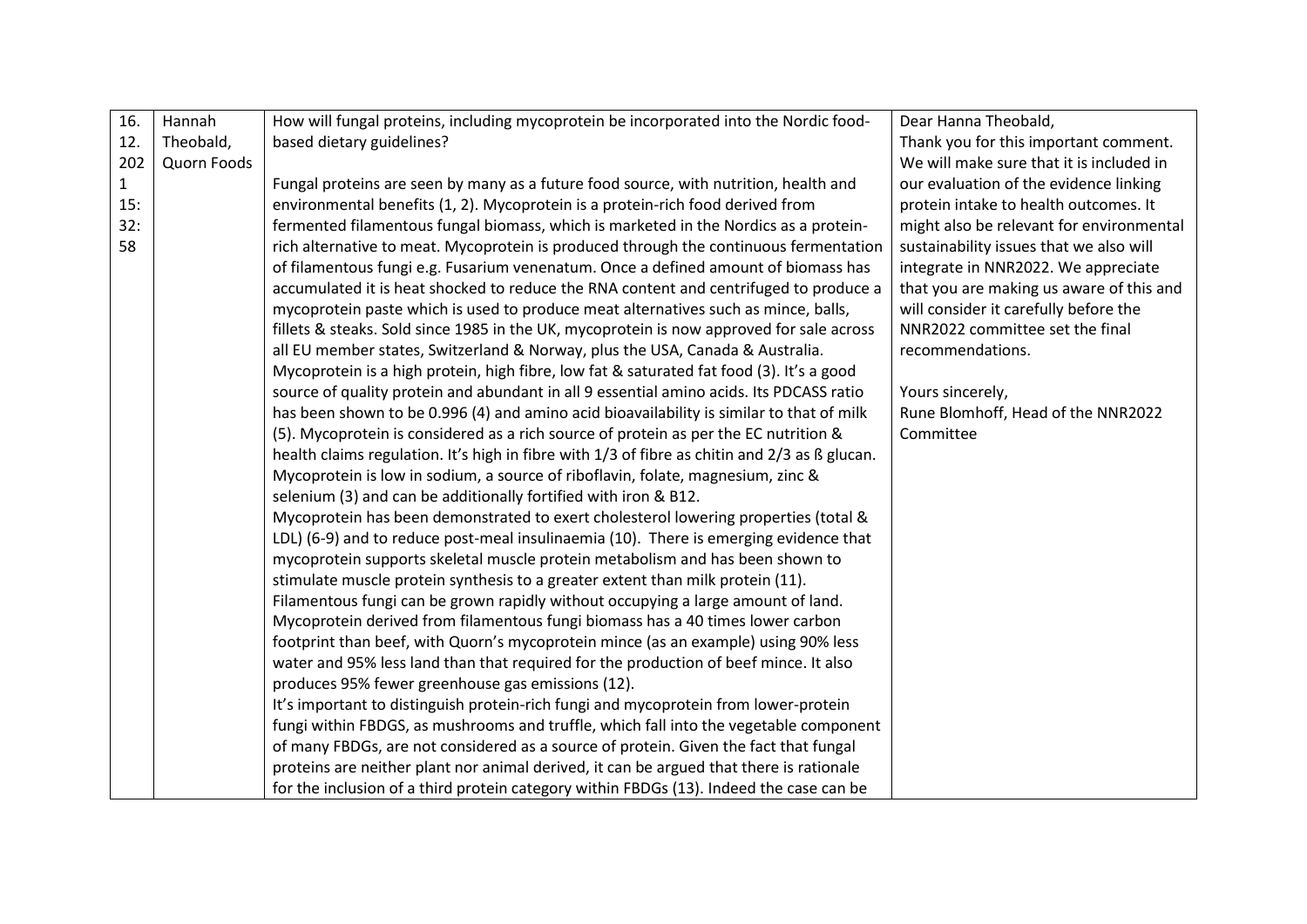| made for including mycoprotein within FBDGs on a nutrition, health & environmental         |  |
|--------------------------------------------------------------------------------------------|--|
| sustainability perspective. It would be great see the incorporation of protein-rich fungi, |  |
| including mycoprotein, into the protein category of foods within the updated FBDG,         |  |
| including referencing of fungal proteins within FBDGs as part of protein diversity         |  |
| messaging. The UK has done so within the EatWell Guide booklet but not yet within the      |  |
| pictorial representation (14).                                                             |  |
|                                                                                            |  |
| 1. Barzee et al 2021 doi.org/10.1016/j.jfutfo.2021.09.002                                  |  |
| 2. Souza Filho et al 2019 doi.org/10.1007/s11274-019-2723-9                                |  |
| 3. Denny et al 2008 doi.org/10.1111/j.1467-3010.2008.00730.x                               |  |
| 4.Edwards & Cummings 2010 doi.org/10.1017/S0029665110001400                                |  |
| 5. Dunlop et al 2017 doi.org/10.1017/S0007114517002409                                     |  |
| 6. Ruxton & McMillan 2010 doi.org/10.1108/00070701011080221                                |  |
| 7. Turnbull et al 1990 doi.org/10.1093/ajcn/52.4.646                                       |  |
| 8.Ishikawa et al 1994 doi.org/10.1016/0021-9150(94)93319-7                                 |  |
| 9. Coelho et al 2021 10.1017/S0007114520002524                                             |  |
| 10. Cherta-Murillo et al 2020 doi.org/10.1017/S0007114520000756                            |  |
| 11. Coelho et al 2020 doi.org/10.1093/nutrit/nuz077                                        |  |
| 12.Quorn Foods 2021 https://www.quorn.co.uk/assets/files/content/Carbon-Trust-             |  |
| Comparison-Report-2021.pdf                                                                 |  |
| 13. Derbyshire 2020 doi.org/10.3390/foods9091151                                           |  |
| 14. Public Health England 2018                                                             |  |
| https://assets.publishing.service.gov.uk/government/uploads/system/uploads/attachm         |  |
| ent data/file/742750/                                                                      |  |
|                                                                                            |  |
|                                                                                            |  |
|                                                                                            |  |
|                                                                                            |  |
|                                                                                            |  |
|                                                                                            |  |
|                                                                                            |  |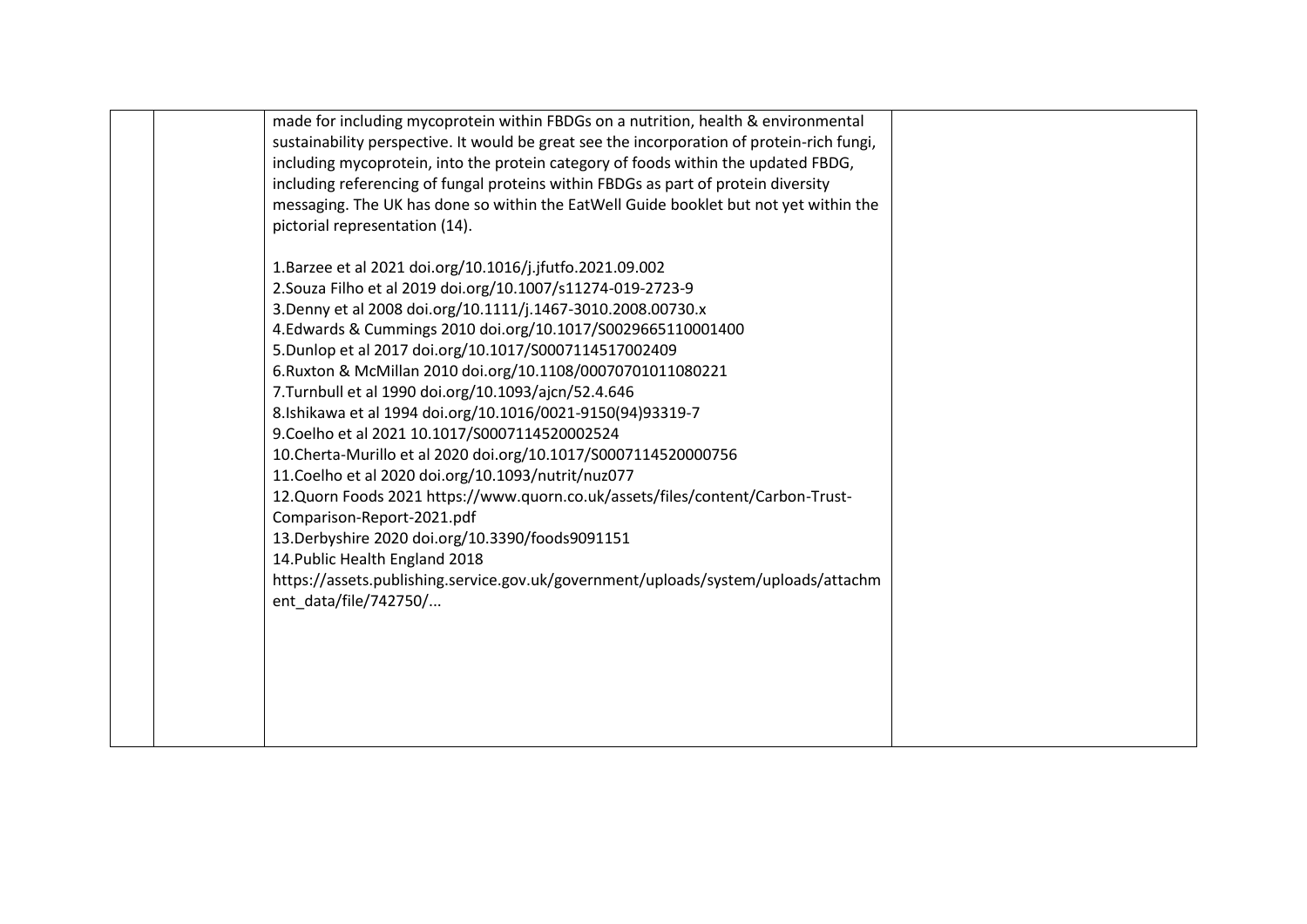| Thank you for making us aware if this<br>study. We will make sure that it is |
|------------------------------------------------------------------------------|
|                                                                              |
|                                                                              |
| included in our evaluation of the                                            |
| evidence linking milk, cheese and                                            |
| yoghurt exposure to bone health and                                          |
| other health outcomes. The chapter                                           |
| authors will also be informed. All                                           |
| significant new evidence since NNR2012                                       |
| will be scrutinized and accounted for                                        |
| before the NNR2022 committee set the                                         |
| final recommendations.                                                       |
|                                                                              |
| Rune Blomhoff, Head of the NNR2022                                           |
|                                                                              |
|                                                                              |
|                                                                              |
|                                                                              |
|                                                                              |
|                                                                              |
|                                                                              |
|                                                                              |
|                                                                              |
|                                                                              |
| Dear Åsa Brugård Konde,                                                      |
|                                                                              |
| Thank you for your comment. Based on                                         |
| the best available scientific evidence, the                                  |
| topic "window of opportunity for                                             |
| introduction of complementary feeding"                                       |
| will be explored in the new chapter on                                       |
|                                                                              |
|                                                                              |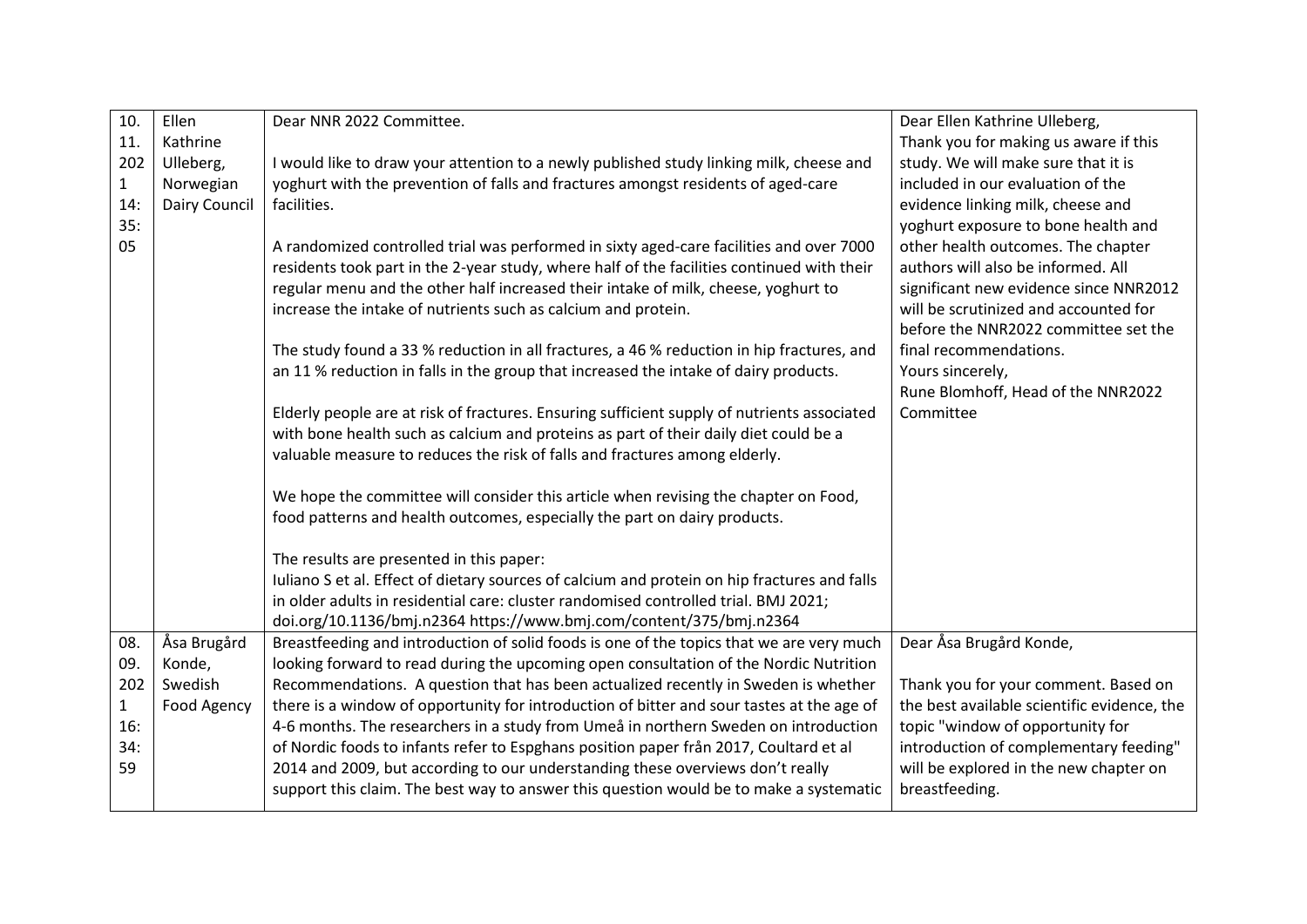|  | review. Since we know that a new chapter on this topic is being elaborated we are<br>hoping that our concern will be solved by the NNR.                                                                             | Yours sincerely,<br>Rune Blomhoff, Head of the NNR2022 |
|--|---------------------------------------------------------------------------------------------------------------------------------------------------------------------------------------------------------------------|--------------------------------------------------------|
|  | To conclude, our question is: Will the question of whether there is a window of<br>opportunity for introduction of complementary foods be covered by the new chapter<br>on breastfeeding and complementary feeding? | Committee                                              |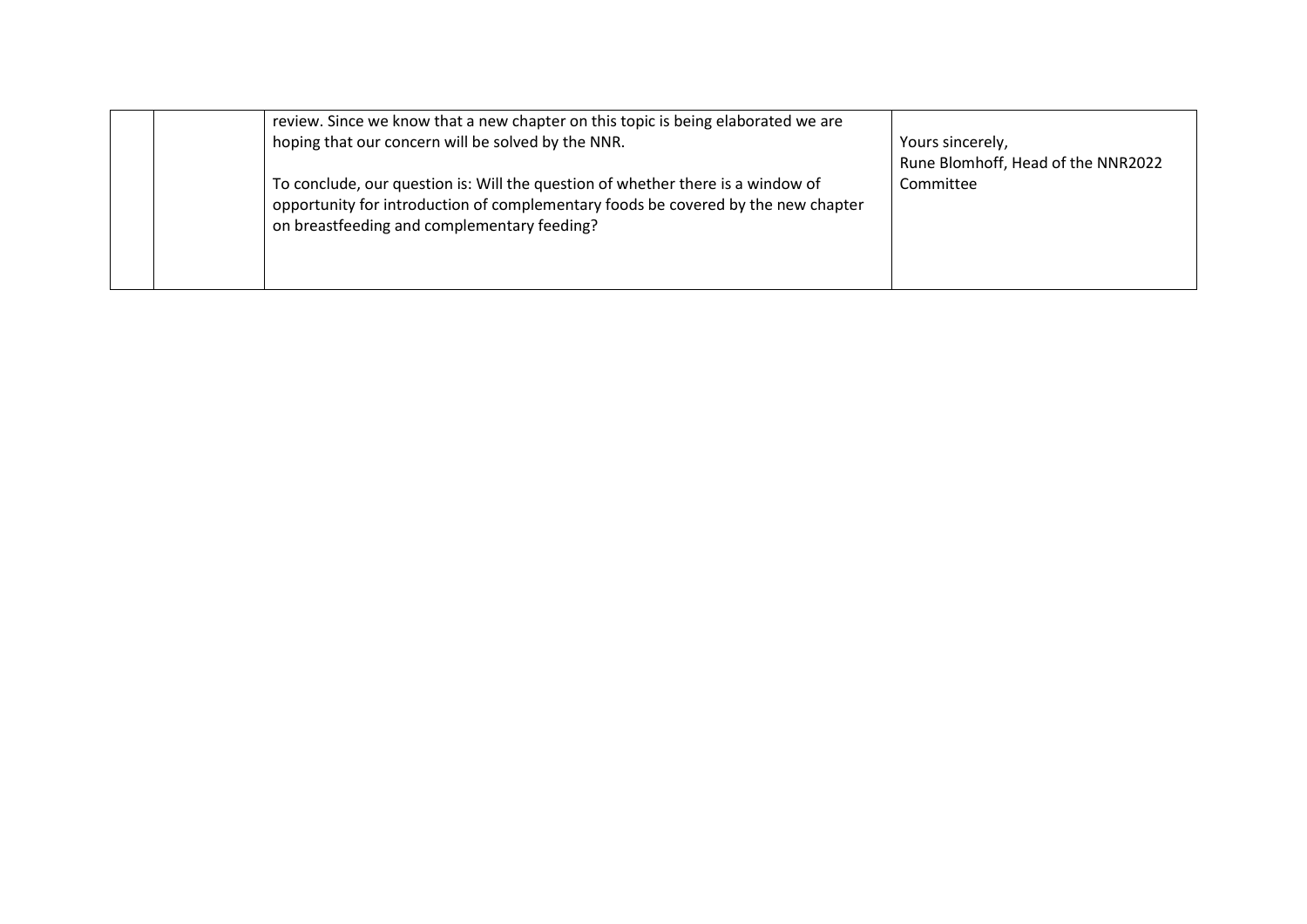| 07.          | Sophie Ryan, | GSI Comment part 4 (Sources):                                                           | See our response above.            |
|--------------|--------------|-----------------------------------------------------------------------------------------|------------------------------------|
| 09.          | Global       | (1) https://www.unnutrition.org/wp-content/uploads/FINAL-UN-Nutrition-Aquatic-          | Yours sincerely,                   |
| 202          | Salmon       | foods-Paper_EN_.pdf                                                                     | Rune Blomhoff, Head of the NNR2022 |
| $\mathbf{1}$ | Initiative   | (2) Australian Dietary Guidelines (2013),                                               | Committee                          |
| 19:          |              | https://eatforhealth.govcms.gov.au/sites/default/files/content/n55_australian_dietary   |                                    |
| 59:          |              | guidelines.pdf                                                                          |                                    |
| 55           |              | (3) Qatar Dietary Guidelines (2015), http://www.fao.org/3/a-az908e.pdf                  |                                    |
|              |              | (4) Fish and Shellfish - Advice (2020), https://www.livsmedelsverket.se/en/food-habits- |                                    |
|              |              | health-and-environment/dietary-guidelines/adults/fisk-och-skaldjur---rad                |                                    |
|              |              | (5) Food-Based Dietary Guidelines in Europe, https://ec.europa.eu/jrc/en/health-        |                                    |
|              |              | knowledge-gateway/promotion-prevention/nutrition/food-based-dietary-guidelines          |                                    |
|              |              | (6) Dietary Guidelines - Good for Health and Climate (2021), https://altomkost.dk/raad- |                                    |
|              |              | og-anbefalinger/de-officielle-kostraad-godt-for-sundhed-og-klima/                       |                                    |
|              |              | (7) Food Triangle (2017),                                                               |                                    |
|              |              | https://www.gezondleven.be/themas/voeding/voedingsdriehoek/vis                          |                                    |
|              |              | (8) Dietary Guidelines - Good for Health and Climate (2021), https://altomkost.dk/raad- |                                    |
|              |              | og-anbefalinger/de-officielle-kostraad-godt-for-sundhed-og-klima/                       |                                    |
|              |              | (9) The State of World Fisheries and Aquaculture (2018),                                |                                    |
|              |              | http://www.fao.org/3/i9540en/i9540en.pdf                                                |                                    |
|              |              | (10)                                                                                    |                                    |
|              |              | https://www.regjeringen.no/contentassets/fab53cd681b247bfa8c03a3767c75e66/nor           |                                    |
|              |              | wegian_national_action_plan_for_a_healthier_diet_an_outline.pdf                         |                                    |
|              |              | (11) The Future of Food from the Sea (2019),                                            |                                    |
|              |              | https://oceanpanel.org/sites/default/files/2019-11/19_HLP_BP1%20Paper.pdf               |                                    |
|              |              | (12) Nutrition and Food Systems (2017), http://www.fao.org/3/a-i7846e.pdf               |                                    |
|              |              | (13) https://link.springer.com/article/10.1007/s13280-020-01451-4                       |                                    |
|              |              | (14) Dietary Guidelines for Americans 2020-2025 (2020),                                 |                                    |
|              |              | https://www.dietaryguidelines.gov/sites/default/files/2020-                             |                                    |
|              |              | 12/Dietary_Guidelines_for_Americans_2020-2025.pdf                                       |                                    |
|              |              | (15) FoodData Central [Fish, salmon, Atlantic, farmed, raw] (2019),                     |                                    |
|              |              | https://fdc.nal.usda.gov/fdc-app.html#/food-details/175167/nutrients                    |                                    |
|              |              | (16) Omega-3 Fatty Acids (2019), https://ods.od.nih.gov/factsheets/Omega3FattyAcids-    |                                    |
|              |              | HealthProfessional/                                                                     |                                    |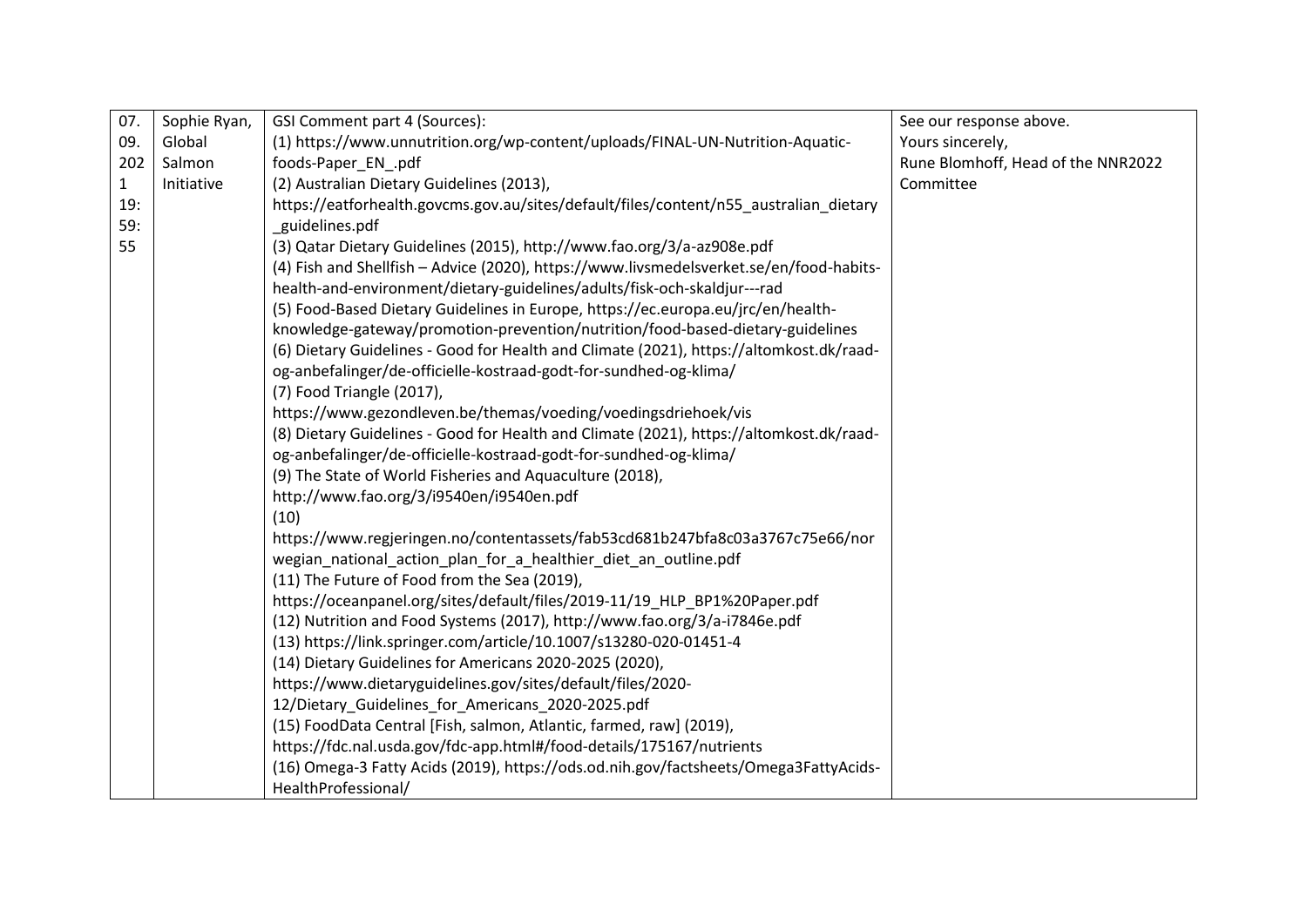| (17) How much Omega-3 does farmed salmon contain? (2016),                            |  |
|--------------------------------------------------------------------------------------|--|
| https://salmonfacts.com/fitness-and-health/how-much-omega-3-does-farmed-salmon-      |  |
| contain/                                                                             |  |
| (18) Farmed Salmon vs. Wild Salmon,                                                  |  |
| https://www.doh.wa.gov/CommunityandEnvironment/Food/Fish/FarmedSalmon                |  |
| (19) https://fdc.nal.usda.gov/fdc-app.html#/food-details/175167/nutrients            |  |
| (20) Advice about Eating Fish (2019), https://www.fda.gov/food/consumers/advice-     |  |
| about-eating-fish                                                                    |  |
| (21) https://www.fda.gov/food/consumers/advice-about-eating-fish                     |  |
| (22) http://www.fao.org/3/ba0136e/ba0136e00.pdf                                      |  |
| (23) https://efsa.onlinelibrary.wiley.com/doi/10.2903/j.efsa.2018.5333               |  |
| (24) Nordic Nutrition Recommendations 2012 (2012). https://norden.diva-              |  |
| portal.org/smash/get/diva2:704251/FULLTEXT01.pdf                                     |  |
| (25) https://www.helsenorge.no/kosthold-og-ernaring/kostrad/spis-fisk-oftere/        |  |
| (26) https://www.dietaryguidelines.gov/sites/default/files/2020-                     |  |
| 12/Dietary_Guidelines_for_Americans_2020-2025.pdf                                    |  |
| (27) https://www.asc-aqua.org/what-we-do/our-approach/what-makes-us-different/       |  |
| (28) Sustainable Fisheries and Aquaculture for Food Security and Nutrition (2014),   |  |
| http://www.fao.org/3/a-i3844e.pdf                                                    |  |
| (29) The Future of Food from the Sea (2019),                                         |  |
| https://oceanpanel.org/sites/default/files/2019-11/19_HLP_BP1%20Paper.pdf            |  |
| (30) The State of World Fisheries and Aquaculture (2020),                            |  |
| http://www.fao.org/3/ca9229en/ca9229en.pdf                                           |  |
| (31) The State of World Fisheries and Aquaculture (2018),                            |  |
| http://www.fao.org/3/i9540en/i9540en.pdf                                             |  |
| (32) Comparative Terrestrial Feed and Land Use of an Aquaculture-Dominant World. (as |  |
| cited in Sustainability Report 2020) https://www.pnas.org/content/115/20/5295        |  |
| (33) Sustainability Report 2020 41. Reducing Food's Environmental Impacts Through    |  |
| Producers and Consumers (2018),                                                      |  |
| https://science.sciencemag.org/content/360/6392/987                                  |  |
| (34) https://globalsalmoninitiative.org/files/images/Innovations-in-feed-            |  |
| sustainability.jpg                                                                   |  |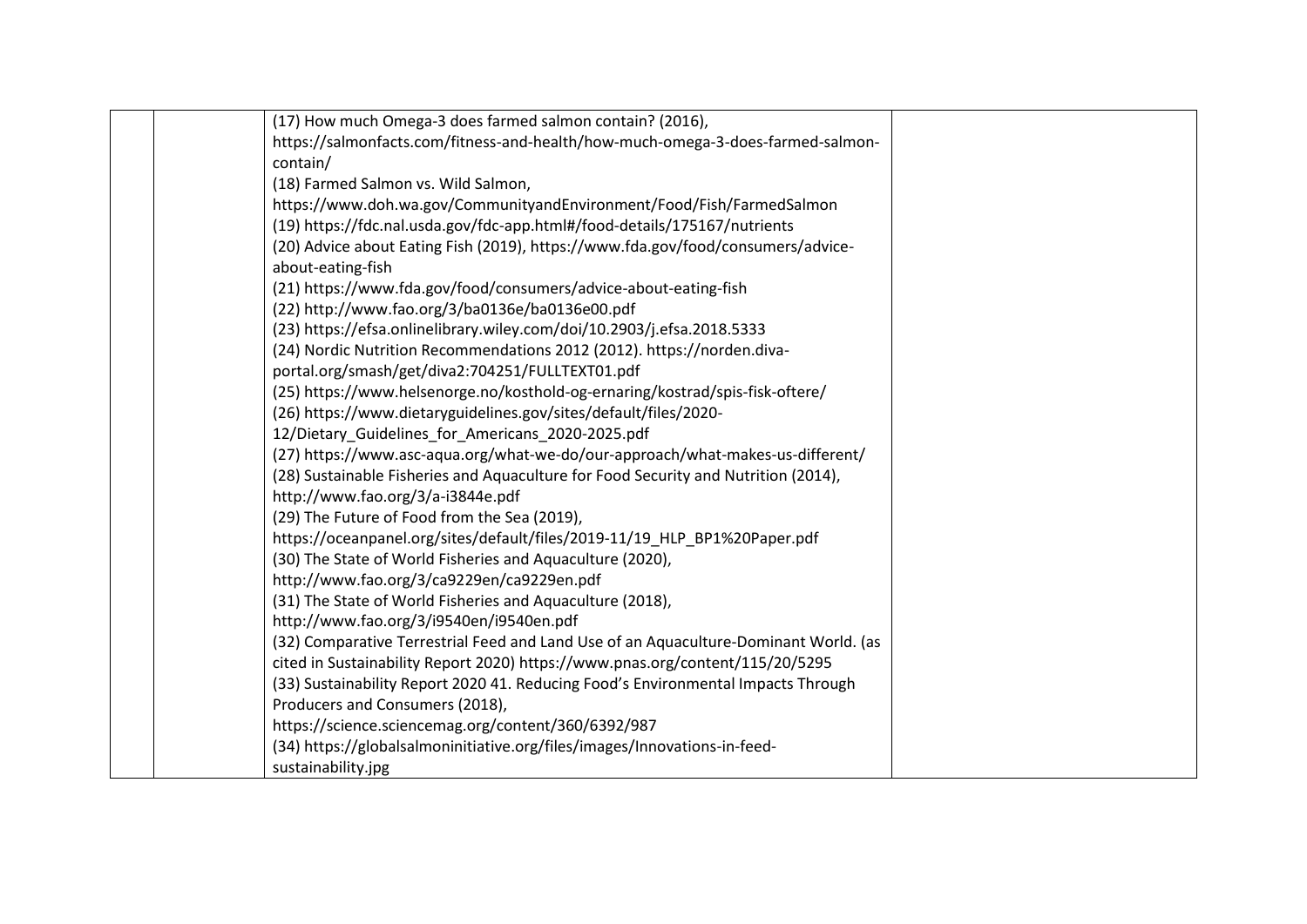| 07.          | Sophie Ryan, | GSI Comment part 3: Third-party certifications can help inform the integration of        | See our response above.            |
|--------------|--------------|------------------------------------------------------------------------------------------|------------------------------------|
| 09.          | Global       | environmental sustainability in FBDG. One way to better integrate sustainability         | Yours sincerely,                   |
| 202          | Salmon       | considerations into FBDG is to recommend third-party sustainability certifications, such | Rune Blomhoff, Head of the NNR2022 |
| $\mathbf{1}$ | Initiative   | as the Aquaculture Stewardship Council (ASC) certification or Marine Stewardship         | Committee                          |
| 19:          |              | Council (MSC), and consistent measures for other foods. Credible certifications allow    |                                    |
| 58:          |              | consistent measurement and transparent reporting on key criteria from environmental      |                                    |
| 37           |              | impact, carbon emissions and the use of resources. The ASC certification is the most     |                                    |
|              |              | rigorous of farmed seafood labels, and by choosing ASC-certified products, the public    |                                    |
|              |              | can feel confident they are choosing fish farmed to the highest social and               |                                    |
|              |              | environmental standards (27). For this reason, the NRR could advise the public to look   |                                    |
|              |              | for the ASC seal when choosing farmed seafood varieties; doing so can help guide them    |                                    |
|              |              | to purchasing more environmentally- and socially responsible seafood.                    |                                    |
|              |              | Because of ASC's rigorous standards, GSI members are committed to using the ASC          |                                    |
|              |              | certification to benchmark their performance across their operations. GSI recommends     |                                    |
|              |              | that ASC certification be consistently referenced in the forthcoming NNR report to       |                                    |
|              |              | designate responsibly farmed seafood as it is the most all-encompassing science-based    |                                    |
|              |              | environmental and social certification available.                                        |                                    |
|              |              |                                                                                          |                                    |
|              |              | Responsible aquaculture methods can help ensure nutrient-rich fish and seafood is        |                                    |
|              |              | produced in a way that supports healthy diets and more sustainable food systems.         |                                    |
|              |              | Responsible aquaculture is necessary to feed a growing global population, which is       |                                    |
|              |              | expected to reach nearly 10 billion by 2050 (28, 29). Aquaculture, which produces most   |                                    |
|              |              | of the world's salmon and is the world's fastest growing food sector (up 527% between    |                                    |
|              |              | 1990 - 2018) (30), requires less fresh water and fewer crops and land resources          |                                    |
|              |              | compared to other animal-based foods (31, 32). Farmed salmon has a lower carbon          |                                    |
|              |              | footprint, freshwater consumption and feed conversion ratio than many other protein      |                                    |
|              |              | options (33). There are many innovative approaches underway to improve the               |                                    |
|              |              | sustainability of feed ingredients in the farmed salmon industry, including using by-    |                                    |
|              |              | products from other fisheries, improving feed conversation ratios and incorporating      |                                    |
|              |              | novel ingredients such as algae and enriched plant oils (34). These innovations will be  |                                    |
|              |              | instrumental in ensuring more people have access to nutrient-rich, responsibly           |                                    |
|              |              | produced seafood options. As such, we see a key opportunity for the NNR2022 to           |                                    |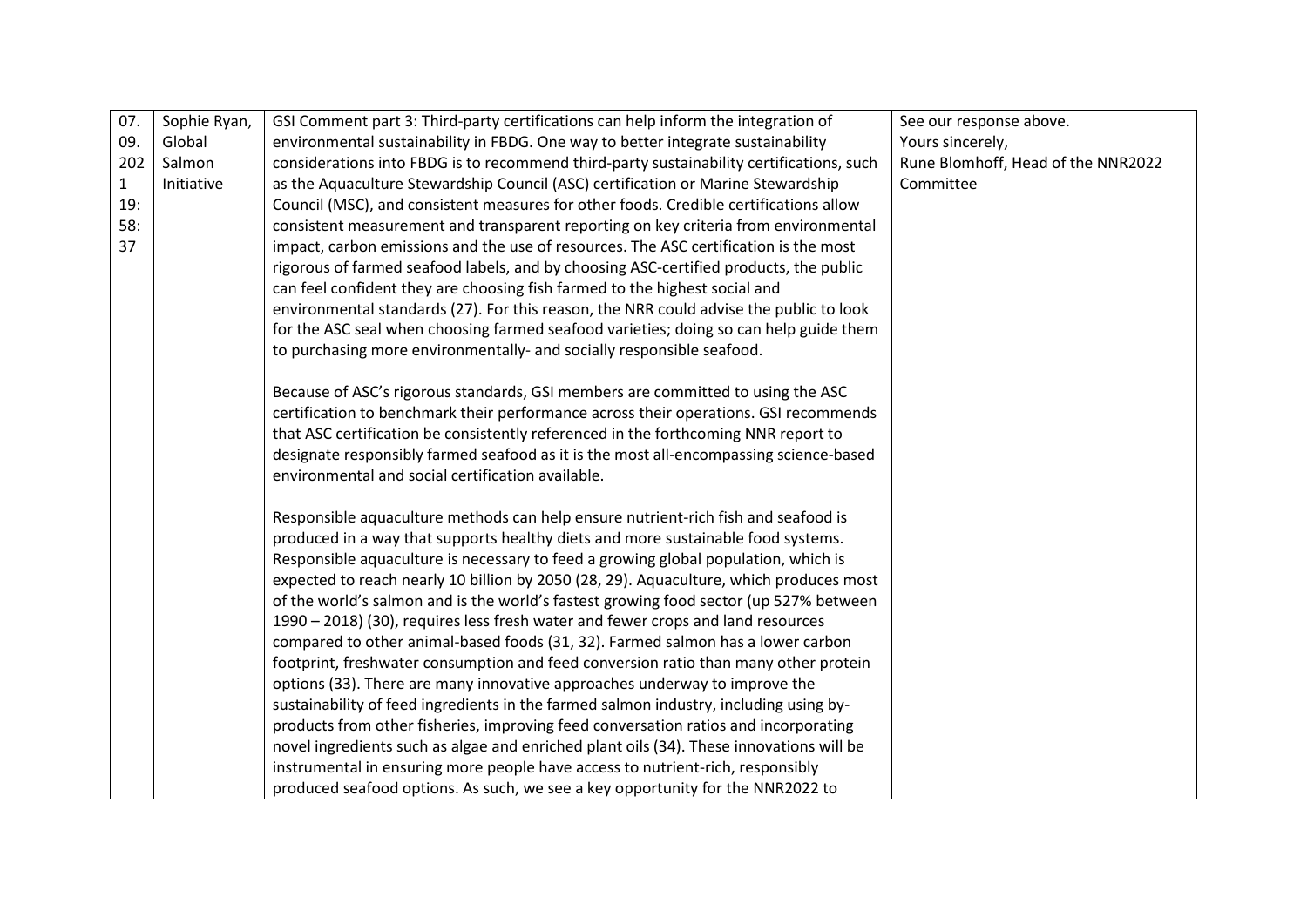|  | recognize the role of aquaculture and responsibly farmed seafood in supporting a<br>healthy diet.                     |  |
|--|-----------------------------------------------------------------------------------------------------------------------|--|
|  | Thank you for your leadership and for this opportunity to provide comment on the<br>Nordic Nutrition Recommendations. |  |
|  |                                                                                                                       |  |
|  |                                                                                                                       |  |
|  |                                                                                                                       |  |
|  |                                                                                                                       |  |
|  |                                                                                                                       |  |
|  |                                                                                                                       |  |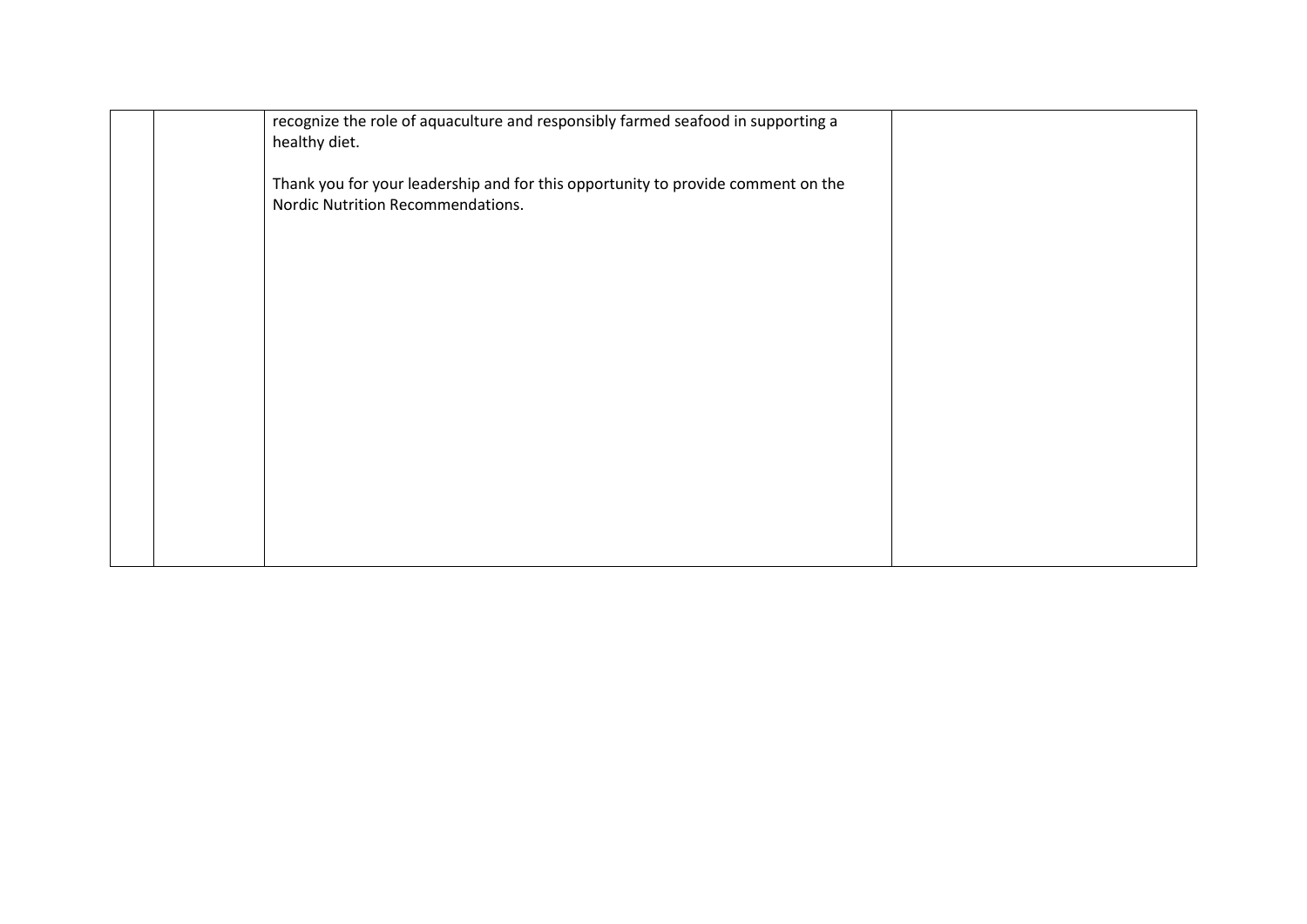| 07. | Sophie Ryan, | GSI Comment part 2: Farmed salmon is nutrient-dense, contributing protein, healthy          | See our response above.            |
|-----|--------------|---------------------------------------------------------------------------------------------|------------------------------------|
| 09. | Global       | fats like omega-3 fatty acids, and essential vitamins and minerals like vitamins D, B-12    | Yours sincerely,                   |
| 202 | Salmon       | and B-5 to the diet (14). A 3-oz. (85 g) serving of farmed salmon delivers 17 grams of      | Rune Blomhoff, Head of the NNR2022 |
| 1   | Initiative   | protein and all nine essential amino acids, making it a complete protein (15).              | Committee                          |
| 19: |              | Responsibly farmed salmon is rich in omega-3 fatty acids (16), which support vision,        |                                    |
| 56: |              | brain and heart health (17, 18). Farmed salmon also provides 164 IU of vitamin A, 375       |                                    |
| 22  |              | IU of vitamin D, 7.65 mg of calcium and 1.67g of omega-3 fatty acids per 3-oz. (85 g)       |                                    |
|     |              | serving (19).                                                                               |                                    |
|     |              |                                                                                             |                                    |
|     |              | Farmed salmon is a safe and healthy choice, as it is low in mercury but high in health      |                                    |
|     |              | benefits (20). Mercury is present in nearly all fish and shellfish. Salmon - wild or farmed |                                    |
|     |              | - generally has lower mercury levels than most other fish species and for this reason is    |                                    |
|     |              | listed in the "best choices" for fish consumption by the U.S. Food and Drug                 |                                    |
|     |              | Administration (21). Although many fish, including salmon are commonly associated           |                                    |
|     |              | with dioxin and dioxin-like PCBs, data indicate that levels of both in farmed fatty fish    |                                    |
|     |              | are lower than those in wild caught fatty fish (22). A United Nations Food and              |                                    |
|     |              | Agricultural Organization report concluded that the health benefits associated with         |                                    |
|     |              | eating fish, and particularly oily fish like salmon, outweigh the potential risks when      |                                    |
|     |              | consumed within the recommended levels (23).                                                |                                    |
|     |              | In the 2012 NNR, the Committee recommended increasing fish and seafood                      |                                    |
|     |              | consumption to promote energy balance and health in Nordic populations, but did not         |                                    |
|     |              | make a serving size recommendation (24). Current evidence and nutrition guidance            |                                    |
|     |              | suggests this may be possible in the 2022 NNR. For example, Denmark's 2021 dietary          |                                    |
|     |              | guidelines recommend consuming 350 grams of fish per week, of which 200 grams               |                                    |
|     |              | should come from fatty fish, including salmon. The Norwegian dietary guidelines advise      |                                    |
|     |              | consuming between 300-450 grams of fish a week, with at least 200 grams from oily           |                                    |
|     |              | fish such as salmon, trout, mackerel or herring (25). Additionally, the 2020-2025           |                                    |
|     |              | Dietary Guidelines for Americans recommend adults eat at least 8 oz. (around two            |                                    |
|     |              | servings) of seafood per week based on a 2,000-calorie diet, adolescents eat 6-10 oz.       |                                    |
|     |              | seafood per week, and children eat 2-8 oz. seafood per week from the FDA/EPA "Best          |                                    |
|     |              | Choices" list, which includes salmon (26). Given this, we recommend that the NNR            |                                    |
|     |              | Committee consider including a fish and seafood serving size and consumption                |                                    |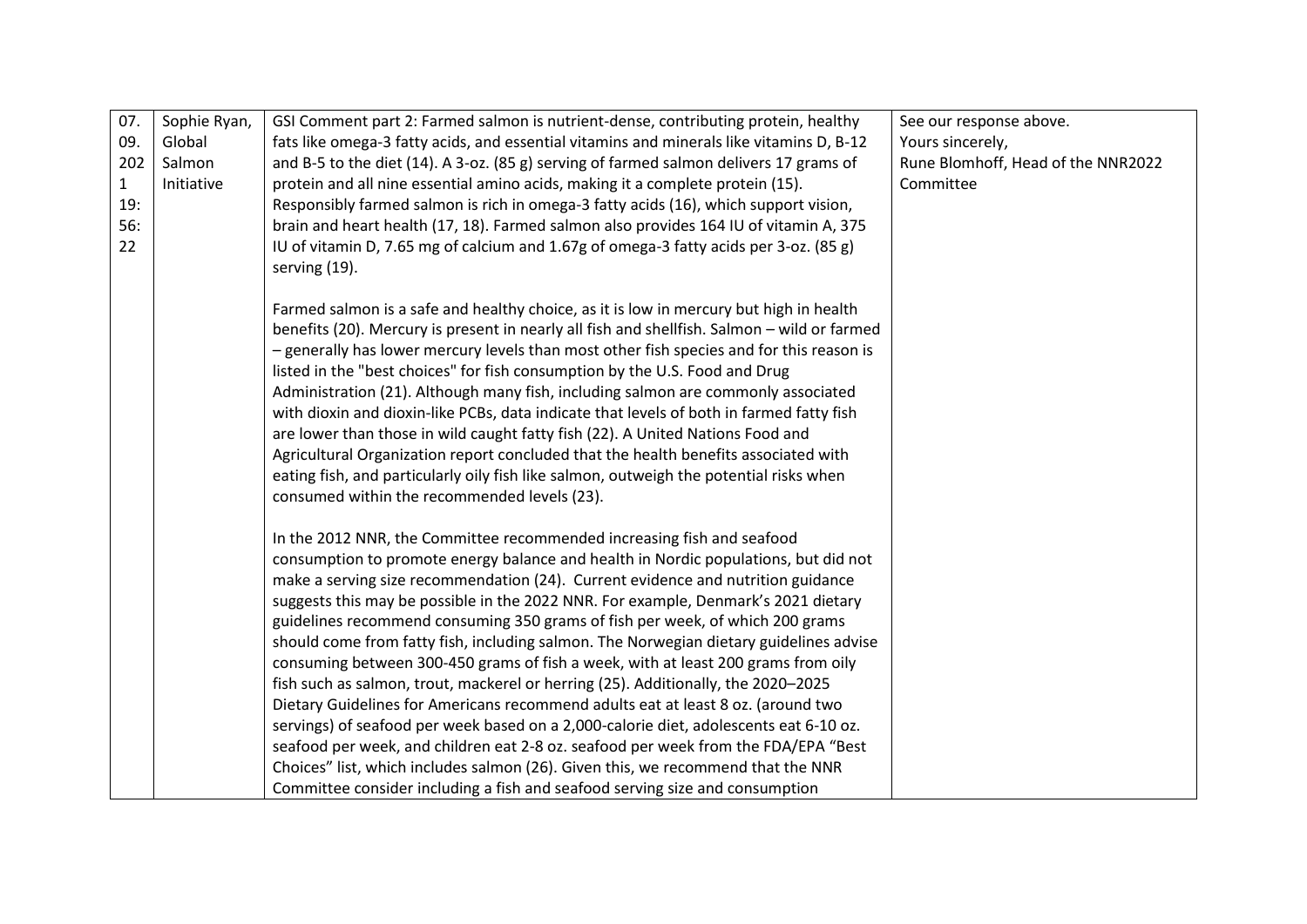|  | frequency recommendation to ensure optimal intake of seafood, including farmed |  |
|--|--------------------------------------------------------------------------------|--|
|  | varieties, in a healthy dietary pattern.                                       |  |
|  |                                                                                |  |
|  |                                                                                |  |
|  |                                                                                |  |
|  |                                                                                |  |
|  |                                                                                |  |
|  |                                                                                |  |
|  |                                                                                |  |
|  |                                                                                |  |
|  |                                                                                |  |
|  |                                                                                |  |
|  |                                                                                |  |
|  |                                                                                |  |
|  |                                                                                |  |
|  |                                                                                |  |
|  |                                                                                |  |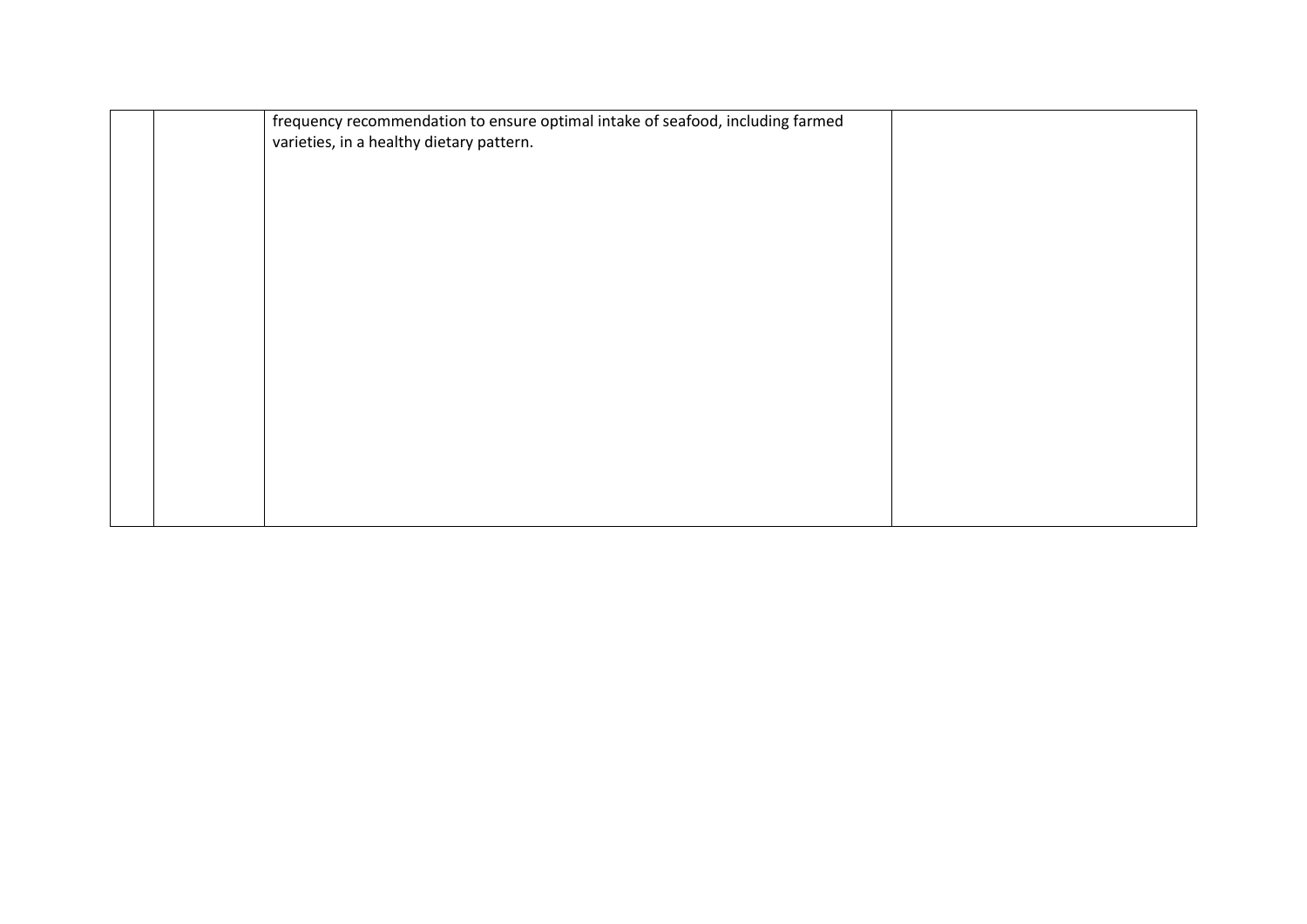| 07.          | Sophie Ryan, | GSI Comment part 1: The Global Salmon Initiative (GSI) thanks the NNR2022 Committee         | Dear Spohie Ryan,                            |
|--------------|--------------|---------------------------------------------------------------------------------------------|----------------------------------------------|
| 09.          | Global       | for the opportunity to submit public comments to inform the forthcoming NNR2022.            |                                              |
| 202          | Salmon       | GSI was founded by leading members of the farmed salmon sector who share a vision           | This response applies to all four            |
| $\mathbf{1}$ | Initiative   | of producing a healthy and nutrient-dense source of protein and other vital nutrients,      | comments (see below) from the Global         |
| 19:          |              | while minimizing their environmental footprint and continuing to improve their social       | Salmon Initiative.                           |
| 53:          |              | and economic contribution. Through collaborative efforts to improve sustainability          |                                              |
| 02           |              | performance, transparency and innovation, GSI members help ensure farm-raised               | Thank you for this extensive and             |
|              |              | salmon is one of the most eco-efficient animal-based proteins available, while              | thorough comment.                            |
|              |              | maintaining salmon's nutritional integrity and reducing pressure on the ocean's             | Your raise several important aspects that    |
|              |              | resources. GSI members span 7 countries, including the following members in Norway          | will be considered carefully by the team     |
|              |              | and Denmark: Bakkafrost, Cermaq, Grieg Seafood and Nova Sea.                                | and author group that develops the           |
|              |              |                                                                                             | background papers that will constitute       |
|              |              | We acknowledge the Committee is engaged in a challenging but important task to              | the scientific background for integration    |
|              |              | integrate nutrition and sustainability recommendations into its scientific report. We       | of sustainability aspects into the health    |
|              |              | strongly believe that by incorporating sustainability criteria into food based dietary      | based FBDGs.                                 |
|              |              | guidelines (FBDG) it helps promote public health and food production practices that         |                                              |
|              |              | respect planetary boundaries. On behalf of the salmon farmer members of GSI, we'd           | Regarding health aspects, new significant    |
|              |              | like to submit the following four points for consideration, which demonstrate that          | evidence since NNR2012 that may inform       |
|              |              | responsibly farmed salmon plays an important role in healthy, sustainable diets.            | dietary reference values and food based      |
|              |              |                                                                                             | dietary guidelines will be scrutinized and   |
|              |              | Regular consumption of seafood - including responsibly farmed salmon - contributes          | accounted for in NNR2022. In addition,       |
|              |              | to healthy diets. Seafood intake supports positive health outcomes, as it contains many     | health benefits associated with eating       |
|              |              | micronutrients and essential fatty acids in addition to being a rich source of protein (1). | fish will also be considered against the     |
|              |              | Although fish and seafood are recommended explicitly in only 20% of FBDG, they are          | potential risks related to intake of toxins. |
|              |              | recognized for contributing to healthy dietary patterns in all regions of the world and     | The Norwegian Scientific Committee for       |
|              |              | are recommended for consumption multiple times a week, typically two times per              | Food and Environment are currently           |
|              |              | week. FBDG are an important tool to help guide the public towards safe, healthy and         | working on a risk-benefit assessment         |
|              |              | nutrient-rich seafood options on a regular basis.                                           | that will be considered in the NNR2022       |
|              |              |                                                                                             | project. In addition, other qualified        |
|              |              | Many global dietary guidelines - including those in Australia (2), Qatar (3), Sweden (4),   | reports on this topic will be considered in  |
|              |              | Germany (5), Denmark (6), and Belgium (7), among others - recognize the importance          | large detail.                                |
|              |              | of sustainably-sourced seafood in helping to meet nutritional needs, but greater reach      |                                              |
|              |              | and consistency of these recommendations is needed. The NNR2022 Scientific Report           | Front-of pack labelling is an important      |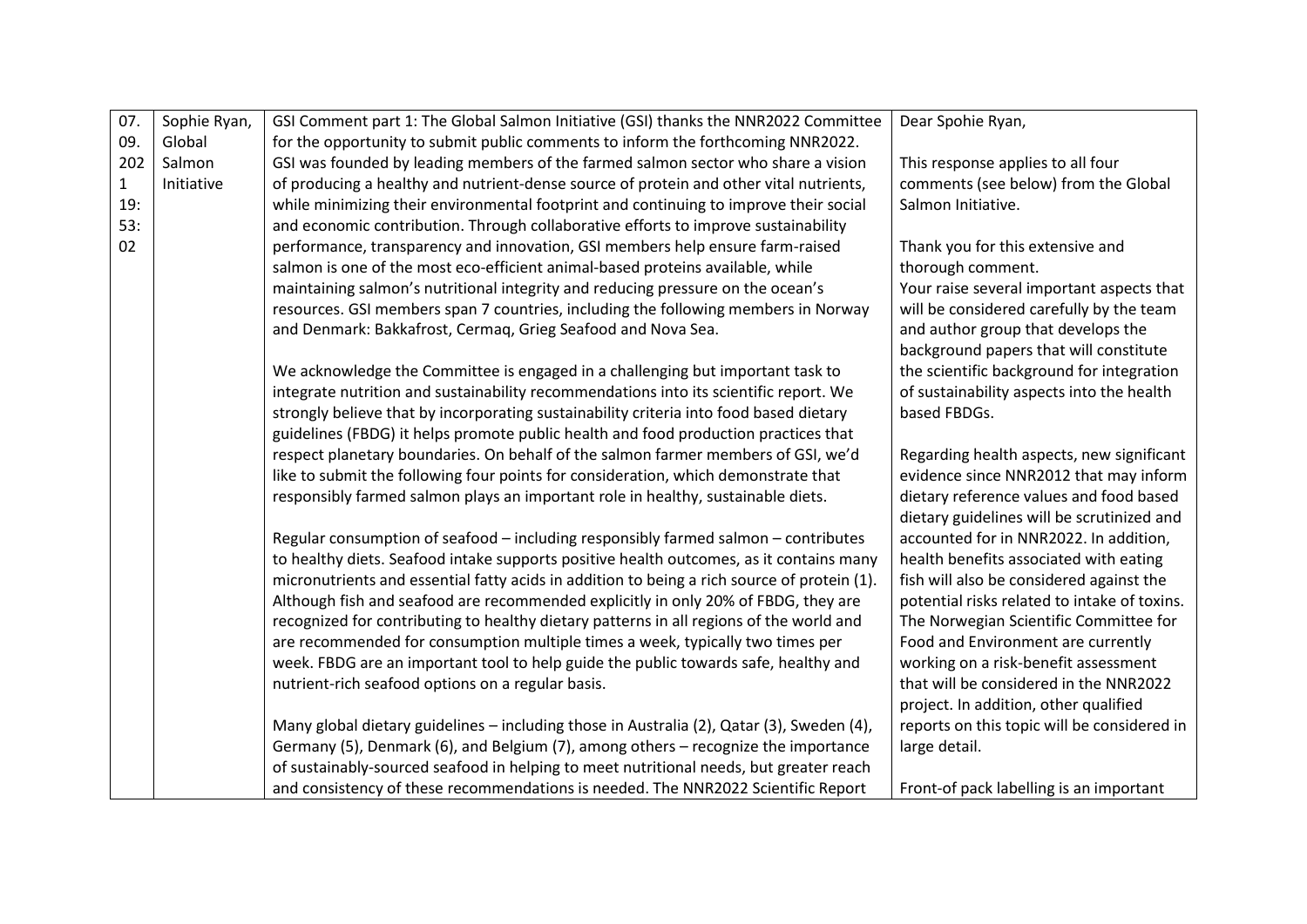|  | provides a key opportunity to communicate the evidence on the important role of<br>sustainably sourced seafood in healthy diets. Denmark is the latest example of a<br>country to take such a step in its FBDG; its latest dietary guidelines recommend<br>consuming farmed or wild seafood every week as part of a healthy and sustainable diet.<br>Denmark regards seafood as beneficial for health because of the bounty of nutrients,<br>like omega-3s, vitamin D, iodine, and selenium, it provides (8).                                                                                                                        | part of consumer guidance for healthy<br>and sustainable food choices. NNR<br>constitute an important basis for<br>nutrition labelling of foods and may also<br>inform labels guiding sustainable food<br>choices in the future.                                                                          |
|--|--------------------------------------------------------------------------------------------------------------------------------------------------------------------------------------------------------------------------------------------------------------------------------------------------------------------------------------------------------------------------------------------------------------------------------------------------------------------------------------------------------------------------------------------------------------------------------------------------------------------------------------|-----------------------------------------------------------------------------------------------------------------------------------------------------------------------------------------------------------------------------------------------------------------------------------------------------------|
|  | Per capita consumption of seafood, including farmed salmon, has increased<br>substantially over the past several decades (9). However, in certain Nordic countries,<br>such as Norway, fish consumption is still below the recommended level. According to<br>the Norwegian National Action Plan for a Healthier Diet, only 24% of men and 21% of<br>women eat the recommended amount of fatty fish (10). Salmon farming and other<br>forms of aquaculture make essential contributions to help meet this need, while<br>helping conserve wild fish stocks from overexploitation - a concern raised in the 2012<br>NNR (11, 12, 13). | The fourth and last issue you are raising<br>is responsible aquaculture. With a<br>growing global population, it is more<br>important than ever to considered this<br>carefully when formulating healthy and<br>sustainable FBDGs.<br>Yours sincerely,<br>Rune Blomhoff, Head of the NNR2022<br>Committee |
|  |                                                                                                                                                                                                                                                                                                                                                                                                                                                                                                                                                                                                                                      |                                                                                                                                                                                                                                                                                                           |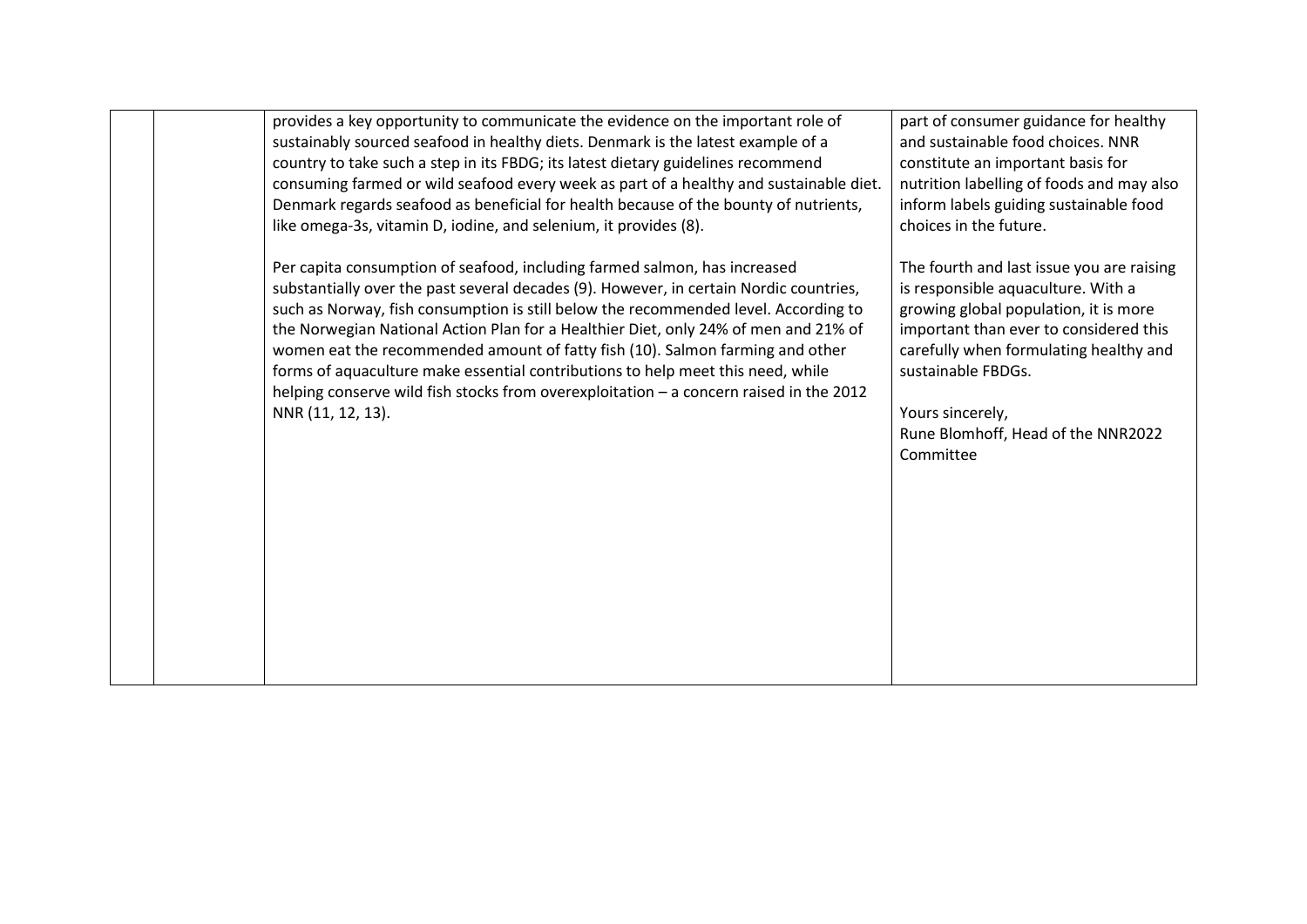| 12.          | Elaina      | Thank you for the inspiring work you and your team put into the NNR 2022's                 | Dear Elaina Weber,                         |
|--------------|-------------|--------------------------------------------------------------------------------------------|--------------------------------------------|
| 08.          | Weber,      | integration of sustainability!                                                             |                                            |
| 202          | <b>NMBU</b> |                                                                                            | Thank you for sharing this important       |
| $\mathbf{1}$ |             | My name is Elaina Weber, and I am a recent graduate of the Masters in International        | work with the NNR2022 project. Your        |
| 11:          |             | Environmental Studies program at NMBU in Ås, Norway. My thesis focused on healthy          | work will contribute with valuable insight |
| 19:          |             | and sustainable diets, and I am deeply passionate about the subject. The thesis is         | when developing environment-friendly       |
| 37           |             | published here: https://nmbu.brage.unit.no/nmbu-xmlui/handle/11250/2753346.                | food based dietary guidelines. Further,    |
|              |             |                                                                                            | this knowledge will be of importance       |
|              |             | I am reaching out to you because my research may be quite relevant to the NNR              | when developing national dietary           |
|              |             | Committee. For this thesis, I looked at public messages in Oslo's foodscape that           | guidelines as a result of NNR2022. We      |
|              |             | promote certain diets based on health and sustainability. These messages came from         | will consider your results carefully.      |
|              |             | newspapers, advertisements, and NGOs, but also from the Nordic Nutrition                   |                                            |
|              |             | Recommendations, Norway's Dietary Guidelines, and even NNR's webinar on                    | Yours sincerely,                           |
|              |             | integrating sustainability into dietary guidelines. I took these messages and performed    | Rune Blomhoff, Head of the NNR2022         |
|              |             | a critical discourse analysis on them.                                                     | Committee                                  |
|              |             |                                                                                            |                                            |
|              |             | Through this method, I found that dietary decisions are judged for their health and        |                                            |
|              |             | sustainability on various levels. Of course, for a diet to be healthy and sustainable, the |                                            |
|              |             | food items and their relative proportions matter. However, diets are also judged based     |                                            |
|              |             | on where people purchase their food (what economic systems they support), where            |                                            |
|              |             | and how the food is grown, and how they affect other people and the planet.                |                                            |
|              |             | In the thesis, I recommend that future if dietary recommendations include                  |                                            |
|              |             | sustainability, they should consider these deeper levels: addressing where people          |                                            |
|              |             | acquire their food, where and how the food is grown, and how their food practices          |                                            |
|              |             | affect awareness of and connection with their food system.                                 |                                            |
|              |             |                                                                                            |                                            |
|              |             | From this work, I also conceptualized the space where health and sustainability meet,      |                                            |
|              |             | or the health-sustainability nexus, in the figure below. This nexus could be especially    |                                            |
|              |             | useful when applied to food and food systems transformation. It may aid in                 |                                            |
|              |             | conceptualizing nutrition recommendations.                                                 |                                            |
|              |             |                                                                                            |                                            |
|              |             | I would love to discuss this work with the NNR Committee and learn from you and your       |                                            |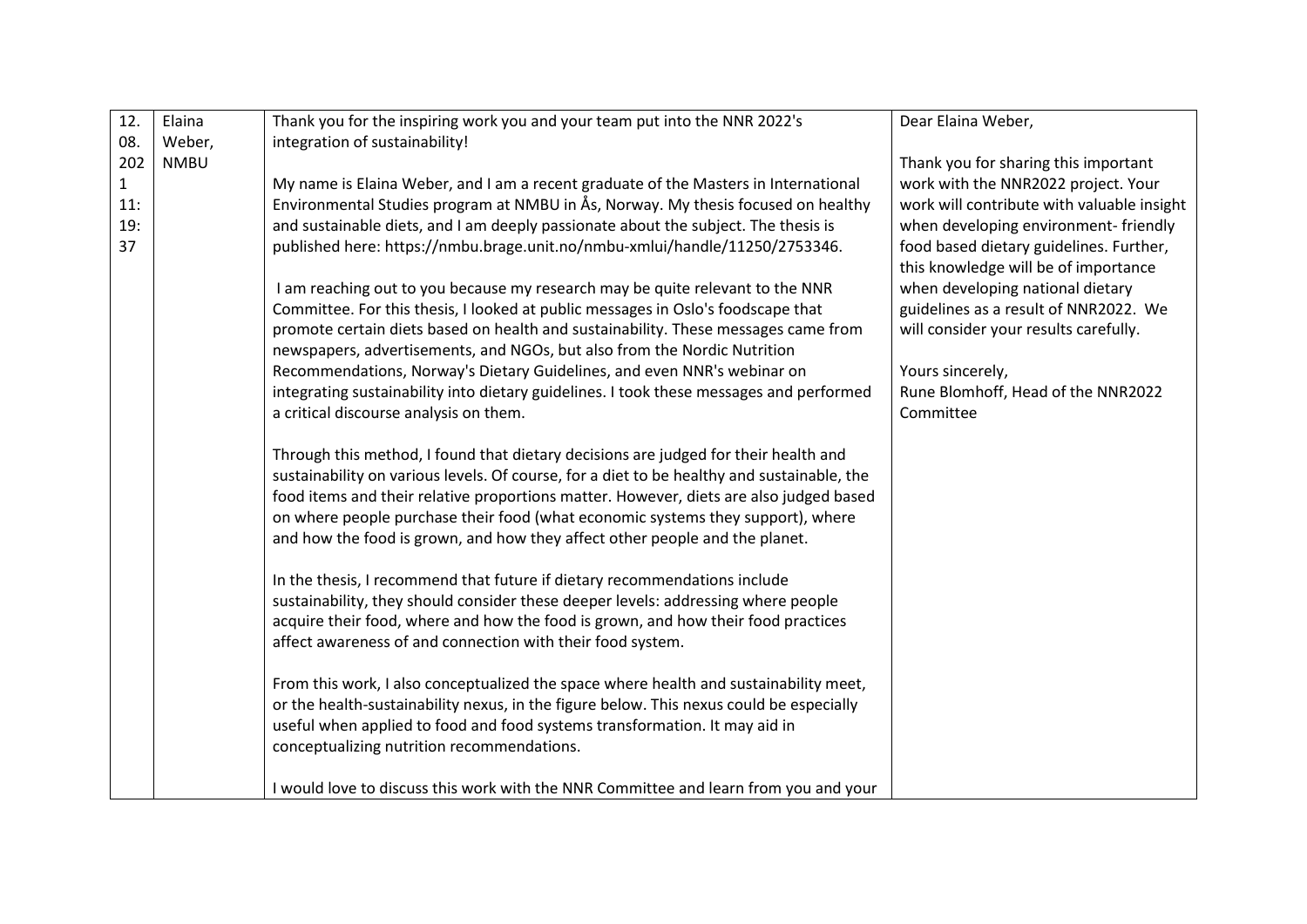| process.<br>With kind regards,<br>Elaina Weber<br>M.Sc. International Environmental Studies, NMBU<br>Associate, Learning and Writing Centres, NMBU<br>B.S. Biological Sciences and Art (Graphic Design), Fordham University, NYC |  |
|----------------------------------------------------------------------------------------------------------------------------------------------------------------------------------------------------------------------------------|--|
|                                                                                                                                                                                                                                  |  |
|                                                                                                                                                                                                                                  |  |
|                                                                                                                                                                                                                                  |  |
|                                                                                                                                                                                                                                  |  |
|                                                                                                                                                                                                                                  |  |
|                                                                                                                                                                                                                                  |  |
|                                                                                                                                                                                                                                  |  |
|                                                                                                                                                                                                                                  |  |
|                                                                                                                                                                                                                                  |  |
|                                                                                                                                                                                                                                  |  |
|                                                                                                                                                                                                                                  |  |
|                                                                                                                                                                                                                                  |  |
|                                                                                                                                                                                                                                  |  |
|                                                                                                                                                                                                                                  |  |
|                                                                                                                                                                                                                                  |  |
|                                                                                                                                                                                                                                  |  |
|                                                                                                                                                                                                                                  |  |
|                                                                                                                                                                                                                                  |  |
|                                                                                                                                                                                                                                  |  |
|                                                                                                                                                                                                                                  |  |
|                                                                                                                                                                                                                                  |  |
|                                                                                                                                                                                                                                  |  |
|                                                                                                                                                                                                                                  |  |
|                                                                                                                                                                                                                                  |  |
|                                                                                                                                                                                                                                  |  |
|                                                                                                                                                                                                                                  |  |
|                                                                                                                                                                                                                                  |  |
|                                                                                                                                                                                                                                  |  |
|                                                                                                                                                                                                                                  |  |
|                                                                                                                                                                                                                                  |  |
|                                                                                                                                                                                                                                  |  |
|                                                                                                                                                                                                                                  |  |
|                                                                                                                                                                                                                                  |  |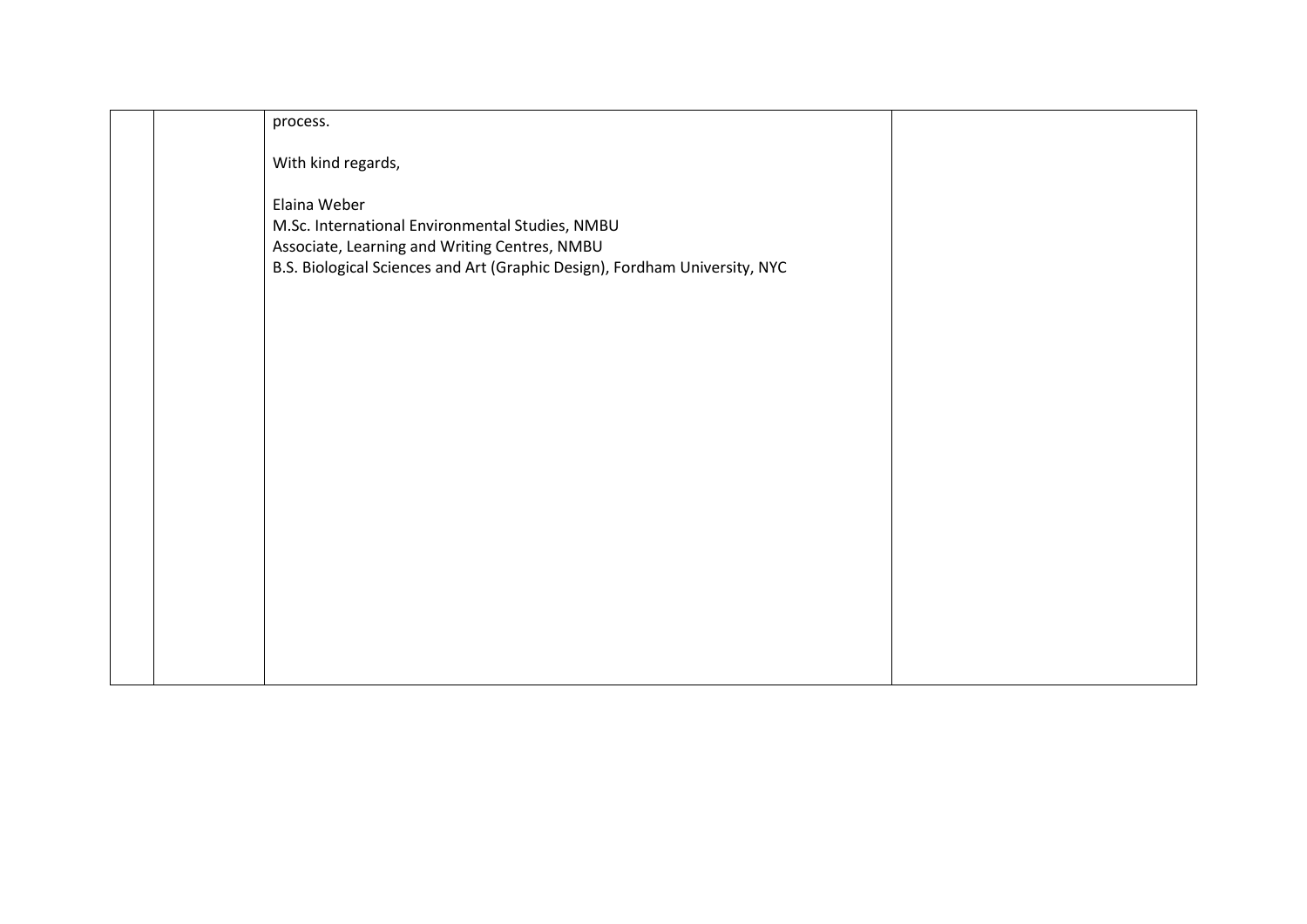| 25.          | Karianne    | Concerning environmental sustainability in NNR2022                                     | Dear Karianne Spetaas Henriksen and                                             |
|--------------|-------------|----------------------------------------------------------------------------------------|---------------------------------------------------------------------------------|
| 06.          | Spetaas     |                                                                                        | Elin Lundekvam,                                                                 |
| 202          | Henriksen,  | At the NNR2022 webinar May 25th it was stated that NNR2022 only will integrate         |                                                                                 |
| $\mathbf{1}$ | Animalia AS | environmental sustainability into the food-based dietary guidelines (FBDGs). Could you | Thank you for your comment.                                                     |
| 12:          | & Eilin     | elaborate on the principles behind environment sustainability in NNR2022? Which        |                                                                                 |
| 43:          | Lundekvam   | aspects do you include in «environment»? And how did NNR2022 come to the decision      | Sustainability is a multidimensional                                            |
| 00           | By, MatPrat | to exclude the other two dimensions of sustainability, social and economic             | concept, and definitions of sustainability                                      |
|              |             | sustainability? Have you done an assessment of possible consequences of this decision? | often include the four dimensions                                               |
|              |             | If so, please elaborate.                                                               | environmental sustainability, social                                            |
|              |             |                                                                                        | sustainability, economic sustainability,                                        |
|              |             |                                                                                        | and health. It would be an overwhelming                                         |
|              |             |                                                                                        | task to integrate all these aspects in                                          |
|              |             |                                                                                        | NNR2022. The NNR2022 Committee have                                             |
|              |             |                                                                                        | therefore decided to limit the scope to                                         |
|              |             |                                                                                        | mainly involve environmental                                                    |
|              |             |                                                                                        | sustainability. Different aspects of                                            |
|              |             |                                                                                        | environmental sustainability will be                                            |
|              |             |                                                                                        | considered such as climate, land and                                            |
|              |             |                                                                                        | water use, biodiversity, eutrophication,                                        |
|              |             |                                                                                        | nitrogen- and phosphorus flows, ocean                                           |
|              |             |                                                                                        | acidification, agricultural/industrial                                          |
|              |             |                                                                                        | chemicals etc.                                                                  |
|              |             |                                                                                        |                                                                                 |
|              |             |                                                                                        | However, we acknowledge that the other<br>dimensions also need careful scrutiny |
|              |             |                                                                                        | when developing food based dietary                                              |
|              |             |                                                                                        | guidelines. NNR2022 will therefore also                                         |
|              |             |                                                                                        | consider the other dimensions of                                                |
|              |             |                                                                                        | sustainability in our analysis although in a                                    |
|              |             |                                                                                        | less extensive manner. Possible                                                 |
|              |             |                                                                                        | consequences of this decision will be                                           |
|              |             |                                                                                        | discussed in our publications.                                                  |
|              |             |                                                                                        |                                                                                 |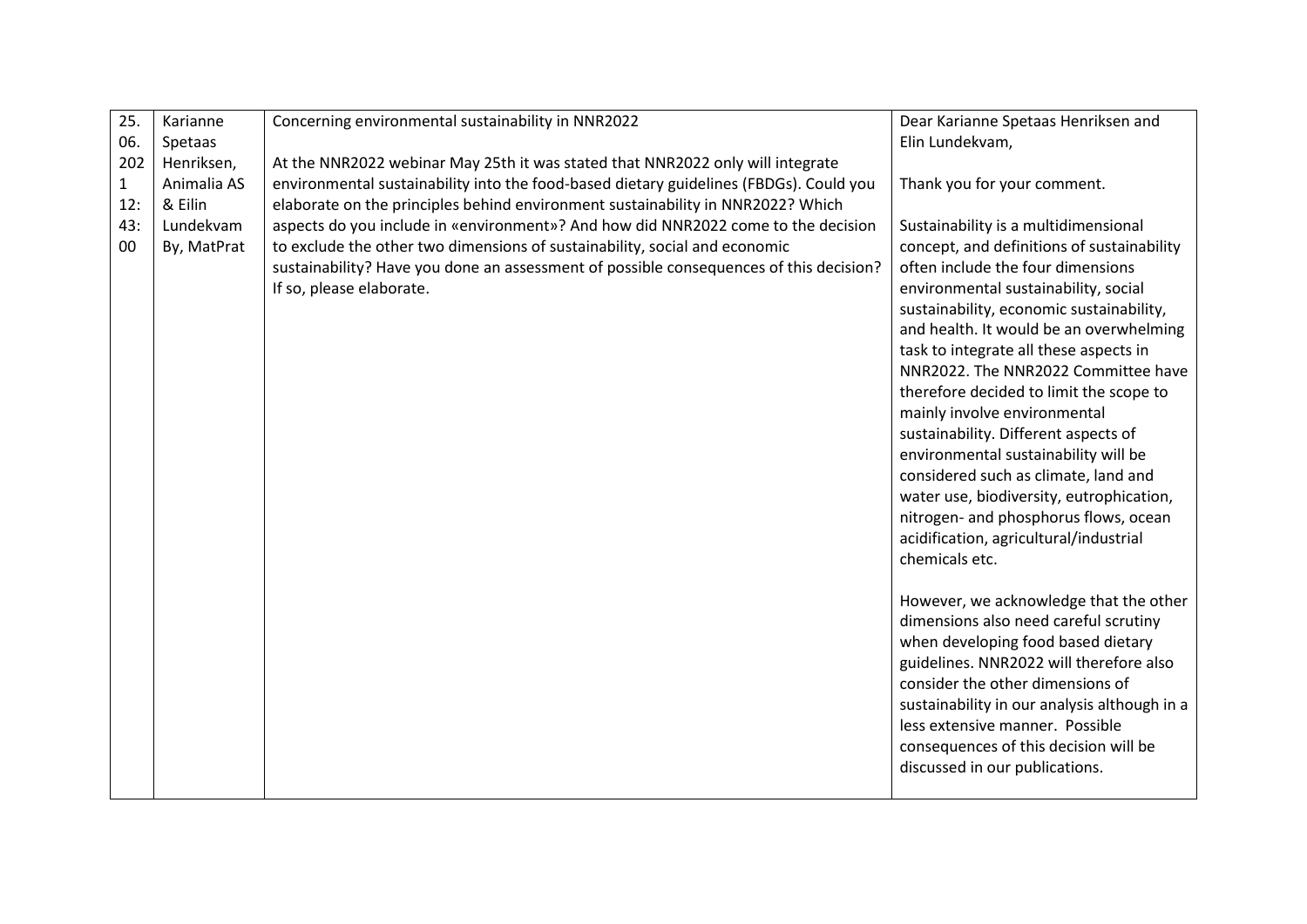| Yours sincerely,<br>Rune Blomhoff, Head of the NNR2022<br>Committee |
|---------------------------------------------------------------------|
|                                                                     |
|                                                                     |
|                                                                     |
|                                                                     |
|                                                                     |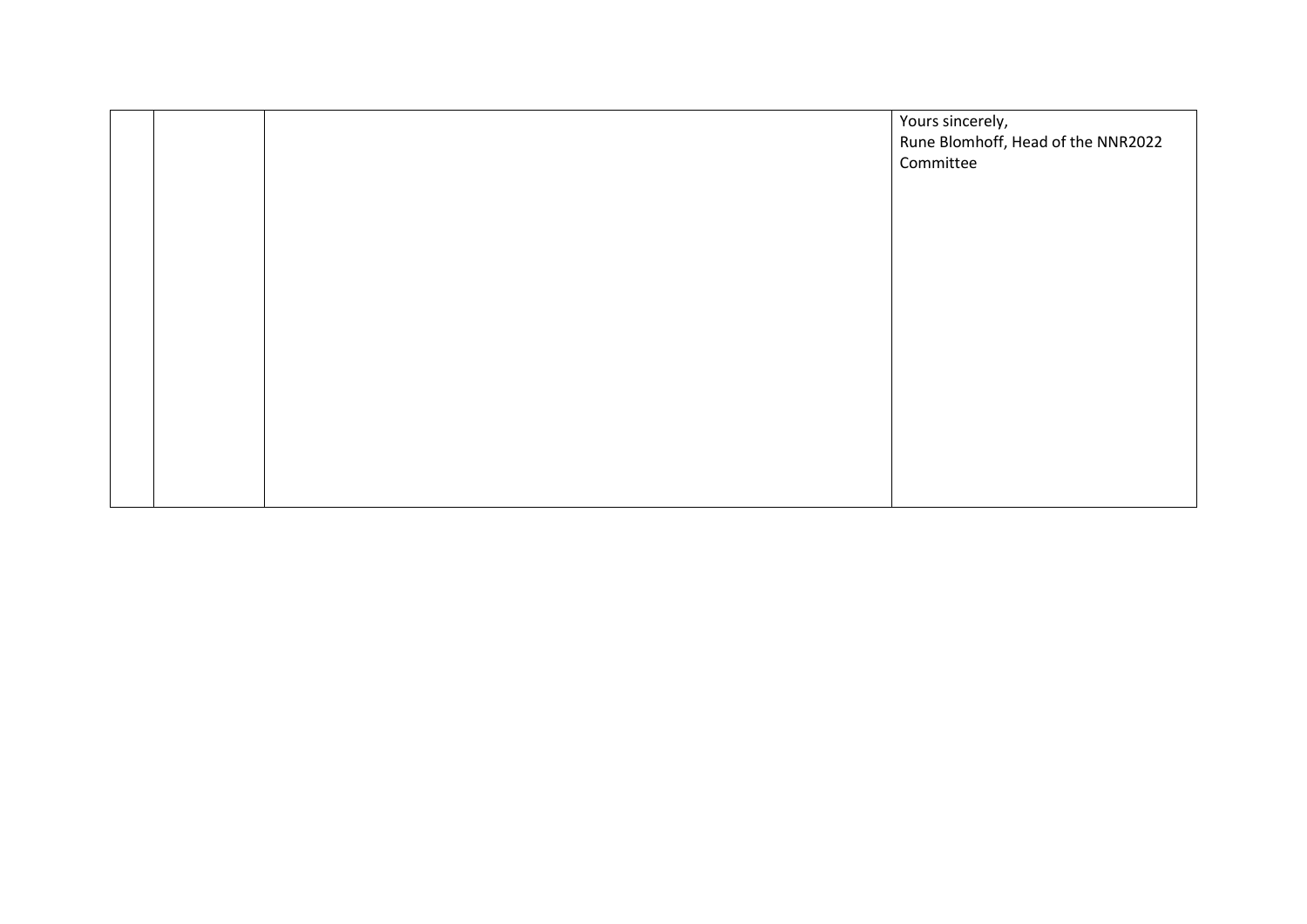| 23.          | Andreas        | I think it is very good of the committee to focus a lot on intigrating sustainability in to  | Dear Andreas Rydström,                   |
|--------------|----------------|----------------------------------------------------------------------------------------------|------------------------------------------|
| 06.          | Rydström,      | the NNR 2022, since we can not continue eating the way we are today if we want to            | Thank you for your important comment.    |
| 202          | reg. dietitian | continue thriving on this planet.                                                            | The issues you are raising will be       |
| $\mathbf{1}$ |                |                                                                                              | included and discussed in our assessment |
| 13:          |                | In this regard I find that advice on fish consumtion is a tricky subject. It is proven to be | of environment-friendly food systems.    |
| 21:          |                | healthier than other animal products, but it has a big environmental impact compared         |                                          |
| 23           |                | to other healthy foods like legumes, whole grains, nuts, seeds and almonds. With my          | Yours sincerely,                         |
|              |                | understanding even the so called "sustainable fisheries" are not sustainable today (MSC      | Rune Blomhoff, Head of the NNR2022       |
|              |                | as an example). Since fish travel across the oceans and all spiecies have an impact on       | Committee                                |
|              |                | other species we can not claim to have any sustainable fisheries until a majority of         |                                          |
|              |                | species of fish, and other sea living creatures, have healthy population spread across       |                                          |
|              |                | the seas.                                                                                    |                                          |
|              |                |                                                                                              |                                          |
|              |                | To call any type of industrial fishing in our oceans sustainable today, when the             |                                          |
|              |                | populations of the majority of fish species we consume are still dwindling, is endagering    |                                          |
|              |                | the future food systems of humanity. Furthermore it plays into the hands of the              |                                          |
|              |                | industries that want to continue fishing at the highest rates as long as possible no         |                                          |
|              |                | matter the future concequences. Just like the "sustainability brands" like MSC does.         |                                          |
|              |                |                                                                                              |                                          |
|              |                | I would encourage the committee to take this into account when formulating the NNR           |                                          |
|              |                | 2022 and stress even more the healthy food choices that are undoubtedly sustainable:         |                                          |
|              |                | increasing intake and the variety of whole plant foods and minimizing intake of all          |                                          |
|              |                | animal based food products. Unsustainable food choices today will lead to                    |                                          |
|              |                | unimaginable human suffering in the future, no matter the direct health effect of the        |                                          |
|              |                | food.                                                                                        |                                          |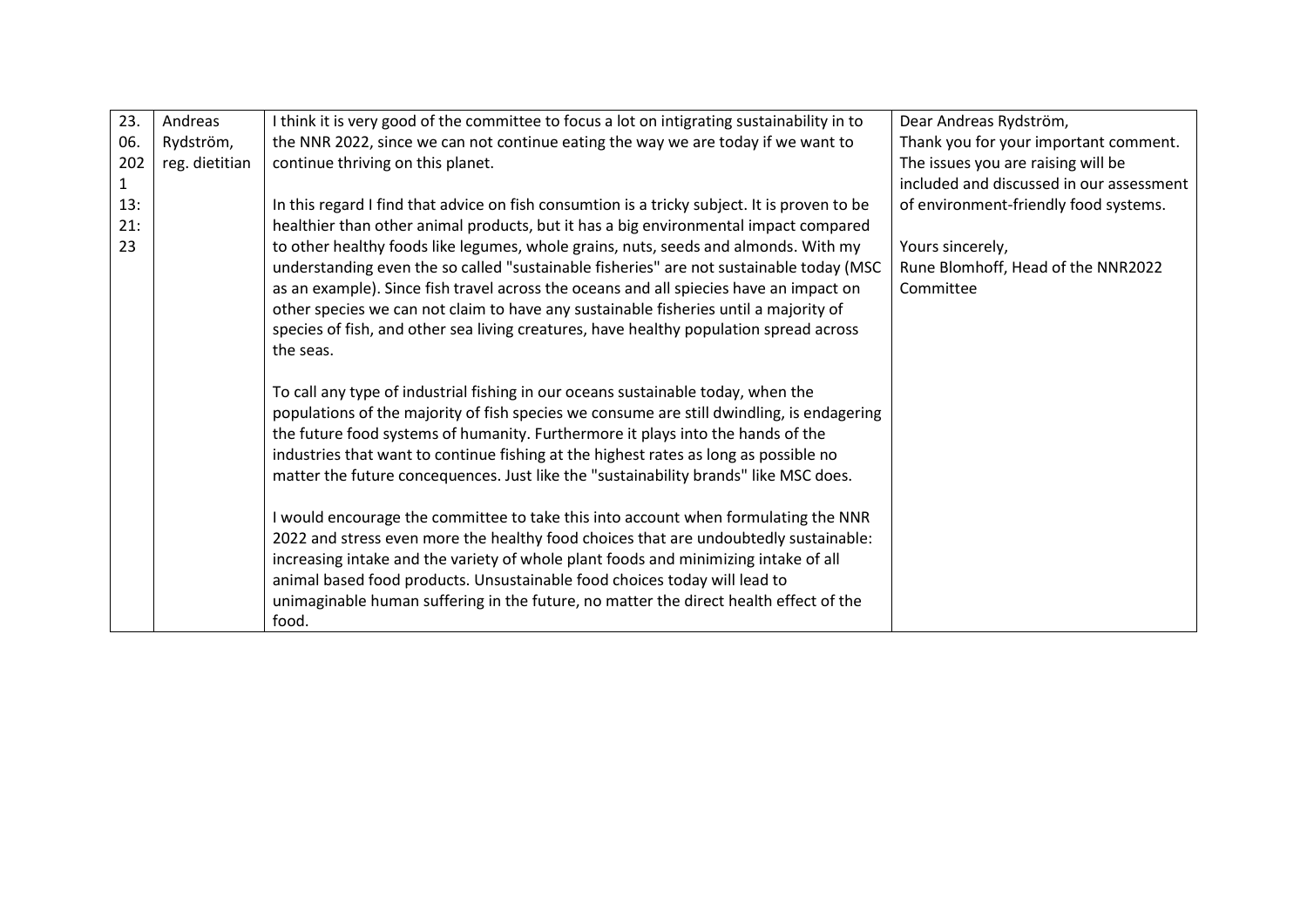| 23.          | Siv Skeie      | Regarding the chapter Ultra processed foods in NNR22                                        | Dear Siv Skeie, Ellen Ulleberg and          |
|--------------|----------------|---------------------------------------------------------------------------------------------|---------------------------------------------|
| 06.          | (Norwegian     |                                                                                             | Magnhild Kolsgaard,                         |
| 202          | University of  | Thank you for the opportunity to submit comments during the revision of the Nordic          |                                             |
| $\mathbf{1}$ | Life Sciences, | Nutrition Recommendations (NNR). It is interesting that NNR will include a chapter          | Thank you for pointing out a very           |
| 10:          | NMBU), Ellen   | about the important topic ultra-processed foods. Our concern regarding this topic is        | important, and complex, issue regarding     |
| 04:          | Ulleberg &     | that there are major differences between the products that are categorized as ultra-        | this topic. We highly appreciate your       |
| 27           | Magnhild       | processed according to the NOVA classification, namely group 4. Nevertheless, the           | thorough, and scientific, comment on        |
|              | Kolsgaard      | literature reporting negative health outcomes of eating a large amount of these             | this. The NNR2022 Committee and the         |
|              | (Norwegian     | products does not differentiate between these products. Despite this, it is often           | authors of this chapter are aware of        |
|              | Dairy          | concluded that all products in group 4 should be avoided due to the unfavorable             | these issues and will strive to present the |
|              | Council)       | outcome for people eating a high degree of the group 4 products. The NOVA                   | topic in a nuanced and transparent way.     |
|              |                | classification is, nevertheless, strictly based on the level of processing (both physical   |                                             |
|              |                | processing and the use of additives) and the purpose of processing rather than health.      | Yours sincerely,                            |
|              |                |                                                                                             | Rune Blomhoff, Head of the NNR2022          |
|              |                | Most ultra-processed foods are energy-dense products, which are high in sugar,              | Committee                                   |
|              |                | unhealthy fats, and salt, and low in dietary fiber, protein, vitamins and minerals (1). The |                                             |
|              |                | scientific literature to date, has not investigated whether it is the unfavorable nutrient  |                                             |
|              |                | profile of the food, or the degree of processing/type of additives per se that is the main  |                                             |
|              |                | issue relating such foods to poor health. Studies have shown that when increasing the       |                                             |
|              |                | dietary share of ultra-processed food, the quality of the overall diet will deteriorate (2- |                                             |
|              |                | 8). This means that a major concern regarding the studies on ultra-processed foods and      |                                             |
|              |                | health outcomes is that the products that are classified as ultra-processed are             |                                             |
|              |                | categorized together.                                                                       |                                             |
|              |                |                                                                                             |                                             |
|              |                | Dairy products for example, whatever their level of processing, contribute with several     |                                             |
|              |                | essential nutrients and have a unique dairy matrix. Yoghurt will provide many nutrients     |                                             |
|              |                | to the diet regardless of whether it has been added some sugar or sweeteners. There         |                                             |
|              |                | are also beneficial fibers in whole grain bread varieties, whether they are industrially    |                                             |
|              |                | produced or homemade. It is therefore strange that categories such as for example           |                                             |
|              |                | fruit yoghurt and whole grain industrially manufactured bread are grouped together          |                                             |
|              |                | with products such as different energy dense pre-prepared dishes, snacks, cakes, and        |                                             |
|              |                | biscuits. Industrial food production methods and use of additives may also vary             |                                             |
|              |                | between countries and could influence the health outcomes.                                  |                                             |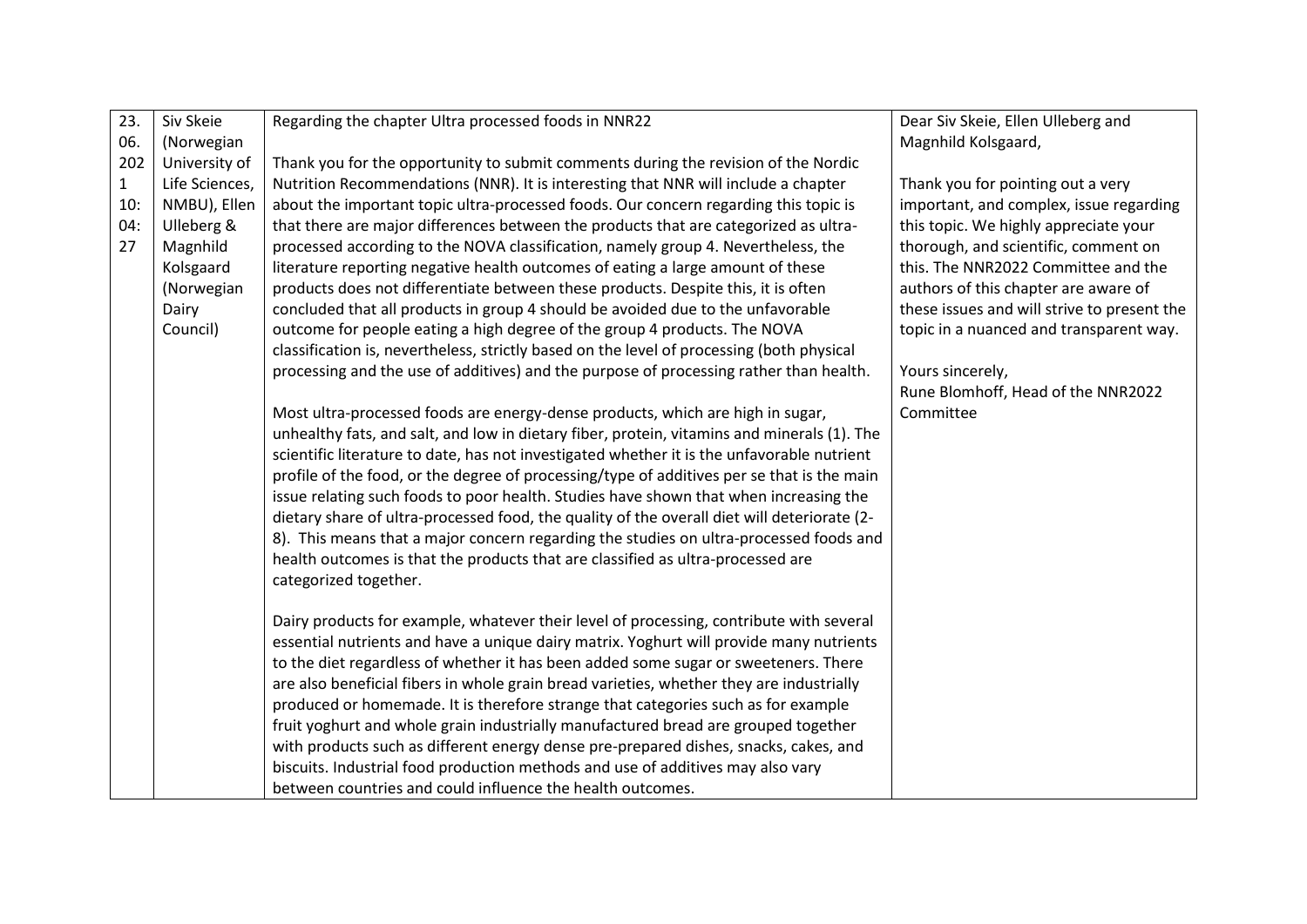|  | It is also important to remember the positive contributions of food processing,<br>formulation, and additives in ensuring the safety, nutritional adequacy, quality,<br>preservation and extended shelf-life of food. This is important for food safety, reducing<br>food waste and food losses and therefore also for sustainability.<br>We hope that the NNR committee will take our concerns into consideration during the                                                                                                                                                                                                                                                                                           |  |
|--|-------------------------------------------------------------------------------------------------------------------------------------------------------------------------------------------------------------------------------------------------------------------------------------------------------------------------------------------------------------------------------------------------------------------------------------------------------------------------------------------------------------------------------------------------------------------------------------------------------------------------------------------------------------------------------------------------------------------------|--|
|  | work with NNR 2022 and promote a nuanced view of the concept of ultra-processing.<br>References:<br>1. Monteiro CA, Cannon G, et al. Public health nutrition. 2019;22(5):936-41.<br>2. Martínez Steele E, Popkin BM, et al. Population health metrics. 2017;15(1):6.<br>3. Rauber F, da Costa Louzada ML, et al. Nutrients. 2018;10(5).<br>4. Moubarac JC, Batal M, et al. Appetite. 2017;108:512-20.<br>5. Martínez Steele E, Baraldi LG, et al. BMJ open. 2016;6(3):e009892.<br>6. Louzada ML, Martins AP, et al. Revista de saude publica. 2015;49:45.<br>7. Julia C, Martinez L, et al. Public health nutrition. 2018;21(1):27-37.<br>8. Costa Louzada ML, Martins AP, et al. Revista de saude publica. 2015;49:38. |  |
|  |                                                                                                                                                                                                                                                                                                                                                                                                                                                                                                                                                                                                                                                                                                                         |  |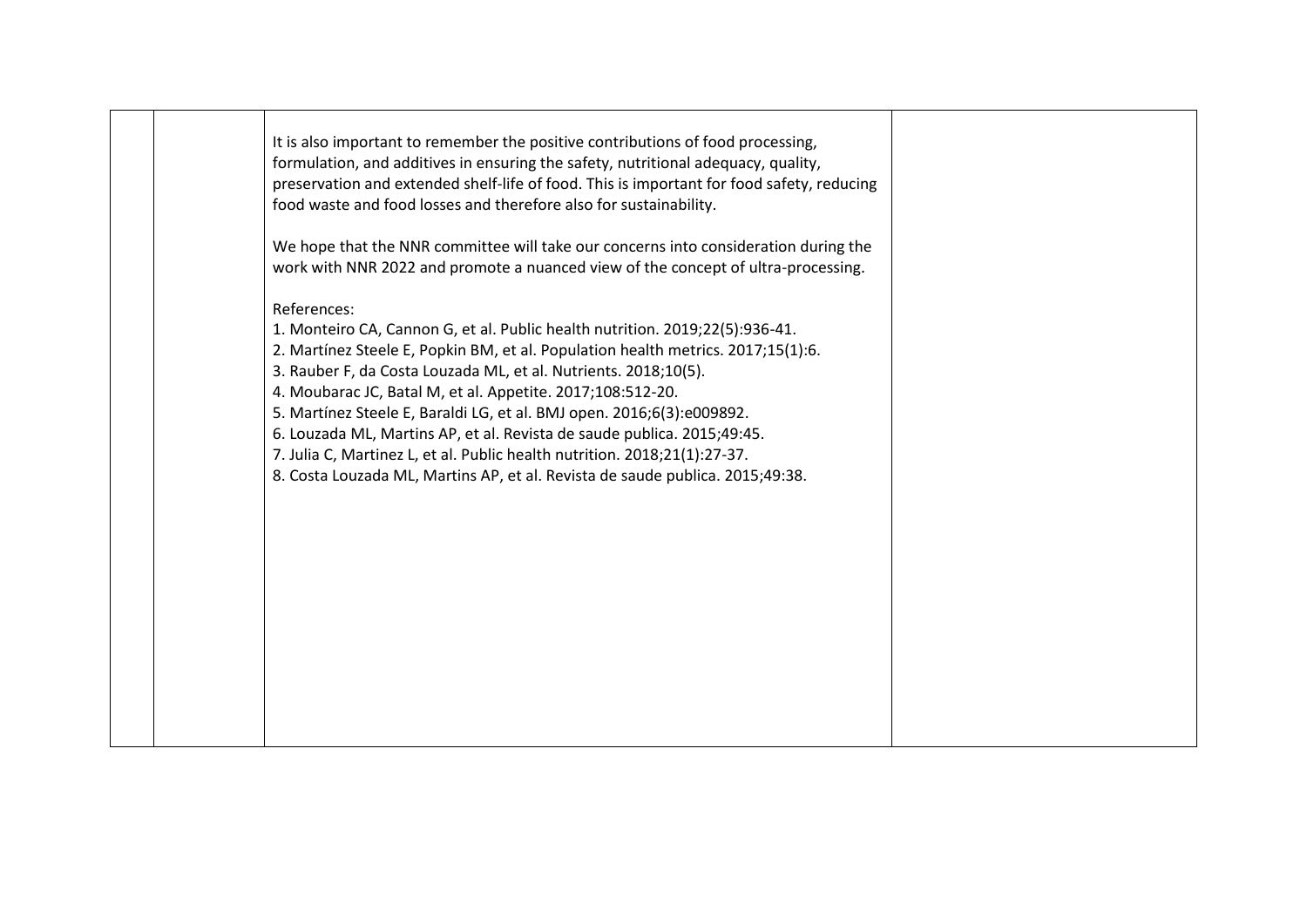| 04.          | Louise        | Breastmilk and breastfeeding is the most sustainable form of feeding for                  | Dear Louise Assarsson and Anna              |
|--------------|---------------|-------------------------------------------------------------------------------------------|---------------------------------------------|
| 06.          | Assarsson     | infants/children. Breastfeeding is also incredibly important for public health due to its | Kjellbom,                                   |
| 202          | och Anna      | short- and long term health benefits for women and children. Breastfeeding                | Thank you for this important comment.       |
| $\mathbf{1}$ | Kjellbom,     | counteracts inequality, as all breastfed babies get the best nutritional start in life.   | Health effects related to breastfeeding     |
| 13:          | Kunskapscen   | Despite this, breastfeeding rates in the Nordic countries are declining and are far below | will be extensively covered in a separate   |
| 55:          | trum          | national recommendations. According to the World Health Organization (WHO), the           | chapter in NNR2022, similar as in           |
| 19           | Kvinnohälsa   | baby food industry's marketing methods (especially digital marketing towards parents      | NNR2012. NNR2022 will give                  |
|              | och           | on social media) and the lack of official supervision, is one of the main factors that    | recommendation related to                   |
|              | Barnhälsovår  | undermines breastfeeding in high-income countries such as the Nordic countries. "The      | breastfeeding based on the best             |
|              | d   Center of | Code" (The international code of marketing of breastmilk substitutes, WHO & Unicef        | available scientific evidence. In addition, |
|              | Excellence    | 1981) is as critically important as it was 40 years ago, but due to lack of political     | sustainability aspects of breastfeeding     |
|              | Womens        | commitment and the lack of enforcement mechanisms, violations of the Code continue        | will be included in our analysis.           |
|              | health and    | to occur on a regular basis. It is therefore important to problematize collaboration with |                                             |
|              | Child health  | for-profit multinational companies and continue our efforts to limit marketing towards    | Yours sincerely,                            |
|              | care, Region  | parents and health care workers.                                                          | Rune Blomhoff, Head of the NNR2022          |
|              | Skåne         | In addition to recognizing the importance of protecting breastfeeding from commercial     | Committee                                   |
|              |               | interest, it is also important to increase knowledge about the health benefits of breast  |                                             |
|              |               | milk, among the population and among health care professionals.                           |                                             |
| 02.          | Tero          | Are you going to examine other diet options also?will you include explanation of what     | Dear Tero Saariaho,                         |
| 05.          | Saariaho      | kind of diet option was searched and why it is not recommended?                           | Thank you for your comment.                 |
| 202          |               | You can't go with same diet as you recommended in 2012 because nothing have               | The overall aim of NNR is to reduce         |
| $\mathbf{1}$ |               | changed and more and more is getting diabetes.                                            | burden of diseases and to improve public    |
| 07:          |               | We need to get rid off carbs in our diet. Carbs are the problem not fats.                 | health in the Nordic countries by           |
| 58:          |               |                                                                                           | improving diet as well as reducing          |
| 08           |               |                                                                                           | incidence and prevalence of diet related    |
|              |               |                                                                                           | NCDs (such as type 2 diabetes) and          |
|              |               |                                                                                           | nutrient deficiencies.                      |
|              |               |                                                                                           | Openness and transparency are a main        |
|              |               |                                                                                           | fundament in the new NNR, and it will be    |
|              |               |                                                                                           | made clear how conclusions are made         |
|              |               |                                                                                           | and of what scientific basis conclusions    |
|              |               |                                                                                           | are made on.                                |
|              |               |                                                                                           |                                             |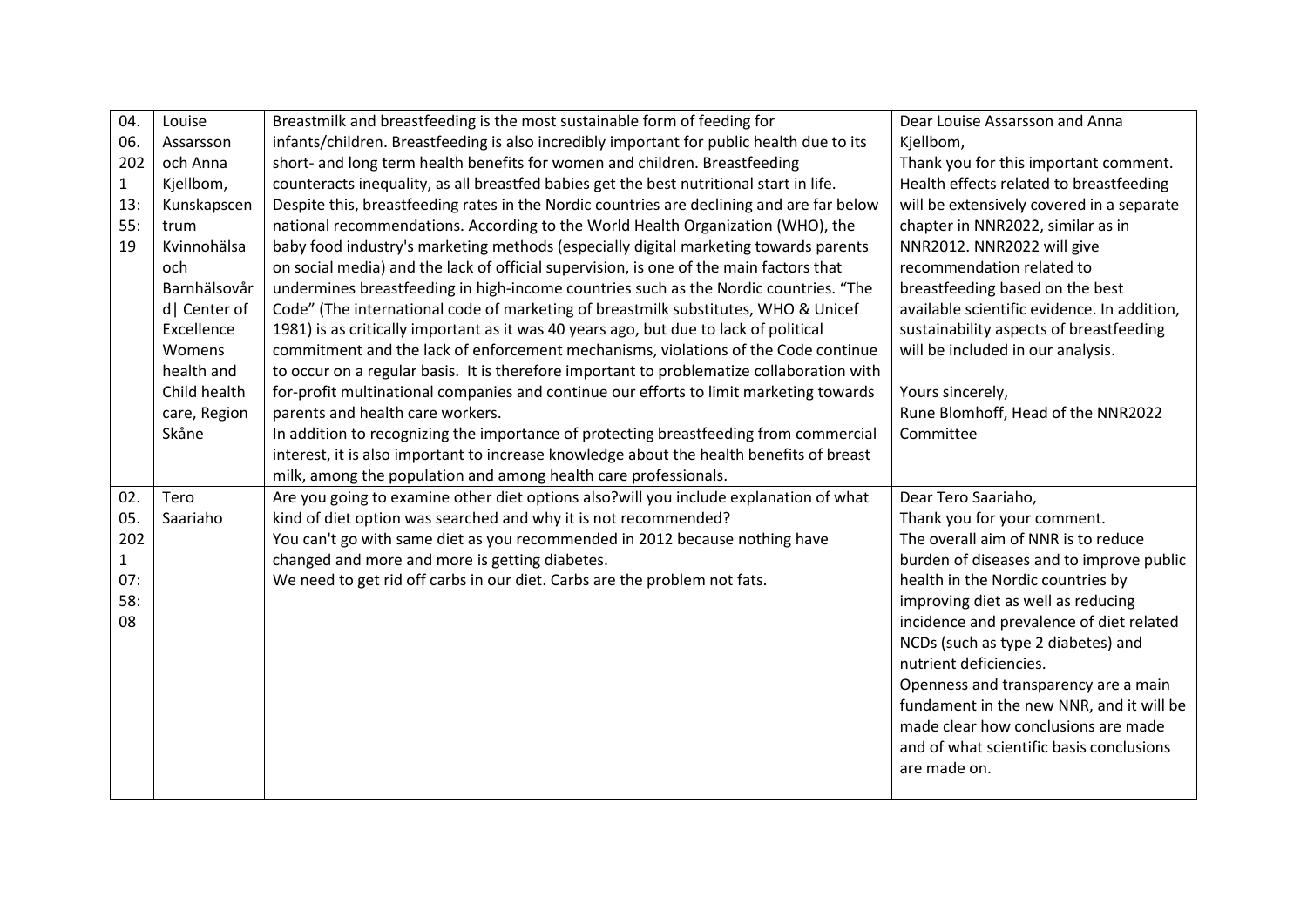|  | NNR2022 will include a chapter on<br>"Dietary patterns" that will examine<br>causal relationships between different<br>dietary pattern and health effects. |
|--|------------------------------------------------------------------------------------------------------------------------------------------------------------|
|  | Yours sincerely,<br>Rune Blomhoff, Head of the NNR2022<br>Committee                                                                                        |
|  |                                                                                                                                                            |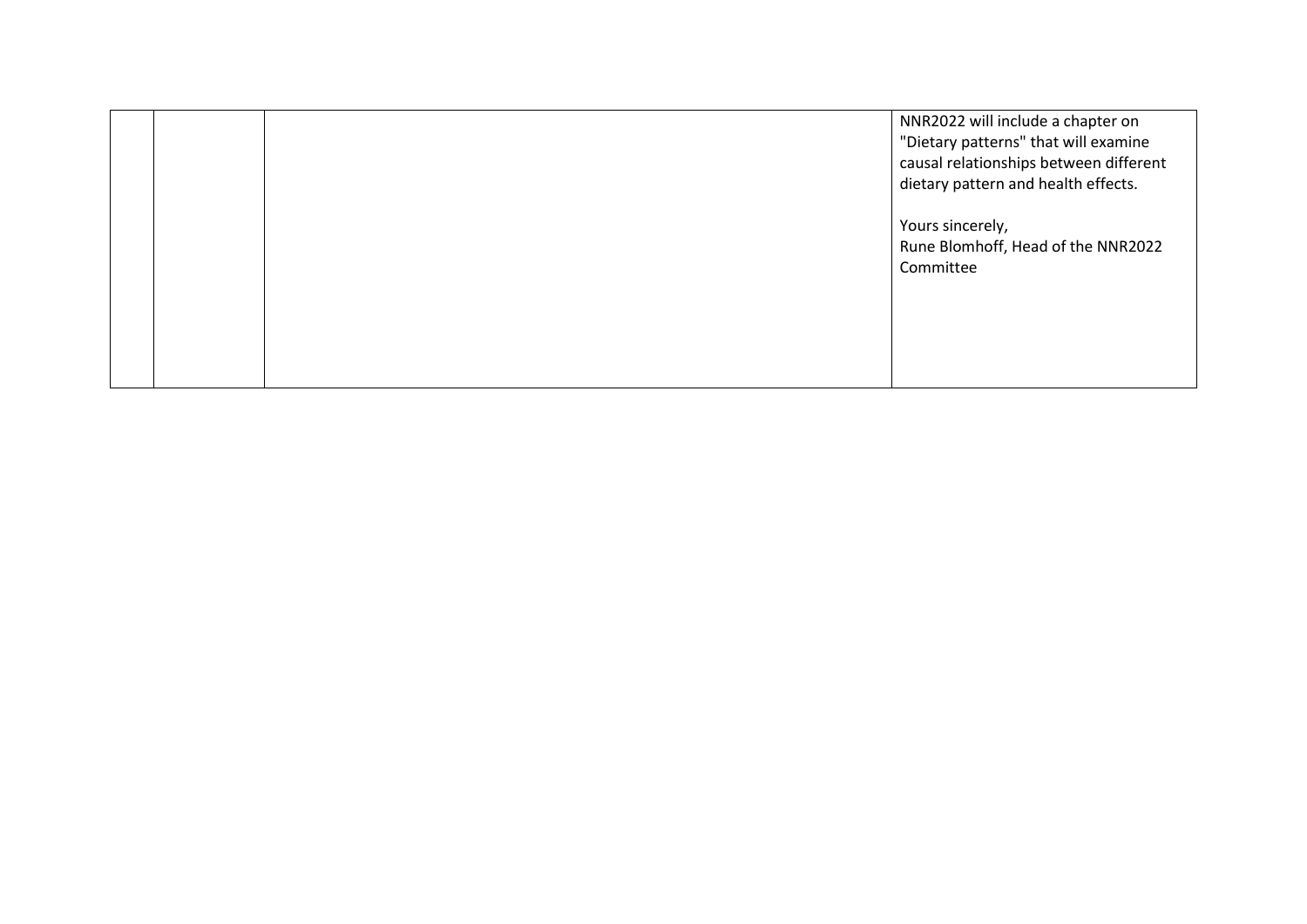| 22.          | Karianne   | NMBU/NIBIO rapport om Bærekraft i det norske matsystemet. Kriterier for bærekraftig     | Dear Karianne Spetaas Henriksen and    |
|--------------|------------|-----------------------------------------------------------------------------------------|----------------------------------------|
| 04.          | Spetaas    | produksjon. https://www.nmbu.no/download/file/fid/49604                                 | Elin Lundekvam,                        |
| 202          | Henriksen, |                                                                                         |                                        |
| $\mathbf{1}$ | Animalia,  | NMBU og NIBIO har i en nylig rapport (2020) sett nærmere på kriterier for å vurdere     | Thank you for making the NNR2022       |
| 18:          | Rebekka    | bærekraftig matproduksjon i Norge. Bakgrunnen for rapporten var et behov for å          | Committee aware of this publication.   |
| 39:          | Helén      | definere og forstå hva bærekraftig matproduksjon innebærer i et helhetlig perspektiv,   | This report will be relevant when      |
| 25           | Aamaas,    | samt et behov for å forstå hvilke kriterier som bør inngå i utvikling av et             | considering Norwegian aspects. We will |
|              | MatPrat.   | kunnskapsgrunnlag for å vurdere dette. Rapporten beskriver et helhetlig system av mål,  | disseminate the report to the authors  |
|              |            | kriterier og indikatorer, og viser gjennom eksempler hvordan disse kan knyttes til      | responsible for conducting the         |
|              |            | målbare indikatorer for vurdering av bærekraft i matproduksjonen.                       | background papers that will constitute |
|              |            |                                                                                         | the scientific basis for integrating   |
|              |            | Bruk av bærekraftkonseptet innebærer en forpliktelse til å holde fast ved               | environmental sustainability into the  |
|              |            | helhetsperspektivet. Det er essensielt at endringer som lanseres for å håndtere globale | food-based dietary guidelines.         |
|              |            | utfordringer, må forstås og løses i en helhet som er representativ for norsk kontekst.  |                                        |
|              |            | Fundamentet er de særskilte, stedsspesifikke norske forutsetningene. Tilsvarende må     | Yours sincerely,                       |
|              |            | globale rammeverk anvendt i norsk virkelighet, omsettes slik at de har høy relevans for | Rune Blomhoff, Head of the NNR2022     |
|              |            | norske forhold. Dette må i så fall skje i inkluderende prosesser som sikrer bred        | Committee                              |
|              |            | tilslutning til de overordnede målene og kriteriene for hva som er bærekraftig norsk    |                                        |
|              |            | jordbruksproduksjon.                                                                    |                                        |
|              |            | I tillegg til de tre dimensjonene miljømessig, økonomisk og sosial bærekraft,           |                                        |
|              |            | presenteres styringsmessig bærekraft som en fjerde dimensjon. Rapporten begrunner       |                                        |
|              |            | nytten av å knytte komplekse bærekraftsvurderinger til et helhetlig rammeverk og        |                                        |
|              |            | foreslår FAOs SAFA-rammeverk som grunnlag for bærekraftkriterier tilpasset norske       |                                        |
|              |            | forhold, med tilhørende gjennomgang av forslag til tilpasninger. I utgangspunktet har   |                                        |
|              |            | alle bærerkraftdimensjonene like stor vekt, fordi fundamentet for selve konseptet       |                                        |
|              |            | bygger på gjensidige avhengigheter. I det lange løp vil manglende utvikling innen en    |                                        |
|              |            | dimensjon, også svekke muligheten for å oppnå bærekraftig utvikling innenfor de         |                                        |
|              |            | andre.                                                                                  |                                        |
|              |            |                                                                                         |                                        |
|              |            | Bærekraftforvirring i debatten om norsk jordbruk, klima og ernæring, er en del av       |                                        |
|              |            | bakteppet for denne rapporten. Bærekraftforvirringen skaper risiko for fragmenterte     |                                        |
|              |            | debatter, ubalanse i beslutningsgrunnlaget og dermed økt risiko for feilbeslutninger    |                                        |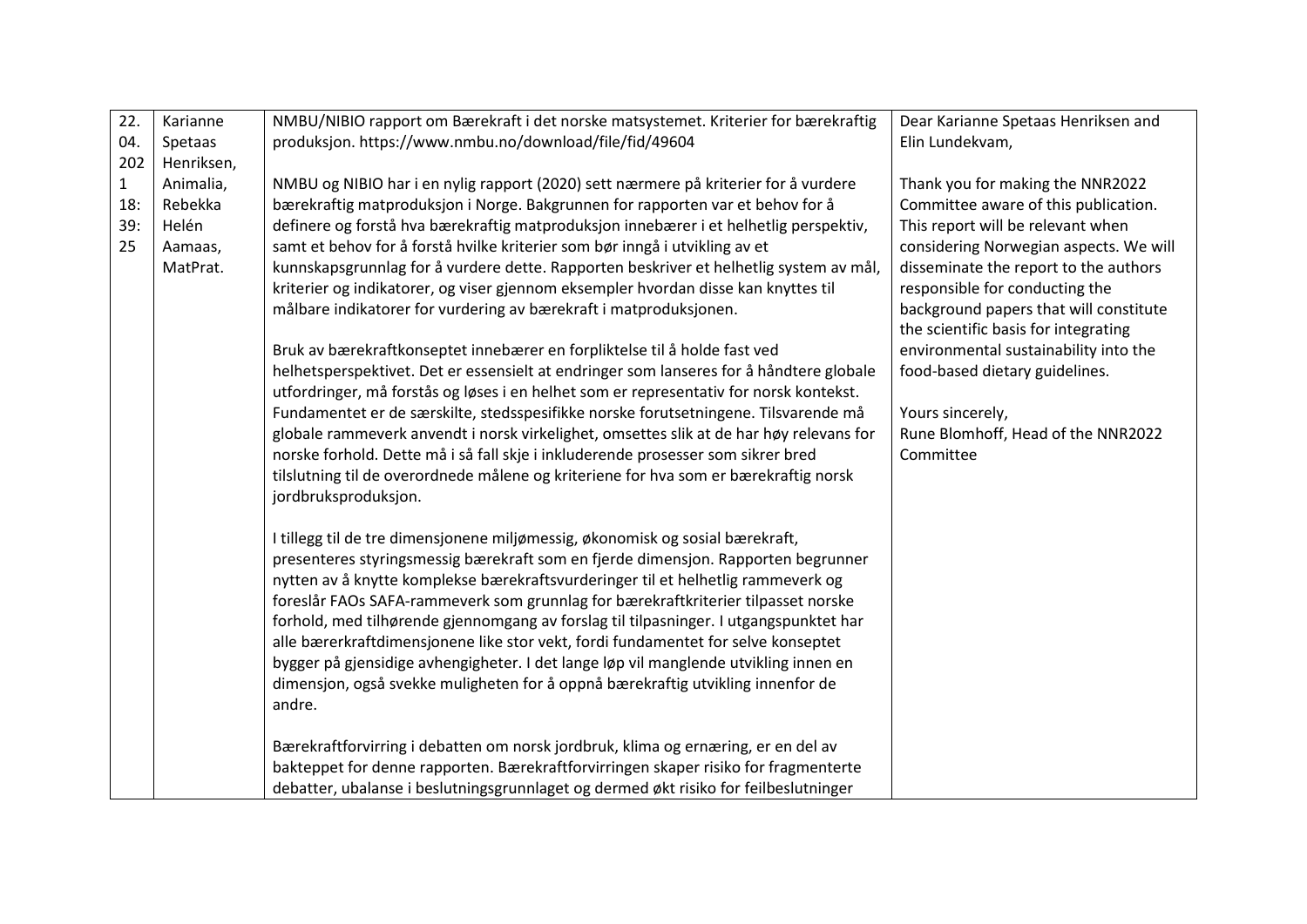|  | med potensielt alvorlige eller til og med irreversible konsekvenser. Ufullstendig<br>kunnskapsgrunnlag i kombinasjon med ensidig vektlegging av et begrenset utvalg av<br>bærekraftskriterier, øker overgangsrisiko f.eks. ved implementering av klimatiltak. |  |
|--|---------------------------------------------------------------------------------------------------------------------------------------------------------------------------------------------------------------------------------------------------------------|--|
|  | Rapporten har en bred og helhetlig tilnærming til hva som må inkluderes i både debatt<br>om - og politikkutvikling for - bærekraft i norsk jordbruk.                                                                                                          |  |
|  |                                                                                                                                                                                                                                                               |  |
|  |                                                                                                                                                                                                                                                               |  |
|  |                                                                                                                                                                                                                                                               |  |
|  |                                                                                                                                                                                                                                                               |  |
|  |                                                                                                                                                                                                                                                               |  |
|  |                                                                                                                                                                                                                                                               |  |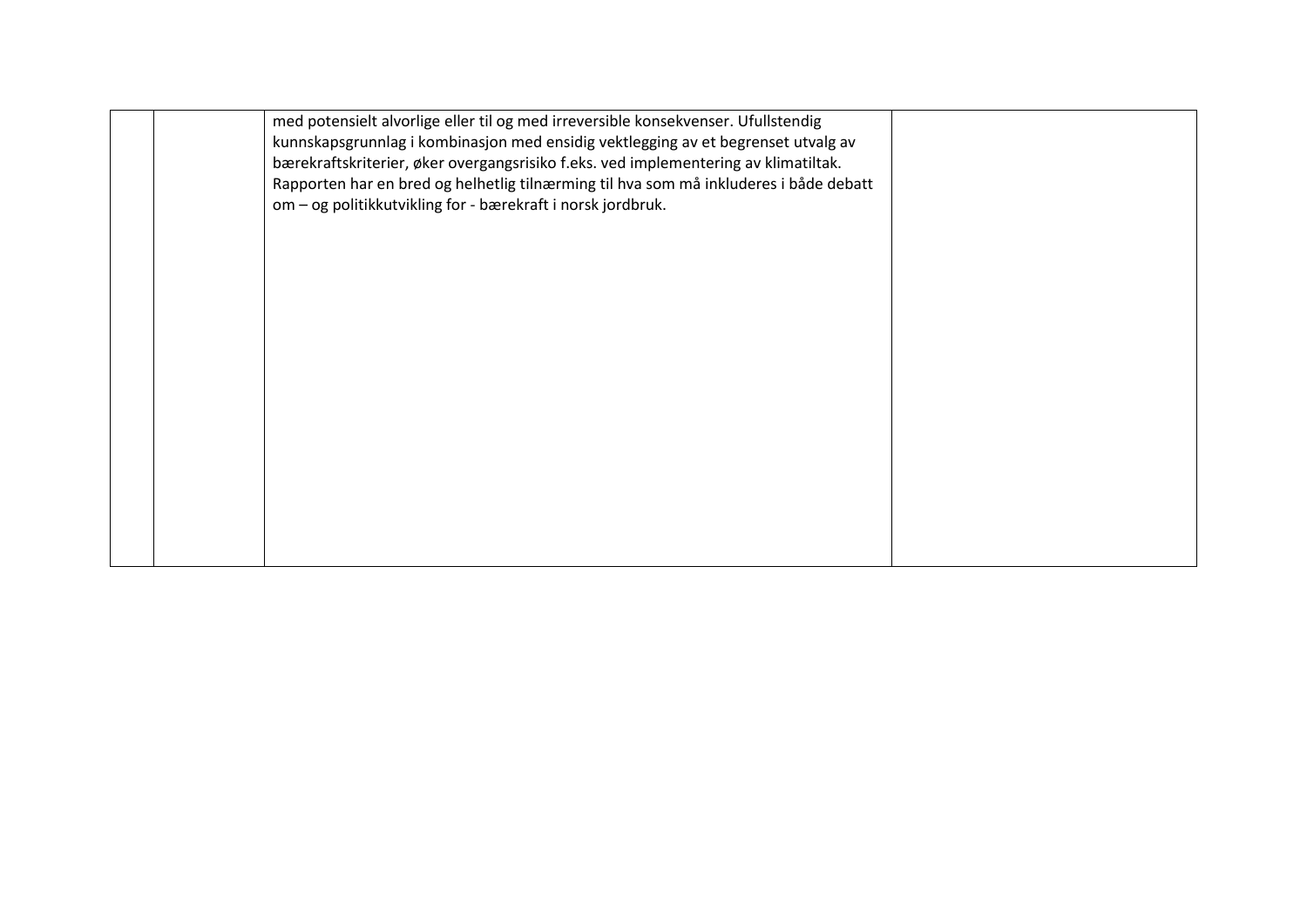| 06.          | Karianne    | Det er begrenset med analyser knyttet bærekraftsaspekter og matproduksjon basert på                                                                                                | Dear Karianne Spetaas Henriksen and    |
|--------------|-------------|------------------------------------------------------------------------------------------------------------------------------------------------------------------------------------|----------------------------------------|
| 04.          | Spetaas     | norske forhold og data. Med dette ønsker Animalia og MatPrat å informere NNR2022                                                                                                   | Elin Lundekvam,                        |
| 202          | Henriksen,  | om noen rapporter som bidrar med innsikt i norsk landbruk og bærekraft.                                                                                                            |                                        |
| $\mathbf{1}$ | Animalia AS |                                                                                                                                                                                    | Thank you for making the NNR2022       |
| 10:          | & Eilin     | Oslo Economics har gjennomgått de samfunnsøkonomiske kostnadene og gevinstene av                                                                                                   | Committee aware of this publication.   |
| 06:          | Lundekvam   | et kostholdstiltak hvor konsumet av norsk rødt kjøtt reduseres med 33% og erstattes                                                                                                | This report will be relevant when      |
| 45           | By, MatPrat | med norskprodusert fisk og vegetabilsk mat.                                                                                                                                        | considering Norwegian aspects. We will |
|              |             |                                                                                                                                                                                    | disseminate the report to the authors  |
|              |             | Med 33% reduksjon i kjøttforbruk beregner Oslo Economics at arealbruken til                                                                                                        | responsible for conducting the         |
|              |             | produksjon av dyrefôr og beitearealer vil reduseres med anslagsvis 2 millioner dekar,                                                                                              | background papers that will constitute |
|              |             | tilsvarende 21% av dagens samlede jordbruksareal. Dette er areal som da ikke lenger vil                                                                                            | the scientific basis for integrating   |
|              |             | ha en rolle i norsk matproduksjon.                                                                                                                                                 | environmental sustainability into the  |
|              |             |                                                                                                                                                                                    | food-based dietary guidelines.         |
|              |             | Ifølge rapporten vil redusert rødt kjøtt produksjon medføre en sentralisering av                                                                                                   |                                        |
|              |             | husdyrproduksjon. Produksjonen antas å bli nedlagt i de områdene hvor lønnsomheten                                                                                                 | Yours sincerely,                       |
|              |             | er lavest, som i hovedsak vil være i de minst sentrale strøk. Dette vil også ha negative                                                                                           | Rune Blomhoff, Head of the NNR2022     |
|              |             | ringvirkninger i næringene knyttet til foredling av husdyrproduksjon. Redusert konsum                                                                                              | Committee                              |
|              |             | av norsk rødt kjøtt vil medføre en vesentlig nedskalering av norsk kjøttproduksjon.                                                                                                |                                        |
|              |             |                                                                                                                                                                                    |                                        |
|              |             | En vridning mot vegetabilske matvarer vil innebære en vridning mot varer produsert i                                                                                               |                                        |
|              |             | utlandet. Det skyldes at de mest attraktive vegetabilske alternativene til kjøtt i liten                                                                                           |                                        |
|              |             | grad produseres i Norge, og at importvernet for slike matvarer er langt svakere enn for                                                                                            |                                        |
|              |             | kjøttvarer. Ifølge Oslo Economics vil økt etterspørsel etter vegetabilsk mat i vesentlig                                                                                           |                                        |
|              |             | grad rettes mot mattyper som er vanskelig å produsere i Norge og som har lav                                                                                                       |                                        |
|              |             | importtoll, eller mot varer der norske råvarer møter importkonkurranse fra tilsvarende<br>importerte råvarer. Uten store endringer i importvernet er det derfor lite sannsynlig at |                                        |
|              |             | rødt kjøtt vil erstattes av norskprodusert vegetabilsk mat. Ifølge rapporten er det ikke                                                                                           |                                        |
|              |             | praktisk mulig å oppnå kostholdstiltaket uten å svekke den norske selvforsyningsgraden                                                                                             |                                        |
|              |             | betydelig.                                                                                                                                                                         |                                        |
|              |             |                                                                                                                                                                                    |                                        |
|              |             | Å redusere norsk kjøttproduksjon vil føre til lavere klimagassutslipp innenfor Norges                                                                                              |                                        |
|              |             | landegrenser, men vil ikke nødvendigvis ha en positiv klimaeffekt i sum. I den grad                                                                                                |                                        |
|              |             | tiltaket medfører økt import av rødt kjøtt gjennom en økning i grensehandelen, vil                                                                                                 |                                        |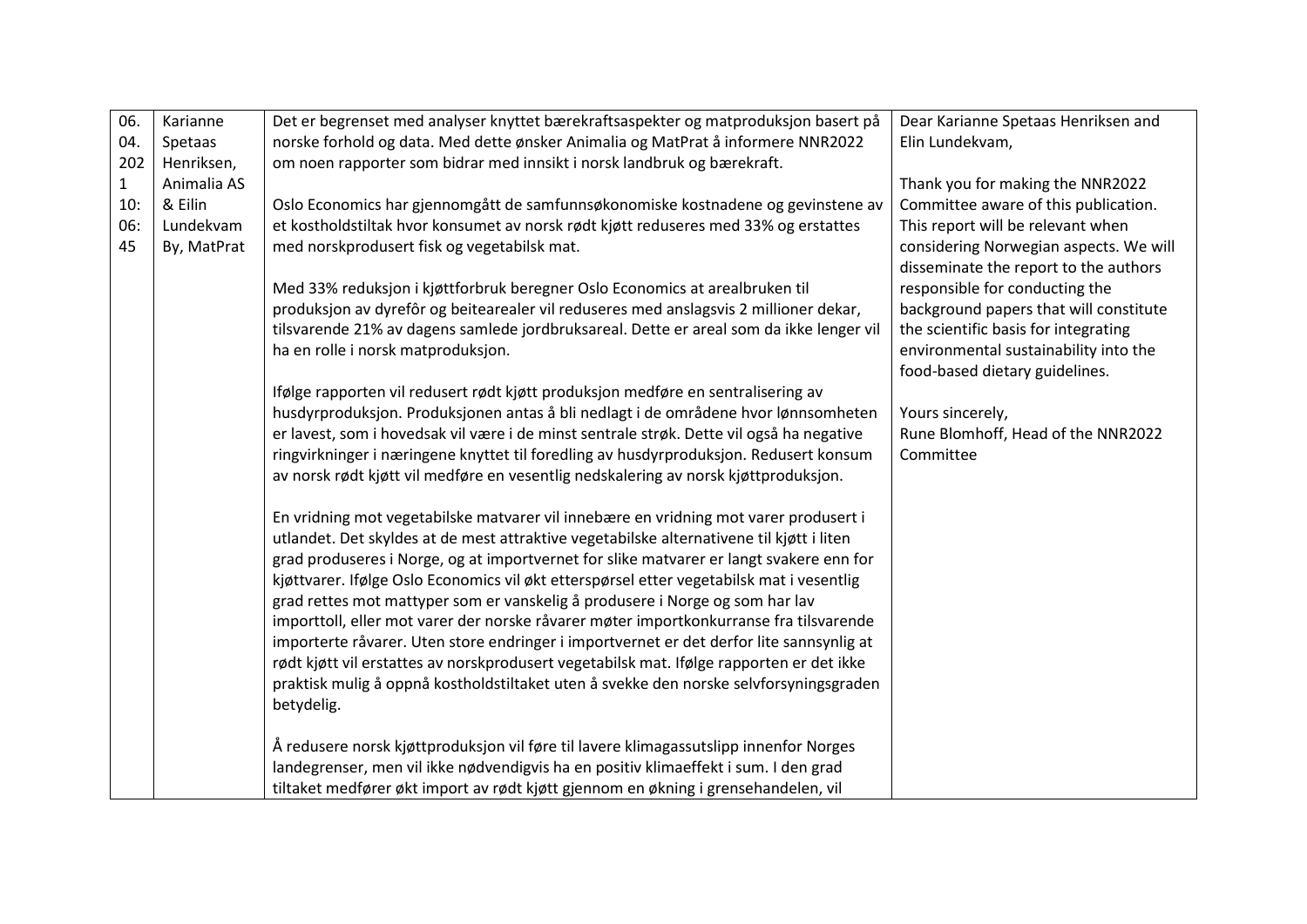| dette, ifølge Oslo Economics innebære at alle utslippene flyttes direkte til utlandet, og<br>denne delen av kjøttreduksjonen kan ikke anses som et globalt klimatiltak.<br>Klimaeffekten fordrer derfor at det iverksettes mottiltak for å hindre en betydelig<br>økning i grensehandelen av rødt kjøtt. Samtidig vil kostholdstiltaket også ha<br>samfunnskostnader i form av en kraftig nedskalering av norsk landbruk, med<br>påfølgende tap av bosetting og kulturlandskap i distriktene, redusert selvforsyningsgrad                                                                                                                      |  |
|------------------------------------------------------------------------------------------------------------------------------------------------------------------------------------------------------------------------------------------------------------------------------------------------------------------------------------------------------------------------------------------------------------------------------------------------------------------------------------------------------------------------------------------------------------------------------------------------------------------------------------------------|--|
| og redusert forbrukernytte.<br>Ifølge Oslo Economics kan helsegevinstene ved å redusere forbruket av rødt kjøtt til<br>fordel for vegetabilsk mat være positive. Disse beregningene er imidlertid beheftet med<br>stor usikkerhet. For det første fordi studiene som ligger til grunn for den antatte<br>sammenhengen mellom kosthold og sykdomsrisiko er usikre. For det andre er det<br>usikkert hvor mye kjøtt man kan spise før risikoen for sykdommer øker, og vi vet ikke<br>hvor stor andel av befolkningen som har et kjøttkonsum som skulle tilsi økt risiko for                                                                      |  |
| sykdomsutvikling. For det tredje tar ikke beregningen høyde for hvem som endrer<br>kostholdet sitt. Helsegevinsten vil være størst hos de som spiser mest kjøtt. Til sist vil<br>helsegevinsten i stor grad avhenge av hvilke matvarer kjøttet erstattes med. Oslo<br>Economics har beregnet at eventuell helsegevinst av 33% reduksjon i kjøttforbruket<br>tilsvarer én halv ekstra dag med god helse hvert år for gjennomsnittsnordmannen, når<br>full helsegevinst er oppnådd i fremtiden. Det forutsetter imidlertid overdrevent forbruk<br>av rødt kjøtt reduseres og erstattes av matvarer som ikke assosieres med økt<br>sykdomsrisiko. |  |
| https://osloeconomics.no/wp-content/uploads/Rapport-Oslo-Econ                                                                                                                                                                                                                                                                                                                                                                                                                                                                                                                                                                                  |  |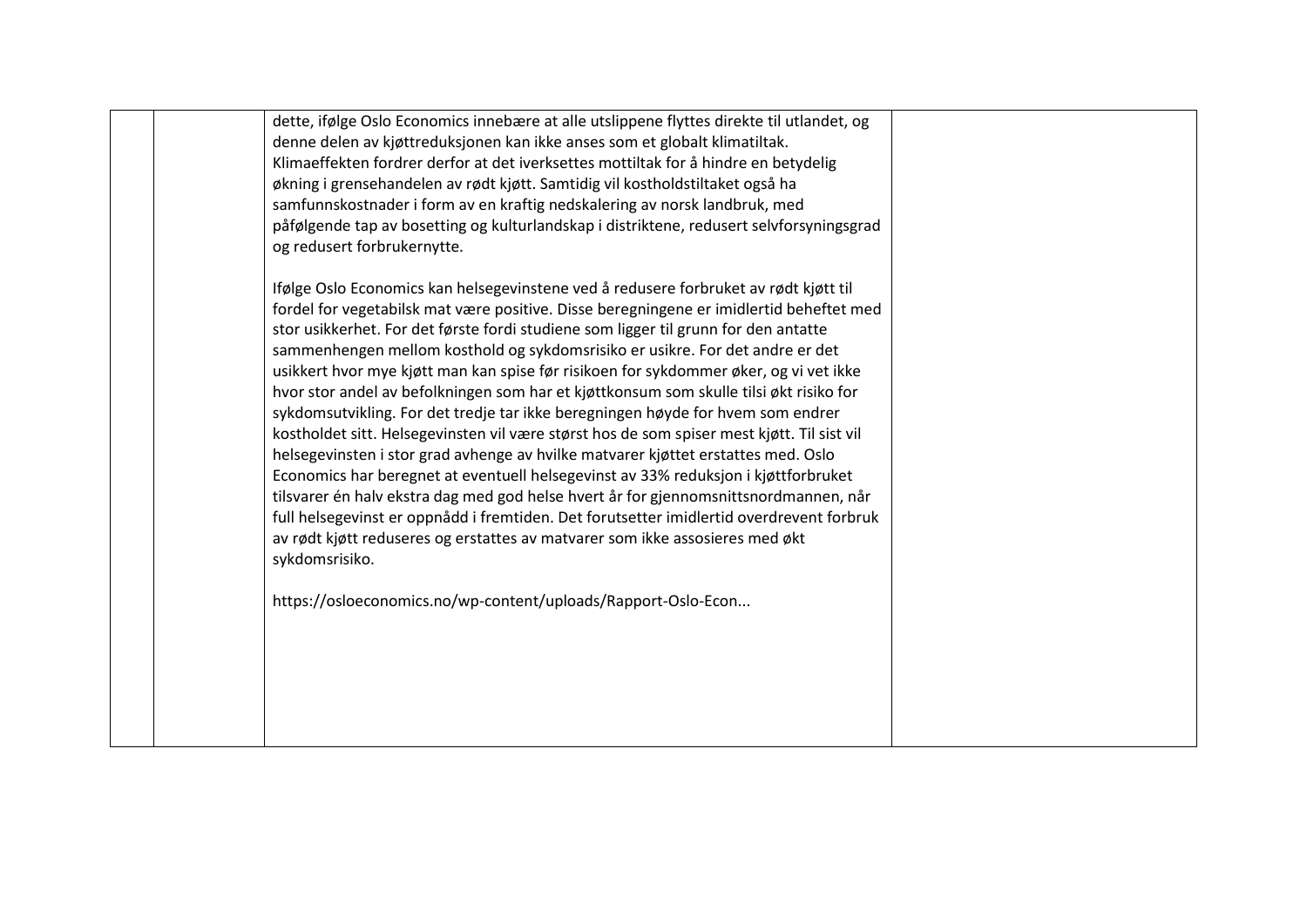| 06.          |             |                                                                                          |                                        |
|--------------|-------------|------------------------------------------------------------------------------------------|----------------------------------------|
|              | Karianne    | Det er begrenset med analyser knyttet bærekraftsaspekter og matproduksjon basert på      | Dear Karianne Spetaas Henriksen and    |
| 04.          | Spetaas     | norske forhold og data, dermed ønsker Animalia og MatPrat å informere NNR2022 om         | Elin Lundekvam,                        |
| 202          | Henriksen,  | noen rapporter som bidrar med innsikt i norsk landbruk og bærekraft.                     |                                        |
| $\mathbf{1}$ | Animalia AS |                                                                                          | Thank you for making the NNR2022       |
| 10:          | & Eilin     | Menon Economics har i en rapport (2020) beregnet klimakonsekvensene av endrede           | Committee aware of this publication.   |
| 01:          | Lundekvam   | matvaner. Utslipp av klimagasser tilknyttet norsk forbruk av mat tilsvarer i overkant av | This report will be relevant when      |
| 35           | By, MatPrat | 14 mill. tonn CO2-ekvivalenter i året. Redusert forbruk av rødt kjøtt er ett av mange    | considering Norwegian aspects. We will |
|              |             | tiltak som diskuteres når klimautslippene skal reduseres.                                | disseminate the report to the authors  |
|              |             |                                                                                          | responsible for conducting the         |
|              |             | Rapporten har undersøkt to forskjellige scenarier for hvordan klimagassutslippet         | background papers that will constitute |
|              |             | påvirkes av å redusere forbruk av rødt kjøtt og erstatte det med forskjellige andre      | the scientific basis for integrating   |
|              |             | matvarer. Utgangspunkt for begge scenariene er at mengden rødt kjøtt reduseres med       | environmental sustainability into the  |
|              |             | 25%.                                                                                     | food-based dietary guidelines.         |
|              |             |                                                                                          |                                        |
|              |             | Beregningene viser at "eksempelkosthold 2"; 25% reduksjon rødt kjøtt og hvor             | Yours sincerely,                       |
|              |             | størstedelen erstattes med plantebaserte matvarer (mest økning i grønnsaker og frukt),   | Rune Blomhoff, Head of the NNR2022     |
|              |             | kan redusere klimagassutslippene fram mot 2028. Reduksjonen er imidlertid beskjeden,     | Committee                              |
|              |             | på cirka 2% eller drøyt 0,3 mill. tonn CO2-ekvivalenter. Eksempelkosthold 2 søker å      |                                        |
|              |             | etterligne et kosthold tett opp mot Helsedirektoratets kostråd.                          |                                        |
|              |             | Effekten blir større med "eksempelkosthold 1": 25% reduksjon rødt kjøtt og der           |                                        |
|              |             | mengden fisk og fjørfe øker tilsvarende mens forbruket av de andre matvaregruppene       |                                        |
|              |             | holdes likt dagens forbruk. Med en slik endring vil utslippene i 2028 reduseres med 6%,  |                                        |
|              |             | som tilsvarer om lag 1 mill. tonn CO2-ekvivalenter.                                      |                                        |
|              |             |                                                                                          |                                        |
|              |             | Endringene i matvanene vil gi en delvis omlegging av jordbruksproduksjonen. Vi anslår    |                                        |
|              |             | at andelen av klimagassutslippene som er norske øker noe med eksempelkosthold 1, og      |                                        |
|              |             | reduseres noe med eksempelkosthold 2.                                                    |                                        |
|              |             |                                                                                          |                                        |
|              |             | Oppsummert finner rapporten en gradvis 25% reduksjon av mengden rødt kjøtt i det         |                                        |
|              |             | norske kostholdet over ti år (2018-2028) isolert sett kan redusere klimagassutslippene   |                                        |
|              |             | knyttet til produksjonen av maten vi spiser. Potensiell reduksjon er imidlertid lav,     |                                        |
|              |             | mellom 2 og 6 % per person. Det tilsvarer en samlet utslippsreduksjon i 2028 mellom      |                                        |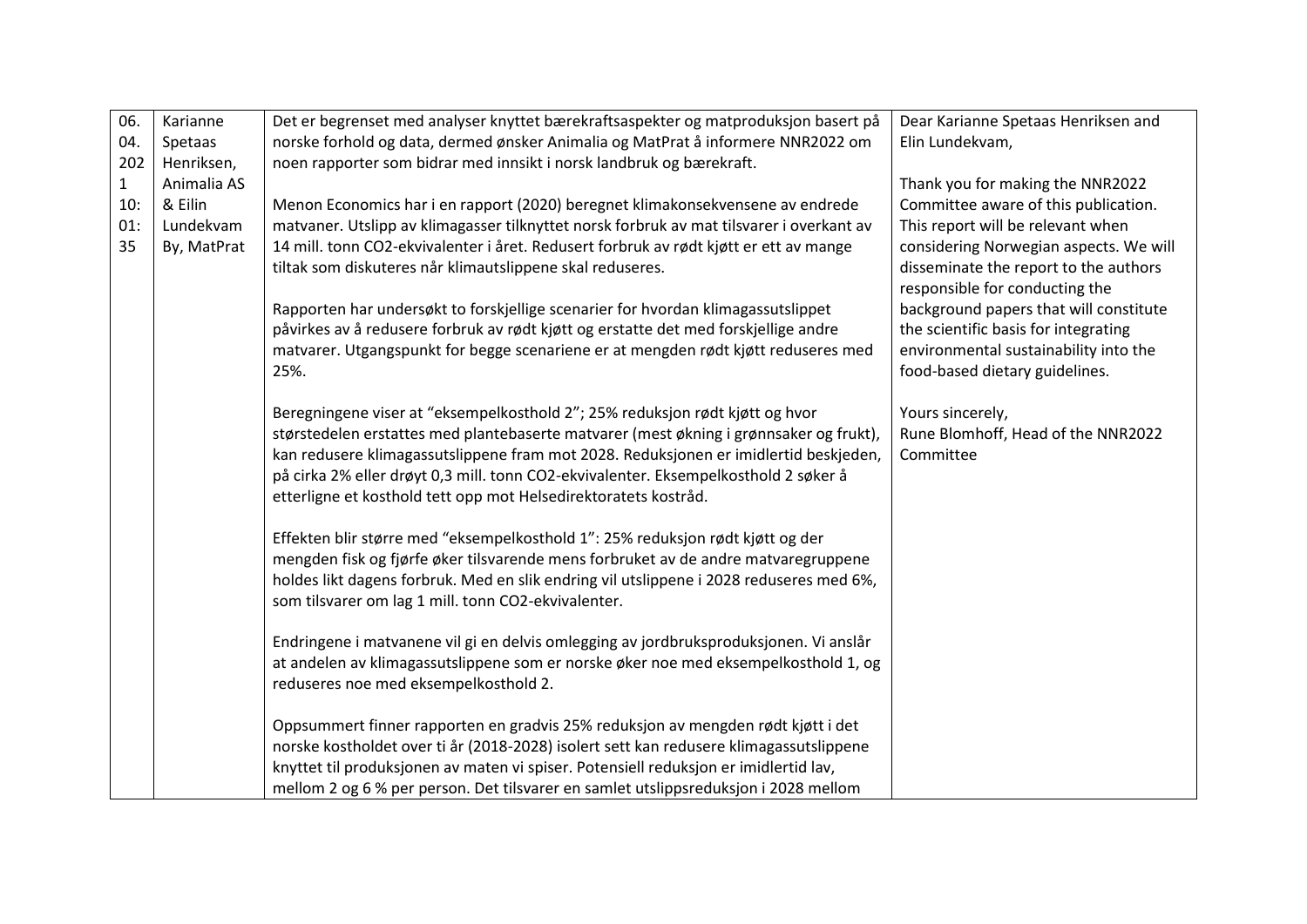| 0,3 og 1 mill. tonn CO2-ekvivalenter. Dette er imidlertid ikke tilstrekkelig for å veie opp<br>for befolkningsveksten. |  |
|------------------------------------------------------------------------------------------------------------------------|--|
| https://www.menon.no/wp-content/uploads/2020-59-Klimakonsekvenser-av-endrede-<br>matvaner.pdf                          |  |
|                                                                                                                        |  |
|                                                                                                                        |  |
|                                                                                                                        |  |
|                                                                                                                        |  |
|                                                                                                                        |  |
|                                                                                                                        |  |
|                                                                                                                        |  |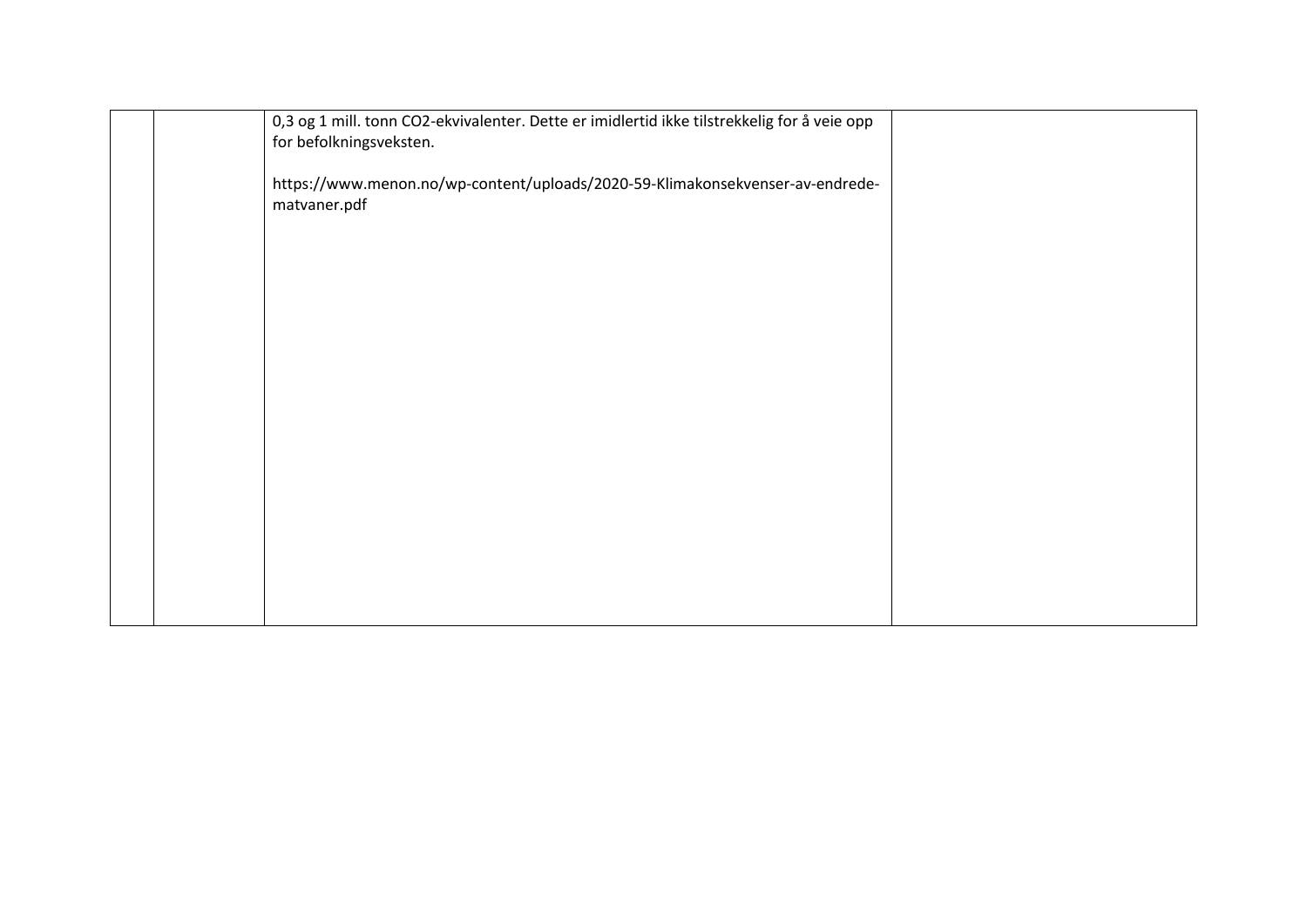| 06.          | Karianne    | Det er begrenset med analyser knyttet bærekraftsaspekter og matproduksjon basert på         | Dear Karianne Spetaas Henriksen and    |
|--------------|-------------|---------------------------------------------------------------------------------------------|----------------------------------------|
| 04.          | Spetaas     | norske forhold og data, dermed ønsker Animalia og MatPrat å informere NNR2022 om            | Elin Lundekvam,                        |
| 202          | Henriksen,  | noen rapporter som bidrar med innsikt i norsk landbruk og bærekraft.                        |                                        |
| $\mathbf{1}$ | Animalia AS |                                                                                             | Thank you for making the NNR2022       |
| 09:          | & Eilin     | En rapport fra Menon Economics (2020) drøfter mulighetene for å øke produksjonen av         | Committee aware of this publication.   |
| 59:          | Lundekvam   | planter til menneskemat i Norge, i en situasjon der forbruket av rødt kjøtt (storfe, gris   | This report will be relevant when      |
| 53           | By, MatPrat | og sau/lam) reduseres med 25% per innbygger fra 2017 til 2027.                              | considering Norwegian aspects. We will |
|              |             |                                                                                             | disseminate the report to the authors  |
|              |             | Ifølge rapporten er det i underkant av 10 millioner dekar jordbruksareal i drift i Norge.   | responsible for conducting the         |
|              |             | På omtrent 2/3 av dette arealet produseres det gras, og korn på en knapp tredel. Mye        | background papers that will constitute |
|              |             | av grasarealene er uegnet til korndyrking. I underkant av 20% av kornet er matkorn, og      | the scientific basis for integrating   |
|              |             | resten går til dyrefôr. Produksjon av matkorn, olje- og belgvekster og grønnsaker stiller   | environmental sustainability into the  |
|              |             | høyere krav til jordbruksarealene enn fôrproduksjon. Derfor er det begrenset hvor mye       | food-based dietary guidelines.         |
|              |             | av arealene det i dag dyrkes fôr på som vil være egnet for planteproduksjon til             |                                        |
|              |             | menneskemat.                                                                                | Yours sincerely,                       |
|              |             |                                                                                             | Rune Blomhoff, Head of the NNR2022     |
|              |             | Rapporten anslår at ved 25% reduksjon i forbruket av rødt kjøtt, vil grovfôrarealet         | Committee                              |
|              |             | reduseres med 17% og fôrkornarealet reduseres med 14%. Det betyr at rundt 1 million         |                                        |
|              |             | dekar jordbruksareal kan gå ut av produksjon innen 2027. Videre undersøker rapporten        |                                        |
|              |             | om og evt. hvordan disse arealene alternativt kan brukes, ved hjelp av 2 ulike scenarier    |                                        |
|              |             | «business as usual» og «maksscenariet».                                                     |                                        |
|              |             | I «business as usual» skjer reduksjonen i kjøttproduksjonen på de minst produktive          |                                        |
|              |             | arealene i distriktene. På grunn av at det er utfordrende å produsere andre vekster på      |                                        |
|              |             | disse arealene, vil det frigjøres lite arealer til matkorn, grønnsaker og proteinvekster.   |                                        |
|              |             | Rapporten anslår i dette scenariet at bare 140 000 dekar kan brukes til planter direkte     |                                        |
|              |             | til menneskemat, en liten andel vil gå til fôrproduksjon for å øke norskandel i fôr, og     |                                        |
|              |             | rundt 800 000 dekar vil gå ut av drift.                                                     |                                        |
|              |             |                                                                                             |                                        |
|              |             | I «maksscenariet» skjer reduksjonen i kjøttproduksjonen i stor grad på de beste             |                                        |
|              |             | grovfôrarealene, der det også kan produseres korn. Her estimerer Menon Economics at         |                                        |
|              |             | en del areal, ca. 400 000 dekar, frigjøres til matkorn, grønnsaker og proteinvekster, og    |                                        |
|              |             | omtrent like mange dekar vil gå ut av drift. En mindre andel vil gå til fôrproduksjon for å |                                        |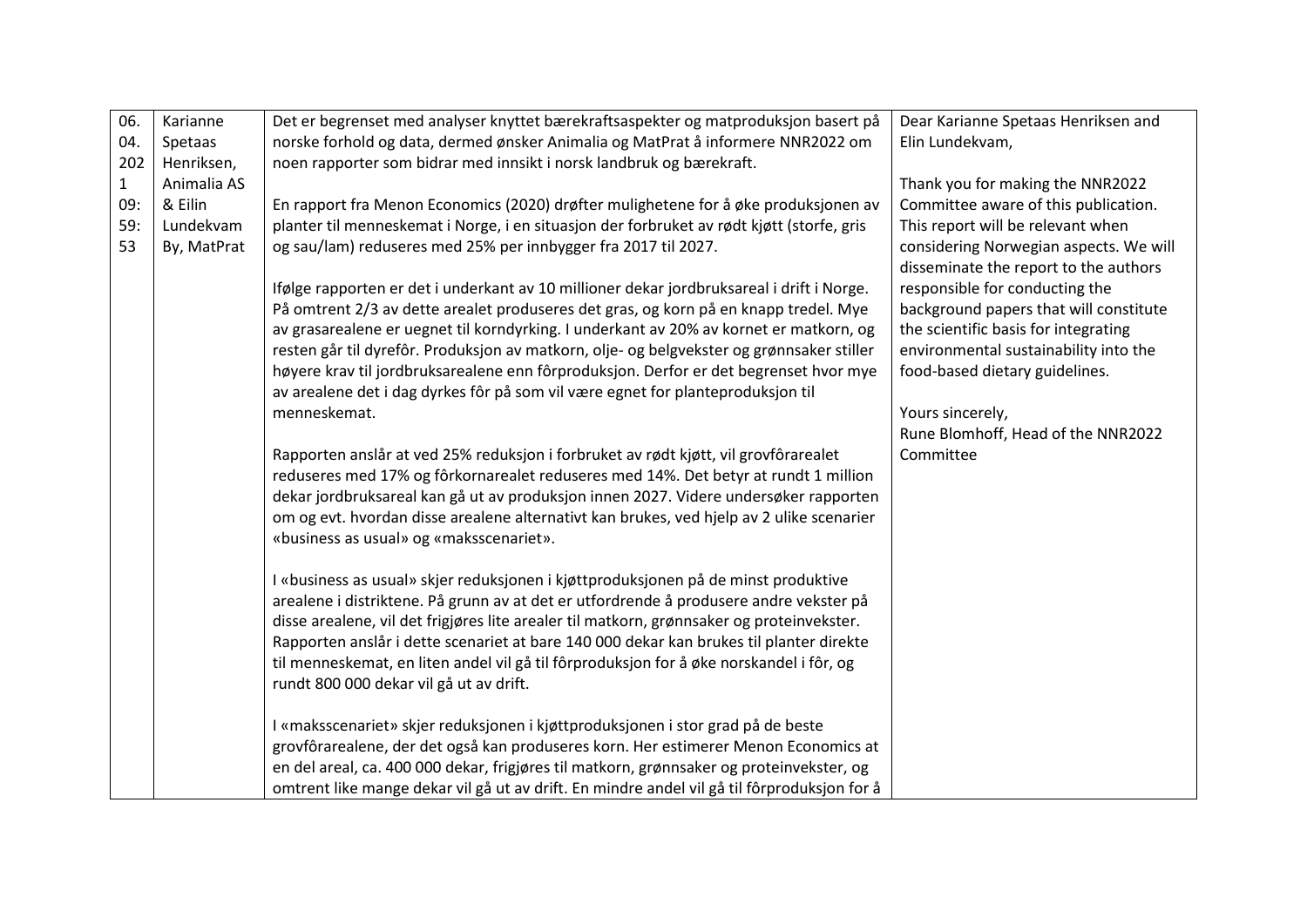øke norskandel i fôr.

Dyrking av mathavre og matbygg på 70 000 ekstra dekar, som i «business as usual», tilsvarer i snitt 5 kg ekstra forbruk av disse matvarene per innbygger i året. Dyrking av potet og grønnsaker på 140 000 ekstra dekar, som i «maksscenariet»), tilsvarer 65 kg ekstra forbruk per innbygger årlig i gjennomsnitt. Dette vil innebære et betydelig skift i etterspørselen mot norskprodusert korn og grønnsaker på bekostning av import, og vil trolig være utfordrende med dagens handelsregime. Menon Economics anser det som sannsynlig at man i en situasjon med vesentlig redusert etterspørsel etter norsk kjøtt vil havne langt nærmere «business as usual» enn «maksscenariet» hvis ikke virkemidlene legges radikalt om.

Oppsummert viser rapporten at en 25% reduksjon i kjøttforbruket kan gi noe økt produksjon av planter til menneskemat, men vil samtidig medføre at mellom 400 000 og 800 000 dekar jordbruksareal i Norge går ut av matproduksjon. Selv ved et scenario der det satses betydelig på økt produksjon av matkorn, belgvekster og grønnsaker, vil en vesentlig andel av dagens jordbruksareal gå ut av drift. Uten svært sterke politiske virkemidler vil mye areal gå ut av drift hvis kjøttforbruket reduseres, fordi det meste av jordbruksarealet er lite egnet til å produsere annet enn fôrkorn og gress, konkluderer rapporten.

https://www.menon.no/wp-content/uploads/2020-2-Alternativ-matproduksjon.pdf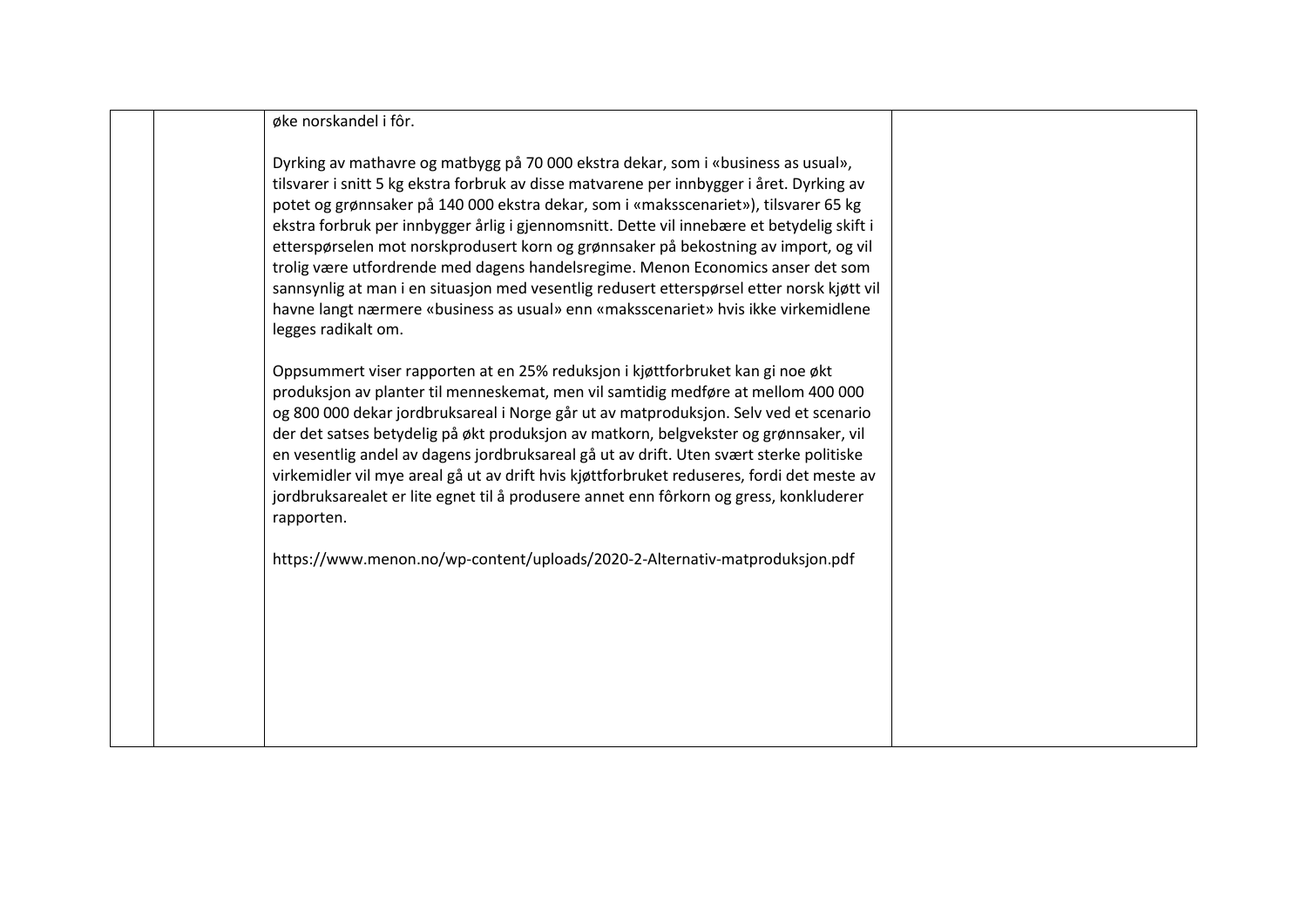| 24.          | Karianne    | NIBIO har i 2019 sett på hvordan redusert kjøttforbruk i Norge kan påvirke               | Dear Karianne Spetaas Henriksen and      |
|--------------|-------------|------------------------------------------------------------------------------------------|------------------------------------------|
| 03.          | Spetaas     | selvforsyning, arealbruk og struktur i jordbruket. Ifølge rapporten vil                  | Elin Lundekvam,                          |
| 202          | Henriksen,  | selvforsyningsgraden gå ned, en vesentlig andel jordbruksarealer vil gå ut av            |                                          |
| $\mathbf{1}$ | Animalia AS | matproduksjonen og en betydelig andel årsverk og bruk vil forsvinne.                     | The answer below will apply for all five |
| 12:          | & Eilin     |                                                                                          | comments you have submitted.             |
| 29:          | Lundekvam   | Scenariene som har blitt analysert:                                                      |                                          |
| 03           | By, MatPrat |                                                                                          | Thank you for making the NNR2022         |
|              |             | - Uendret (referansebane), 5% og 10% total reduksjon i forbruk per innbygger av alle     | Committee aware of this publication.     |
|              |             | kjøttslag                                                                                | This report will be relevant when        |
|              |             |                                                                                          | considering Norwegian aspects. We will   |
|              |             | - 25% og 45% reduksjon i forbruket per innbygger av storfe-, svine- og lammekjøtt.       | disseminate the report to the authors    |
|              |             | Forbruket av fjørfekjøtt holdes uendret per innbygger i disse to scenariene              | responsible for conducting the           |
|              |             |                                                                                          | background papers that will constitute   |
|              |             | Tidsperiode er 2017-2027.                                                                | the scientific basis for integrating     |
|              |             |                                                                                          | environmental sustainability into the    |
|              |             | Selvforsyningsgraden angir andelen norskprodusert mat av forbruket, og er beregnet       | food-based dietary guidelines.           |
|              |             | både med og uten korreksjon for importert fôr. Selvforsyningsgraden basert på energi     |                                          |
|              |             | er i referansebanen 49% i 2027. I scenariet med størst reduksjon i kjøttforbruket, '45%  | Yours sincerely,                         |
|              |             | reduksjon', går selvforsyningsgraden ned til 44%. Selvforsyningsgraden i dette scenariet | Rune Blomhoff, Head of the NNR2022       |
|              |             | korrigert for importert fôr havner på 41% i 2027. Nedgangen vil bli moderert dersom      | Committee                                |
|              |             | norske plantebaserte matvarer kan erstatte en del av nedgangen i kjøttforbruket.         |                                          |
|              |             |                                                                                          |                                          |
|              |             | Rapporten finner at dersom forbruket av alle kjøttslag, unntatt fjørfekjøtt, reduseres   |                                          |
|              |             | med 45% i 2027 sammenlignet med 2017 (scenariet '45% reduksjon'), vil så mye som         |                                          |
|              |             | 3,0 mill. dekar jordbruksareal kunne gå ut av bruk i 2027. Det tilsvarer at rundt 30% av |                                          |
|              |             | dagens jordbruksareal. Rapporten anslår at av arealet som i dag brukes til               |                                          |
|              |             | grasproduksjon vil det sannsynligvis bare være ca. 5% som vil omdisponeres til dyrking   |                                          |
|              |             | av planter direkte til humankonsum. Det betyr at ved 45% reduksjon i kjøttforbruket i    |                                          |
|              |             | 2027 vil mellom 2,1 til 2,4 mill. dekar jordbruksareal kunne gå ut av produksjon. Hva vi |                                          |
|              |             | kan dyrke og hvor mye på det utegående arealet, avhenger av hvor i landet                |                                          |
|              |             | husdyrproduksjonen vil foregå i 2027.                                                    |                                          |
|              |             |                                                                                          |                                          |
|              |             | I dag er 74% av sysselsettingen i jordbruket knyttet til kjøtt- og melkeproduksjon.      |                                          |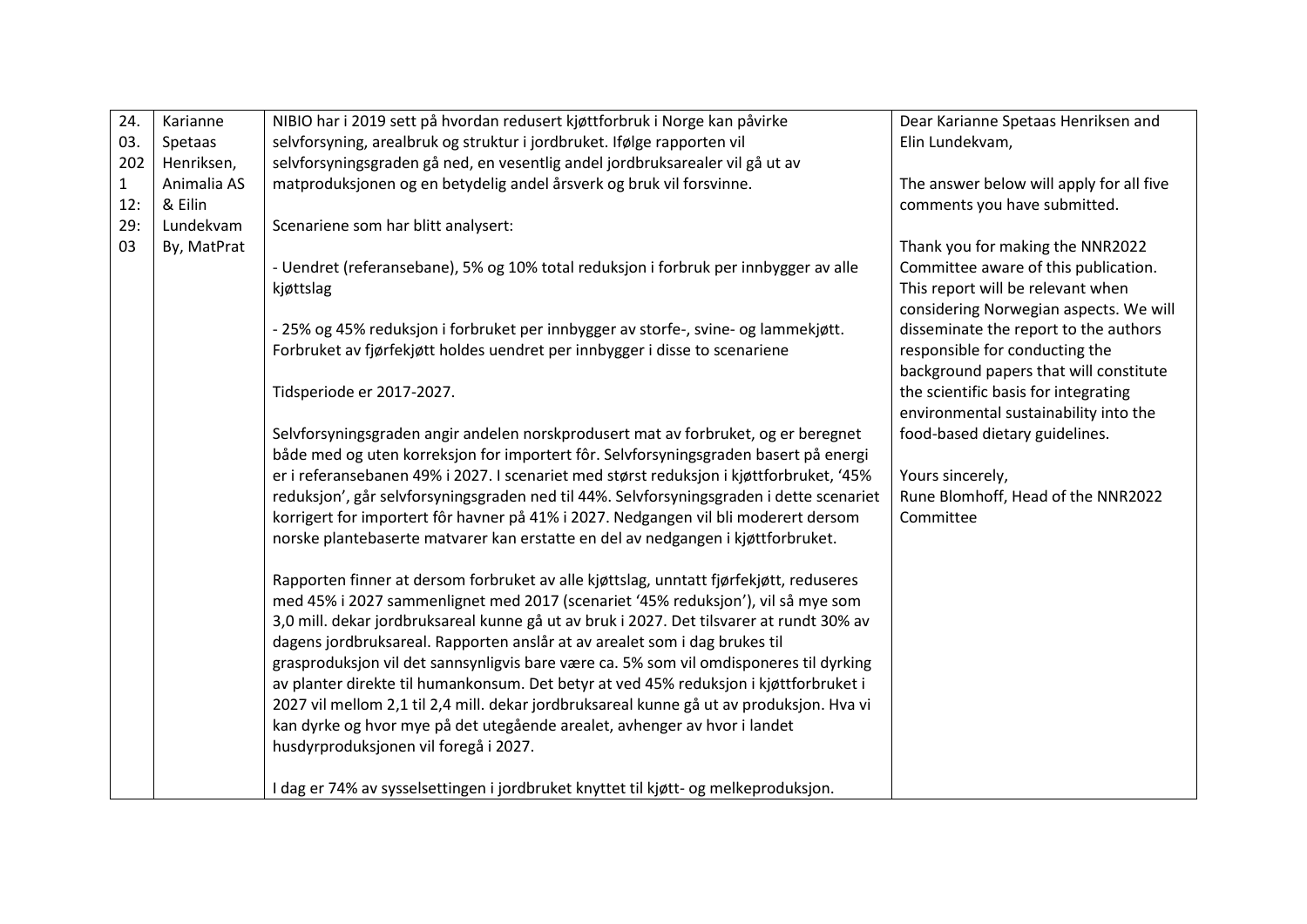| Dersom kjøttforbruket reduseres med 45%, vil det ifølge NIBIO rapporten kunne gi en<br>nedgang på 16 000 årsverk. Det er over 12 000 færre årsverk sammenlignet med<br>referansebanen. I scenario '45% reduksjon' er antall melkekyr redusert med ca. 14 000<br>dyr i 2027 sammenlignet med de andre to scenariene: referansebanen og 5%<br>reduksjon. Ifølge rapporten er det viktigste resultatet i scenario '45% reduksjon' at alle<br>bruk med ammekyr er borte i 2027. Det samlede antall bruk blir tilnærmet halvert<br>sammenlignet med referansebanen, fra i underkant av 34 000 bruk til vel 16 000 bruk.<br>Antall bruk med sau og gris blir også tilnærmet halvert. |  |
|--------------------------------------------------------------------------------------------------------------------------------------------------------------------------------------------------------------------------------------------------------------------------------------------------------------------------------------------------------------------------------------------------------------------------------------------------------------------------------------------------------------------------------------------------------------------------------------------------------------------------------------------------------------------------------|--|
| https://www.animalia.no/contentassets/4cefd9f5b49349ebb89dce246b4548ca/nibio_r<br>apport_2019_5_170.pdf                                                                                                                                                                                                                                                                                                                                                                                                                                                                                                                                                                        |  |
|                                                                                                                                                                                                                                                                                                                                                                                                                                                                                                                                                                                                                                                                                |  |
|                                                                                                                                                                                                                                                                                                                                                                                                                                                                                                                                                                                                                                                                                |  |
|                                                                                                                                                                                                                                                                                                                                                                                                                                                                                                                                                                                                                                                                                |  |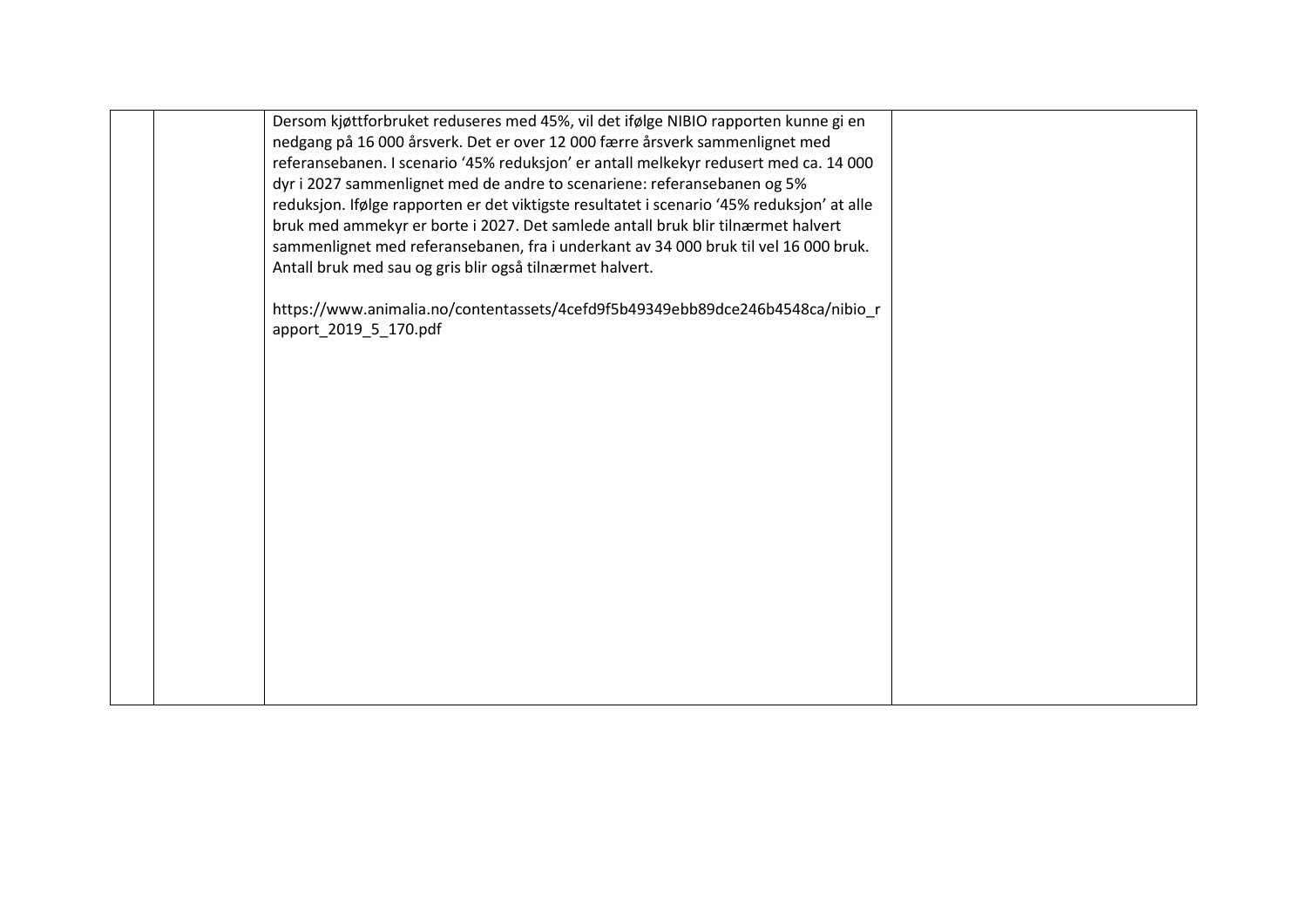| 23.          | Ann-Kristin | Dear NNR Committee,                                                                        | Dear Ann-Kristin Sundin,                 |
|--------------|-------------|--------------------------------------------------------------------------------------------|------------------------------------------|
| 03.          | Sundin, LRF | We understand that one of the topics for SR's will focus on health outcomes of protein,    | Thank you for your important comment.    |
| 202          | Mjölk       | where animal protein sources will be compared to vegetable protein sources. If so, will    | We will distinguish between different    |
| $\mathbf{1}$ |             | you differentiate between protein sources (e.g. red meat, processed meat, fish, eggs,      | protein sources. Thank you for providing |
| 13:          |             | butter, milk, yoghurt, cheese, beans, lentils, peas, processed plants etc, respectively)?  | background this information. We will     |
| 17:          |             |                                                                                            | also forward this information to the     |
| 05           |             | The science seems to be quite clear that the different protein sources have different      | chapter authors responsible for the      |
|              |             | impact on health as well as different impact on the environment and other                  | protein chapter.                         |
|              |             | sustainability dimensions. Therefore, pooling all animal protein sources, and pooling all  |                                          |
|              |             | vegetable protein sources, respectively, seems as a too simplistic approach. In addition,  | Yours sincerely,                         |
|              |             | since protein quality differs between different protein sources, from a perspective, a     | Rune Blomhoff, Head of the NNR2022       |
|              |             | 1:1 comparison may not always be appropriate.                                              | Committee                                |
|              |             |                                                                                            |                                          |
|              |             | Further, since we consume diets and not just single nutrients or foods, it is relevant to  |                                          |
|              |             | keep in mind that the compared foods bring more to the diet than just their protein. As    |                                          |
|              |             | vegetable and animal protein sources differ significantly with respect to their            |                                          |
|              |             | micronutrient content, it is warranted to be careful when comparing protein sources,       |                                          |
|              |             | especially in case protein is to be used as a proxy for micronutrients in the further      |                                          |
|              |             | developments of the dietary guidelines. In the development of Nutrient Density Indices,    |                                          |
|              |             | using protein as a proxy for micronutrients has been done for simplicity reasons.          |                                          |
|              |             | However, we know that using protein as a marker of micronutrient content is only valid     |                                          |
|              |             | for animal protein foods and can therefore lead to unintended consequences with            |                                          |
|              |             | respect to estimated intake. This, of course, is due to the different nutrient profiles in |                                          |
|              |             | animal and vegetable protein foods, respectively. Vitamins B12 and D are clear             |                                          |
|              |             | examples of this.                                                                          |                                          |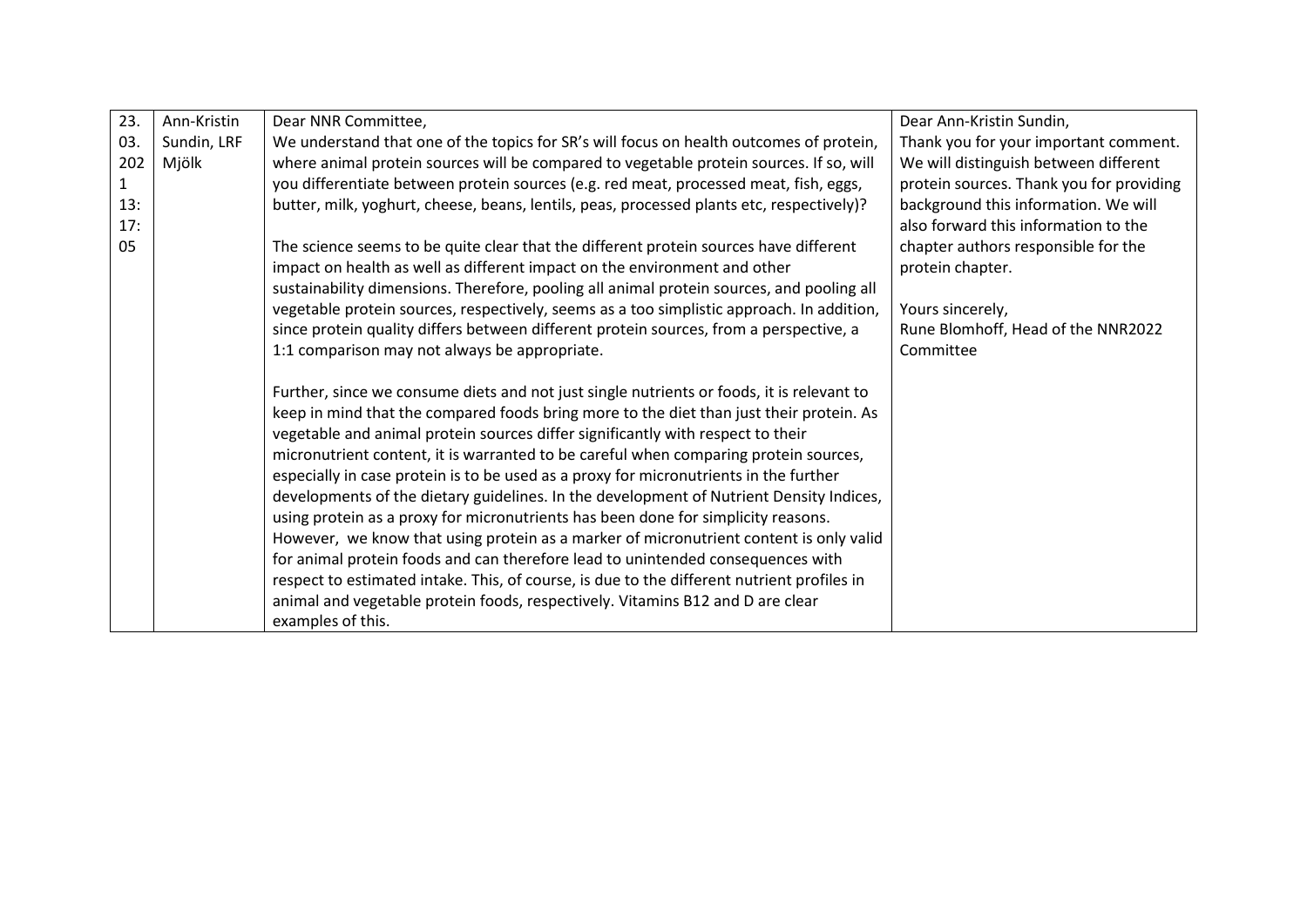| 05.          | Gunnar   | The term "red meat" is poorly defined and there seems to be no basis for making            | Dear Gunnar Rundgren,                     |
|--------------|----------|--------------------------------------------------------------------------------------------|-------------------------------------------|
| 03.          | Rundgren | statements about such a category of products.                                              | Thank you for your comment. In general,   |
| 202          |          | First it contains meat from many wild and domesticated species,                            | the NNR2022 have strict requirements      |
| $\mathbf{1}$ |          | second they can be fed all sorts of feed and                                               | for documentation before formulating      |
| 15:          |          | third, the meat can be cooked in many different ways.                                      | national dietary advices. In addition,    |
| 17:          |          |                                                                                            | there are strict requirements when        |
| 49           |          | appears as if almost all studies on health effects of "red meat" are made in countries     | evaluating the quality of the evidence.   |
|              |          | with an industrial livestock industry where animals are mainly fed conventionally grown    | Individual studies are not sufficient     |
|              |          | corn, wheat, soy etc. And the meat is primarly fried, mostly in refined vegetable oils. It | documentation to change or set dietary    |
|              |          | is not serious to extrapolate (already weak) results of such studies to statements about   | advices. Systematic reviews (SRs) are the |
|              |          | "red meat".                                                                                | preferred method to summarize the         |
|              |          |                                                                                            | causal relationship between nutrient- or  |
|              |          |                                                                                            | food group exposure and a health          |
|              |          |                                                                                            | outcome.                                  |
|              |          |                                                                                            | IN NNR2022 the definition of "red meat"   |
|              |          |                                                                                            | will be described explicit and we will    |
|              |          |                                                                                            | distinguish between processed meat and    |
|              |          |                                                                                            | unprocessed meat in the food based        |
|              |          |                                                                                            | dietary guidelines.                       |
|              |          |                                                                                            | Yours sincerely,                          |
|              |          |                                                                                            | Rune Blomhoff, Head of the NNR2022        |
|              |          |                                                                                            | Committee                                 |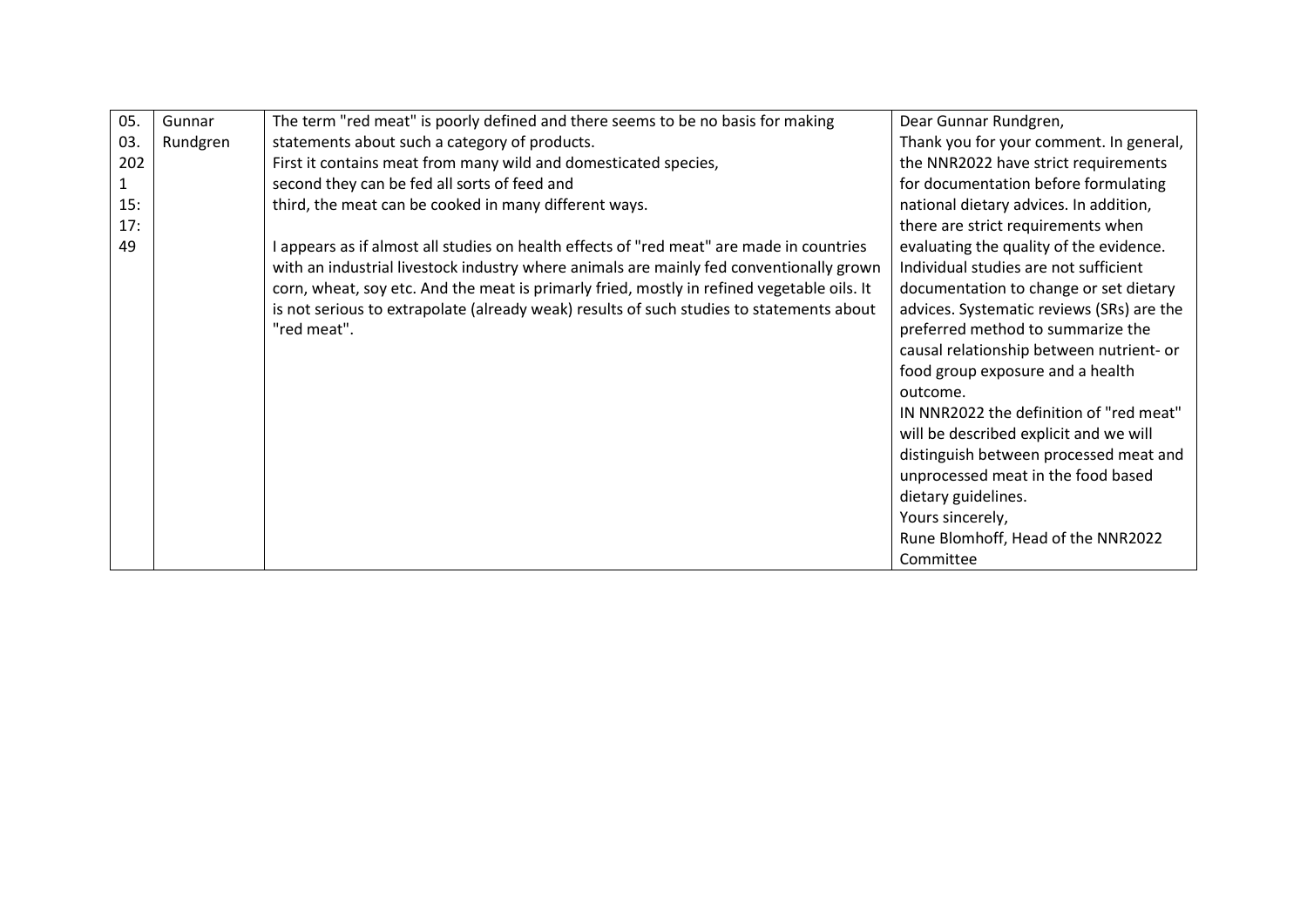| 04.          | Ann-Kristin | Dear NNR 2022 Committee,                                                                     | Dear Ann-Kristin Sundin,                    |
|--------------|-------------|----------------------------------------------------------------------------------------------|---------------------------------------------|
| 03.          | Sundin, LRF |                                                                                              |                                             |
| 202          | Dairy       | Below, please find two questions that I would be most grateful if you would clarify for      | Thank you for this important comment.       |
| $\mathbf{1}$ | Sweden      | me.                                                                                          | The term qualified SRs refers to SRs that   |
| 10:          |             | I have read through these two articles, please view citations below, and I admit I do not    | are of very high quality and complies       |
| 54:          |             | fully understand how they are aligned. I have copy pasted citations from the two             | with the inclusion and exclusion criteria   |
| 51           |             | articles.                                                                                    | described in the article The Nordic         |
|              |             |                                                                                              | Nutrition Recommendations 2022 -            |
|              |             | My first question is: will industry sponsored articles be excluded? If yes, to what          | Principles and methodologies.               |
|              |             | extent?                                                                                      | Christensen et al, Food & Nutrition         |
|              |             | 1. Industry sponsored articles will be excluded in the NNR 2022 (to be developed) new        | Research. These SRs will be used in the     |
|              |             | systematic reviews OR                                                                        | NNR2022 without doing further risk of       |
|              |             | 2. Industry sponsored articles will be excluded for general inclusion in the in NNR2022      | bias assessment or strength of evidence     |
|              |             | development OR                                                                               | evaluation. SRs commissioned or             |
|              |             | 3. Industry sponsored systematic reviews will be excluded in general                         | sponsored by industry or organizations      |
|              |             |                                                                                              | with an ideological interest will not be    |
|              |             | Citation on exclusion criteria that seem not to be aligned:                                  | defined as qualified. However, SRs or       |
|              |             |                                                                                              | other studies, that do not comply with      |
|              |             | The Nordic Nutrition Recommendations 2022 - handbook for qualified systematic                | these criteria may be included in the       |
|              |             | reviews                                                                                      | chapters. However, for these studies, it is |
|              |             | https://www.ncbi.nlm.nih.gov/pmc/articles/PMC7307435/                                        | very important that the chapter author      |
|              |             |                                                                                              | evaluate the studies carefully and          |
|              |             | Note that conflicts of interest or industry sponsoring of a study are not listed as criteria | interpret them with caution, as referred    |
|              |             | for bias as such, but the presence should be noted, and their possible influence on the      | to in The Nordic Nutrition                  |
|              |             | RoB (especially selective endpoint reporting) should be considered.                          | Recommendations 2022 - Handbook for         |
|              |             |                                                                                              | qualified systematic reviews Arnesen et     |
|              |             |                                                                                              | al, Food & Nutrition Research "  but the    |
|              |             | The Nordic Nutrition Recommendations 2022 - principles and methodologies                     | presence should be noted, and their         |
|              |             | https://www.ncbi.nlm.nih.gov/pmc/articles/PMC7307430/#cit0002                                | possible influence on the RoB (especially   |
|              |             |                                                                                              | selective endpoint reporting) should be     |
|              |             | Industry-sponsored research is therefore a large part of modern medical science.             | considered."                                |
|              |             | Otherwise, the development of newer drugs, and medical technologies for the                  |                                             |
|              |             | detection and treatment of disease would not have been possible.                             | Answer to your second question:             |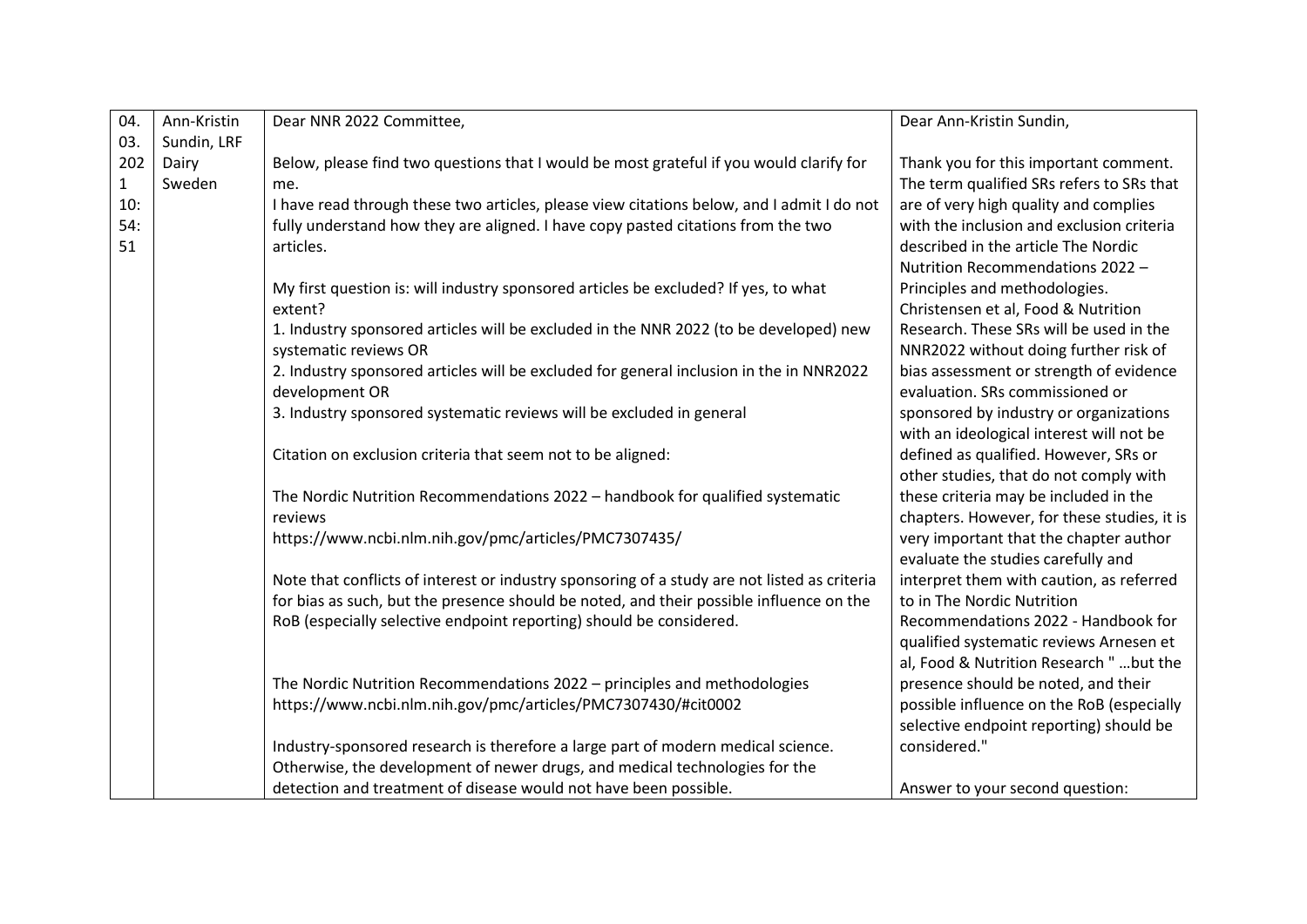| $/$ /                                                                                        | The first five (out of ten) topics are now |
|----------------------------------------------------------------------------------------------|--------------------------------------------|
| While industry-sponsored research is likely to be important for nutrition research also      | selected. You may find these topics at     |
| in the future, it is fundamentally important that industry sponsors should have no role      | our official webpage. The last five topics |
| in project design, implementation, analysis, or the interpretation of results. This          | will be announced when selected.           |
| independence greatly minimizes the potential for bias. These issues are carefully            |                                            |
| evaluated in studies considered by the NNR2022 project.                                      | Answer to your general comment:            |
| Furthermore, to reduce the risk of such bias, NNR2022 does not consider SRs                  | It will be clearly stated that             |
| commissioned or sponsored by industry or organizations with a business or ideological        | environmental sustainability will be the   |
| interest as qualified SR. Only SR commissioned by national food or health authorities, or    | dimension in focus.                        |
| international food and health organization, may be identified as qualified SR.               |                                            |
|                                                                                              | Yours sincerely,                           |
|                                                                                              | Rune Blomhoff, Head of the NNR2022         |
| My second question: I was searching for what topics have been decided, reading               | Committee                                  |
| through the minutes from the committee meetings, but I can only find Sustainability as       |                                            |
| a topic. What other four topics have already been decided?                                   |                                            |
|                                                                                              |                                            |
| A general comment on the term Sustainability:                                                |                                            |
| I understand that sustainability in this case implies environmental sustainability, but will |                                            |
| that be clearly stated in the NNR publication to come? I often find that the social/health   |                                            |
| dimension of sustainability is often left out from the sustainability definition when        |                                            |
| discussed in general, but I can only assume that the NNR publication will adhere to the      |                                            |
| definition of sustainability by the UN?                                                      |                                            |
|                                                                                              |                                            |
| Thank you in advance for your feedback.                                                      |                                            |
| Best regards,                                                                                |                                            |
| Ann-Kristin Sundin                                                                           |                                            |
| LRF Dairy, Sweden                                                                            |                                            |
|                                                                                              |                                            |
|                                                                                              |                                            |
|                                                                                              |                                            |
|                                                                                              |                                            |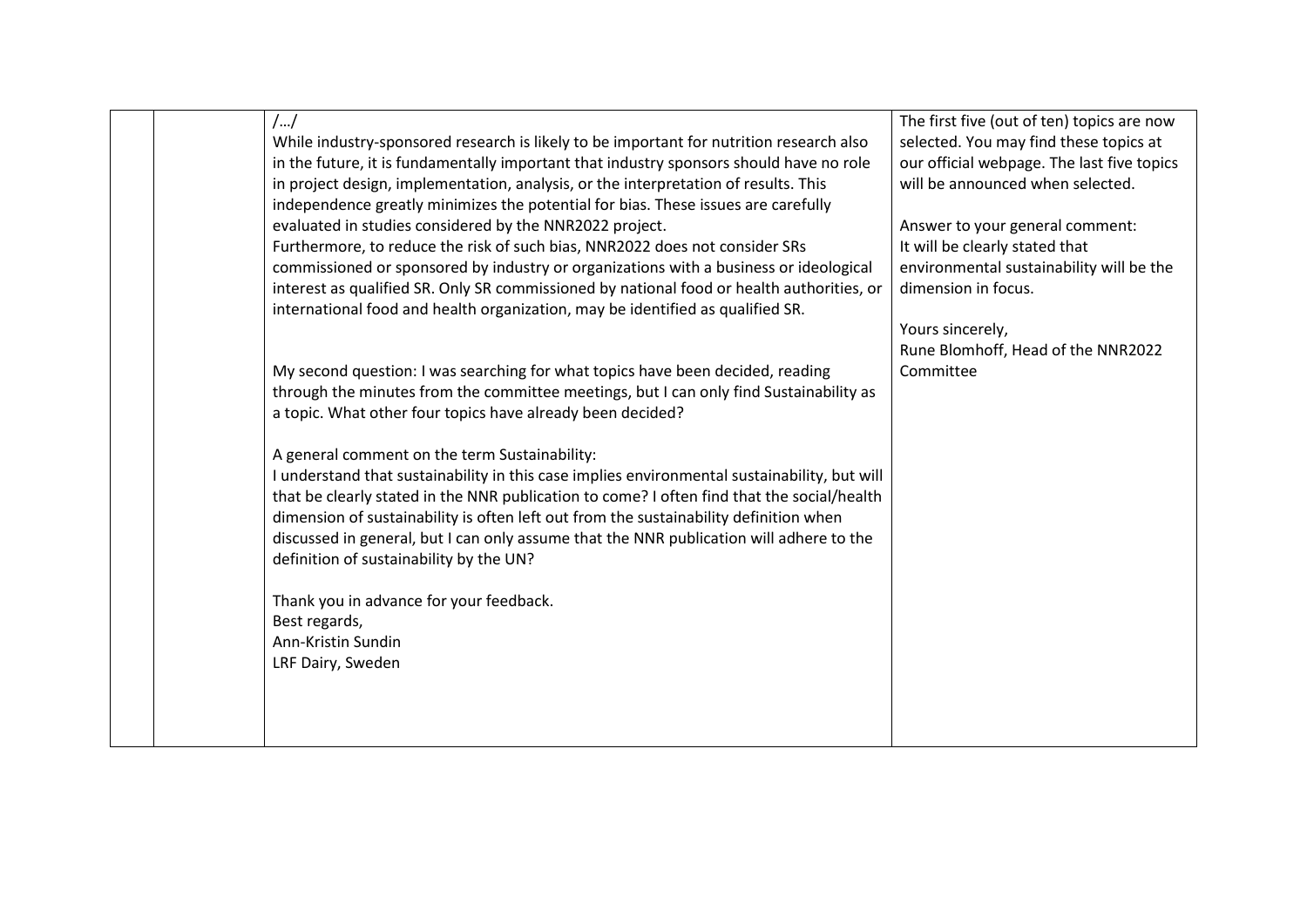| 03.          | Martin            | My question is regarding choline. The National Institutes of Health (NIH) has            | Dear Martin Velichkov,                  |
|--------------|-------------------|------------------------------------------------------------------------------------------|-----------------------------------------|
| 03.          | Velichkov,        | established that choline is an essential nutrient and has recommended what the           | Thank you for this very important       |
| 202          | University of     | adequate intake (AE) should be: https://ods.od.nih.gov/factsheets/Choline-               | comment. The NNR2022 Committee are      |
| $\mathbf{1}$ | Reading           | HealthProfessional/ What position does the Nordic Council take regarding choline, as it  | happy to announce that NNR2022 will     |
| 15:          |                   | is not mentioned in the NNR 2012 at all. I believe it will be very useful for healthcare | include choline as one of the nutrient  |
| 42:          |                   | professionals to have some sort of information available, whether you regard it as an    | chapters.                               |
| 01           |                   | essential nutrient or not, especially considering its emerging benefits for brain health | Yours sincerely,                        |
|              |                   | and its possible negative effects on cardiovascular health. Thank you in advance for     | Rune Blomhoff, Head of the NNR2022      |
|              |                   | taking the time to consider my comment.                                                  | Committee                               |
| 25.          | Henriette         | Vitamin D supplementation to the older adult population in Germany has the cost-         | Dear Henriette Bastiansen,              |
| 02.          | Bastiansen,       | saving potential of preventing almost 30,000 cancer deaths per year. Recent meta-        | Thank you for making us aware of this   |
| 202          | Kappa             | analyses of randomized controlled trials (RCTs) have demonstrated significant reduction  | article. We will inform the chapters    |
| $\mathbf{1}$ | <b>Bioscience</b> | of cancer mortality by vitamin D supplementation. We estimated costs and savings for     | authors on vitamin D, and consider this |
| 07:          |                   | preventing cancer deaths by vitamin D supplementation of the population aged 50+         | carefully when we set the vitamin D     |
| 18:          |                   | years in Germany.                                                                        | recommendations.                        |
| 50           |                   | Our analysis is based on national data on cancer mortality in 2016. The number of        |                                         |
|              |                   | preventable cancer deaths was estimated by multiplying cancer deaths above age 50        | Yours sincerely,                        |
|              |                   | with the estimated proportionate reduction of cancer mortality derived by vitamin D      | Rune Blomhoff, Head of the NNR2022      |
|              |                   | supplementation according to meta-analyses of RCTs (13%). Saved costs were               | Committee                               |
|              |                   | estimated by multiplying this number by estimated end-of-life cancer care costs          |                                         |
|              |                   | (€40,000). Annual costs of vitamin D supplementation were estimated at 25€ per           |                                         |
|              |                   | person above age 50. Comprehensive sensitivity analyses were conducted.                  |                                         |
|              |                   | In the main analysis, vitamin D supplementation was estimated to prevent almost          |                                         |
|              |                   | 30,000 cancer deaths per year at approximate costs of €900 million and savings of        |                                         |
|              |                   | €1.154 billion, suggesting net savings of €254 million.                                  |                                         |
|              |                   | Our results support promotion of supplementation of vitamin D among older adults as      |                                         |
|              |                   | a cost saving approach to substantially reduce cancer mortality.                         |                                         |
|              |                   |                                                                                          |                                         |
|              |                   | References: Tobias Niedermaier, Thomas Gredner, Sabine Kuznia, Ben Schöttker, Ute        |                                         |
|              |                   | Mons,                                                                                    |                                         |
|              |                   | Hermann Brenner. The study was funded by the German Cancer Aid ("Deutsche                |                                         |
|              |                   | Krebshilfe"), grant                                                                      |                                         |
|              |                   | number 70112097. The article has been accepted for publication and undergone full        |                                         |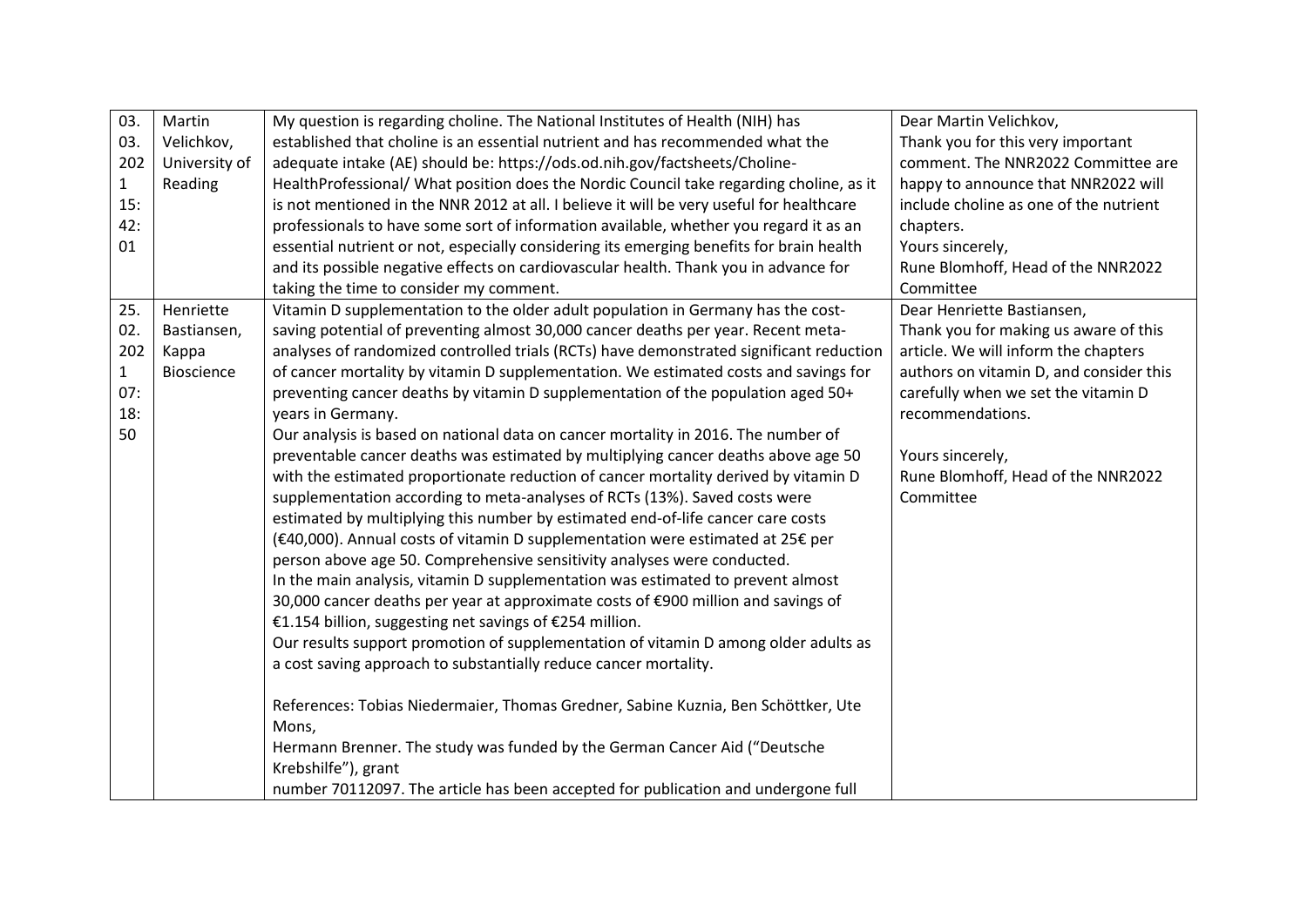|  | peer review but has not been through the copyediting, typesetting, pagination and<br>proofreading process, which may lead to differences between this version and the<br>Version of Record. Please cite this article as doi:10.1002/1878-0261.12924 Molecular<br>Oncology (2020) |  |
|--|----------------------------------------------------------------------------------------------------------------------------------------------------------------------------------------------------------------------------------------------------------------------------------|--|
|  |                                                                                                                                                                                                                                                                                  |  |
|  |                                                                                                                                                                                                                                                                                  |  |
|  |                                                                                                                                                                                                                                                                                  |  |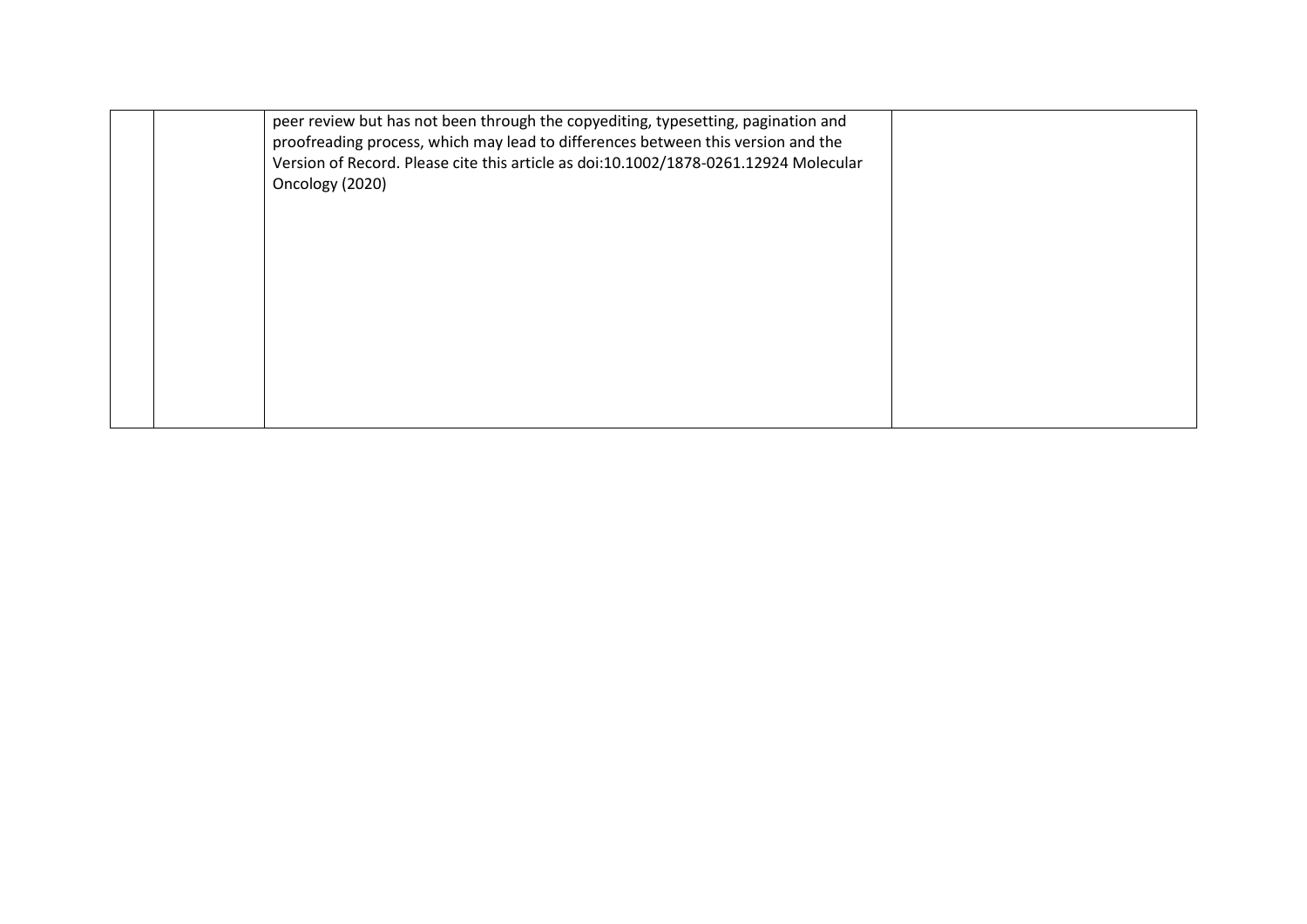| 21.          | <b>Astrid Marie</b> | In the NNR2012, the concept of energy density is mentioned several times. It is pointed      | Dear Astrid Marie Lauridsen,              |
|--------------|---------------------|----------------------------------------------------------------------------------------------|-------------------------------------------|
| 02.          | Lauridsen,          | out that diets with a low energy density are preferred to those with a high energy           |                                           |
| 202          | <b>VIA</b>          | density (e.g. NNR 2012 p. 22). But at no point is there any clear definition (as in kJ/g) of | Thank you for this important comment.     |
| $\mathbf{1}$ | University          | what a high energy dense diet is, or a what a low energy dense diet is for that matter.      | We will make the relevant chapter         |
| 12:          | College,            | You have included recommendations for nutrient density as content per megajoule              | authors aware of this, and consider this  |
| 33:          | Aarhus,             | (Table 1.4 on p. 33 in NNR 2012), and it would be extremely useful, if you would             | carefully when we set the energy          |
| 18           | Denmark             | consider providing guidelines for energy density as well in the NNR 2022. I have             | recommendations. Hopefully the            |
|              |                     | searched high and low for this - but it has been very difficult to locate any guidelines     | evidence will allow us to be more precise |
|              |                     | with references. I have come up with a few, but no international consensus seems to          | in NNR2022.                               |
|              |                     | be available. A couple of examples:                                                          |                                           |
|              |                     |                                                                                              | Yours sincerely,                          |
|              |                     |                                                                                              | Rune Blomhoff, Head of the NNR2022        |
|              |                     | Tha British Nutrition Foundation:                                                            | Committee                                 |
|              |                     | https://www.nutrition.org.uk/healthyliving/fuller/what-is-energy-density.html                |                                           |
|              |                     |                                                                                              |                                           |
|              |                     | O'Connor et al (2013) Dietary energy density and its association with the nutritional        |                                           |
|              |                     | quality of the                                                                               |                                           |
|              |                     | diet of children and teenagers.                                                              |                                           |
|              |                     | https://www.ncbi.nlm.nih.gov/pmc/articles/PMC4153288/pdf/S2048679013000086a.p                |                                           |
|              |                     | df. In this Irish study the authors stated that since no cut off value exist, they set their |                                           |
|              |                     | own cut off values.                                                                          |                                           |
|              |                     |                                                                                              |                                           |
|              |                     | Also, the concept of energy density has also been addressed in the IDEFICS study. e.g.       |                                           |
|              |                     | here https://www.nature.com/articles/ijo2014143.pdf                                          |                                           |
|              |                     | In light of the current high obesity rates among both children and adults, it would be       |                                           |
|              |                     | useful to have guidelines in this area.                                                      |                                           |
|              |                     |                                                                                              |                                           |
|              |                     | kind regards                                                                                 |                                           |
|              |                     | Astrid Marie Lauridsen                                                                       |                                           |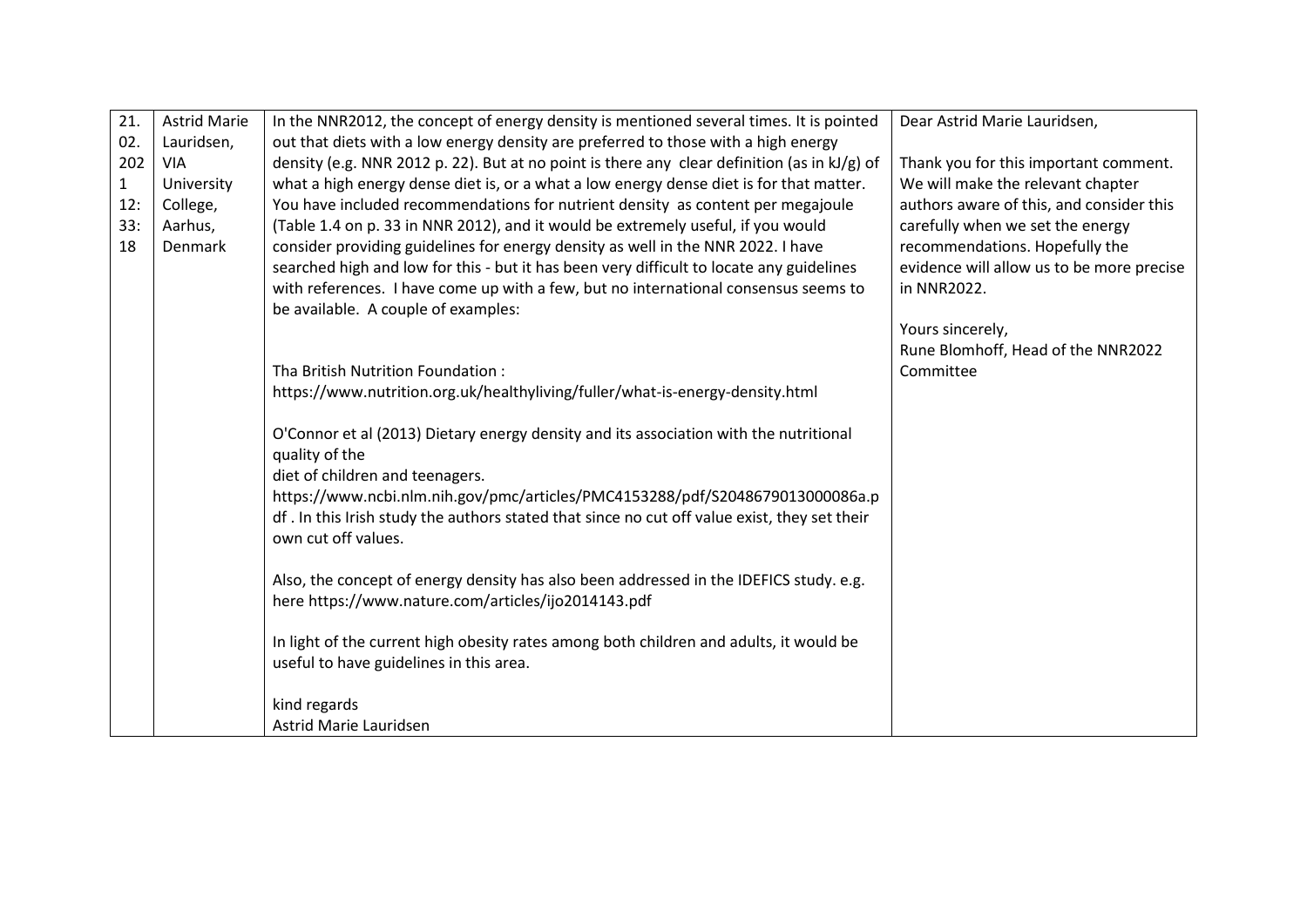| 06.          | Dr. Pasi     | According to the principles of ethical conduct of medicine, all parties that have a           | Dear Dr. Pasi Malmi,                         |
|--------------|--------------|-----------------------------------------------------------------------------------------------|----------------------------------------------|
| 02.          | Malmi, Agile | conflict of interest should notify that in written scientific texts in the field of medicine. | Thank you for emphasizing these              |
| 202          | Publishing   | The nutrition committee will produce supposedly scientifict text about the health of          | important issues.                            |
| $\mathbf{1}$ | Inc.         | people, and therefore conflicts of interest should be clearly documented.                     | The NNR2022 Committee is nominated           |
| 08:          |              |                                                                                               | by the health authorities (not the           |
| 06:          |              | In most countries the national nutrition committees are nominated by the ministry of          | ministry of agriculture) in the Nordic and   |
| 34           |              | agriculture and work closely with the Food Authority. The legal objective of the food         | Baltic countries. All involved experts in    |
|              |              | authority is normally to do agricultural politics and to advance the health of animals.       | the NNR2022 project must declare all         |
|              |              | The health of people is not included in the legal goals of Food Authorities. This means       | potential conflicts of interests.            |
|              |              | that there is a conflict of interest between agricultural policy and the health of people.    | Experts with strong ties to industry or      |
|              |              | A good example of this is vitamin D: According to agricultural policy people should get       | ideological organizations are excluded       |
|              |              | their vitamin D from food and not from nutritional supplements. The supplements are           | from serving as chapter authors, peer        |
|              |              | considered a threat to the economic welfare of the producers of dairy products. When          | reviewers, NNR SR centre members or          |
|              |              | this conflict of interest of the Food Authorities is combined with the fact that national     | other committee members. Thus,               |
|              |              | nutrition committees are nominated by ministry of agriculture, we have a conflict of          | relevant industry or ideological ties will   |
|              |              | interest, which should be documented to the nutrition recommendations, in case the            | also be declared.                            |
|              |              | writer has made his or her career in food administration or ministry of agriculture.          | However, limited conflict of interest may    |
|              |              |                                                                                               | arise in specific issues. In such cases, the |
|              |              | The work of the nutrition committee should start with conceptual analysis and                 | individual with the limited conflict of      |
|              |              | clarification of objectives in order to avoid an ideological bias. The committee should       | interest will not be involved in the         |
|              |              | decide, whether its purpose is 1) to make people eat healthy food or 2) to make people        | specific issue concerned. All such           |
|              |              | healthy by assuring that the vitamin and micronutrient levels are good in their blood,        | conflicts will be registered by the NNR      |
|              |              | measured by empirical studies. If objective 1 is selected, it will lead to a strong bias      | project.                                     |
|              |              | against dietary supplements, and make the committee vulnerable to the effects of              |                                              |
|              |              | agricultural policy. Nutritional committees in various countries have selected objective      |                                              |
|              |              | 1 as their primary goal. After decades of following this strategy, people still have          | When NNR2022 publish its final report,       |
|              |              | unhealthy levels of vitamins in their blood. For example, in Finland 57% of women have        | the national health authorities in the       |
|              |              | less vitamin D than what is recommended by the health authorities. After such a big           | Nordic and Baltic countries will make        |
|              |              | failure in health policy, there might be a need to focus on the goal setting 2, and detach    | local adjustments and communicate            |
|              |              | vitamin D recommendations from agricultural policy. In this, the "recommendation" is          | national dietary reference values and        |
|              |              | not purely a medical matter. It is a matter of communication strategy: Should we              | food based dietary guidelines.               |
|              |              | emphasize in press releases that healthy food is a solution to most problems (hiding the      | Communication strategy will most likely      |
|              |              | fact that 57% of women, for example, do not get enough of vitamin D) or should we             | differ from country to country and is not    |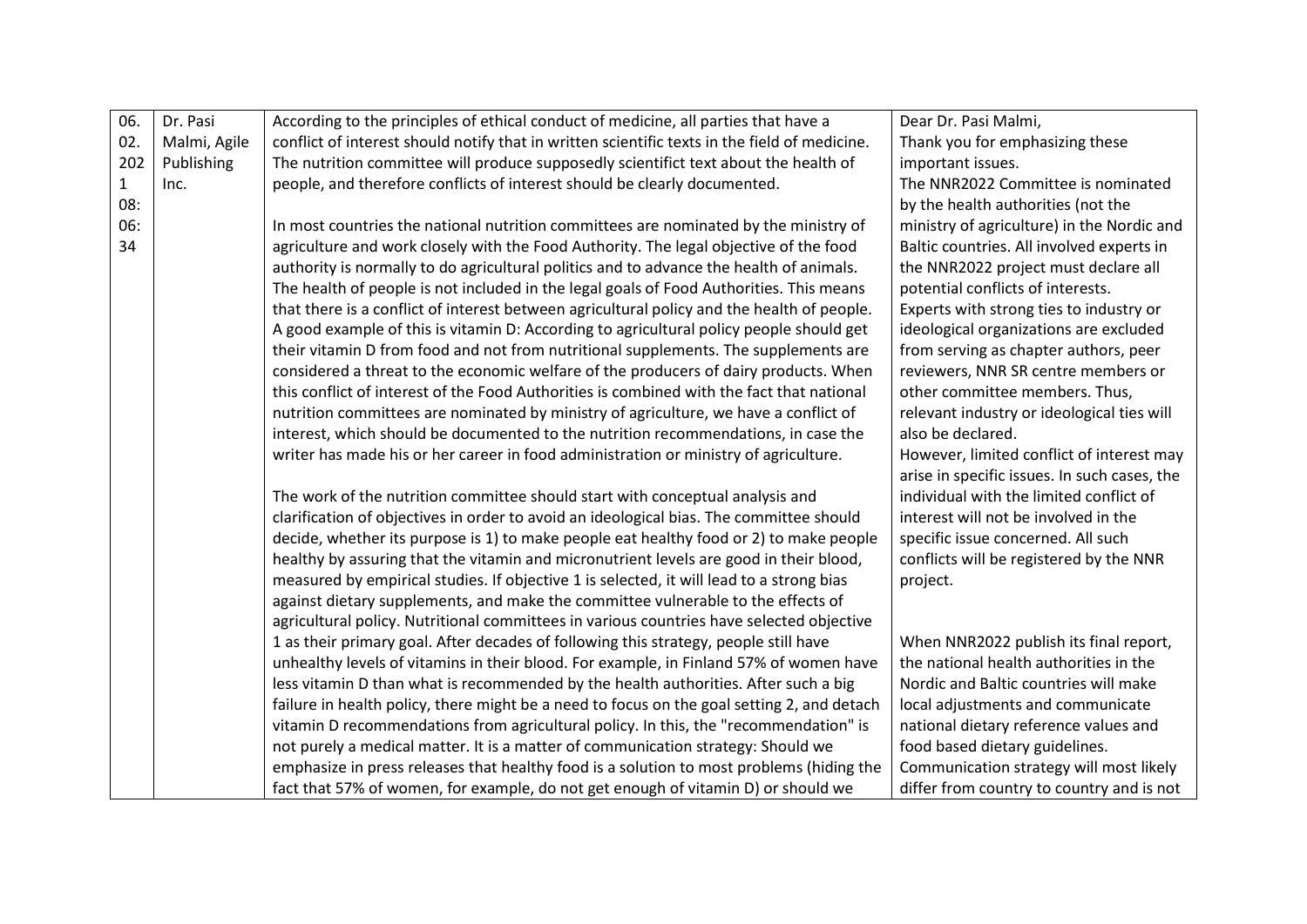| focus on the urgent need of the majority of the population to raise their vitamin levels,<br>no matter what method they wish to use to obtain better health (not prioritizing   | within the scope of NNR.<br>Regarding you comment on principles                 |
|---------------------------------------------------------------------------------------------------------------------------------------------------------------------------------|---------------------------------------------------------------------------------|
| healthy food over dietary supplements).                                                                                                                                         | and methodologies, we will refer you to<br>the three papers published in Food & |
| In order to know, which communication strategy is better, the nutrition committee<br>should fund an RCT study in which the 1st arm (group of test subjects) receives a          | Nutrition Research (see link at our<br>website)                                 |
| recommendation to eat more fish and dairy products to increase their vitamin D level,                                                                                           | Yours sincerely,                                                                |
| the 2nd arm receives instructions to use vitamin D supplements and the 3rd arm is a<br>control arm, who will continue as before. It is unbearably unscientific to emphasize the | Rune Blomhoff, Head of the NNR2022<br>Committee                                 |
| importance of healthy food (instead of vitamin D supplements) as a way to improve                                                                                               |                                                                                 |
| vitamin D levels, unless this method has been tested in RCT studies. Again, please note                                                                                         |                                                                                 |
| that what needs to be tested in RCT studies is the effect of alternative communication<br>strategies - not the effect of vitamin D.                                             |                                                                                 |
|                                                                                                                                                                                 |                                                                                 |
| Dr. Pasi Malmi,<br>researcher of public administration and evidence based medicine                                                                                              |                                                                                 |
|                                                                                                                                                                                 |                                                                                 |
|                                                                                                                                                                                 |                                                                                 |
|                                                                                                                                                                                 |                                                                                 |
|                                                                                                                                                                                 |                                                                                 |
|                                                                                                                                                                                 |                                                                                 |
|                                                                                                                                                                                 |                                                                                 |
|                                                                                                                                                                                 |                                                                                 |
|                                                                                                                                                                                 |                                                                                 |
|                                                                                                                                                                                 |                                                                                 |
|                                                                                                                                                                                 |                                                                                 |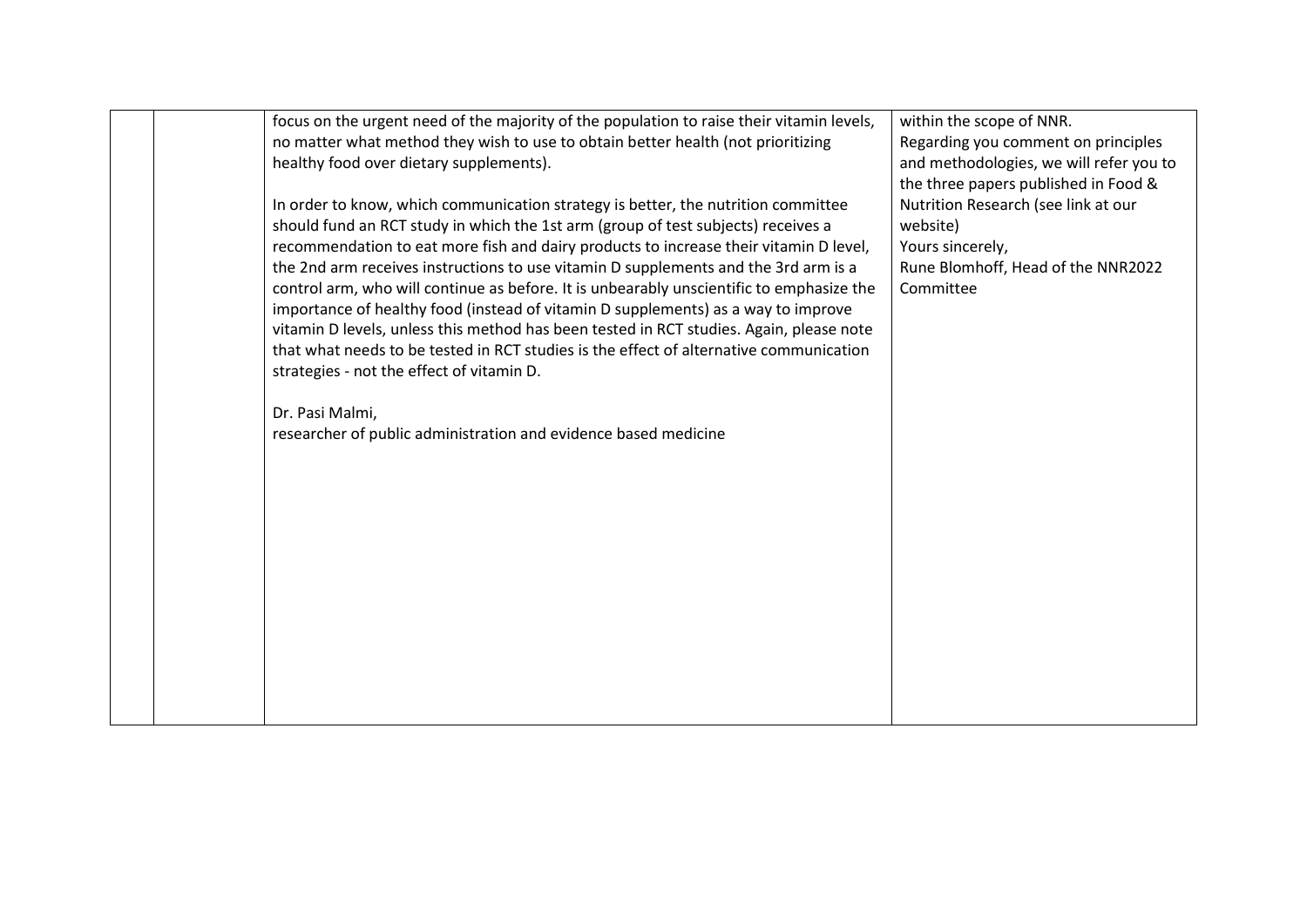| 31. | Per Bjønnes  | Høringsuttalelse fra Metabolsk helse                                                         | Dear Per Bjønnes Kristiansen and           |
|-----|--------------|----------------------------------------------------------------------------------------------|--------------------------------------------|
| 12. | Kristiansen, | Metabolsk helse er en organisasjon som ble etablert 9. desember 2020 og registrert i         | Metabolsk Helse,                           |
| 202 | Metabolsk    | Enhetsregisteret med org nr 926 300 636. Metabolsk Helse er en ideell og uavhengig           | Thank you for your important comment.      |
| 0   | Helse        | helsepolitisk organisasjon for å bekjempe overvekt og fedme med tilhørende                   | New significant evidence since NNR2012     |
| 17: |              | sykdommer som diabetes type 2 og hjerte- og karsykdommer. Målet er en halvering av           | that may inform dietary reference values   |
| 27: |              | livsstilsrelaterte sykdommer innen 2030!                                                     | and food based dietary guidelines will be  |
| 08  |              |                                                                                              | accounted for in NNR2022. In addition to   |
|     |              | Vi vil adressere kost-relatert metabolsk sykdom som diabetes, høyt blodtrykk,                | include an update on NNR for energy,       |
|     |              | ugunstige blodlipider (dyslipedemi), fedme, hjerte- og karsykdom, fettlever med flere,       | macro- and micronutrients, NNR2022 will    |
|     |              | som alle er relatert til insulinresistens og som forventes å kreve økende ressurser fra      | develop evidence-based platforms for       |
|     |              | helsevesenet. (Dall 2013).                                                                   | the national food based dietary            |
|     |              | Metabolsk syndrom er i dag en vanlig tilstand, og forekomsten øker i takt med den            | guidelines (FBDGs) as well as the          |
|     |              | generelle vektøkningen i befolkningen. Metabolsk syndrom eller                               | integration of overweight and obesity (in  |
|     |              | insulinresistenssyndromet, som det også kalles, forsterkes av høyt karbohydratinntak         | addition to sustainability and             |
|     |              | og ledsagende hyperinsulinemi. (Ferrannini 1991, Reaven 1967)                                | environmental issues) into FBDGs. The      |
|     |              | Sammenhengen mellom metabolsk syndrom og et høyt inntak av karbohydrater og lavt             | principles for evaluating quality, bias as |
|     |              | fettinntak anses som akseptert. Imidlertid er det en økende erkjennelse av at                | well as assessment of causality in         |
|     |              | ultrabearbeidet mat fremmer overvekt, fedme og metabolsk sykdom (Costa 2018,                 | nutritional sciences will be describes in  |
|     |              | Machado 2019).                                                                               | several background papers in the NNR       |
|     |              | Vi vil derfor anbefale en gjennomgang av betydning av makronæringsstoffenes                  | project. We have also a systematic, open   |
|     |              | sammensetning for utvikling av metabolsk syndrom, og hvilken betydning                       | and transparent methodology for            |
|     |              | ultraprosessert mat har for denne utviklingen.                                               | selecting topics for de novo systematic    |
|     |              |                                                                                              | reviews, which also will be central when   |
|     |              | Anbefalingene om fettinntak må oppdateres                                                    | updating the DRVs and FDDGs.               |
|     |              | Mange funn tyder på at fettkvalitet er mer avgjørende enn kvantitet, og studier som          |                                            |
|     |              | finner samsvar mellom fettinntak og sykdomsrisiko, er typisk ikke korrigert for              | Yours sincerely,                           |
|     |              | transfett. Siden 1990 har en rekke studier demonstrert at industrielt transfett              | Rune Blomhoff, Head of the NNR2022         |
|     |              | forårsaker hjerte- og karsykdom (Hyseni 2017). Små mengder transfett finnes naturlig i       | Committee                                  |
|     |              | noe kjøtt og melkeprodukter, men hovedmengden skyldes industriell prosessering og            |                                            |
|     |              | oppstår fra delvis herdet/hydrogenert fett av planteoljer.                                   |                                            |
|     |              | De siste årene er det gjennomført en rekke metaanalyser av sammenhengen mellom               |                                            |
|     |              | mettet fett og hjerte- og karsykdom, og konklusjonene har vist stort sprik. En analyse       |                                            |
|     |              | taler for at grunnen til spriket i konklusjoner er hvorvidt det er tatt hensyn til transfett |                                            |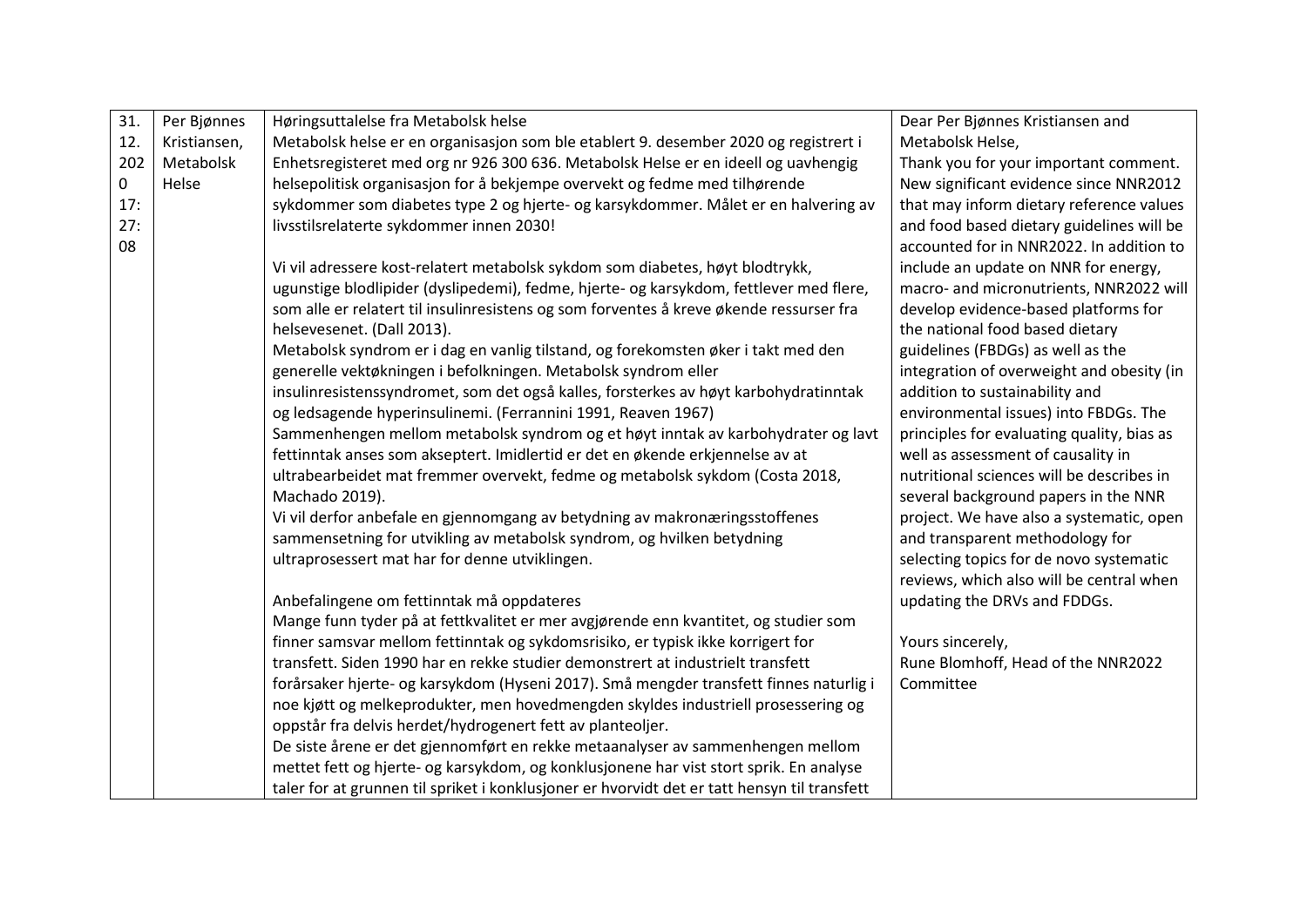| og om transfett feilaktig er registrert som mettet fett. (Hamley 2017)                     |  |
|--------------------------------------------------------------------------------------------|--|
| Vi foreslår at ernæringsmyndighetene tar initiativ til å få utført en review / metaanalyse |  |
| som tar for seg effekter av mettet fett, der studier med mulig transfett-konfunder         |  |
| utelates. Det er mye forvirring angående fettinntak og risiko for hjerte- og karsykdom,    |  |
| hvilket tilsier at nye review / metaanalyser må legge harde endepunkter til grunn.         |  |
| Individuelle kostråd basert på metabolsk helse                                             |  |
| Aktive friske personer nyttiggjør karbohydrater på en bedre og langt mer effektiv måte     |  |
| enn den store andelen av befolkningen som er overvektig og/eller insulinresistente.        |  |
| Passive og metabolsk syke personer tåler ikke karbohydrater særlig godt.                   |  |
| Vi vil be om at kostholdsanbefalingene må differensiere mellom ulike                       |  |
| befolkningsgrupper basert på metabolsk tilstand og øvrige ubalanser/plager som tilsier     |  |
| endret ernæringsbehov og økt forbruk av enkelte næringsstoffer.                            |  |
| Metabolsk helse ser frem til nye nordiske kostanbefalinger med håp om at de i større       |  |
| grad enn tidligere tar hensyn til ny ernæringskunnskap og vektlegger individuelle          |  |
| forskjeller.                                                                               |  |
| Mvh                                                                                        |  |
| <b>Metabolsk Helse</b>                                                                     |  |
| Org.nr. 926 300 636                                                                        |  |
| see Tonje R. Gulliksen, styreleder                                                         |  |
| Per Bjønnes Kristiansen, daglig leder                                                      |  |
| Dr. Vivian L. Veum, fagrådsmedlem                                                          |  |
| Dr. Erik Hexeberg, fagrådsmedlem                                                           |  |
|                                                                                            |  |
|                                                                                            |  |
|                                                                                            |  |
|                                                                                            |  |
|                                                                                            |  |
|                                                                                            |  |
|                                                                                            |  |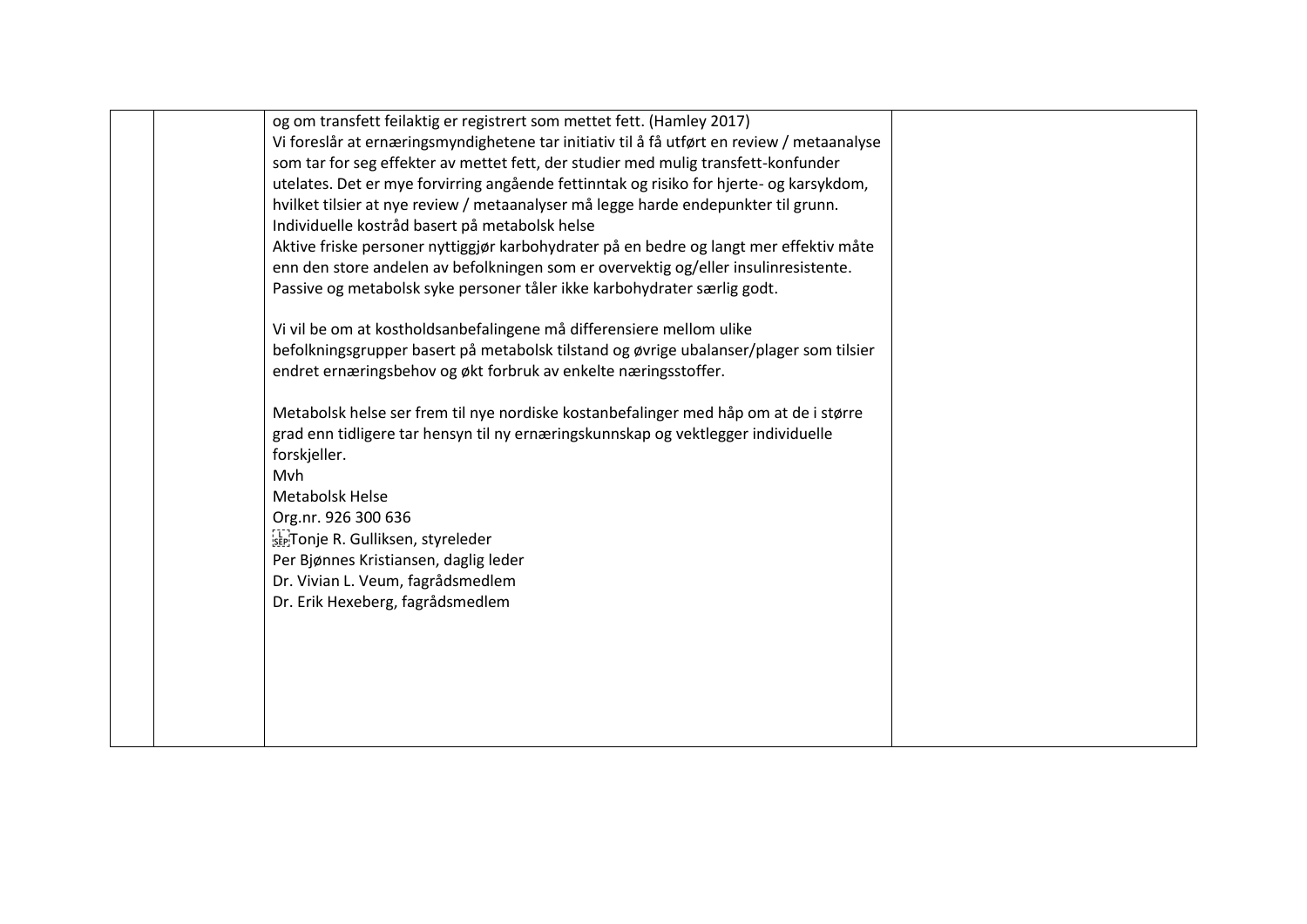| 17. | Yelverton | It is important to address the dosage of vit-D. Todays recommendation is based more | Dear Yelverton Tegner,                    |
|-----|-----------|-------------------------------------------------------------------------------------|-------------------------------------------|
| 12. | Tegner    | on beliefs than on science. Mony studies are of poor quality.                       | Thank you for your comment and thank      |
| 202 |           |                                                                                     | you for pointing out an important issue.  |
| 0   |           |                                                                                     | There are strict requirements for         |
| 18: |           |                                                                                     | documentation that are required before    |
| 57: |           |                                                                                     | formulating national dietary advices.     |
| 39  |           |                                                                                     | Individual studies are not sufficient     |
|     |           |                                                                                     | documentation to change or set dietary    |
|     |           |                                                                                     | advices. Systematic reviews (SRs) are the |
|     |           |                                                                                     | preferred method to summarize the         |
|     |           |                                                                                     | causal relationship between nutrient- or  |
|     |           |                                                                                     | food group exposure and a health          |
|     |           |                                                                                     | outcome. While several thousand SRs       |
|     |           |                                                                                     | have been published in the field of diet  |
|     |           |                                                                                     | and nutrition, only a limited number of   |
|     |           |                                                                                     | the SRs have adhered to the principles    |
|     |           |                                                                                     | and methodology required to qualify as    |
|     |           |                                                                                     | main foundation for setting dietary       |
|     |           |                                                                                     | reference values (DRVs) and food-based    |
|     |           |                                                                                     | dietary guidelines (FBDGs) in the Nordic  |
|     |           |                                                                                     | <b>Nutrition Recommendations.</b>         |
|     |           |                                                                                     | For a description and rational for the    |
|     |           |                                                                                     | methodology used in NNR2022 please        |
|     |           |                                                                                     | read the following articles;              |
|     |           |                                                                                     | The Nordic Nutrition Recommendations      |
|     |           |                                                                                     | 2022 - Principles and methodologies.      |
|     |           |                                                                                     | Christensen et al, Food & Nutrition       |
|     |           |                                                                                     | Research                                  |
|     |           |                                                                                     | The Nordic Nutrition Recommendations      |
|     |           |                                                                                     | 2022 - Structure and rationale of         |
|     |           |                                                                                     | qualified systematic reviews. Arnesen et  |
|     |           |                                                                                     | al, Food & Nutrition Research             |
|     |           |                                                                                     | The Nordic Nutrition Recommendations      |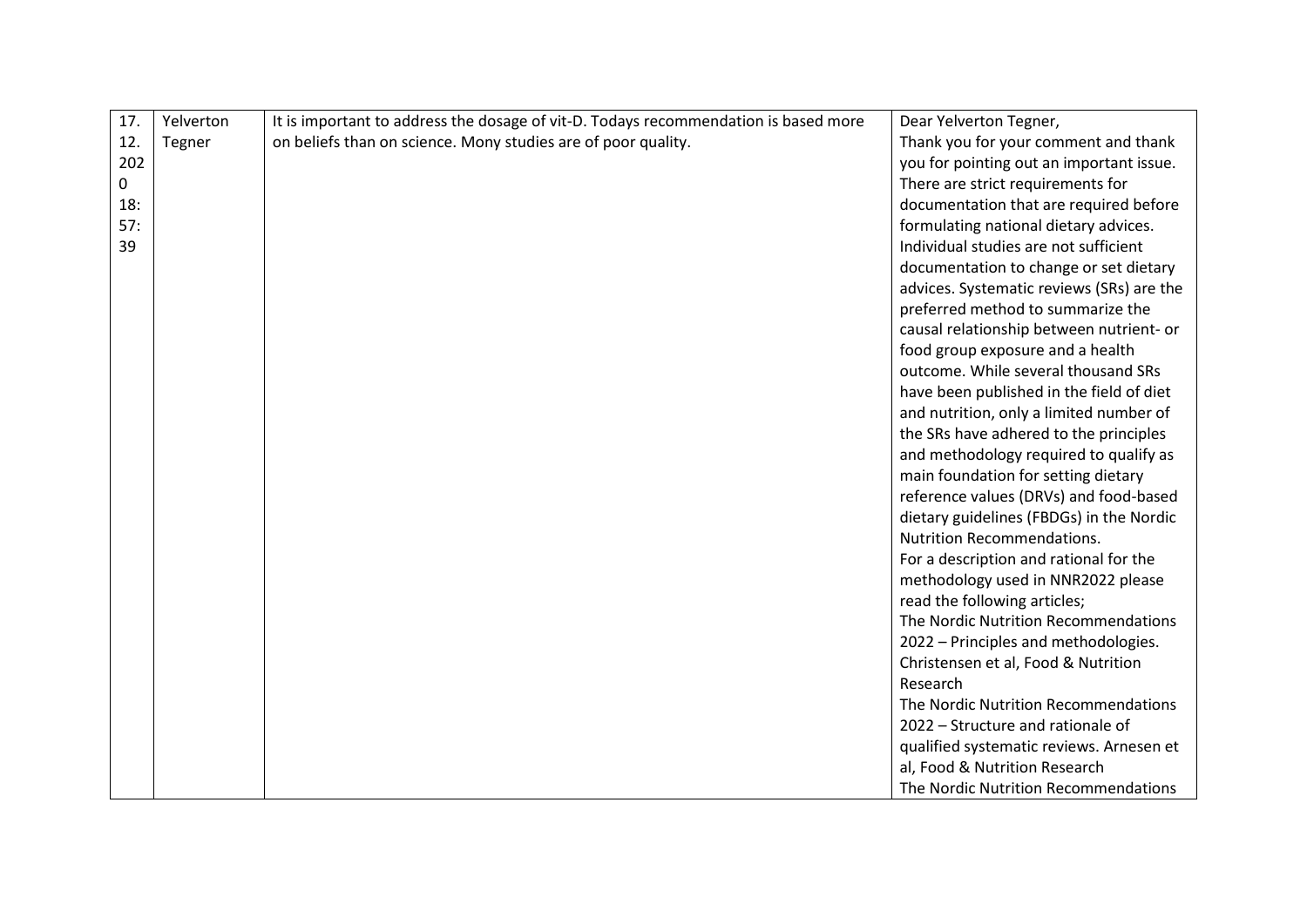|                                                      |          |                                                                                                                                                                                                                                                                                                                           | 2022 - Handbook for qualified systematic<br>reviews Arnesen et al, Food & Nutrition<br>Research<br>Yours sincerely,<br>Rune Blomhoff, Head of the NNR2022<br>Committee                                                                                                                                                                                                                                                                                                                                                     |
|------------------------------------------------------|----------|---------------------------------------------------------------------------------------------------------------------------------------------------------------------------------------------------------------------------------------------------------------------------------------------------------------------------|----------------------------------------------------------------------------------------------------------------------------------------------------------------------------------------------------------------------------------------------------------------------------------------------------------------------------------------------------------------------------------------------------------------------------------------------------------------------------------------------------------------------------|
| 16.<br>12.<br>202<br>$\mathbf 0$<br>12:<br>54:<br>33 | Eva Roos | In the presentation of the NNR 2022 at Nordic Nutrition Conference 2020 you listed<br>mealpattern and meals as one possible chapter in the coming NNR. In the "Call for<br>chapter experts" this topic was not included in the list of topics that you could choose<br>from being willing to contribute as an NNR expert. | Dear Eva Roos,<br>Thank you for your comment.<br>Some of the new chapters in NNR2022<br>was decided after the public call for<br>experts was announced. When deciding<br>on experts for these chapters, we have<br>used everyone who has expressed their<br>interest in the call as a starting point for<br>selection of chapter authors. Selection is<br>based on CV, competence and relevance,<br>and experts have therefore in some<br>cases been chosen regardless of the<br>person's "tick" in the online application |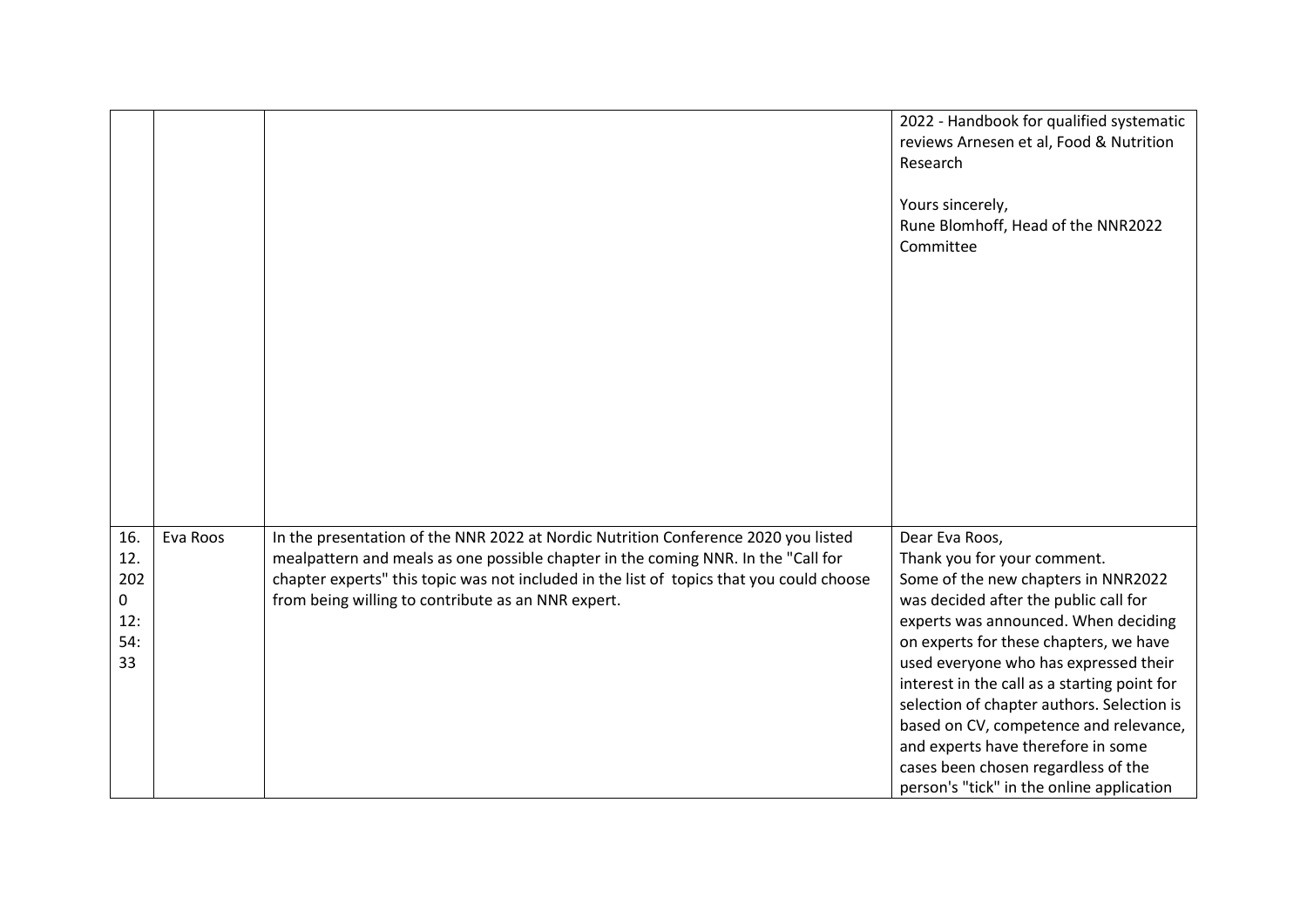|  | form. We have also emphasized the<br>assessment of "Conflict of Interest". For<br>some chapters we have had very few<br>applicants, for others there were several.<br>It is a complicated solitare and we must<br>also take into account a geographical<br>distribution between the Nordic<br>countries. |
|--|----------------------------------------------------------------------------------------------------------------------------------------------------------------------------------------------------------------------------------------------------------------------------------------------------------|
|  | Yours sincerely,<br>Rune Blomhoff, Head of the NNR2022<br>Committee                                                                                                                                                                                                                                      |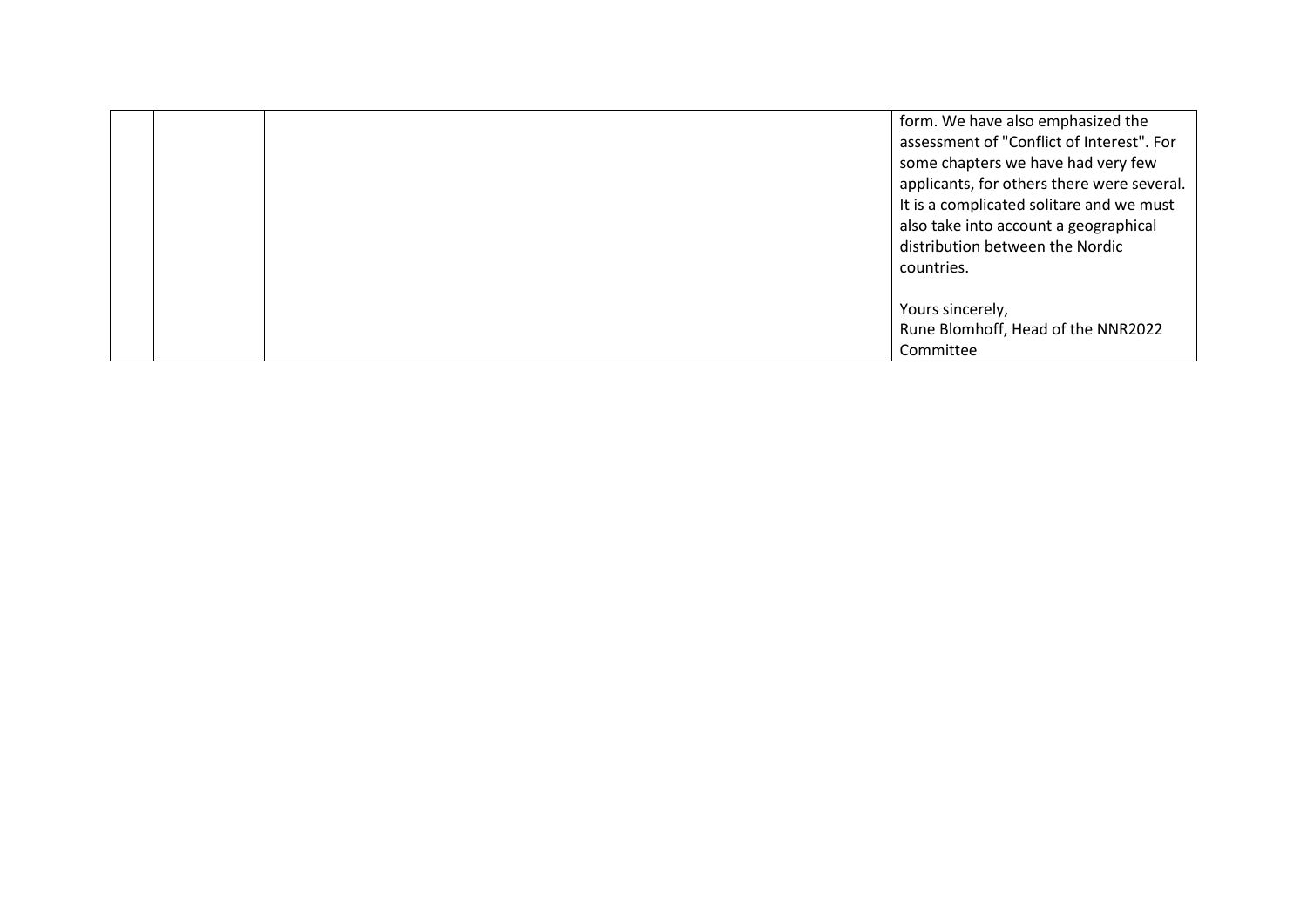| 27. | Henriette         | Recommendations of a systematic review of vitamin K2 in light of vitamin D intake          | Dear Henriette Bastiansen,                   |
|-----|-------------------|--------------------------------------------------------------------------------------------|----------------------------------------------|
| 11. | Bastiansen,       | Intake of sufficient amounts of vitamin D is important in the Nordic regions, especially   | Thank you for your comment. These are        |
| 202 | Kappa             | during fall, winter and spring. It is shown that vitamin D induces the expressions of      | very interesting and relevant findings.      |
| 0   | <b>Bioscience</b> | vitamin K dependent proteins. They are expressed in an inactive state, and vitamin K is    | New significant evidence since NNR2012       |
| 12: |                   | needed for their activation. This is shown in several model systems, and also last year in | that may inform dietary reference values     |
| 46: |                   | a prospective double-blinded, placebo-controlled clinical trial (excluding vitamin K       | and food based dietary guidelines will be    |
| 52  |                   | antagonist users and multivitamin users), https://doi.org/10.3390/nu11020231. The          | accounted for in NNR2022. Regarding the      |
|     |                   | synergistic interplay between vitamin D and K was reviewed in 2017 where the authors       | process for prioritizing topics for          |
|     |                   | conclude: "Taken together, animal and human studies suggest that optimal                   | systematic reviews, the NNR2022 project      |
|     |                   | concentrations of both vitamin D and vitamin K are beneficial for bone and                 | will publish a scientific article describing |
|     |                   | cardiovascular health as supported by genetic, molecular, cellular, and some human         | the method and principles during Q1 of       |
|     |                   | studies. However, vitamin D and calcium supplementation along with vitamin K               | 2021.                                        |
|     |                   | deficiency might also induce long-term soft tissue calcification and CVD, particularly in  |                                              |
|     |                   | vitamin K antagonist users and other high-risk populations",                               | Yours sincerely,                             |
|     |                   | https://doi.org/10.1155/2017/7454376                                                       | Rune Blomhoff, Head of the NNR2022           |
|     |                   |                                                                                            | Committee                                    |
|     |                   | Correlation, and prospective cohort studies have pointed on the importance of both         |                                              |
|     |                   | vitamins together, on important clinical measures:                                         |                                              |
|     |                   | Van Ballegooijen et al. (2020) studied the levels of both vitamin K and D in a prospective |                                              |
|     |                   | cohort study (N=4742) and mortality, with a median of 14.2 years follow-up. They           |                                              |
|     |                   | concluded that combined vitamin D and K status are associated with increased all-cause     |                                              |
|     |                   | mortality and possibly with cardiovascular mortality and cardiovascular events             |                                              |
|     |                   | compared to adequate vitamin D and K status, https://doi.org/10.1007/s00394-020-           |                                              |
|     |                   | 02352-8.                                                                                   |                                              |
|     |                   |                                                                                            |                                              |
|     |                   | Van Ballegooijen et al. (2017) studied the levels of both vitamin K and D in a population- |                                              |
|     |                   | based cohort study (N=402) and blood pressure, with a median of 6.4 years follow-up.       |                                              |
|     |                   | They concluded that the combination of low vitamin D and K status was associated with      |                                              |
|     |                   | increased blood pressure and a trend for greater hypertension risk,                        |                                              |
|     |                   | https://doi.org/10.1161/hypertensionaha.116.08869.                                         |                                              |
|     |                   |                                                                                            |                                              |
|     |                   | Mayer et al. (2017) studied the association of vitamin K and D status on arterial          |                                              |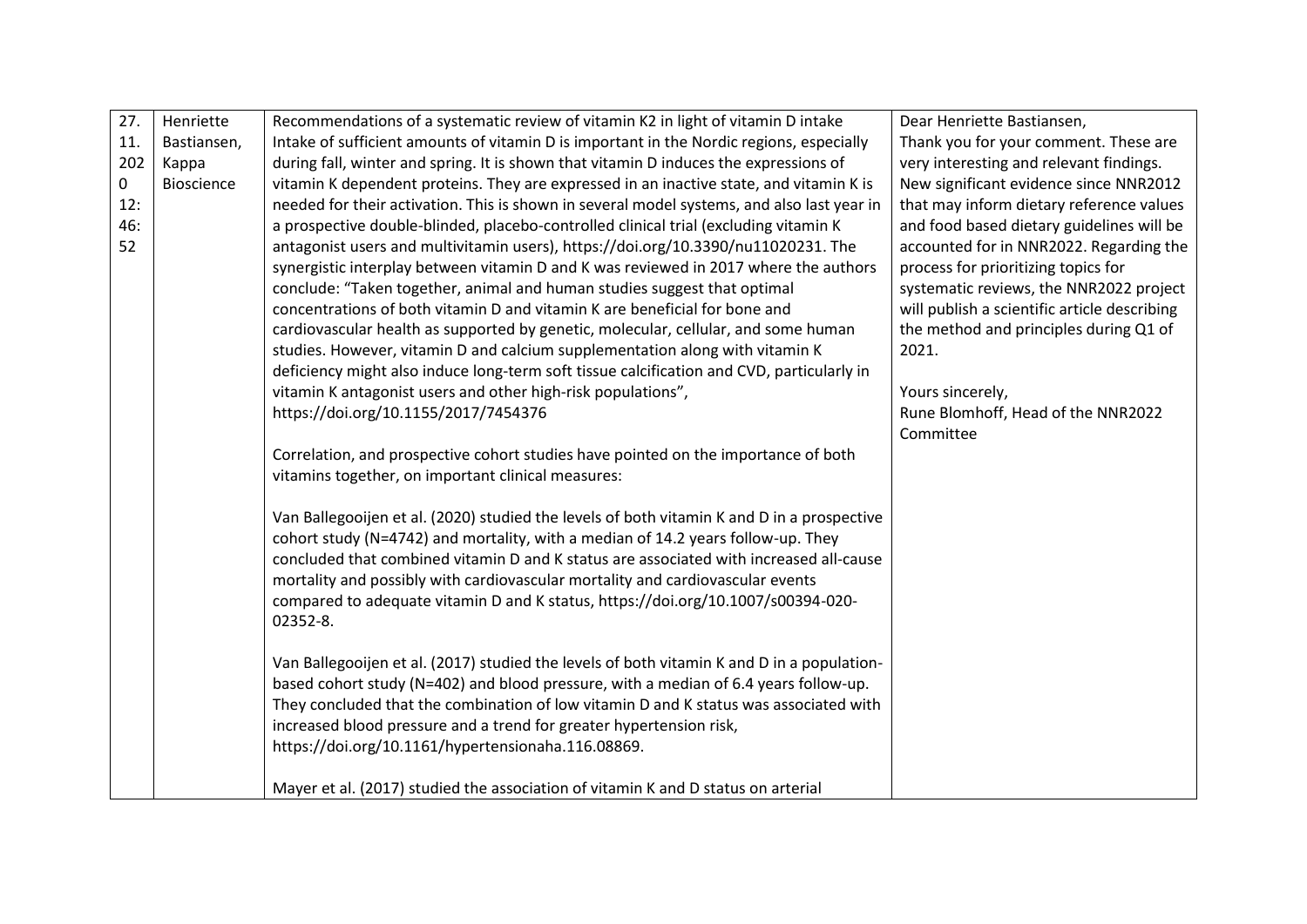|  | stiffness in a general population (N=1023). They concluded a substantial interaction of |  |
|--|-----------------------------------------------------------------------------------------|--|
|  | insufficient K and D vitamin in terms of increased aortic stiffness,                    |  |
|  | https://doi.org/10.1016/j.jnutbio.2017.04.010                                           |  |
|  |                                                                                         |  |
|  | It is very common in the Nordic region to supplement with vitamin D, therefore it is    |  |
|  |                                                                                         |  |
|  | important to balance that intake with enough vitamin K. Intake of vitamin K1 and K2     |  |
|  | has different distributions in the body, and the vitamin K dependent proteins that are  |  |
|  | induced by vitamin D are located extrahepatically. This is also where vitamin K2 plays  |  |
|  | the most important role, https://doi.org/10.1016/S0304-4165(02)00147-2. Since           |  |
|  | NNR2012, much data has been published on the interactions between the two               |  |
|  | vitamins. It is important to assess a recommendation of vitamin D together with         |  |
|  | vitamin K2. In that respect, we ask the NNR2020 Committee to consider vitamin K2 for    |  |
|  | a systematic review, where one chapter should assess interactions to vitamin D.         |  |
|  |                                                                                         |  |
|  |                                                                                         |  |
|  |                                                                                         |  |
|  |                                                                                         |  |
|  |                                                                                         |  |
|  |                                                                                         |  |
|  |                                                                                         |  |
|  |                                                                                         |  |
|  |                                                                                         |  |
|  |                                                                                         |  |
|  |                                                                                         |  |
|  |                                                                                         |  |
|  |                                                                                         |  |
|  |                                                                                         |  |
|  |                                                                                         |  |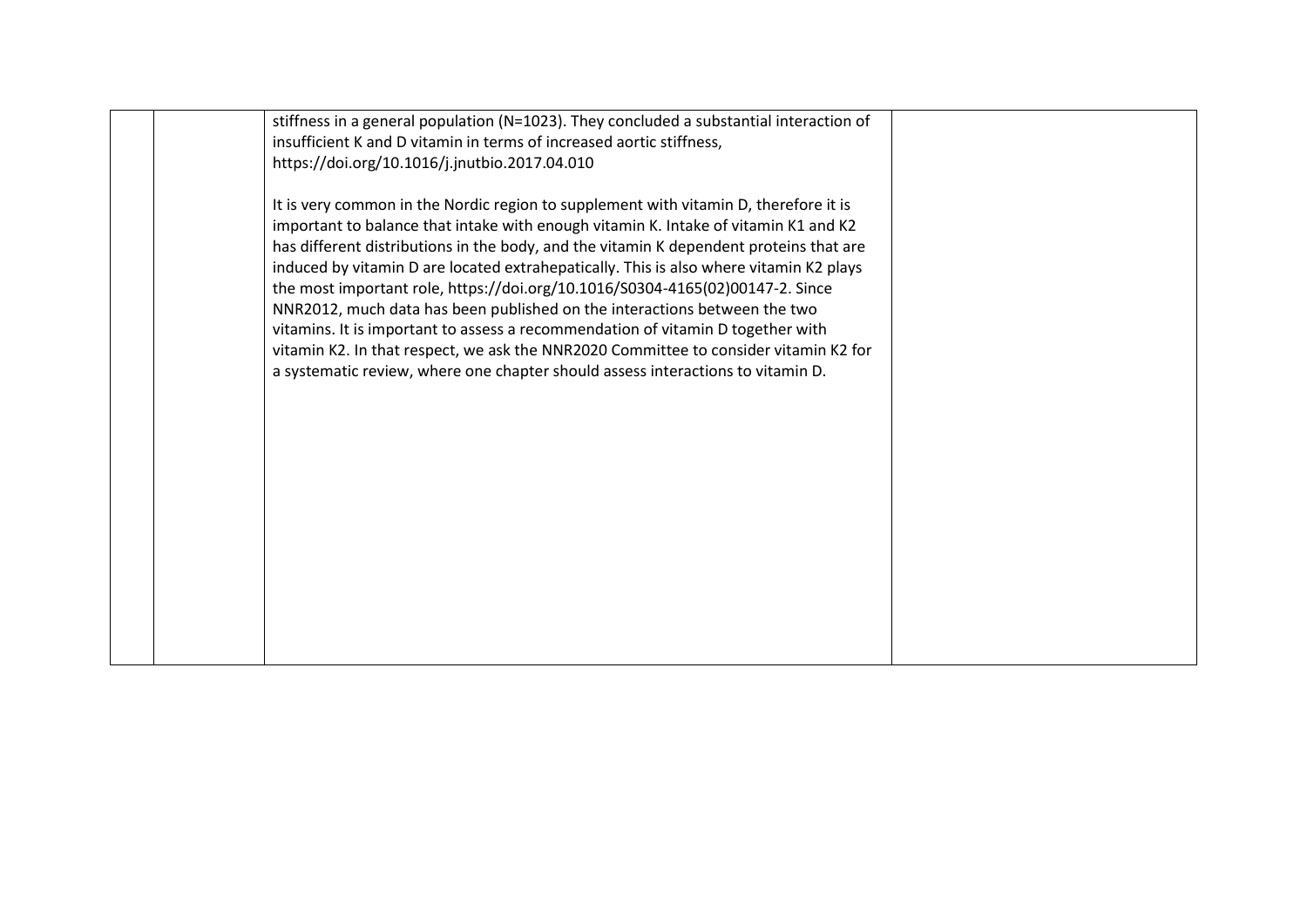| 27. | Henriette   | Recommendations of a systematic review of vitamin K2, separate from K1                         | Dear Henriette Bastiansen,                |
|-----|-------------|------------------------------------------------------------------------------------------------|-------------------------------------------|
| 11. | Bastiansen, | Since NNR2012, there has been generated much data on vitamin K, both vitamin K1 and            | Thank you for your comment. These are     |
| 202 | Kappa       | K2. Better analytical methods for detection of the two vitamins have provided more             | very interesting and relevant findings.   |
| 0   | Bioscience  | accurate and precise measures of both vitamin K1 and K2 in food, and more food has             | We will consider you input and the        |
| 12: |             | been analyzed. Correlation studies and prospective cohort studies have pointed on              | studies you are referring to. In general, |
| 46: |             | differences between intake of vitamin K1 and K2 on clinical important endpoints.               | new significant evidence since NNR2012    |
| 08  |             | Prospective clinical trials have shown beneficial and meaningful effects in diseased and       | that may inform dietary reference values  |
|     |             | healthy populations for both vitamins.                                                         | and food based dietary guidelines will be |
|     |             | Vitamin K1 and K2 has different lipophilic characteristics, therefore, the uptake,             | accounted for in NNR2022. Thanks for      |
|     |             | metabolism and distribution in the body is different. There are needs for a separate RDI       | you input.                                |
|     |             | (recommended daily intake) of vitamin K2, independent of K1. This was highlighted by           |                                           |
|     |             | Akbulut et al. 2020 (Cardiovascular Research Institute Maastricht, The Netherlands),           | Yours sincerely,                          |
|     |             | https://doi.org/10.3390/nu12061852. As basis for their assessment they used a nine-            | Rune Blomhoff, Head of the NNR2022        |
|     |             | criteria standard (published in 2014) to evaluate if there were enough evidence for            | Committee                                 |
|     |             | vitamin K2 to be considered for an RDI, https://doi.org/10.1007/s00394-014-0666-3.             |                                           |
|     |             | The following criteria were looked into (a) an accepted definition; (b) a reliable analysis    |                                           |
|     |             | method; (c) a food database with known amounts of the bioactive; (d) cohort studies;           |                                           |
|     |             | (e) clinical trials on biologic processes; (f) clinical trials for dose-response and efficacy; |                                           |
|     |             | (g) safety data; (h) systematic reviews and/or meta-analyses; (i) plausible biological         |                                           |
|     |             | rationale. The authors conclude that vitamin K2 meets all the criteria and should be           |                                           |
|     |             | considered for a specific RDI.                                                                 |                                           |
|     |             | Last years, important and relevant data have been published out of the Nordic                  |                                           |
|     |             | counties. Below you find some examples.                                                        |                                           |
|     |             | Rødbotten et al. (2014) investigated vitamin K2 content in different bovine muscles and        |                                           |
|     |             | breeds. They found vitamin K2 to be the most dominant form compared to vitamin K1,             |                                           |
|     |             | https://doi.org/10.1016/j.meatsci.2014.01.005.                                                 |                                           |
|     |             | Vermeer et al. (2018) investigated the levels of vitamin K1 and K2 in European cheeses,        |                                           |
|     |             | including two Norwegian brands (Norvegia and Gamalost). They found the dominant                |                                           |
|     |             | form to be vitamin K2, https://doi.org/10.3390/nu10040446.                                     |                                           |
|     |             | Lundberg et al. (2020) investigated the uptake of vitamin K2 from the Norwegian                |                                           |
|     |             | cheese Jarlsberg in a prospective clinical trial. The levels of vitamin K1 and K2 in the       |                                           |
|     |             | tested cheese was 30 and 778 ng/g respectively. Daily intake of Jarlsberg cheese               |                                           |
|     |             | increased the osteocalcin level, vitamin K2 and positively affected the lipid patterns and     |                                           |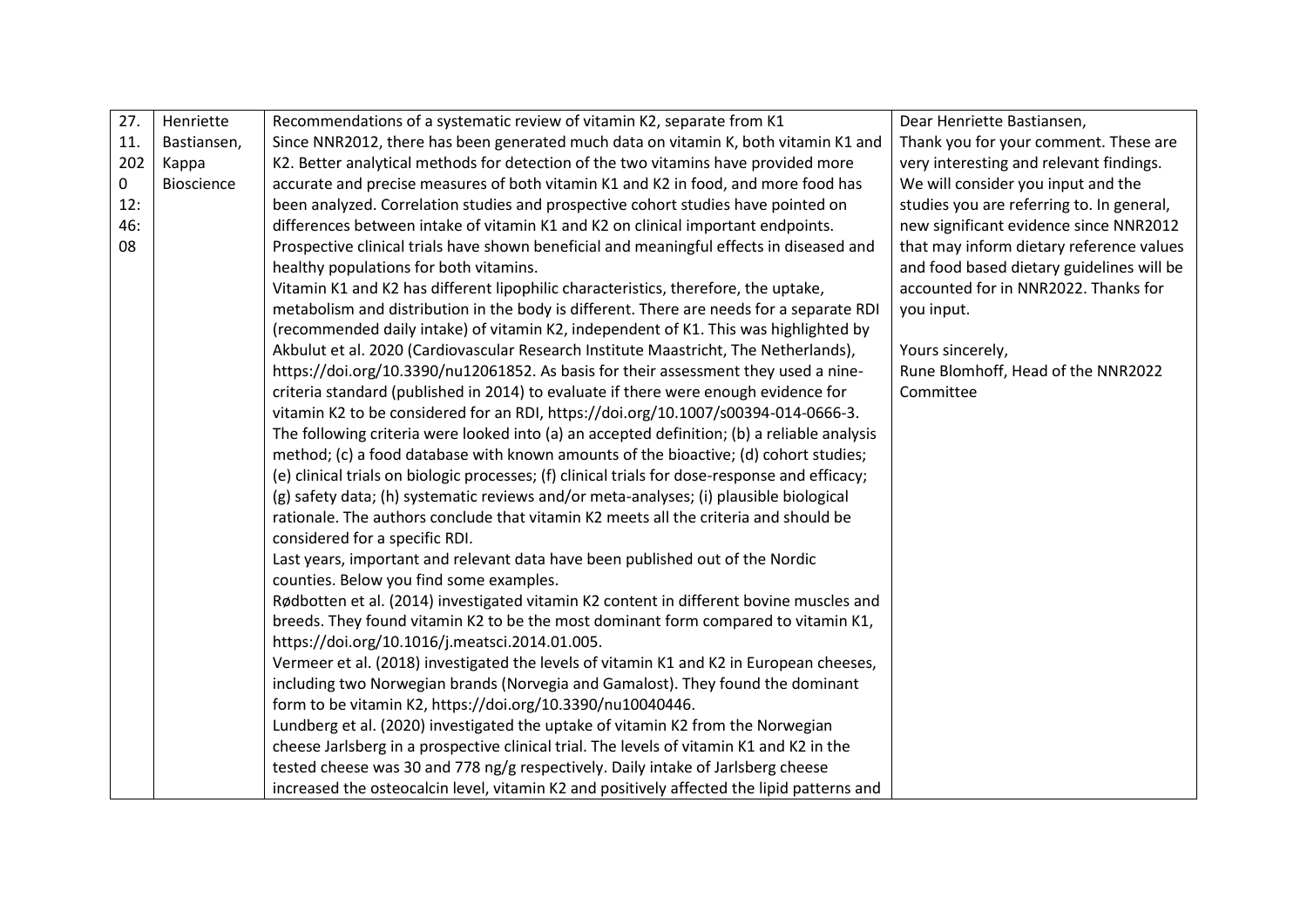|  | blood pressure, https://dx.doi.org/10.18203/2349-3259.ijct20201712.                      |  |
|--|------------------------------------------------------------------------------------------|--|
|  | Haugsgjerd et al. (2020) studied the association of dietary vitamin K and risk of        |  |
|  | coronary heart disease in middle-age adults (the Hordaland Health Study Cohort).         |  |
|  | Norwegian men and women (N=2987) with 46-49 years of age were included and the           |  |
|  | median follow-up time was 11 years. The authors concluded that a higher intake of        |  |
|  | vitamin K2 was associated with lower risk of coronary heart disease (CHD), while there   |  |
|  | was no association between intake of K1 and CHD, http://dx.doi.org/10.1136/bmjopen-      |  |
|  | 2019-035953.                                                                             |  |
|  | Jespersen et al. (2020) studied a biomarker for vitamin K status (uncarboxylated matrix  |  |
|  | Gla-protein (dp-ucMGP)) and cardiovascular risk in a Danish general population study     |  |
|  | (229 males and 262 females, aged 19-71). The authors showed that the plasma levels of    |  |
|  | dp-ucMGP were positively associated with obesity, blood pressure, pulse wave velocity,   |  |
|  | and a history of cardiovascular disease. They concluded that the findings support dp-    |  |
|  | ucMGP as a biomarker of cardiovascular risk, and that vitamin K status could play a role |  |
|  | in vascular calcification, https://doi.org/10.1016/j.clinbiochem.2020.05.005.            |  |
|  | Much data has been published since NNR2012, documenting content of vitamin K2 in         |  |
|  | Nordic food, biomarkers for vitamin K2 intake, and health benefits. We ask the           |  |
|  | NNR2020 Committee to consider vitamin K2 for a systematic review.                        |  |
|  |                                                                                          |  |
|  |                                                                                          |  |
|  |                                                                                          |  |
|  |                                                                                          |  |
|  |                                                                                          |  |
|  |                                                                                          |  |
|  |                                                                                          |  |
|  |                                                                                          |  |
|  |                                                                                          |  |
|  |                                                                                          |  |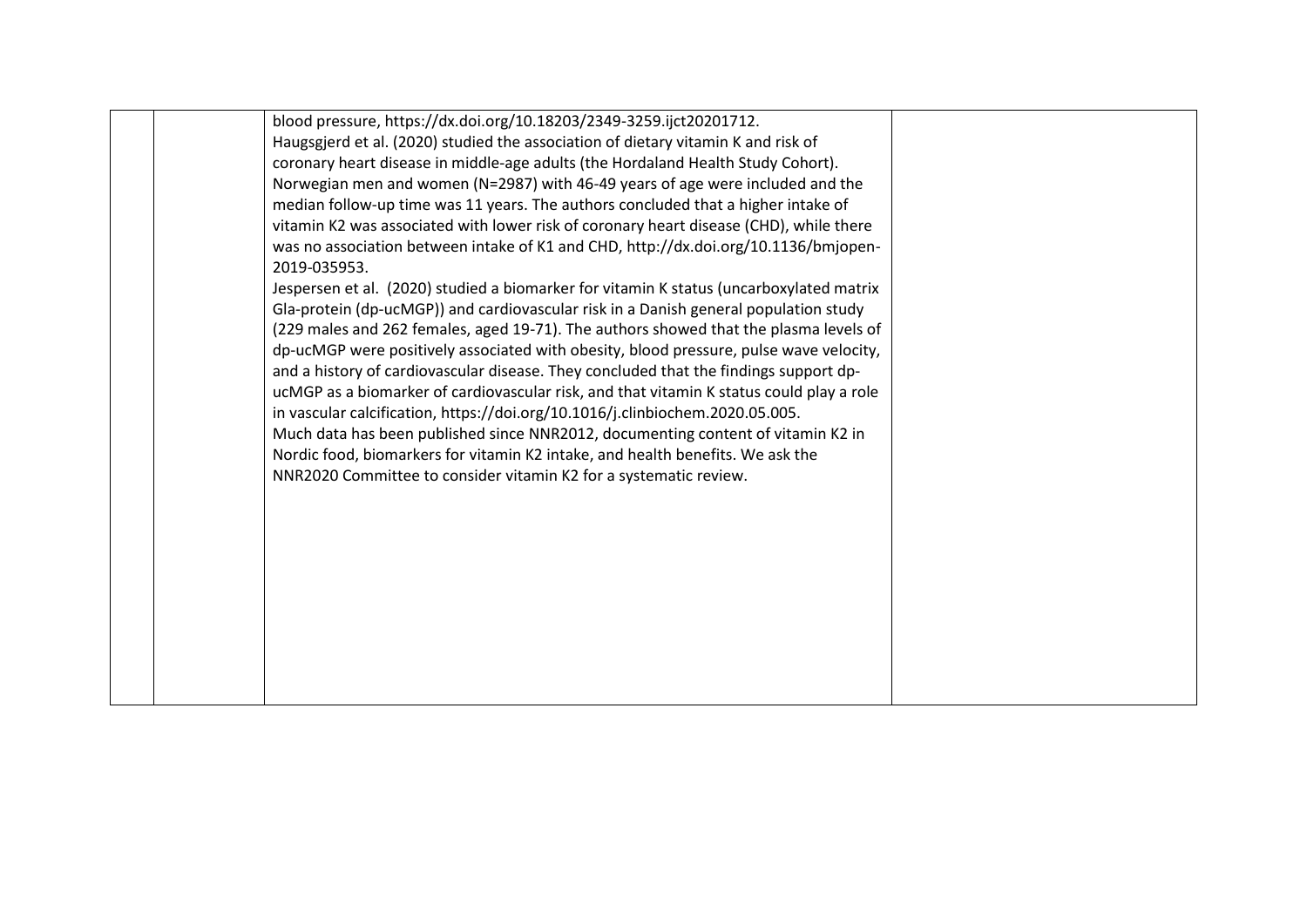| 15.         | Henrik      | Comments part 2, November 15th                                                              | Please see the reply above. |
|-------------|-------------|---------------------------------------------------------------------------------------------|-----------------------------|
| 11.         | Stenwig,    | In Norway, we have experienced that criteria and indicators used to assess                  |                             |
| 202         | Sjømat      | sustainability have not been coherent across various food-categories such as vegetable      |                             |
| $\mathbf 0$ | Norge       | products, agricultural animal products and aquatic animal products (farmed as well as       |                             |
| 18:         | (Norwegian  | captured). If the aim is to be able to combine nutritional recommendations with             |                             |
| 03:         | Seafood     | environmental sustainability issues, it must be a prerequisite that assessment of the       |                             |
| 25          | Federation) | environmental performance of the diets or food-products/-categories, must be based          |                             |
|             |             | on methods that can be used across the various food categories.                             |                             |
|             |             | To avoid the inventing of the wheel-situation and to avoid developing methods that are      |                             |
|             |             | based on assessments of environmental performances at the level of nutritional              |                             |
|             |             | substances (proteins, carbohydrates, fatty acids), we will propose that the Product         |                             |
|             |             | Environmental Footprint (PEF)- method developed by the European Commission,                 |                             |
|             |             | should become the method to be used to assess environmental performances, also in           |                             |
|             |             | the current process to revise the NNR. (see                                                 |                             |
|             |             | https://ec.europa.eu/environment/eussd/smgp/dev_methods.htm and                             |                             |
|             |             | https://ec.europa.eu/environment/eussd/smgp/initiative_on_green_claims.htm ).               |                             |
|             |             | Concerning the question above on how to combine NNR to environmental issues, we             |                             |
|             |             | would strongly suggest that this should be based on nutritional recommendations in          |                             |
|             |             | combination with "continuously" updated information to the consumers on the                 |                             |
|             |             | environmental performances of the various food categories. With the PEF-method 16           |                             |
|             |             | impact categories of the food products will be assessed in parallel, and out of these       |                             |
|             |             | only four are directly relevant to assess the climate-footprint. A merging of a nutritional |                             |
|             |             | values and environmental footprint into a combined index/indicator of sustainable           |                             |
|             |             | nutritional recommendations will probably end up to be misleading of the consumers.         |                             |
|             |             | The basis for this postulate is the fact that during the next few years there will be a     |                             |
|             |             | significant change (hopefully reductions) of the environmental footprints of the food,      |                             |
|             |             | but not evenly across the 16 impact areas (in addition to the effect on biodiversity) and   |                             |
|             |             | not evenly across the food categories. A combined recommendation including nutrition        |                             |
|             |             | and sustainability will probably not be robust due to unevenly distribution of changes of   |                             |
|             |             | the environmental performances while the recommendations regarding healthy diets            |                             |
|             |             | will not be subject to significant changes over the same period of a few years.             |                             |
|             |             | In line with the above considerations, it is recommended to invite experts from the DG      |                             |
|             |             | ENV of the European Commission and/ or representatives from the European Joint              |                             |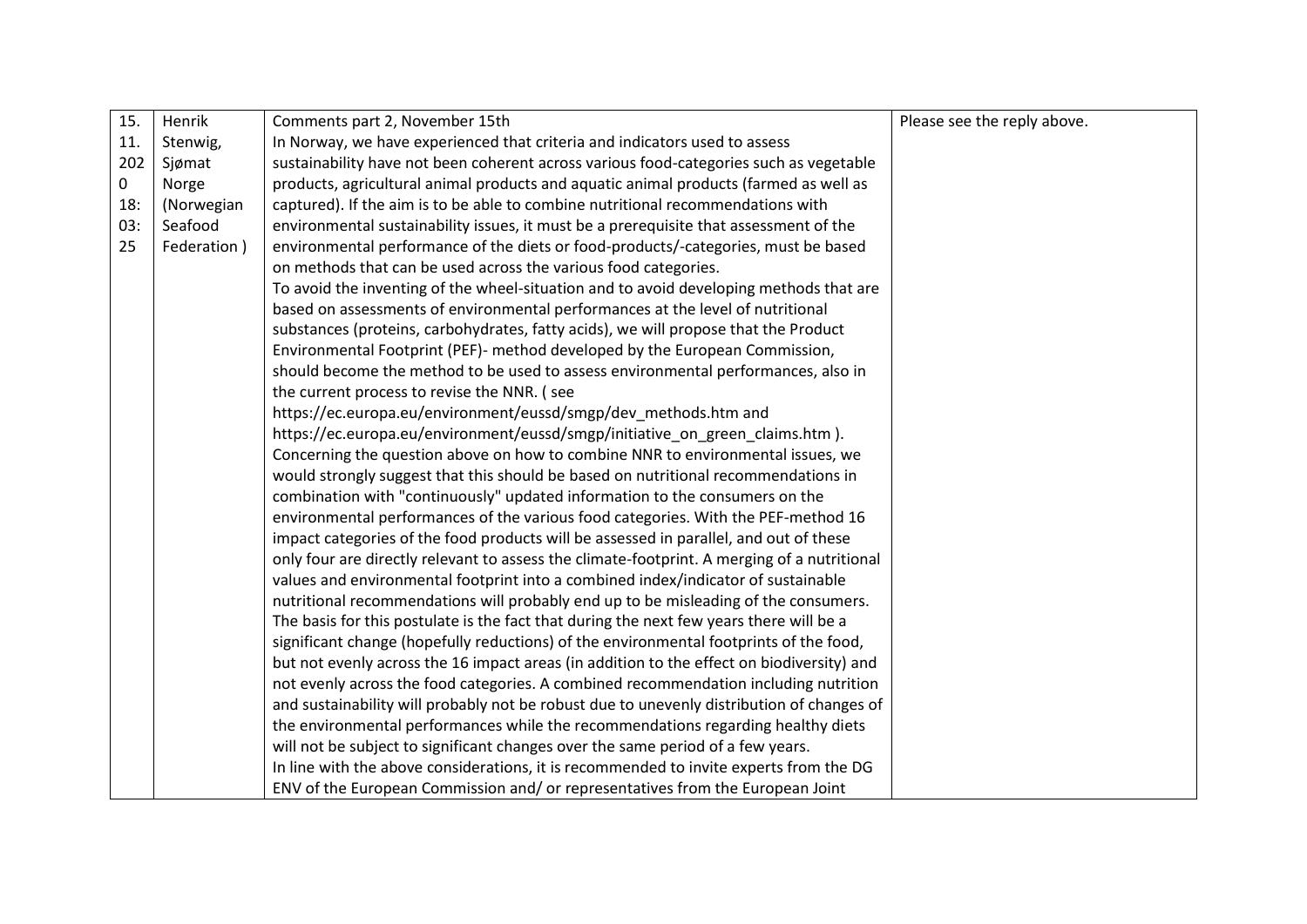| Research Centre ( https://ec.europa.eu/info/departments/joint-research-            |  |
|------------------------------------------------------------------------------------|--|
| centre_en#responsibilities ) as experts regarding sustainability and environmental |  |
| issues.                                                                            |  |
|                                                                                    |  |
|                                                                                    |  |
|                                                                                    |  |
|                                                                                    |  |
|                                                                                    |  |
|                                                                                    |  |
|                                                                                    |  |
|                                                                                    |  |
|                                                                                    |  |
|                                                                                    |  |
|                                                                                    |  |
|                                                                                    |  |
|                                                                                    |  |
|                                                                                    |  |
|                                                                                    |  |
|                                                                                    |  |
|                                                                                    |  |
|                                                                                    |  |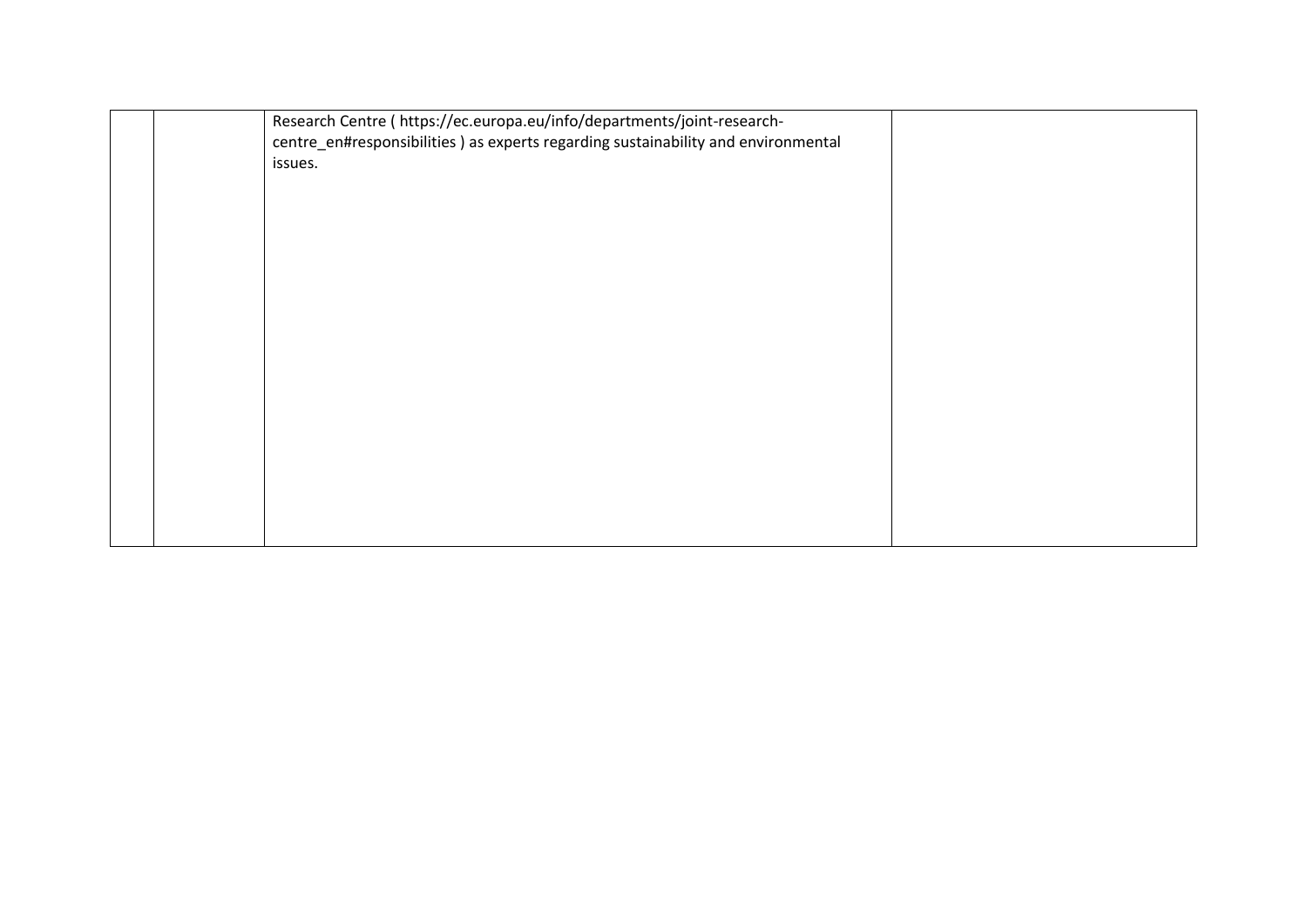| 15. | Henrik      | Comments part 1, November 15th                                                              | Dear Henrik Stenwig,                       |
|-----|-------------|---------------------------------------------------------------------------------------------|--------------------------------------------|
| 11. | Stenwig,    | Comments to the Webinar on diet and sustainability: NNR2022 and that NNR2022 will           | Thank you for your comments.               |
| 202 | Sjømat      | develop evidence-based platforms for the national FBDG as well as the integration           |                                            |
| 0   | Norge       | sustainability and environmental issues into FBDG.                                          | Reply to comment 1:                        |
| 18: | (Norwegian  | The webinar gave an interesting overview of the various aspects and of the complexity       | The NNR2022 project will formulate         |
| 02: | Seafood     | of the combination of nutritional recommendations and information on environmental          | health derived FBDGs based on an           |
| 12  | Federation) | performances.                                                                               | evidence based evaluation of the causal    |
|     |             | The major challenge in combining nutritional recommendations to the citizens with the       | relationship between nutrient or food      |
|     |             | aim to increase the proportion of healthy diets in the populations, is of course the        | exposures and health outcomes. Further,    |
|     |             | complex nature of deciding on what is healthy across the population including               | we need to consider the implications of    |
|     |             | dimensions as gender, age, education, traditions and cultural differences. Bringing in an   | these FBDGs on sustainability. The         |
|     |             | obligation to combine nutritional recommendations with                                      | NNR2022 project will produce several       |
|     |             | information/recommendations to the population on how to achieve/contribute to an            | background papers on various aspects of    |
|     |             | environmentally sustainable development by choosing "greener" products, increases           | sustainability. Based on the conclusions   |
|     |             | the complexity exponentially.                                                               | from this report, we must consider         |
|     |             | As a representative of Sjømat Norge (the Norwegian Seafood Industry the Norwegian           | whether we should put any restraints on    |
|     |             | Seafood Federation represents the interests of approximately 680 member companies.          | these health derived FBDGs. We will        |
|     |             | Our member companies cover the entire value chain from fjord to dinner table in the         | describe very explicit in describing what  |
|     |             | fisheries and aquaculture sectors in Norway), I took notice of the differences between      | are health derived FBDGs, and how          |
|     |             | countries regarding national recommendations presented at the webinar, of the               | sustainability is integrated into DRVs and |
|     |             | amount of fish in the diet. In Netherland it seems that the recommended intake of           | FBDGs.                                     |
|     |             | meat (in gram) is five times higher than for fish. This is significantly different from the |                                            |
|     |             | recommendations from the Norwegian health authorities.                                      | Reply to comment 2:                        |
|     |             | Such differences in the recommendations will also have impact on the environmental          | Thank you for this very important and      |
|     |             | footprints of the diets. The challenge of the current Nordic process includes the need of   | relevant comment. We totally agree with    |
|     |             | a kind of prioritization between a healthy versus an environmental ("green") diet. It       | you that the assessment of the             |
|     |             | might be seen as a typical "the hen or the chicken"-issue, and from the website of the      | environmental performance of diets         |
|     |             | NNR2022 it does not seem to be a clear subsequentially order in the terms of                | and/or food products should be based on    |
|     |             | references of the current process regarding this kind of conflicting interest: "The new     | methods that can be used across various    |
|     |             | edition (NNR2022) will be published in 2022. In addition to include an update on NNR        | food categories. We are following the      |
|     |             | for energy, macro- and micronutrients, NNR2022 will develop evidence-based                  | work by the European Commission and        |
|     |             | platforms for the national FBDG as well as the integration of overweight and obesity,       | will of course consider this work in the   |
|     |             | and sustainability and environmental issues into FBDG."                                     | NNR2022 project. We are also               |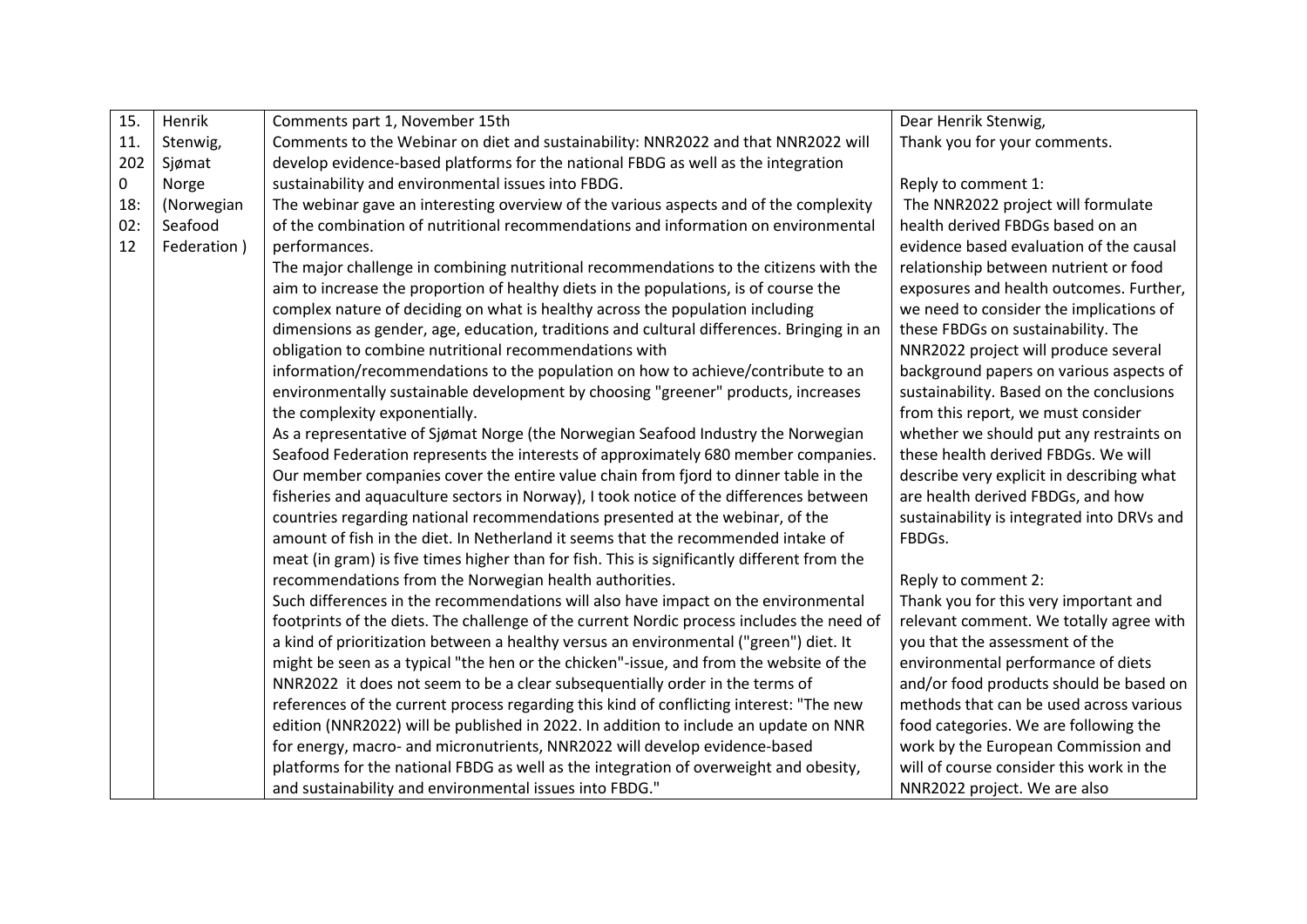|                                                      |                                                                                       | At what stage will the clarification be made of what the integration sustainability and<br>environmental issues into FBDG means in relation to the "update on NNR for energy,<br>macro- and micronutrients, NNR2022 will develop evidence-based platforms for the<br>national FBDG"?<br>End of Comments, part 1, November 15th 2020. Part 2 follows next.                                                                                                                                                                                                                                                                                                                                                                                                                                              | collaborating with several national and<br>international front-line scientific mileus<br>in order to base our guidelines on the<br>best available and updated evidence.<br>However, details about the exact way we<br>will work has not been decided yet.<br>Yours sincerely,<br>Rune Blomhoff, Head of the NNR2022<br>Committee                                                              |
|------------------------------------------------------|---------------------------------------------------------------------------------------|--------------------------------------------------------------------------------------------------------------------------------------------------------------------------------------------------------------------------------------------------------------------------------------------------------------------------------------------------------------------------------------------------------------------------------------------------------------------------------------------------------------------------------------------------------------------------------------------------------------------------------------------------------------------------------------------------------------------------------------------------------------------------------------------------------|-----------------------------------------------------------------------------------------------------------------------------------------------------------------------------------------------------------------------------------------------------------------------------------------------------------------------------------------------------------------------------------------------|
| 12.<br>11.<br>202<br>$\mathbf 0$<br>15:<br>48:<br>49 | David Smith,<br>Professor<br>Emeritus of<br>Pharmacolog<br>y, University<br>of Oxford | I have read the impressive document 'Principles and Methodologies' and was surprised<br>to see in Table 1 on page 5 that none of the health outcomes listed include any<br>outcomes related to mental health.<br>I searched the last report (NNR2012) and found the following: three mentions of<br>'mental health' in the text, all of which related to physical activity; three text references<br>to 'depression', two of which related to physical activity and one to potassium status;<br>four text references to 'cognitive impairment' all of which related to micronutrients. I<br>find this disturbing, since it is well established that nutrition plays an important role in<br>mental health. I hope that the authors of the new NNR will give more detailed attention<br>to this matter. | Dear David Smith,<br>Thank you for this important comment.<br>The table in the paper you are referring<br>to are only suggestive. The respective<br>authors for each chapter are required to<br>do an appropriate literature search and<br>evaluate witch outcomes that should be<br>included. We can assure you that a<br>number of outcomes related to mental<br>health will be considered. |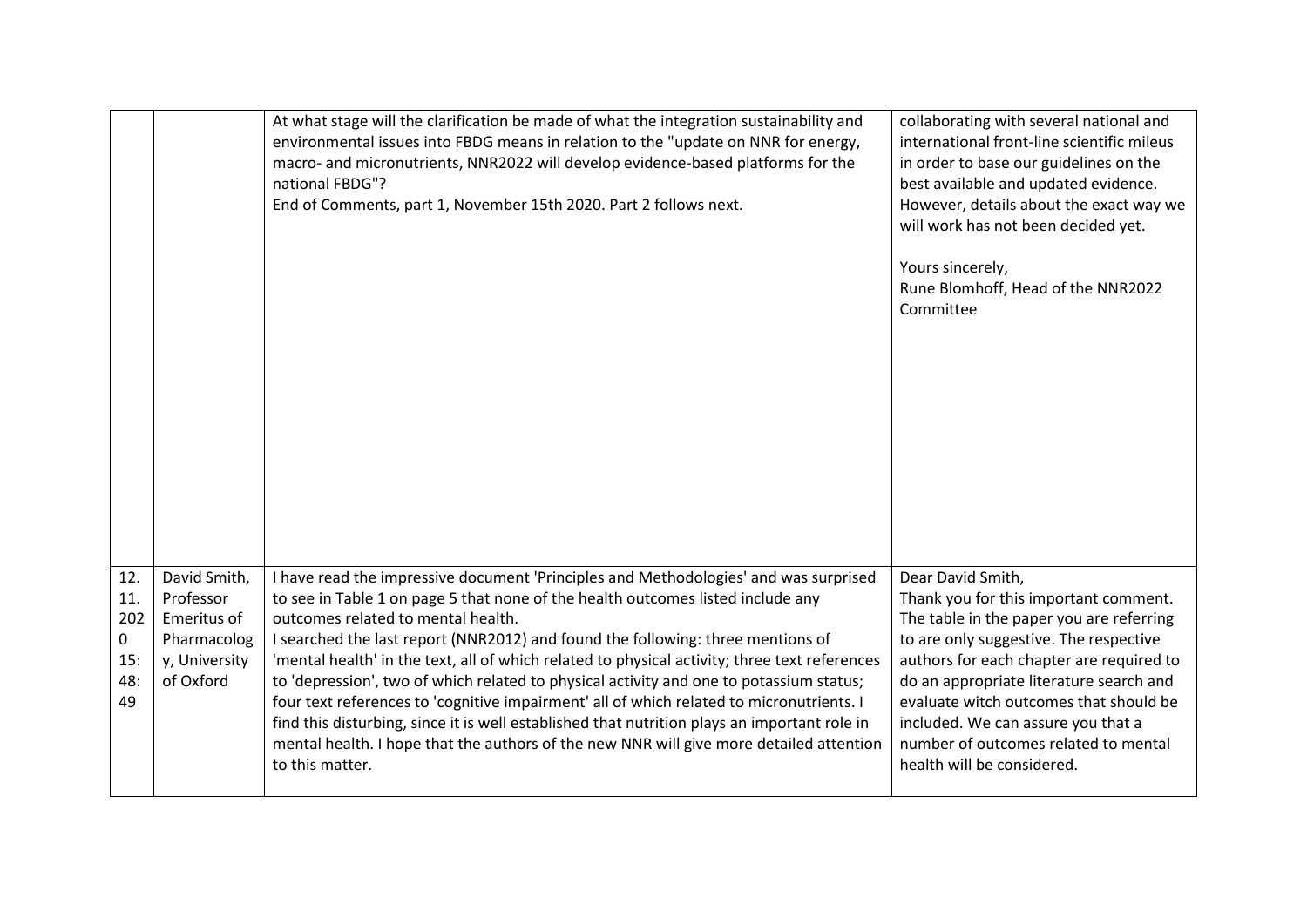|                                     |                                   |                                                                                                                                                                                                                                                                                                                                                                                                                                                                                                                                                                                                                                                                                                                                                                                                                                                                                                                                                                                                                                                                                                                                                                                                                                                                                                                                                                                                                                                                                                                                                                                                                                                                                                                                                                                                                                                                                                                                                                                                                                                        | Yours sincerely,<br>Rune Blomhoff, Head of the NNR2022<br>Committee                                                                                                                                                                                                                                                                                                                                        |
|-------------------------------------|-----------------------------------|--------------------------------------------------------------------------------------------------------------------------------------------------------------------------------------------------------------------------------------------------------------------------------------------------------------------------------------------------------------------------------------------------------------------------------------------------------------------------------------------------------------------------------------------------------------------------------------------------------------------------------------------------------------------------------------------------------------------------------------------------------------------------------------------------------------------------------------------------------------------------------------------------------------------------------------------------------------------------------------------------------------------------------------------------------------------------------------------------------------------------------------------------------------------------------------------------------------------------------------------------------------------------------------------------------------------------------------------------------------------------------------------------------------------------------------------------------------------------------------------------------------------------------------------------------------------------------------------------------------------------------------------------------------------------------------------------------------------------------------------------------------------------------------------------------------------------------------------------------------------------------------------------------------------------------------------------------------------------------------------------------------------------------------------------------|------------------------------------------------------------------------------------------------------------------------------------------------------------------------------------------------------------------------------------------------------------------------------------------------------------------------------------------------------------------------------------------------------------|
| 01.                                 | Helena<br>Westlund                | Kan normala nivåer av D-vitamin och DHA, EPA förebygga risken att drabbas av typ 1<br>diabetes?                                                                                                                                                                                                                                                                                                                                                                                                                                                                                                                                                                                                                                                                                                                                                                                                                                                                                                                                                                                                                                                                                                                                                                                                                                                                                                                                                                                                                                                                                                                                                                                                                                                                                                                                                                                                                                                                                                                                                        | Dear Helena Westlund,                                                                                                                                                                                                                                                                                                                                                                                      |
| 11.<br>202<br>0<br>14:<br>11:<br>23 | Friskskötersk<br>an Sverige<br>AB | Jag vill visa er studier som tyder på det. Men först till mig.<br>Jag är specialistsjuksköterska, med 25 års erfarenhet av vården. De senaste 7 åren har<br>jag utvecklat ett stort hälsointresse, med anledning av att ohälsan, hälsade på vår familj<br>och min då 6 åriga dotter drabbas av diabetes typ1.<br>Jag är i dag övertygad om att hon led av D-vitaminbrist när hon drabbades. Men jag kan<br>inte bevisa det, då inga sådana prover var tagna innan hon insjuknade, eller ens efteråt.<br>Jag är också övertygad om att hon ärvde den bristen från mig. Jag har ätit sparsamt<br>med fisk hela mitt liv och när min glutendiagnos ställdes, hade jag grava brister. Inget<br>prov på D-vitamin går att hitta i mina journaler. Jag fick tillskott av B-vitamin och järn,<br>men inget D-vitamin. Jag påtalade på BVC att jag tyckte att mitt barn hade krokiga ben.<br>Ingen åtgärd. Hennes tänder är fårade, så som vid D-vitaminbrist. Som diabetesförälder<br>rannsakar man sig själv och tillbringar åtskilliga timmar med att försöka förstå vad som<br>utlöste sjukdomen. I dag tror jag att det är många faktorer som behöver sammanfalla<br>vid samma tidpunkt, för att barnet skall utveckla sjukdomen. Behöver vi verkligen<br>identifiera alla dem eller räcker det att vi hittar några och avlägsnar dem, för att<br>barnet/ungdomen skall få fortsätta vara frisk? Förutom allt lidande vi skulle kunna<br>bespara, så är detta en väldigt kostsam sjukdom, för samhället. Livslång<br>insulinbehandling, samt dyra tekniska hjälpmedel och i slutskedet ofta kopplad till<br>dialys, amputationer, hjärtinfarkter mm.<br>I dag kontrolleras inte D-vitamin regelbundet på barn med Diabetes, vilket jag anser att<br>det borde göras efter att ha läst åtskilliga studier som visar på samband.<br>Har ni kännedom om dessa studier? I så fall hoppas jag att ni lyfter upp vikten av att<br>verkligen äta fet fisk 3 ggr i veckan, så behöver barnen inte ha dessa brister och kanske<br>inte heller drabbas av diabetes. | Thank you for your comment and sharing<br>your story and experiences with us. We<br>will consider you input and the studies<br>you are referring to.<br>In general, new significant evidence since<br>NNR2012 that may inform dietary<br>reference values and food based dietary<br>guidelines will be accounted for in<br>NNR2022.<br>Yours sincerely,<br>Rune Blomhoff, Head of the NNR2022<br>Committee |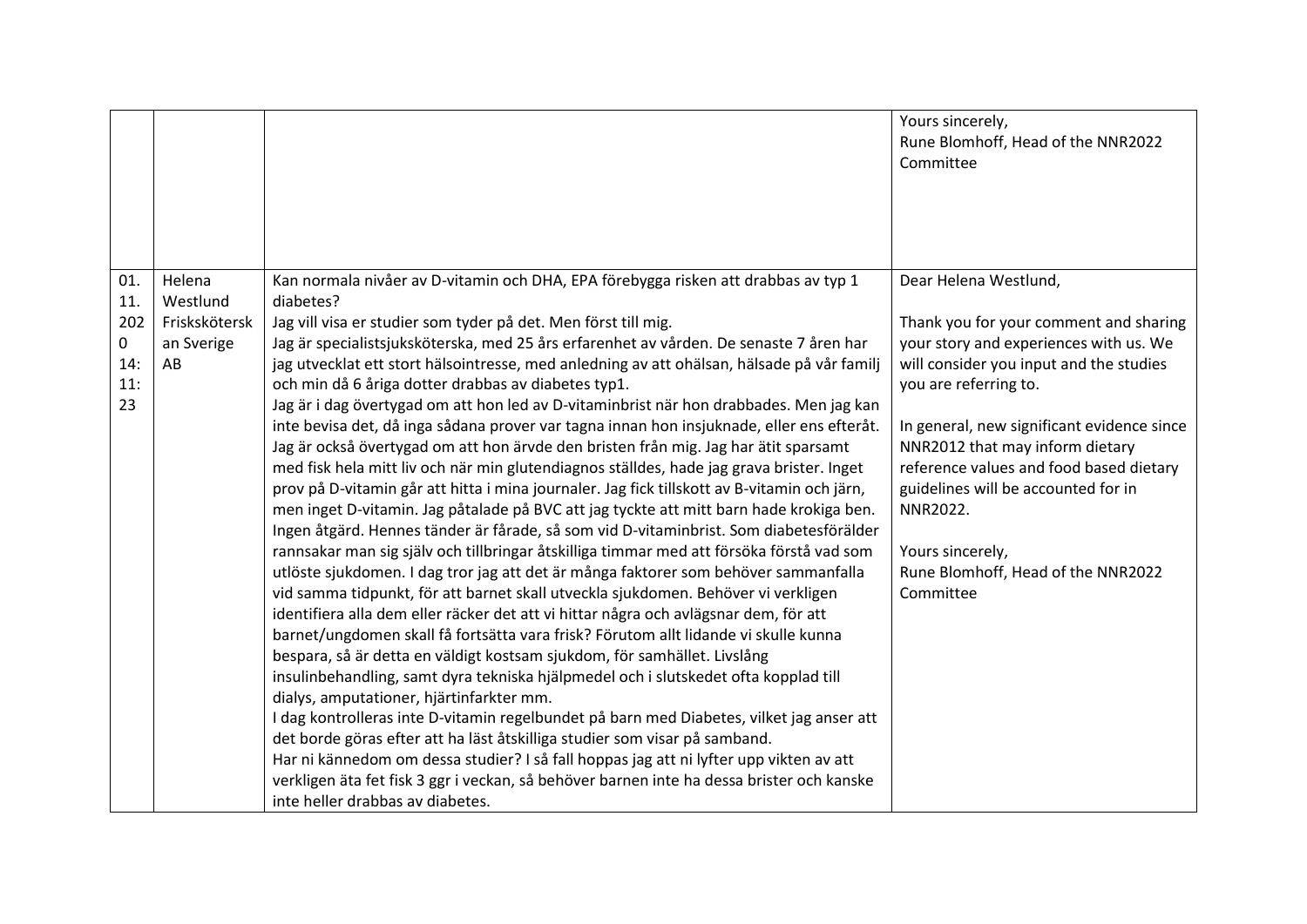|  | Se dessa studier och lyft upp fisken som den livsnödvändiga mat den faktiskt är!   |  |
|--|------------------------------------------------------------------------------------|--|
|  | Vitamin D and Omega3 Supplementations in Mediterranean Diet During the 1st Year of |  |
|  | Overt Type 1 Diabetes: ACohort Study Nutrients 2019,11                             |  |
|  | 2158;doi:10.3390/nu11092158                                                        |  |
|  | Intake of D and risk of type 1 diabetes: a birth-cohort study The LANCET. Vol      |  |
|  | 358. November 3; 2001                                                              |  |
|  |                                                                                    |  |
|  |                                                                                    |  |
|  |                                                                                    |  |
|  |                                                                                    |  |
|  |                                                                                    |  |
|  |                                                                                    |  |
|  |                                                                                    |  |
|  |                                                                                    |  |
|  |                                                                                    |  |
|  |                                                                                    |  |
|  |                                                                                    |  |
|  |                                                                                    |  |
|  |                                                                                    |  |
|  |                                                                                    |  |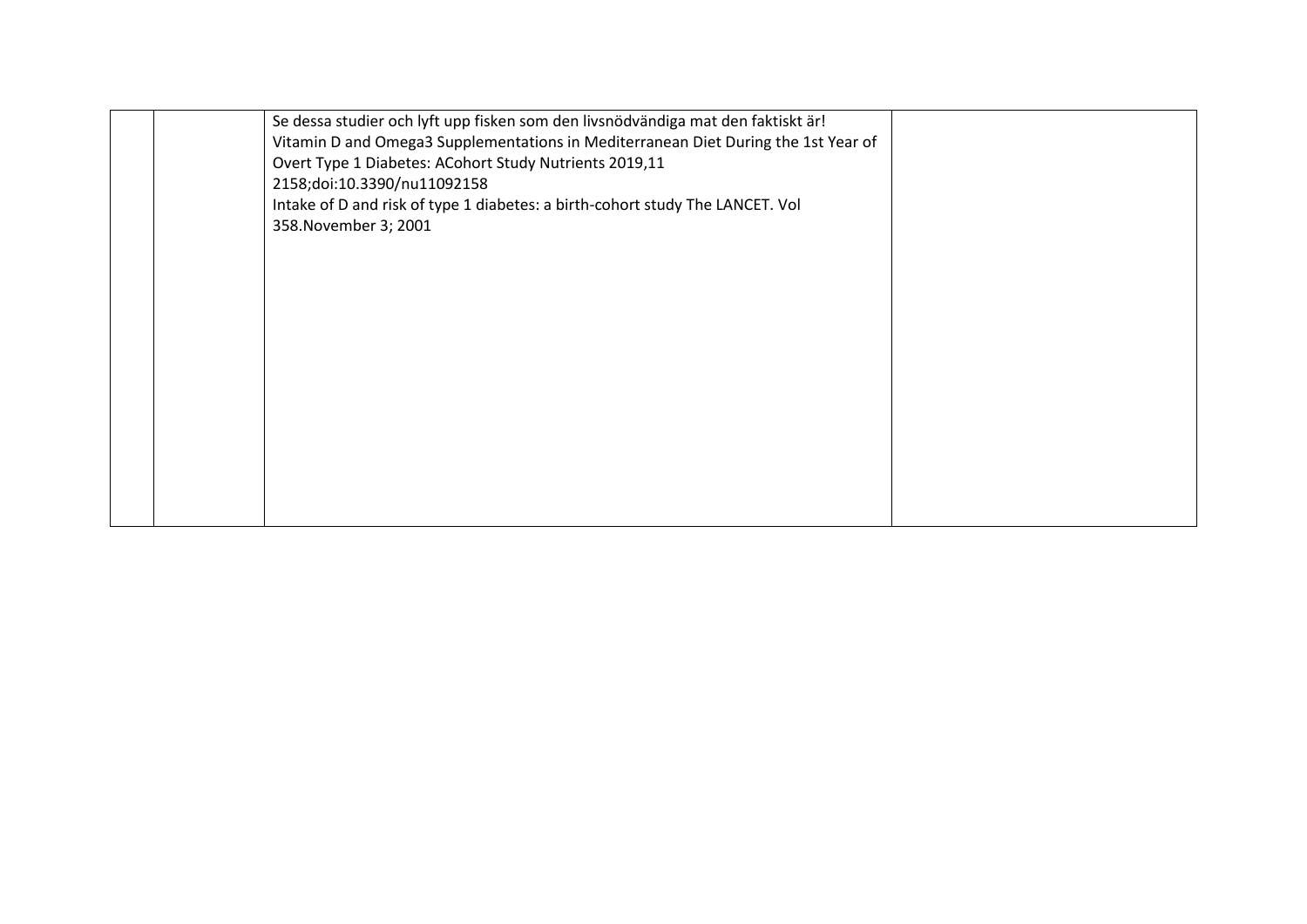| 27. | Margit Vea | Myndighetene omtaler kjemiske søtstoffer som et uskyldig og trygt alternativ, men             | Dear Margit Vea,                          |
|-----|------------|-----------------------------------------------------------------------------------------------|-------------------------------------------|
| 10. |            | baserer sine råd på gammel forskning. Lengre observasjonsstudier og erfaringer rundt          |                                           |
| 202 |            | bruken av kunstig søtstoff, bør få alarmklokkene til å ringe.                                 | Thank you for your comment on this        |
| 0   |            | På tross av at helsedirektoratet påpeker at kunstig søtstoff ikke bør gis til barn under 3    | important issue.                          |
| 11: |            | år, serveres lettprodukter også til barn. Hvordan kunstig søtstoff påvirker tidlig            | We highly appreciate your input and will  |
| 48: |            | utvikling, er lite undersøkt, men en ny studie fra mai 2020, Nonnutritive sweetener           | consider this carefully in the NNR2022    |
| 21  |            | consumption during pregnancy, adiposity, and adipocyte differentiation in offspring:          | project.                                  |
|     |            | evidence from humans, mice and cells, viser at inntak av lettbrus med kunstig søtstoff        | New significant evidence since NNR2012    |
|     |            | under svangerskapet, ser ut til å øke risikoen for at barnet blir overvektig. I tre år fulgte | that may inform dietary reference values  |
|     |            | forskerne utviklingen til barn født av mødre som drakk lettbrus under graviditeten. De        | and food based dietary guidelines will be |
|     |            | foretok samtidig studier på mus - vurderte kroppsvekt, fettvev, genuttrykk, glukose og        | accounted for in NNR2022.                 |
|     |            | insulintoleranse hos avkommet ved 12 ukers alder. Hos mus, særlig hannkjønn, så de            |                                           |
|     |            | forhøyet kroppsvekt, fett og insulinresistens. Det var det 47 % økning i kroppsfett ved       | Yours sincerely,                          |
|     |            | inntak av apsartam, og 15 % økning i kroppsfett ved inntak av sukralose. Forskerne            | Rune Blomhoff, Head of the NNR2022        |
|     |            | konkluderte med at studien var nytt bevis for at gravide som får i seg aspartam øker          | Committee                                 |
|     |            | risikoen for at babyen for forstyrrelser i metabolismen og bli overvektig senere i livet.     |                                           |
|     |            | I en artikkel fra 2015, Artificial sweeteners are not the answer to childhood obesity,        |                                           |
|     |            | konkluderer forskerne med at kunstig søtstoff ikke er løsningen på overvektproblemet          |                                           |
|     |            | blant barn. Søtstoffene viser seg å gi de samme kroniske sykdommene som er                    |                                           |
|     |            | forbundet med sukker. For å redusere overvekt og fedme blant barn, er det best å              |                                           |
|     |            | redusere inntaket av søtstoff fra både mat som inneholder sukker, mat med mange               |                                           |
|     |            | kalorier, og mat uten sukker men tilsatt kunstig søtstoff uten kalorier. Tarmfloraen er       |                                           |
|     |            | en sammensetning av mange bakterier, virus, sopp og andre mikrober som lever i                |                                           |
|     |            | tarmen vår. På The European Society of Cardiology Congress i august i år, presenterte         |                                           |
|     |            | forskerne en studie, Gut microbes could unlock the secret to healthy ageing, som              |                                           |
|     |            | avslører at mikrobiomet, tarmfloraen, i sterk grad påvirker sykdom og helse. Løsningen        |                                           |
|     |            | for å bygge god helse ligger i tarmfloraen.                                                   |                                           |
|     |            | Først de senere årene er det forskning som viser at kunstige søtstoffer påvirker og           |                                           |
|     |            | endrer tarmfloraen. Når tarmfloraen endres, er det fare for at blant annet                    |                                           |
|     |            | produksjonen av hormoner forstyrres. Bakteriene er viktige i produksjonen av                  |                                           |
|     |            | hormoner som påvirker vekt, psyke, stoffskifte m.m. Forstyrrelser gir økt risiko for          |                                           |
|     |            | overvekt, kronisk sykdom, autoimmune sykdommer, økt betennelse i kroppen, angst og            |                                           |
|     |            | depresjon. IBS (irritabel tarm syndrom) og Crohns-lignende symptomer har økt i                |                                           |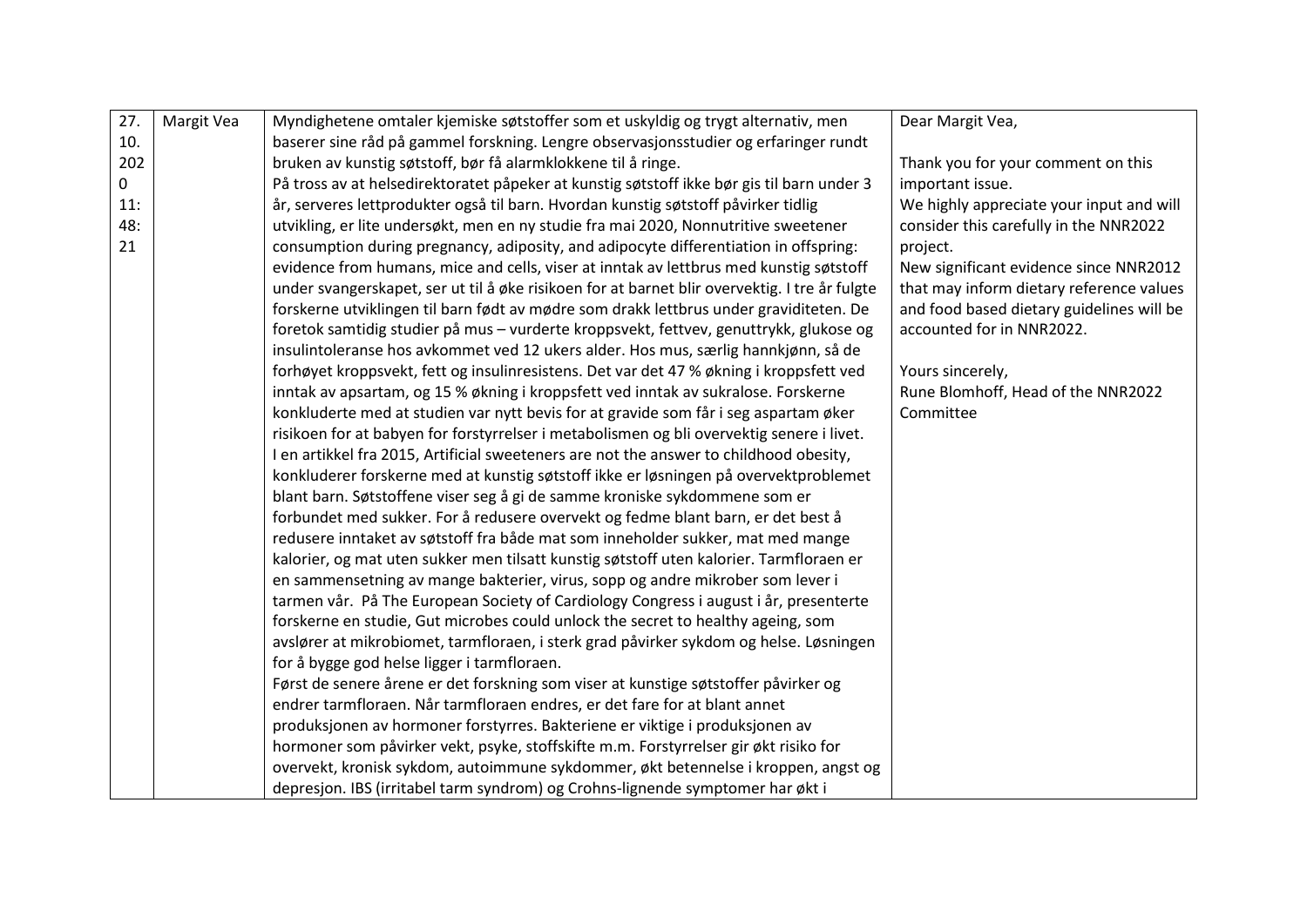| omfang de siste årene, også blant barn og unge. Det er nå mistanke om at symptomene |  |
|-------------------------------------------------------------------------------------|--|
| kan forsterkes av søtstoffer som sukralose (Splenda) og maltodextrin.               |  |
| Hvordan kjemisk søtstoff påvirker tarmfloraen:                                      |  |
| 2014: https://www.eurekalert.org/pub_releases/2014-09/wios-gba091514.php            |  |
| 2014: https://www.sciencemediacentre.org/expert-reaction-to-non-caloric-artificial- |  |
| sweeteners-nas-and-glucose-intolerance/                                             |  |
| 2018: https://www.mdpi.com/1420-3049/23/10/2454                                     |  |
| https://www.nature.com/articles/nature13752                                         |  |
| 2019 (spansk Review):                                                               |  |
| https://academic.oup.com/advances/article/10/suppl 1/S31/5307224                    |  |
| 2017: https://pubmed.ncbi.nlm.nih.gov/29159583/                                     |  |
| Nylig forskning på tarmflora:                                                       |  |
| https://www.escardio.org/The-ESC/Press-Office/Press-releases/Gut-microbes-could-    |  |
| unlock-the-secret-to-healthy-ageing                                                 |  |
| Inflammatoriske tarmsykdommer hos barn: https://kirurgen.no/fagstoffSøtstoff og     |  |
| Chrons sykdom:                                                                      |  |
| https://www.newswise.com/articles/artificial-sweetener-splenda-could-intensify-     |  |
| symptoms-in-those-with-crohn%E2%80%99s-disease?sc=dwhn                              |  |
| Om søtstoff til barn:                                                               |  |
| https://www.tandfonline.com/doi/full/10.1080/02772248.2016.1234754                  |  |
| https://pubmed.ncbi.nlm.nih.gov/25828597/Kunstig søtstoff og graviditet og amming:  |  |
| https://ammehjelpen.no/kunstige-sotstoffer-og-a                                     |  |
|                                                                                     |  |
|                                                                                     |  |
|                                                                                     |  |
|                                                                                     |  |
|                                                                                     |  |
|                                                                                     |  |
|                                                                                     |  |
|                                                                                     |  |
|                                                                                     |  |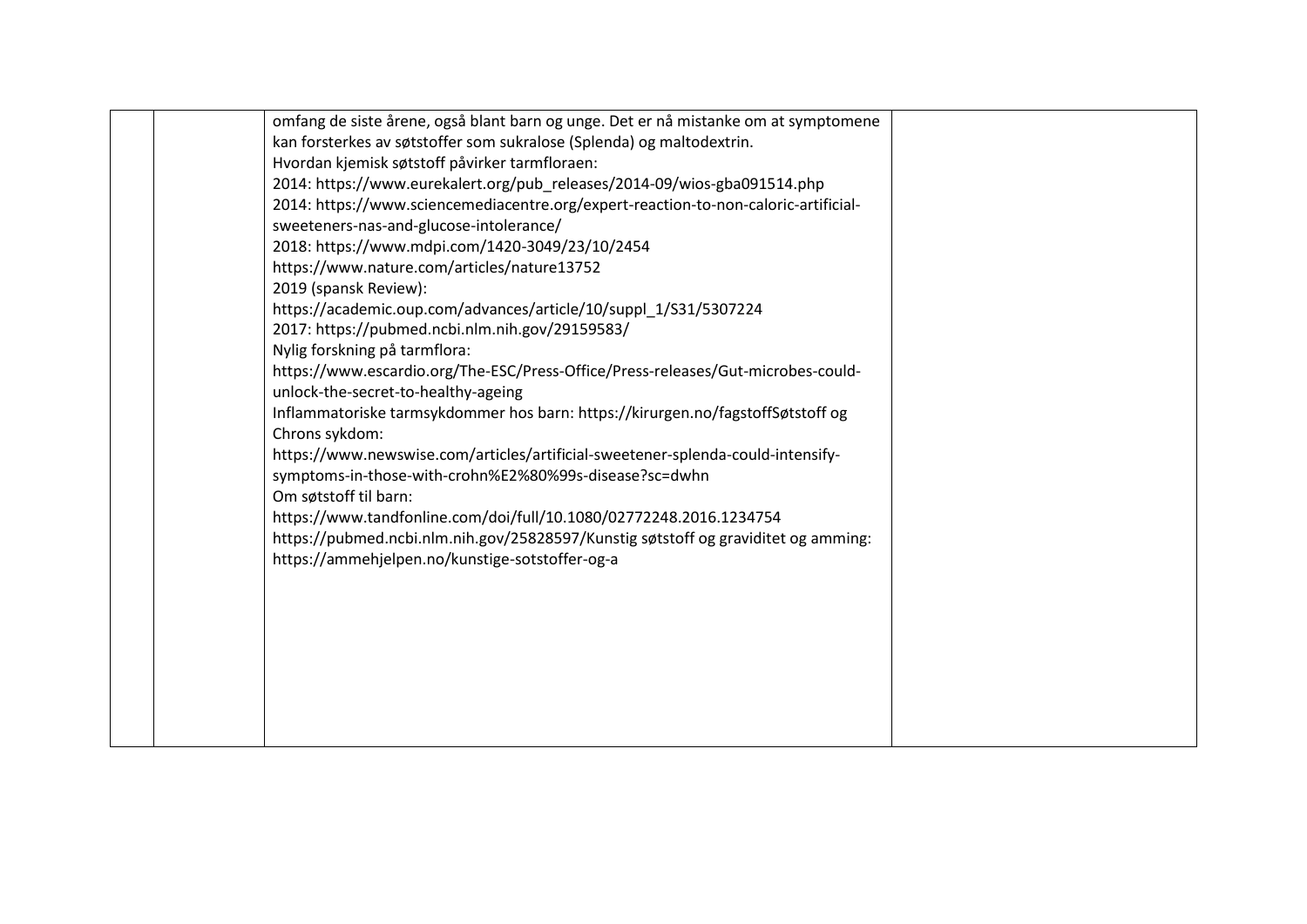| 16.         | Magnhild      | NNR 2022 Committee                                                                   | Dear Magnhild,                                |
|-------------|---------------|--------------------------------------------------------------------------------------|-----------------------------------------------|
| 10.         | Kolsgaard,    |                                                                                      | Thank you for your comment. The dates         |
| 202         | Norwegian     | In the Time schedule chart on your webpage                                           | for public hearing of DRVs and FBDGs are      |
| $\mathbf 0$ | Dairy Council | https://www.helsedirektoratet.no/english/nordic-nutrition-recommendations-           | incorrect. The public hearing for the final   |
| 16:         |               | 2022#timeschedule there is estimated a public hearing starting now in October 2020   | draft for chapters will start during the fall |
| 14:         |               | and lasting until July 2021. Is this the correct dates?                              | 2022. We will update the time schedule        |
| 26          |               |                                                                                      | as soon as possible.                          |
|             |               | I also wonder what the deadline for summiting comments and nominations are.          | The public call for comments is open          |
|             |               |                                                                                      | throughout the whole project. The             |
|             |               | Best regards Magnhild Kolsgaard                                                      | nomination of topic for systematic            |
|             |               |                                                                                      | reviews will close December 31st 2020.        |
|             |               |                                                                                      |                                               |
|             |               |                                                                                      | Yours sincerely,                              |
|             |               |                                                                                      | Rune Blomhoff, Head of the NNR2022            |
|             |               |                                                                                      | Committee                                     |
| 01          | Anna          | Hej!                                                                                 | Dear Anna Stubbendorff,                       |
| 10.         | Stubbendorff  |                                                                                      | Thank you for your comment. Minor             |
| 202         |               | Jag förstod att seminariet på Zoom den 24 september spelades in och skulle läggas på | editing must be done with the recording.      |
| 0           |               | denna sida: https://www.helsedirektoratet.no/english/nordic-nutrition-               | Therefore, there is a delay in publishing     |
| 10:         |               | recommendations-2022#webinarondietandsustainabilitynnr                               | the webinar and presentations. Thank          |
| 57:         |               |                                                                                      | you for your patience, everything will be     |
| 20          |               | Jag kan dock inte hitta den någonstans, har den lagts någon annanstans?              | published at our official webpage.            |
|             |               |                                                                                      |                                               |
|             |               | Hälsningar                                                                           | Yours sincerely,                              |
|             |               | Anna Stubbendorff                                                                    | Rune Blomhoff, Head of the NNR2022            |
|             |               |                                                                                      | Committee                                     |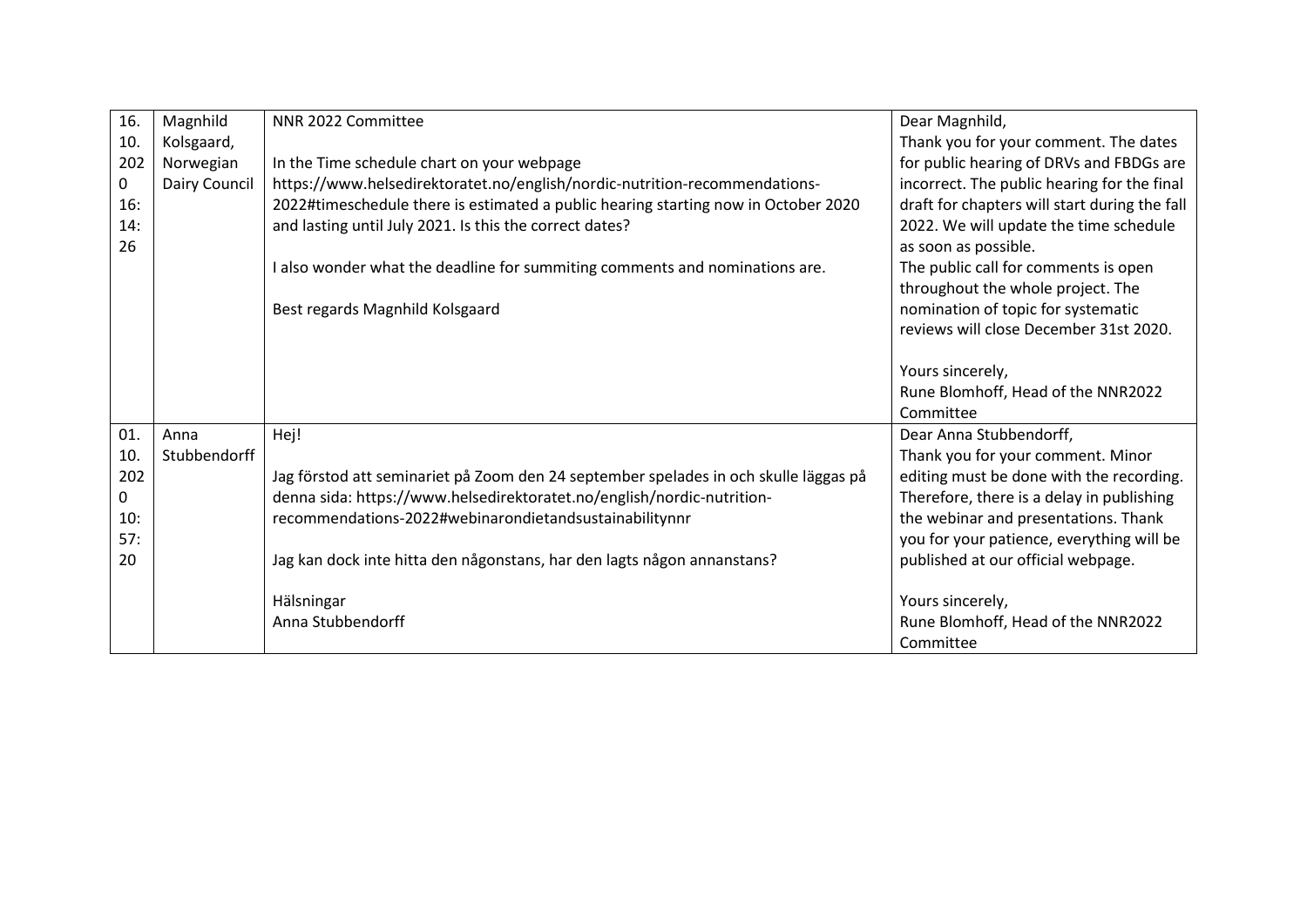| 25.       | Erik Tärk | Hi,                                                                                      | Dear Erik Tärk,                                                        |
|-----------|-----------|------------------------------------------------------------------------------------------|------------------------------------------------------------------------|
| 09.       |           |                                                                                          |                                                                        |
| 202       |           | Please consider the high relevance and importance of insulin resistance in majority of   | Thank you for your important comment.                                  |
| 0         |           | cases where obesity and inflammatory diseases are developed.                             | New significant evidence since NNR2012                                 |
| 16:       |           | Insulin awareness and monitoring should be prioritized higher than blood glucose         | that may inform dietary reference values                               |
| 22:<br>21 |           | monitoring, to stop the pandemic of metabolic syndrome.                                  | and food based dietary guidelines will be<br>accounted for in NNR2022. |
|           |           | Insulin resistance due to excess carbohydrates, too frequent feeding and limiting        |                                                                        |
|           |           | essential nutrients, including fatty acids, along with poor physical activity can be the | Yours sincerely,                                                       |
|           |           | root cause of most diseases which have been widespread in the last 20-30 years.          | Rune Blomhoff, Head of the NNR2022                                     |
|           |           |                                                                                          | Committee                                                              |
|           |           | Please refer to, and if at all possible, discuss with Dr. Benjamin Bikman, Dr Jason Fung |                                                                        |
|           |           | regarding studies and practice to confirm this.                                          |                                                                        |
|           |           |                                                                                          |                                                                        |
|           |           | Thank you and best regards,                                                              |                                                                        |
|           |           | Erik Tärk                                                                                |                                                                        |
| 25.       | Laila     | I want environmental sustainability to be considered in all dietary recommendations      | Dear Laila,                                                            |
| 09.       |           | from a planetary boundaries framework! Considering sustainability only in terms of       |                                                                        |
| 202       |           | land use and carbon footprint is simply not enough.                                      | Thank you for your comment. You are                                    |
| 0         |           |                                                                                          | totally correct that we must integrate                                 |
| 12:       |           |                                                                                          | different dimensions of the sustainability                             |
| 40:       |           |                                                                                          | term. Using the planetary boundary                                     |
| 16        |           |                                                                                          | model is one way of doing it. However,                                 |
|           |           |                                                                                          | the final committee to work on the issues                              |
|           |           |                                                                                          | has not been established yet, neither the                              |
|           |           |                                                                                          | framework.                                                             |
|           |           |                                                                                          |                                                                        |
|           |           |                                                                                          | Yours sincerely,                                                       |
|           |           |                                                                                          | Rune Blomhoff, Head of the NNR2022                                     |
|           |           |                                                                                          | Committee                                                              |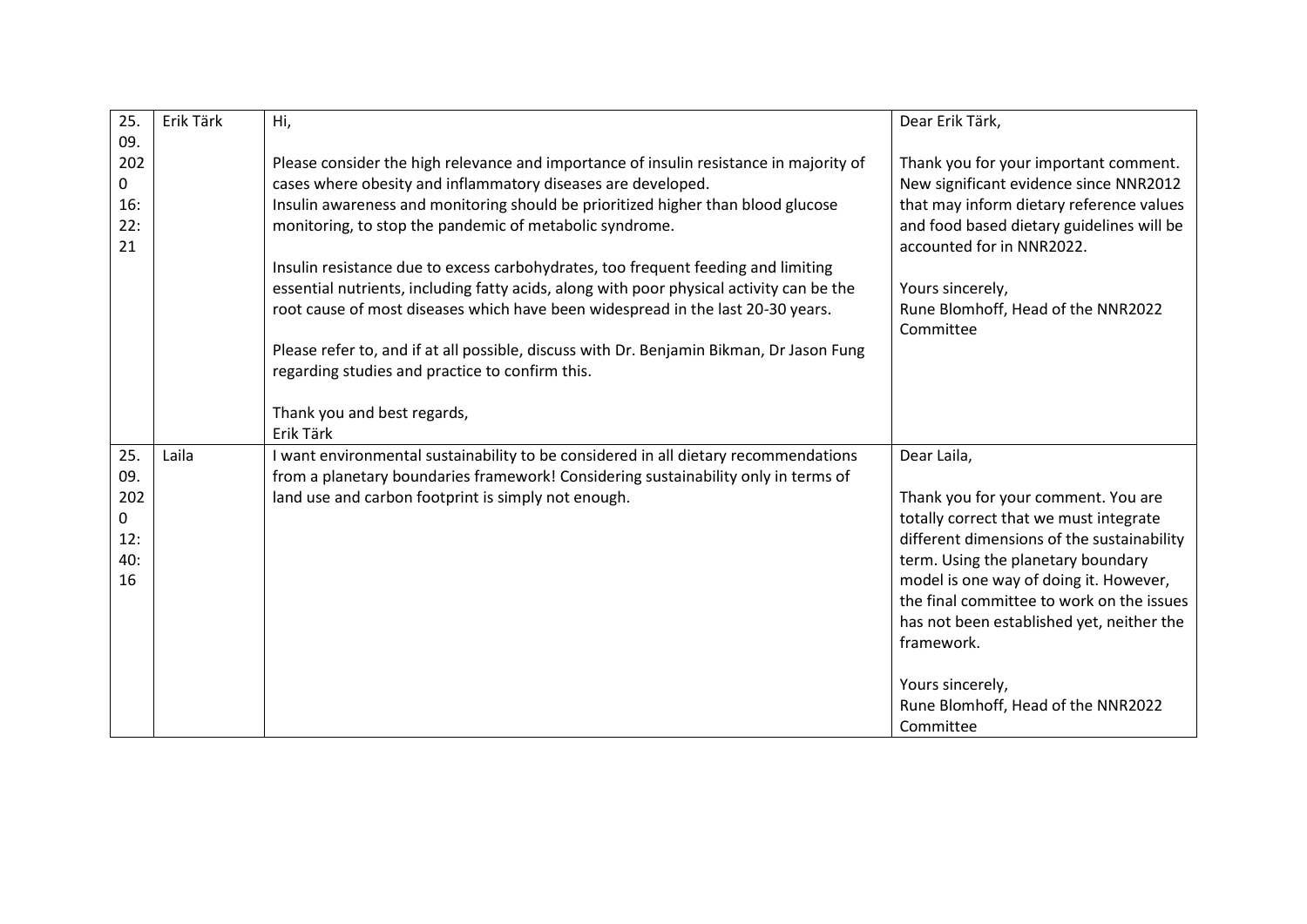| 24. | Elaina   | Hei hei! I just joined the public seminar, and it was run fabulously. Thank you, and    | Dear Elaina Weber,                         |
|-----|----------|-----------------------------------------------------------------------------------------|--------------------------------------------|
| 09. | Weber,   | thank you for making this open to the public. I asked a question there that went        |                                            |
| 202 | Master's | unanswered, so I will ask it here. It's a bit critical, if you'll allow!                | Thank you for sending these important      |
| 0   | Student, |                                                                                         | questions post-seminar, and sorry we did   |
| 15: | NMBU, Ås | One question raised during the talks today was to the effect of "Is it good to decrease | not manage to rise the questions while     |
| 44: |          | animal products if you're replacing them with soy?" The response was that this is       | being online. You are totally correct that |
| 02  |          | complex, and no conclusion was made. This shows a major flaw in approaches that         | there will be many trade-offs to be made   |
|     |          | inherently do not enable comparisons.                                                   | and using the planetary boundary model     |
|     |          |                                                                                         | for this is one way of doing it. However,  |
|     |          | As we saw, there are a variety of ways to try to quantify environmental sustainability  | the final committee to work on the issues  |
|     |          |                                                                                         | has not been established yet, but once it  |
|     |          | within diets. Many methods focus on improving environmental sustainability by chosen    |                                            |
|     |          | metrics. Notably, these approaches lack a framework that acknowledges limits to         | is up and running your question will have  |
|     |          | environmental resources (i.e. planetary boundaries). As such, they fail to allow for    | to be one of the first to resolve.         |
|     |          | comparisons of improved sustainability: comparisons between indicators (GHGE versus     |                                            |
|     |          | land-use versus water use, etc.), comparisons between foods, comparisons between        | Yours sincerely,                           |
|     |          | food groups, and, most importantly, comparisons with the targets of staying within a    | Rune Blomhoff, Head of the NNR2022         |
|     |          | stable Earth system for humans. In light of the complexity that ensures there will      | Committee                                  |
|     |          | always be a trade-off in dietary choices, does NNR 2022 plan to use a framework, such   |                                            |
|     |          | as planetary boundaries, that enables these essential comparisons? In other words, will |                                            |
|     |          | NNR 2022 be satisfied with doing better, or is it willing to ask if we're doing enough? |                                            |
|     |          |                                                                                         |                                            |
|     |          | Thank you for your great work. I'm critical because I care (:                           |                                            |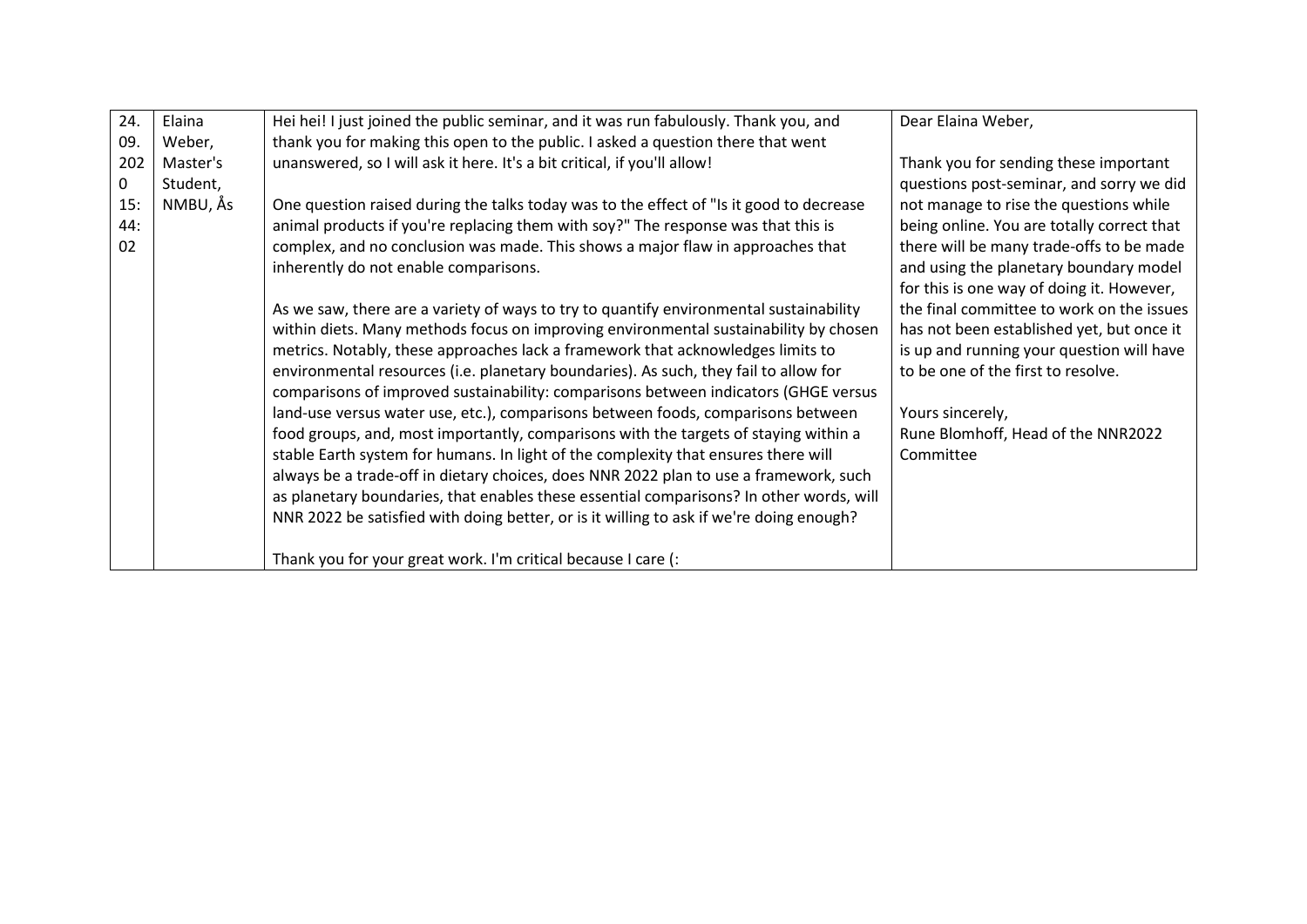| 21. | Jon-Magnus | Hei.                                                                                      | Dear Jon-Magnus Restad,                   |
|-----|------------|-------------------------------------------------------------------------------------------|-------------------------------------------|
| 09. | Restad     |                                                                                           |                                           |
| 202 |            | Ønsker å sette fokus på fett, og er av den oppfatning at det ikke finnes tilstrekkelig    | Thank you for your comment.               |
| 0   |            | grunnlag for å anbefale å bytte ut mettet fett med umettet fett. En gruppe eksperter      | We highly appreciate your comment and     |
| 14: |            | (mest amerikanske) utga nylig en konsensus-uttalelse der de skriver at det ikke lenger    | will consider your input carefully in the |
| 54: |            | er tilstrekkelig vitenskapelig støtte til å anbefale folk å ikke innta mettet fett:       | NNR2022 project.                          |
| 45  |            |                                                                                           | New significant evidence since NNR2012    |
|     |            | https://www.nutritioncoalition.us/news/saturated-fat-limit-not-justified                  | that may inform dietary reference values  |
|     |            |                                                                                           | and food based dietary guidelines will be |
|     |            | En annen meta-analyse konkluderer slik:                                                   | accounted for in NNR2022.                 |
|     |            |                                                                                           | For a description and rational for the    |
|     |            | «Available evidence from adequately controlled randomised controlled trials suggest       | methodology used in NNR2022 please        |
|     |            | replacing SFA with mostly n-6 PUFA is unlikely to reduce CHD events, CHD mortality or     | read the following articles;              |
|     |            | total mortality. The suggestion of benefits reported in earlier meta-analyses is due to   | The Nordic Nutrition Recommendations      |
|     |            | the inclusion of inadequately controlled trials. These findings have implications for     | 2022 - Principles and methodologies.      |
|     |            | current dietary recommendations.»                                                         | Christensen et al, Food & Nutrition       |
|     |            |                                                                                           | Research                                  |
|     |            | https://www.ncbi.nlm.nih.gov/pmc/articles/PMC5437600/                                     | The Nordic Nutrition Recommendations      |
|     |            |                                                                                           | 2022 - Structure and rationale of         |
|     |            | En ny gjennomgang av «Sydney Diet Heart Study» (også en blindet, randomisert,             | qualified systematic reviews. Arnesen et  |
|     |            | kontrollert studie), konkluderer med at:                                                  | al, Food & Nutrition Research             |
|     |            | «Advice to substitute polyunsaturated fats for saturated fats is a key component of       | The Nordic Nutrition Recommendations      |
|     |            | worldwide dietary guidelines for coronary heart disease risk reduction. However,          | 2022 - Handbook for qualified systematic  |
|     |            | clinical benefits of the most abundant polyunsaturated fatty acid, omega 6 linoleic acid, | reviews Arnesen et al, Food & Nutrition   |
|     |            | have not been established. In this cohort, substituting dietary linoleic acid in place of | Research                                  |
|     |            | saturated fats increased the rates of death from all causes, coronary heart disease, and  |                                           |
|     |            | cardiovascular disease. An updated meta-analysis of linoleic acid intervention trials     |                                           |
|     |            | showed no evidence of cardiovascular benefit. These findings could have important         | Yours sincerely,                          |
|     |            | implications for worldwide dietary advice to substitute omega 6 linoleic acid, or         | Rune Blomhoff, Head of the NNR2022        |
|     |            | polyunsaturated fats in general, for saturated fats.»                                     | Committee                                 |
|     |            |                                                                                           |                                           |
|     |            | https://www.bmj.com/content/346/bmj.e8707                                                 |                                           |
|     |            |                                                                                           |                                           |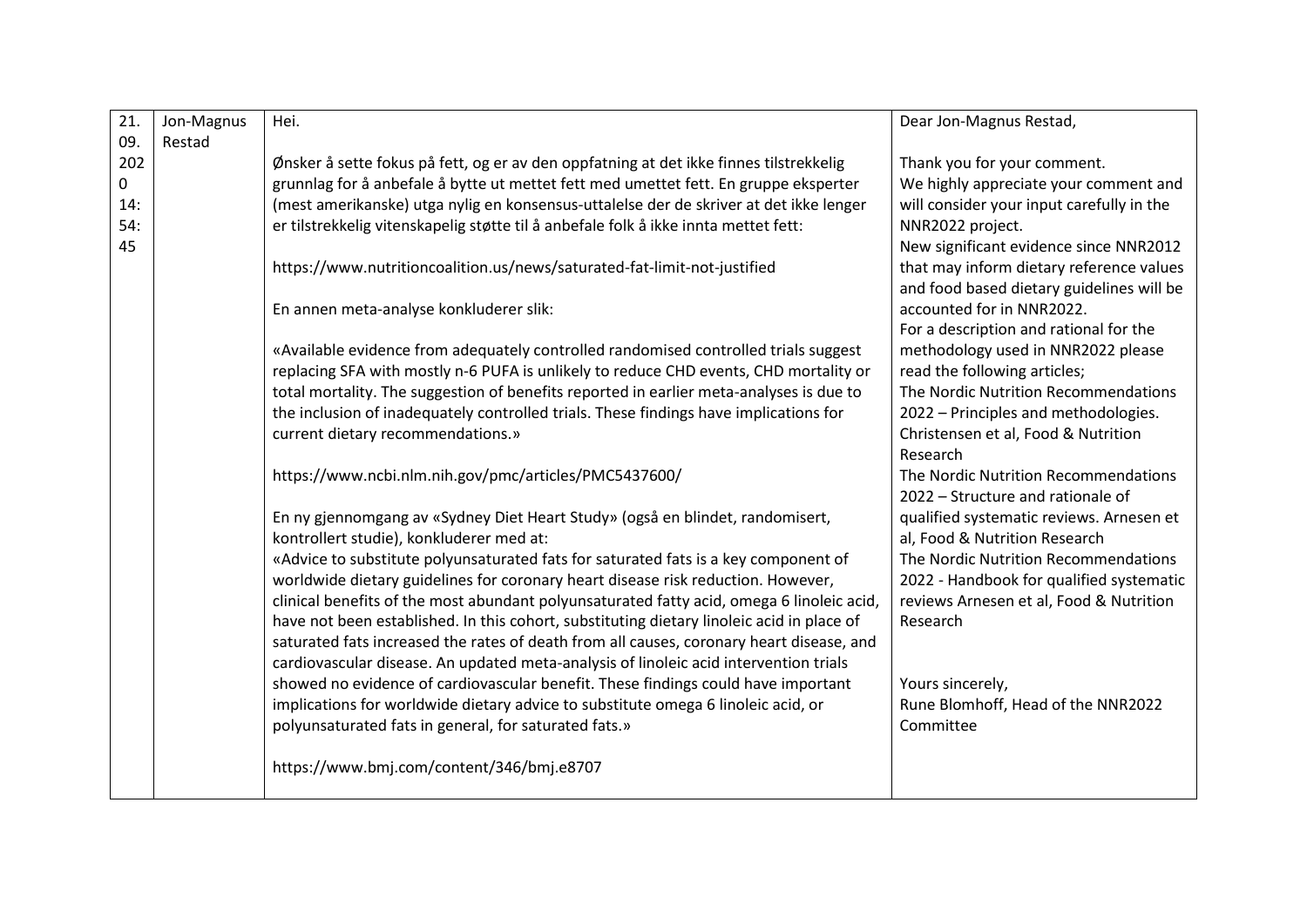Dette er studier av høyeste evidens-nivå som stiller store spørsmålstegn ved anbefalingene som gis både av dere og helsemyndigheter i andre land. Mettet fett later ikke til å være skadelig. Og å erstatte mettet fett med umettet fett ser heller ikke ut til å gi noen gevinst. Med et litt annet perspektiv stiller jeg meg også tvilende til om vår beste kilde til fett kan være ultraprosesserte oljer som har vært fraværende nesten hele vår evolusjon. Disse planteoljene har også det problemet at de er veldig høye i Omega-6 PUFA, som gjør de generelt pro-inflammatoriske. Dersom man bruker disse oljene til matlaging, skapes det også skadelige stoffer da oljene er svært ustabile (i og med at de er flerumettede) under oppvarming. De oksiderer lett, og jeg mener derfor det er uansvarlig å anbefale inntak av disse oljene.

Jeg nevner også "PURE" studien, som indikerer at høyere inntak av karbohydrater er assosiert med økt dødelighet. Økt fettinntak ser ut til å gi redusert risiko for slag:

https://pubmed.ncbi.nlm.nih.gov/28864332/

Jeg kan heller ikke se at det er noen grunn til anbefalinger mot rødt kjøtt. WHO påstår at rødt kjøtt (særlig prosessert) er "probably carcinogenic to humans". Funnene deres er en bitteliten relativ risiko mot prosessert kjøtt, og ikke statistisk signifikant mot uprosessert rødt kjøtt. Størsteparten av studiene deres var også gjort på rotter som var injisert med kreftfremkallende stoffer. Intervensjonsstudier med negative resultater mot rødt kjøtt virker i det hele og det store å være fraværende. Man kan finne epidemiologi med svake relative risikoer begge veier, men da virker det meningsløst å anbefale noe som helst. Hong Kong er f.eks. det landet i verden med høyest forventet levealder, samtidig som de har høyest inntak av kjøtt per innbygger. Epidemiologi. Tror også vi bør ha i bakhodet at mennesker har spist rødt kjøtt i hundretusenvis av år.

Kanskje man heller burde presentere mat etter hva som gir mest og best tilgjengelige næringsstoffer som er essensielle for oss mennesker? Hvor finner man de essensielle fett og aminosyrene, vitaminene og mineralene i sin mest bio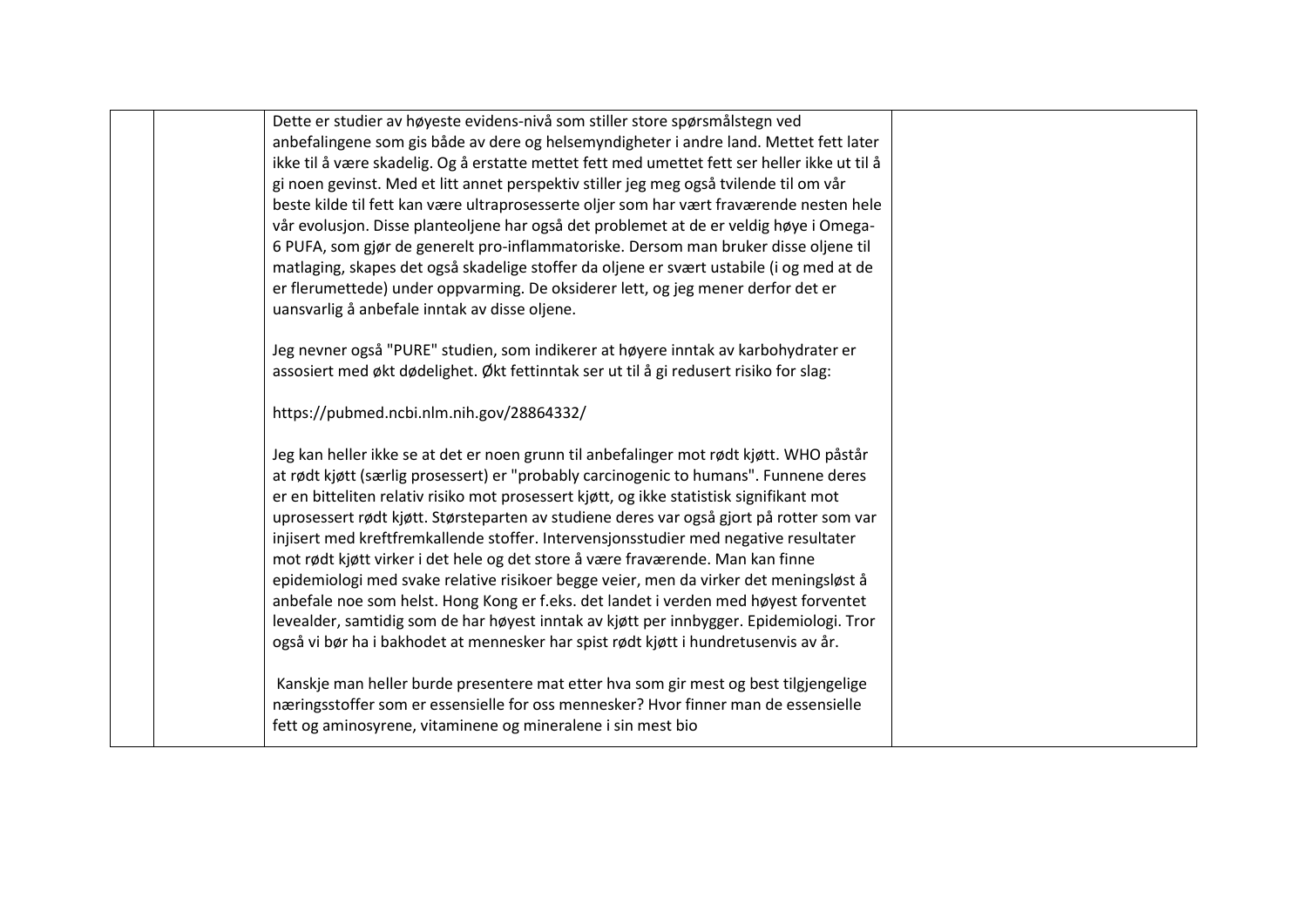| 07.         | Vibeke Telle- | Foreslår at pseudocerealer inkluderes i NNR2022. Det finnes mye kunnskap om            | Dear Vibeke Telle-Hansen,                 |
|-------------|---------------|----------------------------------------------------------------------------------------|-------------------------------------------|
| 09.         | Hansen,       | helseeffekter av korn, men det er mindre forskning på helseeffetker av psudocerealer.  |                                           |
| 202         | OsloMet -     | Det blir mer og mer populært med et kosthold uten korn/gluten, i tillegg til at det er | Thank you for your comment. The topic     |
| $\mathbf 0$ | storbyuniver  | mange som ikke kan spise gluten grunnet allergi, og som dermed erstatter korn med      | you are highlighting is important and     |
| 11:         | sitetet       | pseudocerealer.                                                                        | relevant. New significant evidence since  |
| 04:         |               |                                                                                        | NNR2012 that may inform dietary           |
| 20          |               |                                                                                        | reference values and food based dietary   |
|             |               |                                                                                        | guidelines will be accounted for in       |
|             |               |                                                                                        | NNR2022.                                  |
|             |               |                                                                                        | It is not within the scope of NNR to      |
|             |               |                                                                                        | conduct new research.                     |
|             |               |                                                                                        |                                           |
|             |               |                                                                                        | Yours sincerely,                          |
|             |               |                                                                                        | Rune Blomhoff, Head of the NNR2022        |
|             |               |                                                                                        | Committee                                 |
| 31.         | Andreas       | More information on vegetable fats being harmful to humans.                            | Dear Andreas Lindmark,                    |
| 08.         | Lindmark      | 1966, research showed these fats caused more heart disease than animal fats. The       |                                           |
| 202         |               | study stayed in the basement since it showed the opposite result to the expected       | Thank you for your comment.               |
| 0           |               | 2013 it was dug out of the basement.                                                   | New significant evidence since NNR2012    |
| 08:         |               | https://pubmed.ncbi.nlm.nih.gov/23386268/                                              | that may inform dietary reference values  |
| 27:         |               |                                                                                        | and food based dietary guidelines will be |
| 50          |               | A more recent study with as much control as only the Chinese can do in the 21st        | accounted for in NNR2022.                 |
|             |               | century Showing the problem with vegetable fats.                                       |                                           |
|             |               | https://pubmed.ncbi.nlm.nih.gov/28655596/                                              | Yours sincerely,                          |
|             |               |                                                                                        | Rune Blomhoff, Head of the NNR2022        |
|             |               | Also this on is interesting.                                                           | Committee                                 |
|             |               | https://pubmed.ncbi.nlm.nih.gov/9168460/                                               |                                           |
|             |               |                                                                                        |                                           |
|             |               | How much longer will you ignore these evidence?                                        |                                           |
|             |               |                                                                                        |                                           |
|             |               | BR// Andreas                                                                           |                                           |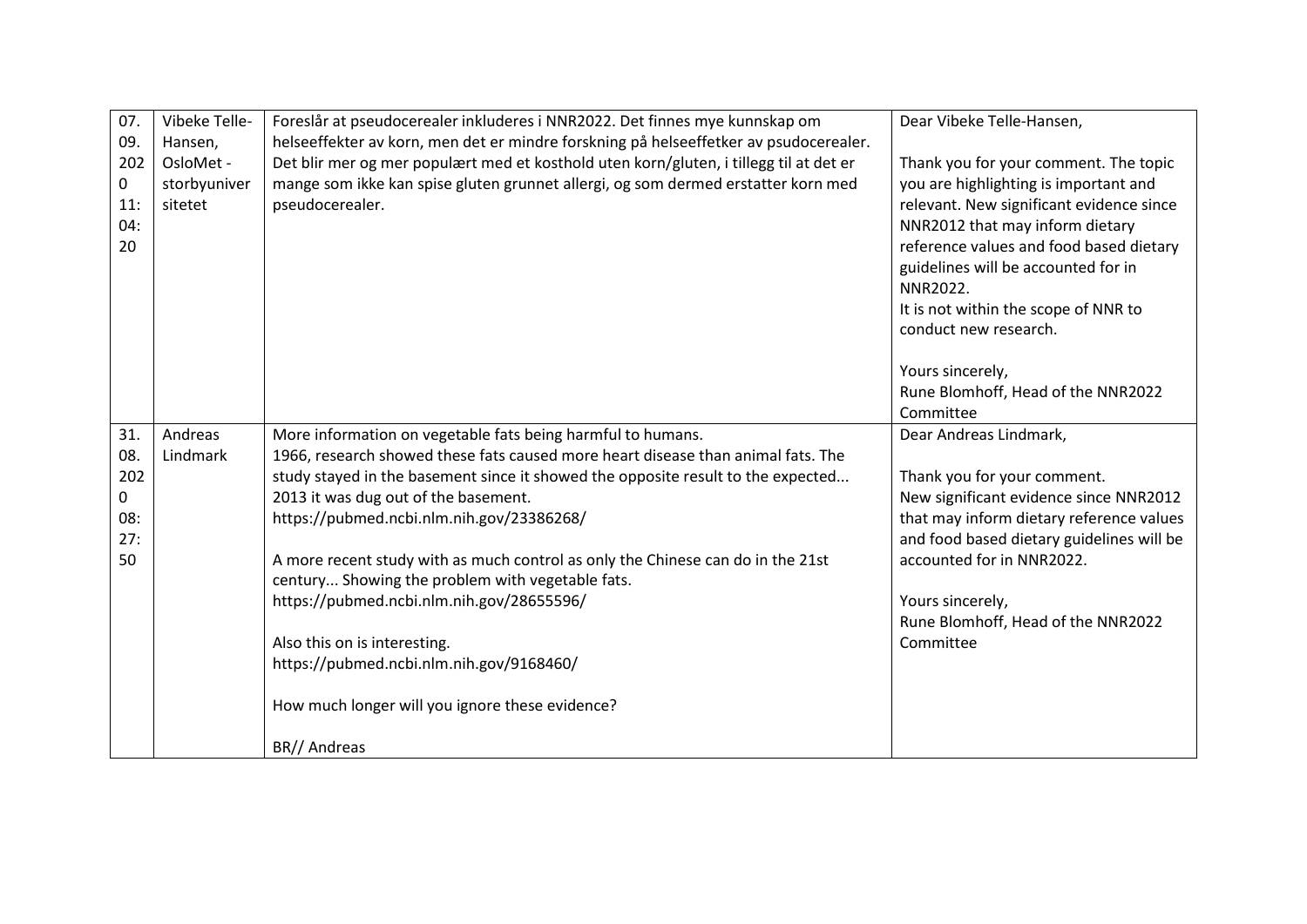| 25.        | Andreas  | SFA-rich foods with a complex matrix that are not associated with increased risk of                                         | Dear Andreas Lindmark,                |
|------------|----------|-----------------------------------------------------------------------------------------------------------------------------|---------------------------------------|
| 08.<br>202 | Lindmark | CVD. The totality of available evidence does not support further limiting the intake of<br>such foods.                      | Please see the answer to the comments |
| 0          |          |                                                                                                                             | above as these two comments belongs   |
| 11:<br>25: |          | https://www.unc.edu/posts/2018/11/28/only-12-percent-of-american-adults-are-<br>metabolically-healthy-carolina-study-finds/ | together.                             |
| 41         |          |                                                                                                                             |                                       |
|            |          | https://www.jeffnobbs.com/posts/what-causes-chronic-disease                                                                 |                                       |
|            |          | https://www.nutritioncoalition.us/news/low-carb-strategy-for-fighting-the-pandemics-<br>toll                                |                                       |
|            |          | https://twitter.com/bigfatsurprise/status/1273618059421519872                                                               |                                       |
|            |          | https://www.nytimes.com/2020/06/17/health/diet-nutrition-<br>guidelines.html?searchResultPosition=1                         |                                       |
|            |          |                                                                                                                             |                                       |
|            |          | https://www.sciencedirect.com/science/article/pii/S0735109720356874                                                         |                                       |
|            |          | https://paleofuture.gizmodo.com/a-brief-visual-history-of-people-waiting-in-line-for-st-<br>1748536945                      |                                       |
|            |          | http://content.time.com/time/covers/0,16641,19610113,00.html                                                                |                                       |
|            |          | https://www.crisco.com/our-heritage                                                                                         |                                       |
|            |          | https://www.sevencountriesstudy.com/                                                                                        |                                       |
|            |          | https://www.scientificamerican.com/article/records-found-in-dusty-basement-<br>undermine-decades-of-dietary-advice/         |                                       |
|            |          | https://www.bmj.com/content/353/bmj.i1246                                                                                   |                                       |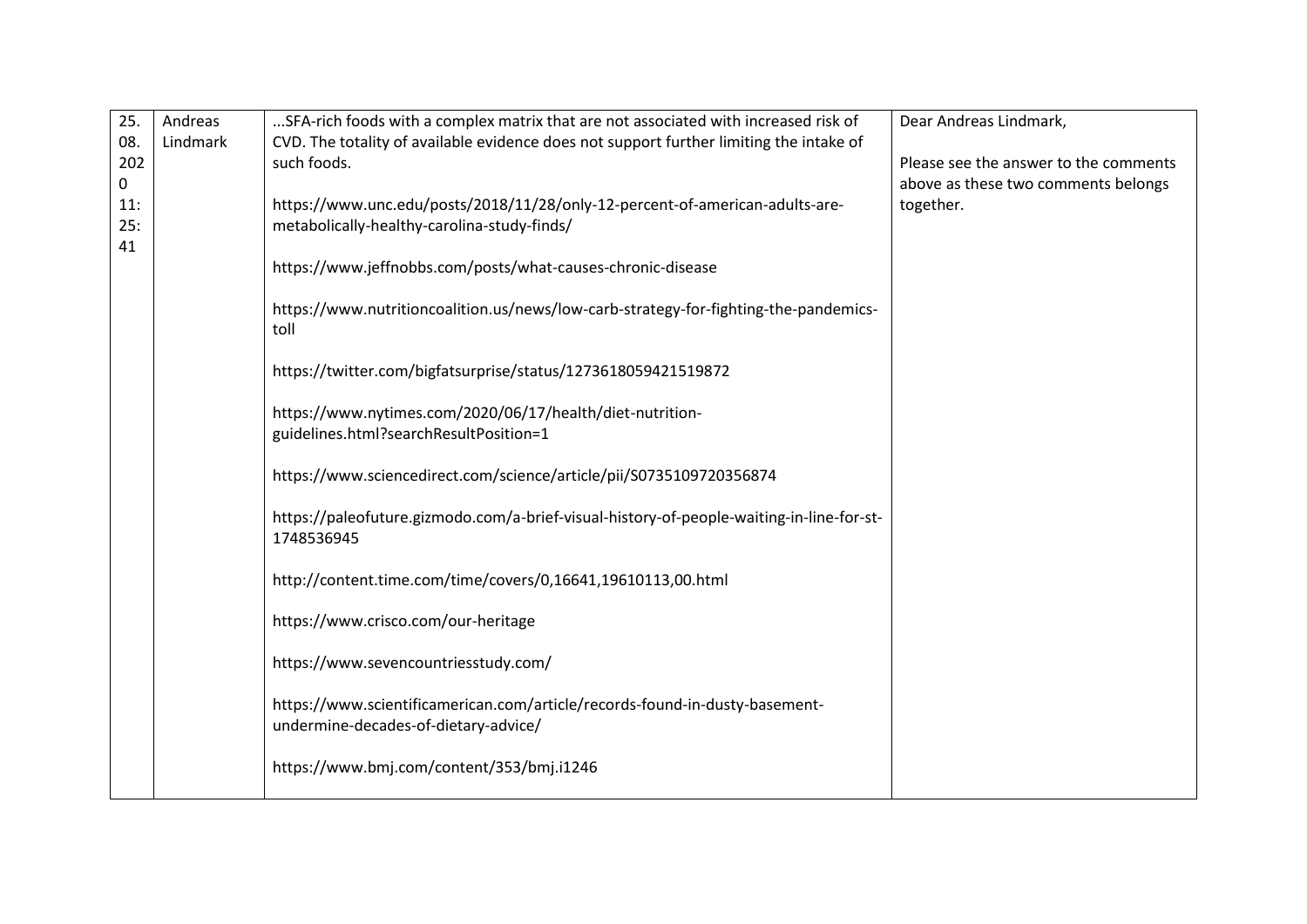| https://grantome.com/grant/NIH/R01-HL044878-01A1                                                                                                                                                     |  |
|------------------------------------------------------------------------------------------------------------------------------------------------------------------------------------------------------|--|
| https://www.ahajournals.org/doi/10.1161/01.atv.0000118012.64932.f4                                                                                                                                   |  |
| https://www.vintagepaperads.com/1976-Mazola-Corn-Oil-Ad--Take-This-To-Your-<br>Doctor_p_21890.html                                                                                                   |  |
| https://pubmed.ncbi.nlm.nih.gov/30272088/                                                                                                                                                            |  |
| https://pubmed.ncbi.nlm.nih.gov/7488463/                                                                                                                                                             |  |
| https://www.thelancet.com/journals/lancet/article/PIIS0140-6736(17)32252-3/fulltext                                                                                                                  |  |
| https://pubmed.ncbi.nlm.nih.gov/15285507/                                                                                                                                                            |  |
| https://pubmed.ncbi.nlm.nih.gov/12389222/                                                                                                                                                            |  |
| https://www.google.com/search?q=carnitine,+acylcarnitine+beta+oxidation&safe=off&<br>rlz=1CAEAQE_enUS891&sxsrf=ALeKk02Lt8-<br>w27fU1JXNWKpqlxPcbawjCw:1592793509890&source=lnms&tbm=isch&sa=X&ved=2a |  |
| hUKEwiD7-<br>2aspTqAhXbRzABHfYTDwEQ_AUoAXoECA0QAw&biw=1366&bih=617#imgrc=LAaZoIO2<br>g4a0IM                                                                                                          |  |
| https://pubmed.ncbi.nlm.nih.gov/12524233/                                                                                                                                                            |  |
|                                                                                                                                                                                                      |  |
|                                                                                                                                                                                                      |  |
|                                                                                                                                                                                                      |  |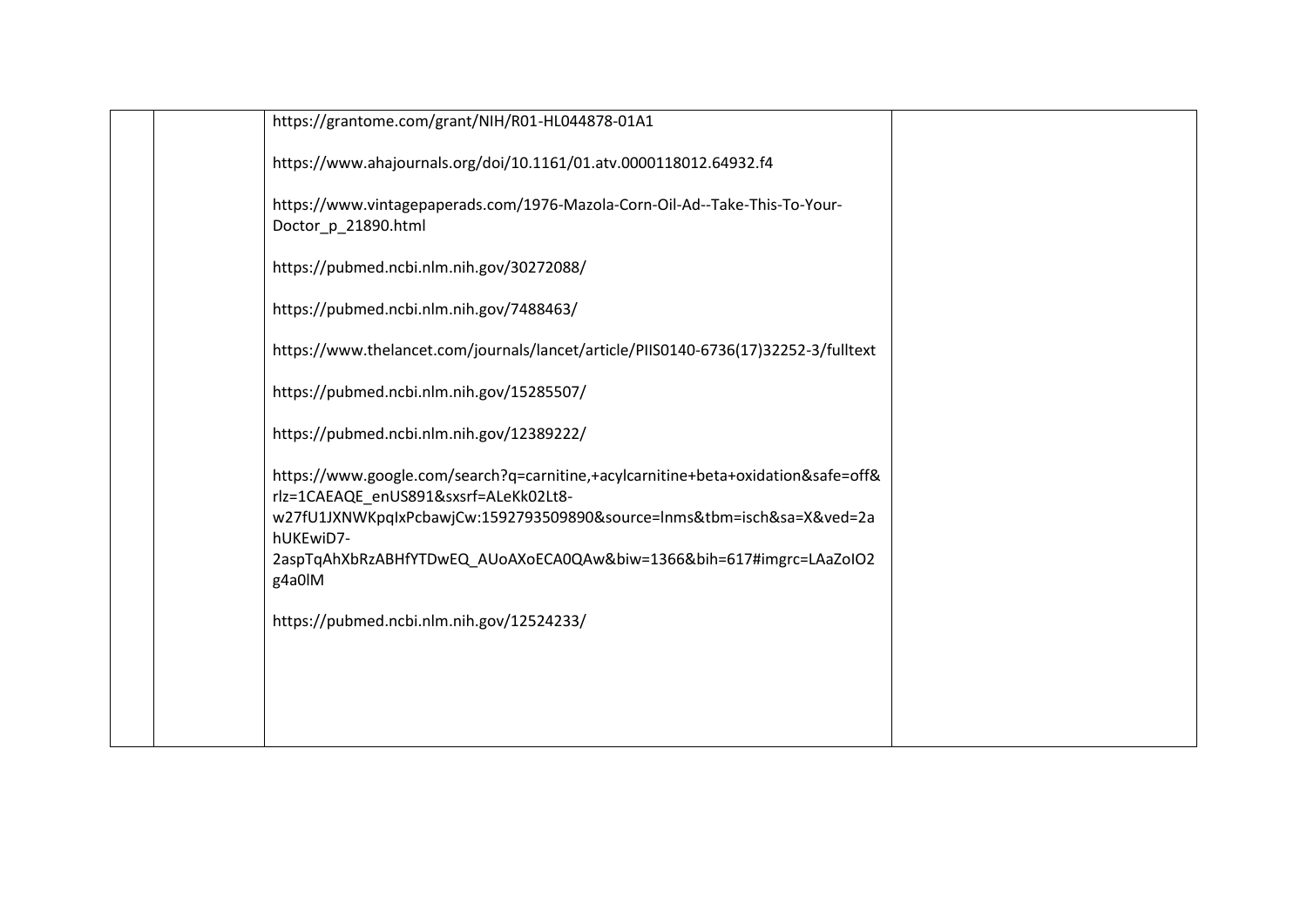| 25. | Andreas  | Dear NNR members,                                                                           | Dear Andreas Lindmark,                    |
|-----|----------|---------------------------------------------------------------------------------------------|-------------------------------------------|
| 08. | Lindmark |                                                                                             |                                           |
| 202 |          | I would like to contribute to the work on nutritional recommendations best i can. Why,      | Thank you for your comment. We highly     |
| 0   |          | there is a terrible trend in peoples health passing by as "normal". I argue that it's       | appreciate your comment and will          |
| 11: |          | caused partly by the nutritional recommendations issued by you and Livsmedelsverket.        | consider your input carefully in the      |
| 24: |          | I also fear it will take an even worse route in the upcoming NNR 2022, due to the strong    | NNR2022 project.                          |
| 55  |          | climate agenda advocating the plant based diet. (which is to be seen in below research      |                                           |
|     |          | proven to destroy our health).                                                              | In general terms, the overall aim of NNR  |
|     |          |                                                                                             | is to reduce burden of diseases and to    |
|     |          | That being said, I argue that this committee should not mix environmental aspects but       | improve public health in the Nordic       |
|     |          | strictly focus on diet and health for humans without the compromise of other                | countries by improving diet as well as    |
|     |          | parameters like climate or environment. That is for other agencies. Or, at least declare    | reducing incidence and prevalence of      |
|     |          | transparently how the calculations are done and how much of the other parameters            | diet-related NCDs and nutrient            |
|     |          | were weighed in. Declaring the optimal diet for humans side by side with the other          | deficiencies. The project aims at         |
|     |          | parameters taken in consideration. There might be issues like mercury in fish and other     | providing updated scientific evidence     |
|     |          | toxins. But still declared separately.                                                      | and developing new updated NNR.           |
|     |          |                                                                                             |                                           |
|     |          | I would like to point out some key points and issues raised the recent years.               | In addition, the sub-goals are to:        |
|     |          | - The impact on environmet for production of specific food has nothing to do with           | 1. Updated NNR for energy, macro- and     |
|     |          | impact on human health and longevity.                                                       | micronutrients                            |
|     |          | - No research can prove that red meat causes cancer. In fact there are studies proving      | 2. Develop evidence-based platform for    |
|     |          | health benefits related to consumption of red meat.                                         | national FBDG                             |
|     |          | - No research can prove that intake of saturated fats causes illness, there is not even     | 3. Develop evidence-based platform for    |
|     |          | corellation. On the contrary, there is strong indications on the oposit.                    | integration of environmental              |
|     |          | - Since there is no danger in raised cholesterol levels, most of the scientific studies and | sustainability into FBDG                  |
|     |          | reports on nutrition and health need to be reevaluated or scrapped, since they are          | New significant evidence since NNR2012    |
|     |          | based on this fallacy.                                                                      | that may inform dietary reference values  |
|     |          | - Vegetable oils seem to have a damaging effect on the human metabolism and our             | and food based dietary guidelines will be |
|     |          | cells. (Cells built on fats not suited for the purpose which also easily oxidates are bad.) | accounted for in NNR2022.                 |
|     |          | - Sadly there is very little research done on high fat/high animal based diet and the       |                                           |
|     |          | existing ones are designed by the industry to prove that sugar and carbs are better than    | Yours sincerely,                          |
|     |          | fat. For example the latest one funded by World Surgar Research Organisation. (WSRO         | Rune Blomhoff, Head of the NNR2022        |
|     |          | is representing the industry of surgar manufacturing and distribution)                      | Committee                                 |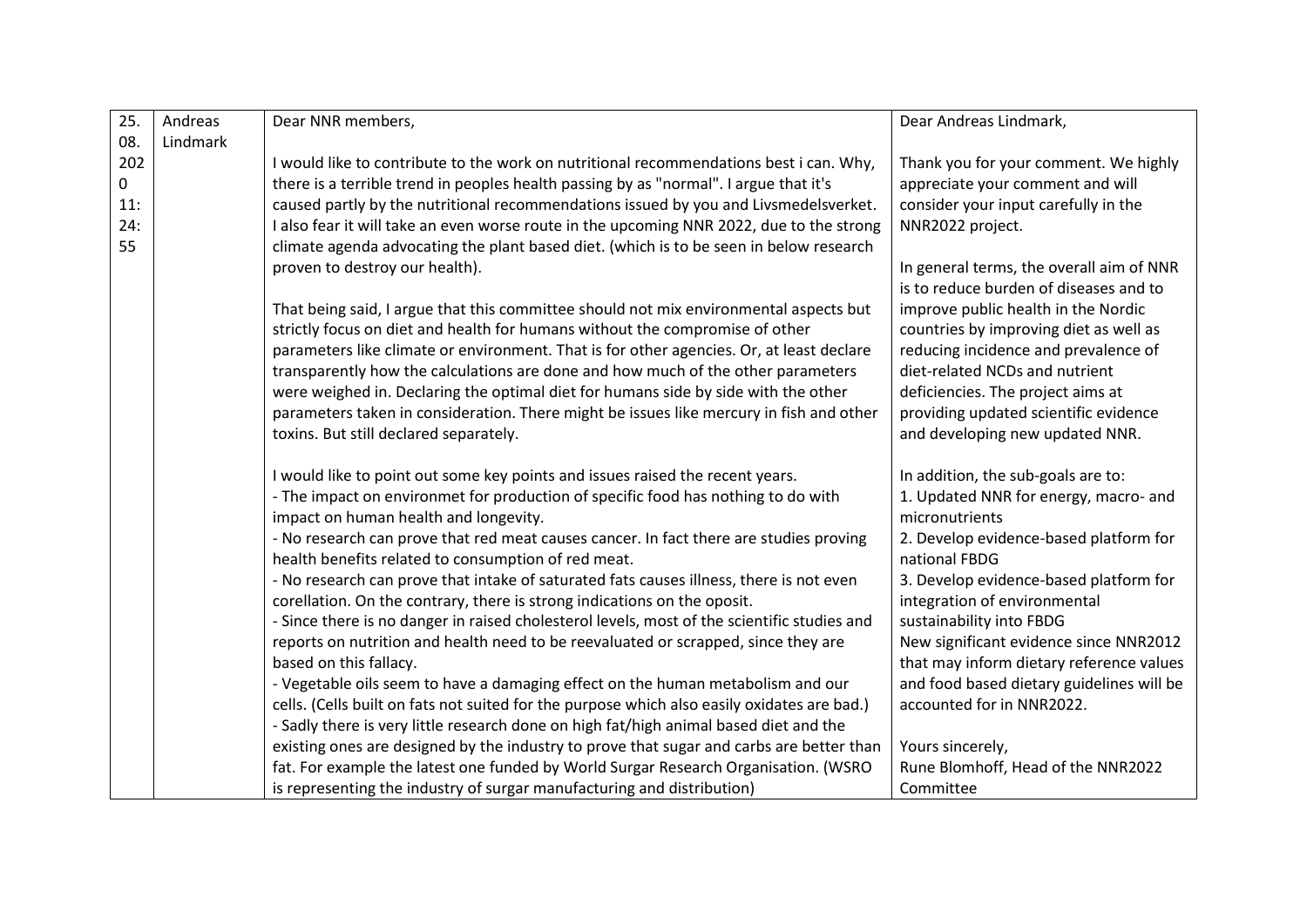| This study is scarily bad setup comparing a fast food diet calling it high fat with a slightly |  |
|------------------------------------------------------------------------------------------------|--|
| better one where they added some sugar. There are lots of weaknesses and delibereate           |  |
| demeaning setups in the method to achieve this result. it's 2020 and they did not even         |  |
| use a CGM. Purposuly measuring the blood sugar levels 2h after meals. The result is            |  |
| that sugar is handled by insulin(as your'e not diabetic or pre-diabetic), whilst the burger    |  |
| and pizza has a prolonged spike in BS and much more.                                           |  |
|                                                                                                |  |
| Start out by listening to this pod. And follow links to all research.                          |  |
|                                                                                                |  |
|                                                                                                |  |
| Best regards// Andreas Lindmark                                                                |  |
| https://podcasts.apple.com/se/podcast/fundamental-health-with-paul-saladino-                   |  |
| md/id1461771083?i=1000479169842&fbclid=IwAR3v9i-                                               |  |
| ayYc4sBL4ScTbBrSKpL02vgcyC1J6wxWyYmnsGOBhwWjzSFTTd5A                                           |  |
|                                                                                                |  |
| Scientific article from 20200807                                                               |  |
| https://www.onlinejacc.org/content/76/7/844?fbclid=IwAR3LupcdrVlB0RhYdJhUjEY0f9                |  |
| 6kl1CVAagJNklPy2_5FA9xzehDmHB_se4                                                              |  |
| Abstract                                                                                       |  |
| The recommendation to limit dietary saturated fatty acid (SFA) intake has persisted            |  |
| despite mounting evidence to the contrary. Most recent meta-analyses of randomized             |  |
| trials and observational studies found no beneficial effects of reducing SFA intake on         |  |
| cardiovascular disease (CVD) and total mortality, and instead found protective effects         |  |
| against stroke. Although SFAs increase low-density lipoprotein (LDL) cholesterol, in           |  |
| most individuals, this is not due to increasing levels of small, dense LDL particles, but      |  |
| rather larger LDL particles, which are much less strongly related to CVD risk. It is also      |  |
| apparent that the health effects of foods cannot be predicted by their content in any          |  |
| nutrient group without considering the overall macronutrient distribution. Whole-fat           |  |
| dairy, unprocessed meat, and dark chocolate are SFA-rich f                                     |  |
|                                                                                                |  |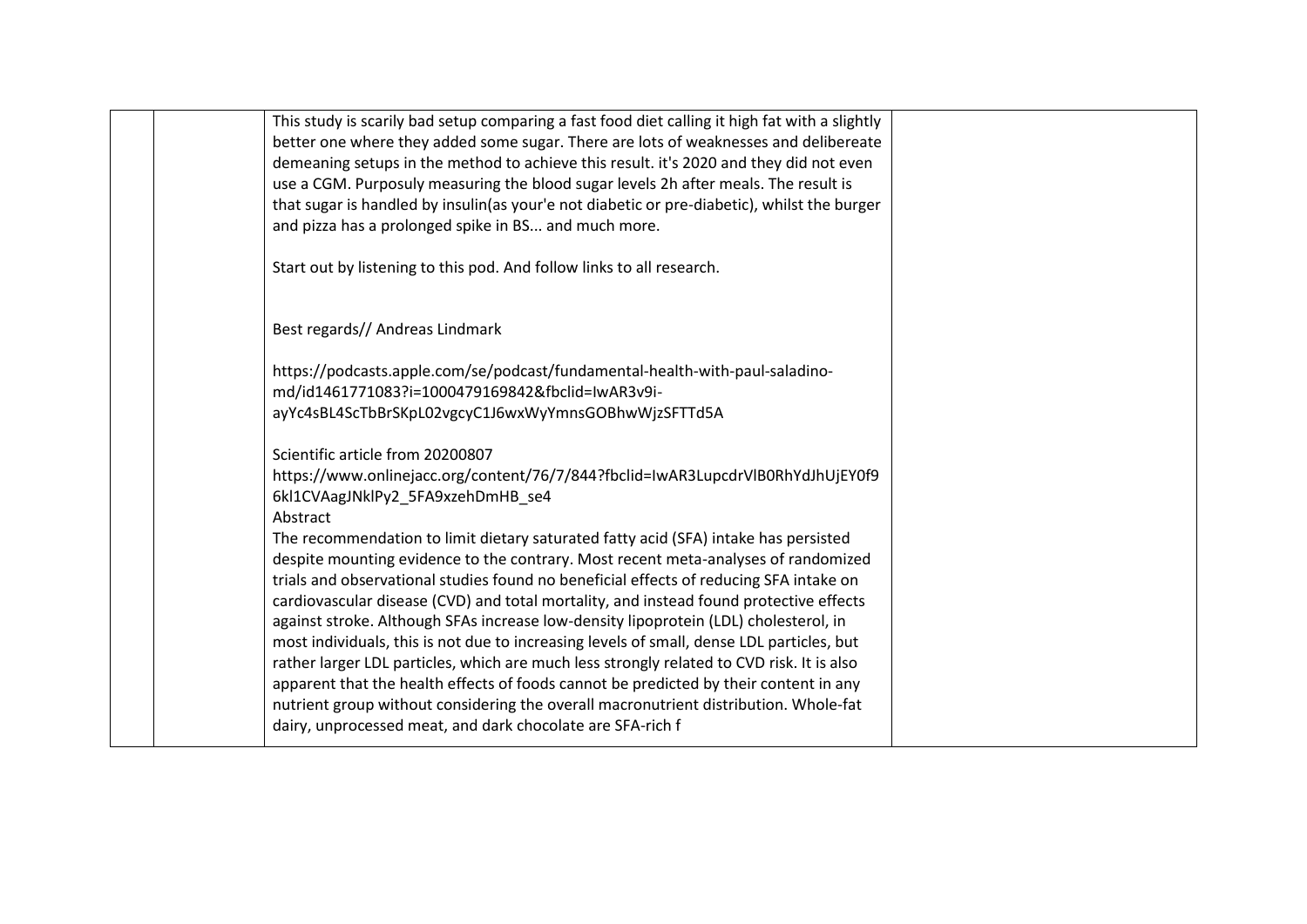| 01. | Magnhild      | NNR 2022 Committee                                                                      | Dear Magnhild Kolsgaard,                  |
|-----|---------------|-----------------------------------------------------------------------------------------|-------------------------------------------|
| 07. | Kolsgaard,    |                                                                                         | Thank you for your important comment.     |
| 202 | <b>The</b>    | Thank you for the opportunity to submit comments in conjunction with the revision of    | New significant evidence since NNR2012    |
| 0   | Norwegian     | the Nordic Nutrition Recommendations. We would like to draw the Committee's             | that may inform dietary reference values  |
| 13: | Dairy Council | attention to a newly published Norwegian study that adds knowledge to the research      | and food based dietary guidelines will be |
| 44: | (Melk.no)     | area on vitamin K2 and health, and the importance of distinguishing between vitamin     | accounted for in NNR2022. For a           |
| 56  |               | $K1$ and $K2$ .                                                                         | description and rational for the          |
|     |               | In this study a higher intake of vitamin K2 was associated with lower risk of coronary  | methodology used in NNR2022 please        |
|     |               | heart disease during a median follow-up time of 11 years, while there was no            | read the following articles;              |
|     |               | association between intake of vitamin K1 and CHD. Dairy products are one of the main    | The Nordic Nutrition Recommendations      |
|     |               | food groups that provide vitamin K2 in Europe, and also in this study (especially       | 2022 - Principles and methodologies.      |
|     |               | cheese).                                                                                | Christensen et al, Food & Nutrition       |
|     |               | There is little knowledge of vitamin K status in the Norwegian population, but studies  | Research                                  |
|     |               | from other countries indicate a suboptimal intake (Liu, Y. P., et al. (2015). "Inactive | The Nordic Nutrition Recommendations      |
|     |               | matrix Gla protein is causally related to adverse health outcomes: a Mendelian          | 2022 - Structure and rationale of         |
|     |               | randomization study in a Flemish population." Hypertension 65(2): 463-470). Dairy       | qualified systematic reviews. Arnesen et  |
|     |               | products may therefore be an important source of this vitamin in the Norwegian diet.    | al, Food & Nutrition Research             |
|     |               |                                                                                         | The Nordic Nutrition Recommendations      |
|     |               | We ask the committee to consider this article in the work of revising NNR, both the     | 2022 - Handbook for qualified systematic  |
|     |               | Vitamin K chapter but also the chapter on Food, food patterns and health outcomes,      | reviews Arnesen et al, Food & Nutrition   |
|     |               | especially the part on dairy products.                                                  | Research                                  |
|     |               |                                                                                         | Yours sincerely,                          |
|     |               | The results are published in BMJ Open:                                                  | Rune Blomhoff, Head of the NNR2022        |
|     |               | Haugsgjerd TR, Egeland GM, Nygård OK, et alAssociation of dietary vitamin K and risk of | Committee                                 |
|     |               | coronary heart disease in middle-age adults: the Hordaland Health Study CohortBMJ       |                                           |
|     |               | Open 2020;10:e035953. doi: 10.1136/bmjopen-2019-035953.                                 |                                           |
|     |               | The article is available at:                                                            |                                           |
|     |               | https://bmjopen.bmj.com/content/10/5/e035953.long                                       |                                           |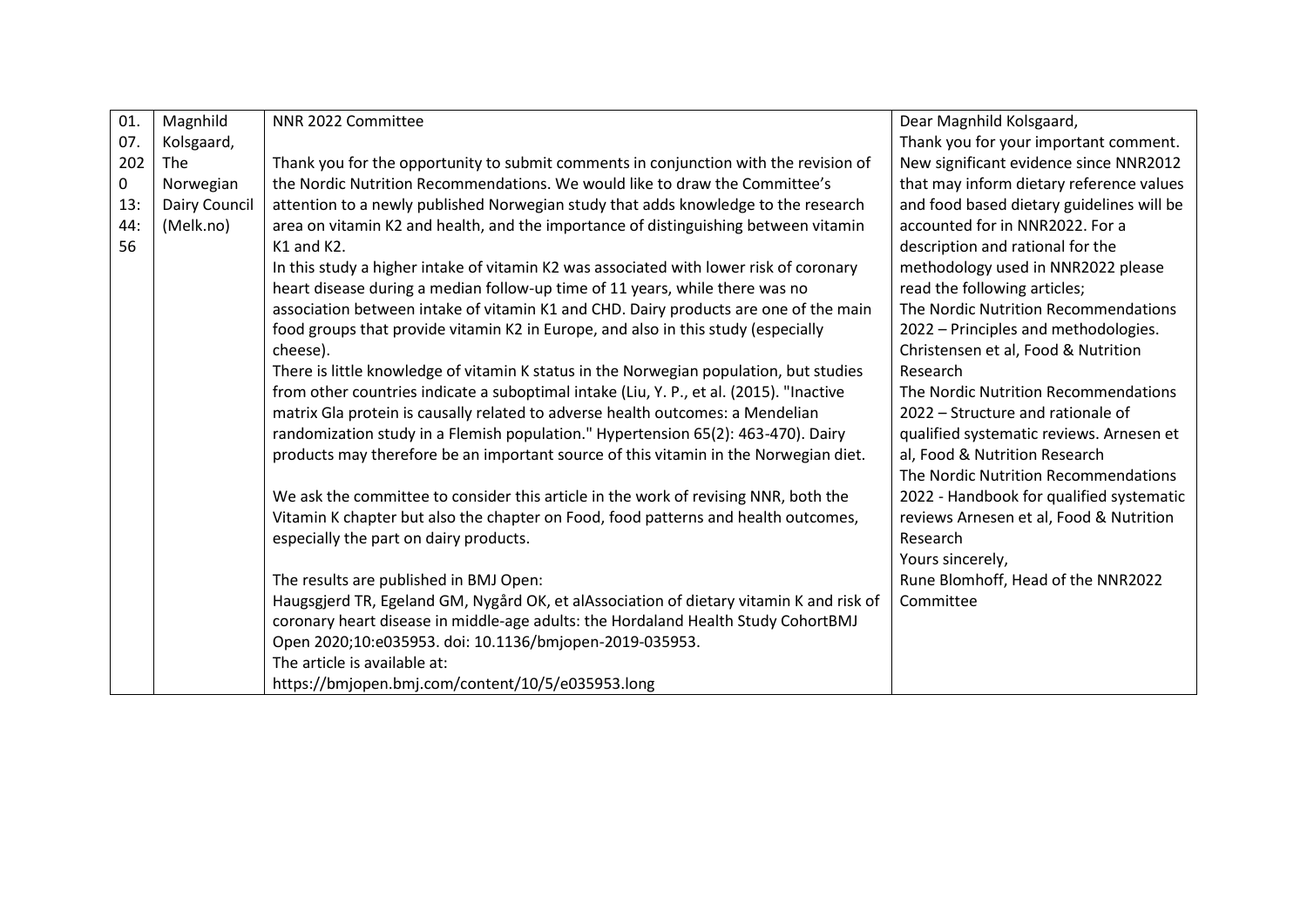| 10. | Anne Lise            | I would like the NNR2022 Committee to take into consideration two recent papers that     | Dear Anne Lise Brantsæter,                |
|-----|----------------------|------------------------------------------------------------------------------------------|-------------------------------------------|
| 06. | Brantsæter,          | promote the use of Harmonized Nutrient Reference Values for Populations. The first is    | Thank you for your comment. We highly     |
| 202 | Norwegian            | entitled: "Proposed Harmonized Nutrient Reference Values for Populations"                | appreciate your comment and will          |
| 0   | Institute of         | (https://pubmed.ncbi.nlm.nih.gov/31701998/) and the second is entitled: "Why the         | consider your input carefully in the      |
| 09: | <b>Public Health</b> | Derivation of Nutrient Reference Values Should Be Harmonized and How It Can Be           | NNR2022 project.                          |
| 21: |                      | Accomplished" (https://pubmed.ncbi.nlm.nih.gov/32379857/).                               | New significant evidence since NNR2012    |
| 10  |                      | The scientists behind these papers highlight the need to harmonizing the derivation of   | that may inform dietary reference values  |
|     |                      | NRVs, particularly the AR and UL in order to ensure inclusion of all countries, whether  | and food based dietary guidelines will be |
|     |                      | high-, middle-, or low-income, in the process and to improve access for all users to the | accounted for in NNR2022. For a           |
|     |                      | tools and data needed to carry it out.                                                   | description and rational for the          |
|     |                      |                                                                                          | methodology used in NNR2022 please        |
|     |                      |                                                                                          | read the following articles;              |
|     |                      |                                                                                          | The Nordic Nutrition Recommendations      |
|     |                      |                                                                                          | 2022 - Principles and methodologies.      |
|     |                      |                                                                                          | Christensen et al, Food & Nutrition       |
|     |                      |                                                                                          | Research                                  |
|     |                      |                                                                                          | The Nordic Nutrition Recommendations      |
|     |                      |                                                                                          | 2022 - Structure and rationale of         |
|     |                      |                                                                                          | qualified systematic reviews. Arnesen et  |
|     |                      |                                                                                          | al, Food & Nutrition Research             |
|     |                      |                                                                                          | The Nordic Nutrition Recommendations      |
|     |                      |                                                                                          | 2022 - Handbook for qualified systematic  |
|     |                      |                                                                                          | reviews Arnesen et al, Food & Nutrition   |
|     |                      |                                                                                          | Research                                  |
|     |                      |                                                                                          | Yours sincerely,                          |
|     |                      |                                                                                          | Rune Blomhoff, Head of the NNR2022        |
|     |                      |                                                                                          | Committee                                 |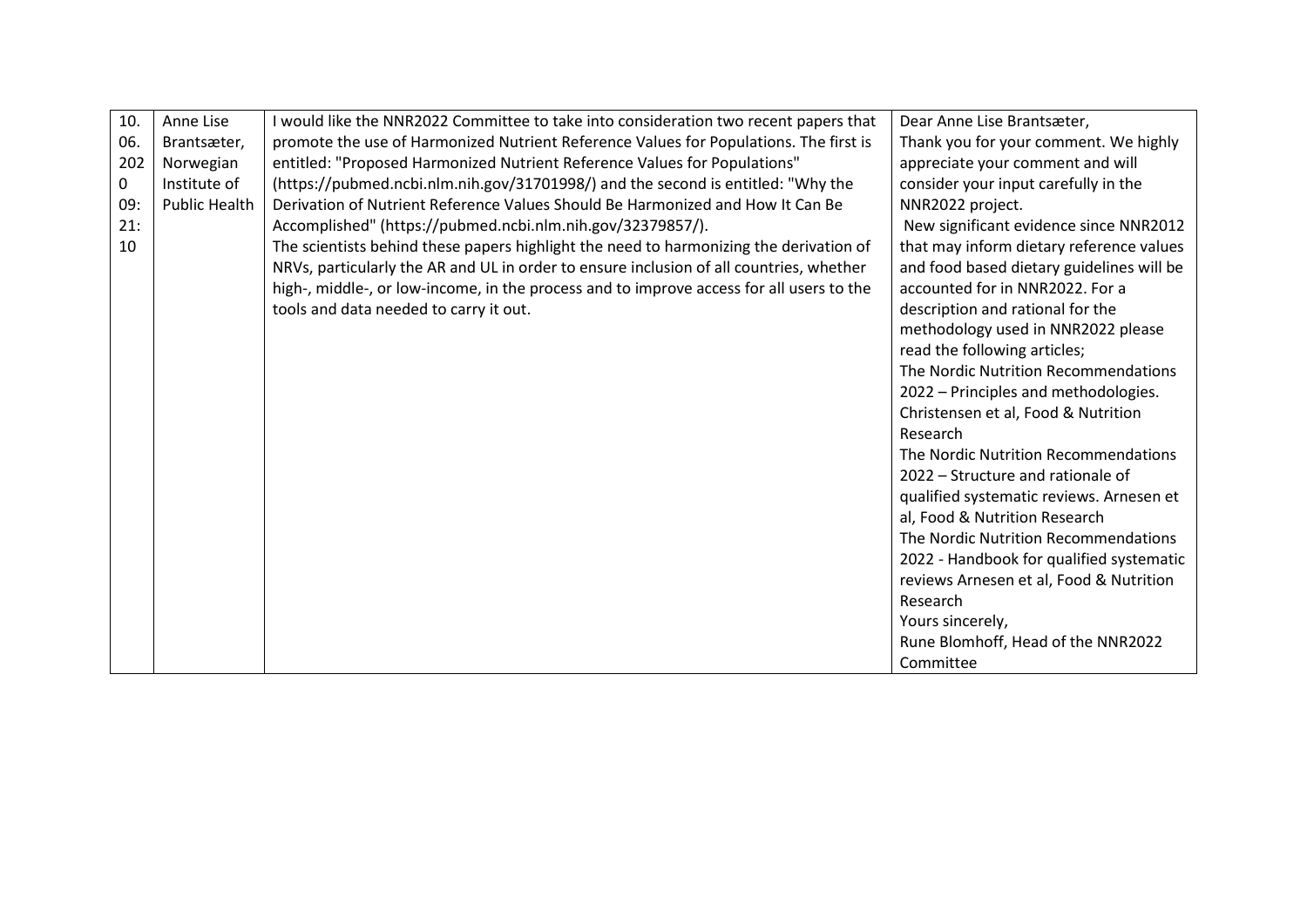| 15. | Gyrd Omholt    | Thank you for the opportunity to submit comments in conjunction with the revision of       | Dear Gyrd Omholt Gjevestad,              |
|-----|----------------|--------------------------------------------------------------------------------------------|------------------------------------------|
| 05. | Gjevestad,     | the Nordic Nutrition Recommendations. TINE would like to draw the Committee's              |                                          |
| 202 | <b>TINE SA</b> | attention to a newly published study that adds knowledge to the research area on dairy     | Thank you for your comment. New          |
| 0   |                | products and health. The study shows that an intake of 57 g Jarlsberg cheese/day has       | significant evidence since NNR2012 that  |
| 13: |                | positive effects of markers related to bone- and heart health, and substantiates the       | may inform dietary reference values and  |
| 03: |                | importance of evaluating foods, not only nutrients, when investigating possible health     | food based dietary guidelines will be    |
| 17  |                | effects of foods. We ask the committee to consider this article in the work of revising    | accounted for in NNR2022. For a          |
|     |                | several chapters in the NNR, among them the chapter of fats, food matrix (food, food       | description and rational for the         |
|     |                | patterns and health outcomes) and vitamin K.                                               | methodology used in NNR2022 please       |
|     |                |                                                                                            | read the following articles;             |
|     |                | In the present study, which was performed at the Norwegian University of Life Sciences     | The Nordic Nutrition Recommendations     |
|     |                | and supported by The Norwegian Research Council and TINE SA, the main aim was to           | 2022 - Principles and methodologies.     |
|     |                | establish a maximum efficacy dose (MED) after daily intake of vitamin K2-rich cheese       | Christensen et al, Food & Nutrition      |
|     |                | (Jarlsberg®) based on the increase in ratio between carboxylated and                       | Research                                 |
|     |                | undercarboxylated osteocalcin during a five-week diet. Total and LDL-cholesterol was       | The Nordic Nutrition Recommendations     |
|     |                | also measured. 20 healthy volunteers were recruited. The daily intake of Jarlsberg®        | 2022 - Structure and rationale of        |
|     |                | cheese in the study varied from 20 to 152 g. Clinical investigation was performed          | qualified systematic reviews. Arnesen et |
|     |                | initially and after three, four and five weeks with measurement of vital signs,            | al, Food & Nutrition Research            |
|     |                | hematological and biochemical variables, carboxylated and undercarboxylated                | The Nordic Nutrition Recommendations     |
|     |                | osteocalcin and vitamin K.                                                                 | 2022 - Handbook for qualified systematic |
|     |                |                                                                                            | reviews Arnesen et al, Food & Nutrition  |
|     |                | The results showed that the MED decreased with treatment duration and was                  | Research                                 |
|     |                | estimated to 57 g/day (95% CI: 47-67) after five weeks diet, resulting in a mean OR        | Yours sincerely,                         |
|     |                | increase of 30% (95% CI: 23.8-36.8). Both OR and serum osteocalcin followed a              | Rune Blomhoff, Head of the NNR2022       |
|     |                | quadratic dose response curve. For osteocalcin, a maximal increase of 46% was              | Committee                                |
|     |                | estimated at 59 g/day for five weeks. The serum content of long-chained vitamin K2         |                                          |
|     |                | increased significantly with increasing cheese dose. The increase was mainly obtained      |                                          |
|     |                | the first three weeks and kept unchanged the following two weeks. The cheese doses         |                                          |
|     |                | close to the MED caused nearly significant reductions in total cholesterol, LDL-           |                                          |
|     |                | cholesterol, the LDL/HDL ratio and significant reduction in the blood pressures after five |                                          |
|     |                | weeks diet (p<0.05). Thus, the MED of Jarlsberg® cheese was estimated to 57 g/day. A       |                                          |
|     |                | daily intake of Jarlsberg® cheese increased the osteocalcin level, vitamin K2 and          |                                          |
|     |                | positively affected the blood pressure and lipid patterns despite the relatively high      |                                          |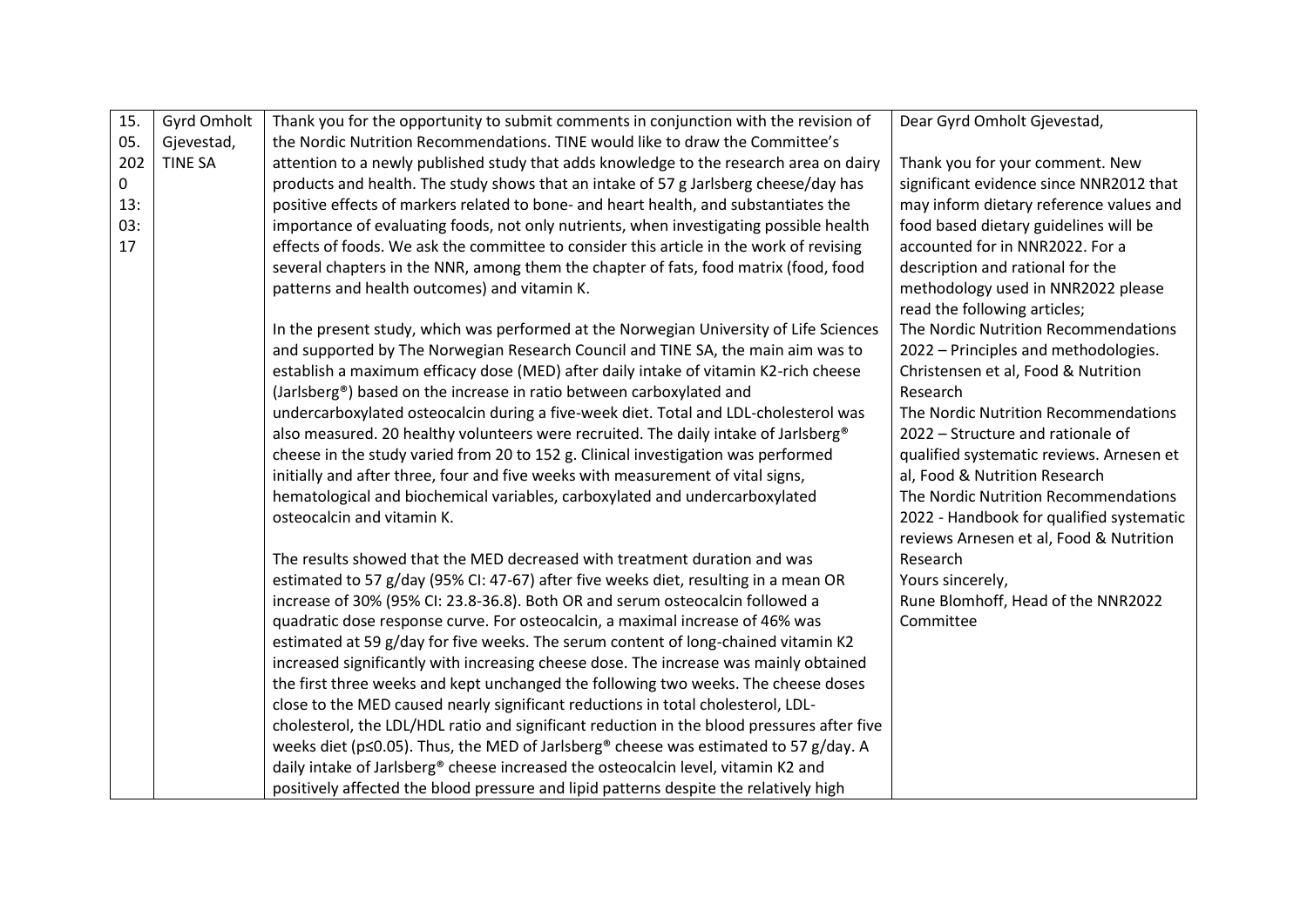|                                            |                                                                                 | content of saturated fats.                                                                                                                                                                                                                                                                                                                                                                                                                                                                                                                                                                                                                                                                                                                                                                                                                                                                                                                                                                         |                                                                                                                                                                                                                                                                                                                                                                                                                                                                   |
|--------------------------------------------|---------------------------------------------------------------------------------|----------------------------------------------------------------------------------------------------------------------------------------------------------------------------------------------------------------------------------------------------------------------------------------------------------------------------------------------------------------------------------------------------------------------------------------------------------------------------------------------------------------------------------------------------------------------------------------------------------------------------------------------------------------------------------------------------------------------------------------------------------------------------------------------------------------------------------------------------------------------------------------------------------------------------------------------------------------------------------------------------|-------------------------------------------------------------------------------------------------------------------------------------------------------------------------------------------------------------------------------------------------------------------------------------------------------------------------------------------------------------------------------------------------------------------------------------------------------------------|
|                                            |                                                                                 | The results are published in Lundberg, H. E., et al. (2020). "Increased serum osteocalcin<br>levels and vitamin K status by daily cheese intake." 2020 7(2): 11 and is available at<br>https://www.ijclinicaltrials.com/index.php/ijct/article/view/394                                                                                                                                                                                                                                                                                                                                                                                                                                                                                                                                                                                                                                                                                                                                            |                                                                                                                                                                                                                                                                                                                                                                                                                                                                   |
|                                            |                                                                                 |                                                                                                                                                                                                                                                                                                                                                                                                                                                                                                                                                                                                                                                                                                                                                                                                                                                                                                                                                                                                    |                                                                                                                                                                                                                                                                                                                                                                                                                                                                   |
| 13.<br>05.<br>202<br>0<br>18:<br>59:<br>53 | Magnhild<br>Kolsgaard,<br>The<br>Norwegian<br><b>Dairy Council</b><br>(Melk.no) | Often sustainability of food is simply put as the CO2eq released per kg, per g protein or<br>per kcal. The nutrient content of different foods vary greatly. Milk is nutrient dense,<br>contributing to the daily intake of B-vitamins, proteins and minerals such as calcium<br>and iodine. Nutrient density is a factor that is often neglected when talking about the<br>sustainability of food. Some initiatives have, however, been taken to include nutrient<br>density when calculating the sustainability of different foods. One of these, the<br>Optimeal® optimization program, has been used to analyse the effect of reducing dairy<br>intake on different sustainability parameters such as GHG-emissions and land use. The<br>results are summarized in the Fact Sheet "Environmental impact of dairy substitution"<br>from Blonk Consultants. By using the Optimeal® optimisation program they showed<br>that when taking nutrients into consideration, dairy products are just as | Dear Magnhild Kolsgaard,<br>Thank you for your important comment.<br>New significant evidence since NNR2012<br>that may inform dietary reference values<br>and food based dietary guidelines will be<br>accounted for in NNR2022. Sustainability<br>aspects and sustainable diet will be<br>covered in NNR2022. You can read more<br>about this at our website. To ensure high<br>confidence in the recommendations,<br>NNR2022 will be performed in a scientific |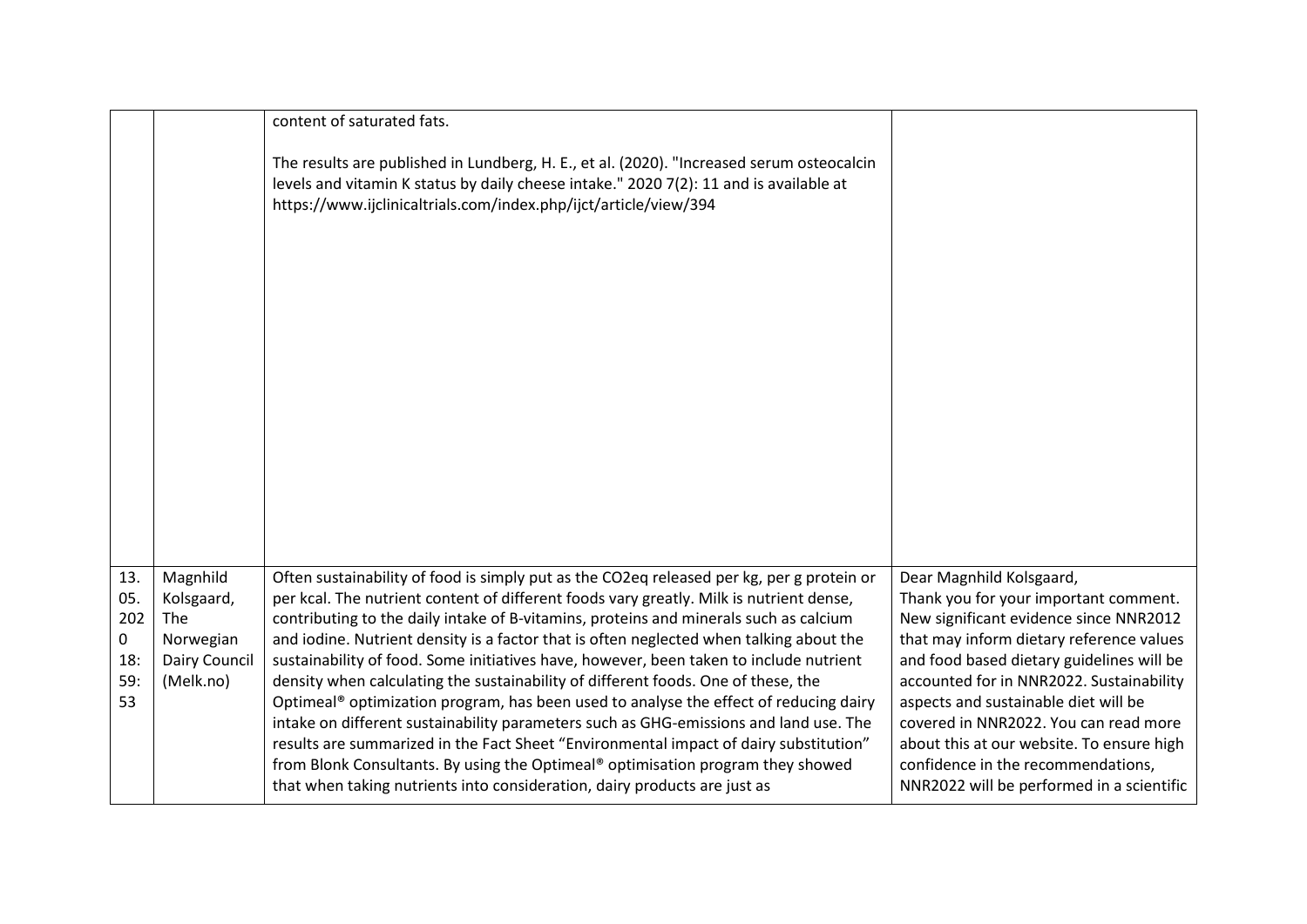| environmentally efficient as the package of products needed to replace them. This<br>shows the importance of including nutrient density when considering the<br>environmental impact of the food. | rigorous way with a high degree of<br>transparency.                 |
|---------------------------------------------------------------------------------------------------------------------------------------------------------------------------------------------------|---------------------------------------------------------------------|
| Link to Fact Sheet:<br>https://www.blonkconsultants.nl/wp-content/uploads/2016/06/FactSheet-OptiMeal-<br>10-2015-Final.pdf                                                                        | Yours sincerely,<br>Rune Blomhoff, Head of the NNR2022<br>Committee |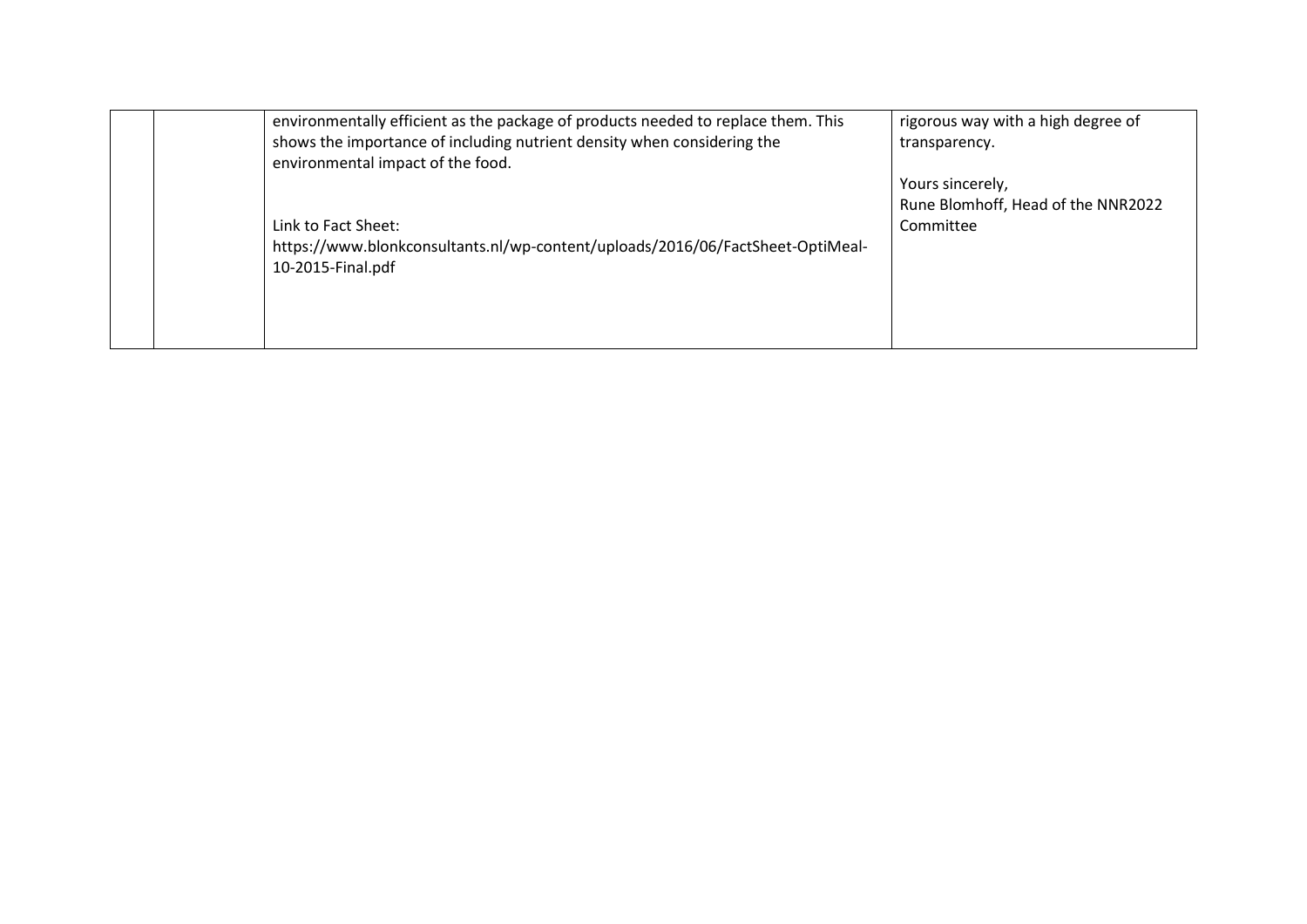| 06. | Trine        | Epidemiology of Red Meat and Cancer in Perspective                                                                                                                   | Dear Trine Thorkildsen,                                |
|-----|--------------|----------------------------------------------------------------------------------------------------------------------------------------------------------------------|--------------------------------------------------------|
| 04. | Thorkildsen, |                                                                                                                                                                      |                                                        |
| 202 | MatPrat &    | In 2015/2016, IARC classified consumption of unprocessed red meat as probably                                                                                        | Thank you for your comment. New                        |
| 0   | Karianne     | carcinogenic based on limited evidence that intake of red meat causes cancer in                                                                                      | significant evidence since NNR2012 that                |
| 14: | Spetaas      | humans. In 2017/2018 the WCRF/AICR downgraded unprocessed red meat intake from                                                                                       | may inform dietary reference values and                |
| 23: | Henriksen,   | a convincing to a probable cause of colorectal cancer (CRC). These conclusions are                                                                                   | food based dietary guidelines will be                  |
| 19  | Animalia AS  | based on findings from nutritional epidemiology, with several well-known                                                                                             | accounted for in NNR2022. For a                        |
|     |              | methodological challenges and limitations.                                                                                                                           | description and rational for the                       |
|     |              |                                                                                                                                                                      | methodology used in NNR2022 please                     |
|     |              | Importantly, such studies generate associations, which should not be conflated with                                                                                  | read the following articles;                           |
|     |              | causation. Causal conclusions must be drawn on the totality of scientific evidence after                                                                             | The Nordic Nutrition Recommendations                   |
|     |              | a rigorous and critical appraisal of the studies have been performed using systematic                                                                                | 2022 - Principles and methodologies.                   |
|     |              | weight-of-the-evidence methodology. Although weak positive associations between                                                                                      | Christensen et al, Food & Nutrition                    |
|     |              | high red meat intake and CRC have been reported in the literature the current                                                                                        | Research                                               |
|     |              | epidemiologic evidence is not sufficient to make causal inference:                                                                                                   | The Nordic Nutrition Recommendations                   |
|     |              |                                                                                                                                                                      | 2022 - Structure and rationale of                      |
|     |              | • Strength of association is one of the hallmarks of causality (most established causal                                                                              | qualified systematic reviews. Arnesen et               |
|     |              | relationships for cancer are RR > 2.0). Weak non-significant associations (close to the                                                                              | al, Food & Nutrition Research                          |
|     |              | null value) are observed in most studies of red meat and CRC. Thus, it is difficult to                                                                               | The Nordic Nutrition Recommendations                   |
|     |              | distinguish observed CRC risk from an association influenced by chance, bias and/or                                                                                  | 2022 - Handbook for qualified systematic               |
|     |              | confounding in many studies.                                                                                                                                         | reviews Arnesen et al, Food & Nutrition                |
|     |              | • A well-defined pattern of dose-response is indicative of a causal relationship.                                                                                    | Research                                               |
|     |              | However, there is no clear dose-response relationship for red meat and CRC risk.<br>• Consistency of an exposure-disease association in various populations can lend | Yours sincerely,<br>Rune Blomhoff, Head of the NNR2022 |
|     |              | credibility to a causal interpretation. Although the majority of RRs for red meat and CRC                                                                            | Committee                                              |
|     |              | are slightly elevated, associations are relatively inconsistent by gender, study country,                                                                            |                                                        |
|     |              | tumor site and study population characteristics.                                                                                                                     |                                                        |
|     |              | • Studies use different definitions of red meat, making it problematic to interpret data                                                                             |                                                        |
|     |              | across studies.                                                                                                                                                      |                                                        |
|     |              | • Self-reported dietary intake, correlation of certain foods with other dietary and                                                                                  |                                                        |
|     |              | lifestyle factors and impact of bias, bring great significant uncertainty to the evidence                                                                            |                                                        |
|     |              | for foods and cancer. Numerous studies show that individuals who consume most red                                                                                    |                                                        |
|     |              | meat have a clustering of adverse health risk factors, such as smoking, overweight, and                                                                              |                                                        |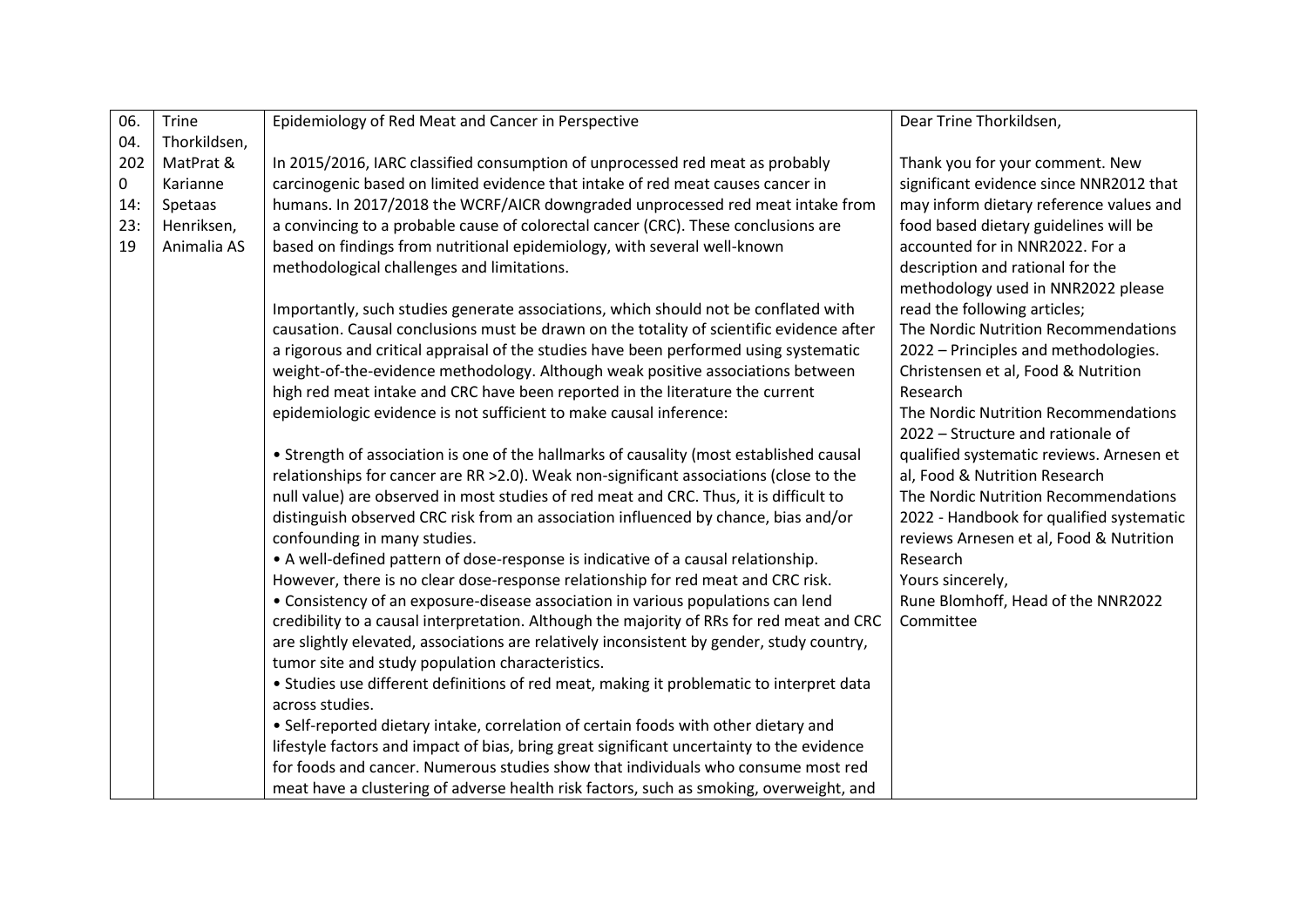| physical inactivity. Even when confounding factors are controlled for, the impact of<br>confounding may remain. Both IARC and WCRF/AICR stated that residual confounding is<br>a limitation when reviewing the evidence on red meat and cancer.<br>• Cancer commonly takes years to progress. Many studies of red meat consumption are<br>too short to account for the time it takes for cancer to develop. This also makes it<br>difficult to account for possible changes over the life course in food intake, behavioral<br>characteristics, socioeconomic factors, and comorbidities.<br>• Additionally, there is no scientific consensus on possible biological mechanisms<br>explaining the observed associations between red meat and CRC. |  |
|---------------------------------------------------------------------------------------------------------------------------------------------------------------------------------------------------------------------------------------------------------------------------------------------------------------------------------------------------------------------------------------------------------------------------------------------------------------------------------------------------------------------------------------------------------------------------------------------------------------------------------------------------------------------------------------------------------------------------------------------------|--|
| Recently, one of the highest rated medical journals, the Annals of Internal Medicine,<br>published a series of systematic reviews in which the totality of evidence on red meat<br>and major health outcomes was examined. The researchers cited several study<br>limitations, including residual confounding, dietary assessment issues, recall bias, and<br>insufficient data for sub-group analyses. The conclusion was that certainty of currently<br>available evidence is low to very low, and the absolute effects of red meat on cancer<br>are very small.                                                                                                                                                                                |  |
| Thousands of studies conducted over many years continue to tell us that no one food<br>cause or prevent cancer. What science does continue to tell us is that the best way to<br>prevent cancer is to follow an overall balanced diet, maintain a healthy weight, be<br>active, and don't smoke. Red meat is a significant source of protein and essential<br>nutrients in the Nordic diet. Based on current epidemiologic evidence, red meat can be<br>a part of a healthy diet and lifestyle.                                                                                                                                                                                                                                                   |  |
|                                                                                                                                                                                                                                                                                                                                                                                                                                                                                                                                                                                                                                                                                                                                                   |  |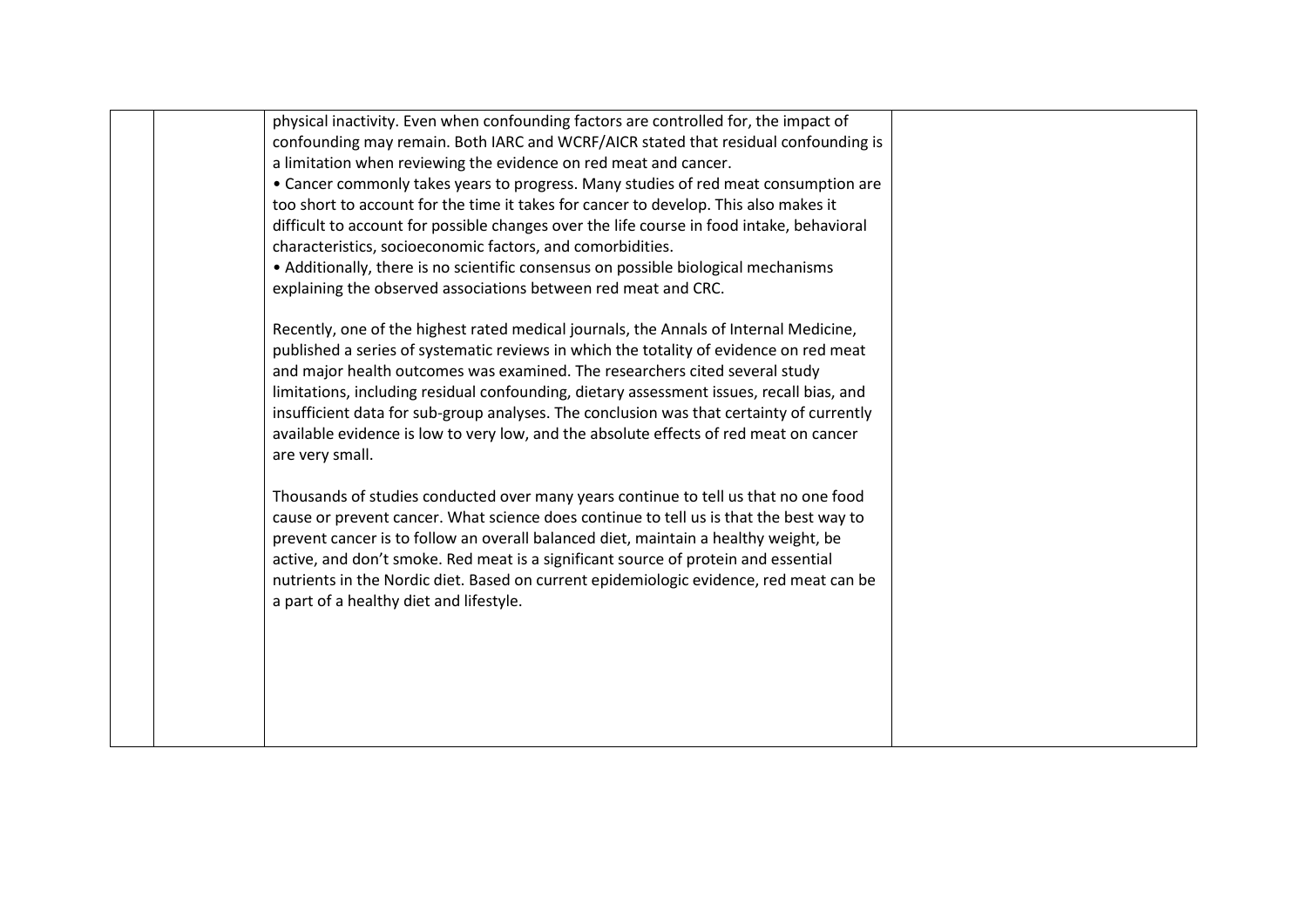| 06. | Trine        | Epidemiology of Processed Meat Intake and Cancer in Perspective                                                                                | Dear Trine Thorkildsen,                         |
|-----|--------------|------------------------------------------------------------------------------------------------------------------------------------------------|-------------------------------------------------|
| 04. | Thorkildsen, |                                                                                                                                                |                                                 |
| 202 | MatPrat &    | The topic of processed meat consumption and cancer risk, namely colorectal cancer                                                              | Thank you for your comment. New                 |
| 0   | Karianne     | (CRC), is a subject of scientific debate. Discussion continues on whether high processed                                                       | significant evidence since NNR2012 that         |
| 14: | Spetaas      | meat consumption is an independent cause of CRC in the general population or specific                                                          | may inform dietary reference values and         |
| 21: | Henriksen,   | sub-groups or whether the weak associations observed across the literature are due to                                                          | food based dietary guidelines will be           |
| 45  | Animalia AS  | methodological challenges and limitations. Furthermore, it has been shown repeatedly                                                           | accounted for in NNR2022. For a                 |
|     |              | across varying worldwide study populations that, on average, those who consume most                                                            | description and rational for the                |
|     |              | processed meat also have demographic, lifestyle, dietary, and clinical factors that are                                                        | methodology used in NNR2022 please              |
|     |              | associated with risk of chronic disease.                                                                                                       | read the following articles;                    |
|     |              |                                                                                                                                                | The Nordic Nutrition Recommendations            |
|     |              | Ascertaining and measuring individual dietary factors is a well-known challenge in                                                             | 2022 - Principles and methodologies.            |
|     |              | observational epidemiology. Indeed, there may be even more inherent challenges                                                                 | Christensen et al, Food & Nutrition             |
|     |              | when attempting to accurately and reliably measure processed meat intake. Processed                                                            | Research                                        |
|     |              | meat has been defined by its preservation methods, and studies commonly include                                                                | The Nordic Nutrition Recommendations            |
|     |              | various items in their analyses. Exposure assessment is made even more difficult by                                                            | 2022 - Structure and rationale of               |
|     |              | inconsistent definitions of processed meat across studies and consumption patterns                                                             | qualified systematic reviews. Arnesen et        |
|     |              | that vary widely by culture and geographic region.                                                                                             | al, Food & Nutrition Research                   |
|     |              |                                                                                                                                                | The Nordic Nutrition Recommendations            |
|     |              | The difficulty of interpreting complex nutritional epidemiologic evidence involves                                                             | 2022 - Handbook for qualified systematic        |
|     |              | numerous methodological considerations, including clearly defining food variables and                                                          | reviews. Arnesen et al, Food & Nutrition        |
|     |              | outcomes, accurately measuring intake, accounting for dietary pattern differences,                                                             | Research                                        |
|     |              | understanding the role of bias and confounding within and across studies, isolating the                                                        | Yours sincerely,                                |
|     |              | effects of a single food/food group from the countless foods and dietary constituents                                                          | Rune Blomhoff, Head of the NNR2022<br>Committee |
|     |              | that individuals consume, assessing potential (and relevant) biological mechanisms and                                                         |                                                 |
|     |              | genetic variation in metabolizing enzymes, and interpreting results based on varying<br>analytical metrics and statistical testing parameters. |                                                 |
|     |              |                                                                                                                                                |                                                 |
|     |              | Interpretation of findings is also challenging, as prospective cohort studies generate                                                         |                                                 |
|     |              | associations between foods and cancer that are very weak, with most RRs between 0.8                                                            |                                                 |
|     |              | and 1.25. If there is strong exposure effect (e.g.RR>2.0), sources of uncertainty such as                                                      |                                                 |
|     |              | confounding, exposure misclassification, and other biases may not be sufficient to                                                             |                                                 |
|     |              | obscure a valid, strong association. However, in the case of weak associations, even                                                           |                                                 |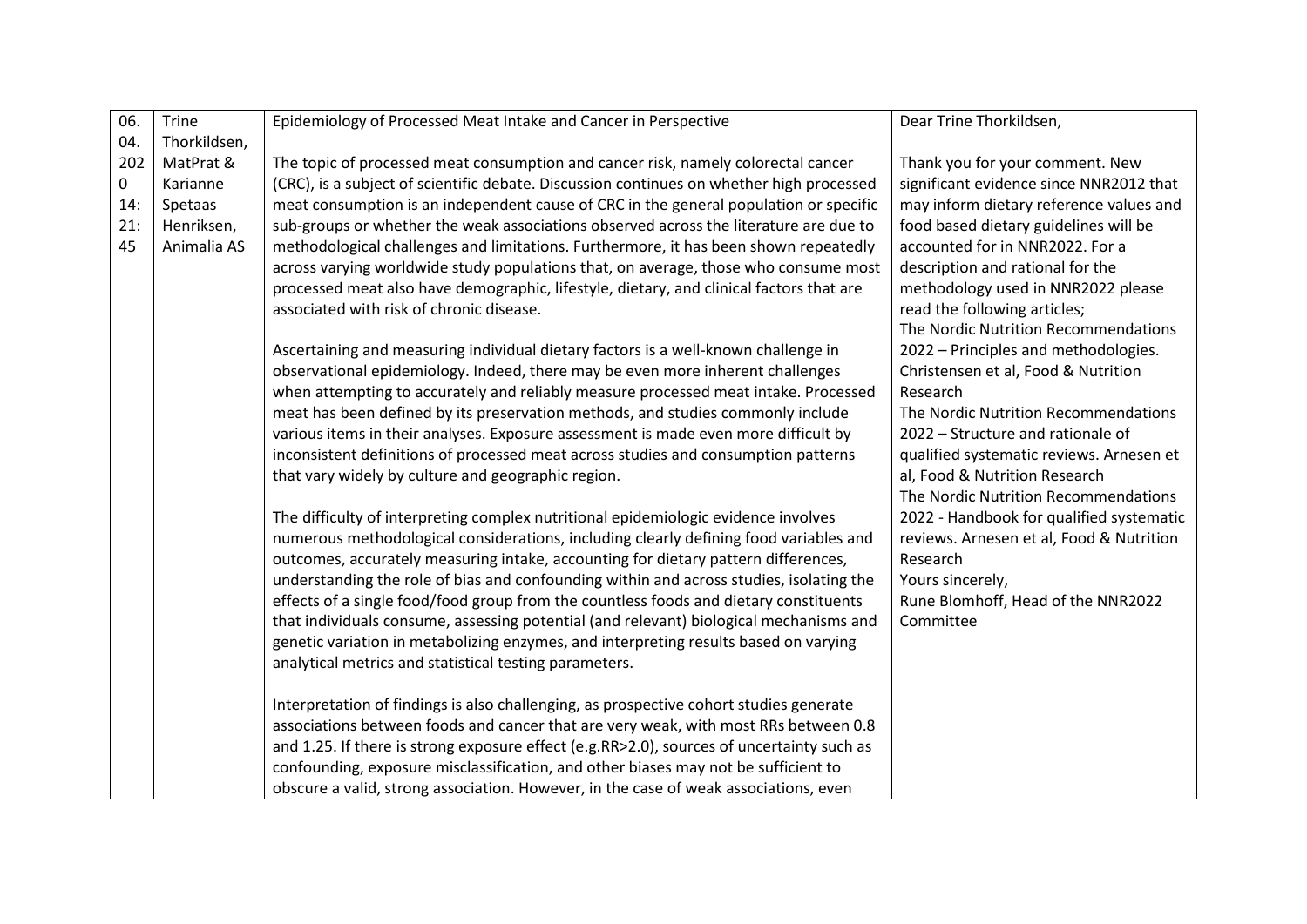modest confounding, moderate exposure and confounder measurement error, and other biases can have a large influence on effect estimates. Given the considerable degree of exposure misclassification from self-reported dietary intake, correlation of certain foods with other dietary and lifestyle factors, and the impact of bias and confounding, there is significant uncertainty surrounding epidemiologic evidence for foods and cancer. The difficulty of interpreting nutrition epidemiology, may be even more pronounced when evaluating processed meat consumption because of high collinearity with other dietary and lifestyle factors. Additionally, there is no scientific consensus on biological mechanisms possibly explaining the weak observed associations between processed meat and CRC.

Recently, the Annals of Internal Medicine, one of the highest rated medical journals, published a series of systematic reviews in which the totality of evidence on red and processed meat and major health outcomes was examined, including cancer and total mortality. The researchers cited several study limitations, including residual confounding, dietary assessment issues, recall bias, and insufficient data for sub-group analyses. The conclusion was that certainty of currently available evidence is low to very low, and the effects of red and processed meat on cancer are very small.

Thousands of studies conducted over many years continue to tell us that no one food is proven to cause or prevent cancer. What science does continue to tell us is that the best way to prevent cancer is to follow an overall balanced diet, maintain a healthy weight, be active, and don't smok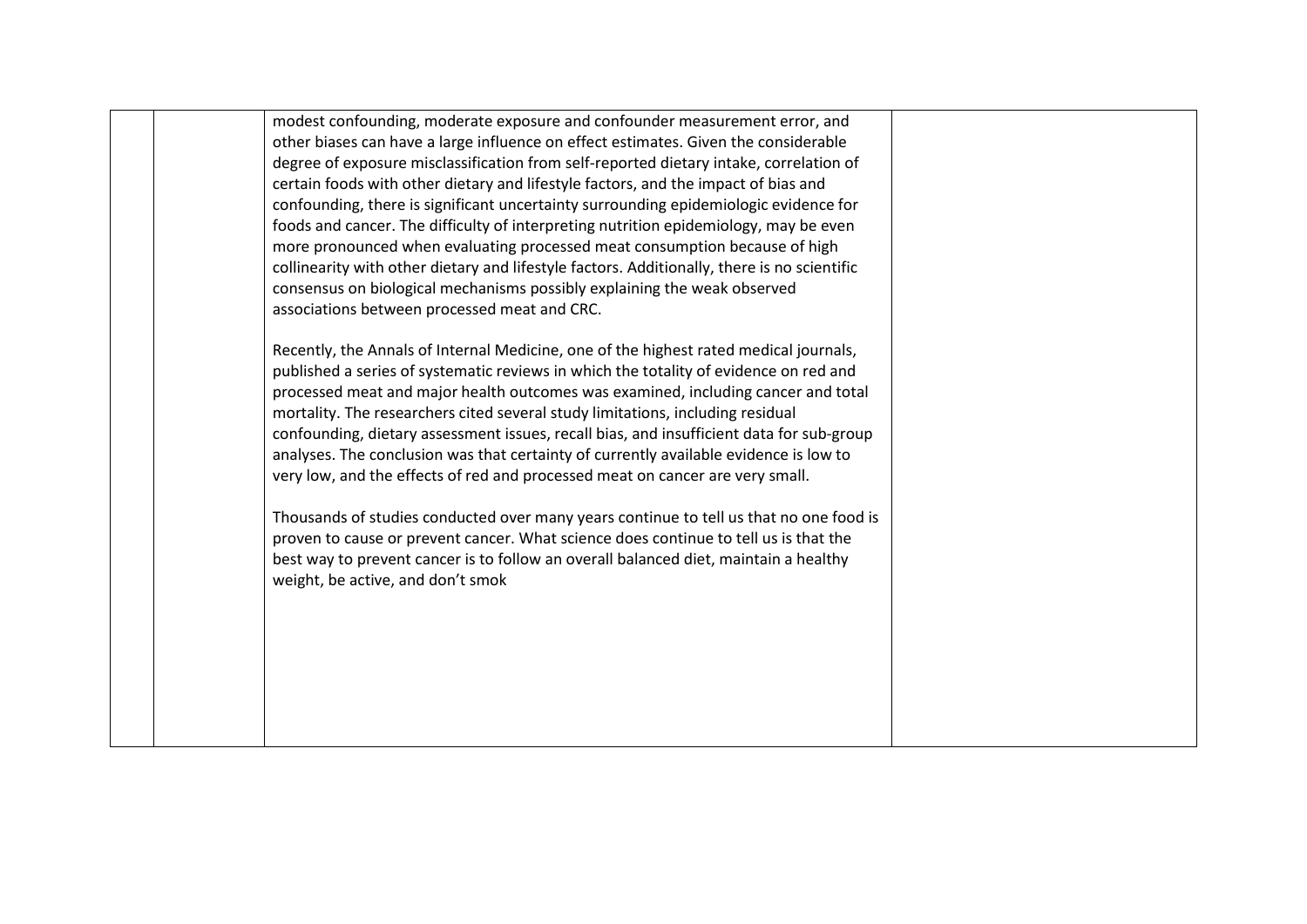| 03. | Trine        | The EAT-Lancet Commission (hereafter EAT-Lancet) has received recognition and is           | Dear Trine Thorkildsen,                  |
|-----|--------------|--------------------------------------------------------------------------------------------|------------------------------------------|
| 04. | Thorkildsen, | used as basis for achieving sustainable diets. An example is a food policy lab project led |                                          |
| 202 | MatPrat &    | by Stockholm Resilience Centre contributing to the Nordic Council of Ministers' (NCM)      | Thank you for your comment.              |
| 0   | Karianne     | work to reach the UN's SDGs. Furthermore, the NCM requests sustainability aspects of       |                                          |
| 08: | Spetaas      | diets to be incorporated in the NNR.                                                       | We are aware of the limitations and the  |
| 36: | Henriksen,   |                                                                                            | criticism against the EAT-Lancet         |
| 40  | Animalia AS  | Considering this, it should be noted that EAT-Lancet has several flaws. Recent             | commission report.                       |
|     |              | publications cast doubt on its methodology (1,2,3). Environmental perspectives have        |                                          |
|     |              | been evaluated a posteriori, meaning the diet is based on health considerations only.      | Sustainability aspects and sustainable   |
|     |              | Several countries, including the Nordics, have health promoting dietary guidelines         | diet will be covered in NNR2022. You can |
|     |              | including moderate amounts of animal sourced foods, which are very different from          | read more about this at our website. To  |
|     |              | EAT-Lancet, especially for meat.                                                           | ensure high confidence in the            |
|     |              |                                                                                            | recommendations, NNR2022 will be         |
|     |              | As required by Lancet4, EAT-Lancet should follow the GATHER standards. In contrast,        | performed in a scientific rigorous way   |
|     |              | EAT-Lancet did not use required systematic review methodology, and its                     | with a high degree of transparency.      |
|     |              | documentation does not describe details necessary to understand how data inputs and        |                                          |
|     |              | outcomes were selected, or their respective impact on the study's findings. E.g.,          | Yours sincerely,                         |
|     |              | although more recent meta-analyses on red meat consumption and colorectal cancer           | Rune Blomhoff, Head of the NNR2022       |
|     |              | (CRC) exist, the older Chan et al. (2011) study (5) was selected without justification.    | Committee                                |
|     |              |                                                                                            |                                          |
|     |              | EAT-Lancet argues that similar prevented mortality projections from 3 independent          |                                          |
|     |              | studies corroborate their mortality prevention calculations. Yet, the 3 studies included   |                                          |
|     |              | dissimilar health impacts. I.e., almost 1/3 of total 11M mortalities in the Global Burden  |                                          |
|     |              | of Disease (GBD) project were attributed to high sodium (6), while sodium was not          |                                          |
|     |              | restricted in EAT-Lancet and no sodium-related mortalities were included in the            |                                          |
|     |              | Springmann et al. study (7). Moreover, the Springmann et al. methodology chosen to         |                                          |
|     |              | report prevented mortalities in EAT-Lancet have multiple methodological issues. First,     |                                          |
|     |              | protective health effects were included for fish, nuts, fruits and vegetables, but ignored |                                          |
|     |              | for other animal-sourced foods such as dairy and poultry (protective effect for CRC        |                                          |
|     |              | (8,9,10)). Cardiovascular health benefits attributable to grain consumption (11) were      |                                          |
|     |              | also excluded, while those for legumes were included, despite both low dairy and low       |                                          |
|     |              | grain intake being included in the GBD calculations. Also, the mortality calculations      |                                          |
|     |              | ignored key statistical uncertainties: in the prevalence of food group consumers in a      |                                          |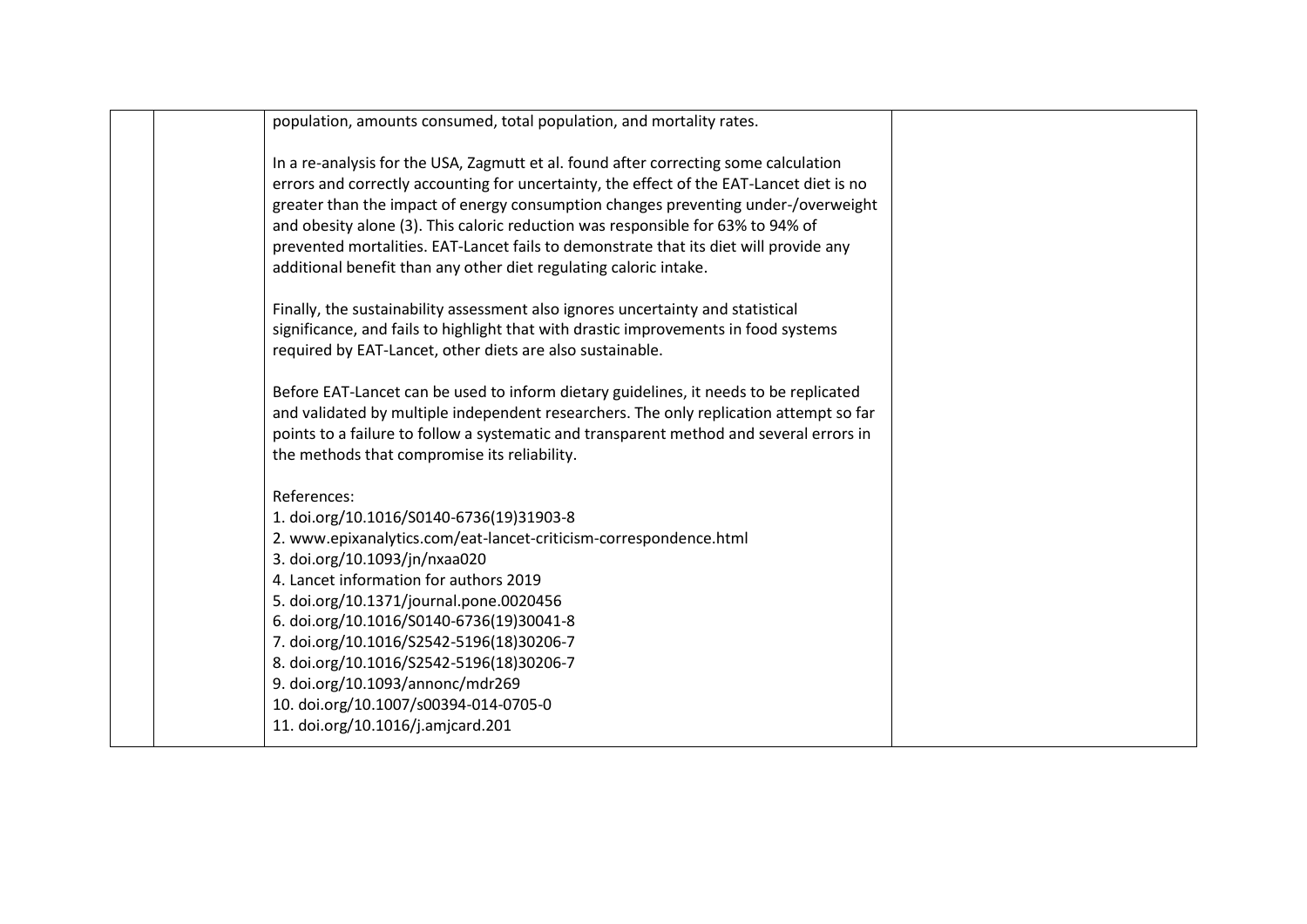| 16. | Tom      | I read this statement: "3. Conflict of interest forms                                    | Dear Tom Andersen,                          |
|-----|----------|------------------------------------------------------------------------------------------|---------------------------------------------|
| 03. | Andersen | All member in the Working Group have submitted the forms for declaration of              |                                             |
| 202 |          | interest."                                                                               | Thank you for your comment. The             |
| 0   |          |                                                                                          | conflict of interest forms of all involved  |
| 20: |          | Where can Lse those filled forms?                                                        | experts will be available on request.       |
| 51: |          |                                                                                          | There will be more information about        |
| 47  |          |                                                                                          | this at our web-page soon.                  |
|     |          |                                                                                          | Yours sincerely,                            |
|     |          |                                                                                          | Rune Blomhoff, Head of the NNR2022          |
|     |          |                                                                                          | Committee                                   |
| 05. | Lars-Åke | "There is no strong scientific evidence that the current population-wide upper limits on | Dear Lars-Åke Wiman,                        |
| 03. | Wiman    | commonly consumed saturated fats in the U.S. will prevent cardiovascular disease or      |                                             |
| 202 |          | reduce mortality. A continued limit on these fats is therefore not justified."           | Thank you for your comment. New             |
| 0   |          |                                                                                          | significant evidence generated after the    |
| 09: |          | https://www.nutritioncoalition.us/news/saturated-fat-limit-not-justified                 | publication of NNR2012 relevant for         |
| 39: |          |                                                                                          | dietary reference values and food based     |
| 00  |          |                                                                                          | dietary guidelines will in a systematic and |
|     |          |                                                                                          | transparent way be accounted for in         |
|     |          |                                                                                          | NNR2022. This includes a review of the      |
|     |          |                                                                                          | health effects of fatty acids.              |
|     |          |                                                                                          | Yours sincerely,                            |
|     |          |                                                                                          | Rune Blomhoff, Head of the NNR2022          |
|     |          |                                                                                          | Committee                                   |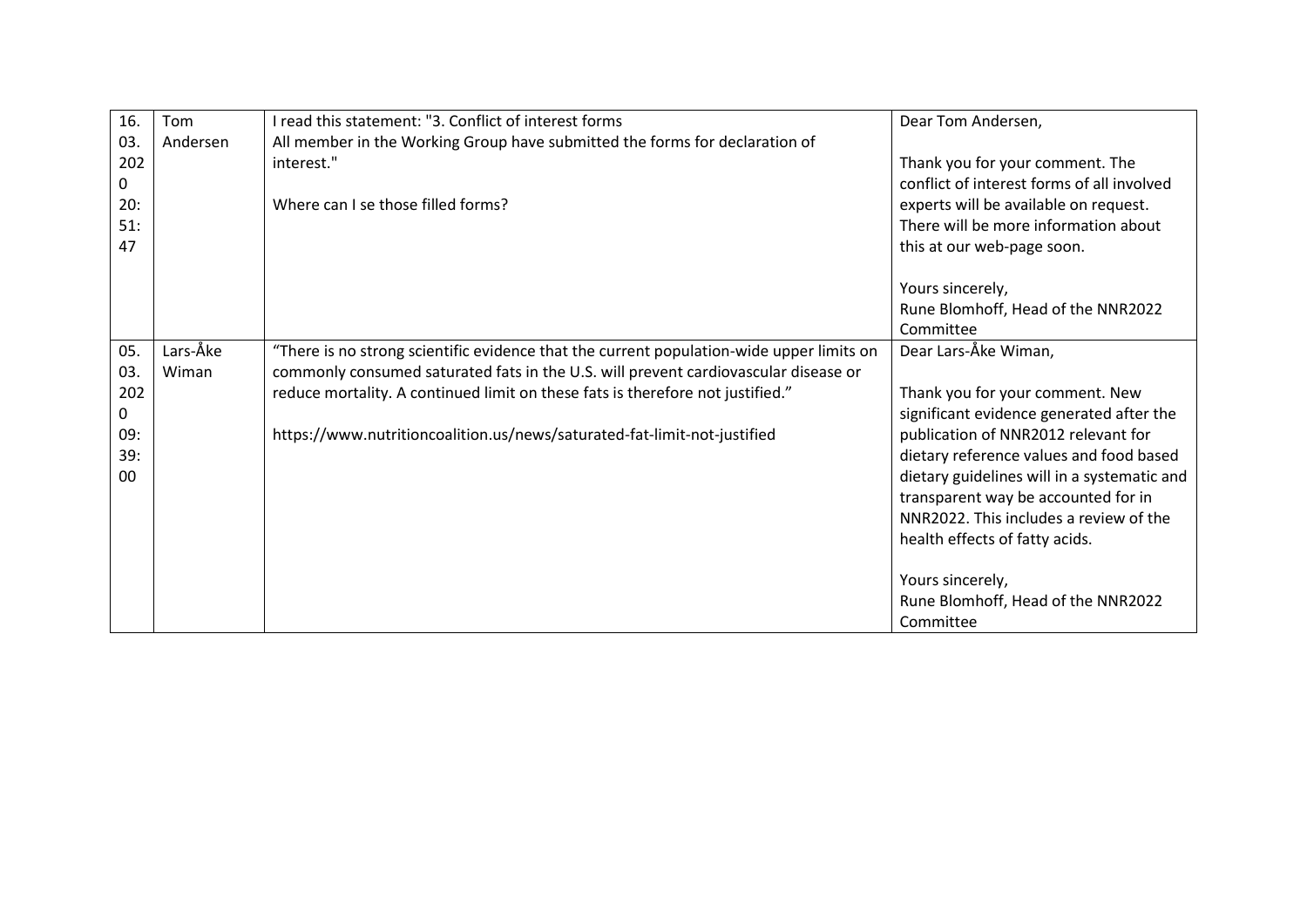| 02. | Tanja         | Thank you for choosing an open process for NNR 2022.                                       | Dear Tanja Kalchenko,                     |
|-----|---------------|--------------------------------------------------------------------------------------------|-------------------------------------------|
| 03. | Kalchenko,    |                                                                                            |                                           |
| 202 | MD, leader    | Hepla (Helsepersonell for plantebasert kosthold) is a Norwegian organization that          | Thank you for your comment.               |
| 0   | at NGO        | works to provide safe, evidence-based scientific information on how to live on a plant-    |                                           |
| 21: | Health        | based diet. Additionally, the organization promotes the health advantages associated       | New significant evidence since NNR2012    |
| 56: | Practitioners | with a plant-based diet.                                                                   | that may inform dietary reference values  |
| 42  | for plant     |                                                                                            | and food based dietary guidelines will be |
|     | based         | Individuals on a plant-based diet rely on accurate and correct information about           | accounted for in NNR2022. This means      |
|     | nutrition,    | nutrition. While there are good documents and guides from the Norwegian (and other)        | that the nutrient requirements are        |
|     | hepla.no      | governments, we hear from organizations and individuals in Norway that experience          | discussed for each population group such  |
|     |               | that health professionals are commonly unable to advice on safe plant-based nutrition,     | as children and pregnant women. This      |
|     |               | and in some cases give nutritional advice that is unsafe.                                  | also includes taking into account dietary |
|     |               |                                                                                            | patterns, for example a plant-based diet. |
|     |               | NNR, which serves as a basis for creating guidelines and other documents on nutrition      |                                           |
|     |               | in the Nordic countries, Hepla believes has the potential to improve the quality and       | The NNR2022 project reviews the dietary   |
|     |               | availability of evidence-based nutritional information relating to plant-based diets. This | reference values and food based dietary   |
|     |               | makes NNR a key piece in providing high quality and reliable information to health         | guidelines on an overarching level.       |
|     |               | professionals in the Nordic countries on the topic of plant-based diets.                   | Communication of the dietary guidelines   |
|     |               |                                                                                            | and national programs for fortification   |
|     |               | While Hepla will comment on drafts of individual chapters, as they are made available,     | and supplementation are out of scope of   |
|     |               | the end result may be improved if we are also able to add to the topics (or sub-topics)    | the NNR 2022.                             |
|     |               | covered.                                                                                   |                                           |
|     |               | Our focus is safe and adequate nutrition for individuals living on plant-based diets.      | Yours sincerely,                          |
|     |               |                                                                                            | Rune Blomhoff, Head of the NNR2022        |
|     |               | Based on NNR 2012, these are the main additional topics we believe should be included      | Committee                                 |
|     |               | in NNR 2022:                                                                               |                                           |
|     |               | Pregnancy, lactation, and infancy on a plant-based diet, including recommendations for     |                                           |
|     |               | long-chained omega-3 fatty acid intake (from microalgae sources)                           |                                           |
|     |               | Intake recommendations for essential nutrients where the uptake differs from animal-       |                                           |
|     |               | based foods, i.e. zinc, (non-heme) iron, selenium, and possibly protein and other          |                                           |
|     |               | nutrients                                                                                  |                                           |
|     |               | The main plant sources for each of the essential nutrients should be specified.            |                                           |
|     |               | Alternatively, the main sources for those essential nutrients that require extra attention |                                           |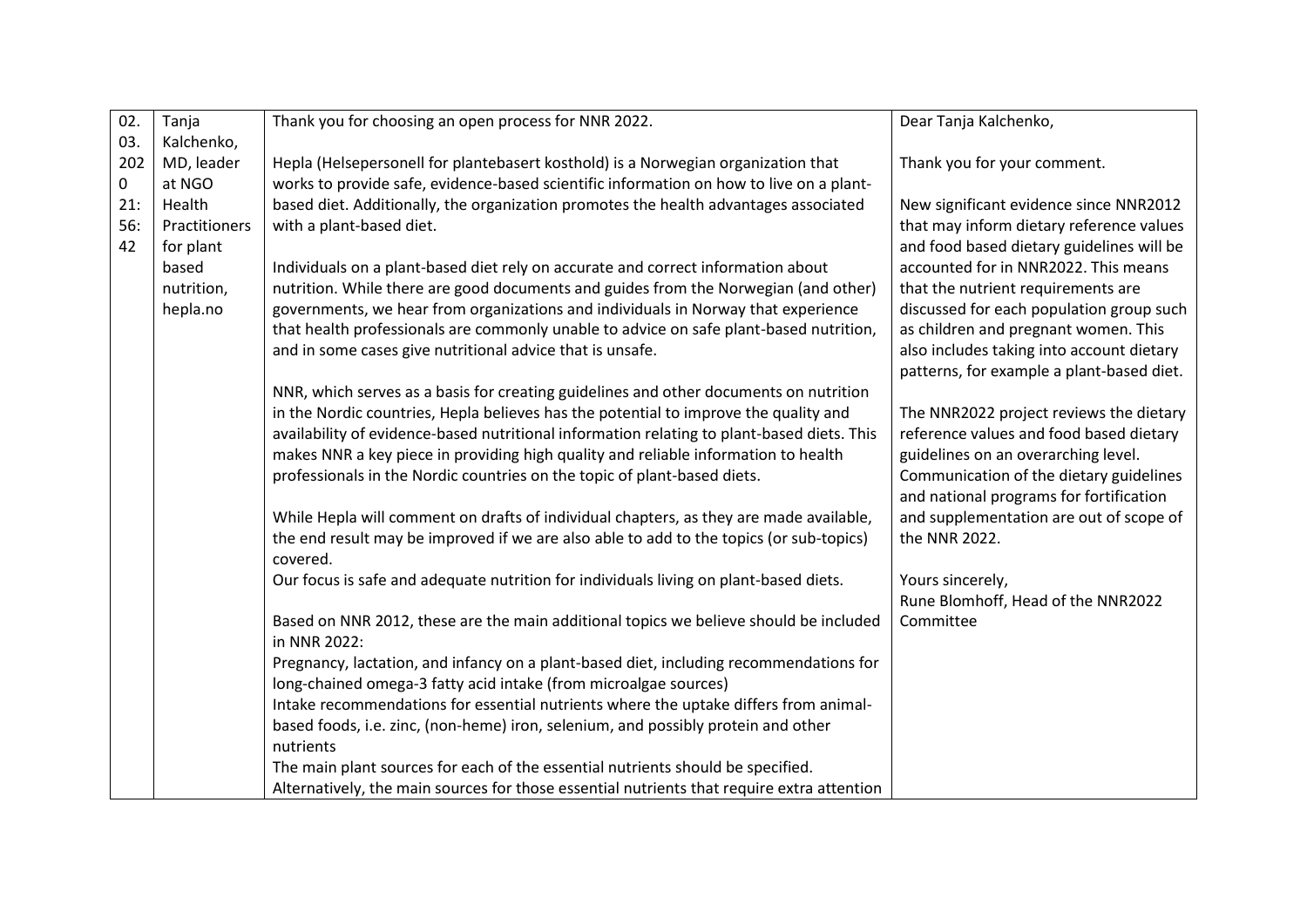|     |         | on a plant based diet, i.e. vitamin B12, B2, B6, iodine, vitamin D, long-chained omega-3   |  |
|-----|---------|--------------------------------------------------------------------------------------------|--|
|     |         | fatty acids, and calcium, should be listed.                                                |  |
|     |         |                                                                                            |  |
|     |         | For cases where no reliable and practical plant-based source exists for the nutrient, e.g. |  |
|     |         | vitamin B12, it should be clearly stated that supplementation or fortified food intake is  |  |
|     |         | necessary. This category includes vitamin D and iodine for the Nordic countries.           |  |
|     |         |                                                                                            |  |
|     |         |                                                                                            |  |
|     |         |                                                                                            |  |
|     |         |                                                                                            |  |
|     |         |                                                                                            |  |
|     |         |                                                                                            |  |
|     |         |                                                                                            |  |
|     |         |                                                                                            |  |
|     |         |                                                                                            |  |
|     |         |                                                                                            |  |
|     |         |                                                                                            |  |
|     |         |                                                                                            |  |
|     |         |                                                                                            |  |
|     |         |                                                                                            |  |
|     |         |                                                                                            |  |
|     |         |                                                                                            |  |
|     |         |                                                                                            |  |
|     |         |                                                                                            |  |
|     |         |                                                                                            |  |
|     |         |                                                                                            |  |
|     |         |                                                                                            |  |
|     |         |                                                                                            |  |
| 02. | nanashi | No comment received                                                                        |  |
| 03. |         |                                                                                            |  |
|     |         |                                                                                            |  |
| 202 |         |                                                                                            |  |
| 0   |         |                                                                                            |  |
| 15: |         |                                                                                            |  |
| 19: |         |                                                                                            |  |
| 46  |         |                                                                                            |  |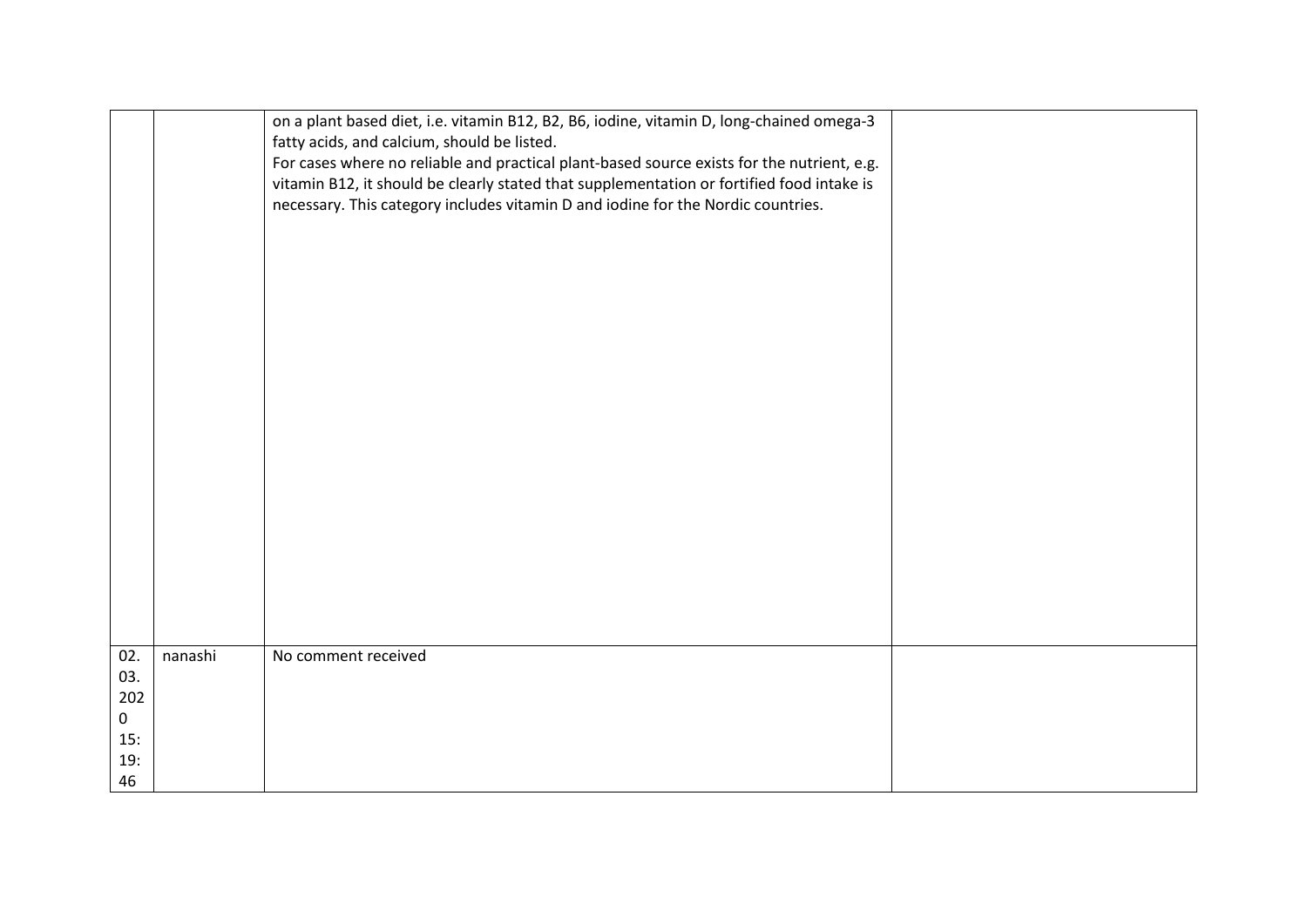| 30. | stine sem,    | Hei,                                                                                    | Dear Stine Sem,                          |
|-----|---------------|-----------------------------------------------------------------------------------------|------------------------------------------|
| 01. | landbruks-    | Jeg vil gjerne få listen over hvilke eksperter som er med i arbeidet videre.            |                                          |
| 202 | <b>Og</b>     |                                                                                         | Thank you for your comment. All chapter  |
| 0   | matdeparte    | vennlig hilsen                                                                          | experts will be established during the   |
| 15: | mentet        |                                                                                         | next months. The chapter experts will be |
| 02: |               | <b>Stine</b>                                                                            | announced at our web page when all       |
| 18  |               |                                                                                         | chapter experts are established.         |
|     |               |                                                                                         |                                          |
|     |               |                                                                                         | Yours sincerely,                         |
|     |               |                                                                                         | Rune Blomhoff, Head of the NNR2022       |
|     |               |                                                                                         | Committee                                |
| 28. | Torwald       | Ökningen av de metabola sjukdomarna är att likna vid en dödlig viruspandemi. Nu         | Dear Torwald Åberg,                      |
| 01. | Åberg,        | måste alla insatser sättas in som kan få de uppåtgående kurvorna att brytas och gå      |                                          |
| 202 | farmaceut,    | nedåt. Den enda effektiva behandlingen är en sänkning av fettintaget under 25 E%        | Thank you for your comment.              |
| 0   | näringsfysiol | vilket har klart visats hos folket på Okinawa och Kitava. I Ragnar Tegelmans avhandling |                                          |
| 14: | og,           | visade vi att med kostdataprogram fick vi ett genombrott där ett fettintag lägre än 25  | The NNR2022 project reviews the dietary  |
| 56: | Receptum      | E% fett sjönk insulinresistensen hos friska idrottare och på Sabbatsbergs Kostcentrum   | reference values and food based dietary  |
| 26  |               | fick vi samma resultat hos patienter verifierat med stor blodprofil och kroppsmätning.  | guidelines on an overarching level.      |
|     |               | En vidareutveckling av kostdataprogrammen har nu lett fram till en märkning av          | Communication of the dietary guidelines, |
|     |               | livsmedlen som har resulterat i ett lågt fettintag, under 20 E% kombinerat med ett högt | national food databases and labelling of |
|     |               | intag av de essentiella näringsämnena. Bakgrunden är ett funnet samband mellan          | products are not in the scope of NNR     |
|     |               | energiämnena som skapat en algoritm för implementering i en livsmedelsdatabas där       | 2022.                                    |
|     |               | fyra olika grupper av livsmedel faller ut. Tester på brandmän i Stockholm har visat på  | On that basis we kindly reject your      |
|     |               | god effekt med sänkning av insulinresistensen till normal nivå. Genom denna lösning     | suggestion to present your results.      |
|     |               | som kan appliceras på produkterna i butik och restaurang kan man nå även de grupper i   |                                          |
|     |               | samhället som normalt är svåra att nå. Märkningen skiljer sig helt från de försök man   | Yours sincerely,                         |
|     |               | gjort med Traffic Light Food i andra länder. Bäst vore om jag kunde komma och           | Rune Blomhoff, Head of the NNR2022       |
|     |               | informera om den forskning och utveckling som började på Stockholms Universitet och     | Committee                                |
|     |               | vidareutvecklades på Karolinska Institutet och Sabbatsbergs sjukhus.                    |                                          |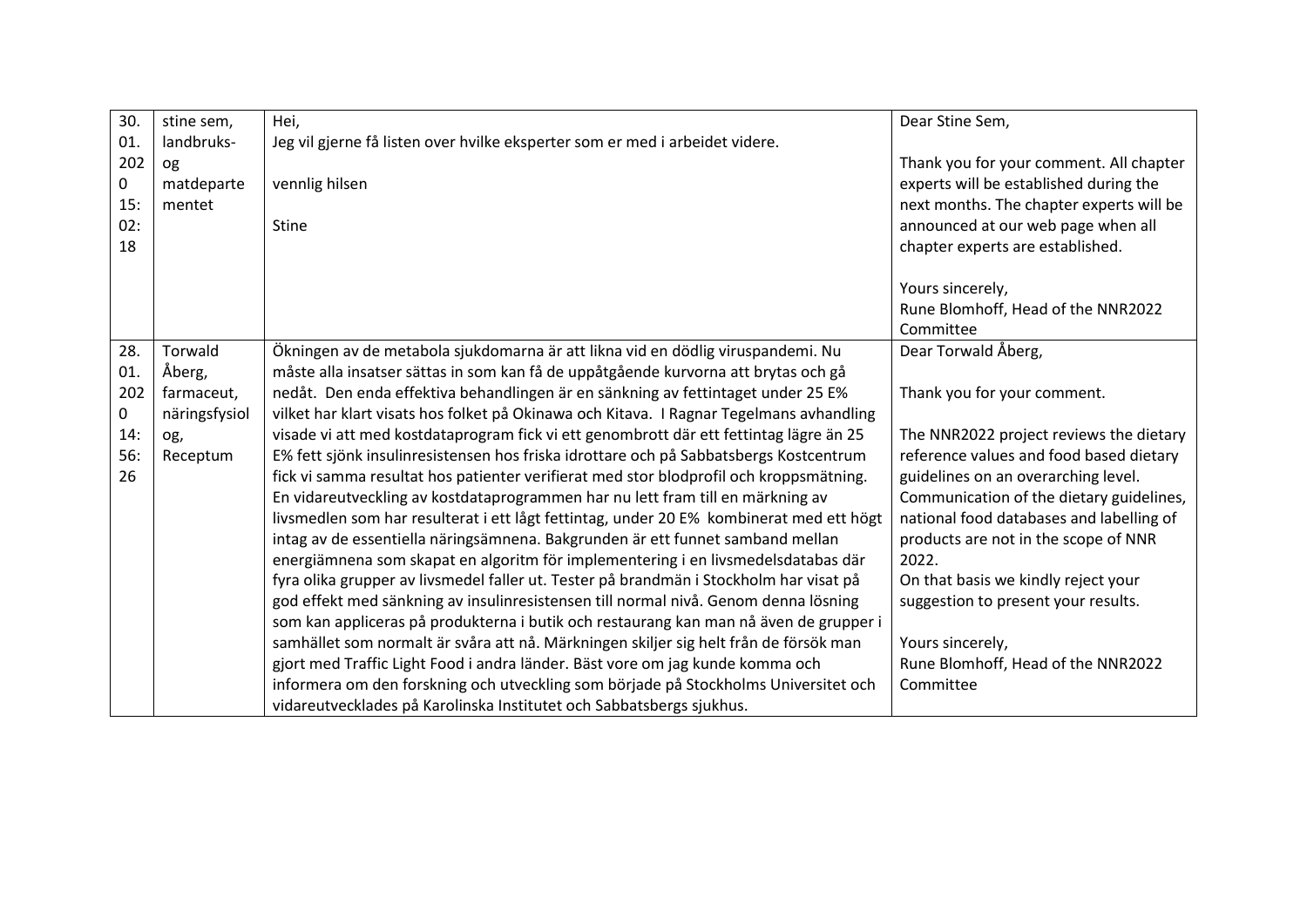| 23. | Mats     | THE IMPORTANCE OF LOW CARB, ZERO SUGAR AND INTERMITTING FASTING                            | Dear Mats Toftenes,                       |
|-----|----------|--------------------------------------------------------------------------------------------|-------------------------------------------|
| 01. | Toftenes |                                                                                            |                                           |
| 202 |          | More and more studies show the great effects that fasting have on human health.            | Thank you for your comment.               |
| 0   |          | Autophagy (cell cleansing), DNA-repair, reduction of inflammation, reversion of insulin    |                                           |
| 17: |          | resistance, mitochondria production increase, weight loss - in general reduction of        | NNR puts the whole diet in focus and the  |
| 13: |          | diseases and better health!                                                                | role that dietary patterns and food       |
| 25  |          |                                                                                            | groups play in the prevention of diet-    |
|     |          | A brand new study published in The New England Journal of Medicine 26th of Dec             | related chronic diseases is emphasized.   |
|     |          | 2019, gathers and concludes from a total of 80 studies on intermitting fasting. Read it    |                                           |
|     |          | here: https://www.nejm.org/doi/full/10.1056/NEJMra1905136?query=featured_home              | New significant evidence since NNR2012    |
|     |          |                                                                                            | that may inform dietary reference values  |
|     |          | The study concludes that humans are not meant to eat 3+ meals per day. After 14-16         | and food based dietary guidelines will be |
|     |          | hours of feast, a lot of positive cellular processes starts. The body is starting to       | accounted for in NNR2022.                 |
|     |          | resetting, cleaning and unclogging the whole system.                                       | The NNR2022 project reviews the dietary   |
|     |          |                                                                                            | reference values and food based dietary   |
|     |          | Pretty much in all cultures people are eating 3-4 meals a day + snacks in between. The     | guidelines on an overarching level.       |
|     |          | reason is carbohydrates (glucose) - they send our blood sugar levels up and down,          | Communication of the dietary guidelines,  |
|     |          | making us super hungry after just a few hours after the previous meal. The                 | for example to schools and individuals is |
|     |          | consequence is regular meals, no fasting, and that our body never reaches the              | to a large extent not covered by          |
|     |          | resetting/cleaning mode. Long term we are building up cellular toxic waste and             | NNR2022 because it is done nationally.    |
|     |          | eventually becomes insulin resistant, and all kinds of lifestyle diseases occur.           |                                           |
|     |          |                                                                                            | Yours sincerely,                          |
|     |          | In order to be able to provide daily intermitting fasting, the carbs need to be reduces so | Rune Blomhoff, Head of the NNR2022        |
|     |          | that hunger is controlled. (Keto/low carb diet is the solution)                            | Committee                                 |
|     |          | My recommendation:                                                                         |                                           |
|     |          | Please review the recommendation on meal frequency and carbohydrate intake, as well        |                                           |
|     |          | as recommending zero sugar and other refined products (starch, flour etc). As per today    |                                           |
|     |          | the Norwegian advice is 3-4 meals per day + 1-2 mid-meals, no more than 11 hours           |                                           |
|     |          | without food, and a nutrition based on 45-60 % carbohydrate. This CAUSES diseases.         |                                           |
|     |          |                                                                                            |                                           |
|     |          | Thank you for reading, and thank you for the opportunity to participation through          |                                           |
|     |          | comment submission.                                                                        |                                           |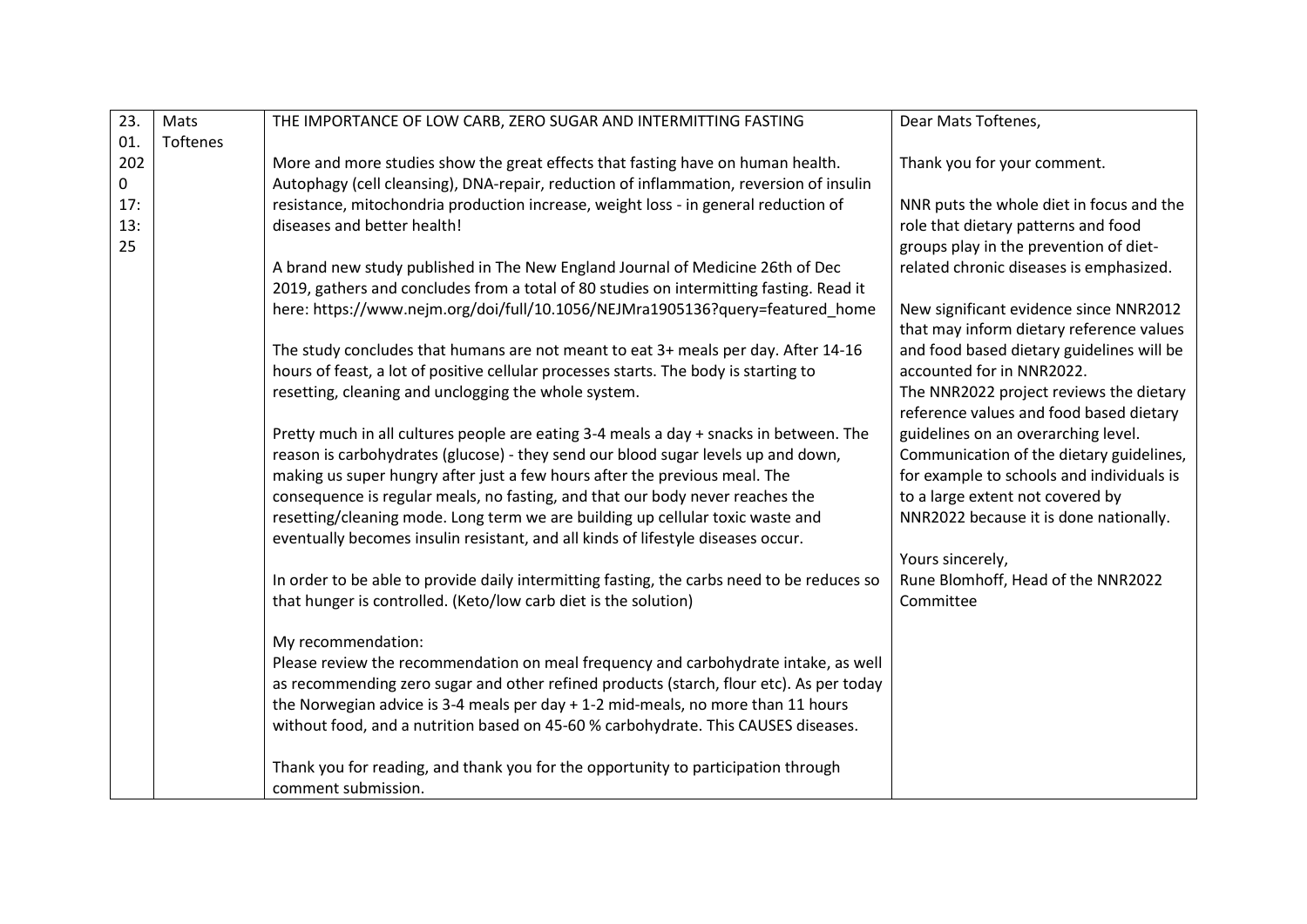| 08. | Ola           | My name is Ola Thomsson and I work as research officer at Swedish University of          | Dear Ola Thomsson,                       |
|-----|---------------|------------------------------------------------------------------------------------------|------------------------------------------|
| 01. | Thomsson,     | Agricultural Science at the faculty of veterinary medicine and animal science.           |                                          |
| 202 | Swedish       |                                                                                          | Thank you for your comment. The          |
| 0   | University of | Much of the faculty's research is focused on sustainability and primarily on sustainable | seminar was postponed to March 11.       |
| 10: | Agricultural  | food production. I have been in contact with Eva Werensjö Lemming at the Swedish         | Unfortunately, due to the COVID-19       |
| 21: | Sciences      | national food agency about that we have several researchers and a lot of knowledge       | situation, the seminar was cancelled. We |
| 38  |               | regarding sustainability and food production to contribute with to the update of the     | will arrange a new webinar September     |
|     |               | NNR.                                                                                     | 24. Please follow our webpage for        |
|     |               |                                                                                          | continuously updated information.        |
|     |               | Eva told me that there will be a workshop on sustainability in Oslo on the 23rd of       |                                          |
|     |               | January, however she was not part of the ws arrangement. I therefore turn to you to      | Yours sincerely,                         |
|     |               | ask if you any more information about it? Or when more information will be available?    | Rune Blomhoff, Head of the NNR2022       |
|     |               | Eva also mentioned that we were put on the Stakeholder list for this workshop by her.    | Committee                                |
|     |               |                                                                                          |                                          |
|     |               | With hopes of a nice Wednesday!                                                          |                                          |
|     |               |                                                                                          |                                          |
|     |               | Best wishes                                                                              |                                          |
|     |               |                                                                                          |                                          |
|     |               | Dr. Ola Thomsson                                                                         |                                          |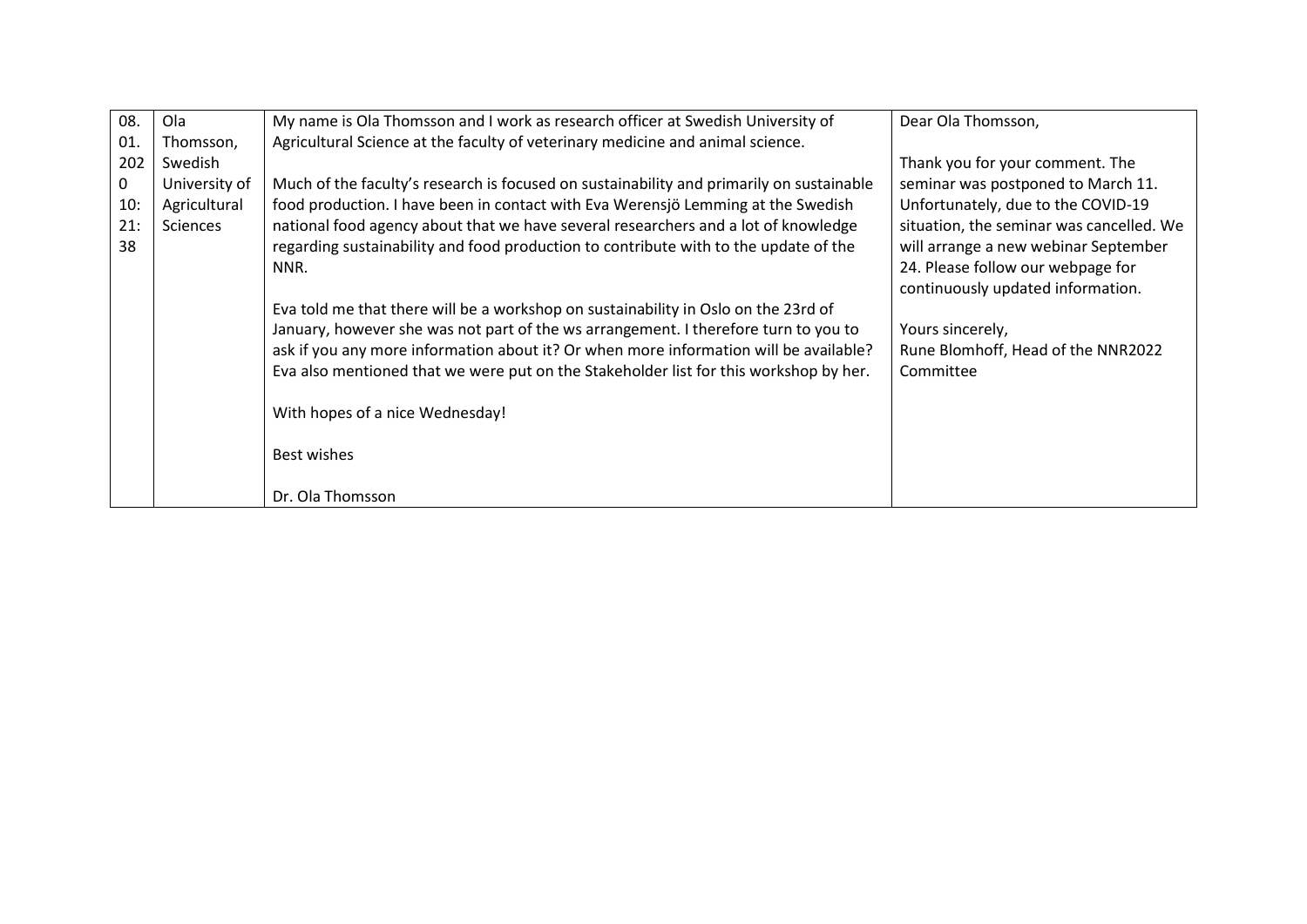| Trine          | Egg and Heart Disease                                                                   | Dear Trine Thorkildsen,                                                                                                                                                                                                                                                                                                                                                                                                                                                                                                                                                                                                                                                                                                                                                                                                                                                                                                                                                                                                                                                                                                                                                                                                                                                                                                                                                                                                                                                                                                                                                                                                    |
|----------------|-----------------------------------------------------------------------------------------|----------------------------------------------------------------------------------------------------------------------------------------------------------------------------------------------------------------------------------------------------------------------------------------------------------------------------------------------------------------------------------------------------------------------------------------------------------------------------------------------------------------------------------------------------------------------------------------------------------------------------------------------------------------------------------------------------------------------------------------------------------------------------------------------------------------------------------------------------------------------------------------------------------------------------------------------------------------------------------------------------------------------------------------------------------------------------------------------------------------------------------------------------------------------------------------------------------------------------------------------------------------------------------------------------------------------------------------------------------------------------------------------------------------------------------------------------------------------------------------------------------------------------------------------------------------------------------------------------------------------------|
| Thorkildsen,   | The potential effect that eggs have on heart health has remained elusive in the         |                                                                                                                                                                                                                                                                                                                                                                                                                                                                                                                                                                                                                                                                                                                                                                                                                                                                                                                                                                                                                                                                                                                                                                                                                                                                                                                                                                                                                                                                                                                                                                                                                            |
| Head of        | literature, with some studies showing eggs have a protective effect on heart disease    | Thank you for your comment.                                                                                                                                                                                                                                                                                                                                                                                                                                                                                                                                                                                                                                                                                                                                                                                                                                                                                                                                                                                                                                                                                                                                                                                                                                                                                                                                                                                                                                                                                                                                                                                                |
| nutrition,     | and other studies showing an adverse association. Interpretation of evidence from       | New significant evidence since NNR2012                                                                                                                                                                                                                                                                                                                                                                                                                                                                                                                                                                                                                                                                                                                                                                                                                                                                                                                                                                                                                                                                                                                                                                                                                                                                                                                                                                                                                                                                                                                                                                                     |
| sustainability | these studies has been complicated by the methodological challenges in nutritional      | that may inform dietary reference values                                                                                                                                                                                                                                                                                                                                                                                                                                                                                                                                                                                                                                                                                                                                                                                                                                                                                                                                                                                                                                                                                                                                                                                                                                                                                                                                                                                                                                                                                                                                                                                   |
| and animal     | epidemiology. For example, it has been difficult to separate any potential independent  | and food based dietary guidelines will be                                                                                                                                                                                                                                                                                                                                                                                                                                                                                                                                                                                                                                                                                                                                                                                                                                                                                                                                                                                                                                                                                                                                                                                                                                                                                                                                                                                                                                                                                                                                                                                  |
| welfare,       | associations between egg consumption and heart disease risk from the innumerable        | accounted for in NNR2022. This includes                                                                                                                                                                                                                                                                                                                                                                                                                                                                                                                                                                                                                                                                                                                                                                                                                                                                                                                                                                                                                                                                                                                                                                                                                                                                                                                                                                                                                                                                                                                                                                                    |
| Norwegian      | demographic, clinical, dietary, and lifestyle factors that may mediate or confound the  | potential health effects of egg                                                                                                                                                                                                                                                                                                                                                                                                                                                                                                                                                                                                                                                                                                                                                                                                                                                                                                                                                                                                                                                                                                                                                                                                                                                                                                                                                                                                                                                                                                                                                                                            |
| Centre for     | results. This level of uncertainty has resulted in variable dietary recommendations,    | consumption.                                                                                                                                                                                                                                                                                                                                                                                                                                                                                                                                                                                                                                                                                                                                                                                                                                                                                                                                                                                                                                                                                                                                                                                                                                                                                                                                                                                                                                                                                                                                                                                                               |
| Consumer       | particularly among subgroups of patients with, or at high risk for, heart disease.      |                                                                                                                                                                                                                                                                                                                                                                                                                                                                                                                                                                                                                                                                                                                                                                                                                                                                                                                                                                                                                                                                                                                                                                                                                                                                                                                                                                                                                                                                                                                                                                                                                            |
| Information    |                                                                                         | Yours sincerely,                                                                                                                                                                                                                                                                                                                                                                                                                                                                                                                                                                                                                                                                                                                                                                                                                                                                                                                                                                                                                                                                                                                                                                                                                                                                                                                                                                                                                                                                                                                                                                                                           |
| Egg and        | Early epidemiologic studies reported relatively strong correlations between cholesterol | Rune Blomhoff, Head of the NNR2022                                                                                                                                                                                                                                                                                                                                                                                                                                                                                                                                                                                                                                                                                                                                                                                                                                                                                                                                                                                                                                                                                                                                                                                                                                                                                                                                                                                                                                                                                                                                                                                         |
| Meat &         | intake and heart disease, however, some recently published studies have shown that      | Committee                                                                                                                                                                                                                                                                                                                                                                                                                                                                                                                                                                                                                                                                                                                                                                                                                                                                                                                                                                                                                                                                                                                                                                                                                                                                                                                                                                                                                                                                                                                                                                                                                  |
| Karianne       |                                                                                         |                                                                                                                                                                                                                                                                                                                                                                                                                                                                                                                                                                                                                                                                                                                                                                                                                                                                                                                                                                                                                                                                                                                                                                                                                                                                                                                                                                                                                                                                                                                                                                                                                            |
| Spetaas        |                                                                                         |                                                                                                                                                                                                                                                                                                                                                                                                                                                                                                                                                                                                                                                                                                                                                                                                                                                                                                                                                                                                                                                                                                                                                                                                                                                                                                                                                                                                                                                                                                                                                                                                                            |
| Henriksen,     |                                                                                         |                                                                                                                                                                                                                                                                                                                                                                                                                                                                                                                                                                                                                                                                                                                                                                                                                                                                                                                                                                                                                                                                                                                                                                                                                                                                                                                                                                                                                                                                                                                                                                                                                            |
| Head of        |                                                                                         |                                                                                                                                                                                                                                                                                                                                                                                                                                                                                                                                                                                                                                                                                                                                                                                                                                                                                                                                                                                                                                                                                                                                                                                                                                                                                                                                                                                                                                                                                                                                                                                                                            |
| Nutrition,     |                                                                                         |                                                                                                                                                                                                                                                                                                                                                                                                                                                                                                                                                                                                                                                                                                                                                                                                                                                                                                                                                                                                                                                                                                                                                                                                                                                                                                                                                                                                                                                                                                                                                                                                                            |
| Animalia AS    |                                                                                         |                                                                                                                                                                                                                                                                                                                                                                                                                                                                                                                                                                                                                                                                                                                                                                                                                                                                                                                                                                                                                                                                                                                                                                                                                                                                                                                                                                                                                                                                                                                                                                                                                            |
| Norwegian      |                                                                                         |                                                                                                                                                                                                                                                                                                                                                                                                                                                                                                                                                                                                                                                                                                                                                                                                                                                                                                                                                                                                                                                                                                                                                                                                                                                                                                                                                                                                                                                                                                                                                                                                                            |
|                |                                                                                         |                                                                                                                                                                                                                                                                                                                                                                                                                                                                                                                                                                                                                                                                                                                                                                                                                                                                                                                                                                                                                                                                                                                                                                                                                                                                                                                                                                                                                                                                                                                                                                                                                            |
|                |                                                                                         |                                                                                                                                                                                                                                                                                                                                                                                                                                                                                                                                                                                                                                                                                                                                                                                                                                                                                                                                                                                                                                                                                                                                                                                                                                                                                                                                                                                                                                                                                                                                                                                                                            |
|                |                                                                                         |                                                                                                                                                                                                                                                                                                                                                                                                                                                                                                                                                                                                                                                                                                                                                                                                                                                                                                                                                                                                                                                                                                                                                                                                                                                                                                                                                                                                                                                                                                                                                                                                                            |
|                |                                                                                         |                                                                                                                                                                                                                                                                                                                                                                                                                                                                                                                                                                                                                                                                                                                                                                                                                                                                                                                                                                                                                                                                                                                                                                                                                                                                                                                                                                                                                                                                                                                                                                                                                            |
|                |                                                                                         |                                                                                                                                                                                                                                                                                                                                                                                                                                                                                                                                                                                                                                                                                                                                                                                                                                                                                                                                                                                                                                                                                                                                                                                                                                                                                                                                                                                                                                                                                                                                                                                                                            |
|                |                                                                                         |                                                                                                                                                                                                                                                                                                                                                                                                                                                                                                                                                                                                                                                                                                                                                                                                                                                                                                                                                                                                                                                                                                                                                                                                                                                                                                                                                                                                                                                                                                                                                                                                                            |
|                |                                                                                         |                                                                                                                                                                                                                                                                                                                                                                                                                                                                                                                                                                                                                                                                                                                                                                                                                                                                                                                                                                                                                                                                                                                                                                                                                                                                                                                                                                                                                                                                                                                                                                                                                            |
|                |                                                                                         |                                                                                                                                                                                                                                                                                                                                                                                                                                                                                                                                                                                                                                                                                                                                                                                                                                                                                                                                                                                                                                                                                                                                                                                                                                                                                                                                                                                                                                                                                                                                                                                                                            |
|                |                                                                                         |                                                                                                                                                                                                                                                                                                                                                                                                                                                                                                                                                                                                                                                                                                                                                                                                                                                                                                                                                                                                                                                                                                                                                                                                                                                                                                                                                                                                                                                                                                                                                                                                                            |
|                |                                                                                         |                                                                                                                                                                                                                                                                                                                                                                                                                                                                                                                                                                                                                                                                                                                                                                                                                                                                                                                                                                                                                                                                                                                                                                                                                                                                                                                                                                                                                                                                                                                                                                                                                            |
|                |                                                                                         |                                                                                                                                                                                                                                                                                                                                                                                                                                                                                                                                                                                                                                                                                                                                                                                                                                                                                                                                                                                                                                                                                                                                                                                                                                                                                                                                                                                                                                                                                                                                                                                                                            |
|                |                                                                                         |                                                                                                                                                                                                                                                                                                                                                                                                                                                                                                                                                                                                                                                                                                                                                                                                                                                                                                                                                                                                                                                                                                                                                                                                                                                                                                                                                                                                                                                                                                                                                                                                                            |
|                | Meat and<br>Poultry<br>Research<br>Centre                                               | dietary cholesterol has a minimal impact on cardiac outcomes or markers of CVD risk. In<br>2015, the Dietary Guidelines for Americans scientific advisory committee indicated that,<br>"available evidence shows no appreciable relationship between consumption of dietary<br>cholesterol and serum cholesterol" and that "cholesterol is not a nutrient of concern<br>for overconsumption." However, they also suggested that individuals should consume<br>little dietary cholesterol while following a healthy eating pattern. Eggs are a common<br>source of dietary cholesterol, but eggs also contain an abundance of vital nutrients,<br>such as protein, essential fatty acids, antioxidants, choline, iodine, vitamins, and<br>minerals. Because of this, eggs should be evaluated as a whole food in terms of total<br>consumption, rather than on the basis of specific constituents, such as cholesterol.<br>Several large prospective observational studies have been published recently on this<br>topic, and null findings or even decreased risks for major cardiovascular disease<br>endpoints based on egg intake have been reported.<br>In a recently published study of egg consumption, Key et al. (2019) evaluated ischemic<br>heart disease (IHD) risk among 410,000 men and women across Europe. Egg intake was<br>associated with a 7% decreased risk of IHD. Relatively similar findings were reported in<br>a recent prospective cohort study in China (Xu et al. 2019). Specifically, consuming 7 or<br>more eggs per day was associated with a non-significant 3% decreased risk of IHD, and |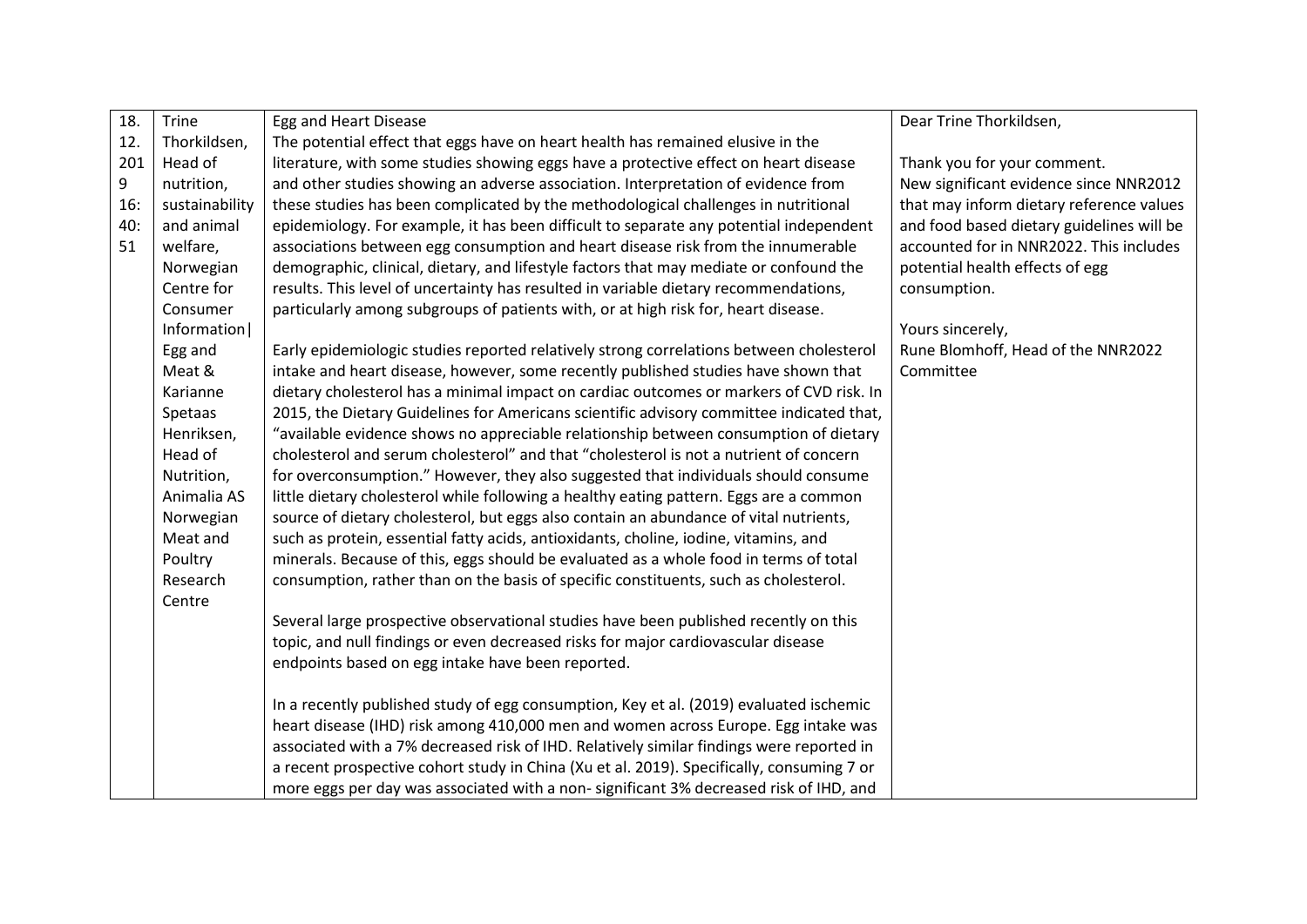a significant 9% decreased risk of stroke. In another recently published analysis of 460,000 Chinese participants, daily egg consumption was associated with an 11% reduction in CVD risk, as well as 12%, 14%, 26%, and 10% reductions in risk of IHD, major coronary events, haemorrhagic stroke, and ischaemic stroke, respectively (Qin et al. 2018). These findings have been supported by prior meta-analyses on this topic (Alexander et al. 2016). The state of the science appears to favor a conclusion that egg intake does not adversely affect heart health among the general population, and may provide some cardiovascular and cerebrovascular benefits. Some studies, however, have reported an increased risk of CVD among persons with type 2 diabetes. Interpretation of the evidence from these studies is challenging because changes in dietary and lifestyle habits before and after diabetes diagnosis need to be considered and addressed analytically. In summary, the weight of the analytical epidemiologic evidence supports a conclusion

that egg intake does not adversely impact heart health among healthy populations. In fact, several large-scale epidemiologic studies have shown decreased risks of heart disease and stroke among study populations who regularly consume eggs. Eggs are a nutrient dense food, providing a good and affordable source of protein, essential fatty acids, antioxidants, choline, iodine, vitamins, and minerals. Thus, recommendations regarding the consumption of eggs should consider them as a whole food.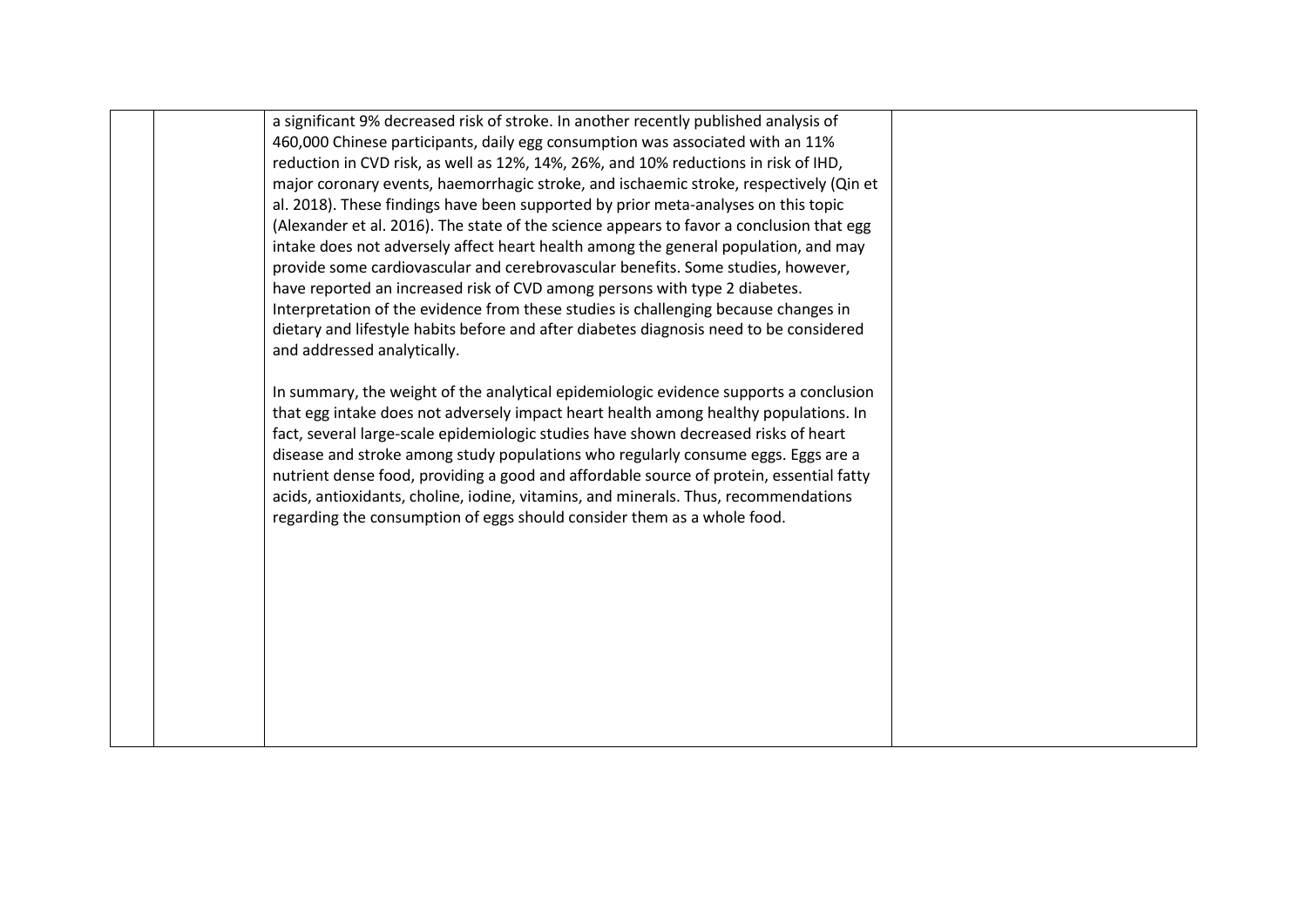| 17. | Katrine        | Sustainability is about food security.                                                    | Dear Katrine Andersen Nesse,            |
|-----|----------------|-------------------------------------------------------------------------------------------|-----------------------------------------|
| 12. | Andersen       |                                                                                           |                                         |
| 201 | Nesse, Head    | NNR 2022 will develop evidence-based platforms for the integration of sustainability      | Thank you for your comment. The         |
| 9   | of             | and environmental issues into the national food-based dietary guidelines                  | NNR2022 Committee will arrange a        |
| 10: | Sustainability | (https://www.helsedirektoratet.no/english/nordic-nutrition-recommendations-               | seminar and a workshop within           |
| 16: |                | 2022#get-involved)                                                                        | sustainability to define the areas and  |
| 42  | environment    | The essential question is how sustainability is going to be defined within this work.     | topics that are most relevant and       |
|     | and climate,   |                                                                                           | pressing for NNR2022. Please follow the |
|     | Animalia,      | Sustainability in food production and consumption is fundamentally about food security    | continuously updated information on our |
|     | and Rebekka    | for present and future generations. In Norway, with 3% arable land, it is about utilising | website to follow the process.          |
|     | Helén          | the national natural resources to produce the food we can, in the most sustainable        |                                         |
|     | Kristiansen,   | way. The development of evidence-based platforms for the integration of sustainability    | Yours sincerely,                        |
|     | advisor        | and environmental issues in food-based dietary guidelines need to emphasize food          | Rune Blomhoff, Head of the NNR2022      |
|     | Sustainability | security as a main issue. If the integration of environmental sustainability is not using | Committee                               |
|     | and food       | the natural resources and possibilities for food production in Norway and the other       |                                         |
|     | production,    | respective Nordic countries as a basis, the recommendations will affect the national      |                                         |
|     | MatPrat        | food security if implemented and thus not represent sustainable development.              |                                         |
|     |                |                                                                                           |                                         |
|     |                | FAO's definitions underlines that sustainability in this matter is about food security:   |                                         |
|     |                | "A sustainable food system (SFS) is a food system that delivers food security and         |                                         |
|     |                | nutrition for all in such a way that the economic, social and environmental bases to      |                                         |
|     |                | generate food security and nutrition for future generations are not compromised."         |                                         |
|     |                | FAO, 2018, Sustainable food systems, Concept and framework                                |                                         |
|     |                | "Sustainable diets are those diets with low environmental impacts which contribute to     |                                         |
|     |                | food and nutrition security and to healthy life for present and future generations.       |                                         |
|     |                | Sustainable diets are protective and respectful of biodiversity and ecosystems,           |                                         |
|     |                | culturally acceptable, accessible, economically fair and affordable; nutritionally        |                                         |
|     |                | adequate, safe and healthy; while optimizing natural and human resources." FAO, 2010,     |                                         |
|     |                | Sustainable Diets and Biodiversity.                                                       |                                         |
|     |                |                                                                                           |                                         |
|     |                | The FAO definition of sustainable agricultural development is "the management and         |                                         |
|     |                | conservation of the natural resource base, and the orientation of technological and       |                                         |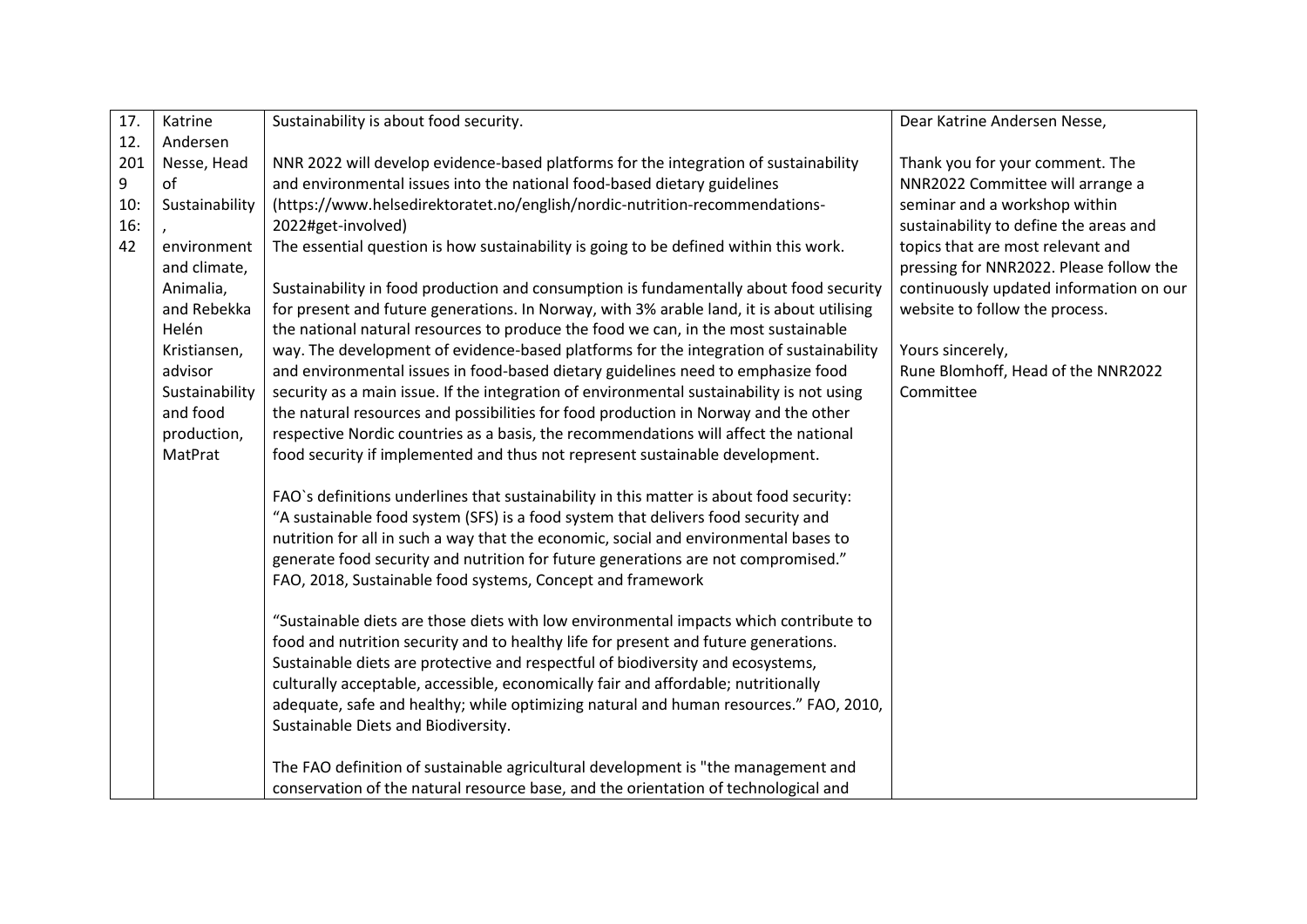|  | institutional change in such a manner as to ensure the attainment and continued           |  |
|--|-------------------------------------------------------------------------------------------|--|
|  | satisfaction of human needs for present and future generations. Such development          |  |
|  | conserves land, water, plant and animal genetic resources, is environmentally non-        |  |
|  | degrading, technically appropriate, economically viable and socially acceptable."         |  |
|  | www.fao.org, Sustainable agriculture and rural development                                |  |
|  |                                                                                           |  |
|  | The Intergovernmental Panel on Climate Change (IPCC) has stated that all countries        |  |
|  | must utilise their available resources for food production because global warming will    |  |
|  | reduce the availability of arable land globally.                                          |  |
|  |                                                                                           |  |
|  | The conditions and possibilities for food production are different in each of the Nordic  |  |
|  | countries. The quantity of arable land is the least in Norway. The climate and weather    |  |
|  | conditions put limitations to Norwegian food crops, whilst the conditions are most        |  |
|  | suitable for feed crops and livestock. The last two years, with too much rain in 2017 and |  |
|  | drought in 2018, has shown the vulnerability of the food crops in Norway and the          |  |
|  | robustness of livestock. It is documented that a reduction of livestock production in     |  |
|  | Norway will reduce the utilisation of arable land and at the same time increase the       |  |
|  | need for import of plant foods. Both aspects reduce Norwegian self sufficiency and        |  |
|  | short- and long- term food security.                                                      |  |
|  |                                                                                           |  |
|  | The development of evidence-based platforms for the integration of sustainability and     |  |
|  | environmental issues into the national food-based dietary guidelines, must see food       |  |
|  | security as the main issue. With this as a starting point, it will be convenient to guide |  |
|  | both the producers and the consumers in a sustainable direction.                          |  |
|  |                                                                                           |  |
|  |                                                                                           |  |
|  |                                                                                           |  |
|  |                                                                                           |  |
|  |                                                                                           |  |
|  |                                                                                           |  |
|  |                                                                                           |  |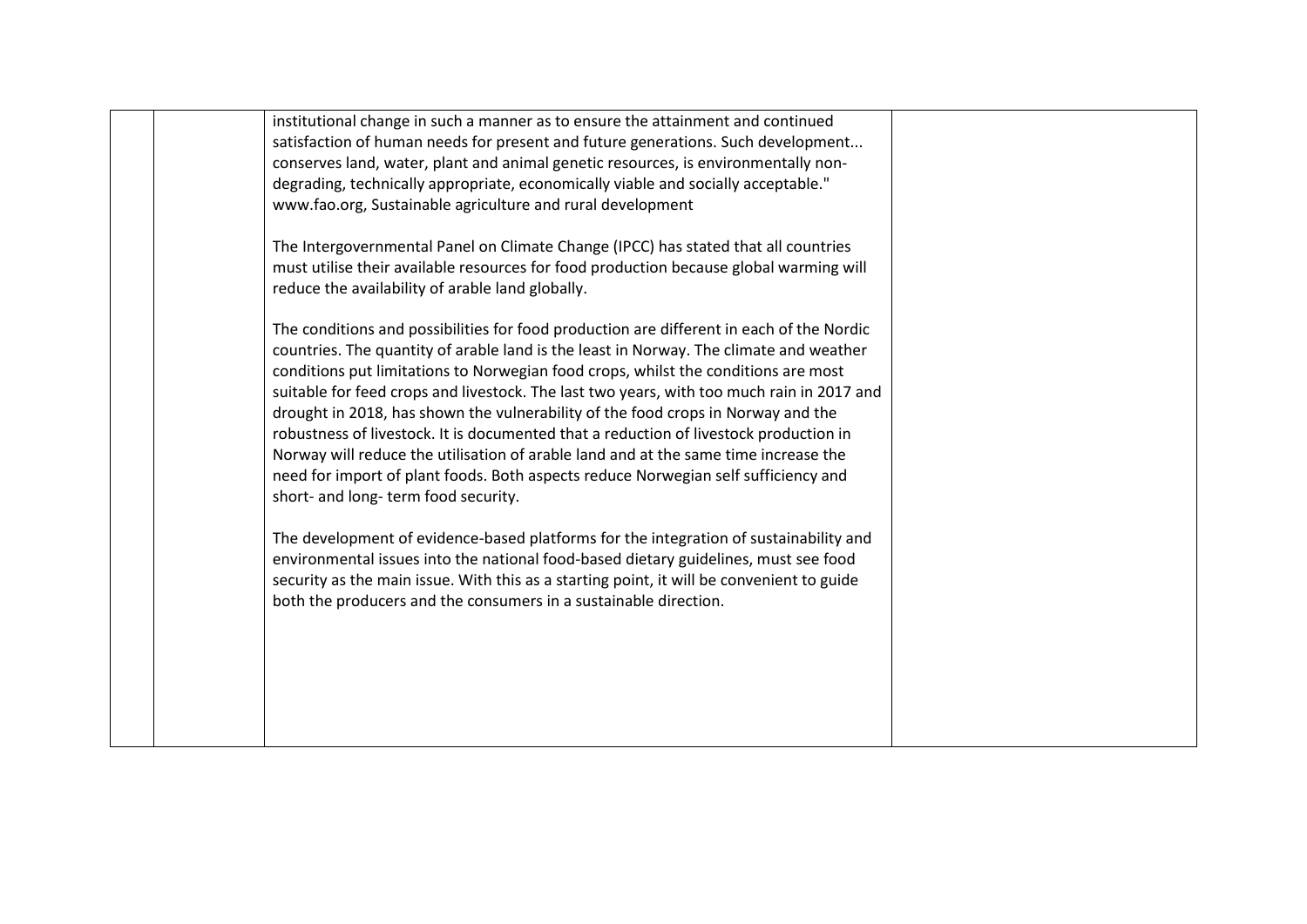| 12. | Karianne      | Meat consumption in Norway                                                              | Dear Karianne Spetaas Henriksen,      |
|-----|---------------|-----------------------------------------------------------------------------------------|---------------------------------------|
| 12. | Spetaas       | Meat consumption is reported in different forms, including food supply data, ready-to-  |                                       |
| 201 | Henriksen,    | cook consumption, consumer surveys and dietary surveys (1). These data cannot be        | Thank you for your comment.           |
| 9   | fagsjef       | compared directly, and thus, it is important to be accurate regarding the use of the    |                                       |
| 08: | ernæring      | different types of statistics. Otherwise, information extracted from these data may be  | For meat and meat products there are  |
| 06: | Animalia AS,  | wrong and misleading. For instance dietary guidelines for red meat consumption is       | uncertainties in the reporting of     |
| 14  | Eilin         | given in cooked weight, but there are no updated data on cooked meat consumption in     | consumption as for all the other food |
|     | Lundekvam     | Norway.                                                                                 | groups. This is accounted for when    |
|     | Bye,          |                                                                                         | developing the guidelines.            |
|     | ernæringsfag  | Food supply data for meat are based on whole animals, encompassing muscle, fat,         |                                       |
|     | lig rådgiver  | bones, and other non-edible and edible by-products, where changes in storage and        | Yours sincerely,                      |
|     | MatPrat,      | import/export are accounted for. The Norwegian Directorate of Health                    | Rune Blomhoff, Head of the NNR2022    |
|     | Torill        | (Helsedirektoratet) reports food supply data on an annual basis based on data from The  | Committee                             |
|     | Emblem        | Norwegian Institute of Bioeconomy Research (NIBIO).                                     |                                       |
|     | Nysted,       | NIBIO also produces annual estimates for the ready-to-cook consumption of meat in       |                                       |
|     | spesialrådgiv | Norway, based on the food supply data. To make the calculations as accurate as          |                                       |
|     | er ernæring   | possible, non-edible parts of the animal are excluded (e.g. bones and some fat), and    |                                       |
|     | og bærekraft  | waste is considered. What is left is an estimate of the raw meat available, prior to    |                                       |
|     | Animalia AS,  | processing, cooking and heat treating.                                                  |                                       |
|     | <b>Trine</b>  |                                                                                         |                                       |
|     | Thorkildsen,  | The Norwegian Directorate of Health recommends no more than 500 g of red and            |                                       |
|     | fagsjef       | processed red meat per week as part of a healthy and varied diet. This is stated to be  |                                       |
|     | ernæring,     | equivalent to 700-750 g of raw meat per week (i.e. prior to any heat treatment or       |                                       |
|     | bærekraft og  | cooking). No recommendations are made in Norway regarding the amount of poultry,        |                                       |
|     | dyrevelferd   | and game meat is not included in the definition of red meat.                            |                                       |
|     | MatPrat       |                                                                                         |                                       |
|     |               | Misunderstandings can arise when the food supply data and ready-to-cook                 |                                       |
|     |               | consumption are used interchangeably, and unfortunately, this is all too frequently the |                                       |
|     |               | case. In addition, the distinction between raw and cooked meat and/or red meat and      |                                       |
|     |               | poultry, is important when comparing consumption against dietary recommendations.       |                                       |
|     |               | However, this is often not taken into consideration.                                    |                                       |
|     |               | To compare meat consumption using food supply data against the dietary                  |                                       |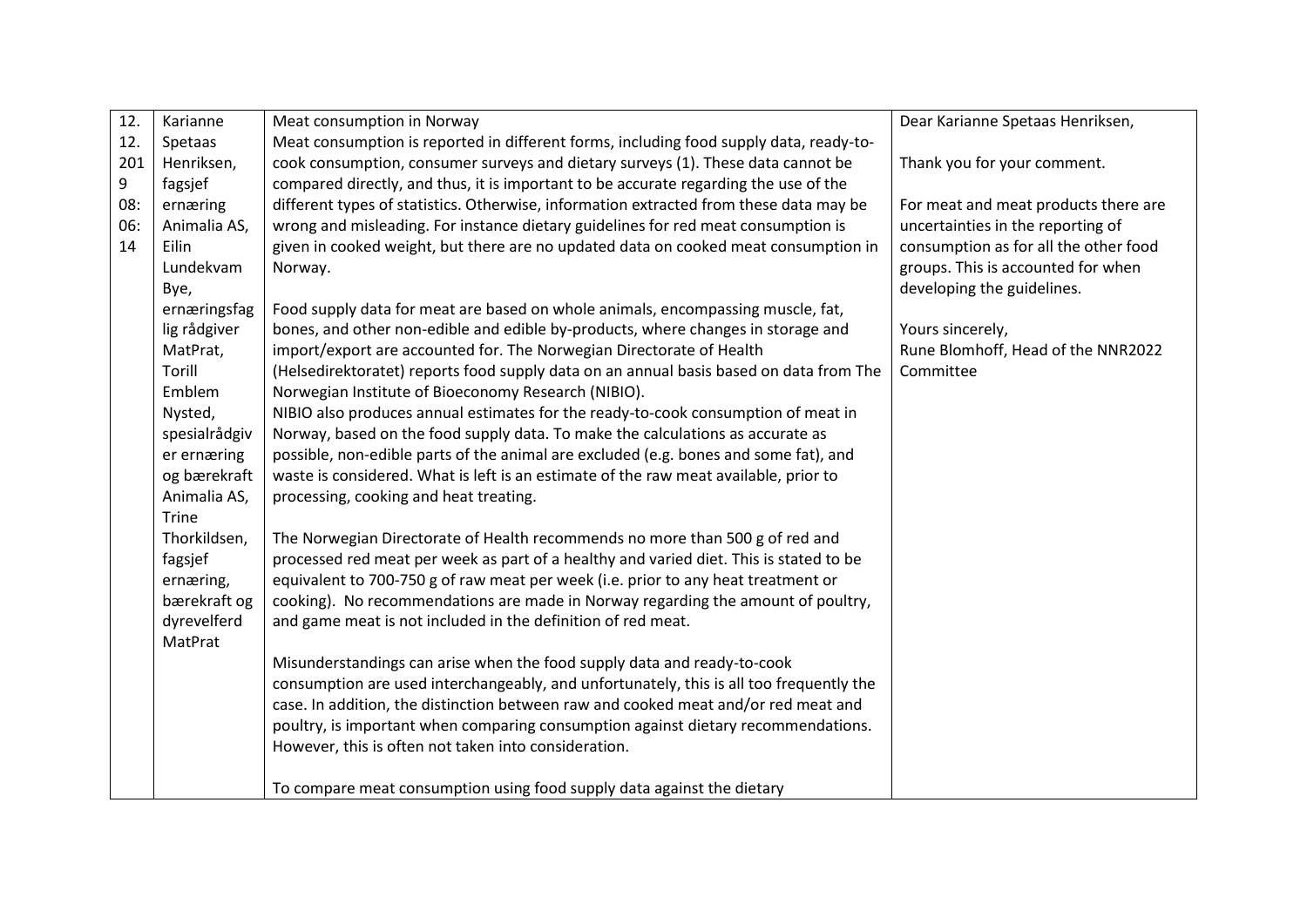| recommendations, would not be correct. Instead, using dietary surveys would allow for   |  |
|-----------------------------------------------------------------------------------------|--|
| the closest estimate to what people eat. Whereas the ready-to-cook consumption          |  |
| would provide the most accurate estimate of raw meat available for consumption. In      |  |
| Norkost 3, the most recent Norwegian dietary survey carried out in 2010-11, the mean    |  |
| consumption of red and processed meat was 820 g per week (including processed           |  |
| poultry). In comparison, the ready-to-cook red meat consumption from 2010-11            |  |
| estimated by NIBIO was approximately 780 g per week. Even though the methods used       |  |
| to estimate the ready-to-cook and Norkost 3 data are different, the findings are within |  |
| the same range and allows for a more frequent estimate of the actual meat               |  |
| consumption. According to the latest statistics, the ready-to-cook consumption does     |  |
| not seem to have increased.                                                             |  |
|                                                                                         |  |
| Norwegian meat consumption in 2018 (raw weight):                                        |  |
| - Food supply data of total meat was 68.3 kg per capita                                 |  |
| - Ready-to-cook meat consumption was 51.9 kg per capita, of which 40.1 kg was red       |  |
| meat.                                                                                   |  |
|                                                                                         |  |
| 40.1 kg equals approximately 770 g of red meat (ready-to-cook) per week, i.e. slightly  |  |
| higher than the current dietary recommendation of 700-750 g of raw red meat.            |  |
| As the most recent dietary survey in Norway is close to 10 years old, ready-to-cook     |  |
| consumption data from 2018 should be considered when assessing the consumption of       |  |
| red and processed meat in Norway.                                                       |  |
|                                                                                         |  |
| References:                                                                             |  |
| 1. Animalia. Kjøttets tilstand 2019. Status i norsk kjøtt – og eggproduksjon. Oslo:     |  |
| Animalia; 2019.                                                                         |  |
|                                                                                         |  |
|                                                                                         |  |
|                                                                                         |  |
|                                                                                         |  |
|                                                                                         |  |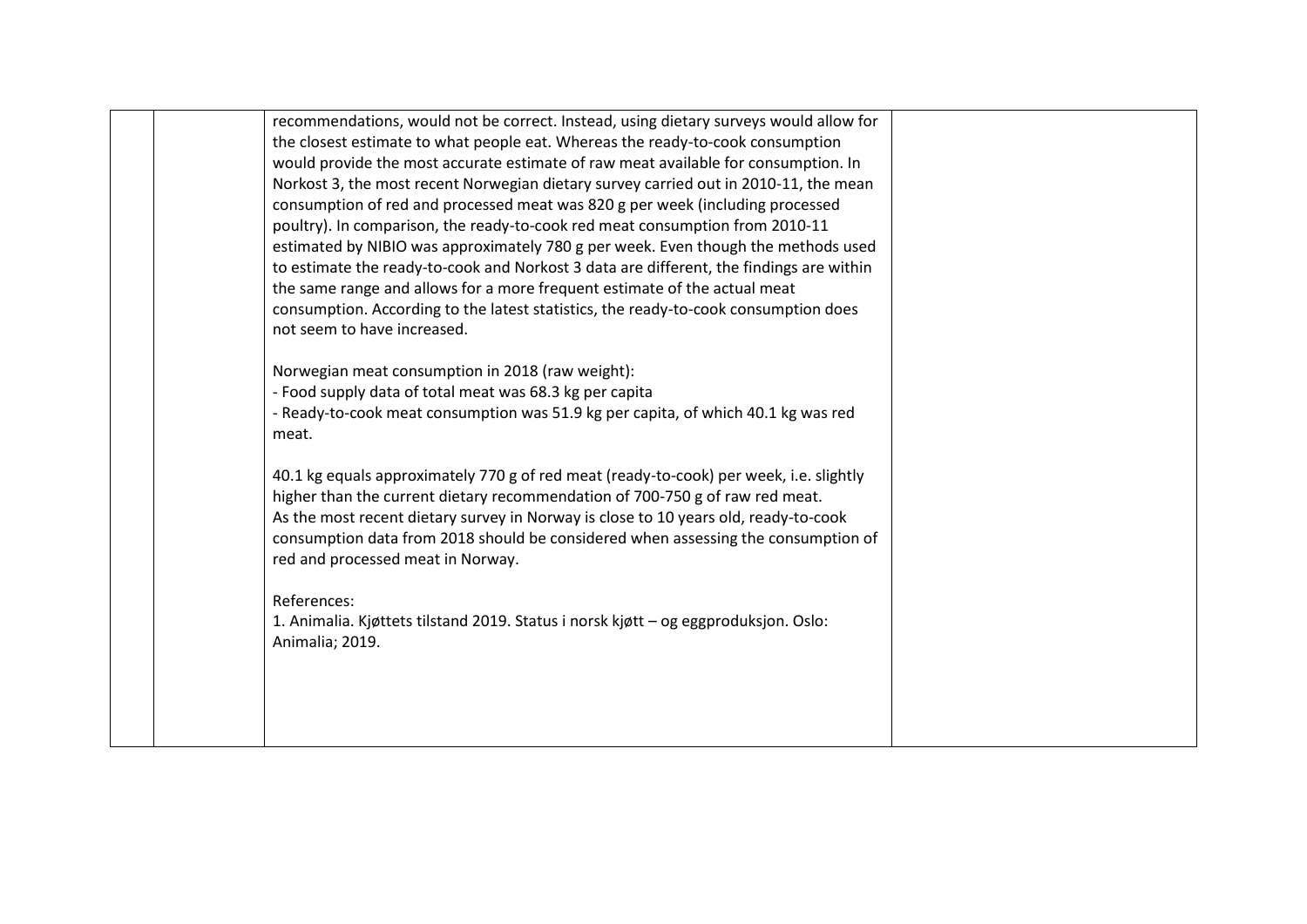| 09. | Rebekka        | Greenhouse gases from agriculture is part of a biological cycle                            | Dear Rebekka Helén Kristiansen,           |
|-----|----------------|--------------------------------------------------------------------------------------------|-------------------------------------------|
| 12. | Helén          |                                                                                            |                                           |
| 201 | Kristiansen,   | The NNR2022 will incorporate sustainability and environmental issues when developing       | Thank you for your comment. We are        |
| 9   | advisor        | evidence-based platforms for national dietary guidelines. The emission of greenhouse       | aware of the issue you are highlighting,  |
| 15: | Sustainability | gases (GHG) is one of many environmental issues that needs to be tackled to halt global    | and our sustainability experts will       |
| 10: | and food       | warming and achieve a sustainable development. When addressing GHG emissions and           | account for new significant literature on |
| 21  | production,    | the potential to reduce emissions of each of the GHGs, it is important to keep in mind     | this topic.                               |
|     | MatPrat, and   | that emissions from agricultural processes is part of a biological cycle. Hence, it is not |                                           |
|     | Katrine        | possible to cut the emissions to zero.                                                     | The NNR2022 Committee will arrange a      |
|     | Andersen       |                                                                                            | seminar and a workshop within             |
|     | Nesse, Head    | IPCC distinguishes between the slow carbon cycle (fossil), where turnover times exceed     | sustainability to define the areas and    |
|     | of             | 10 000 years, and the fast carbon cycle (biological), where vegetation and soil carbon     | topics that are most relevant and         |
|     | Sustainability | have turnover times in the magnitude of 1-100 and 10-500 years, respectively. Burning      | pressing for NNR2022. Please follow the   |
|     |                | of fossil fuel transfers carbon from the slow cycle to the fast cycle, while agricultural  | continuously updated information on our   |
|     | environment    | production operates within the fast cycle.                                                 | website to follow the process.            |
|     | and climate,   |                                                                                            |                                           |
|     | Animalia       | Agriculture depends upon biological processes where nutrients and gases move               | Yours sincerely,                          |
|     |                | between the atmosphere, land, water and living organisms. Through the                      | Rune Blomhoff, Head of the NNR2022        |
|     |                | photosynthesis, plants utilize CO2 from the atmosphere to produce biomass to grow.         | Committee                                 |
|     |                | When plants decay and die, the CO2 is returned to the atmosphere. This biological          |                                           |
|     |                | carbon-cycle is not part of any carbon accounting, as it is considered balanced. Carbon    |                                           |
|     |                | that passes through ruminants and is emitted as methane is part of the biological cycle.   |                                           |
|     |                | These emissions, however, are carbon accounted.                                            |                                           |
|     |                | Methane has as strong warming potential, but due to being short-lived, it does not         |                                           |
|     |                | accumulate in the atmosphere. CO2, on the other hand, stays in the atmosphere for          |                                           |
|     |                | hundreds of years. Today we emit in a relatively short period of time large amounts of     |                                           |
|     |                | fossil carbon as CO2. Every single emission of CO2 will accumulate in the atmosphere       |                                           |
|     |                | and increase global warming, because CO2 is long-lived. The emissions of CO2 from          |                                           |
|     |                | burning fossil carbon create imbalance in the biological carbon cycle and result to a      |                                           |
|     |                | large extent in the rapid climate change we observe today.                                 |                                           |
|     |                |                                                                                            |                                           |
|     |                | The short-lived greenhouse gases, such as methane from agriculture, and the long-lived     |                                           |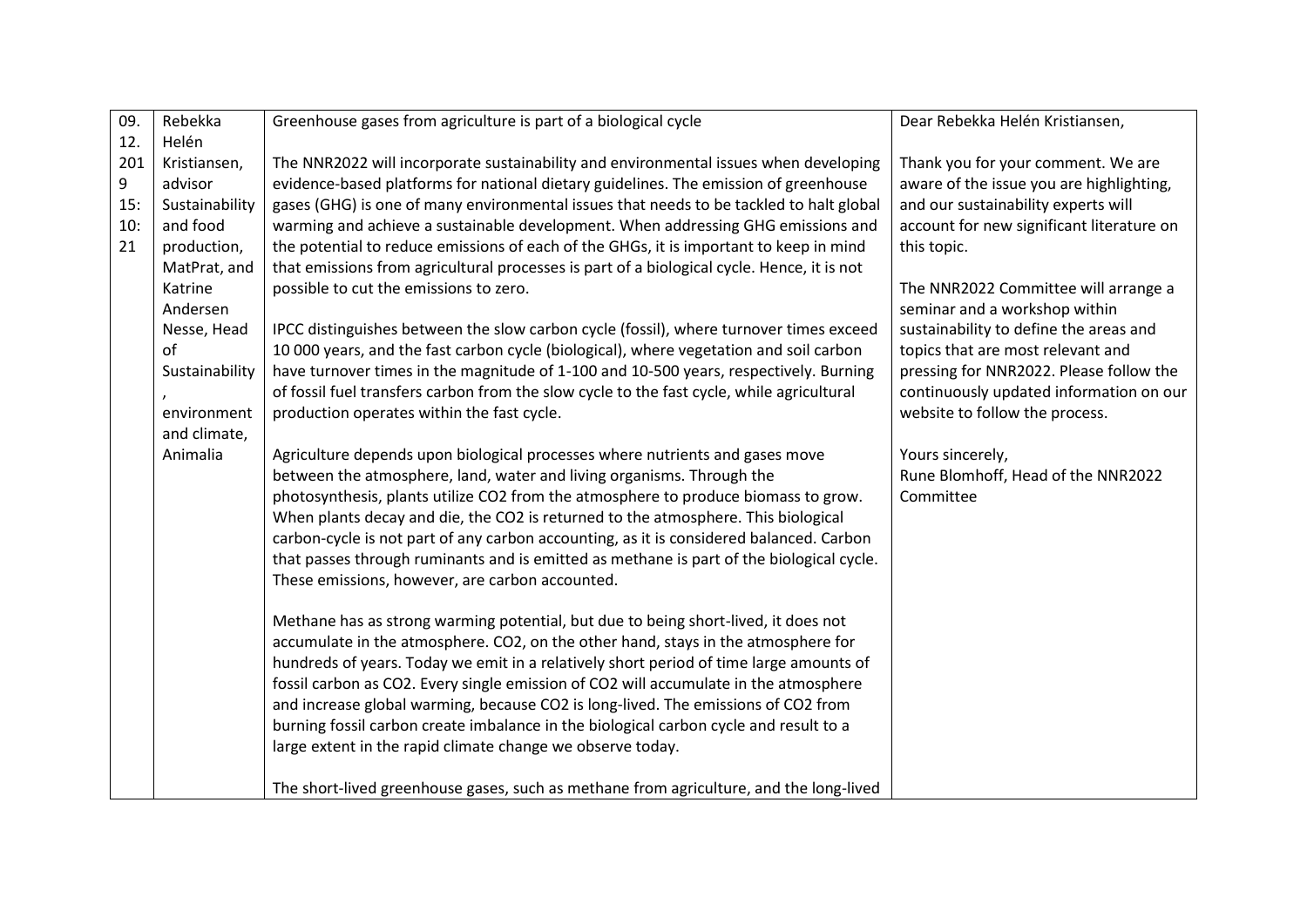| greenhouse gases, such as CO2 from burning of fossil fuel, have different effects on the<br>climate as they take part in two different cycles. This should be considered when<br>addressing emissions from agriculture and food and taken into account when<br>developing guidelines for sustainable food consumption. |  |
|------------------------------------------------------------------------------------------------------------------------------------------------------------------------------------------------------------------------------------------------------------------------------------------------------------------------|--|
| References<br>Ciais, P., et al (2013). Carbon and Other Biogeochemical Cycles. (IPCC)<br>CICERO (2018, 11. April). Kunsskapsstatus på metan.<br>David Archer, et al (2009). Atmospheric Lifetime of Fossil Fuel Carbon Dioxide.<br>IPCC (2018, 8. October). Global warming of 1.5oC.                                   |  |
|                                                                                                                                                                                                                                                                                                                        |  |
|                                                                                                                                                                                                                                                                                                                        |  |
|                                                                                                                                                                                                                                                                                                                        |  |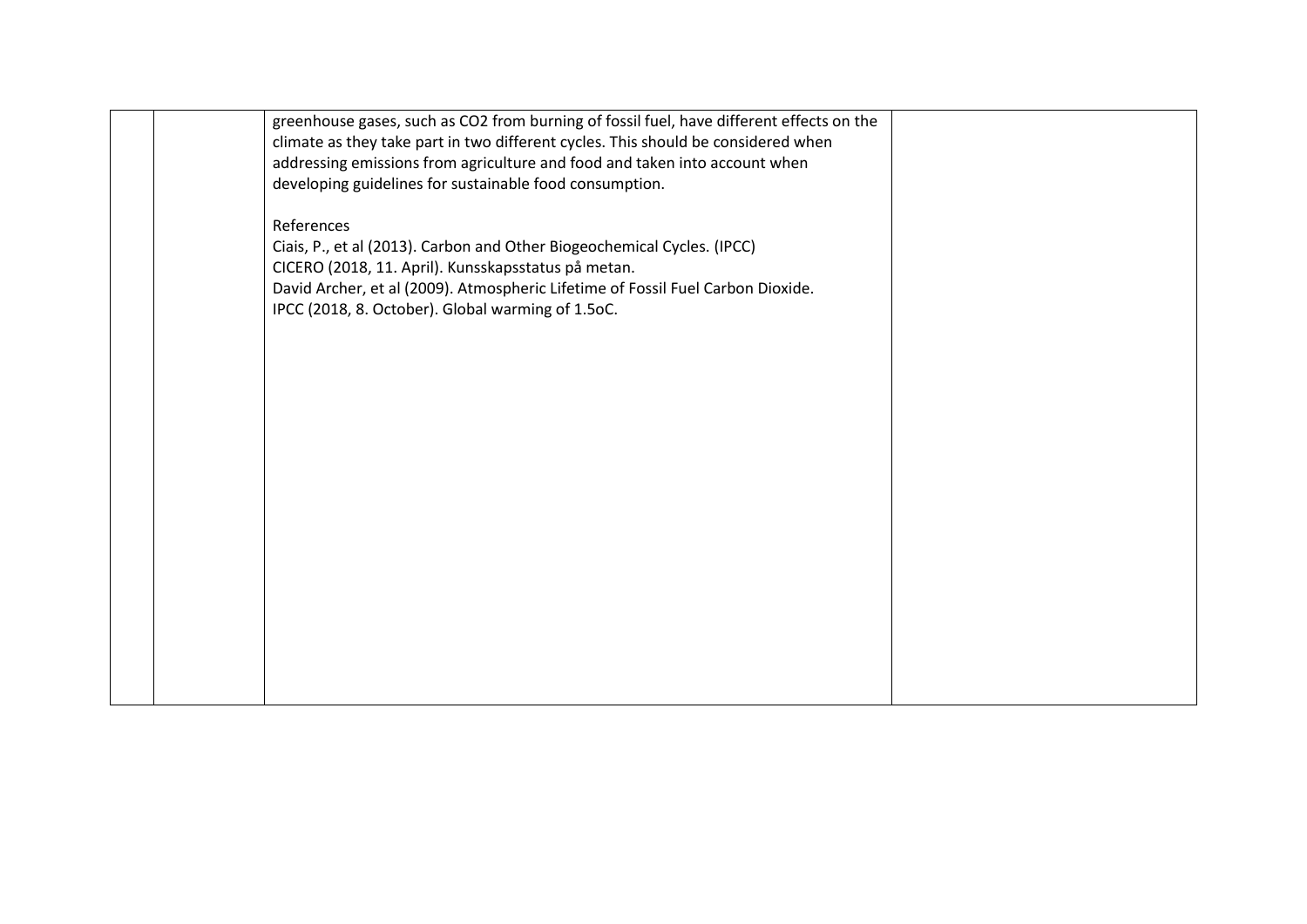| 09. | Rebekka        | The climate effect of methane                                                               | Dear Rebekka Helén Kristiansen,             |
|-----|----------------|---------------------------------------------------------------------------------------------|---------------------------------------------|
| 12. | Helén          |                                                                                             |                                             |
| 201 | Kristiansen,   | The NNR2022 will integrate sustainability and environmental issues when developing          | Thank you for your comment. We are          |
| 9   | advisor        | evidence-based platforms for the national dietary guidelines. Greenhouse gas (GHG)          | aware of this issue, and our sustainability |
| 15: | Sustainability | emissions are one of many aspects of sustainability. The different GHGs have different      | experts will account for new significant    |
| 06: | and food       | global warming potential (GWP). The GHG methane receives a lot of attention. The            | literature on this topic. The NNR2022       |
| 44  | production,    | methodology to estimate its climate effect, however, is currently in progress.              | Committee will arrange a seminar and a      |
|     | MatPrat, and   |                                                                                             | workshop within sustainability to define    |
|     | Katrine        | To compare GHGs, the climate effect of the different GHGs is estimated. In the process      | the areas and topics that are most          |
|     | Andersen       | of measuring the climate effect of e.g., methane the gas is calculated 'as if' it was CO2 - | relevant and pressing for NNR2022.          |
|     | Nesse, Head    | that is, translated into CO2-equivalents using the gas' GWP in a 100-year perspective       | Please follow the continuously updated      |
|     | of             | (GWP100 - weighing factors). GWP is a measure of how much heat a GHG traps in the           | information on our website to follow the    |
|     | Sustainability | atmosphere up to a specific time horizon, relative to CO2. The CO2-equivalents indicate     | process.                                    |
|     |                | the estimated climate effect of x amount emissions of y gas. Methane is estimated to        |                                             |
|     | environment    | be up to 30 times stronger than CO2 using this method. The methane emissions from           | Yours sincerely,                            |
|     | and climate,   | enteric fermentation in ruminant animals (sheep and cattle) and animal fertilizer is        | Rune Blomhoff, Head of the NNR2022          |
|     | Animalia       | estimated to account for 60% of the annual CO2-equivalents from Norwegian                   | Committee                                   |
|     |                | agriculture.                                                                                |                                             |
|     |                |                                                                                             |                                             |
|     |                | The methodology behind GWP100 has been questioned by several researchers, as this           |                                             |
|     |                | methodology does not consider that different GHGs have different atmospheric                |                                             |
|     |                | lifetimes. CO2 is a long-lived GHG (hundreds of years), whereas methane is                  |                                             |
|     |                | comparatively short-lived (approximately 12 years). GWP does not consider that if the       |                                             |
|     |                | number of ruminants is kept constant, there will be no accumulation of methane from         |                                             |
|     |                | ruminants in the atmosphere. A constant emission of the long-lived gas CO2, on the          |                                             |
|     |                | other hand, results in an accumulation of CO2 molecules in the atmosphere.                  |                                             |
|     |                | The recognition of the long-term importance of CO2 has prompted renewed interest in         |                                             |
|     |                | the question of whether methane emissions may be over-valued in GWP100. This is             |                                             |
|     |                | resolved with the suggested GWP* - a methodology that better account for the                |                                             |
|     |                | differences between short- and long-lived gases. GWP* is addressed in IPCC's special        |                                             |
|     |                | report on global warming of 1.5oC. A modification, which incorporates a term for            |                                             |
|     |                |                                                                                             |                                             |
|     |                | different climate responses to radiative forcing at different scales, was published in      |                                             |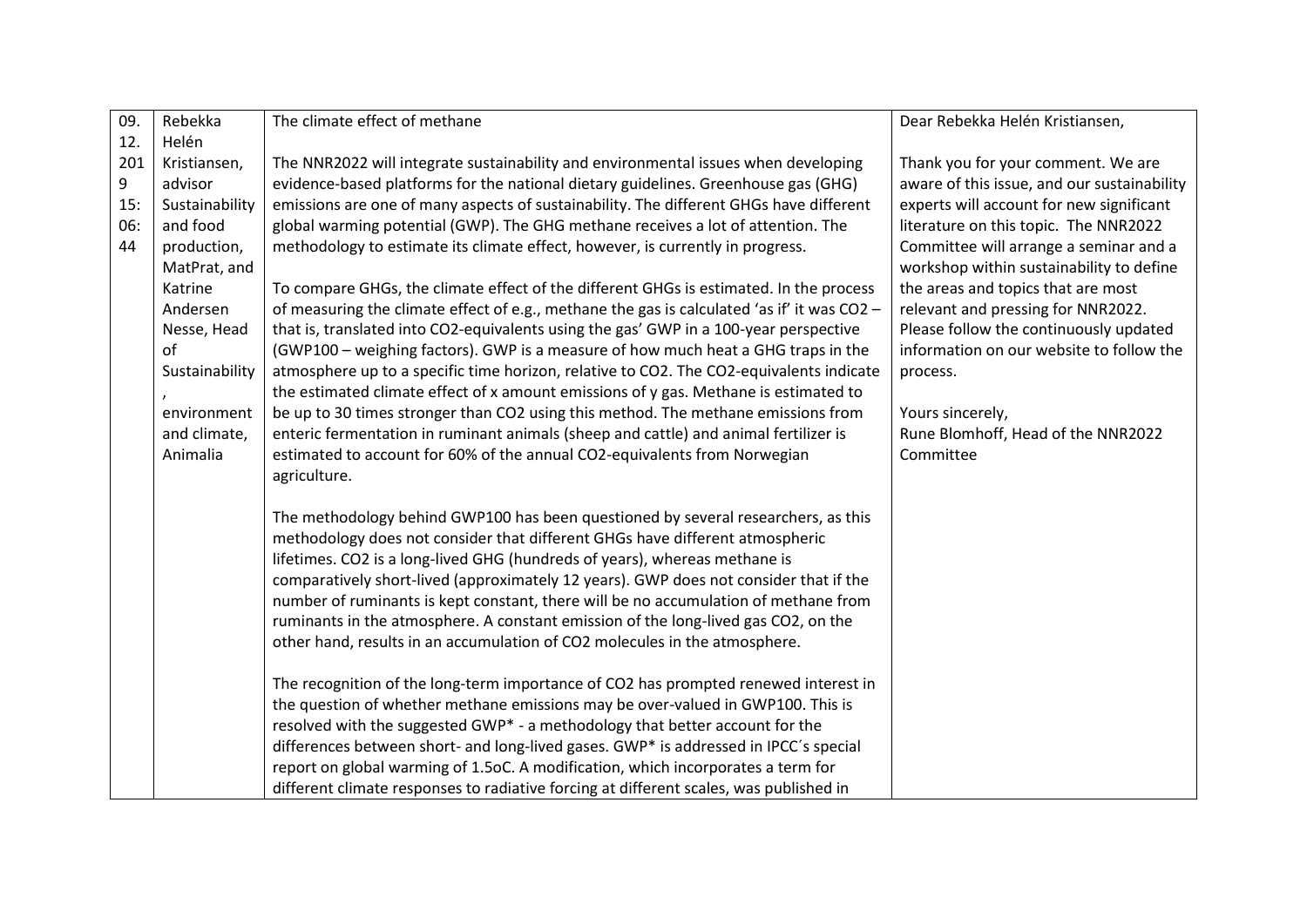| September this year.                                                                                                                                                                                                                                                                                                                                                                                                                                                                                                                                                                      |  |
|-------------------------------------------------------------------------------------------------------------------------------------------------------------------------------------------------------------------------------------------------------------------------------------------------------------------------------------------------------------------------------------------------------------------------------------------------------------------------------------------------------------------------------------------------------------------------------------------|--|
| The fact that the climate effect of methane is still under examination, and the current<br>misinterpretations of CO2-equvalent emissions of short-lived climate pollutants, should<br>be considered when discussing the climate effect of methane emissions from<br>agriculture and taken into account when developing guidelines for sustainable food<br>consumption.                                                                                                                                                                                                                    |  |
| References<br>Allen, M.R., Shine, K.P., Fuglestvedt, J.S. et al. (2018). A solution to the<br>misrepresentations of CO2-equivalent emissions of short-lived climate pollutants under<br>ambitious mitigation.<br>Cain, M., Lynch, J., Allen, M., Fuglestvedt, J., Frame, D., Macey, A. (2019). Improved<br>calculation of warming-equivalent emissions for short-lived climate pollutants.<br>CICERO (2018, 11. April). Kunsskapsstatus på metan.<br>David Archer, et al (2009). Atmospheric Lifetime of Fossil Fuel Carbon Dioxide.<br>IPCC (2018, 8. October). Global warming of 1.5oC. |  |
|                                                                                                                                                                                                                                                                                                                                                                                                                                                                                                                                                                                           |  |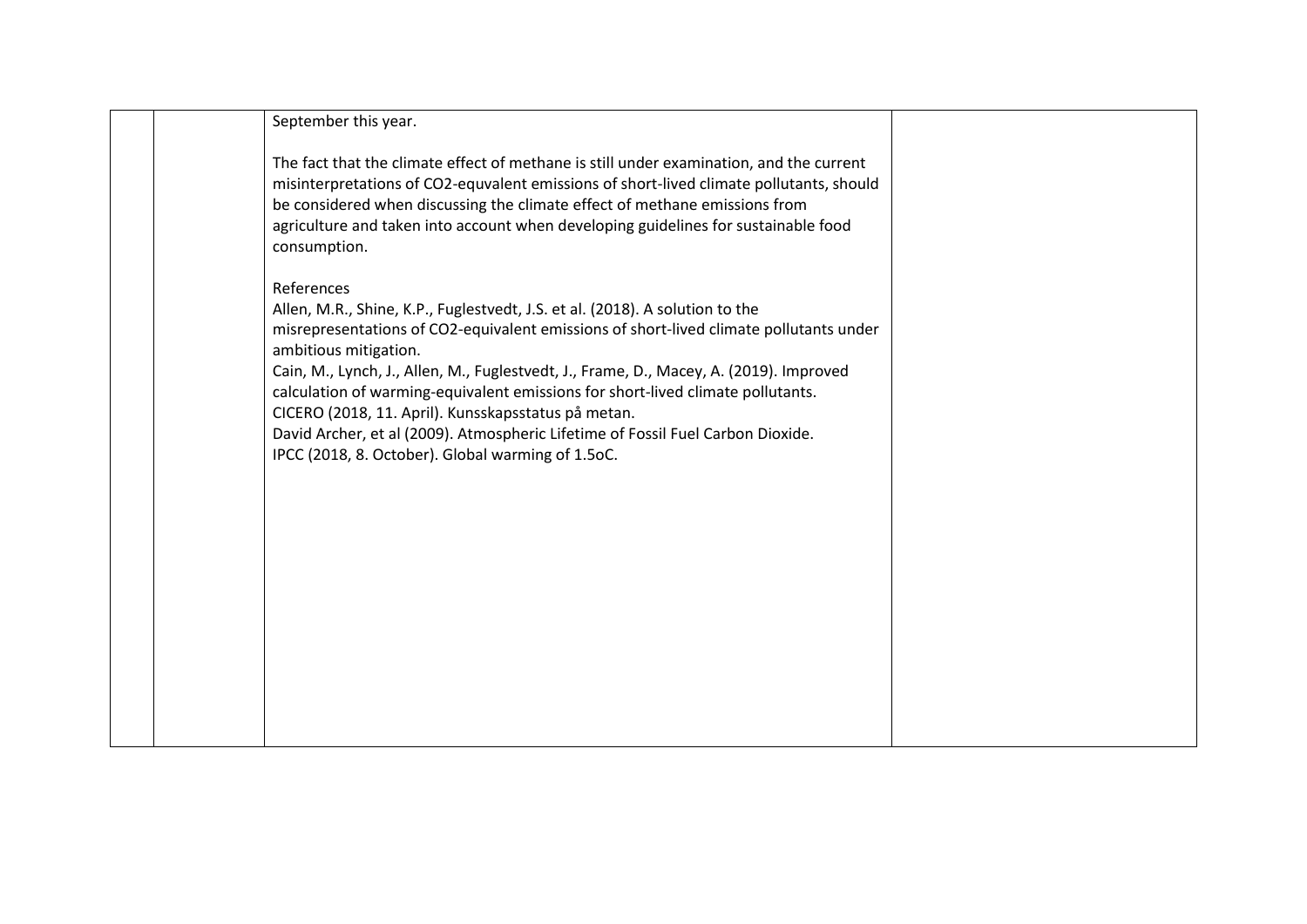| 26.<br>11                    | Bård E Viko,<br>Managing | Nàdarra is new in the Norwegian market. We deliver Algae oil with Omega-3 (Ovega-3).<br>Considerable fatty acids - 1000 mg on 2,5 ml oil. Algae should be considered as new                             | Dear Bård E Viko,                                                                                                                                                                                                                                                        |
|------------------------------|--------------------------|---------------------------------------------------------------------------------------------------------------------------------------------------------------------------------------------------------|--------------------------------------------------------------------------------------------------------------------------------------------------------------------------------------------------------------------------------------------------------------------------|
| 201<br>9<br>14:<br>29:<br>36 | Director,<br>Nàdarra AS  | plant-based nutrient - sustainable and eco friendly. Our oil has been processed -<br>fermented and cold-pressed - but also interesetd in topics to eat algae - mostly<br>macroalgae. What do you think? | Thank you for your comment. New<br>significant evidence since NNR2012 that<br>may inform dietary reference values and<br>food based dietary guidelines will be<br>accounted for in NNR2022. This may<br>include different foods as sources for<br>essential fatty acids. |
|                              |                          |                                                                                                                                                                                                         | Yours sincerely,<br>Rune Blomhoff, Head of the NNR2022<br>Committee                                                                                                                                                                                                      |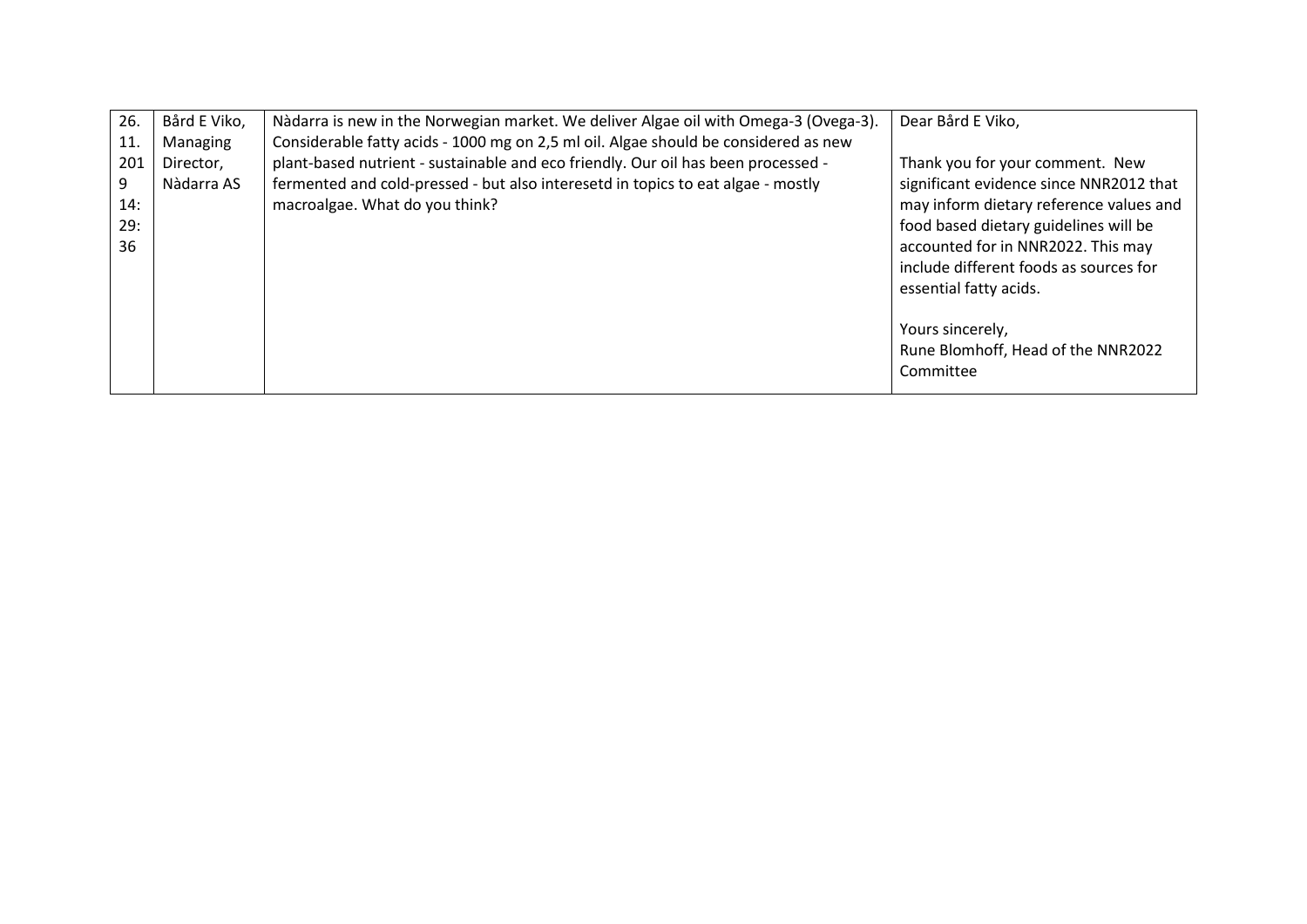| 06. | Kreftforening | Increasingly more and more people are surviving cancer - which is good news. Studies      | Dear Norwegian Cancer Society,             |
|-----|---------------|-------------------------------------------------------------------------------------------|--------------------------------------------|
| 11. | en/The        | of people that have been through cancer treatment can provide vital information that      |                                            |
| 201 | Norwegian     | will help us understand how the diet impact survival and cancer recurrence. Ultimately,   | Thank you for your comment. The            |
| 9   | Cancer        | we need good evidence-based dietary guidance for cancer survivors. According to           | recommendations in NNR are intended        |
| 14: | Society       | ESPEN guidelines from 2017 (1) cancer survivors are recommended to maintain a             | for healthy individuals. Generally, the    |
| 19: |               | healthy weight and a healthy lifestyle, which includes being physically active and a diet | recommendations cover increased            |
| 39  |               | based on vegetables, fruits and whole grains and low in saturated fat, red meat and       | requirements such as during short term     |
|     |               | alcohol. Furthermore, these guidelines for adult patients with cancer raise awareness     | mild infections or certain medical         |
|     |               | by drawing attention to the high prevalence of malnutrition and its adverse impacts on    | treatments.                                |
|     |               | response to treatment, prognosis, and survival.                                           | National health authorities are            |
|     |               |                                                                                           | responsible for dietary recommendations    |
|     |               | The ESPEN guidelines are supported by Schwedhelm et al (2016) (2). The authors            | for individuals with disease and for other |
|     |               | conclude that adherence to a high-quality diet and a prudent/healthy dietary pattern is   | groups with special needs, where the       |
|     |               | inversely associated with overall mortality among cancer survivors, whereas a Western     | dietary composition might have to be       |
|     |               | dietary pattern is positively associated with overall mortality in this population.       | adjusted accordingly. In this, NNR2022 is  |
|     |               |                                                                                           | complemented by clinical guidelines        |
|     |               | Breast cancer is the most frequently diagnosed cancer (excluding non-melanoma skin        | from other societies, for example ESPEN.   |
|     |               | cancers) among women in 140 of 180 countries worldwide. According to Jochems et al        |                                            |
|     |               | (2018) (3) the reduction of dietary fat after breast cancer diagnosis could increase      | NNR puts the whole diet in focus and the   |
|     |               | relapse-free survival among breast cancer survivors, adherence to a high quality diet     | role that dietary patterns and food        |
|     |               | may protect against overall mortality and death from other causes among breast cancer     | groups play in the prevention of diet-     |
|     |               | survivors, and adherence to a prudent diet may protect against death from other           | related chronic diseases is emphasized.    |
|     |               | causes among breast cancer survivors. Moreover, a Western diet is detrimental for         |                                            |
|     |               | breast cancer survivors. The World Cancer Research Fund report "Diet, nutrition,          | Yours sincerely,                           |
|     |               | physical activity and breast cancer survivors" (2014, revised in 2018) (4) concludes that | Rune Blomhoff, Head of the NNR2022         |
|     |               | there is some evidence of links between better survival after breast cancer and:          | Committee                                  |
|     |               | • being a healthy body weight                                                             |                                            |
|     |               | • being physically active                                                                 |                                            |
|     |               | • eating foods containing fibre                                                           |                                            |
|     |               | • eating foods containing soy                                                             |                                            |
|     |               | • a lower intake of total fat and, in particular, saturated fat                           |                                            |
|     |               |                                                                                           |                                            |
|     |               | Additional large and well-conducted studies, preferably RCTs, are needed to clarify       |                                            |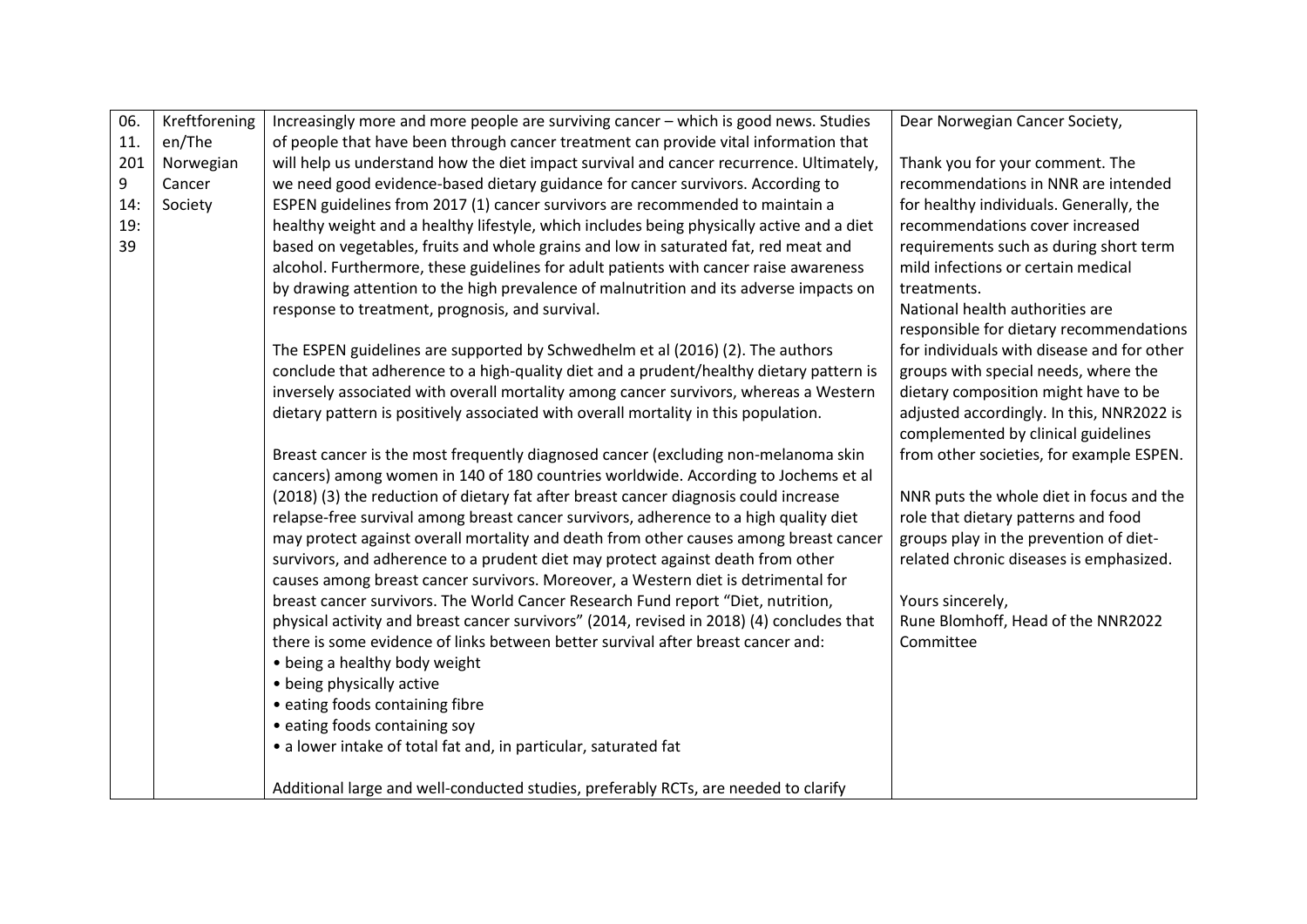| whether dietary patterns/indices and food intake could influence health outcomes in<br>other cancer survivors than breast cancer survivors. To summarize: More research is<br>warranted to assess the role of postdiagnosis diet in cancer survival and site-specific<br>cancer recurrence.<br>The Norwegian Cancer Society recommends including food-based dietary guidelines for<br>(breast) cancer survivors, based on current evidence, in the new edition of the Nordic<br><b>Nutrition Recommendations.</b><br>References:<br>1. Arends et al. ESPEN guidelines on nutrition in cancer patients. Clin Nutr. 2017<br>Feb;36(1):11-48.<br>2. Schwedhelm et al. Effect of diet on mortality and cancer recurrence among cancer<br>survivors: a systematic review and meta-analysis of cohort studies. Nutr Rev. 2016<br>Dec;74(12):737-748.<br>3. Jochems et al. Impact of dietary patterns and the main food groups on mortality and<br>recurrence in cancer survivors: a systematic review of current epidemiological<br>literature. BMJ Open. 2018 Feb 19;8(2):e014530<br>4. World Cancer Research Fund: Diet, nutrition, physical activity and breast cancer<br>survivors (2014, revised in 2018) https://www.wcrf.org/sites/default/files/Breast-<br>cancer-survivors-report.pdf |  |
|------------------------------------------------------------------------------------------------------------------------------------------------------------------------------------------------------------------------------------------------------------------------------------------------------------------------------------------------------------------------------------------------------------------------------------------------------------------------------------------------------------------------------------------------------------------------------------------------------------------------------------------------------------------------------------------------------------------------------------------------------------------------------------------------------------------------------------------------------------------------------------------------------------------------------------------------------------------------------------------------------------------------------------------------------------------------------------------------------------------------------------------------------------------------------------------------------------------------------------------------------------------------------------------|--|
|                                                                                                                                                                                                                                                                                                                                                                                                                                                                                                                                                                                                                                                                                                                                                                                                                                                                                                                                                                                                                                                                                                                                                                                                                                                                                          |  |
|                                                                                                                                                                                                                                                                                                                                                                                                                                                                                                                                                                                                                                                                                                                                                                                                                                                                                                                                                                                                                                                                                                                                                                                                                                                                                          |  |
|                                                                                                                                                                                                                                                                                                                                                                                                                                                                                                                                                                                                                                                                                                                                                                                                                                                                                                                                                                                                                                                                                                                                                                                                                                                                                          |  |
|                                                                                                                                                                                                                                                                                                                                                                                                                                                                                                                                                                                                                                                                                                                                                                                                                                                                                                                                                                                                                                                                                                                                                                                                                                                                                          |  |
|                                                                                                                                                                                                                                                                                                                                                                                                                                                                                                                                                                                                                                                                                                                                                                                                                                                                                                                                                                                                                                                                                                                                                                                                                                                                                          |  |
|                                                                                                                                                                                                                                                                                                                                                                                                                                                                                                                                                                                                                                                                                                                                                                                                                                                                                                                                                                                                                                                                                                                                                                                                                                                                                          |  |
|                                                                                                                                                                                                                                                                                                                                                                                                                                                                                                                                                                                                                                                                                                                                                                                                                                                                                                                                                                                                                                                                                                                                                                                                                                                                                          |  |
| Johanna<br>För att behålla förtroendet för kostråden bör de vetenskapliga kraven för råden höjas<br>05.<br>Please see the reply above.<br>avsevärt i enlighet med skrivelse från Kostfonden. Nivå på evidens och effektfaktor för<br>Holm<br>11.<br>enskilda råd bör också redovisas så att allmänhet förstår grunden.<br>201                                                                                                                                                                                                                                                                                                                                                                                                                                                                                                                                                                                                                                                                                                                                                                                                                                                                                                                                                            |  |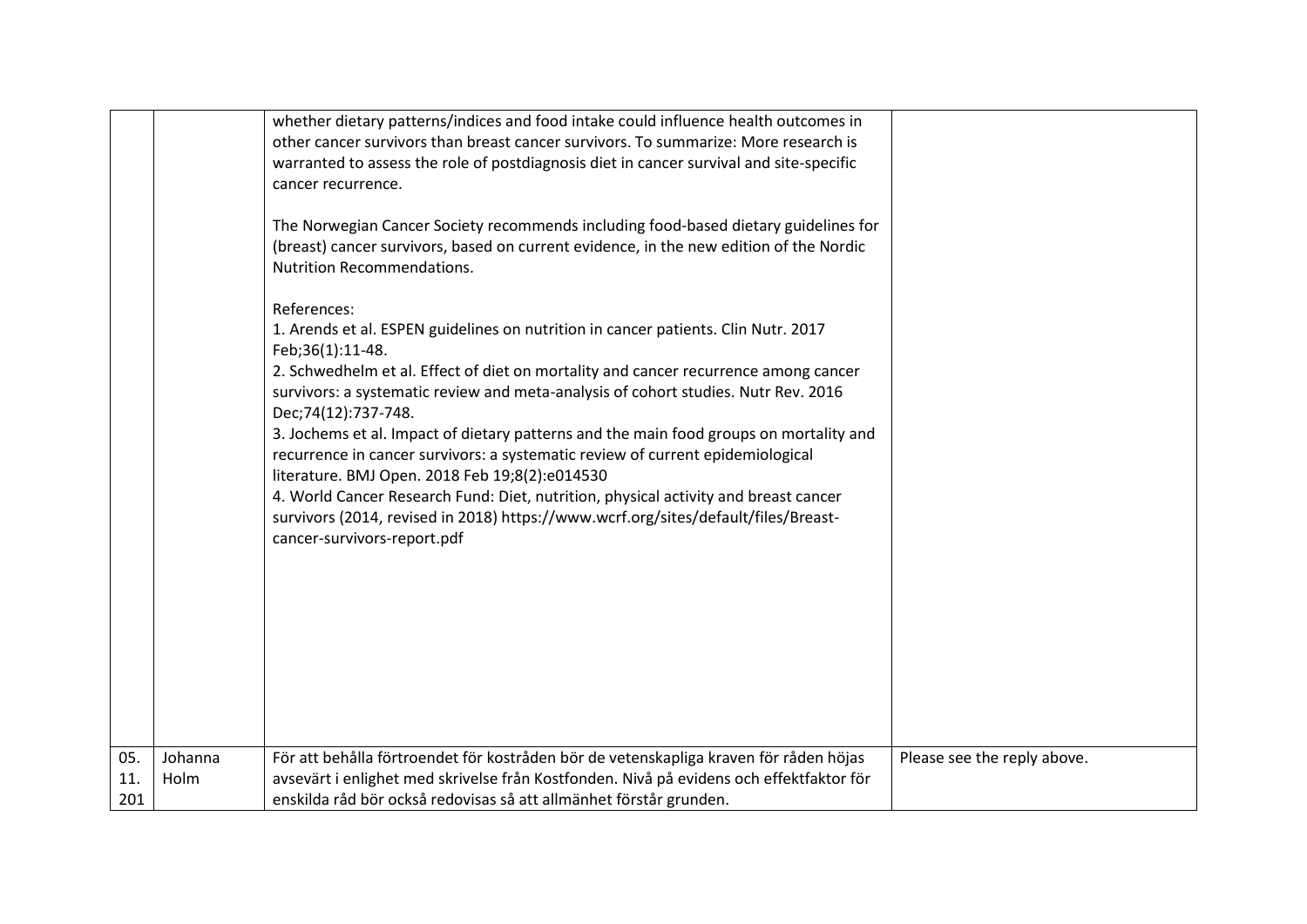| 9<br>19:<br>08:  |                 |                                                                                                                                                                                  |                                                                                                                                                                                                                                                                                                                                                                                                                                                                                                                                                                                                                                                                                                                                                                                                                                                                                                                          |
|------------------|-----------------|----------------------------------------------------------------------------------------------------------------------------------------------------------------------------------|--------------------------------------------------------------------------------------------------------------------------------------------------------------------------------------------------------------------------------------------------------------------------------------------------------------------------------------------------------------------------------------------------------------------------------------------------------------------------------------------------------------------------------------------------------------------------------------------------------------------------------------------------------------------------------------------------------------------------------------------------------------------------------------------------------------------------------------------------------------------------------------------------------------------------|
| 19               |                 |                                                                                                                                                                                  |                                                                                                                                                                                                                                                                                                                                                                                                                                                                                                                                                                                                                                                                                                                                                                                                                                                                                                                          |
| 05.<br>11.       | Johanna<br>Holm | För att behålla förtroendet för kostråden bör de vetenskapliga kraven för råden höjas<br>avsevärt i enlighet med skrivelse från Kostfonden. Nivå på evidens och effektfaktor för | Dear Johanna Holm,                                                                                                                                                                                                                                                                                                                                                                                                                                                                                                                                                                                                                                                                                                                                                                                                                                                                                                       |
| 201<br>9         |                 | enskilda råd bör också redovisas så att allmänhet förstår grunden.                                                                                                               | Thank you for your comment.                                                                                                                                                                                                                                                                                                                                                                                                                                                                                                                                                                                                                                                                                                                                                                                                                                                                                              |
| 19:<br>06:<br>26 |                 |                                                                                                                                                                                  | To ensure high confidence in the<br>recommendations, NNR2022 will be<br>performed in a scientific rigorous way<br>with a high degree of transparency. For a<br>description and rational for the<br>methodology used in NNR2022 please<br>read the following articles;<br>The Nordic Nutrition Recommendations<br>2022 - Principles and methodologies.<br>Christensen et al Food & Nutrition<br>Research<br>The Nordic Nutrition Recommendations<br>2022 - Structure and rationale of<br>qualified systematic reviews. Arnesen et<br>al Food & Nutrition Research<br>The Nordic Nutrition Recommendations<br>2022 - Handbook for qualified systematic<br>reviews. Arnesen, et al Food & Nutrition<br>Research<br>The NNR2022 project reviews the food<br>based dietary guidelines on an<br>overarching level. Communication of the<br>dietary guidelines is done by national<br>authorities in each Nordic country, based |
|                  |                 |                                                                                                                                                                                  | on the NNR and may include additional                                                                                                                                                                                                                                                                                                                                                                                                                                                                                                                                                                                                                                                                                                                                                                                                                                                                                    |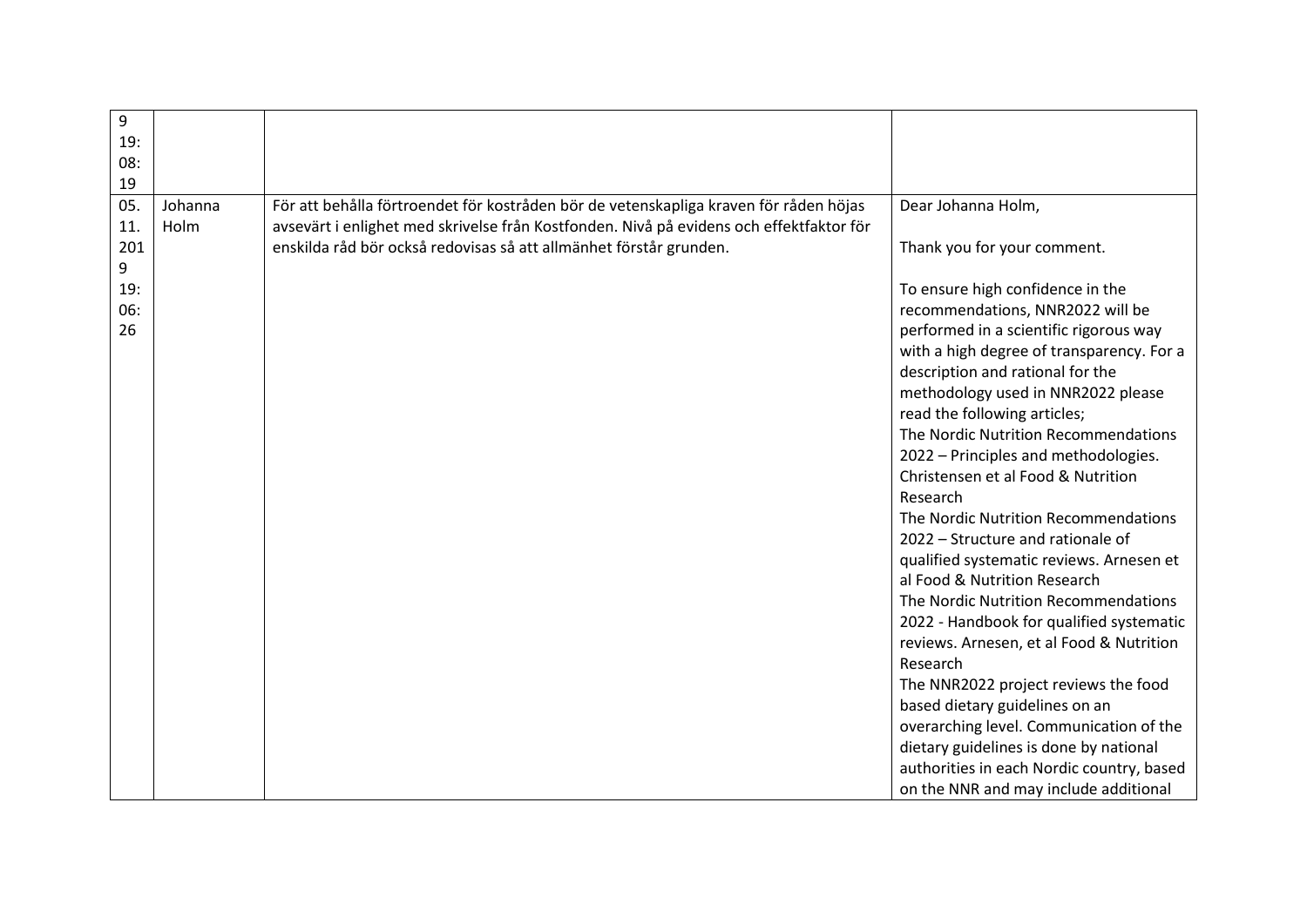|  | considerations.                                                     |
|--|---------------------------------------------------------------------|
|  | Yours sincerely,<br>Rune Blomhoff, Head of the NNR2022<br>Committee |
|  |                                                                     |
|  |                                                                     |
|  |                                                                     |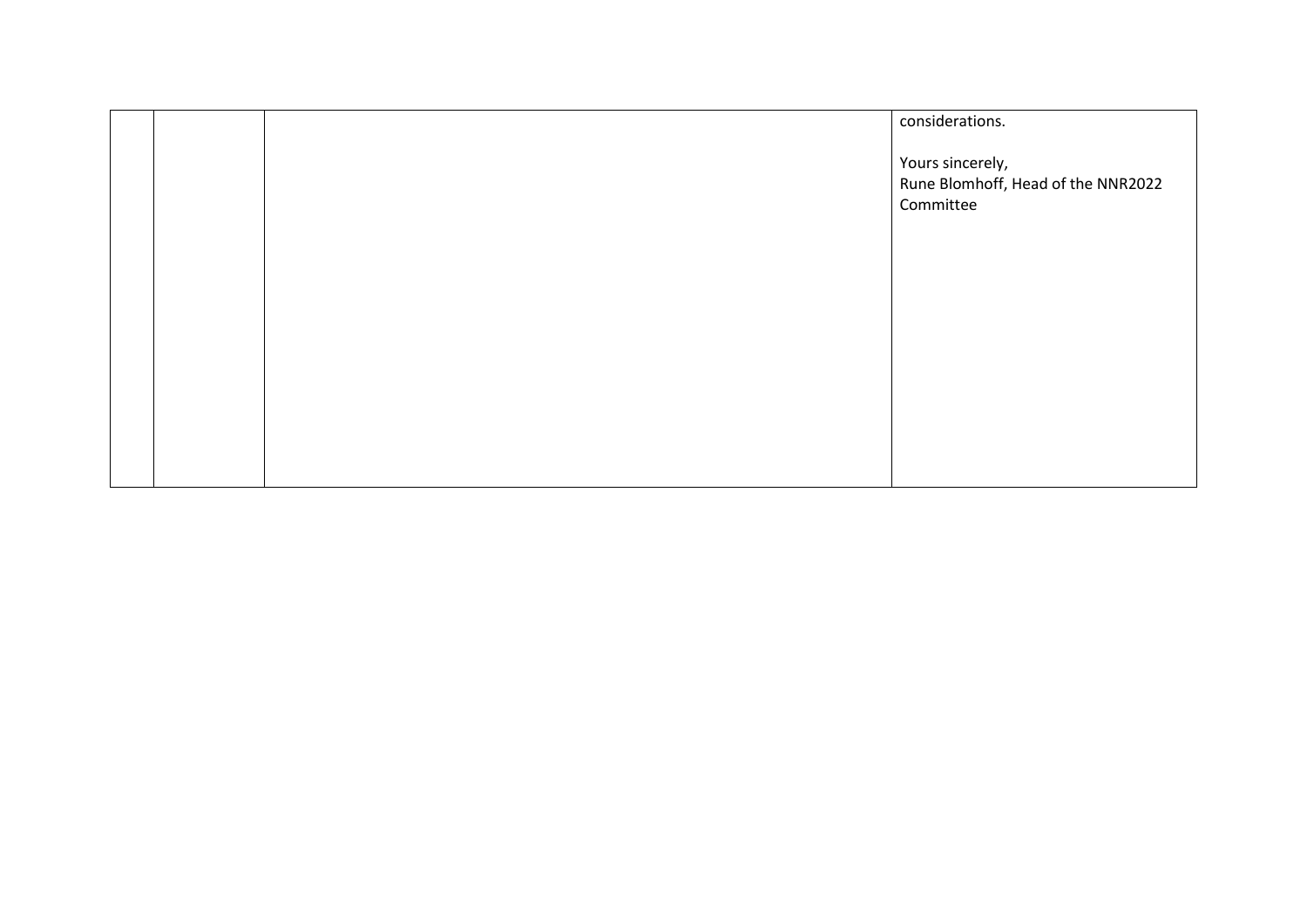| 01. | Ann        | Här är referenser till kommentaren vi nyligen skickade in om att använda GRADE i         | Please see the reply above. |
|-----|------------|------------------------------------------------------------------------------------------|-----------------------------|
| 11. | Fernholm,  | utvärderingen av NNR 2022, och undvika att använda isolerade surrogatmått på hälsa.      |                             |
| 201 | Kostfonden |                                                                                          |                             |
| 9   |            | Han, M.A., et al., Reduction of Red and Processed Meat Intake and Cancer<br>1.           |                             |
| 13: |            | Mortality and Incidence: A Systematic Review and Meta-analysis of Cohort Studies. Ann    |                             |
| 44: |            | Intern Med, 2019.                                                                        |                             |
| 50  |            | 2.<br>Johnston, B.C., et al., Unprocessed Red Meat and Processed Meat Consumption:       |                             |
|     |            | Dietary Guideline Recommendations From the Nutritional Recommendations                   |                             |
|     |            | (NutriRECS) Consortium. Ann Intern Med, 2019.                                            |                             |
|     |            | Vernooij, R.W.M., et al., Patterns of Red and Processed Meat Consumption and<br>3.       |                             |
|     |            | Risk for Cardiometabolic and Cancer Outcomes: A Systematic Review and Meta-analysis      |                             |
|     |            | of Cohort Studies. Ann Intern Med, 2019.                                                 |                             |
|     |            | Zeraatkar, D., et al., Red and Processed Meat Consumption and Risk for All-Cause<br>4.   |                             |
|     |            | Mortality and Cardiometabolic Outcomes: A Systematic Review and Meta-analysis of         |                             |
|     |            | Cohort Studies. Ann Intern Med, 2019.                                                    |                             |
|     |            | Zeraatkar, D., et al., Effect of Lower Versus Higher Red Meat Intake on<br>5.            |                             |
|     |            | Cardiometabolic and Cancer Outcomes: A Systematic Review of Randomized Trials. Ann       |                             |
|     |            | Intern Med, 2019.                                                                        |                             |
|     |            | 6.<br>Taylor, R.S., et al., Reduced dietary salt for the prevention of cardiovascular    |                             |
|     |            | disease: a meta-analysis of randomized controlled trials (Cochrane review). Am J         |                             |
|     |            | Hypertens, 2011. 24(8): p. 843-53.                                                       |                             |
|     |            | O'Donnell, M., et al., Urinary sodium and potassium excretion, mortality, and<br>7.      |                             |
|     |            | cardiovascular events. N Engl J Med, 2014. 371(7): p. 612-23.                            |                             |
|     |            | Mente, A., et al., Association of urinary sodium and potassium excretion with<br>8.      |                             |
|     |            | blood pressure. N Engl J Med, 2014. 371(7): p. 601-11.                                   |                             |
|     |            | Ramsden, C.E., et al., Re-evaluation of the traditional diet-heart hypothesis:<br>9.     |                             |
|     |            | analysis of recovered data from Minnesota Coronary Experiment (1968-73). BMJ, 2016.      |                             |
|     |            | 353: p. i1246.                                                                           |                             |
|     |            | Hamley, S., The effect of replacing saturated fat with mostly n-6 polyunsaturated<br>10. |                             |
|     |            | fat on coronary heart disease: a meta-analysis of randomised controlled trials. Nutr J,  |                             |
|     |            | 2017. 16(1): p. 30.                                                                      |                             |
|     |            | Hooper, L., et al., Reduction in saturated fat intake for cardiovascular disease.<br>11. |                             |
|     |            | Cochrane Database Syst Rev, 2015(6): p. CD011737.                                        |                             |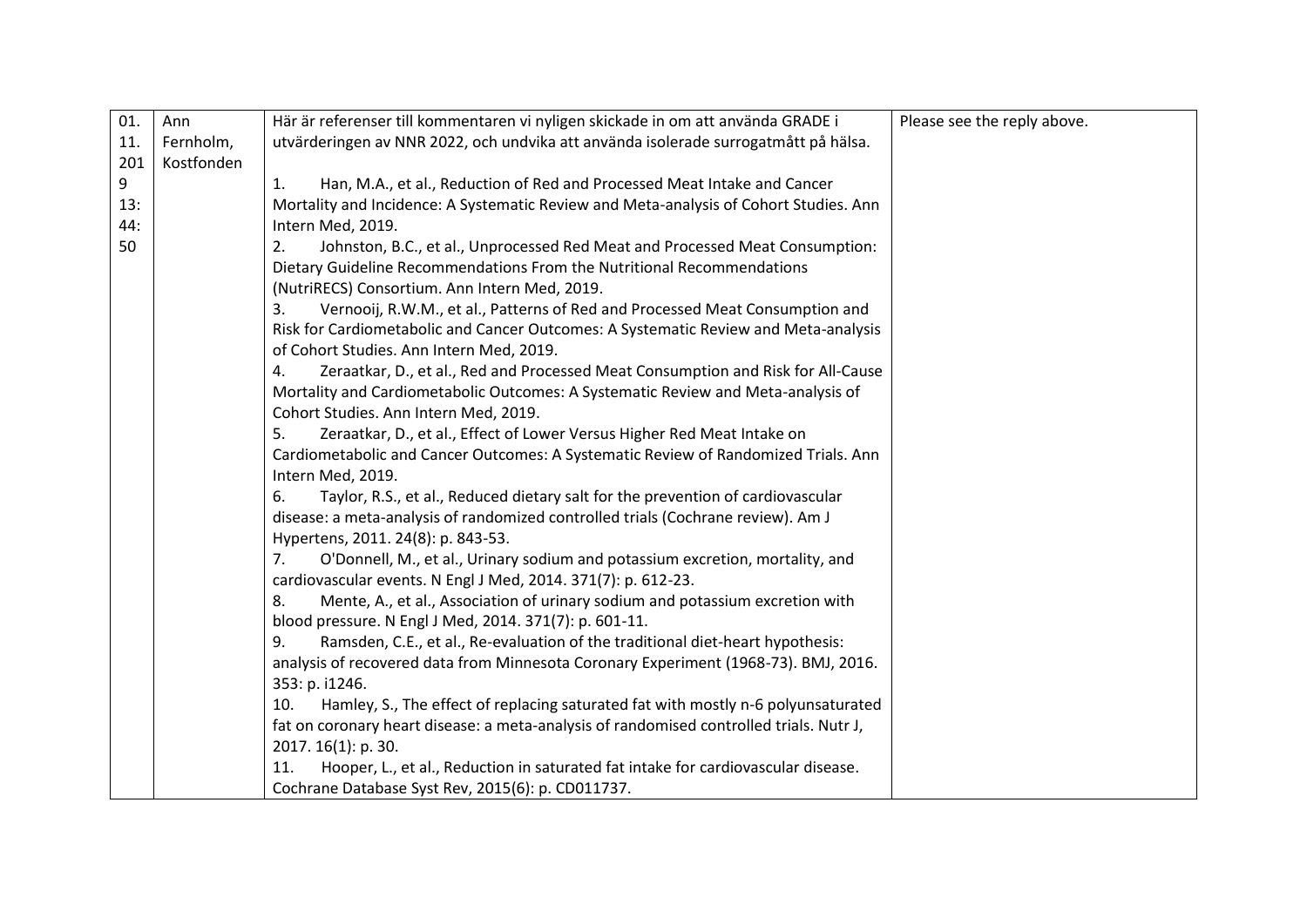|  | Astrup, A., et al., WHO draft guidelines on dietary saturated and trans fatty<br>12.<br>acids: time for a new approach? BMJ, 2019. 366: p. l4137. |  |
|--|---------------------------------------------------------------------------------------------------------------------------------------------------|--|
|  |                                                                                                                                                   |  |
|  |                                                                                                                                                   |  |
|  |                                                                                                                                                   |  |
|  |                                                                                                                                                   |  |
|  |                                                                                                                                                   |  |
|  |                                                                                                                                                   |  |
|  |                                                                                                                                                   |  |
|  |                                                                                                                                                   |  |
|  |                                                                                                                                                   |  |
|  |                                                                                                                                                   |  |
|  |                                                                                                                                                   |  |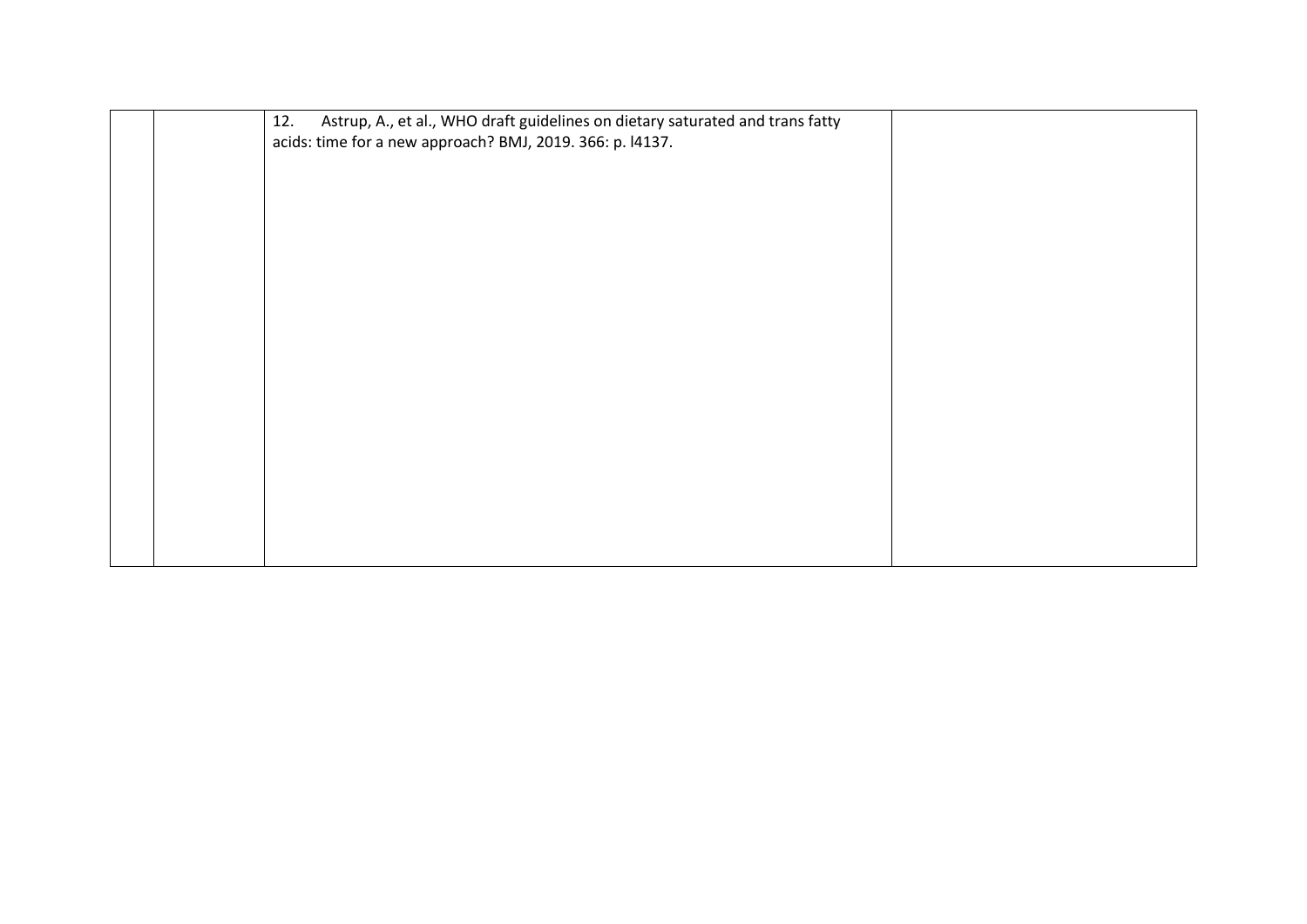| 01. | Ann        | Kommentar till Kommittén för NNR 2022 (referenser kommer i en andra kommentar)                                                                                    | Dear Ann Fernholm,                                   |
|-----|------------|-------------------------------------------------------------------------------------------------------------------------------------------------------------------|------------------------------------------------------|
| 11. | Fernholm,  |                                                                                                                                                                   |                                                      |
| 201 | Kostfonden | För trovärdighetens skull behöver de nordiska näringsrekommendationerna vila på en                                                                                | Thank you for your comment. To ensure                |
| 9   |            | stabil vetenskaplig grund. Kostfonden vetenskapliga råd föreslår därför att kommittén                                                                             | high confidence in the                               |
| 13: |            | för NNR 2022 ska använda GRADE, the Grading of Recommendations Assessment,                                                                                        | recommendations, NNR2022 will be                     |
| 43: |            | Development and Evaluation för att evidensgradera NNR 2022. Vidare föreslår                                                                                       | performed in a scientific rigorous way               |
| 15  |            | Kostfondens en stor försiktighet i användningen av surrogatmått för hälsa, som                                                                                    | with a high degree of transparency. For a            |
|     |            | blodtryck och LDL-kolesterol, i utvärderingen av kostråden.                                                                                                       | description and rational for the                     |
|     |            |                                                                                                                                                                   | methodology used in NNR2022, please                  |
|     |            | GRADE har utvecklats för att underlätta en kritisk bedömning av resultat från                                                                                     | read the following articles;                         |
|     |            | systematiska genomgångar av vetenskapen och undvika felaktiga eller vinklade                                                                                      | The Nordic Nutrition Recommendations                 |
|     |            | slutsatser. Det är internationellt erkänd metod som används av exempelvis Cochrane,                                                                               | 2022 - Principles and methodologies.                 |
|     |            | Socialstyrelsen och Statens beredning för medicinsk och social utvärdering, SBU.                                                                                  | Christensen et al, Food & Nutrition                  |
|     |            |                                                                                                                                                                   | Research                                             |
|     |            | En viktig del av GRADE är att på ett systematiskt och transparent vis redovisa hur                                                                                | The Nordic Nutrition Recommendations                 |
|     |            | tillförlitliga evidensen är. För att evidensstyrkan ska graderas som stark krävs vanligtvis                                                                       | 2022 - Structure and rationale of                    |
|     |            | randomiserade och kontrollerade studier av hög kvalitet. En hög kvalitet innebär att                                                                              | qualified systematic reviews. Arnesen et             |
|     |            | observerade effekter och noterade biverkningar har säkerställts vetenskapligt. Få av                                                                              | al, Food & Nutrition Research                        |
|     |            | dagens kostrekommendationer vilar på en sådan stark grund.                                                                                                        | The Nordic Nutrition Recommendations                 |
|     |            |                                                                                                                                                                   | 2022 - Handbook for qualified systematic             |
|     |            | Enligt NNR 2012 ska exempelvis mängden rött kött begränsas till 500 gram i veckan,<br>med motiveringen att ett högre intag kan leda till ökad risk för tjock- och | reviews. Arnesen et al, Food & Nutrition<br>Research |
|     |            | ändtarmscancer. I oktober 2019 publicerade dock ett konsortium av oberoende                                                                                       |                                                      |
|     |            | forskare flera systematiska genomgångar av hälsoeffekterna av att äta mycket rött kött.                                                                           | Yours sincerely,                                     |
|     |            | $[1-5]$                                                                                                                                                           | Rune Blomhoff, Head of the NNR2022                   |
|     |            |                                                                                                                                                                   | Committee                                            |
|     |            | Utvärderingarna, som genomfördes i enlighet med GRADE, visade på en låg eller                                                                                     |                                                      |
|     |            | mycket låg styrka i evidensen att rött kött kan ge cancer. Resultaten från                                                                                        |                                                      |
|     |            | genomgångarna fick stor spridning, både internationell och i Sverige och ledde till                                                                               |                                                      |
|     |            | artiklar som var kritiska mot kostråden.                                                                                                                          |                                                      |
|     |            |                                                                                                                                                                   |                                                      |
|     |            | Det har också varit blåsväder kring rekommendationen att mängden salt i maten ska                                                                                 |                                                      |
|     |            | begränsas till 2,4 gram natrium per dag. Rådet baseras främst på att ett minskat                                                                                  |                                                      |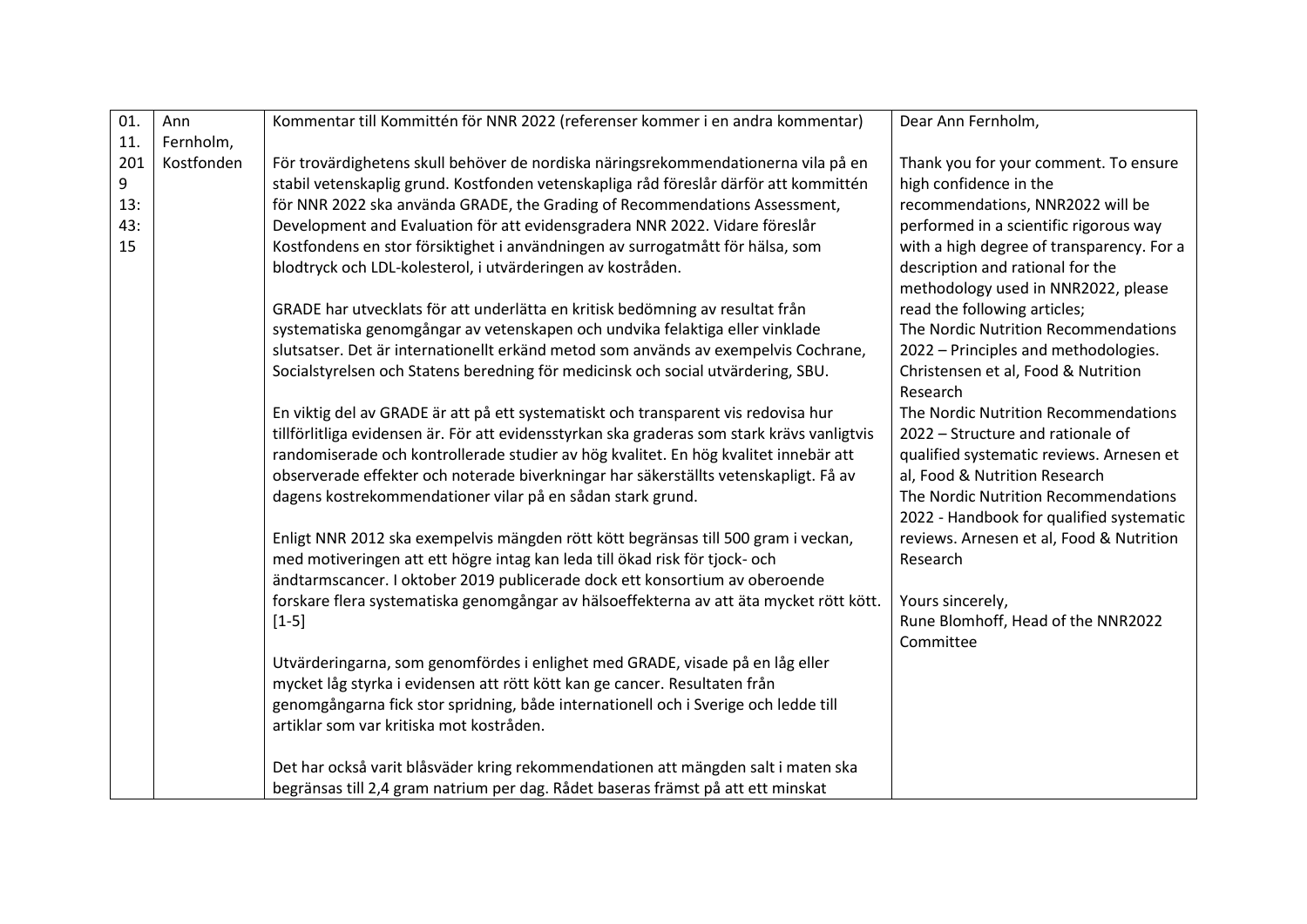| saltintag sänker blodtrycket, vilket har antagits vara bra för hälsan. En                  |  |
|--------------------------------------------------------------------------------------------|--|
| Cochranegenomgång från 2014 visade dock på svag evidensen för                              |  |
| rekommendationen[6] och analyser av Prospective Urband and Rural Epidemiological           |  |
| Study visar att en natriumkonsumtion om 2,4 g/dag (uppskattad genom mätningar av           |  |
| mängden salt i morgonurinen) visserligen kopplas till ett lägre blodtryck, men samtidigt   |  |
| till en förhöjd risk för hjärt-kärlsjukdom.[7, 8]                                          |  |
| Flera epidemiologiska studier tyder på att majoriteten av befolkningen äter en mängd       |  |
| salt som är neutral för hälsan. Genom användningen av ett surrogatmått för hälsa -         |  |
| blodtrycket - har alltså ett kostråd utfärdats som nu tycks vara effektlöst för            |  |
| majoriteten.                                                                               |  |
| Nivåerna av LDL-kolesterol i blodet används också som ett surrogatmått för risken för      |  |
| hjärt-kärlsjukdom och har lett till en rekommendation att begränsa mängden mättat          |  |
| fett i maten. Utvärderingar av effekten av en sådan begränsning på hjärt-kärlsjukdom       |  |
| ger dock ett splittrat resultat[9-11] och användbarheten av LDL som ett enskilt            |  |
| surrogatmått ifrågasätts nu.[12] Kosten påverkar många olika faktorer i kroppen. Ett       |  |
| ensidigt fokus på en riskfaktor för sjukdom kan leda till att man missar en negativ        |  |
| inverkan på ett annan riskfaktor, som kanske har större betydelse för hälsan. Därför bör   |  |
| ingen riskfaktor isolerat användas som surrogatmått för hälsa.                             |  |
| Problem med övervikt och fetma fortsätter att öka. För att inte fler år ska gå förlorade i |  |
| folkhälsoarbetet är det viktigt att de kostrekommendationer som utfärdas har en            |  |
| bevisad positiv effekt på hälsan. I de fall där det finns osäkerheter kring effekten       |  |
| behöver detta redovisas.                                                                   |  |
| Kerstin Brismar, senior professor, Karolinska Institutet.                                  |  |
| Nina Rehnqvist, senior professor i kardiologi, tidigare ordf. i SBU:s nämnd                |  |
| Ledamot Magnus Simrén                                                                      |  |
|                                                                                            |  |
|                                                                                            |  |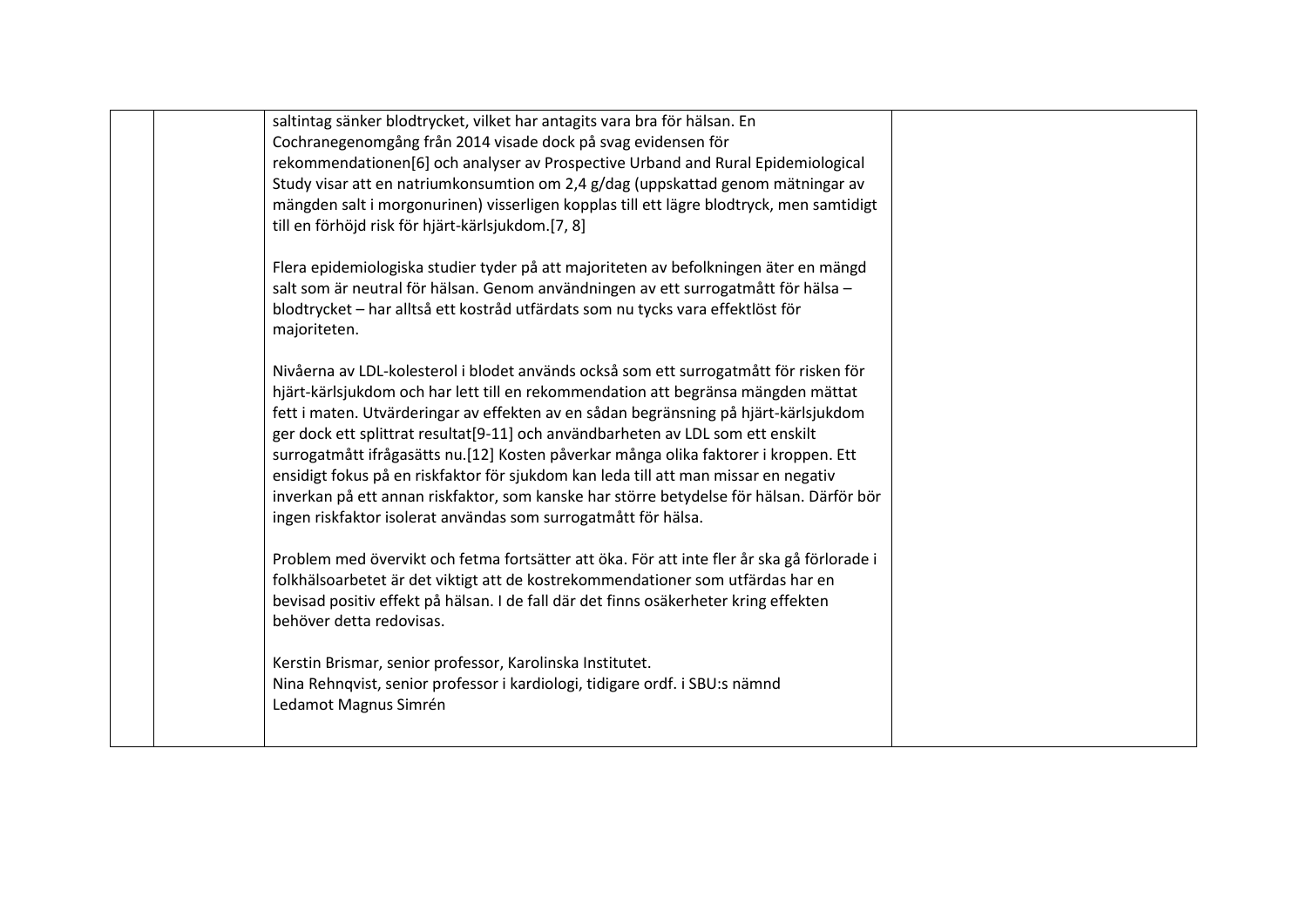| 31. | Suvi Virtanen | Comments on behalf of Finnish expert group for early nutrition                          | Dear Suvi Virtanen,                         |
|-----|---------------|-----------------------------------------------------------------------------------------|---------------------------------------------|
| 10. | (Finnish      |                                                                                         |                                             |
| 201 | Institute for | • More emphasis should be paid on the type of protein (balanced amino acid              | Thank you for your comment.                 |
| 9   | Health anf    | composition) in the Protein section.                                                    | New significant evidence generated after    |
| 15: | Welfare)      |                                                                                         | the publication of NNR2012 relevant for     |
| 03: |               | • In NNR2022, recommended maximum amounts of infant formulas should be                  | dietary reference values and food based     |
| 30  |               | considered alongside supplemental intakes. It seems that the tolerable upper intake     | dietary guidelines will in a systematic and |
|     |               | level (UL) for vitamin A and/or D can exceed in infants who consume high amounts of     | transparent way be accounted for in         |
|     |               | highly enriched formulas. Would national supplementation be a more safe treatment.      | NNR2022. This includes different foods      |
|     |               |                                                                                         | as sources of essential amino acids.        |
|     |               | • Toxicological risk assessment (toxins, heavy metals, other contaminants) should be    |                                             |
|     |               | linked to nutritional assessment. Particularly, young children are vulnerable group due | Upper intake levels (UL) will also be       |
|     |               | to their higher intake of energy per kg of body weight.                                 | reviewed in NNR2022. However,               |
|     |               |                                                                                         | decisions on fortification and              |
|     |               |                                                                                         | supplementation programs are taken of       |
|     |               |                                                                                         | nationally.                                 |
|     |               |                                                                                         | Yours sincerely,                            |
|     |               |                                                                                         | Rune Blomhoff, Head of the NNR2022          |
|     |               |                                                                                         | Committee                                   |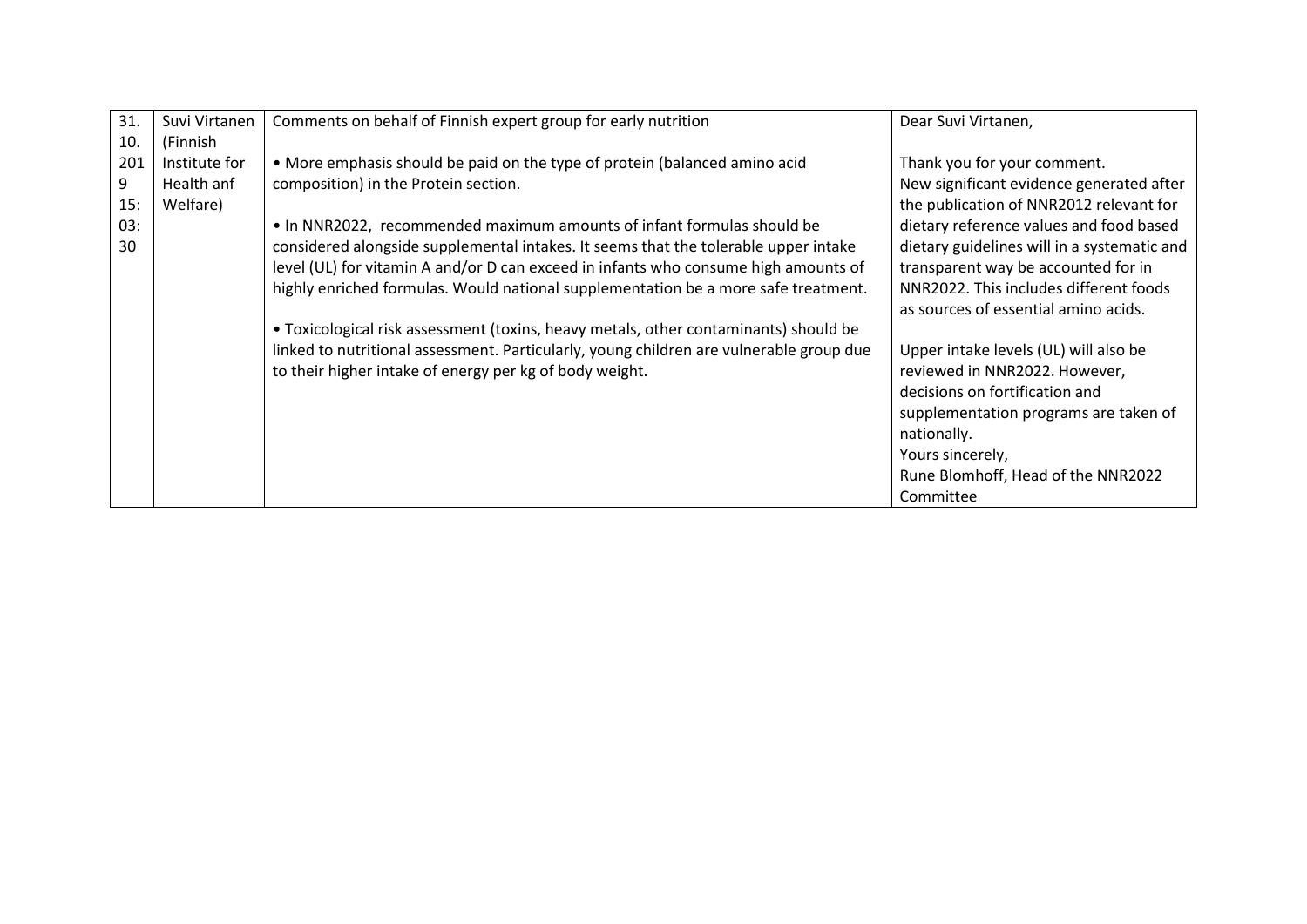| 31.       | Marie       | NOAH - for animal rights                                                                                                                                                    | Dear Marie Henriksen Bogstad,                                  |
|-----------|-------------|-----------------------------------------------------------------------------------------------------------------------------------------------------------------------------|----------------------------------------------------------------|
| 10.       | Henriksen   | Dronningens gate 13                                                                                                                                                         |                                                                |
| 201       | Bogstad,    | 0152 Oslo 22nd October 2019                                                                                                                                                 | Thank you for your comments.                                   |
| 9         | NOAH - for  |                                                                                                                                                                             | Sustainability aspects and sustainable                         |
| 10:       | dyrs        | Comments for the NNR 2022 Committee with regards to the work on updating the                                                                                                | diet will be covered in NNR2022. You can                       |
| 26:<br>16 | rettigheter | nordic nutrition recommendations                                                                                                                                            | read more about this process at our<br>website as it proceeds. |
|           |             | NOAH – for animal rights is a member organization working for a society where                                                                                               |                                                                |
|           |             | consideration for animals are a given. Animal rights are based on recognizing animals as                                                                                    | New significant evidence since NNR2012                         |
|           |             | fellow creatures with equal ability to experience and demand respect and                                                                                                    | that may inform dietary reference values                       |
|           |             | consideration. This is the basis for everything that NOAH does. We work with topics                                                                                         | and food based dietary guidelines will be                      |
|           |             | such as wildlife, domesticated animals, agriculture, as well as environment and health.                                                                                     | accounted for in NNR2022. This includes                        |
|           |             | We encourage a plant-based diet and promote a shift away from animal agriculture.                                                                                           | dietary patterns such as plant-based<br>diets.                 |
|           |             | In our comments, we want to emphasize the need for an increased focus on plant-                                                                                             |                                                                |
|           |             | based consumption in the nordic nutrition recommendations. Since 2012 several                                                                                               | The NNR2022 project reviews the food                           |
|           |             | research papers and reports have been published, underlining the need for a dietary                                                                                         | based dietary guidelines on an                                 |
|           |             | shift away from animal products in order to improve health, wildlife and the                                                                                                | overarching level. Communication of the                        |
|           |             | environment. For example reports from the IPCC and IPBES, Union of Concerned                                                                                                | dietary guidelines, and how a healthy                          |
|           |             | Scientists and Food and Land Use Coalition. In fact, a change towards plant-based foods                                                                                     | diet can be achieved is done by national                       |
|           |             | will be crucial if we want to save our planet from the ongoing climate and nature crisis.                                                                                   | authorities in each Nordic country, based                      |
|           |             | In the Nordic countries, the consumption of meat and dairy is particularly high and the                                                                                     | on the NNR and may include additional                          |
|           |             | cause of many non-communicable diseases and obesity. Therefore, a plant-based diet                                                                                          | considerations.                                                |
|           |             | can help improve the health and lifestyle of the nordic population.                                                                                                         |                                                                |
|           |             |                                                                                                                                                                             | Yours sincerely,                                               |
|           |             | The Nordic council of ministers published an assessment of "Future Nordic Diets" in                                                                                         | Rune Blomhoff, Head of the NNR2022                             |
|           |             | 2017. They concluded that the Nordic countries could feed 37 million people - 10                                                                                            | Committee                                                      |
|           |             | million more than today - if the population decreased their consumption of meat with                                                                                        |                                                                |
|           |             | 81-90%, and increased the production of plants for human consumption. Similarly, the                                                                                        |                                                                |
|           |             | EAT-Lancet report focused on the need for a large reduction in the consumption of                                                                                           |                                                                |
|           |             | animal products, limited to 14 g of red meat per day. The Norwegian university, Nord,<br>has calculated that with a reduction of meat consumption of 30-60% Norwegian self- |                                                                |
|           |             | sufficiency could increase up to 80%. The IPCC assessed that a dietary shift towards                                                                                        |                                                                |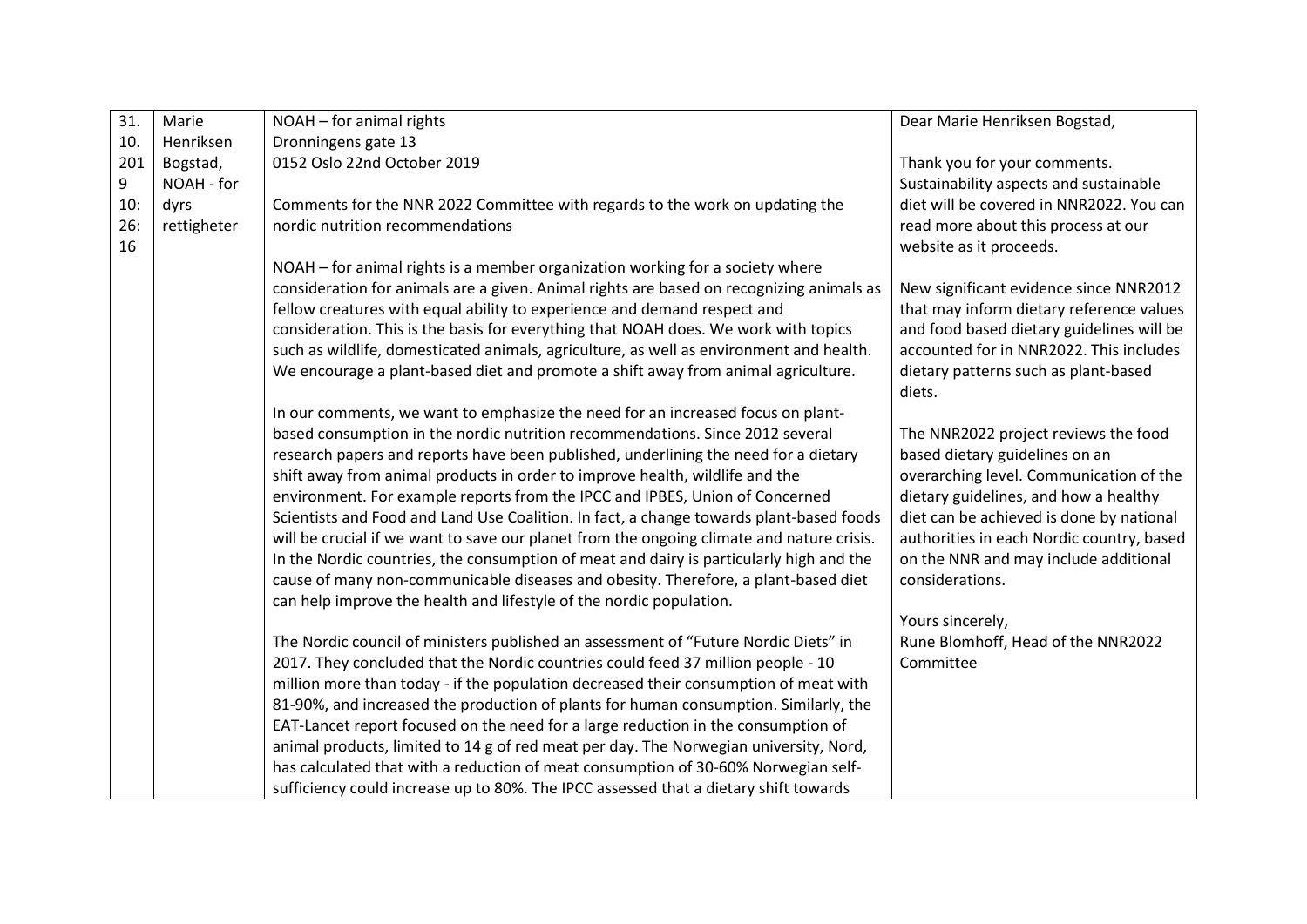| plant-based foods will directly benefit 12 out of 17 sustainable development goals.     |  |
|-----------------------------------------------------------------------------------------|--|
| Researchers from Oxford University have stated that the single biggest way to reduce    |  |
| one's impact on the planet is by avoiding animal products. Hence, a plant-based diet is |  |
| healthy for both people and the planet.                                                 |  |
|                                                                                         |  |
| We would like to encourage the working group behind the reassessment of the Nordic      |  |
| Nutrition Recommendations to bring more of these new reports into their work. The       |  |
| Nordic recommendations should not only focus on what is healthy for the population,     |  |
| but also what is beneficial for the environment, nature and people. A holistic approach |  |
| to nutrition is necessary in terms of the large crises we are facing.                   |  |
|                                                                                         |  |
| We would also like to address the importance of focusing not only on increased          |  |
| consumption of fruit and vegetables, but explicitly on how to reduce the consumption    |  |
| of animal products by exchanging them with legumes like beans, peas and lentils, plant- |  |
|                                                                                         |  |
| based meat substitutes and plant milk products.                                         |  |
| Going forward we hope the NNR 2022 will include a significant focus on a dietary shift  |  |
| towards plant-based foods, and hence contributing not only to increased consumption     |  |
|                                                                                         |  |
| of these foods, but also production.                                                    |  |
|                                                                                         |  |
| Thank you.                                                                              |  |
| Best regards,                                                                           |  |
|                                                                                         |  |
| Marie Henriksen Bogstad, agroecologist at NOAH                                          |  |
| Kaisa Sogge-Hautala, project leader for sustainability at NOAH                          |  |
|                                                                                         |  |
| Siri Martinsen, leader and veterinary at NOAH                                           |  |
|                                                                                         |  |
|                                                                                         |  |
|                                                                                         |  |
|                                                                                         |  |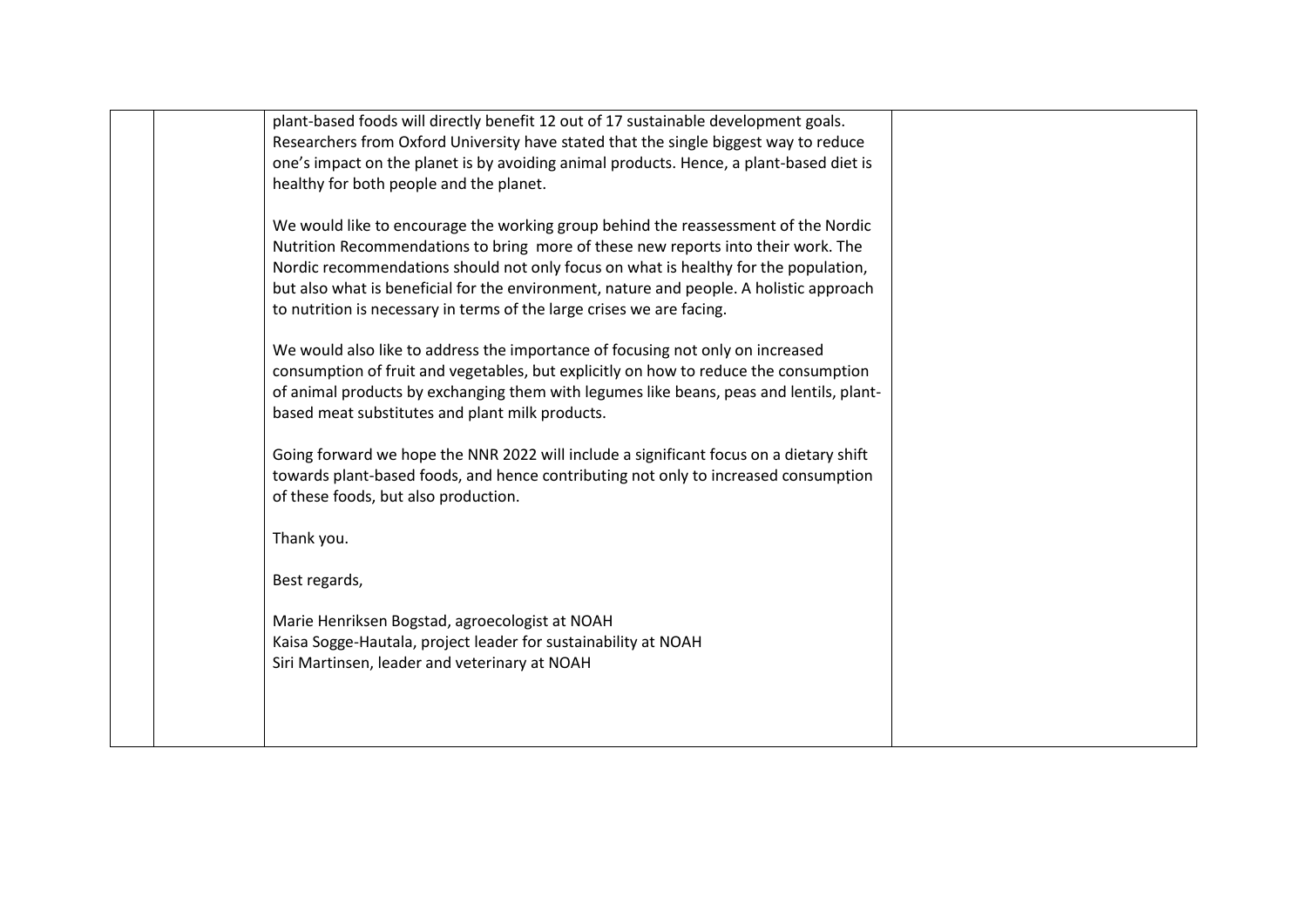| 30.<br>10.<br>201<br>9<br>07:<br>33:<br>38 | Juliana<br>Gjessing | I worked as a clinical dietitian in Canada and now in Norway. In the updated NNR 2022,<br>I hope the committee can address the issue on how to supplement deficiencies. Many<br>countries have written on daily requirement of vitamin/min, but I can't seem to find<br>good data on how to supplement an individual when there is a deficiency, aside from<br>Vitamin D.                                                                                                                                                                                                                                                                                                                                                                                                                                                                                                                                                                                                                                                                                                                                                                                                                                                                                                  | Dear Juliana Gjessing,<br>Thank you for your comment.<br>For most nutrients, a hierarchy of criteria<br>for nutrient adequacy can be established<br>ranging from prevention of clinical<br>deficiency to optimal levels of body<br>stores and functionality. However,<br>clinical guidelines on dietary<br>supplementation is the responsibility of<br>the national health administration and is<br>not within the scope of NNR.                                      |
|--------------------------------------------|---------------------|----------------------------------------------------------------------------------------------------------------------------------------------------------------------------------------------------------------------------------------------------------------------------------------------------------------------------------------------------------------------------------------------------------------------------------------------------------------------------------------------------------------------------------------------------------------------------------------------------------------------------------------------------------------------------------------------------------------------------------------------------------------------------------------------------------------------------------------------------------------------------------------------------------------------------------------------------------------------------------------------------------------------------------------------------------------------------------------------------------------------------------------------------------------------------------------------------------------------------------------------------------------------------|-----------------------------------------------------------------------------------------------------------------------------------------------------------------------------------------------------------------------------------------------------------------------------------------------------------------------------------------------------------------------------------------------------------------------------------------------------------------------|
|                                            |                     |                                                                                                                                                                                                                                                                                                                                                                                                                                                                                                                                                                                                                                                                                                                                                                                                                                                                                                                                                                                                                                                                                                                                                                                                                                                                            | Yours sincerely,<br>Rune Blomhoff, Head of the NNR2022<br>Committee                                                                                                                                                                                                                                                                                                                                                                                                   |
| 28.<br>10.<br>201<br>9<br>18:<br>53:<br>08 | Gunnar<br>Rundgren  | If the revision should include issues of sustainability and environment, it is needed to<br>include those also for the production of fruit and vegetables. They incur considerable<br>environmental damages. For instance:<br>-research in Sweden show that half of all use of pesticides for the production of the<br>food of Swedes are used in the production of fruit and vegetables,<br>https://www.sciencedirect.com/science/article/pii/S0959652618340447?via%3Dihub<br>-research in China, the biggest producer of vegetables in the world show that they<br>cause around one fifth of the total greeenhouse gas emissions from Chinese crop<br>production, despite using less than one tenth of the area.<br>https://onlinelibrary.wiley.com/doi/abs/10.1111/gcb.14425<br>-recent research in the UK show that the annual consumption of 10.8 Mt of vegetables,<br>despite being far from the recommended quantity, generates 20.3 Mt CO2 eq.,<br>consumes 260.7 PJ of primary energy and depletes 253 Mt eq. of water. Many<br>vegetables have a higher footprint than that of chicken or milk.<br>https://www.sciencedirect.com/science/article/pii/S0048969719319758<br>Considering the rather limited contribution nutrition the environmental impact of many | Dear Gunnar Rundgren,<br>Thank you for your comments.<br>Sustainability aspects and sustainable<br>diet will be covered in NNR2022. The<br>NNR2022 Committee will arrange a<br>seminar and a workshop within<br>sustainability to define the areas and<br>topics that are most relevant and<br>pressing for NNR2022. You can read<br>more about this process at our website<br>as it proceeds.<br>Yours sincerely,<br>Rune Blomhoff, Head of the NNR2022<br>Committee |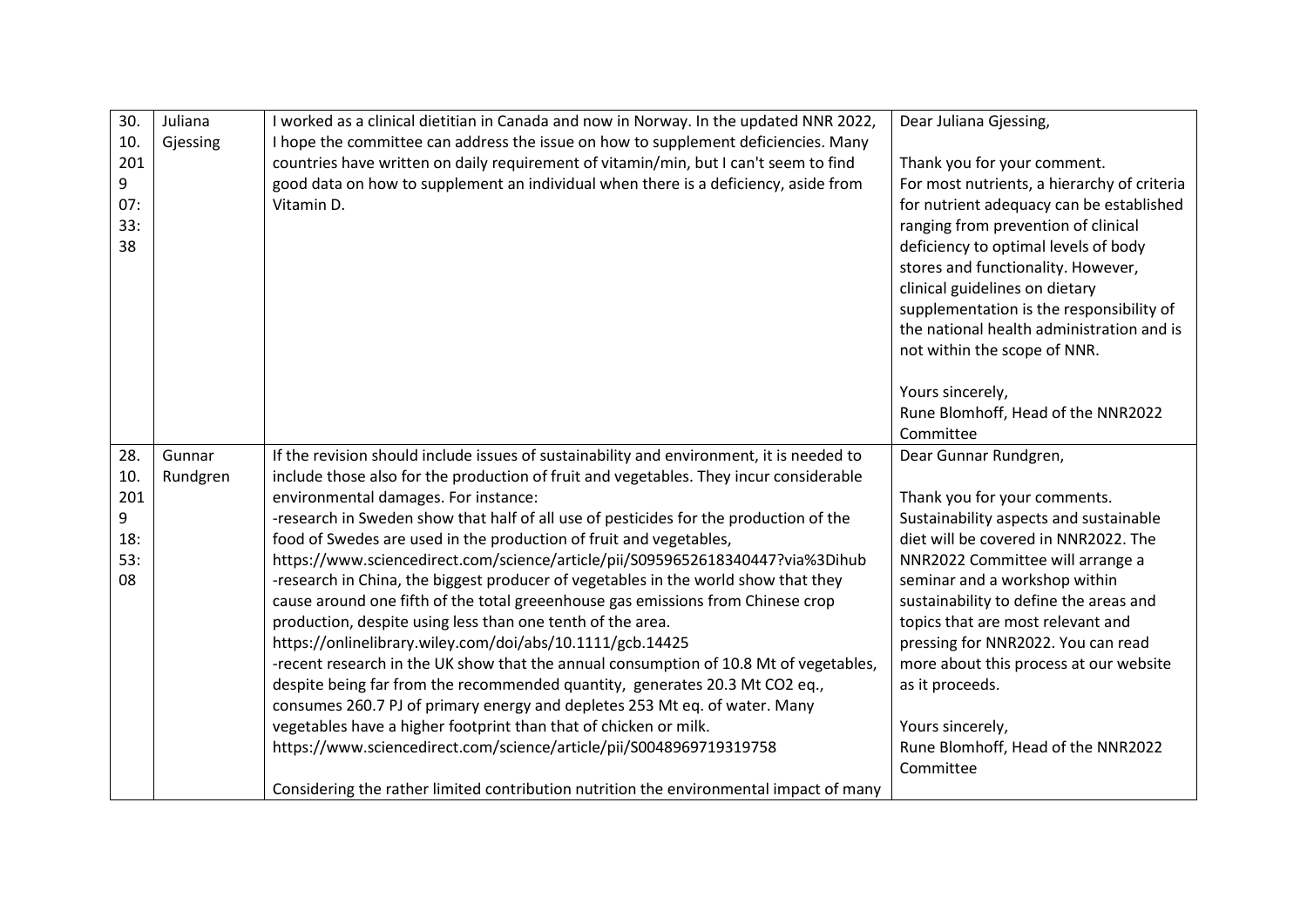|                                            |        | vegetables is far too high.<br>The recommendations should take this into account and guide consumers to those<br>kinds of vegetables and production methods which reduce the environmental damage,<br>such as locally produced, in season and organic vegetables. And to reduce those<br>vegetables that have a high environmental footprint, in particular those which are<br>transported far and by air those which are grown in places with water stress, those that<br>are produced with a lot of fertilizers and pesticides and those which are produced with<br>a lot of fossil energy (such as greenhouse crops from many countries).     |                                                                                                                                                                                                                                                                                                                                                                                                                                                                                                                                                                                        |
|--------------------------------------------|--------|--------------------------------------------------------------------------------------------------------------------------------------------------------------------------------------------------------------------------------------------------------------------------------------------------------------------------------------------------------------------------------------------------------------------------------------------------------------------------------------------------------------------------------------------------------------------------------------------------------------------------------------------------|----------------------------------------------------------------------------------------------------------------------------------------------------------------------------------------------------------------------------------------------------------------------------------------------------------------------------------------------------------------------------------------------------------------------------------------------------------------------------------------------------------------------------------------------------------------------------------------|
| 28.<br>10.<br>201<br>9<br>16:<br>18:<br>46 | Daniel | I would like you to look into latest research that shows the inflammatory effect on our<br>bodies from grains(including corn,rice,oats). Dr.Osbourne at Gluten Free Society has<br>some very valuable information with valid sources.<br>Celiac disease is only one of hundreds of autoimmune disease that can be caused by<br>these gluten proteins that leaks through our intestal barrier and makes our immune<br>system go berserk and attack your own tissue/organs. This can lead to<br>diseases(depending on your genetic predisposition) like arthritis, lupus, hashimotos,<br>diabetes type1 the list goes on. No grain no pain! Thanks | Dear Daniel,<br>Thank you for your comment.<br>New significant evidence since NNR2012<br>that may inform dietary reference values<br>and food based dietary guidelines will be<br>accounted for in NNR2022. The<br>recommendations consider not only the<br>avoidance of clinical or subclinical<br>deficiencies but also a reduction in the<br>risk of development of overweight and<br>obesity and major lifestyle diseases such<br>as cardiovascular diseases, type-2<br>diabetes, cancer, and osteoporosis.<br>Yours sincerely,<br>Rune Blomhoff, Head of the NNR2022<br>Committee |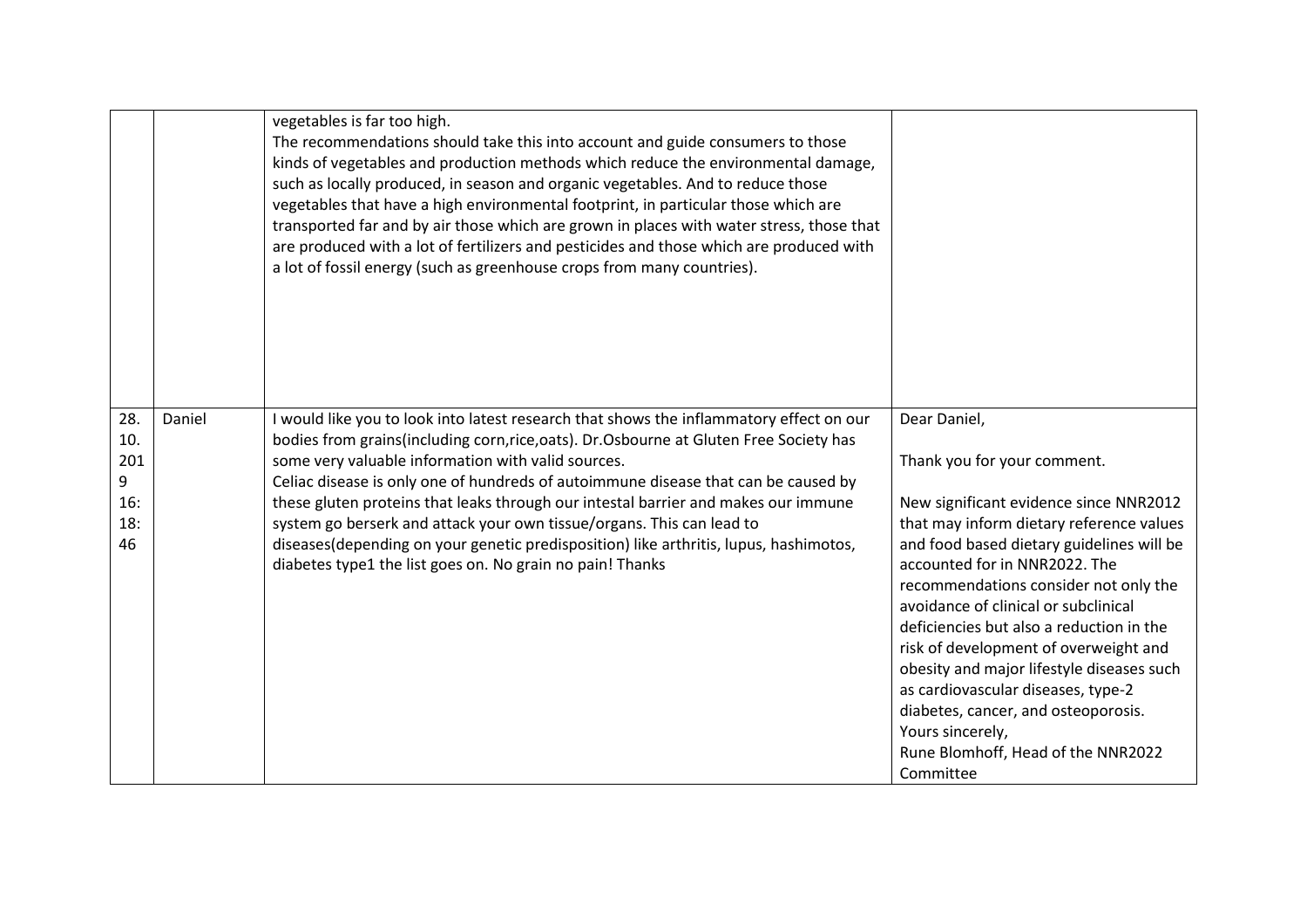| 27. | Martin | Hi,                                                                                   | Dear Martin Norum,                         |
|-----|--------|---------------------------------------------------------------------------------------|--------------------------------------------|
| 10. | Norum  |                                                                                       |                                            |
| 201 |        | I have submitted an application to be considered a contributor/expert regarding       | Thank you for your application as an       |
| 9   |        | protein. Additionally I would like to add a comment here. I would advise som          | expert and your comment. All               |
| 14: |        | modifications and updates during the protein chapter. More specifically, I may be of  | applications will be evaluated based on    |
| 44: |        | help in the "Protein and physical exercise" section, wheras there has been scientific | previous research experience and           |
| 50  |        | progress since the present version of NNR.                                            | competence related to the different        |
|     |        |                                                                                       | topics. In addition, we aim for an equal   |
|     |        | Kind regards,                                                                         | distribution of authors between the        |
|     |        | Martin Norum,                                                                         | Nordic countries. All chapter experts will |
|     |        | MSc Sport & Exercise Nutrition                                                        | be recruited during the spring 2020.       |
|     |        |                                                                                       |                                            |
|     |        |                                                                                       | Yours sincerely,                           |
|     |        |                                                                                       | Rune Blomhoff, Head of the NNR2022         |
|     |        |                                                                                       | Committee                                  |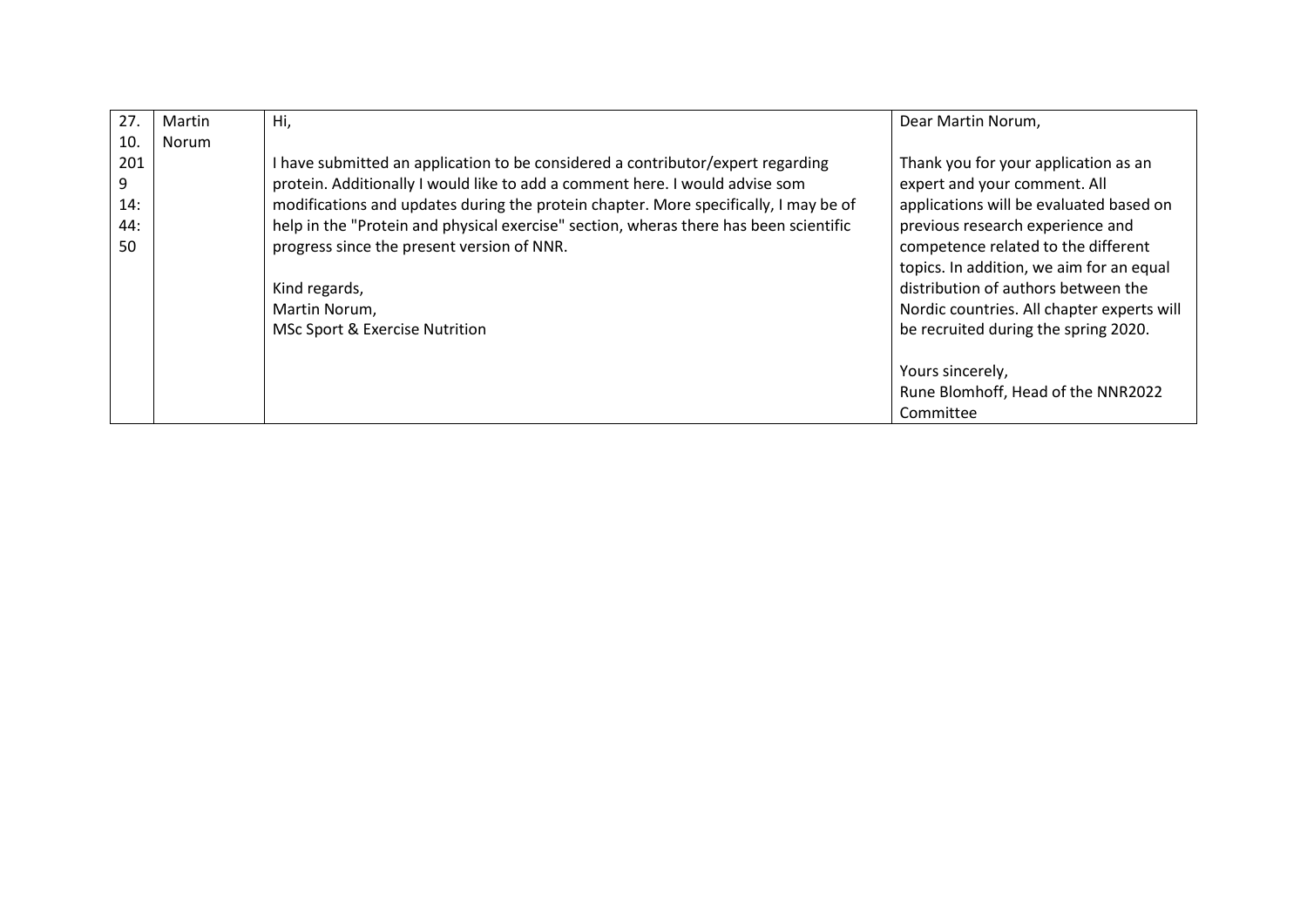| 25. | Anna      | Hej!                                                                                            | Dear Anna Ståhlberg,                                                           |
|-----|-----------|-------------------------------------------------------------------------------------------------|--------------------------------------------------------------------------------|
| 10. | Ståhlberg | Jag skulle önska att man omvärderar nyttan av hårt raffinerade och omestrade                    |                                                                                |
| 201 |           | margariner. Bör de verkligen nyckelhålsmärkas och klassas som nyttiga? Kunskapen om             | Thank you for your comment. New                                                |
| 9   |           | omestring och dess hälsoeffekter är mycket begränsad. Livsmedelsverket skriver att              | significant evidence since NNR2012 that                                        |
| 15: |           | studier gällande effekter på spädbarn och vuxna är alldeles för få och resultaten för           | may inform dietary reference values and                                        |
| 00: |           | motstridiga för att kunna dra slutsatser om dessa fetters påverkan på hälsan hos barn.          | food based dietary guidelines will be                                          |
| 41  |           | Mer kunskap behövs om långtidseffekter och interaktioner med övriga fettsyror i                 | accounted for in NNR2022.                                                      |
|     |           | maten. Djurstudier visar varierande resultat av omestrat fett- en del visar tex negativa        | The Keyhole label is based on the NNR,                                         |
|     |           | effekter på lever och hjärna.                                                                   | but the process of setting criteria for<br>labelling is not within the NNR2022 |
|     |           | Likaså är kunskapen om de värmeinducerade ämnena; 2- och 3-MCPD-estrar och                      | scope.                                                                         |
|     |           | glycidylestrar mycket begränsad. 3-MCPD betraktas som cancerogent och toxiskt, och              | The NNR2022 project reviews the dietary                                        |
|     |           | EFSA efterfrågar bättre data från humanstudier och anser att osäkerheten kring                  | reference values and food based dietary                                        |
|     |           | riskbedömningen är stor. Långtidseffekterna är osäkra för både 2-och 3-MCPD. SLV:s              | guidelines on an overarching level. Food                                       |
|     |           | egen riskrapport visar att de högsta värdena av dessa oönskade ämnen finns i                    | safety, for example heat-induced                                               |
|     |           | raffinerade oljor samt i flera flytande och fasta margariner. Margariner med palmolja           | components, is reviewed by the national                                        |
|     |           | hade oftast högst nivåer.                                                                       | authorities in each Nordic country and                                         |
|     |           |                                                                                                 | incorporated into national dietary advice.                                     |
|     |           | Mvh Anna                                                                                        |                                                                                |
|     |           | Leg dietist                                                                                     | Yours sincerely,                                                               |
|     |           |                                                                                                 | Rune Blomhoff, Head of the NNR2022                                             |
|     |           | EFSA riskrapport                                                                                | Committee                                                                      |
|     |           | Risks for human health related to the presence of 3- and 2-monochloropropanediol                |                                                                                |
|     |           | (MCPD), and their fatty acid esters, and glycidyl fatty acid esters in food. 2016 doi:          |                                                                                |
|     |           | 10.2903/j.efsa.2016.4426.                                                                       |                                                                                |
|     |           | https://efsa.onlinelibrary.wiley.com/doi/epdf/10.2903/j.efsa.2016.4426                          |                                                                                |
|     |           | JEFCA:s riskrapport                                                                             |                                                                                |
|     |           | Joint FAO/WHO expert commitee on food additives. Eighty-third meeting Rome, 8-17.               |                                                                                |
|     |           | 2016 summary and conclusions. JEFCA/83/S                                                        |                                                                                |
|     |           | https://www.who.int/foodsafety/publications/JECFA83-Summary.pdf                                 |                                                                                |
|     |           |                                                                                                 |                                                                                |
|     |           | D'avila LF, et al. Toxicological aspects of interesterified fat: Brain damages in rats. Toxicol |                                                                                |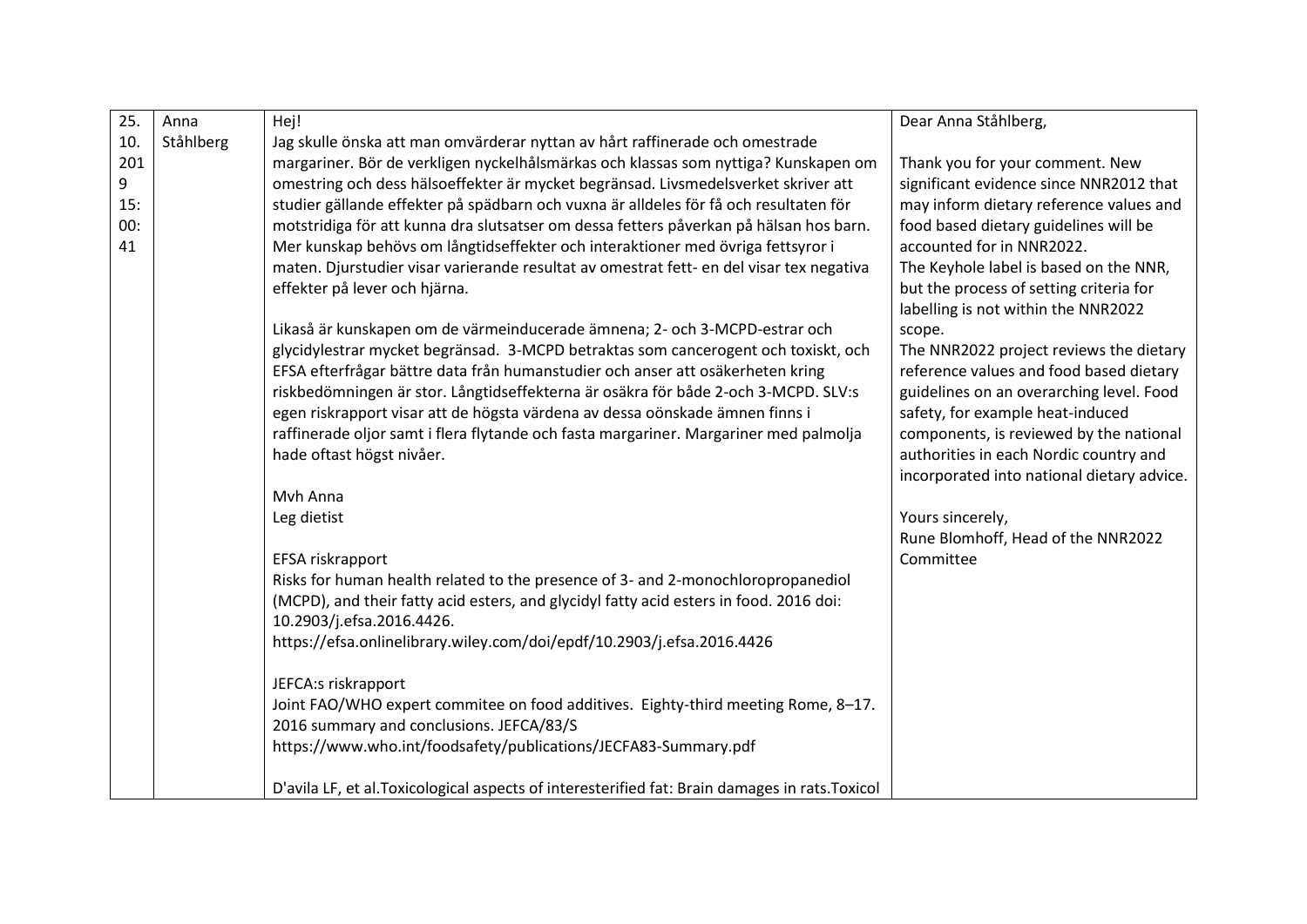| Lett. 2017.https://www.ncbi.nlm.nih.gov/m/pubmed/28528080/                                                     |  |
|----------------------------------------------------------------------------------------------------------------|--|
| Lavrador MSF, Afonso MS, Cintra DE, et al. Interesterified Fats Induce Deleterious                             |  |
| Effects on Adipose Tissue and Liver in LDLr-KO Mice. Nutrients. 2019 Feb 22;11(2). doi:<br>10.3390/nu11020466. |  |
| https://www.ncbi.nlm.nih.gov/pubmed/30813339                                                                   |  |
| Afonso MS, Lavrador MS, Koike MK, et al. Dietary interesterified fat enriched with                             |  |
| palmitic acid induces atherosclerosis by impairing macrophage cholesterol efflux and                           |  |
| eliciting inflammation. J Nutr Biochem. Epub 2016 Mar 4. doi:<br>10.1016/j.jnutbio.2016.01.005                 |  |
| https://www.ncbi.nlm.nih.gov/pubmed/27142741                                                                   |  |
| Livsmedelsverkets riskrapport.                                                                                 |  |
| Rapport 35. 2017. 2-MCPD, 3-MCPD och glycidylfettsyraester i livsmedel på den                                  |  |
| svenska marknaden Riskhantering, riskvärdering och haltdata. [Citerad september<br>2019]                       |  |
| https://www.livsmedelsverket.se/globalassets/publikationsdatabas/rapporter/2017/2-                             |  |
| mcpd-3-mcpd-och-glycidylfettsyraester-i-livsmedel-pa-den-svenska-marknaden-                                    |  |
| livsmedelsverkets-rapport-23-2017.pdf                                                                          |  |
|                                                                                                                |  |
|                                                                                                                |  |
|                                                                                                                |  |
|                                                                                                                |  |
|                                                                                                                |  |
|                                                                                                                |  |
|                                                                                                                |  |
|                                                                                                                |  |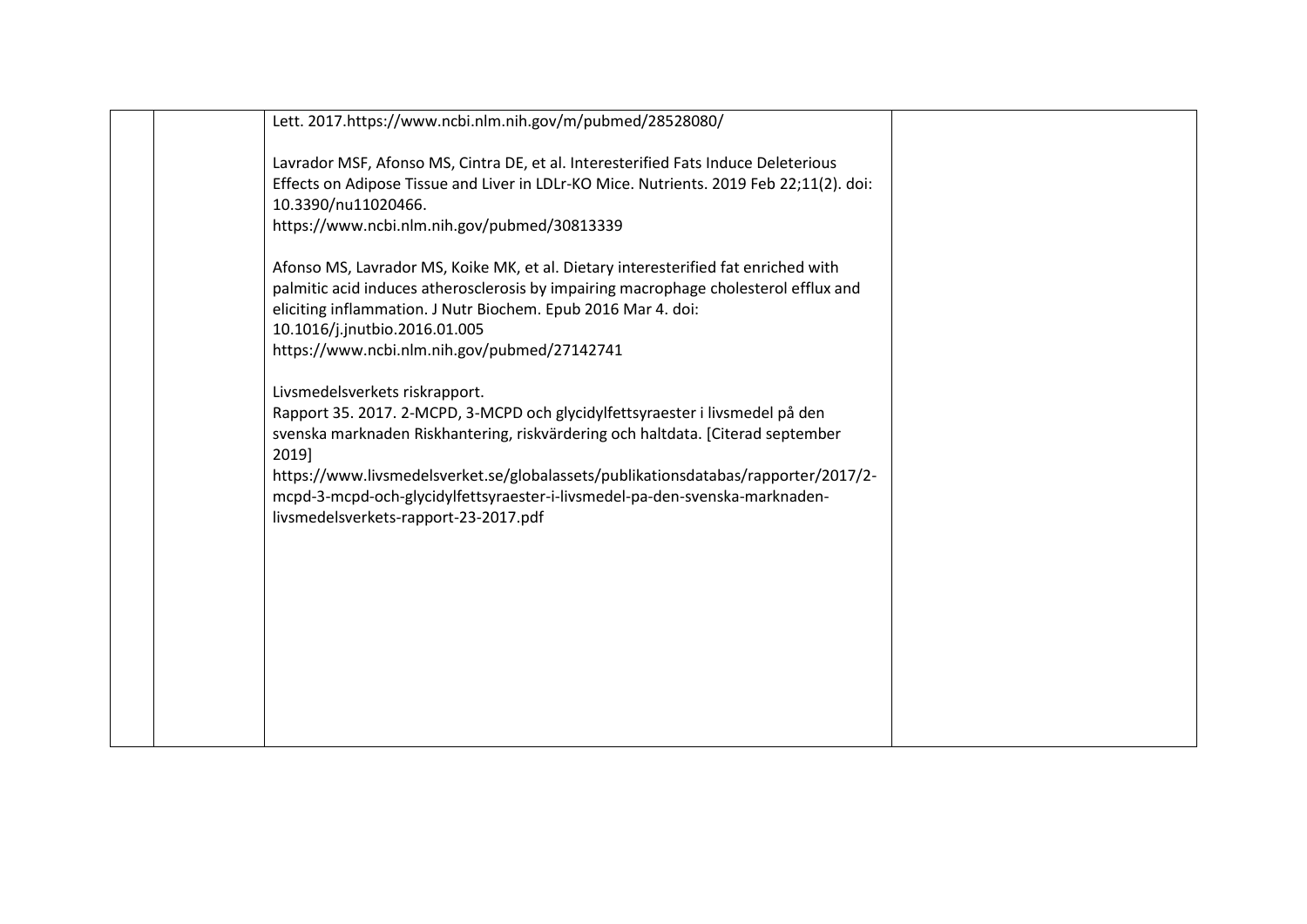| 24. | Sofia Eklund | - Kost för IBS och övriga magproblem då detta är otroligt vanligt idag. Fullkornsbröd,        | Dear Sofia Eklund,                           |
|-----|--------------|-----------------------------------------------------------------------------------------------|----------------------------------------------|
| 10. |              | spannmål etc. är oftast inte gynnsamt för denna grupp, som många gånger mår bättre            |                                              |
| 201 |              | av de lösliga fiber som finns i t.ex. rotfrukter. Förekomst av känslighet/veteallergi även    | Thank you for your comments. The DRVs        |
| 9   |              | utan celiaki.                                                                                 | are intended for healthy individuals.        |
| 16: |              |                                                                                               | Generally, the DRVs cover increased          |
| 45: |              | - kost för att minska inflammation: autoimmuna sjukdomar ökar enormt och många                | requirements such as during short-term       |
| 06  |              | märker att de kan bli hjälpta av livsmedel som minskar inflammation. Ökat fokus på            | mild infections or certain medical           |
|     |              | vilka livsmedel som kan vara gynnsamma vid dessa tillstånd samt vilka livsmedel som           | treatments. The DRVs are usually not         |
|     |              | kan trigga inflammation.                                                                      | suited for long-term infections,             |
|     |              |                                                                                               | malabsorption, and various metabolic         |
|     |              | - Biotillgänglighet, specifikt skillnad på kroppens upptag av vegetabiliska källor till t.ex. | disturbances or for treatment of persons     |
|     |              | järn, d-vitamin och omega 3. Ökad kunskap om hur man som vegetarian /vegan kan                | with a sub-optimal nutritional status.       |
|     |              | sätta ihop sin kost för att inte riskera näringsbrister. Jag själv föreläser om kost och      | They are meant to be used for                |
|     |              | upplever stor okunskap inom dessa områden, att väldigt många som äter plantbaserat            | prevention purposes. For individuals with    |
|     |              | saknar grundläggande kunskaper i näringslära vilket blir ett problem. Större fokus på         | disease and for other groups with special    |
|     |              | järnbrist hos framförallt unga kvinnor och hur råden kan utformas för att minska risken       | needs, the dietary composition might         |
|     |              | för detta.                                                                                    | have to be adjusted accordingly.             |
|     |              |                                                                                               | Sustainability aspects, sustainable diet     |
|     |              | - Skillnad på näringstäthet i ekologiska livsmedel / gräsbeteskött gällande ex. Omega         | and chronic diseases such as obesity and     |
|     |              | 3/6, d-vitamin och fettsyraprofil.                                                            | type 2 diabetes will be covered in           |
|     |              |                                                                                               | NNR2022.                                     |
|     |              | - Nyansera rekommendationerna om rött kött till att gälla minskat intag av importerat         |                                              |
|     |              | kött och charkprodukter, inte nödvändigtvis minskat intag av svenskt                          | The degree of processing of foods may        |
|     |              | (ekologiskt/gräsbetes) rött kött. Granska de studier som gjorts på rött kött och se mer       | be considered in NNR2022 for certain         |
|     |              | på övrig livsstil/andra kostfaktorer hos de som haft ett högt intag av rött kött. Finns       | food groups, if data are available and it is |
|     |              | studier på personer som ätit mycket grönsaker, lite socker och snabba kolhydrater, som        | relevant for setting food based dietary      |
|     |              | är hälsosamma i övrigt OCH äter rött kött?                                                    | guidelines.                                  |
|     |              |                                                                                               |                                              |
|     |              | - Större fokus på balansen mellan omega 3 och omega 6. Problematisera omega 6-                | NNR2022 will account for significant new     |
|     |              | innehåller i alla vegetabiliska oljor och risken/förekomsten av transfetter i dessa. Starkt   | evidence since NNR2012 that may inform       |
|     |              | ifrågasätta den odlade norska laxen och undvika att bidra till marknadsföringen av            | dietary reference values and food based      |
|     |              | denna som hälsosam.                                                                           | dietary guidelines. This may include for     |
|     |              |                                                                                               | example bioavailability from different       |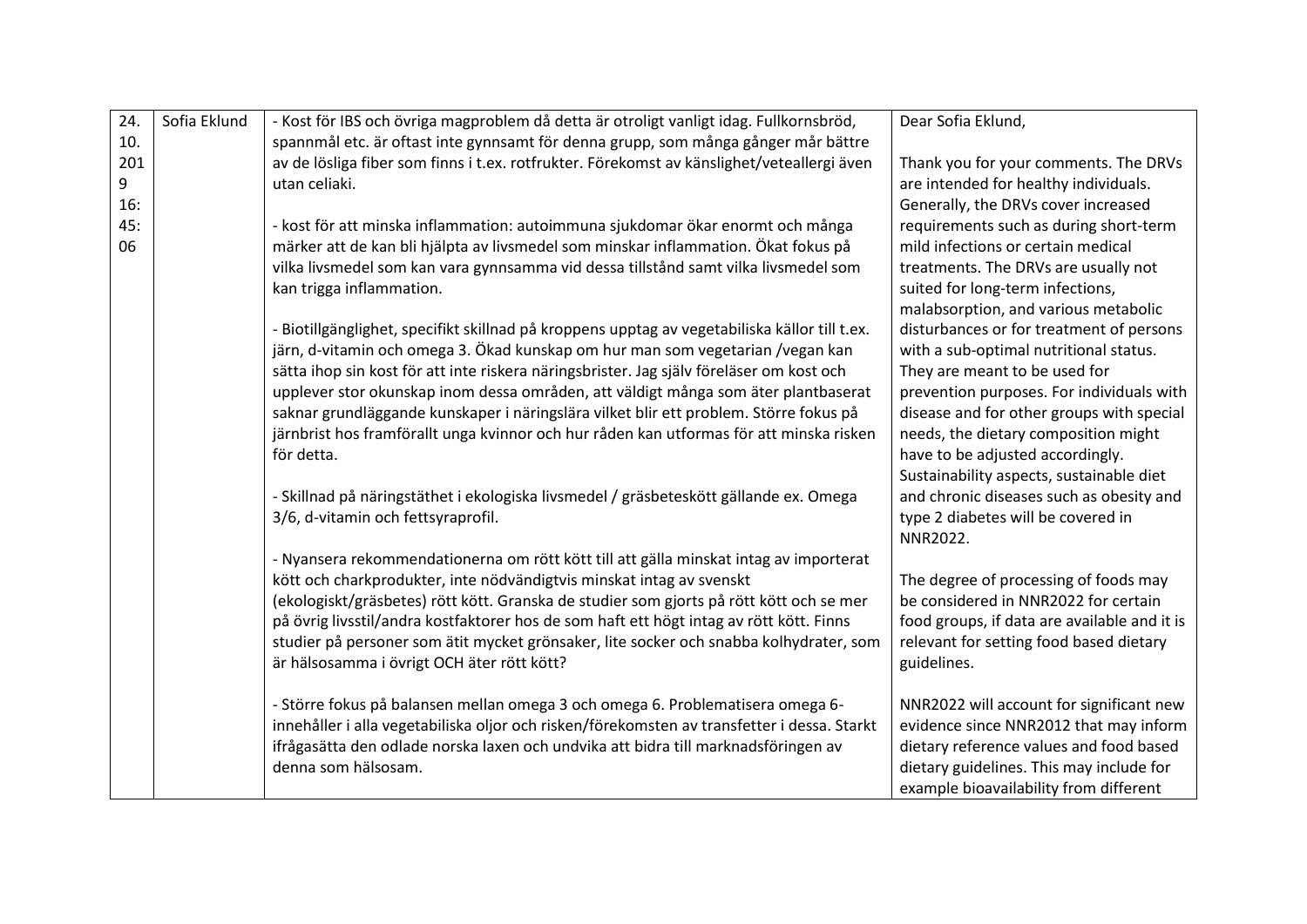|                                            |                                  | - Ifrågasätt rekommenderadet av lightprodukter och gå tillbaka till rekommendationer<br>för mer naturlig, ren mat. Granska mättnad kopplat till högt intag av lightprodukter och<br>hur det kan trigga ett ökat intag av socker.<br>- Större fokus på vad alla processade produkter med tillsatser, sötningsmedel m.m. gör<br>med kroppen. Idag väldigt vanligt med proteinbars m.m.<br>- Starkare än idag avråda unga människor från energidryck och skriva mer om hur det<br>påverkar sömn, samt hur de ofta ersätter mer näringsrik mat eller "botar"<br>blodsockerdippar och sömnbrist hos befolkningen. | foods.<br>The NNR2022 project reviews the food<br>based dietary guidelines on an<br>overarching level. Communication of the<br>dietary guidelines, for example types of<br>foods to increase or avoid in certain<br>population groups is to a large extent not<br>covered by NNR2022. It is done by<br>national authorities in each Nordic<br>country, based on the NNR.<br>Yours sincerely,<br>Rune Blomhoff, Head of the NNR2022<br>Committee |
|--------------------------------------------|----------------------------------|--------------------------------------------------------------------------------------------------------------------------------------------------------------------------------------------------------------------------------------------------------------------------------------------------------------------------------------------------------------------------------------------------------------------------------------------------------------------------------------------------------------------------------------------------------------------------------------------------------------|-------------------------------------------------------------------------------------------------------------------------------------------------------------------------------------------------------------------------------------------------------------------------------------------------------------------------------------------------------------------------------------------------------------------------------------------------|
| 23.<br>10.<br>201<br>9<br>20:<br>56:<br>52 | Sandra Owe,<br>SOW<br>Consulting | Hello, I would like to have your definition and main activities for the roles you are<br>describing as experts. Would also be happy to get information on how the selection of<br>experts are carried out. What are the criterias and methods for selection of experts?                                                                                                                                                                                                                                                                                                                                      | Dear Sandra Owe,<br>Please see the answer above. The<br>comment is received twice.<br>Yours sincerely,<br>Rune Blomhoff, Head of the NNR2022<br>Committee                                                                                                                                                                                                                                                                                       |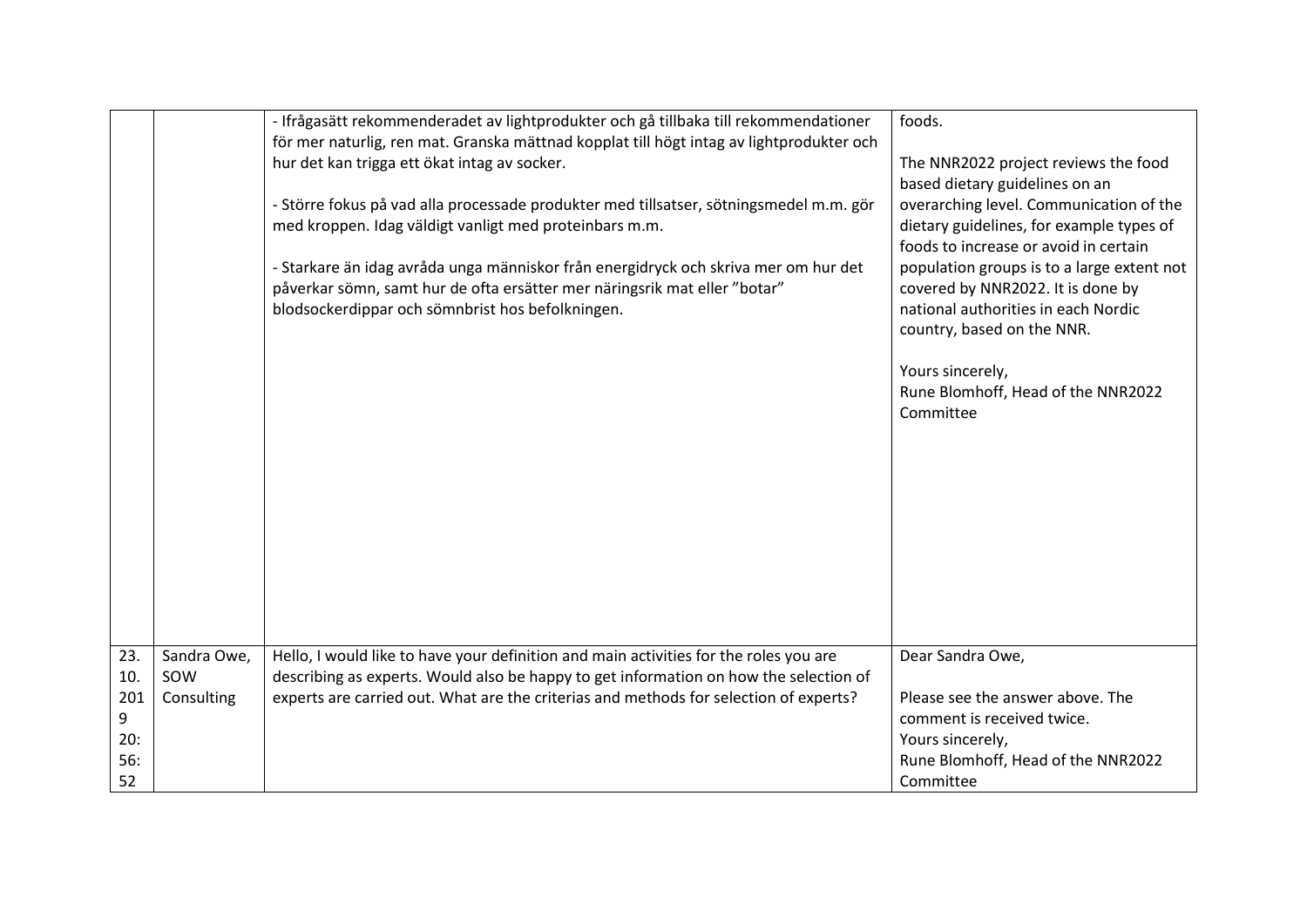| 23. | Milla löfstedt | Hej!                                                                                      | Dear Milla Löfstedt,                      |
|-----|----------------|-------------------------------------------------------------------------------------------|-------------------------------------------|
| 10. |                | Jag vill se en förändring i den kost som ges i förskola/skola. Vad är syftet med att      |                                           |
| 201 |                | servera livsmedel med socker i? Ex kanelbulle på kanelbullens dag, glass vid förskolans   | Thank you for your comment. NNR           |
| 9   |                | dag, pepparkakor etc. Även livsmedel såsom ketchup och sylt. Bort med allt detta, kan     | should be used as a guideline for dietary |
| 10: |                | förskola/skola vara en god förebild och ge barnen en kost som gör att de tar till sig     | planning for groups, including            |
| 26: |                | information och lärande?                                                                  | kindergartens and schools. NNR is also a  |
| 01  |                |                                                                                           | basis for nutrition policies and national |
|     |                | Jag förstår inte syftet och hur man kan välja att ge saker som är direkt skadliga för oss | dietary guidelines in the Nordic          |
|     |                | utan minsta näring. Det blir svårt för oss som vill ge barnen en bra grund när det sedan  | countries. Each Nordic country is         |
|     |                | serveras på förskola och personalen inte kan neka barnen i och med barnkonventionen       | responsible for the guidelines provided   |
|     |                | blir lag.                                                                                 | to municipalities or regions. In these    |
|     |                |                                                                                           | guidelines other relevant factors may be  |
|     |                |                                                                                           | incorporated besides the science basis    |
|     |                |                                                                                           | from NNR.                                 |
|     |                |                                                                                           |                                           |
|     |                |                                                                                           | Yours sincerely,                          |
|     |                |                                                                                           | Rune Blomhoff, Head of the NNR2022        |
|     |                |                                                                                           | Committee                                 |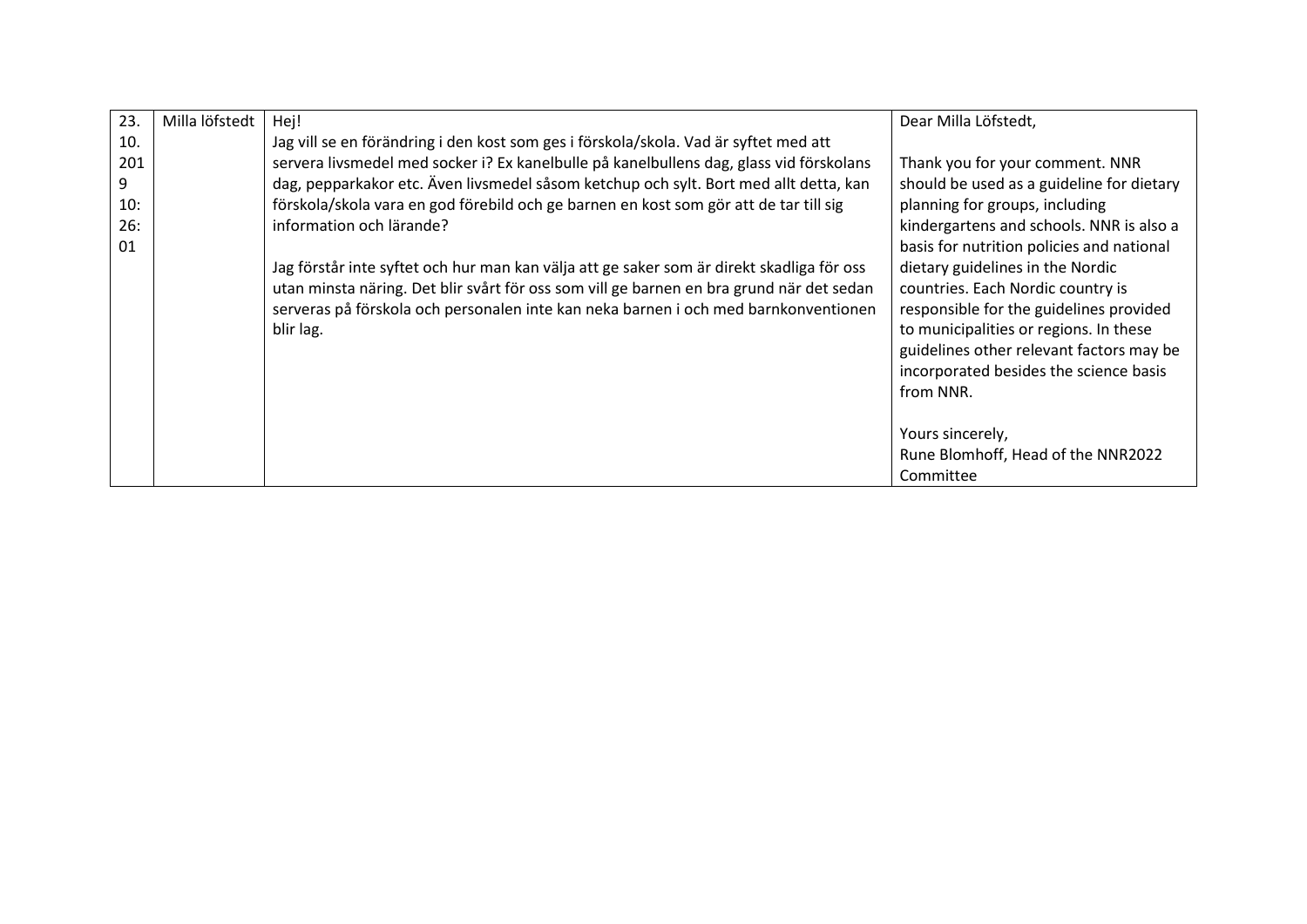| 22. | Richard  | As a person, father and Swedish citizen, I would like to share my main opinions about                                                                                        | Dear Richard Nyström,                                                                |
|-----|----------|------------------------------------------------------------------------------------------------------------------------------------------------------------------------------|--------------------------------------------------------------------------------------|
| 10. | Nyström, | the NNR food recommendations. My point of view is not based on formal research, but                                                                                          |                                                                                      |
| 201 | Swedish  | rather on a genuine interest for what is new in food- and health research. I myself can                                                                                      | Thank you for your comments.                                                         |
| 9   | citizen  | choose diet and lifestyle based on my own beliefs, but many people around me, like my                                                                                        |                                                                                      |
| 12: |          | children in school, rely of your recommendations for a large part of their diet. I am                                                                                        | 1) A rationale will be given for all dietary                                         |
| 26: |          | therefor happy to get this opportunity to express my opinions. I hope you will read                                                                                          | reference values and dietary                                                         |
| 01  |          | them, consider them, and find them useful.                                                                                                                                   | recommendations in the NNR2022                                                       |
|     |          | 1. In general, please be more clear on if a specific recommendation is based impact on                                                                                       | New significant evidence since NNR2012                                               |
|     |          | human health or impact on the environment. I want to know if, by selecting a certain                                                                                         | that may inform dietary reference values                                             |
|     |          | diet, I "save" my health or the environment (or both/neither).                                                                                                               | and food based dietary guidelines will be                                            |
|     |          |                                                                                                                                                                              | accounted for in NNR2022. Please read                                                |
|     |          | 2. Since recent evidence shows that saturated fat is not as unhealthy as it has been                                                                                         | more in the following articles:                                                      |
|     |          | depicted before, and I expect an increased tolerance on saturated fats in the new                                                                                            | The Nordic Nutrition Recommendations                                                 |
|     |          | recommendations. If so, please be extra clear that this is an area where                                                                                                     | 2022 - Principles and methodologies.                                                 |
|     |          | recommendations have changed so that those using these recommendations feel                                                                                                  | Christensen et al Food & Nutrition                                                   |
|     |          | comfortable in changing their behavior accordingly. For example, I do not want my kids                                                                                       | Research                                                                             |
|     |          | to be served low fat milk or low fat margarine or low fat anything.                                                                                                          | The Nordic Nutrition Recommendations                                                 |
|     |          |                                                                                                                                                                              | 2022 - Structure and rationale of                                                    |
|     |          | 3. Meat in general, and red meat in particular, has been the "bad guy" for long, and it is                                                                                   | qualified systematic reviews. Arnesen et                                             |
|     |          | easy to get the impression that the less meat we eat, the better it is for our health.                                                                                       | al Food & Nutrition Research                                                         |
|     |          | Even though meat everyday might not be necessary, we should still acknowledge that it<br>is an extremely nutrient dense food source which cannot easily be replaced by plant | The Nordic Nutrition Recommendations                                                 |
|     |          | based food.                                                                                                                                                                  | 2022 - Handbook for qualified systematic<br>reviews. Arnesen, et al Food & Nutrition |
|     |          |                                                                                                                                                                              | Research                                                                             |
|     |          | 4. "Plant based oils" are often expressed as the fat source to be used in all cases. I think                                                                                 |                                                                                      |
|     |          | the recommendations needs to state more clearly that a mix of fats in the diet is                                                                                            | 1 Same as 1)                                                                         |
|     |          | healthy for various reasons:                                                                                                                                                 | 2) Same as $1$ and $2$ )                                                             |
|     |          | - Polyunsaturated fats are unstable and does not tolerate heat well.                                                                                                         | 3) Inflammation in relation to health                                                |
|     |          | - Omega-3 vs omega-6 levels vary greatly in different seed oils so we cannot just say                                                                                        | outcomes will be covered under                                                       |
|     |          | they are all equally good for the health (or good in the same way).                                                                                                          | "mechanisms" in chapters if relevant.                                                |
|     |          | - Eating more fish and seafood is often how we are recommended to balance omega-3                                                                                            |                                                                                      |
|     |          | and omega-6 levels. But reducing intake of omega-6 rich oils can be more effective.                                                                                          | Yours sincerely,                                                                     |
|     |          |                                                                                                                                                                              |                                                                                      |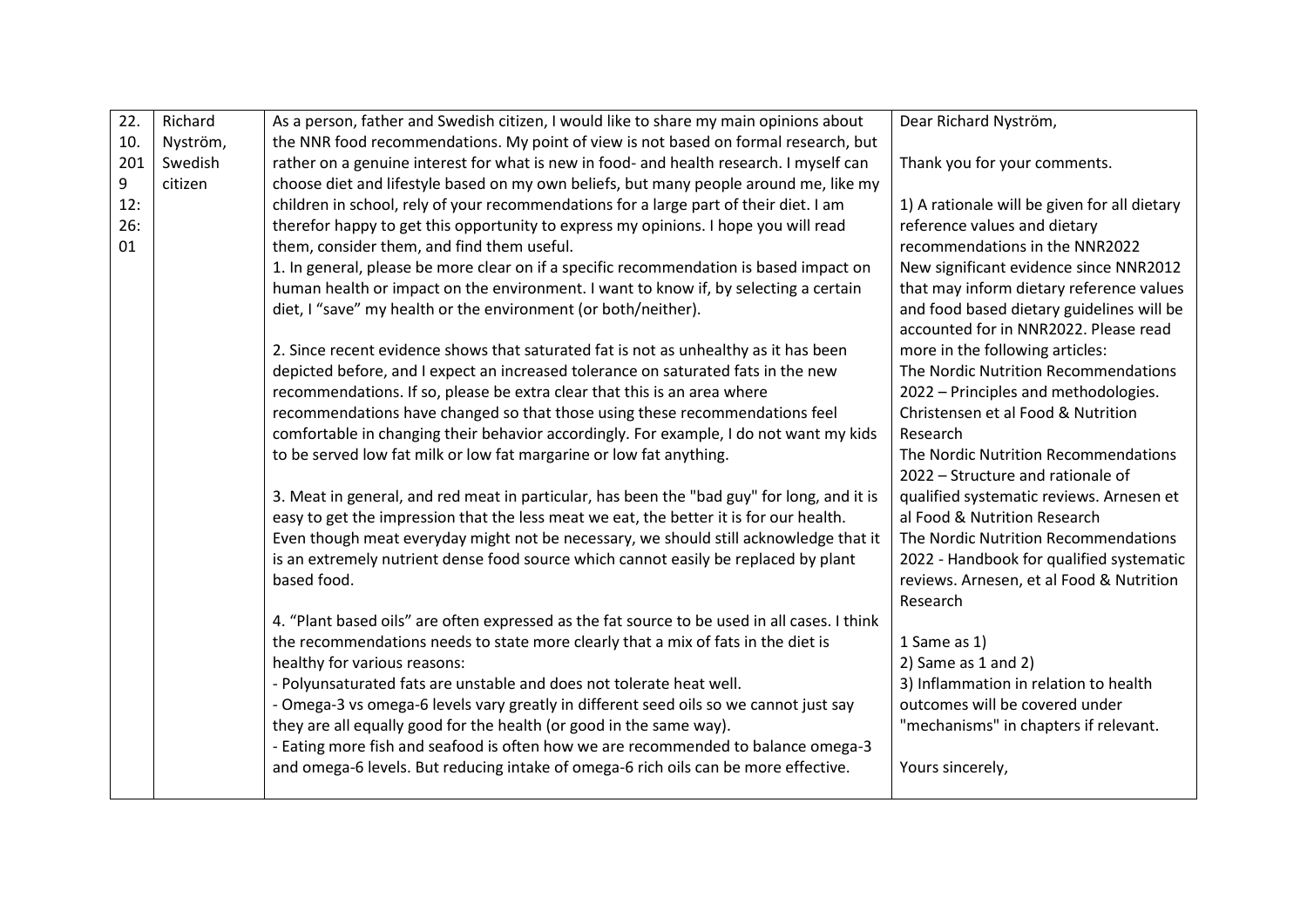|  | 5. In the current recommendations there is very little (if any) mentioning of<br>inflammatory food and the linked health states (metabolic syndrome etc.). Including<br>this would be a welcome addition. | Rune Blomhoff, Head of the NNR2022<br>Committee |
|--|-----------------------------------------------------------------------------------------------------------------------------------------------------------------------------------------------------------|-------------------------------------------------|
|  | Please feel welcome to contact me, should you have any questions about my<br>comments above.                                                                                                              |                                                 |
|  | KR<br>Richard                                                                                                                                                                                             |                                                 |
|  |                                                                                                                                                                                                           |                                                 |
|  |                                                                                                                                                                                                           |                                                 |
|  |                                                                                                                                                                                                           |                                                 |
|  |                                                                                                                                                                                                           |                                                 |
|  |                                                                                                                                                                                                           |                                                 |
|  |                                                                                                                                                                                                           |                                                 |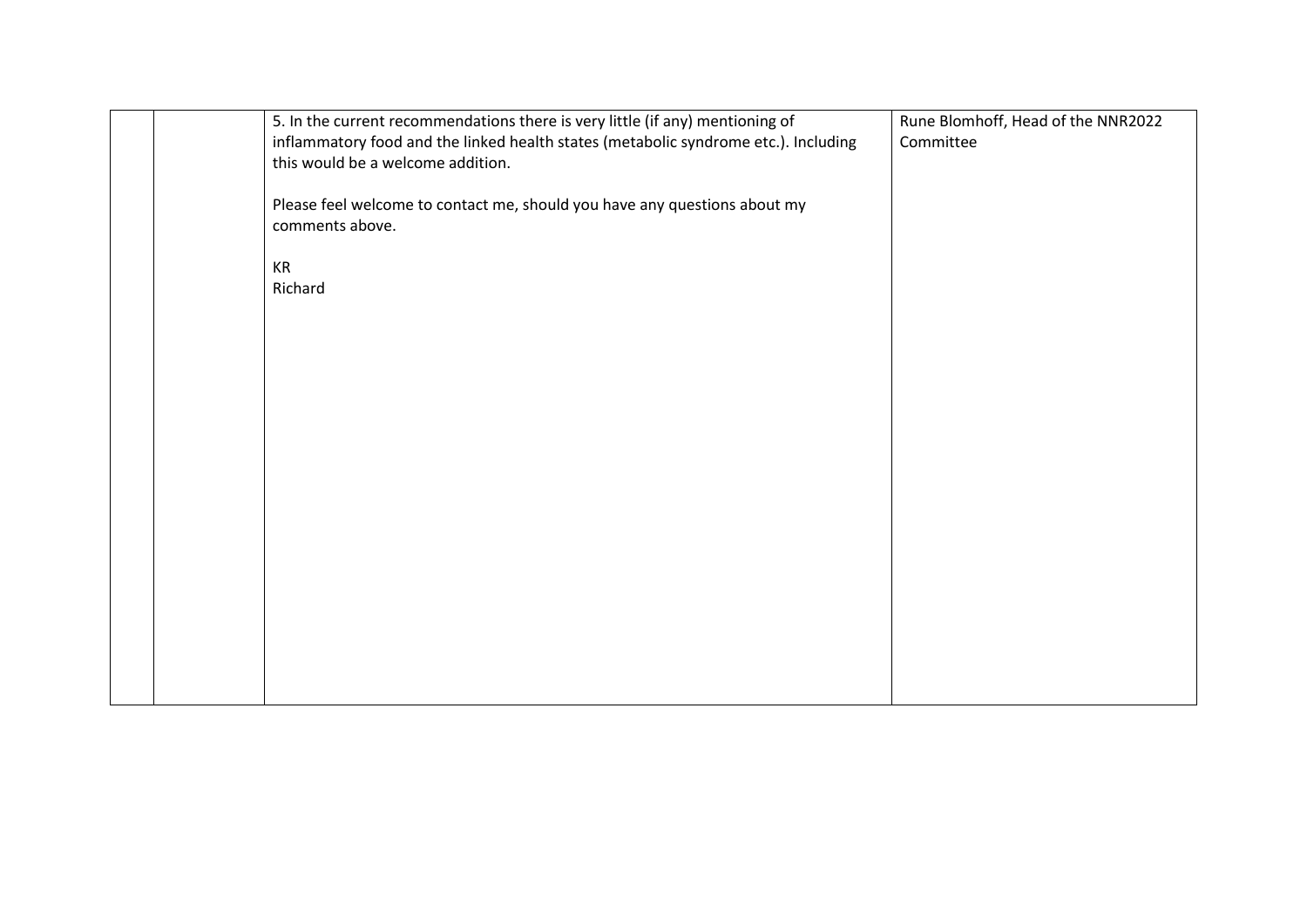| 21. | Jonas Drott | Hello,                                                                                     | Dear Jonas Drott,                         |
|-----|-------------|--------------------------------------------------------------------------------------------|-------------------------------------------|
| 10. |             | I would like the committee to further look into the correlation between grain (in          |                                           |
| 201 |             | particular gluten), as well as refined vegetable oil (canola oil etc) consumption, and gut | Thank you for your comment.               |
| 9   |             | health (leaky gut syndrome, IBS etc) as well as the long-term development of auto-         | New significant evidence since NNR2012    |
| 20: |             | immune conditions.                                                                         | that may inform dietary reference values  |
| 29: |             |                                                                                            | and food based dietary guidelines will be |
| 00  |             | Also, studies on organic grass-fed and pasture raised cattle in regards to both human      | accounted for in NNR2022. Different       |
|     |             | health from consumption of such foods, and environmental impact, in comparison to          | biological mechanisms for health effects  |
|     |             | conventional raised animals from concentrated animal feeding operations and the like.      | of foods, for example microbiota will be  |
|     |             |                                                                                            | covered in chapters if relevant.          |
|     |             | Kind regards,                                                                              | Sustainability aspects and sustainable    |
|     |             | Jonas Drott                                                                                | diet will be covered in NNR2022. You can  |
|     |             | Health coach and physical fitness instructor                                               | read more about this process at our       |
|     |             | CrossFit Njord Stenungsund, Sweden.                                                        | website.                                  |
|     |             |                                                                                            | For further information about our         |
|     |             |                                                                                            | methodology, please read the following    |
|     |             |                                                                                            | article: The Nordic Nutrition             |
|     |             |                                                                                            | Recommendations 2022 - Principles and     |
|     |             |                                                                                            | methodologies. Christensen et al. Food &  |
|     |             |                                                                                            | <b>Nutrition Research</b>                 |
|     |             |                                                                                            |                                           |
|     |             |                                                                                            | Yours sincerely,                          |
|     |             |                                                                                            | Rune Blomhoff, Head of the NNR2022        |
|     |             |                                                                                            | Committee                                 |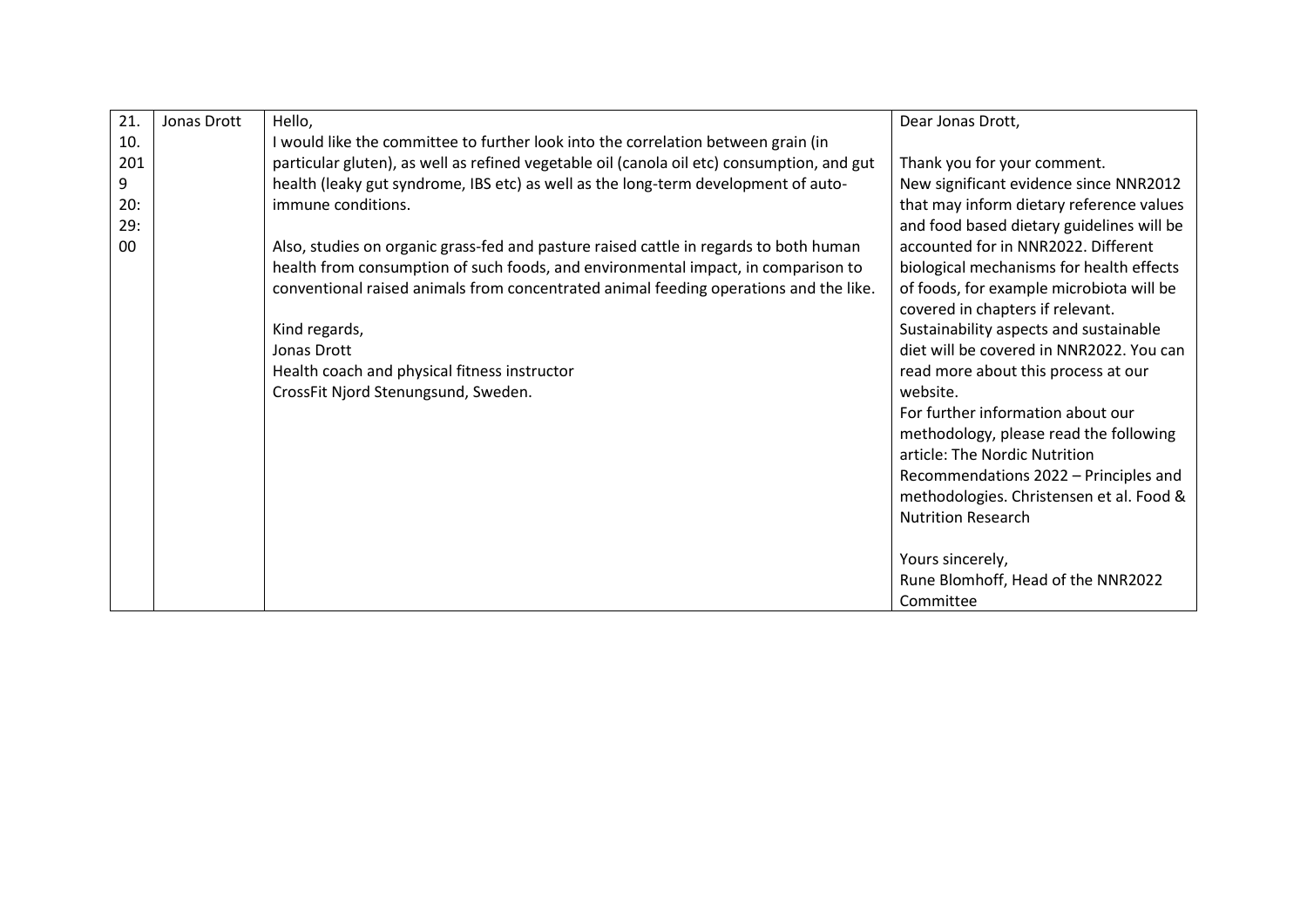| 21. | Sandra Owe, | Hello, I would like to have your definition and main activities for the roles you are | Dear Sandra Owe,                           |
|-----|-------------|---------------------------------------------------------------------------------------|--------------------------------------------|
|     |             |                                                                                       |                                            |
| 10. | SOW         | describing as experts. Would also be happy to get information on how the selection of |                                            |
| 201 | Consulting  | experts are carried out. What are the criterias and methods for selection of experts? | Thank you for your comment. The            |
| 9   |             |                                                                                       | chapter experts will be responsible for    |
| 17: |             |                                                                                       | writing the chapters designated to them.   |
| 43: |             |                                                                                       | Each chapter is also reviewed by another   |
| 08  |             |                                                                                       | expert. All applications will be evaluated |
|     |             |                                                                                       | by the NNR2022 committee based on          |
|     |             |                                                                                       | previous research experience and           |
|     |             |                                                                                       | competence related to the different        |
|     |             |                                                                                       | topics. In addition, we aim for an equal   |
|     |             |                                                                                       |                                            |
|     |             |                                                                                       | distribution of authors from the different |
|     |             |                                                                                       | Nordic countries. A number of younger      |
|     |             |                                                                                       | experts will also be recruited to          |
|     |             |                                                                                       | encourage skills transfer.                 |
|     |             |                                                                                       | For further information about the          |
|     |             |                                                                                       | process, please review the updated         |
|     |             |                                                                                       | information on our website and the         |
|     |             |                                                                                       | following article: The Nordic Nutrition    |
|     |             |                                                                                       | Recommendations 2022 - Principles and      |
|     |             |                                                                                       | methodologies. Christensen et al. Food &   |
|     |             |                                                                                       |                                            |
|     |             |                                                                                       | <b>Nutrition Research</b>                  |
|     |             |                                                                                       |                                            |
|     |             |                                                                                       |                                            |
|     |             |                                                                                       | Yours sincerely,                           |
|     |             |                                                                                       | Rune Blomhoff, Head of the NNR2022         |
|     |             |                                                                                       | Committee                                  |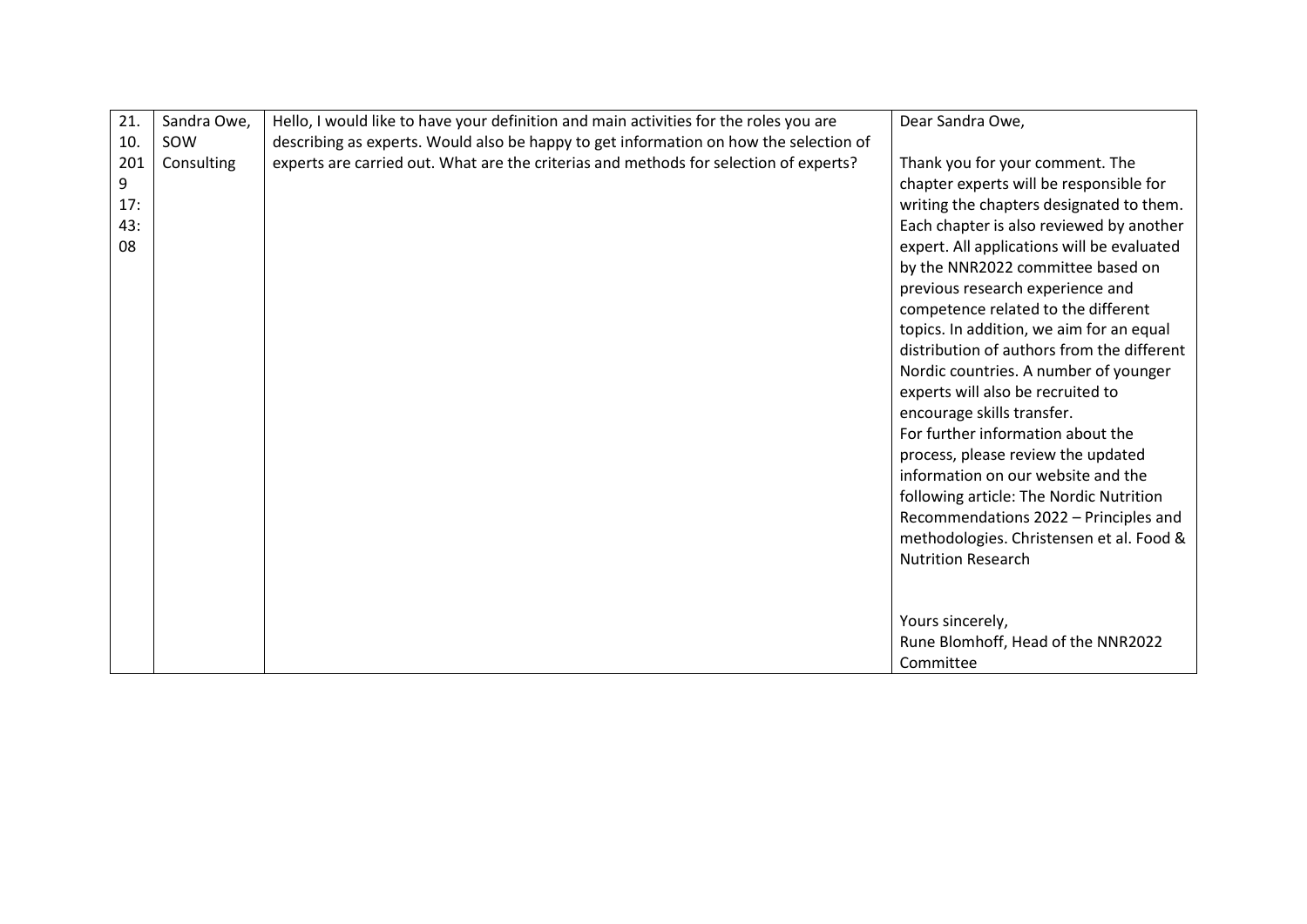| 21.    | Wimanx | - Concluded that only "low- or very low-certainty" evidence existed to show that this | Dear Winmanx,                            |
|--------|--------|---------------------------------------------------------------------------------------|------------------------------------------|
| 10.    |        | meat causes any kind of disease - not cancer, not heart disease, not Type 2 diabetes. |                                          |
| 201    |        | Eating red meat isn't killing us.                                                     | Thank you for your comment. New          |
| 9      |        |                                                                                       | significant evidence since NNR2012 that  |
| $11$ : |        | https://www.latimes.com/opinion/story/2019-10-09/red-meat-diet-nutrition-             | may inform dietary reference values and  |
| 34:    |        | guidelines                                                                            | food based dietary guidelines will be    |
| 01     |        |                                                                                       | accounted for in NNR2022. For further    |
|        |        |                                                                                       | information on our principles and        |
|        |        |                                                                                       | methodology and how we consider new      |
|        |        |                                                                                       | evidence, please read the following      |
|        |        |                                                                                       | articles:                                |
|        |        |                                                                                       | The Nordic Nutrition Recommendations     |
|        |        |                                                                                       | 2022 - Principles and methodologies.     |
|        |        |                                                                                       | Christensen et al, Food & Nutrition      |
|        |        |                                                                                       | Research                                 |
|        |        |                                                                                       | The Nordic Nutrition Recommendations     |
|        |        |                                                                                       | 2022 – Structure and rationale of        |
|        |        |                                                                                       | qualified systematic reviews. Arnesen et |
|        |        |                                                                                       | al, Food & Nutrition Research            |
|        |        |                                                                                       | The Nordic Nutrition Recommendations     |
|        |        |                                                                                       | 2022 - Handbook for qualified systematic |
|        |        |                                                                                       | reviews. Arnesen et al, Food & Nutrition |
|        |        |                                                                                       | Research                                 |
|        |        |                                                                                       |                                          |
|        |        |                                                                                       | Yours sincerely,                         |
|        |        |                                                                                       | Rune Blomhoff, Head of the NNR2022       |
|        |        |                                                                                       | Committee                                |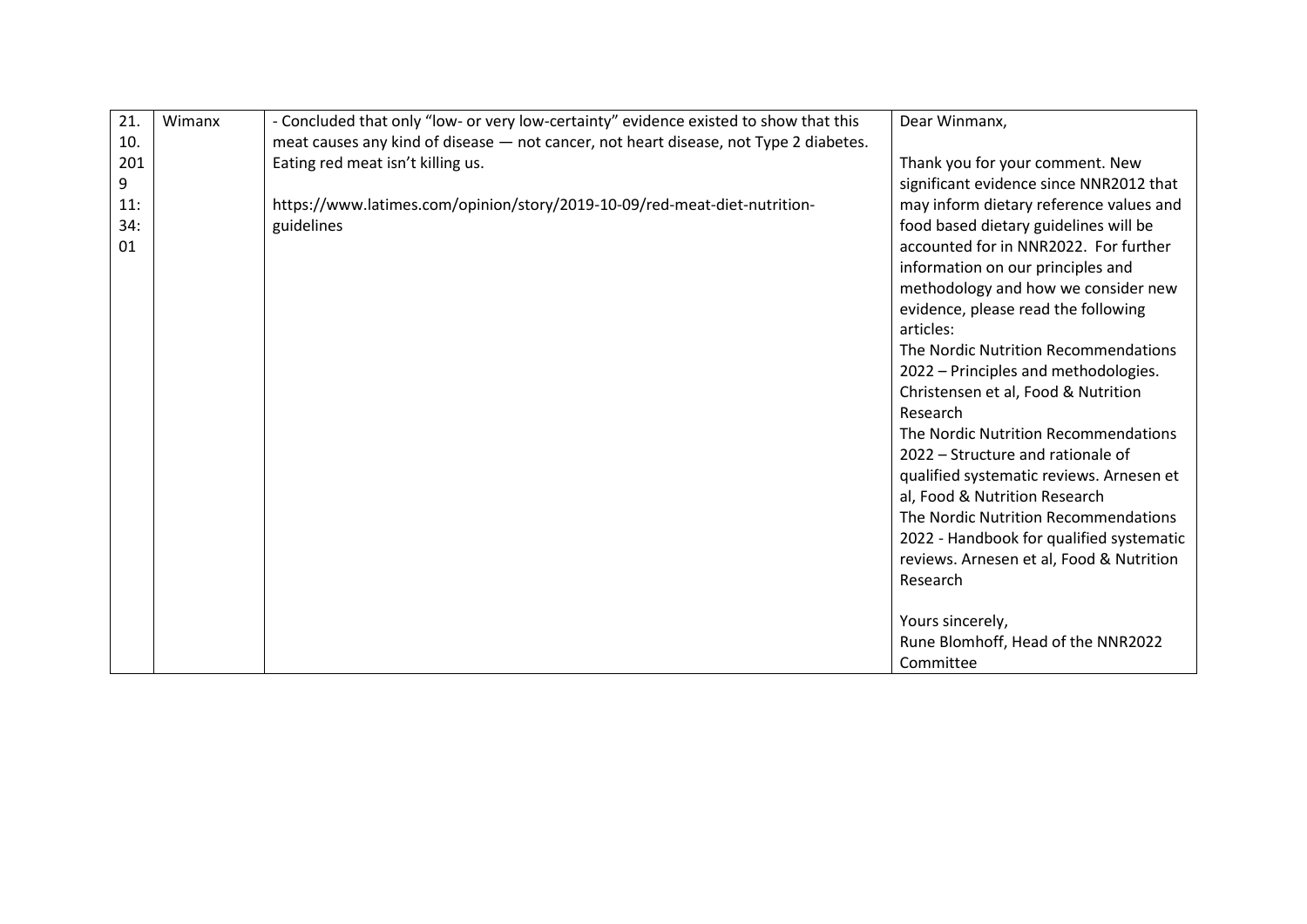| 20.       | Hans Jartoft, | Cholesterol is a poor health marker and nutrional advise must focus on keeping                                                                         | Dear Hans Jartoft,                                                                   |
|-----------|---------------|--------------------------------------------------------------------------------------------------------------------------------------------------------|--------------------------------------------------------------------------------------|
| 10.       | private.      | triglycerides low, not cholesterol.                                                                                                                    |                                                                                      |
| 201<br>9  |               | Grains are cheap "rocket fuel" with very little nutritional value. Should only be eaten as<br>"emergeny food".                                         | Thank you for your comment. New<br>significant evidence since NNR2012 that           |
| 21:       |               | Artificial fertilizers is one of the biggest problems on the planet, not cows if they live in                                                          | may inform dietary reference values and                                              |
| 40:<br>05 |               | a natural habitat.<br>Measure how polyunsaturated fats like soja, corn, sun flower seed an similar oils affect                                         | food based dietary guidelines will be<br>accounted for in NNR2022.                   |
|           |               | our bodies before recommending them, after that, you wont.                                                                                             |                                                                                      |
|           |               | Fat from animals (that have been eating what they should) is the best possible source                                                                  |                                                                                      |
|           |               | of energy for a human being. Just check it, do your research, honest research, far away<br>from big money.                                             | For further information about our<br>methodology and evaluation of new               |
|           |               | Obesity is a food induced hormonal imbalance. Study and you will learn.<br>Study the difference between easily digestible starch and resistant starch. | science, please read the following<br>articles:                                      |
|           |               | Salt is essential.                                                                                                                                     | The Nordic Nutrition Recommendations                                                 |
|           |               | Sugar is toxic.                                                                                                                                        | 2022 - Principles and methodologies.                                                 |
|           |               | Good luck.                                                                                                                                             | Christensen et al,. Food & Nutrition<br>Research                                     |
|           |               |                                                                                                                                                        | The Nordic Nutrition Recommendations<br>2022 - Structure and rationale of            |
|           |               |                                                                                                                                                        | qualified systematic reviews. Arnesen et                                             |
|           |               |                                                                                                                                                        | al, Food & Nutrition Research                                                        |
|           |               |                                                                                                                                                        | The Nordic Nutrition Recommendations                                                 |
|           |               |                                                                                                                                                        | 2022 - Handbook for qualified systematic<br>reviews. Arnesen et al, Food & Nutrition |
|           |               |                                                                                                                                                        | Research                                                                             |
|           |               |                                                                                                                                                        |                                                                                      |
|           |               |                                                                                                                                                        | Sustainability aspects and sustainable                                               |
|           |               |                                                                                                                                                        | diet will also be covered in NNR2022.<br>You can read more about this process at     |
|           |               |                                                                                                                                                        | our website.                                                                         |
|           |               |                                                                                                                                                        | Yours sincerely,                                                                     |
|           |               |                                                                                                                                                        |                                                                                      |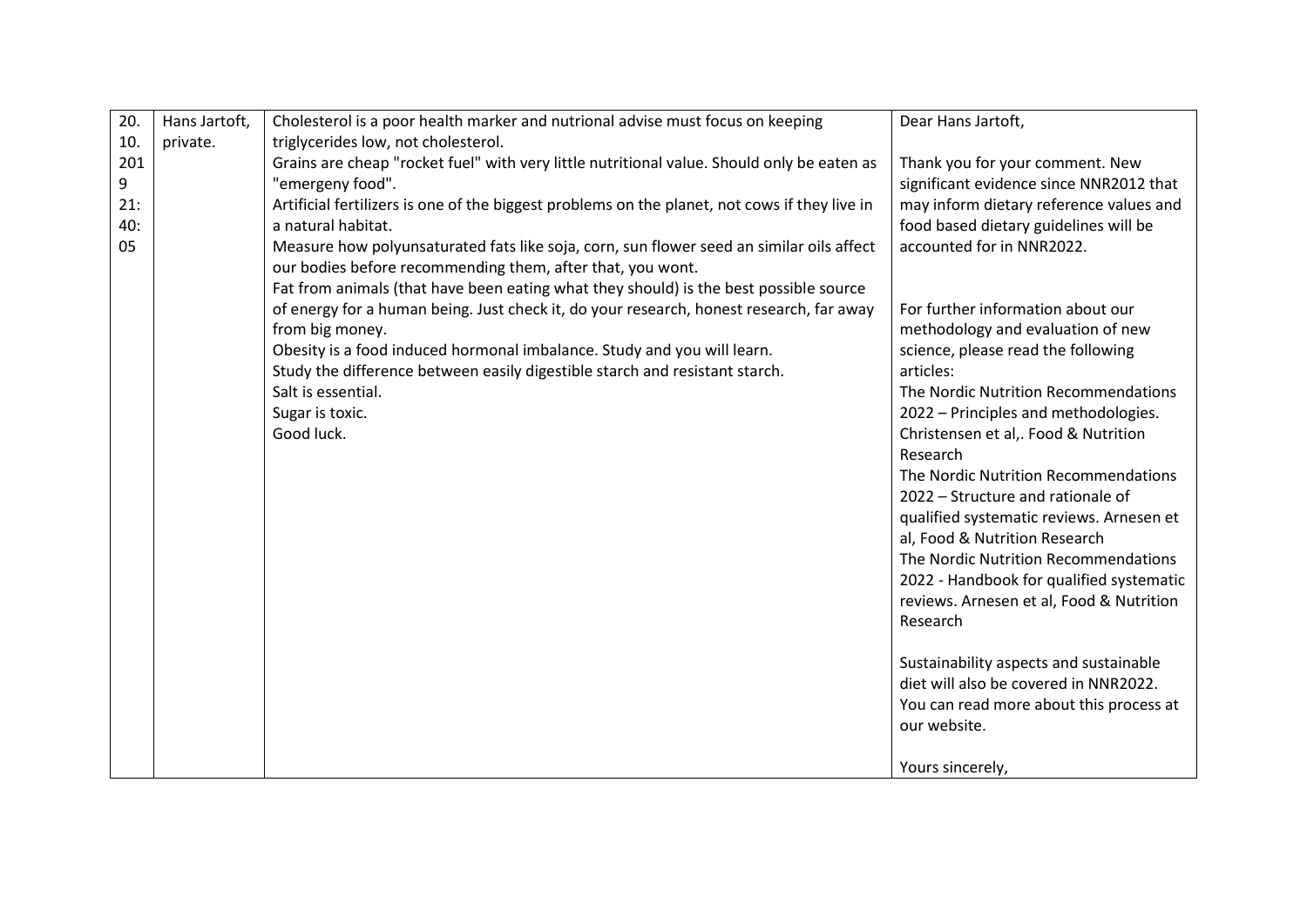|            |                          |                     | Rune Blomhoff, Head of the NNR2022<br>Committee |
|------------|--------------------------|---------------------|-------------------------------------------------|
|            |                          |                     |                                                 |
| 18.<br>10. | Christina<br>Søndergaard | No comment received |                                                 |
| 201        |                          |                     |                                                 |
| $9\,$      |                          |                     |                                                 |
| 21:        |                          |                     |                                                 |
| 04:<br>18  |                          |                     |                                                 |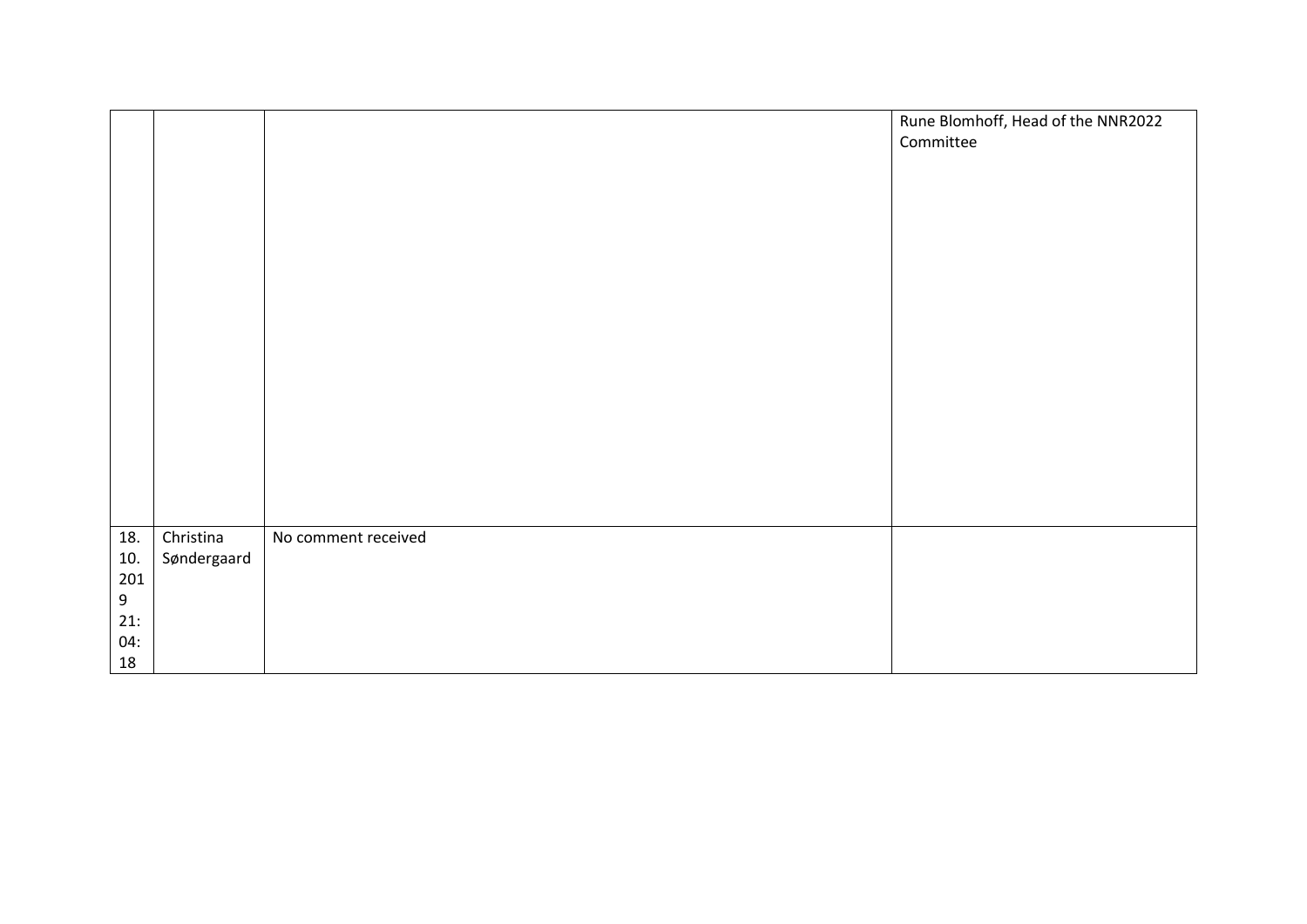| 14.             | Kätrin Karu, | Hello!                                                                                                                                                                                                                                                                        | Dear Kätrin Karu,                                                      |
|-----------------|--------------|-------------------------------------------------------------------------------------------------------------------------------------------------------------------------------------------------------------------------------------------------------------------------------|------------------------------------------------------------------------|
| 10.<br>201<br>9 | nutritionist | I was going through the topics that you are looking for expertise and couldn't find fibers<br>in the list. On the other hand nutritional fibers and their importance to the microbiome<br>are constantly gaining attention and if not jet, then should be added to the topics | Thank you for your comment.                                            |
| 13:             |              | covered in the recommendations.                                                                                                                                                                                                                                               | The health effects of dietary fibre will be                            |
| 09:<br>05       |              | I hope that I could help with that :-)<br>Thank you!                                                                                                                                                                                                                          | included, for example in the chapters on<br>carbohydrates, cereals and |
|                 |              |                                                                                                                                                                                                                                                                               | vegetable/fruits.                                                      |
|                 |              |                                                                                                                                                                                                                                                                               | Microbiota will be covered under                                       |
|                 |              |                                                                                                                                                                                                                                                                               | "mechanisms" in chapters if relevant.                                  |
|                 |              |                                                                                                                                                                                                                                                                               | Yours sincerely,                                                       |
|                 |              |                                                                                                                                                                                                                                                                               | Rune Blomhoff, Head of the NNR2022                                     |
|                 |              |                                                                                                                                                                                                                                                                               | Committee                                                              |
| 10.             | Annika       | Jag hoppas att ni är medvetna om att de enda studier som är acceptabla är RCT-studier.                                                                                                                                                                                        | Dear Annika Dahlqvist,                                                 |
| 10.             | Dahlqvist    | Inte epidemiologiska studier, om de inte visar en riskökning på minst 10-20 ggr jämfört                                                                                                                                                                                       |                                                                        |
| 201             | pensionerad  | med annan kost.                                                                                                                                                                                                                                                               | Thank you for your comments. For a                                     |
| 9               | allmänläkare |                                                                                                                                                                                                                                                                               | description and rational for the                                       |
| 16:<br>10:      |              |                                                                                                                                                                                                                                                                               | methodology used in NNR2022 please<br>read the following articles:     |
| 00              |              |                                                                                                                                                                                                                                                                               | The Nordic Nutrition Recommendations                                   |
|                 |              |                                                                                                                                                                                                                                                                               | 2022 - Principles and methodologies.                                   |
|                 |              |                                                                                                                                                                                                                                                                               | Christensen et al Food & Nutrition                                     |
|                 |              |                                                                                                                                                                                                                                                                               | Research                                                               |
|                 |              |                                                                                                                                                                                                                                                                               | The Nordic Nutrition Recommendations                                   |
|                 |              |                                                                                                                                                                                                                                                                               | 2022 - Structure and rationale of                                      |
|                 |              |                                                                                                                                                                                                                                                                               | qualified systematic reviews. Arnesen et                               |
|                 |              |                                                                                                                                                                                                                                                                               | al, Food & Nutrition Research                                          |
|                 |              |                                                                                                                                                                                                                                                                               | The Nordic Nutrition Recommendations                                   |
|                 |              |                                                                                                                                                                                                                                                                               | 2022 - Handbook for qualified systematic                               |
|                 |              |                                                                                                                                                                                                                                                                               | reviews. Arnesen et al, Food & Nutrition                               |
|                 |              |                                                                                                                                                                                                                                                                               | Research                                                               |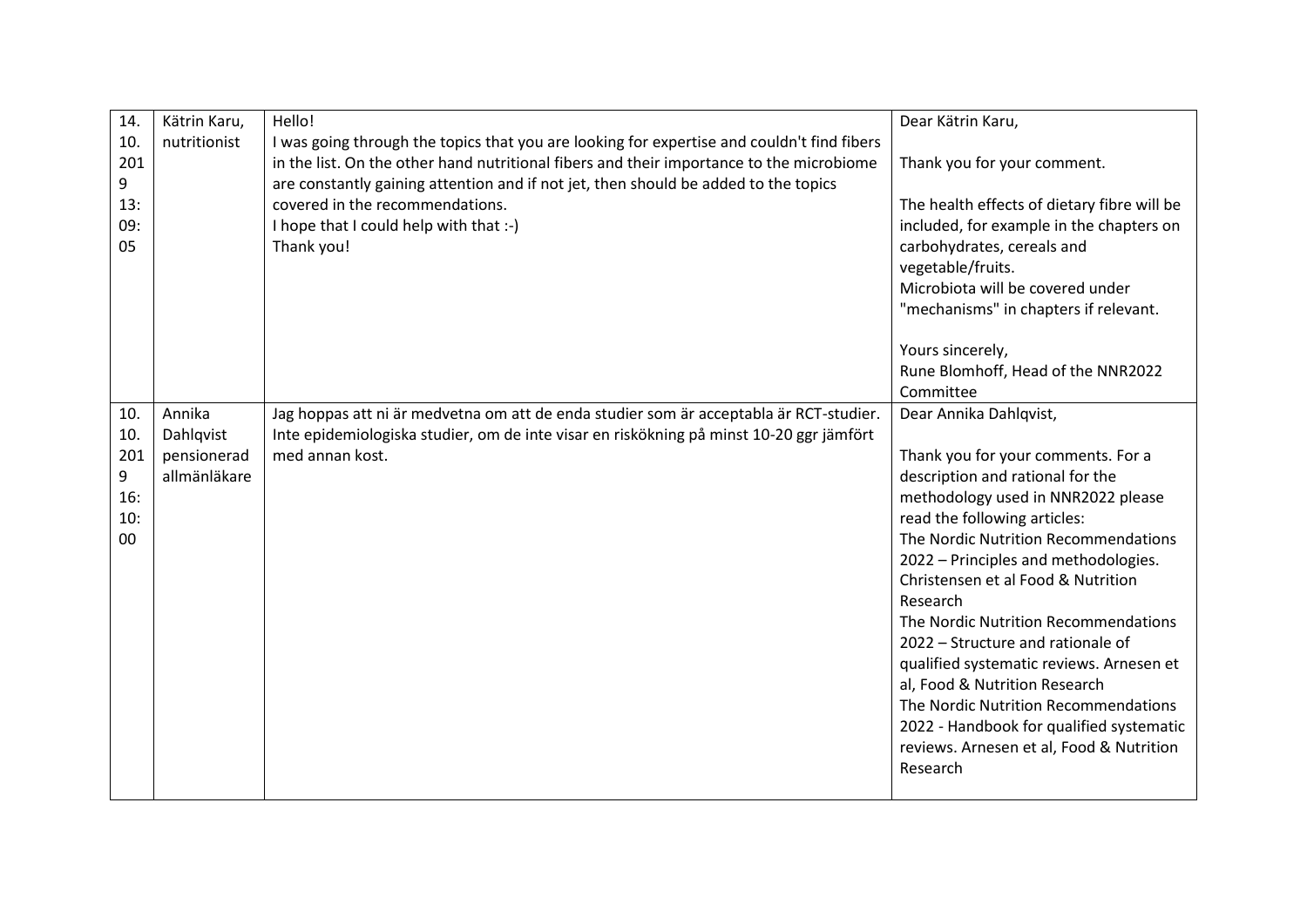|                                            |                                   |                                                                                                                                                                                                                                                                                                                                                                                                                                                                                                                                                                                                                                                                                                                                                                                                                                                                                                                                                                                                                                                                                                                                                                                                                                                                                                                                                                                                                                                                                                                                                                                                                                                                                                                                                 | Yours sincerely,<br>Rune Blomhoff, Head of the NNR2022<br>Committee                                                                                                                                                                                                                                                                                                                                      |
|--------------------------------------------|-----------------------------------|-------------------------------------------------------------------------------------------------------------------------------------------------------------------------------------------------------------------------------------------------------------------------------------------------------------------------------------------------------------------------------------------------------------------------------------------------------------------------------------------------------------------------------------------------------------------------------------------------------------------------------------------------------------------------------------------------------------------------------------------------------------------------------------------------------------------------------------------------------------------------------------------------------------------------------------------------------------------------------------------------------------------------------------------------------------------------------------------------------------------------------------------------------------------------------------------------------------------------------------------------------------------------------------------------------------------------------------------------------------------------------------------------------------------------------------------------------------------------------------------------------------------------------------------------------------------------------------------------------------------------------------------------------------------------------------------------------------------------------------------------|----------------------------------------------------------------------------------------------------------------------------------------------------------------------------------------------------------------------------------------------------------------------------------------------------------------------------------------------------------------------------------------------------------|
| 10.<br>10.<br>201<br>9<br>13:<br>37:<br>50 | Marta<br>Velgan,<br>family doctor | I am a Family Doctor in Estonia. Considering the big influence of our diet on our health<br>and therefore impact on health care sustainability, it would be game changing to see in<br>NNR 2022 a increased focus on plant-based diets (including veganism). The possible<br>effects of plant-based diet on obesity, diabetes, several widespread cancer and heart<br>decease rates can be dramatic. Considering that medical professionals do not normally<br>get to focus on preventative medicine during their studies, the new guidelines could<br>provide essential information for both professionals and a great number of people<br>currently suffering due to dietary choices. If no guidelines are given for a healthy plant-<br>based diet, it will be rather likely that the countries using NNR 2022 as guidelines for<br>their own nutritional recommendations, will find it easier not to compile their own<br>recommendations. Currently in Estonia there are no complete guidelines on healthy<br>plant-based diet and plant-based diet is for children and pregnant women no<br>recommended. Due to that, it will continue to be a challenge to provide healthy vegan<br>meals in public institutions such as kindergartens, schools, hospitals, prisons, the army.<br>For the medical and educational sector professionals it will be difficult to get adequate<br>information on plant-based diet to support people who choose to change their diets,<br>and people will not know where to find trustworthy information on their dietary<br>choices.<br>NNR 2022 are hugely influential guidelines and how you choose to communicate<br>current and future challenges and opportunities in diets will have an effect on the | Dear Marta Velgan,<br>Thank you for your comment.<br>Possible health effects of plant-based<br>diet/vegetarian diet/vegan diet will be<br>considered in NNR2022 where relevant.<br>Sustainability aspects, sustainable diet<br>and obesity will be covered in NNR2022.<br>You can read more about this process at<br>our website.<br>Yours sincerely,<br>Rune Blomhoff, Head of the NNR2022<br>Committee |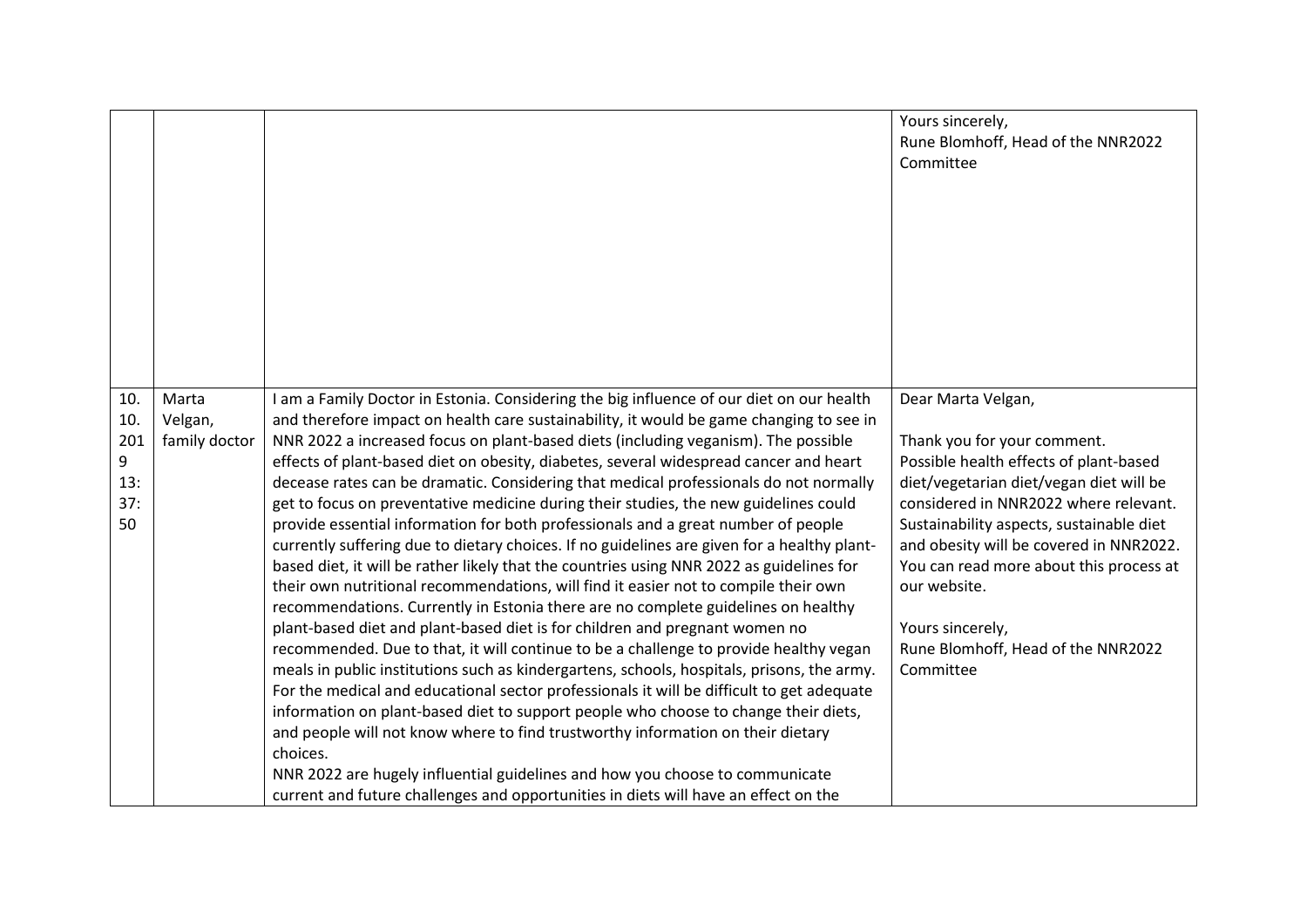|                  |                        | entire Nordic and Baltic region. Lastly, it cannot be underestimated what shifting to<br>whole foods plant based diets can do for public health and environment. Thank you for<br>the opportunity to suggest topics for systematic reviews in NNR. I hope the new<br>guidelines will make a strong scientific statement about the current state of public<br>health, the environment and challenges ahead. |                                                                                                                                                                                                                                                                                                                                                                                                                                                              |
|------------------|------------------------|------------------------------------------------------------------------------------------------------------------------------------------------------------------------------------------------------------------------------------------------------------------------------------------------------------------------------------------------------------------------------------------------------------|--------------------------------------------------------------------------------------------------------------------------------------------------------------------------------------------------------------------------------------------------------------------------------------------------------------------------------------------------------------------------------------------------------------------------------------------------------------|
| 09.<br>10.       | Rosa Maria<br>Alonso i | Dear Nordic friends,                                                                                                                                                                                                                                                                                                                                                                                       | Dear Rosa Maria Alonso i Terme,                                                                                                                                                                                                                                                                                                                                                                                                                              |
| 201<br>9         | Terme                  | It would be interesting to also have:                                                                                                                                                                                                                                                                                                                                                                      | Thank you for your comment.                                                                                                                                                                                                                                                                                                                                                                                                                                  |
| 14:<br>58:<br>44 |                        | 1. Age and gender-based nutrition recommendations.<br>2. Recommendations for meat-fish "reducitarians" so we would know how to eat a<br>healthy diet with less animal meat intake.<br>Tak!                                                                                                                                                                                                                 | Health effects and nutritional<br>requirements will form the basis for<br>nutrient recommendations in age and<br>gender-based groups just as in previous<br>editions of the NNR.<br>Possible health effects of plant-based<br>diet/vegetarian diet/vegan diet will be<br>considered in NNR2022 where relevant.<br>Sustainability aspects and sustainable<br>diet will also be covered in NNR2022.<br>You can read more about this process at<br>our website. |
|                  |                        |                                                                                                                                                                                                                                                                                                                                                                                                            | Yours sincerely,                                                                                                                                                                                                                                                                                                                                                                                                                                             |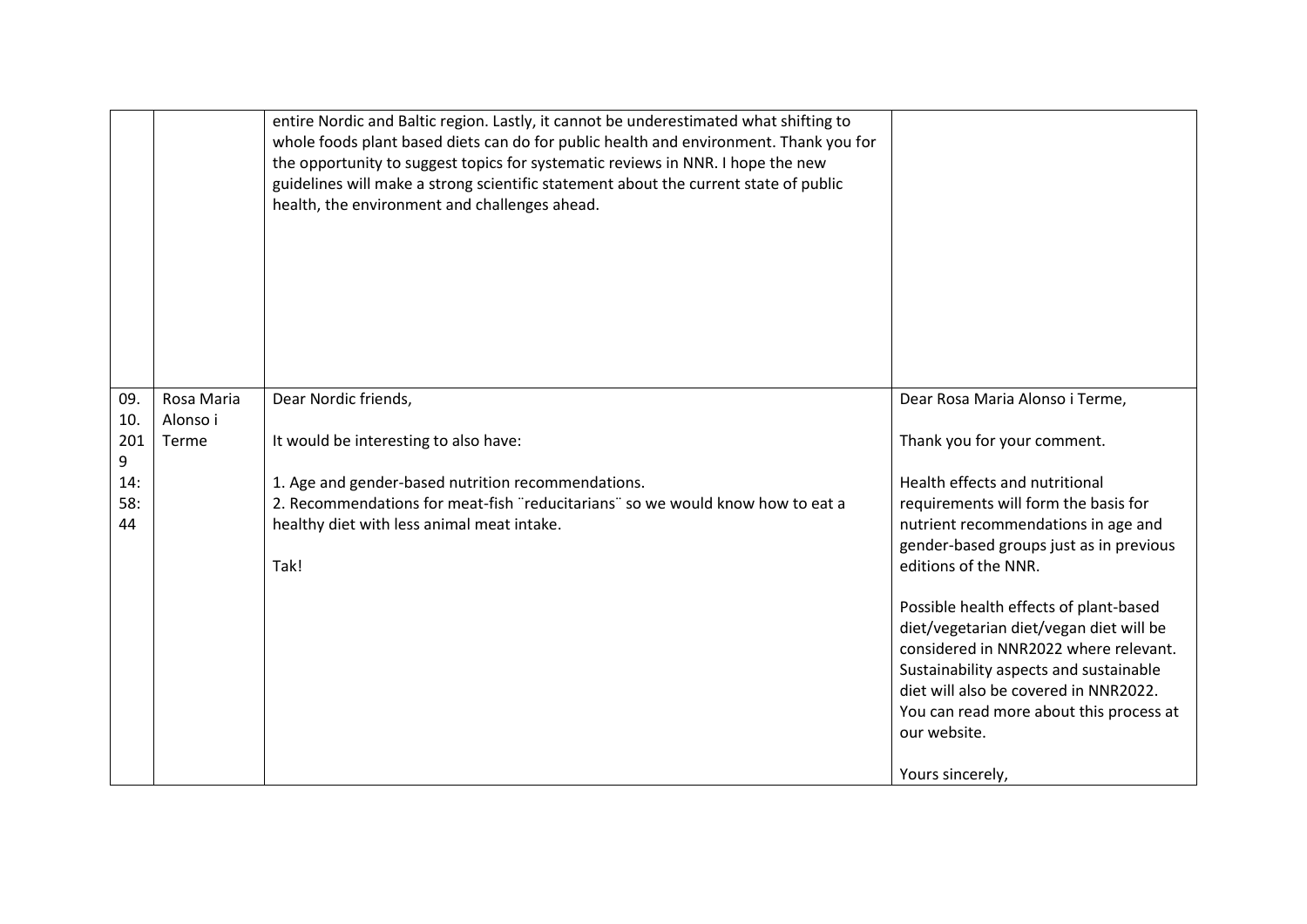|                   |                      |                                                                                                                                                                                                                                      | Rune Blomhoff, Head of the NNR2022<br>Committee                                                                        |
|-------------------|----------------------|--------------------------------------------------------------------------------------------------------------------------------------------------------------------------------------------------------------------------------------|------------------------------------------------------------------------------------------------------------------------|
| 19.<br>09.<br>201 | Axel<br>Lilliestråle | On page 149, there is a statement that reads: "Microalgae oil with DHA and EPA could<br>be an alternative to consuming fish, but supplements have not been shown to preform<br>as well as the naturally occurring nutrients in fish" | Dear Axel Lilliestråle,<br>Thank you for your comment. New                                                             |
| 9                 |                      |                                                                                                                                                                                                                                      | significant evidence since NNR2012 that                                                                                |
| 17:               |                      | This claim is controversial, particularly because there is no reference to this claim. To                                                                                                                                            | may inform dietary reference values and                                                                                |
| 13:<br>11         |                      | the contrary, there are studies published post 2012 showing that vegans reach<br>optimum levels of DHA & EPA through a modest supplement of algae derived DHA and                                                                    | food based dietary guidelines will be<br>accounted for in NNR2022.                                                     |
|                   |                      | EPA oil. Se reference below:                                                                                                                                                                                                         | The NNR2022 project reviews the food<br>based dietary guidelines on an                                                 |
|                   |                      | Sarter, B., Kelsey, K. S., Schwartz, T. A. & Harris, William. (2014). Blood docosahexaenoic<br>acid and eicosapentaenoic acid in vegans: Associations with age and gender and effects                                                | overarching level. Communication of the<br>dietary guidelines for specific groups is                                   |
|                   |                      | of an algal-derived omega-3 fatty acid supplement. Clinical Nutrition, 32(2). 212 - 218.<br>doi: 10.1016/j.clnu.2014.03.003                                                                                                          | done by national authorities in each<br>Nordic country, based on the NNR and<br>may include additional considerations. |
|                   |                      | Also, taking algae derived DHA and EPA oil is probably to prefer to fish, because the                                                                                                                                                |                                                                                                                        |
|                   |                      | algae oil is free from toxins and pollutants.                                                                                                                                                                                        | Yours sincerely,                                                                                                       |
|                   |                      |                                                                                                                                                                                                                                      | Rune Blomhoff, Head of the NNR2022<br>Committee                                                                        |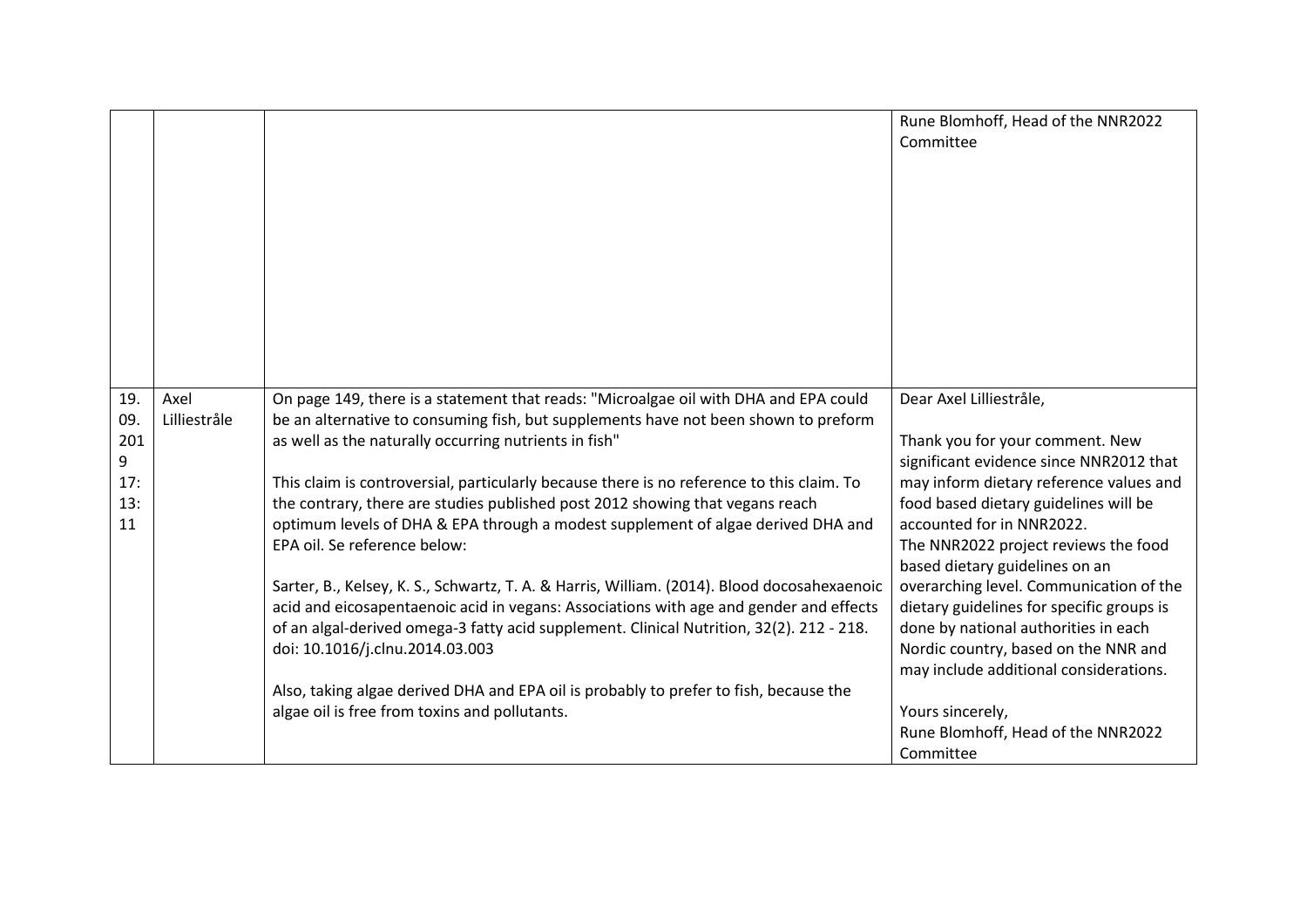| 18. | Monika               | Our suggestion is to:                                                                  | Dear Monika Thoresen,                   |
|-----|----------------------|----------------------------------------------------------------------------------------|-----------------------------------------|
| 09. | Thoresen,            | In addition to recommending different nutrients to have a good health, we believe it's |                                         |
| 201 | <b>Barilla Norge</b> | important to talk about the concrete health benefits of consuming whole grain, fiber,  | Thank you for your comment. Health      |
| 9   | AS                   | protein etc WHY should the consumer have focus on these nutrients in their food.       | effects/mechanisms will be described in |
| 10: |                      | F.ex. helps digestion, prevent cardiovascular disease, cognitive processes ++          | chapters.                               |
| 06: |                      |                                                                                        | The NNR2022 project reviews the dietary |
| 53  |                      |                                                                                        | reference values and food based dietary |
|     |                      |                                                                                        | guidelines on an overarching level.     |
|     |                      |                                                                                        | Communication of the dietary guidelines |
|     |                      |                                                                                        | is to a large extent not covered by     |
|     |                      |                                                                                        | NNR2022 because it is done nationally.  |
|     |                      |                                                                                        |                                         |
|     |                      |                                                                                        | Yours sincerely,                        |
|     |                      |                                                                                        | Rune Blomhoff, Head of the NNR2022      |
|     |                      |                                                                                        | Committee                               |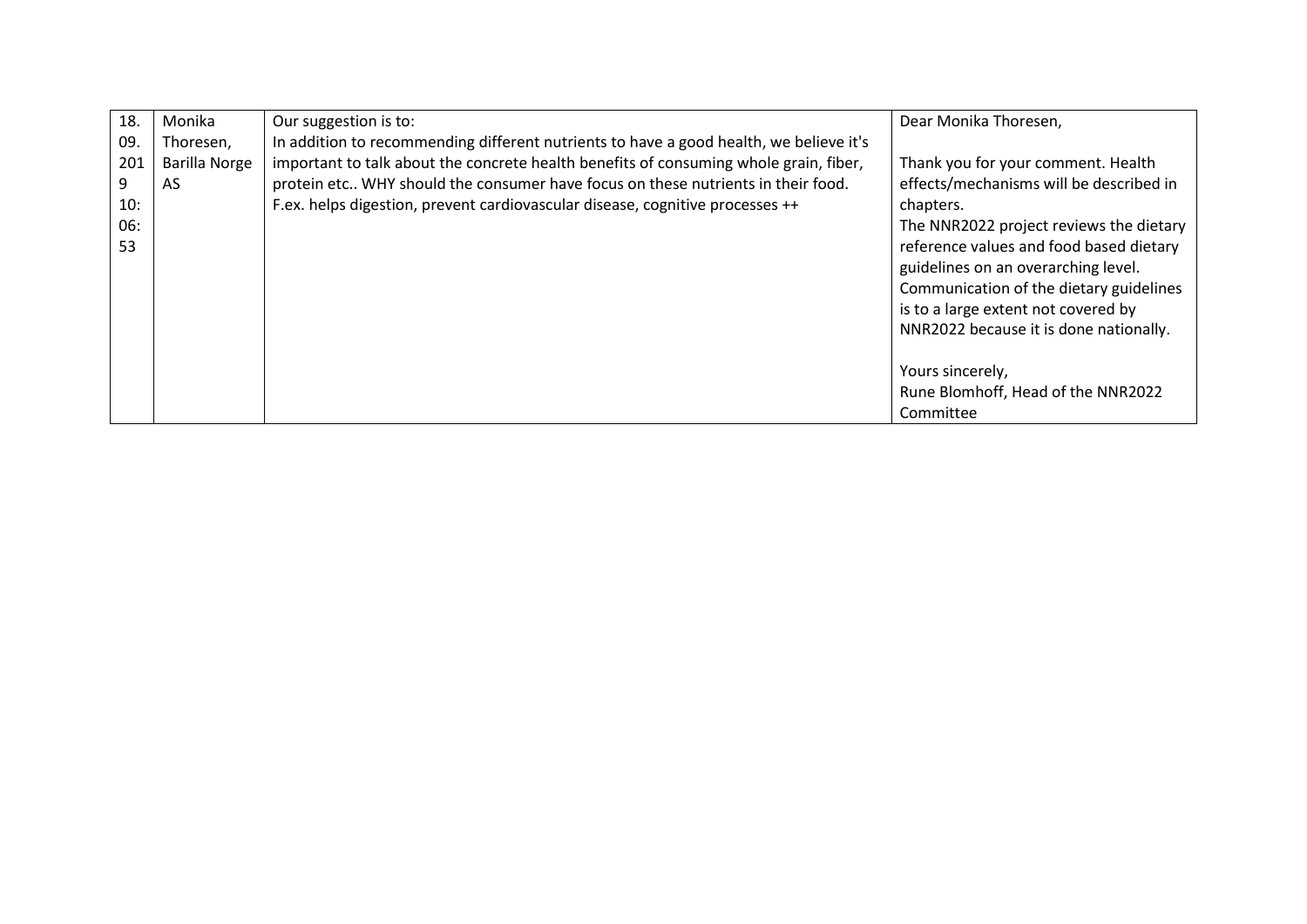| 16. | Minna        | The responsibility of environmentally friendly food and consuming should be stated out            | Dear Minna Vanhala,                                                           |
|-----|--------------|---------------------------------------------------------------------------------------------------|-------------------------------------------------------------------------------|
| 09. | Vanhala, The | more clearly. Long distance imports should be avoided and instead every nationality               |                                                                               |
| 201 | Association  | should prefer their own natural resources. NNR should speak out more for the                      | Thank you for your comment.                                                   |
| 9   | on Finnish   | vegetarian food, and the use of naturally grown/living materials in meals.                        | Sustainability aspects and sustainable                                        |
| 22: | Home         |                                                                                                   | diet will be covered in NNR2022. You can                                      |
| 24: | Economics    | Today our eating habits is based on the supply, not on the needs. That is one reason              | read more about this process at our                                           |
| 17  | Teachers     | why there is more heart and vascular diseases                                                     | website.                                                                      |
|     |              | than there should be with the knowledge today. We eat more than we actually                       |                                                                               |
|     |              | consume, buying food is easier than consuming the energy it gives us.                             | The degree of processing of foods may<br>be considered in NNR2022 for certain |
|     |              | Also we are saturated with different chemicals hidden in food products. We don't know             | food groups, if data are available and it is                                  |
|     |              | how they interact to each other, nor do we know how the chemicals change our bodies               | relevant for setting food based dietary                                       |
|     |              | in long tearm. This is why NNR should state out the importance of pure, non-toxic<br>ingredients. | guidelines.                                                                   |
|     |              |                                                                                                   | The NNR2022 project reviews the dietary                                       |
|     |              | The knowledge for food-consumption in families has changed. When before everything                | reference values and food based dietary                                       |
|     |              | was home-made, nowadays more and more of meals is ready-made, so called micro-                    | guidelines on an overarching level. Food                                      |
|     |              | wave meals. Food has become more stressfull for families, than a pleasure that gives              | safety, for example long term effects of                                      |
|     |              | families an opportunity to spend time together. Therefore major campaigns should be               | contaminants on health, is reviewed by                                        |
|     |              | taken into consideration- to teach families how to prepare well-balanced meals that do            | the national authorities in each Nordic                                       |
|     |              | not cost a lot and don't take too much time in this busy time. Children do not recognize          | country and incorporated into national                                        |
|     |              | the basic ingredients as well as know what to do with them.                                       | advice on food safety.                                                        |
|     |              | In Finland milk is too much emphasised. Instead, there should be more options for                 | Communication of the dietary guidelines                                       |
|     |              | calcium-intake.                                                                                   | is also done nationally.                                                      |
|     |              | Vitamins are not explained well enough. If there would be better charts on different              | Yours sincerely,                                                              |
|     |              | consequences on the lack of vitamins, would it be more easy to build vitamin-rich                 | Rune Blomhoff, Head of the NNR2022                                            |
|     |              | meals.                                                                                            | Committee                                                                     |
|     |              | As we home economics teachers see young people (in Finland 12-16 year olds) weekly                |                                                                               |
|     |              | on daily, we get the direct knowledge on their understanding. We can also influence               |                                                                               |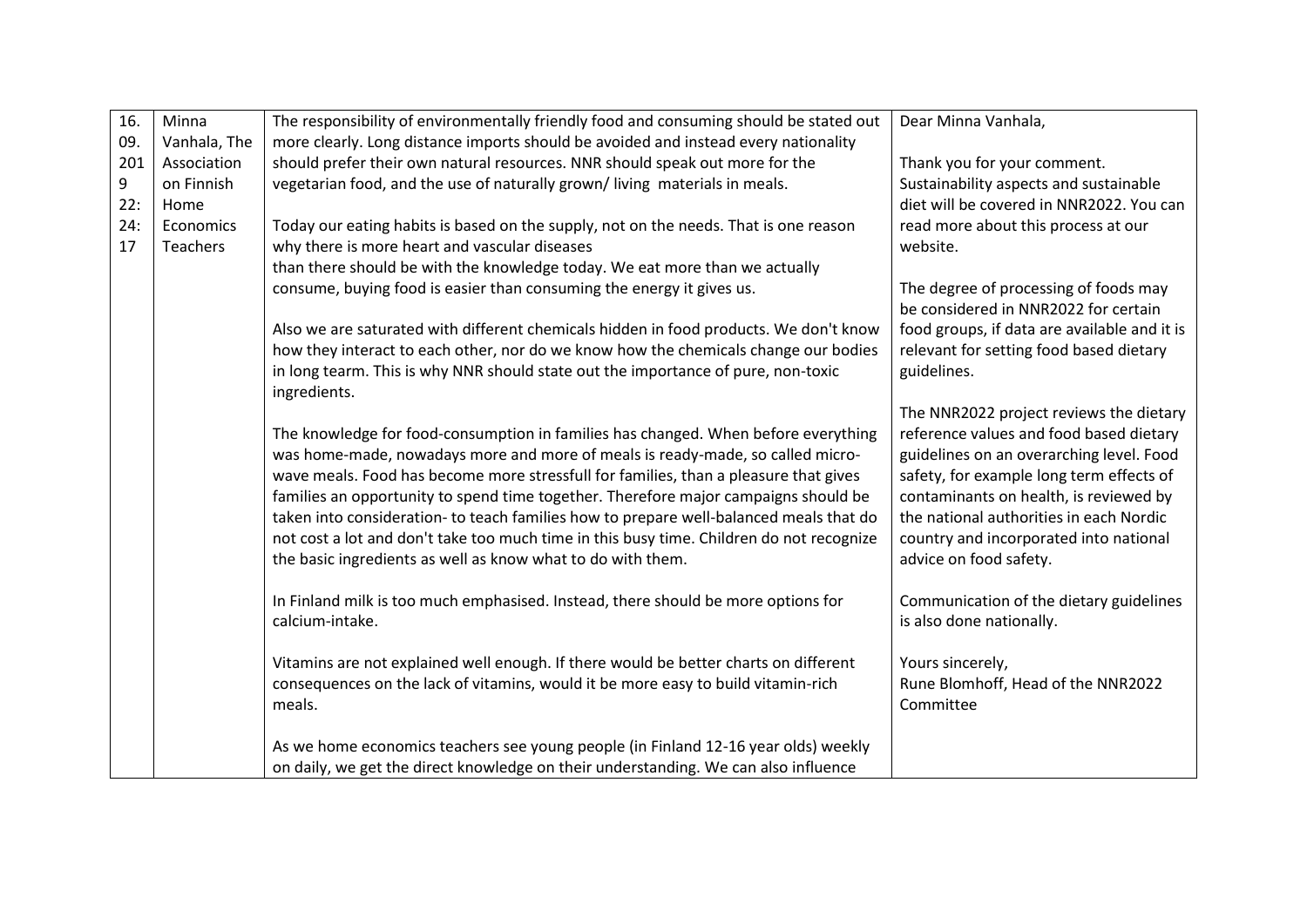|  | directly to homes by giving home work to our students. But that is not enough. Families<br>need more guidance and advices, they need actual help. |  |
|--|---------------------------------------------------------------------------------------------------------------------------------------------------|--|
|  |                                                                                                                                                   |  |
|  |                                                                                                                                                   |  |
|  |                                                                                                                                                   |  |
|  |                                                                                                                                                   |  |
|  |                                                                                                                                                   |  |
|  |                                                                                                                                                   |  |
|  |                                                                                                                                                   |  |
|  |                                                                                                                                                   |  |
|  |                                                                                                                                                   |  |
|  |                                                                                                                                                   |  |
|  |                                                                                                                                                   |  |
|  |                                                                                                                                                   |  |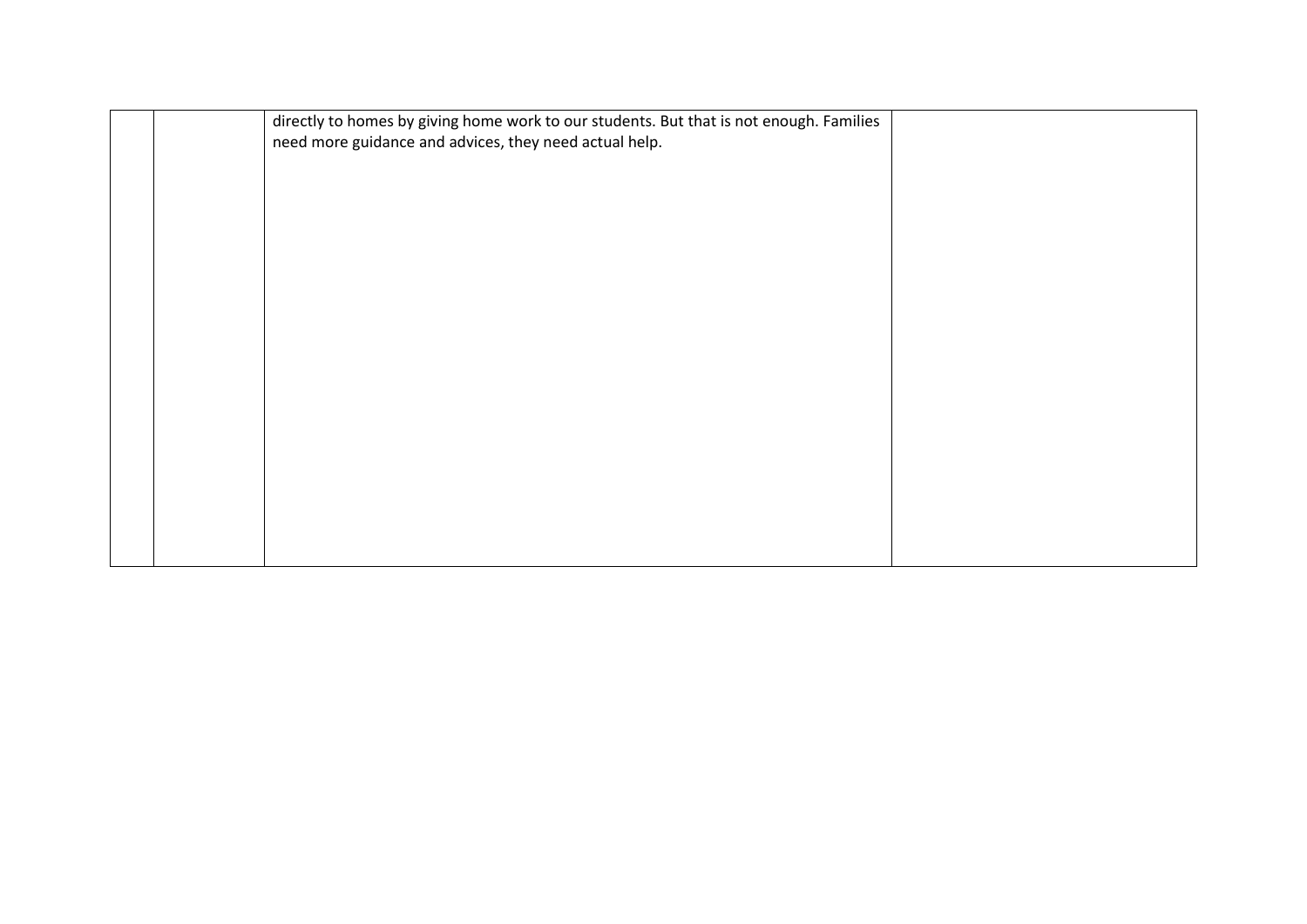| 16. | Karin           | All our schools, hospitals and institutions within the municipalities, use this guidance to | Dear Karin Beronius,                         |
|-----|-----------------|---------------------------------------------------------------------------------------------|----------------------------------------------|
| 09. | <b>Beronius</b> | decide the diet served there. Therefore, It's of a great importance that the food served,   |                                              |
| 201 |                 | is also the food that makes us the healthiest. It's also of the greatest importance that    | Thank you for your comment. New              |
| 9   |                 | these recommendations are evidence based and also updated with the latest research          | significant evidence generated after the     |
| 09: |                 | within the field of nutrition.                                                              | publication of NNR2012 relevant for          |
| 07: |                 |                                                                                             | dietary reference values and food based      |
| 26  |                 | My suggestion is that you look deeper into the recommended division between                 | dietary guidelines will be dealt with in a   |
|     |                 | carbohydrates, protein and fat. Todays recommendations suggest that the majority of         | systematic and transparent way be            |
|     |                 | your daily nutrition intake should be carbohydrates, which has led to a huge intake of      | accounted for in NNR2022.                    |
|     |                 | bread, pasta, starchy food, fruits and sugar. I think that you should more thoroughly       |                                              |
|     |                 | look into how carbohydrates transform into sugars in our bodies and by that making it       | The degree of processing of foods may        |
|     |                 | more clear to the public how intake of carbohydrates correlate to sugars.                   | be considered in NNR2022 for certain         |
|     |                 |                                                                                             | food groups, if data are available and it is |
|     |                 | In order for the upcoming generations to become more healthy, I suggest that a more         | relevant for setting food based dietary      |
|     |                 | balanced picture of the division of a plate is drawn. Where a greater part of the plate     | guidelines.                                  |
|     |                 | consist of natural, healthy, fats (such as avocado, olive oil, butter, lard an other        | The NNR2022 project reviews the dietary      |
|     |                 | unprocessed fats), one part is natural, unprocessed protein and the final part is natural,  | reference values and food based dietary      |
|     |                 | again unprocessed carbohydrates, such as green leafy vegetables.                            | guidelines on an overarching level.          |
|     |                 |                                                                                             | Communication of the dietary guidelines,     |
|     |                 | Recent studies (for example: http://www.phri.ca/pure/) and reviews of previous              | for example to schools and individuals is    |
|     |                 | research (for example: https://www.ncbi.nlm.nih.gov/pmc/articles/PMC6053258/),              | to a large extent not covered by             |
|     |                 | show that the guidelines promoting high carb and low fat diets, are badly motivated         | NNR2022 because it is done nationally.       |
|     |                 | and has a low evidence base.                                                                |                                              |
|     |                 | I suggest that in the material presented to the public, all pictures of processed foods     | Yours sincerely,                             |
|     |                 | are removed and replaced with natural foods. This will make it easier for people to         | Rune Blomhoff, Head of the NNR2022           |
|     |                 | make healthy choices and reduce the amount of processed odds in their diets.                | Committee                                    |
|     |                 | I also believe that the fear of fat needs to be transformed into a love of natural,         |                                              |
|     |                 | healthy, fats. The public needs to be more aware of the health benefits of natural fats.    |                                              |
|     |                 |                                                                                             |                                              |
|     |                 | Ultimately, the food pyramid picture would be flipped upside down and be completely         |                                              |
|     |                 | filled with only natural choices in all parts. This allowing the base to be filled with     |                                              |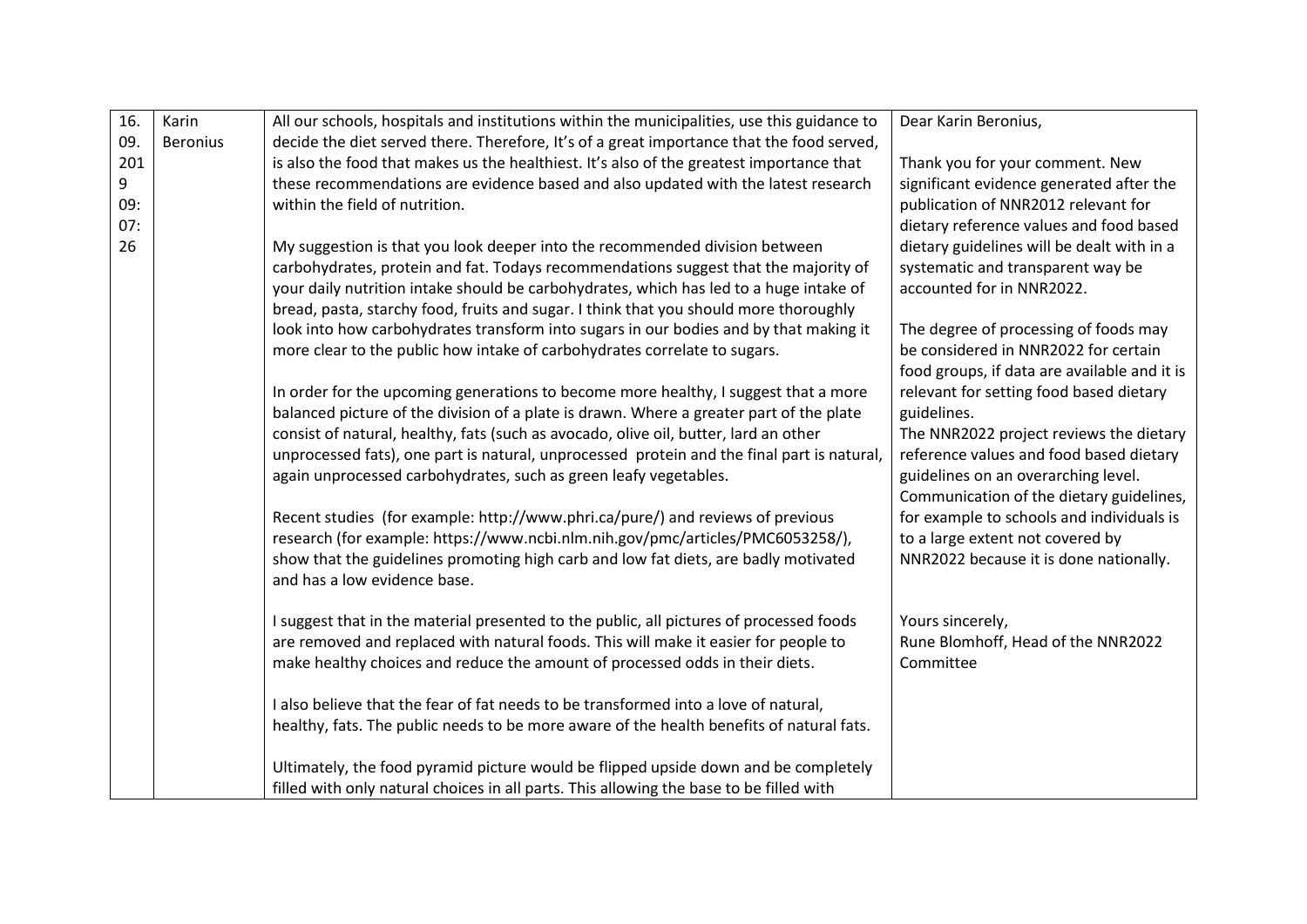| nutrient dense foods as avocado, olive oil, butter, lard, tallow and eggs. The midsection |  |
|-------------------------------------------------------------------------------------------|--|
| filled with nutrient dense proteins such as salmon, fatty meats, chicken and preferably   |  |
|                                                                                           |  |
| a "nose to tail"-picture that encourage us to use all parts of the animal. And the top    |  |
| should be represented by the natural healthy carbs found in green leafy vegetables and    |  |
| at the top, some berries for more nutrient dense sweets. My belief is that this pyramid   |  |
| would increase public health and quality of life dramatically, and reduce medical cost    |  |
|                                                                                           |  |
| enormously.                                                                               |  |
|                                                                                           |  |
|                                                                                           |  |
|                                                                                           |  |
|                                                                                           |  |
|                                                                                           |  |
|                                                                                           |  |
|                                                                                           |  |
|                                                                                           |  |
|                                                                                           |  |
|                                                                                           |  |
|                                                                                           |  |
|                                                                                           |  |
|                                                                                           |  |
|                                                                                           |  |
|                                                                                           |  |
|                                                                                           |  |
|                                                                                           |  |
|                                                                                           |  |
|                                                                                           |  |
|                                                                                           |  |
|                                                                                           |  |
|                                                                                           |  |
|                                                                                           |  |
|                                                                                           |  |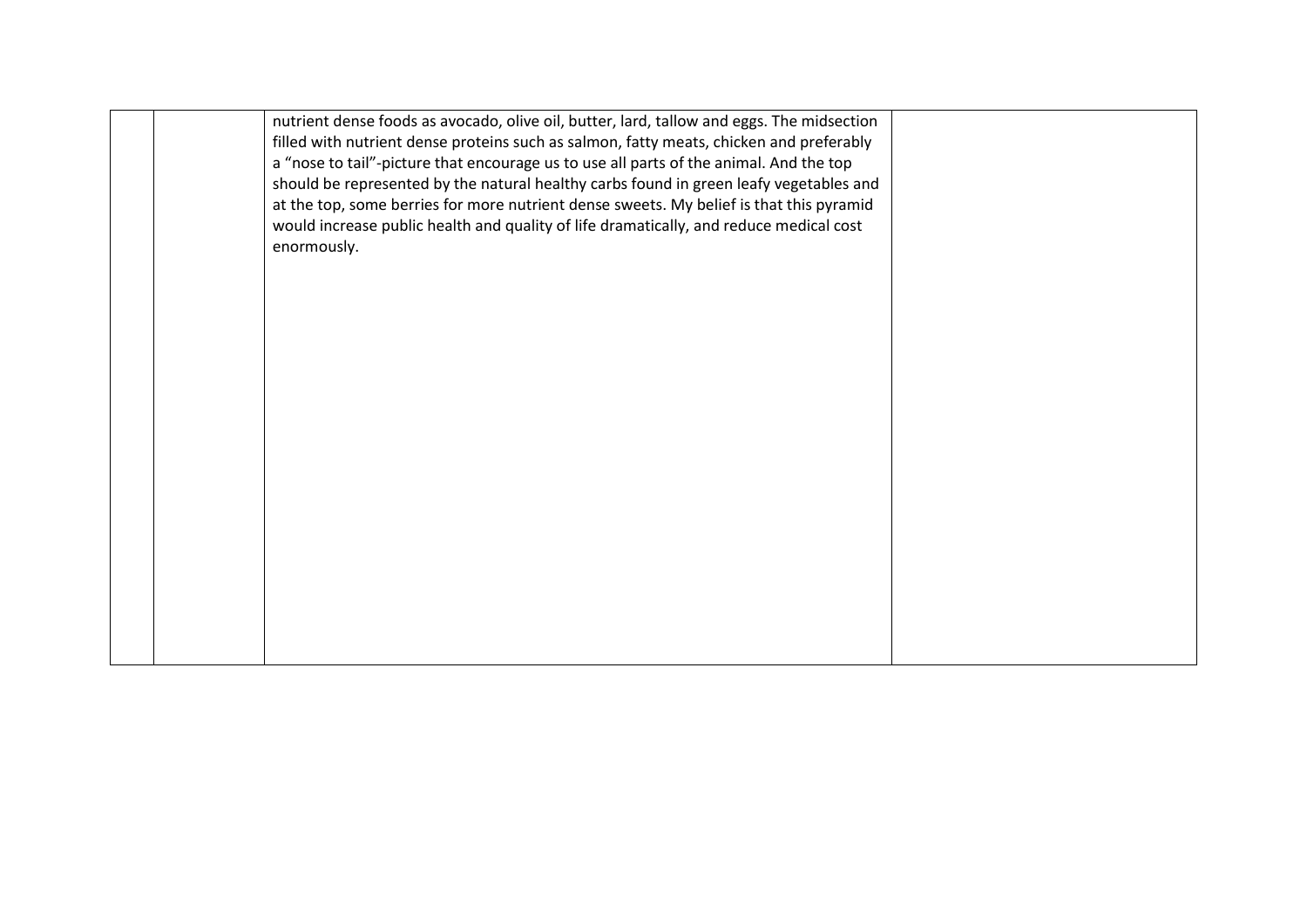| 27.       | Bjørn Sigurd    | The world's climate crisis is of outmost importance.                                                           | Dear Bjørn Sigurd Benestad Johansen,                     |
|-----------|-----------------|----------------------------------------------------------------------------------------------------------------|----------------------------------------------------------|
| 08.       | Benestad        | Transition to a nutrition with less (red) meat and more fruits and vegetables is                               |                                                          |
| 201       | Johansen,       | considered as a major factor for earth health.                                                                 | Thank you for your comment.                              |
| 9         | <b>NutriOpt</b> | In order to provide a healthy vegetarian or semi-vegetarian nutrition, recommended                             | Sustainability aspects and sustainable                   |
| 09:       |                 | amino acids levels should be given. Great carefulness is needed in a vegetarian nutrition                      | diet will be covered in NNR2022. You can                 |
| 15:<br>47 |                 | in order to properly comply with the needs of all amino acids in order to get rich<br>enough protein.          | read more about this at our website.                     |
|           |                 |                                                                                                                | The content of the national food                         |
|           |                 | Note: I think most people will agree on the importunateness of this. However, for this                         | composition tables is out of scope of the                |
|           |                 | to be practically usable, nutrition tables for ingredients also need to contain amino acid                     | NNR2022 project.                                         |
|           |                 | levels for each ingredient. Currently, 'Matvaretabellen' in Norway does not hold this                          |                                                          |
|           |                 | information. (I have unconfirmed information that corresponding food table in                                  | Yours sincerely,                                         |
|           |                 | Denmark does hold this information). But, anyway, getting the recommended amino                                | Rune Blomhoff, Head of the NNR2022                       |
|           |                 | acid levels is both necessary and a good starting pint.                                                        | Committee                                                |
| 20.       | Lisa Jonsson,   | Det vore mycket intressant att få området "anti-inflammatorisk kost" och tarmflora                             | Dear Lisa Jonsson,                                       |
| 08.       | student         | utvärderat. Det finns ett stort allmänt intresse inom området. Böcker inom området                             | Thank you for your comment.                              |
| 201       | Gothenburg      | toppar "fack-litteratur" listorna och har gjort i flera år.                                                    | Inflammation and microbiota will be                      |
| 9         | University      | https://www.boktugg.se/2018/02/09/topplista-20-mest-salda-bockerna-januari-2018-                               | covered under "mechanisms" in chapters                   |
| 09:       |                 | fackbocker/                                                                                                    | if relevant. The NNR2022 project reviews                 |
| 16:       |                 |                                                                                                                | the food based dietary guidelines on an                  |
| 09        |                 | Vissa rekommendationer inom detta område går stick i stäv med NNRs nuvarande                                   | overarching level. Communication of the                  |
|           |                 | rekommendationer. T.ex. lyfts kokosolja fram som ett mycket hälsosamt livsmedel.                               | dietary guidelines is done by national                   |
|           |                 | Gluten och mjölkprodukter utesluts. Eftersom det finns ett så stort allmänt intresse                           | authorities in each Nordic country, based                |
|           |                 | inom området och många följer dessa "dieter" så vore det av stort intresse att få en<br>genomlysning av ämnet. | on the NNR and may include additional<br>considerations. |
|           |                 |                                                                                                                | To ensure high confidence in the                         |
|           |                 | Vidare anser jag det vara ett problem att förtroendet för Livsmedelsverket i Sverige inte                      | recommendations, NNR2022 will be                         |
|           |                 | har högre förtroende hos konsumenterna. Experterna gör ett mycket omfattande                                   | performed in a scientific rigorous way                   |
|           |                 | arbete med NNR men om sedan Livsmedelsverket skall förmedla detta till allmänheten                             | with a high degree of transparency.                      |
|           |                 | och allmänheten inte har ett högt förtroende för myndigheten blir det bekymmersamt.                            |                                                          |
|           |                 | Då får modedieter och andra "tyckare" och "egenutnämnda experter" lättare att                                  | Yours sincerely,                                         |
|           |                 | övertyga allmänheten om vad som är hälsosam kost. Livsmedelsverket skriver 2017 att                            | Rune Blomhoff, Head of the NNR2022                       |
|           |                 | "Förtroendet för Livsmedelsverket fortsätter uppåt! 60 procent av konsumenterna                                | Committee                                                |